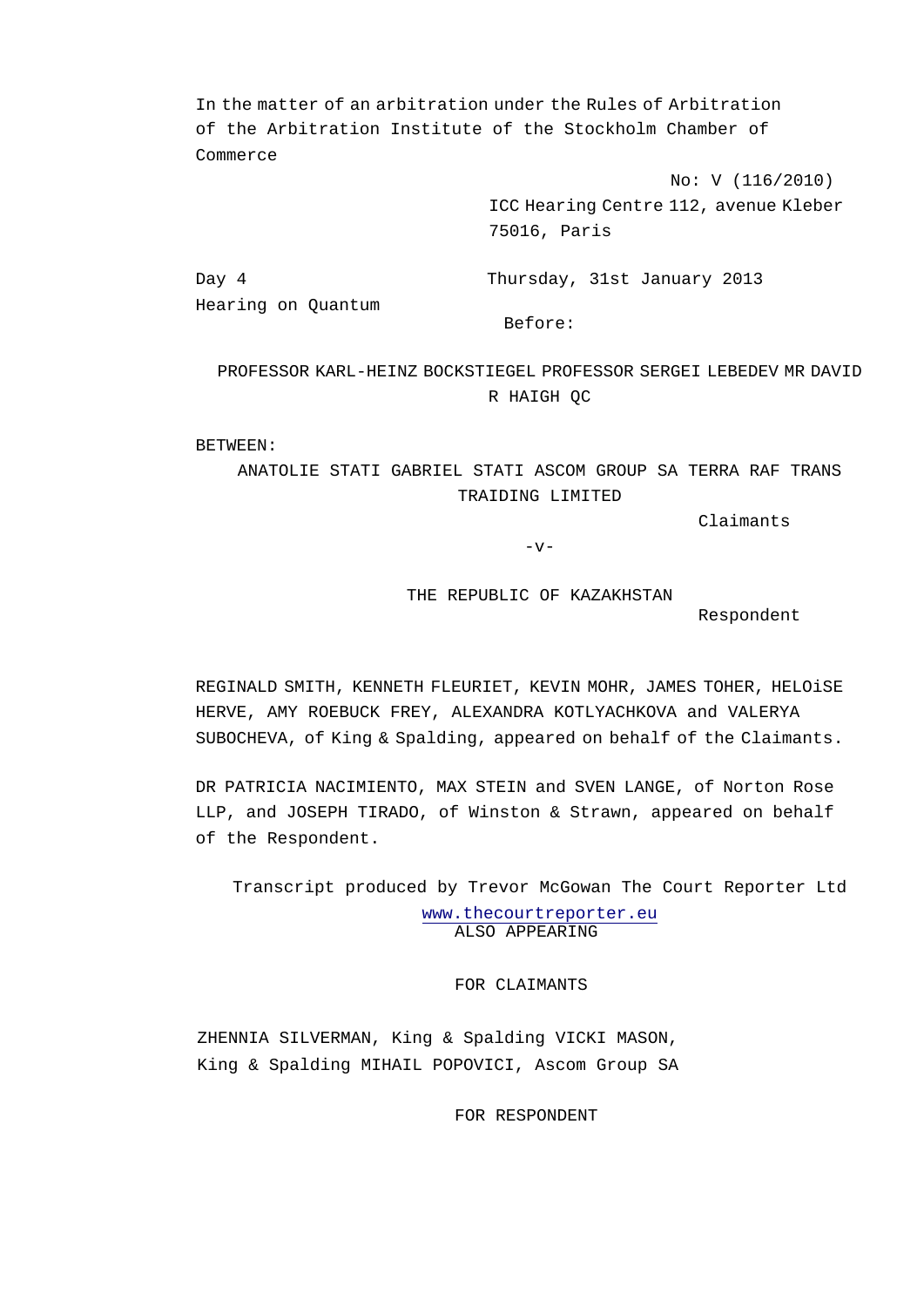SCC Arbitration V (116/2010) ZHANIBEK SAURBEK, Norton Rose LLP ANASTASIA

MALTSEVA, Norton Rose LLP NATALIA NIKIFOROVA,

Norton Rose LLP

MARAT BEKETAYEV, Secretary of the Ministry of Justice and Deputy Minister of Justice

YERLAN TUYAKBAYEV, Director of the Department of Legal Support and International Cooperation of the Financial Police AMAN SAGATOV, Senior Prosecutor of the Division on the Supervision over Compliance with Environmental Legislation of the Department of Supervision over Compliance with Legislation in the socio-economic sphere of the General Prosecutor's Office GANI BITENOV, Director of the Department of Protection of the State's Property Rights, Ministry of Justice DONE TULEGEN, Deputy Director of the Legal Services Department, the Ministry of Oil and Gas

## FOR THE TRIBUNAL

KATHERINE SIMPSON, Secretary to the Tribunal

#### INTERPRETERS

ALEXANDRE TCHEKHOV, Russian-English Interpreter NATALY HOLM, Russian-English Interpreter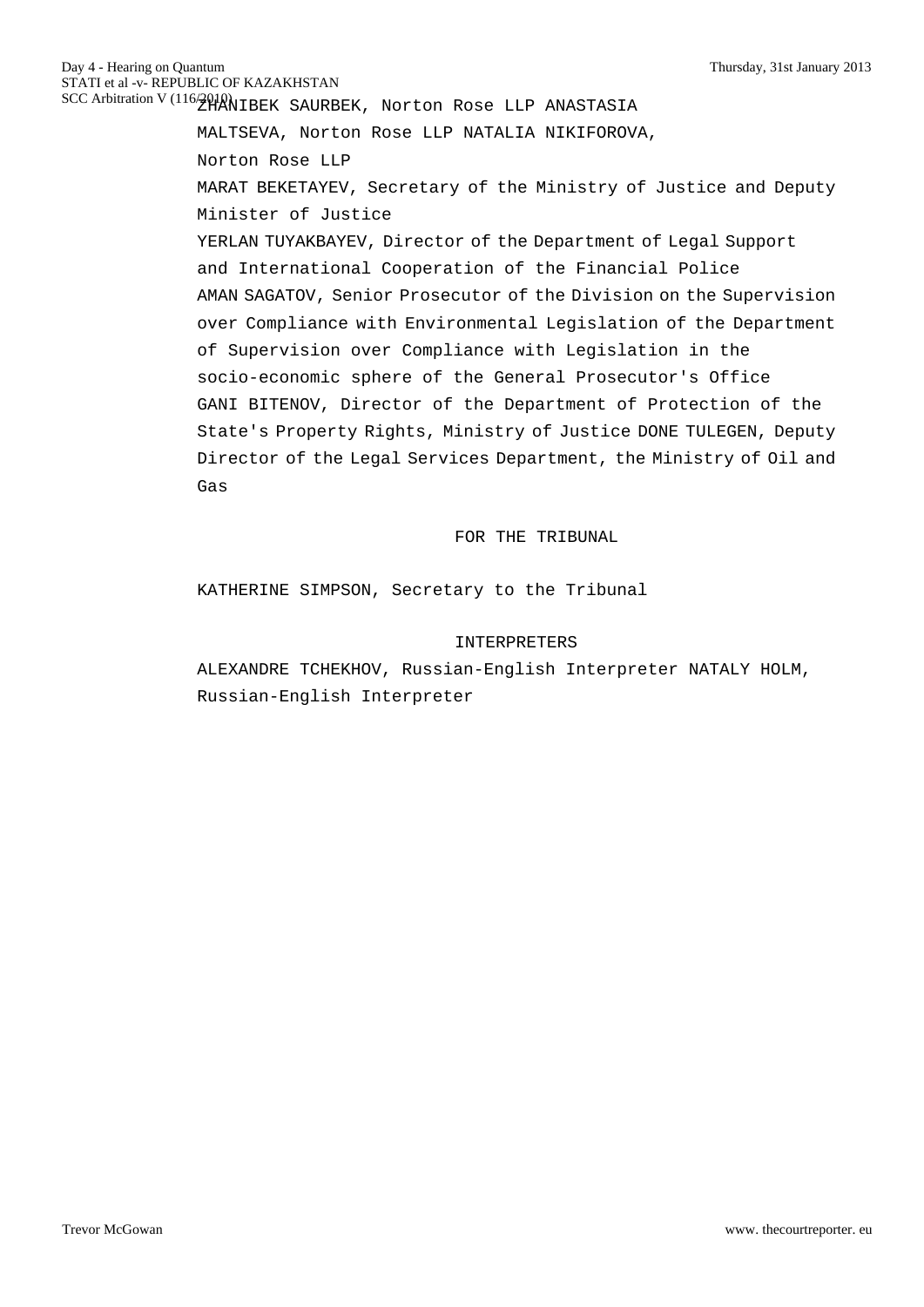### PAGE

| WITNESS-CONFERENCING                                                                                        |
|-------------------------------------------------------------------------------------------------------------|
| MR MICHAEL NOWICKI (called)  1                                                                              |
| MR JAMES LATHAM (called)  1                                                                                 |
| DR STEPHEN WRIGHT (called)  1                                                                               |
|                                                                                                             |
| MR TONY GOODEARL (called)  1                                                                                |
| Questions from THE TRIBUNAL  2                                                                              |
| FTI CONSULTING $\ldots \ldots \ldots \ldots \ldots \ldots \ldots \ldots \ldots \ldots \ldots \ldots \ldots$ |
| MR HOWARD ROSEN (called)  40                                                                                |
| Direct examination by MR MOHR  41                                                                           |
| Procedural objection by DR NACIMIENTO  52                                                                   |
| Cross-examination by DR NACIMIENTO  63                                                                      |
| Re-direct examination by MR MOHR  109                                                                       |
| Questions from THE TRIBUNAL  111                                                                            |
|                                                                                                             |
| MR THOMAS GRUHN (called)  113                                                                               |
| Direct examination by DR NACIMIENTO  113                                                                    |
| Cross-examination by MR MOHR  124                                                                           |
| Re-direct examination by DR NACIMIENTO  142                                                                 |
| WITNESS-CONFERENCING  143                                                                                   |
| MR THOMAS GRUHN (called)  143                                                                               |
| MR HOWARD ROSEN (called)  143                                                                               |
| Questions from THE TRIBUNAL  143                                                                            |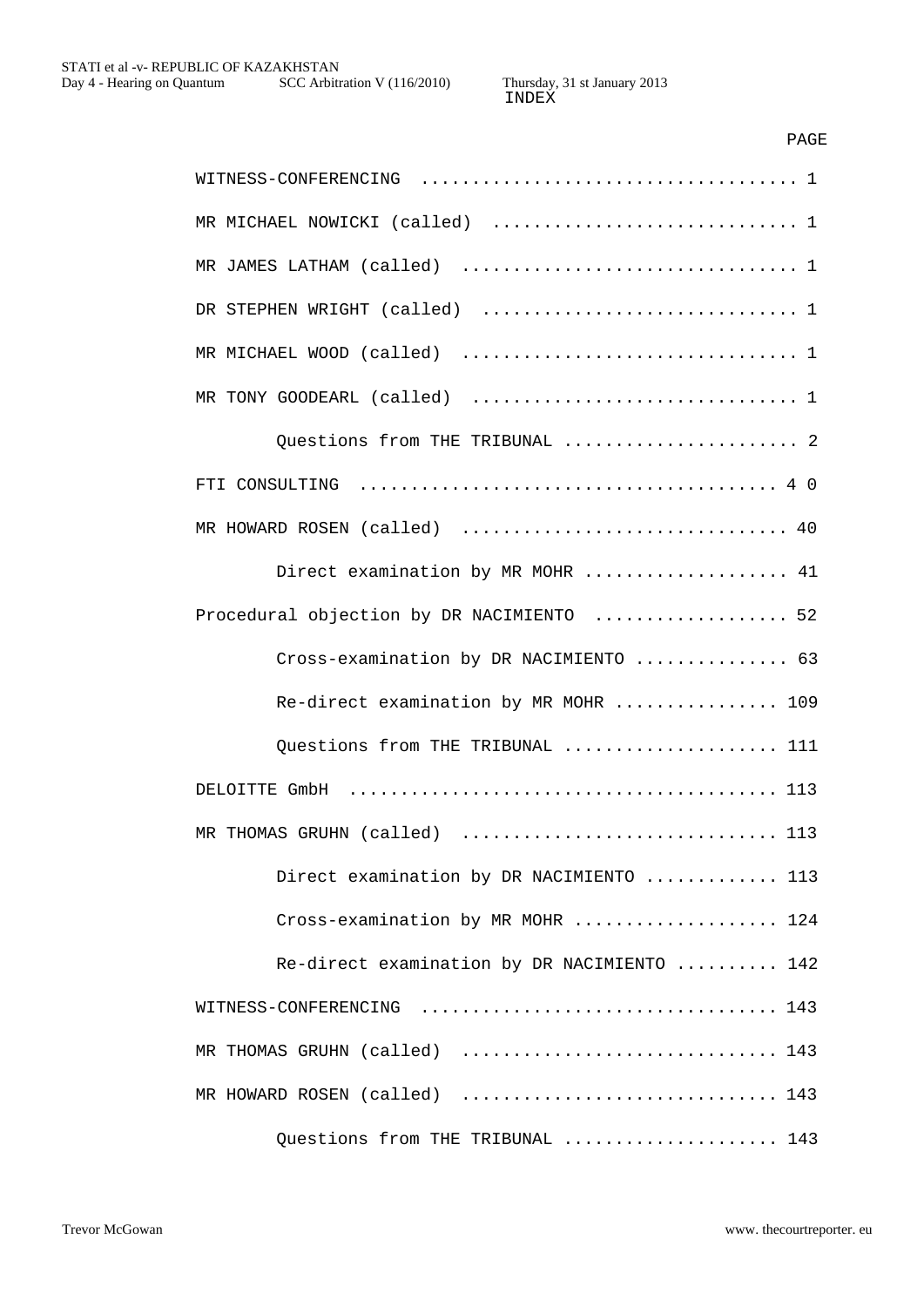| MR PETER SEITINGER (called)  184      |  |
|---------------------------------------|--|
| Direct examination by MR TIRADO  185  |  |
| Cross-examination by MR FLEURIET  189 |  |
| Questions from THE TRIBUNAL  192      |  |
| Discussion of further procedure  197  |  |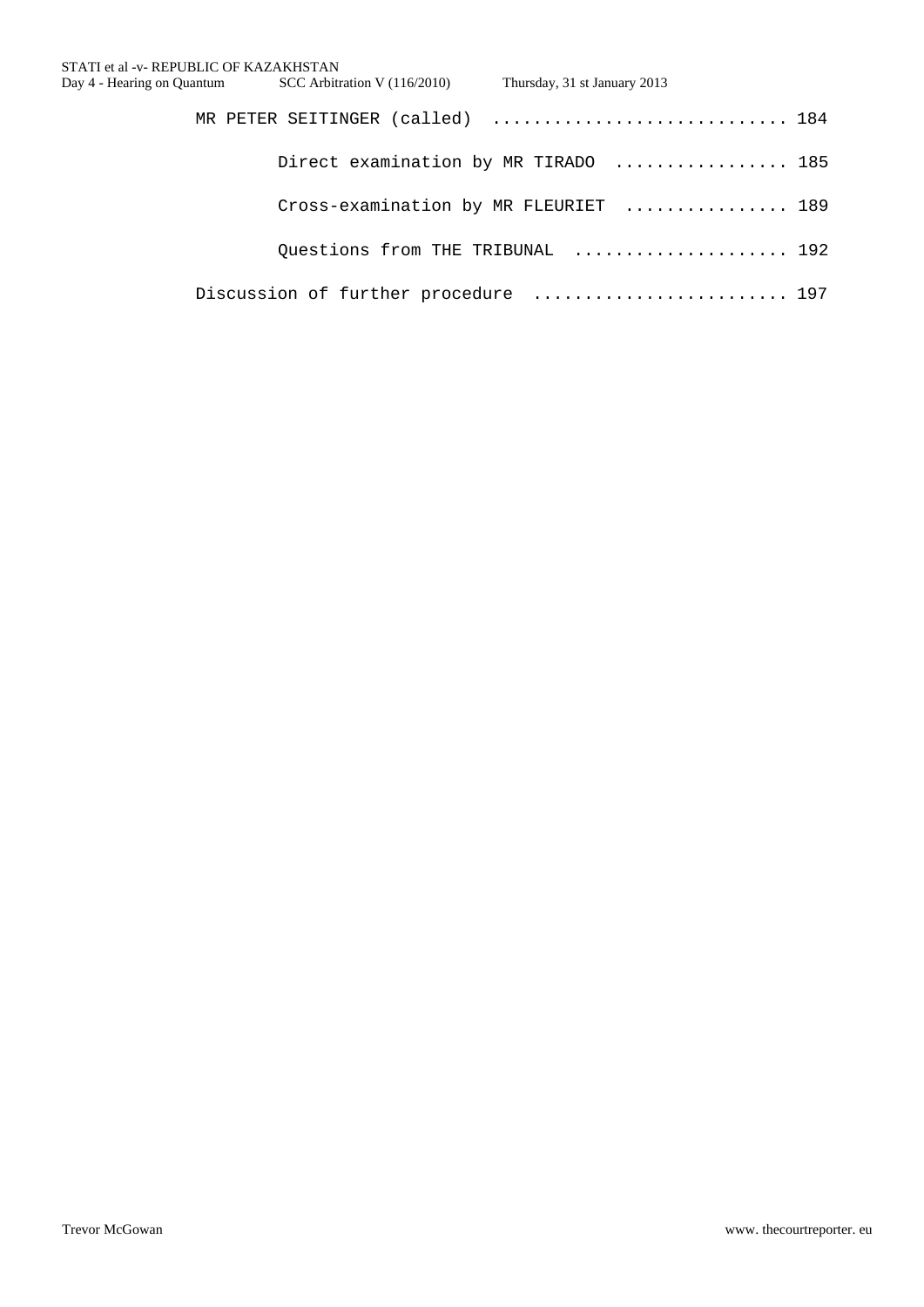09:30 1 Thursday, 31st January 2013 2 (9.32 am) 3 WITNESS-CONFERENCING 4 MR MICHAEL NOWICKI (called) 5 MR JAMES LATHAM (called) 6 DR STEPHEN WRIGHT (called) 7 MR MICHAEL WOOD (called) 8 MR TONY GOODEARL (called) 9 THE CHAIRMAN: Good morning, everybody. We come to the 10 conferencing part of the examination of the experts. 11 The procedure will be that there will be some questions 12 from our side at this stage, and the parties have 13 an opportunity to follow up if they so wish. If they do 14 that long, they'd better worry about their time. 15 But of course the matters have been reduced 16 considerably, at least as far as I am concerned, by the 17 extensive examination that the parties did in direct and 18 cross yesterday, and most of the details that I wanted 19 to learn more are clearer to me now. I'm not saying 20 I understood everything, and I never will understand 21 everything. You do, of course. But many of the details 22 I think are clear to me now, and therefore I don't have 23 to ask so many questions, and the same may be true for 24 my colleagues. 25 So we will start with our questions.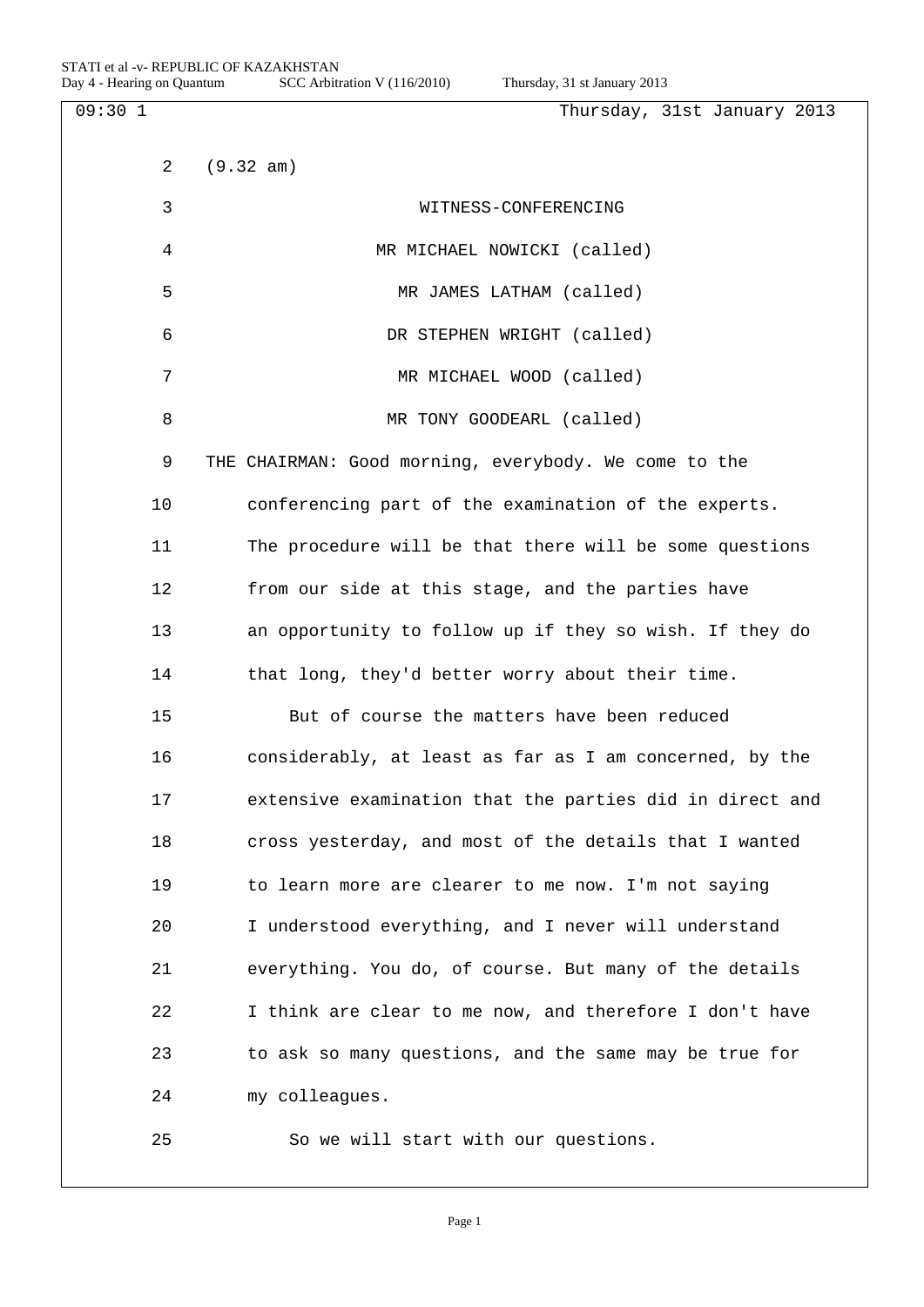| $09:34$ 1      | $(9 \ 34 \ am)$                                              |
|----------------|--------------------------------------------------------------|
| $\overline{a}$ | Questions from THE TRIBUNAL                                  |
| 3              | PROFESSOR LEBEDEV: I do not actually have many questions,    |
| 4              | just for checking myself.                                    |
| 5              | It was said yesterday by Mr Goodearl in particular           |
| 6              | that compression was necessary and that it should be had     |
| 7              | in mind. My question is actually to Mr Wood, who was         |
| 8              | dealing with the financial aspects.                          |
| 9              | Would it be possible -- the matter was touched               |
| 10             | somehow -- but would it be possible to say what might be     |
| 11             | the costs of arranging this compression system? If you       |
| 12             | dealt with this matter.                                      |
| 13             | (By MR WOOD) Yes, and indeed we did discuss it briefly<br>Α. |
| 14             | yesterday. Based on the work done by Tony on the             |
| 15             | engineering side, we determined that compression was         |
| 16             | needed to maintain the possibility of the gas entering       |
| 17             | the CAC pipeline system.                                     |
| 18             | What we did was to make a provision for booster              |
| 19             | compression located in the field, to take effectively        |
| 20             | the flowing pressure down as low as 25 bar. So the           |
| 21             | compressor was to boost it from 25 bar to about 75 bar.      |
| 22             | That would provide the ability for the coming years, so      |
| 23             | that all of the wells that would still flow could still      |
| 24             | produce at a much lower pressure.                            |
| 25             | So that gives us the parameters for sizing the               |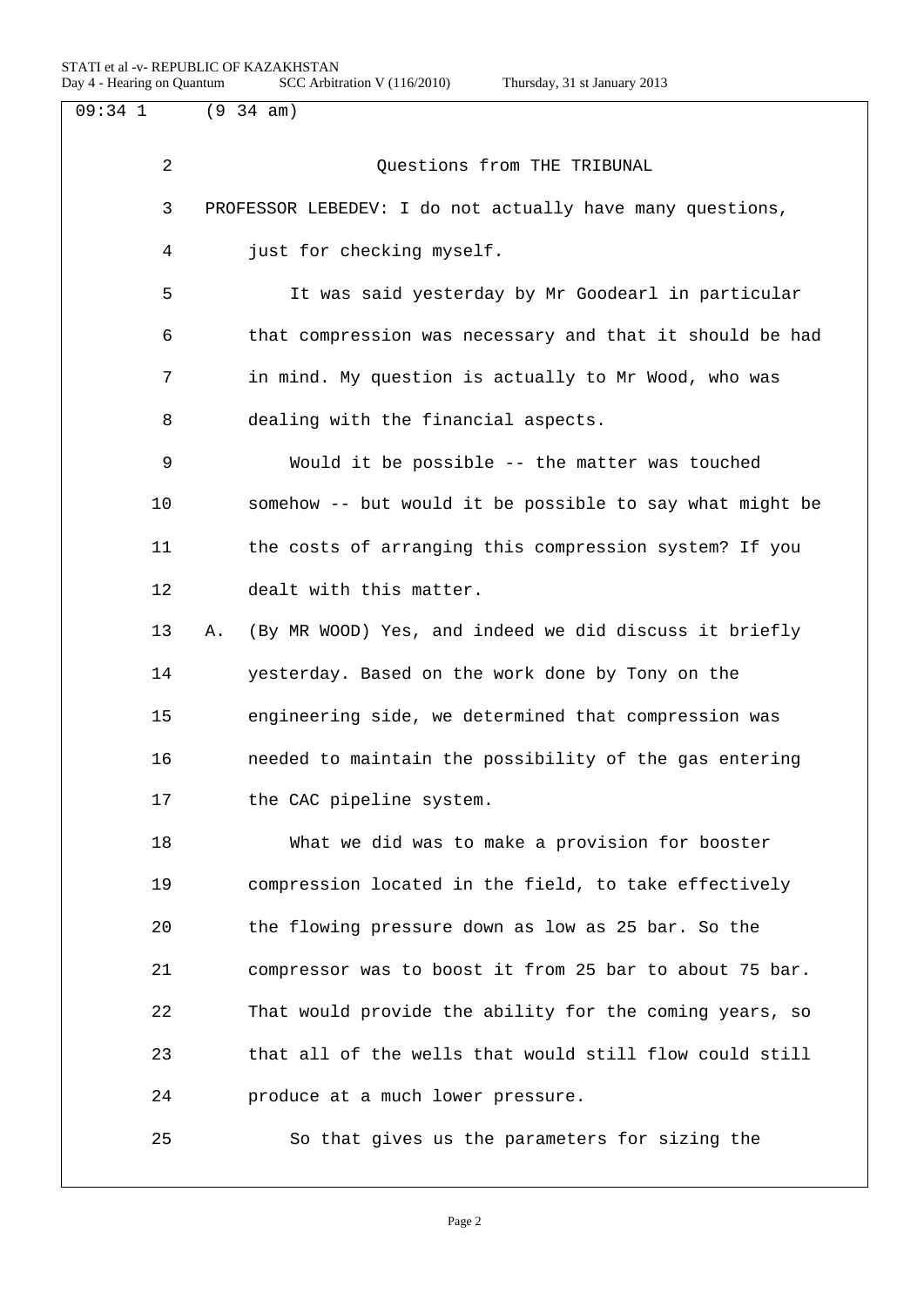# STATI et al -v- REPUBLIC OF KAZAKHSTAN

| Day 4 - Hearing on Quantum | Thursday, 31 st January 2013<br>SCC Arbitration V (116/2010) |
|----------------------------|--------------------------------------------------------------|
| $09:36$ 1                  | compressor unit. We took a flow rate that we would           |
| $\overline{a}$             | expect two or three years in the future of 90 million        |
| 3                          | cubic feet a day. The current flow rate at our               |
| 4                          | effective date was 120 million, so we projected into the     |
| 5                          | future both the pressure decline and the production          |
| 6                          | decline and, using standard mechanical engineering           |
| 7                          | formulae, calculated the duty of the compressor that         |
| 8                          | would be needed to boost 90 million cubic feet of gas        |
| 9                          | from 30 bar to 75 bar.                                       |
| 10                         | That results in a rating duty for the compressor.            |
| 11                         | Each compressor therefore would have been a duty of          |
| 12                         | 5 megawatts, two compressors, and we have empirical          |
| 13                         | norms from past experience that tells us what that           |
| 14                         | costs. It is a pretty standard norm in the industry          |
| 15                         | that 1 megawatt of compression duty costs about              |
| 16                         | \$1 million to buy; that's pretty well established.          |
| 17                         | So from that we were able to establish the equipment         |
| 18                         | cost, which includes all the inter-stage scrubbers and       |
| 19                         | coolers, skid-mounted compressor packages that are           |
| 20                         | manufactured by probably five or six companies in the        |
| 21                         | world, so readily available, and we know with a high         |
| 22                         | degree of certainty what that will cost if we go out and     |
| 23                         | buy it.                                                      |
| 24                         | So that gives us the equipment cost: in this case,           |
| 25                         | it was about \$10 million. We calculate then the amount      |
|                            |                                                              |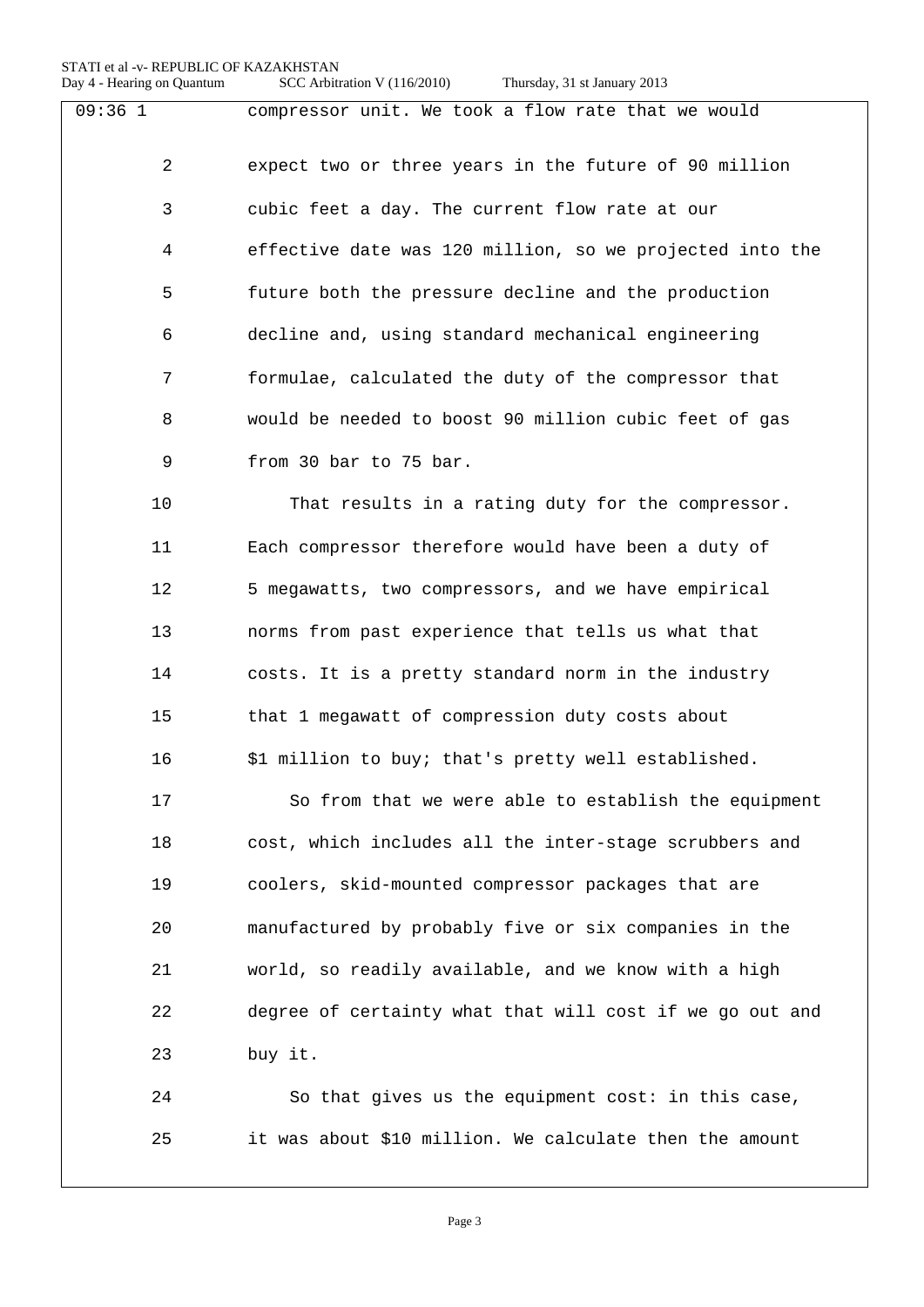| $09:38$ 1 | of piping/electrical instrumentation to connect up the   |
|-----------|----------------------------------------------------------|
| 2         | compressor to the system. We estimate how many typical   |
| 3         | manhours would be needed to construct the compressor in  |
| 4         | the field, to hook it up, and that gives us the          |
| 5         | construction costs.                                      |
| 6         | I should add that we also included a separator which     |
| 7         | would be in front of the compressor to knock out the     |
| 8         | liquids. The compressor just works with gas, or largely  |
| 9         | with gas, so we knock out liquids.                       |
| 10        | We made some estimates that were perhaps                 |
| 11        | over-conservative. We have assumed that the liquids      |
| 12        | that we knock out in the field are transported in the    |
| 13        | existing Tolkyn oil line; it will be stretching its      |
| 14        | capacity, but that effectively saved the cost of         |
| 15        | an additional pipeline, so we didn't include that        |
| 16        | additional pipeline. We are using the existing pipeline  |
| 17        | between the Tolkyn field and the Borankol facilities, so |
| 18        | we haven't included anything there.                      |
| 19        | So the \$40 million additional cost is effectively       |
| 20        | for package-mounted equipment that would be installed in |
| 21        | close proximity to the wells in Tolkyn. It's a retrofit  |
| 22        | device. It's quite common in most oil- and               |
| 23        | gas-producing regions to use what sometimes is termed    |
| 24        | wellhead compression to enable the wells to continue     |
| 25        | producing when the reservoir pressure has declined.      |
|           |                                                          |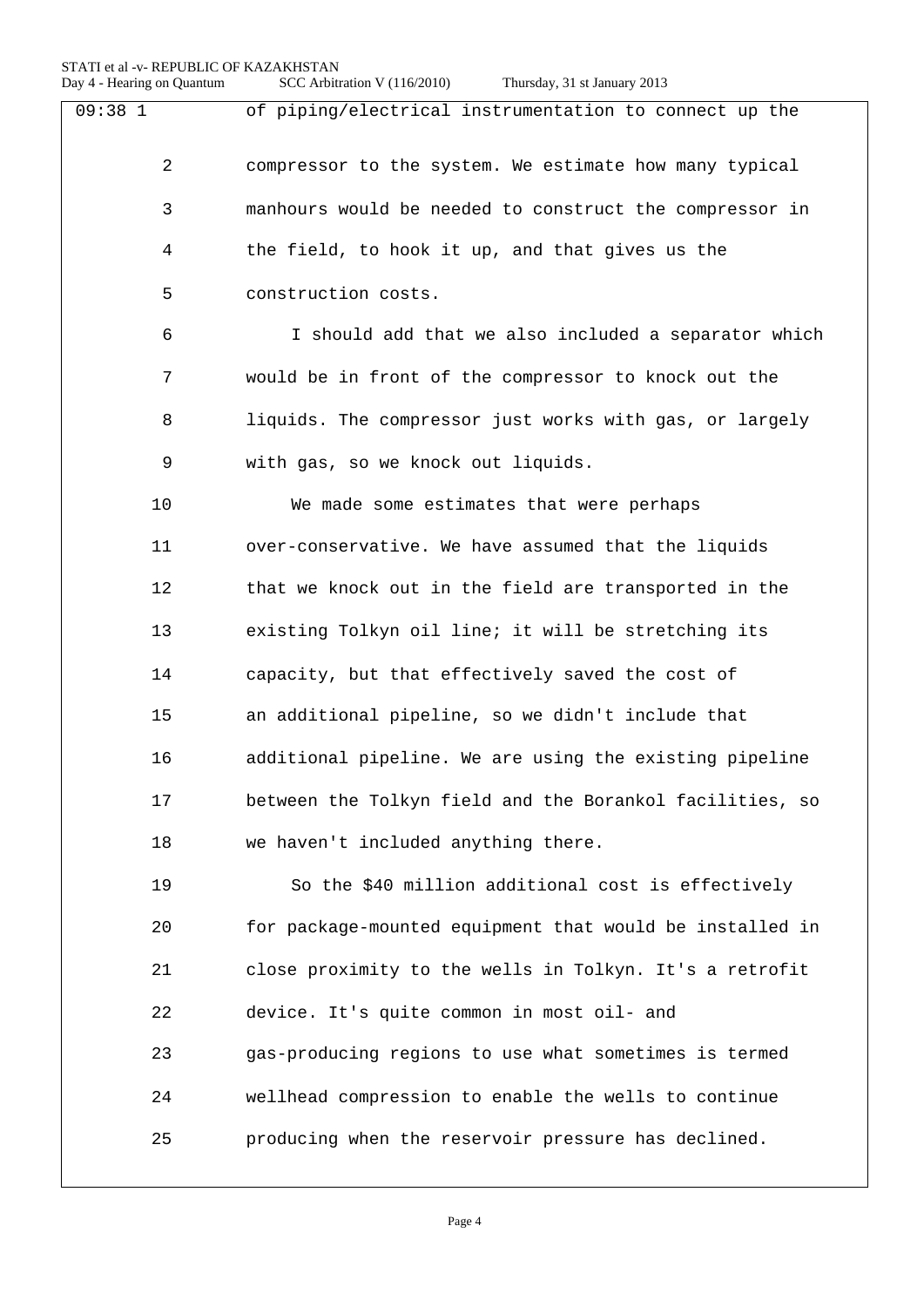| 09:401         | PROFESSOR LEBEDEV: Thank you.                           |
|----------------|---------------------------------------------------------|
| $\overline{2}$ | THE CHAIRMAN: I think we always have to give the other  |
| 3              | groups of experts an opportunity to comment on that,    |
| 4              | vice versa the same thing, obviously. So any comments   |
| 5              | on that from Ryder Scott?                               |
| 6              | (By MR LATHAM) Yes, Mr Chairman.<br>Α.                  |
| 7              | Mr Chairman, I reviewed the flowing pressures on the    |
| 8              | wells last night again concerning -- those would be the |
| 9              | pressures effective at July 2010. The majority of the   |
| 10             | wells in the field were producing between 1,900 and     |
| 11             | 2,200 psi; or, to put that in bar terms, about 131-151. |
| 12             | Now, those wells are the wells that are                 |
| 13             | predominantly not making much water. The flowing        |
| 14             | pressures on the other wells are somewhat lower; in     |
| 15             | a couple of cases, considerably lower.                  |
| 16             | However, with that in mind, if you look at the          |
| 17             | projections that Gaffney Cline has produced, their      |
| 18             | projections are in the 110-120 range through 2011, but  |
| 19             | thereafter they fall below the 90 million cubic feet    |
| 20             | per day Mr Wood was referring to.                       |
| 21             | Now, the vast majority of those wells would not need    |
| 22             | additional compression in order to enter the pipeline   |
| 23             | going to Borankol. And in looking at the trends of the  |
| 24             | flowing pressures and the well rates, particularly with |
| 25             | the reduced rates that Gaffney Cline has projected,     |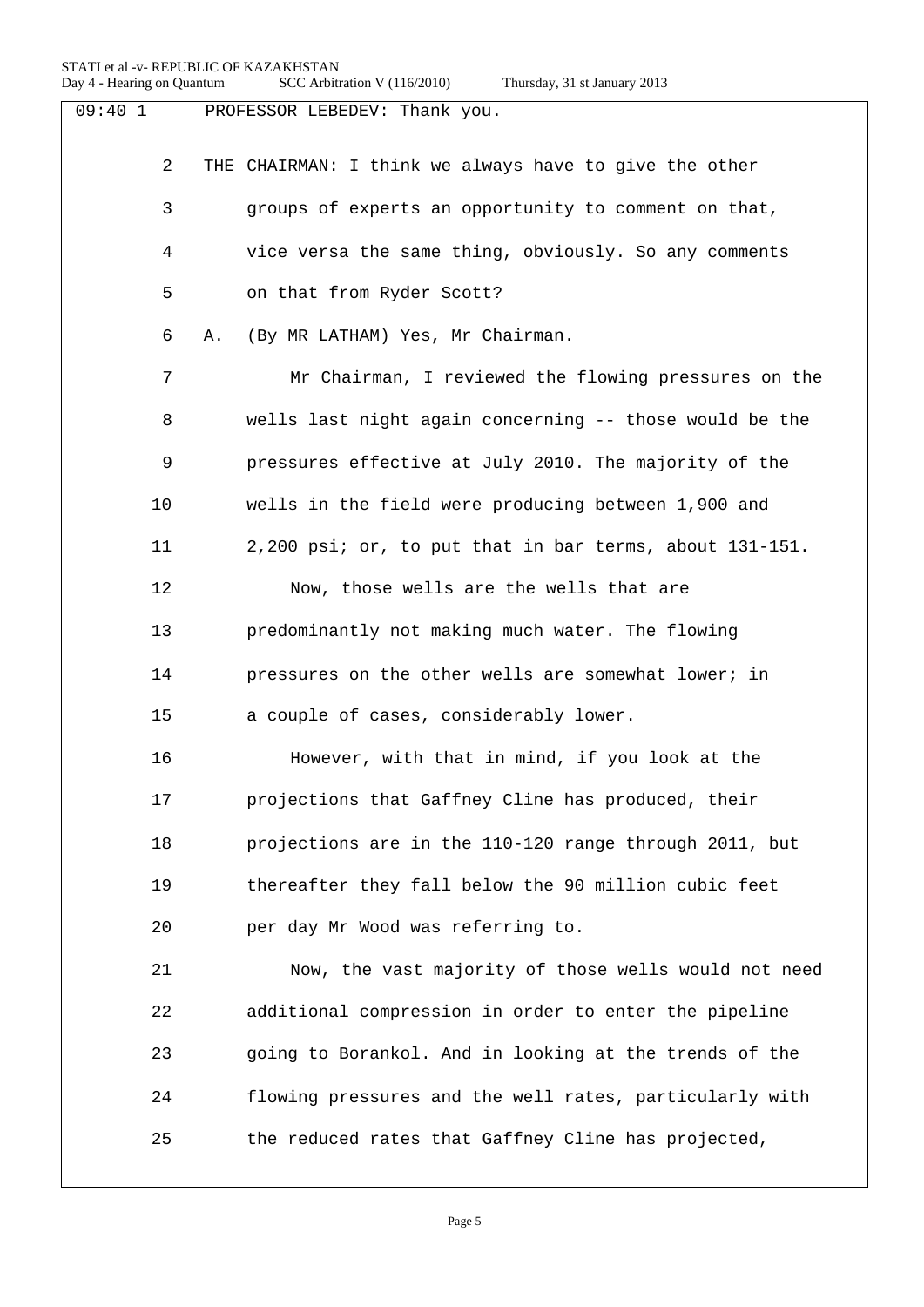| 09:421      |    | I cannot see that any compression will be required at    |
|-------------|----|----------------------------------------------------------|
| 2           |    | all.                                                     |
| 3           |    | If we look at the FDP, they cited in their report        |
| 4           |    | the plan in the FDP to install compression for           |
| 5           |    | implementation in 2012. But if you look at the FDP, the  |
| 6           |    | FDP called for production of 2.5 billion cubic metres    |
| 7           |    | per year for 2008, 2009, 2010 and 2011, at which time    |
| 8           |    | the cumulative production from the field would have been |
| $\mathsf 9$ |    | about 15 billion cubic metres. However, if you look at   |
| 10          |    | Gaffney Cline's projections, their entire projection of  |
| 11          |    | ultimate reserves through the exploration of a licence   |
| 12          |    | would only be about 15 billion cubic metres.             |
| 13          |    | This to me says two things: $(1)$ if any compression     |
| 14          |    | is required, it will be relatively small, and I doubt    |
| 15          |    | seriously that it will be very effective in helping      |
| 16          |    | these water-producing wells to improve their rates       |
| 17          |    | substantially.                                           |
| 18          |    | THE CHAIRMAN: Thank you. It's the advantage of the       |
| 19          |    | conferencing that we can go back and forth. Mr Wood, do  |
| 20          |    | you have any response or comment on that again?          |
| 21          | Α. | (By MR WOOD) If I may defer to --                        |
| 22          | Α. | (By MR GOODEARL) I'll take up on this.                   |
| 23          |    | If we look at the flowing wellhead pressures as at       |
| 24          |    | July 2010, of the wells that had pressures reported on   |
| 25          |    | them, Mr Latham was correct in stating that there were   |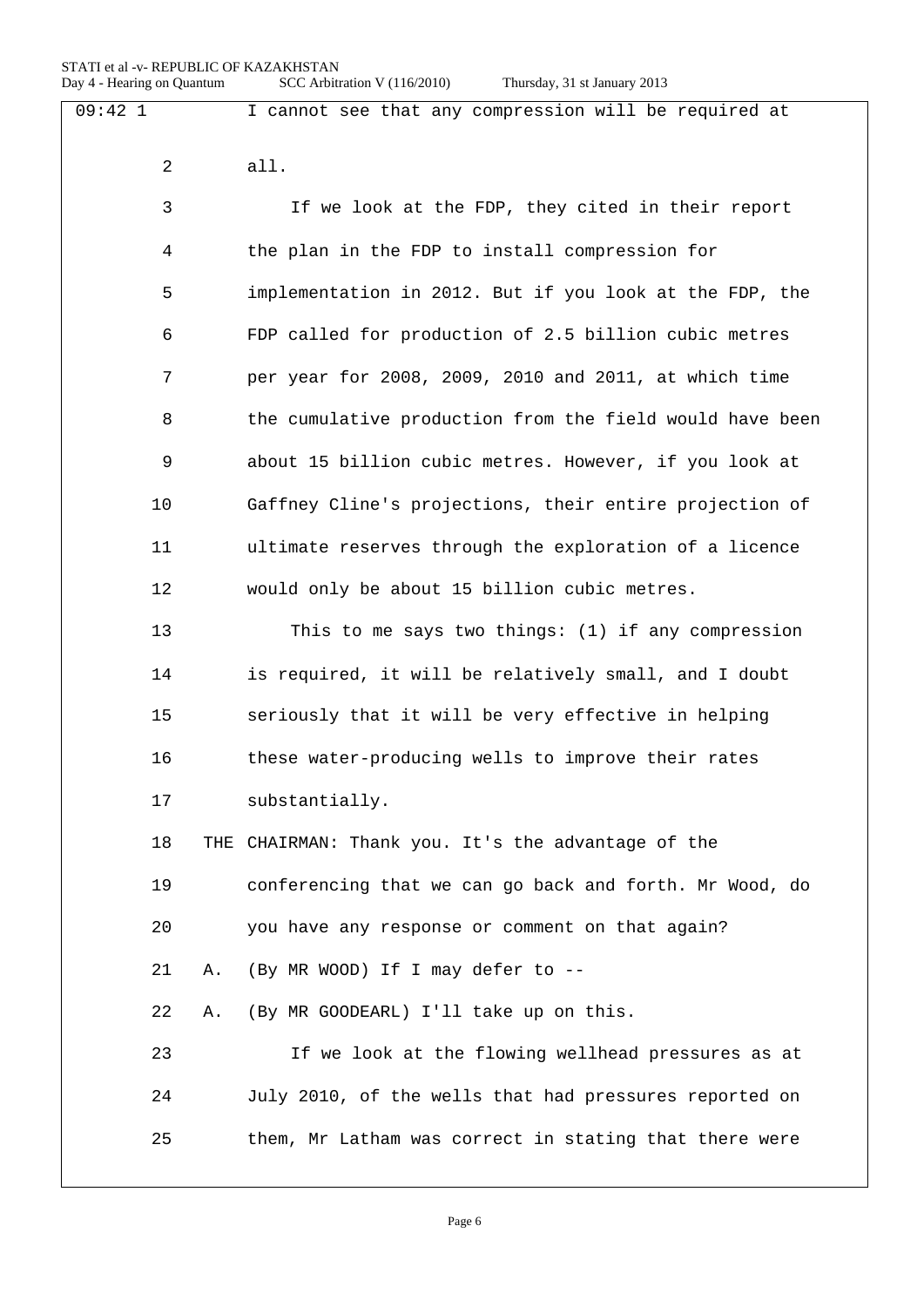#### STATI et al -v- REPUBLIC OF KAZAKHSTAN<br>Dav 4 - Hearing on Ouantum SCC Arbitr  $SCC$  Arbitration V (116/2010)

|  |  | Thursday, 31 st January 2013 |  |
|--|--|------------------------------|--|
|--|--|------------------------------|--|

| $a_{y}$ + 110 and $a_{y}$ on $a_{y}$ and $a_{y}$ | $\text{C} \subset \text{L}$ . The relation $\mathcal{L}$ (110/2010)<br>$\lceil$ ratio $\lceil$ ratio $\lceil$ ratio $\lceil$ ratio $\lceil$ ratio $\lceil$ |
|--------------------------------------------------|------------------------------------------------------------------------------------------------------------------------------------------------------------|
| $09:44$ 1                                        | relatively fewer of those wells which were approaching                                                                                                     |
| 2                                                | the wellhead pressure limits. The majority of the wells                                                                                                    |
| 3                                                | were still producing at a little over 100 bar.                                                                                                             |
| 4                                                | Now, those wells, about half a dozen of them were                                                                                                          |
| 5                                                | producing close to the 100-bar limit or slightly below.                                                                                                    |
| 6                                                | Those were low-rate wells, and they were largely low                                                                                                       |
| 7                                                | rate wells because of the low wellhead pressures; there                                                                                                    |
| 8                                                | was not as much pressure to drive them through the                                                                                                         |
| 9                                                | system. So they were already in jeopardy. Of the                                                                                                           |
| 10                                               | remaining high-rate wells, looking at the historical way                                                                                                   |
| 11                                               | that the wellhead pressures had been declining, those                                                                                                      |
| 12                                               | were rapidly approaching the flowing wellhead pressure                                                                                                     |
| 13                                               | limits of the existing system without compression.                                                                                                         |
| 14                                               | Now, we can get into a debate as to when we think                                                                                                          |
| 15                                               | that those wells would also be going off production.                                                                                                       |
| 16                                               | Our projections were still that compression, in order to                                                                                                   |
| 17                                               | maintain the rates that we were looking to or that we                                                                                                      |
| 18                                               | were projecting, would not have been sustained beyond                                                                                                      |
| 19                                               | 2011/2012.                                                                                                                                                 |
| 20                                               | Now, we could argue that initially there would only                                                                                                        |
| 21                                               | be a requirement for a small amount of booster                                                                                                             |
| 22                                               | compression. There is no point putting in a small                                                                                                          |
| 23                                               | amount of compression if later on you then need to put                                                                                                     |
| 24                                               | in additional compression. So we still feel that there                                                                                                     |
| 25                                               | was a need for compression by about 2012.                                                                                                                  |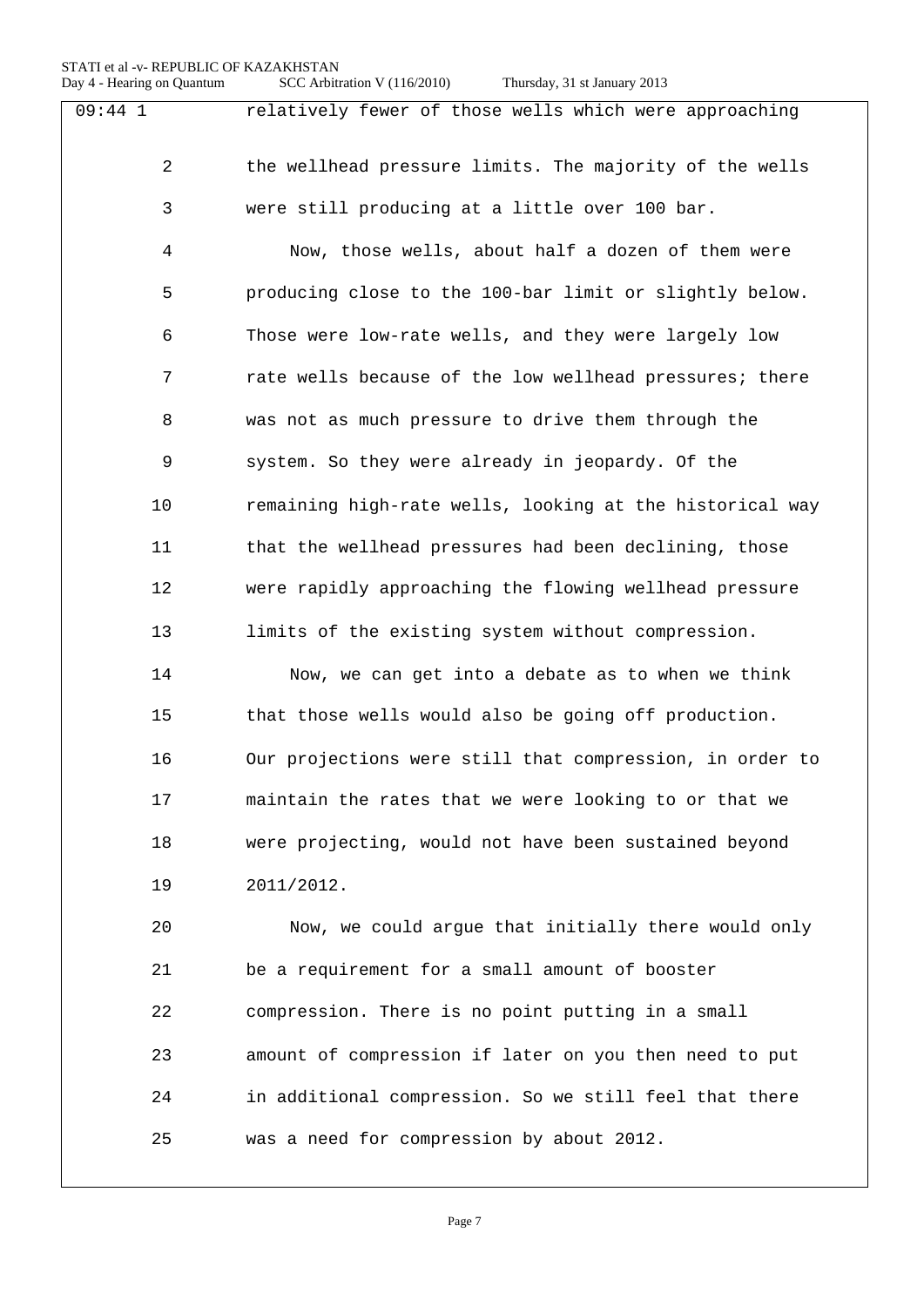09:46 1 As far as the FDP goes, we acknowledge that that compression was based on a much higher offtake rate. We already commented yesterday that those offtake rates were no longer sustainable in any event.

> When you look at the overall pressure drop in the system, you have to consider the pressure drop between the average reservoir pressure and the wellhead pressure as well, because there is a large what we'd call pressure drawdown between the reservoir and the surface, which could be indicative of a number of different issues. It's also largely driven by the quality of the reservoir. Our view is that the quality of the Artinskian dolomite reservoir -- the quality or the permeability of the reservoir -- is not high enough to sustain the production levels that were predicted within the FDP.

> So, putting aside the projections of the FDP, we know that we have a system where there is a significant pressure loss between the reservoir and between the CAC pipeline which is going to constrain the amount of recovery that can be achieved from these wells, and we don't think that even the rates that we projected can be sustained without compression.

 MR HAIGH: Mr Chairman, could I just ask a brief follow-up to that.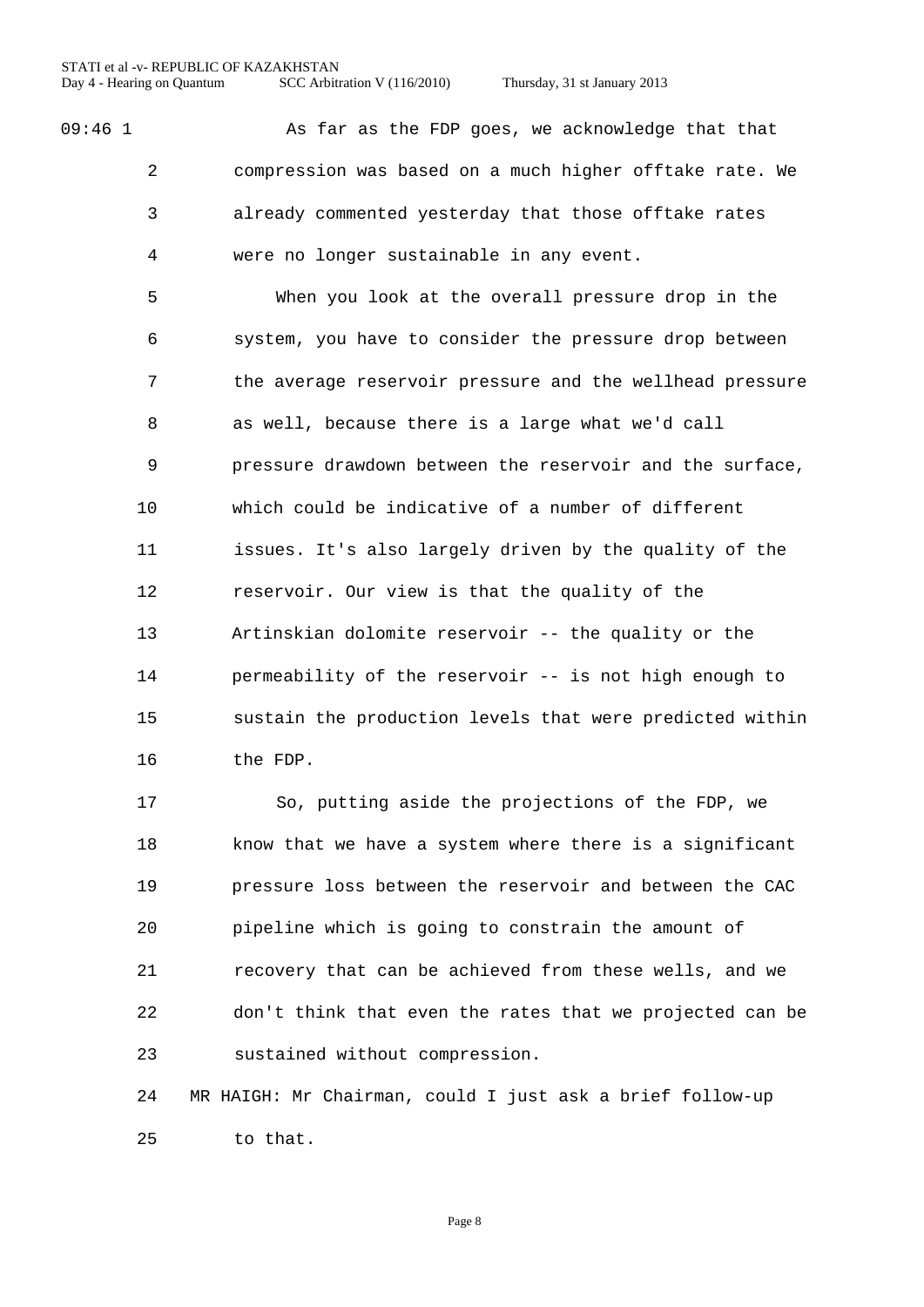| $09:48$ 1 |                | TH<br>Ε | CHAIRMAN: Yes, sure.                                       |
|-----------|----------------|---------|------------------------------------------------------------|
|           | $\overline{2}$ |         | MR HAIGH: Mr Goodearl, you've made a reference to what you |
|           | 3              |         | call low-rate wells and high-rate wells. I understand      |
|           | 4              |         | you to say that, at least in July 2010, the majority of    |
|           | 5              |         | the wells were low-rate wells, as you've referred to       |
|           | 6              |         | them. Is that correct?                                     |
|           | 7              | Α.      | (By MR GOODEARL) No, no, I wouldn't say the majority       |
|           | 8              |         | were low-rate wells. If you plot up the actual             |
|           | 9              |         | production rate for all the wells, the actual production   |
|           | 10             |         | rates themselves follow a sort of almost, more or less,    |
|           | 11             |         | linear pattern. It's not like you have half of the         |
|           | 12             |         | wells producing at a much higher rate and then the rest    |
|           | 13             |         | of the wells are much lower; there is a sort of            |
|           | 14             |         | declining trend in the rates. That is reflected to some    |
|           | 15             |         | extent in the pressures as well.                           |
|           | 16             |         | There's no discernible relationship between the well       |
|           | 17             |         | rates and water production. The water production seems     |
|           | 18             |         | to vary, although it's generally more on the lower-grade   |
|           | 19             |         | wells.                                                     |
|           | 20             |         | MR HAIGH: Alright. I didn't want to get too far afield.    |
|           | 21             |         | I did intend to come back to you about water production    |
|           | 22             |         | later. But what in general do you mean by low-rate and     |
|           | 23             |         | high-rate wells?                                           |
|           | 24             | Α.      | (By MR GOODEARL) In terms of actual rates?                 |
|           | 25             |         | MR HAIGH: Just as you are using the terms; that's all      |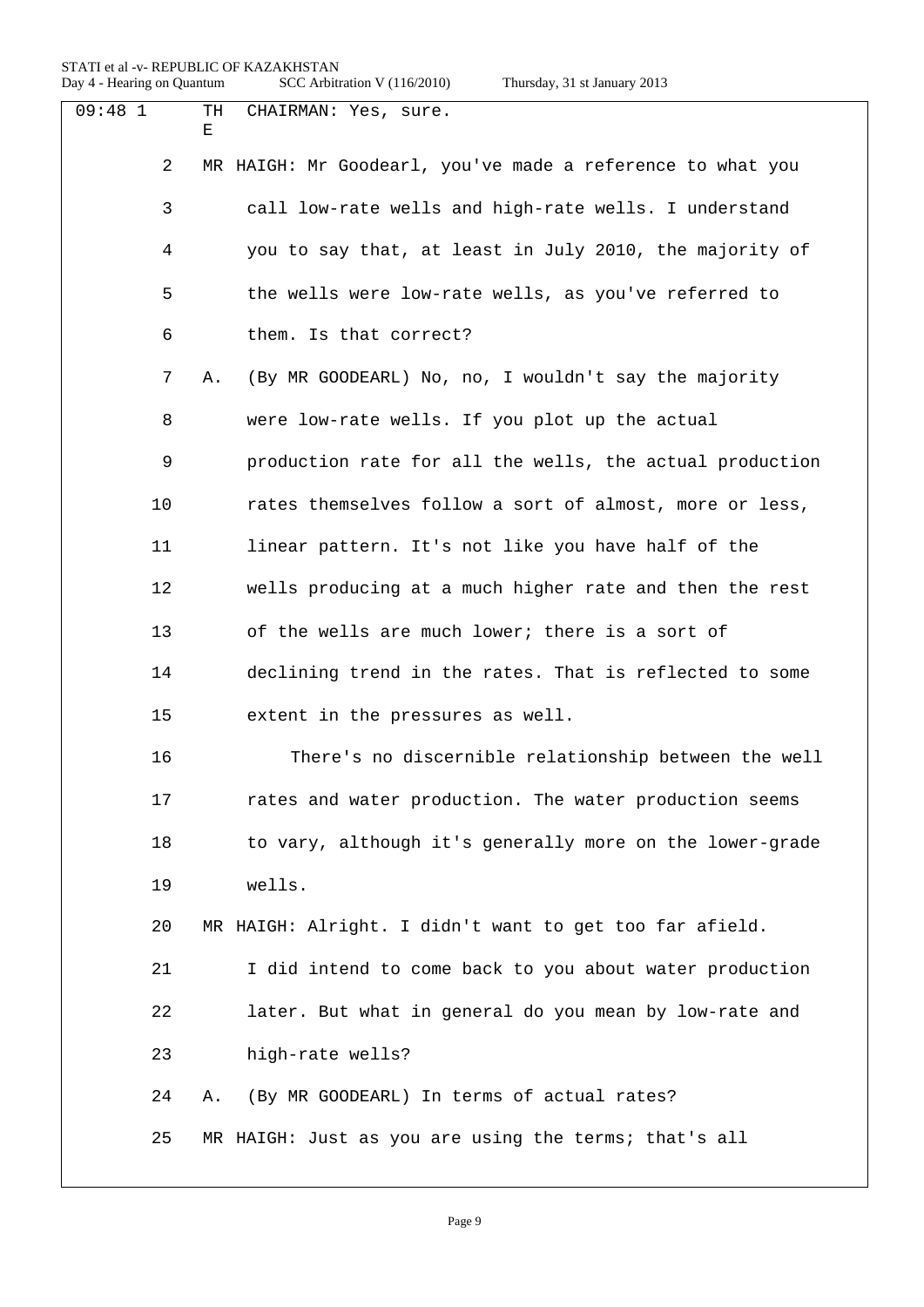| Day 4 - Hearing on Quantum |         | SCC Arbitration V (116/2010)<br>Thursday, 31 st January 2013 |
|----------------------------|---------|--------------------------------------------------------------|
| 09:501                     |         | I want to understand.                                        |
| $\overline{2}$             | Α.      | (By MR GOODEARL) I don't recall. I would need to refer       |
| 3                          |         | back to the data to establish what the range of              |
| 4                          |         | individual well production levels were.                      |
| 5                          |         | MR HAIGH: Right. As I understood it -- and it seemed         |
| 6                          |         | a little anomalous to me -- the low-rate wells had, it       |
| 7                          |         | seemed, adequate pressure, 100 bar or higher, and the        |
| 8                          |         | higher-rate wells were the ones that seemed of more          |
| 9                          |         | concern to you in terms of pressure. Is that correct?        |
| 10                         | Α.      | (By MR GOODEARL) Well, ultimately, yes, because the          |
| 11                         |         | ability to maintain production is dependent primarily on     |
| 12                         |         | the higher-rate wells, but those do have the higher          |
| 13                         |         | wellhead pressures. I am not saying that the                 |
| 14                         |         | higher-rate wells have the lower wellhead pressures. So      |
| 15                         |         | they are still well over 100 bars at the moment -- or at     |
| 16                         |         | least as in, sorry, July 2010.                               |
| 17                         |         | MR HAIGH: Thank you. Sorry, Mr Chairman.                     |
| 18                         | TH<br>Е | CHAIRMAN: No, that's perfectly alright. That's the           |
| 19                         |         | idea of the conferencing.                                    |
| 20                         |         | Mr Latham, where would you disagree with                     |
| 21                         |         | Mr Goodearl?                                                 |
| 22                         | Α.      | (By MR LATHAM) I think I would clarify a couple of the       |
| 23                         |         | points here.                                                 |
| 24                         |         | First, approximately nine of the wells at July 2010          |
| 25                         |         | were producing between 130 and 151 bar. Now, those are       |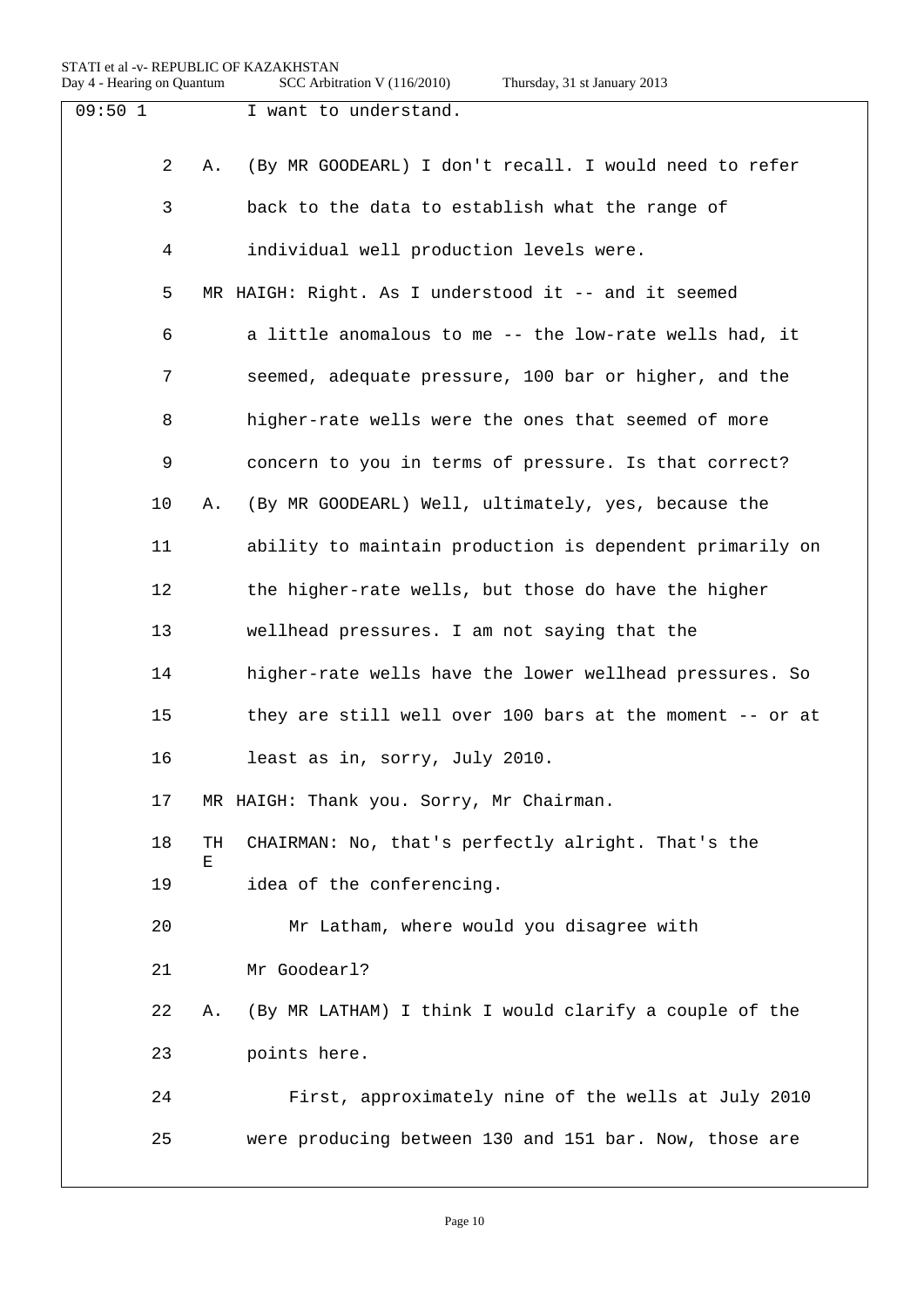| $09:51$ 1      | the high-rate wells. Those are the wells that produce    |
|----------------|----------------------------------------------------------|
| $\overline{a}$ | the bulk of the gas in the field, and they are quite a   |
| 3              | ways from, in terms of delivery pressure, needing        |
| 4              | compression. In fact, if they were to install            |
| 5              | compression, the probability is that they would have to  |
| 6              | bypass the compressor on those wells -- they wouldn't    |
| 7              | have to, but they probably should -- because there would |
| 8              | be no need to compress those wells at all.               |
| 9              | At this point the remaining seven or so wells that       |
| 10             | are producing, I would slightly disagree with            |
| 11             | Mr Goodearl with respect to the water production. Most   |
| 12             | of those wells that are producing at low rates, at low   |
| 13             | flowing pressures, are producing water. In my            |
| 14             | experience, I must say that adding compression for wells |
| 15             | like that, generally there's a little short-term gain,   |
| 16             | but between the increase in the velocity rates and the   |
| 17             | drawdown at the reservoir, it tends to just pull in more |
| 18             | water.                                                   |
| 19             | So I don't think there would be a material benefit       |
| 20             | to installing compression just to serve those wells, and |
| 21             | I do not believe that the higher flowing pressure wells  |
| 22             | will need compression within the terms of the contract.  |
| 23             | THE CHAIRMAN: Alright. I think that's enough on          |
| 24             | compression. As I say, we could go on on that, but we    |
| 25             | have to limit our time, obviously.                       |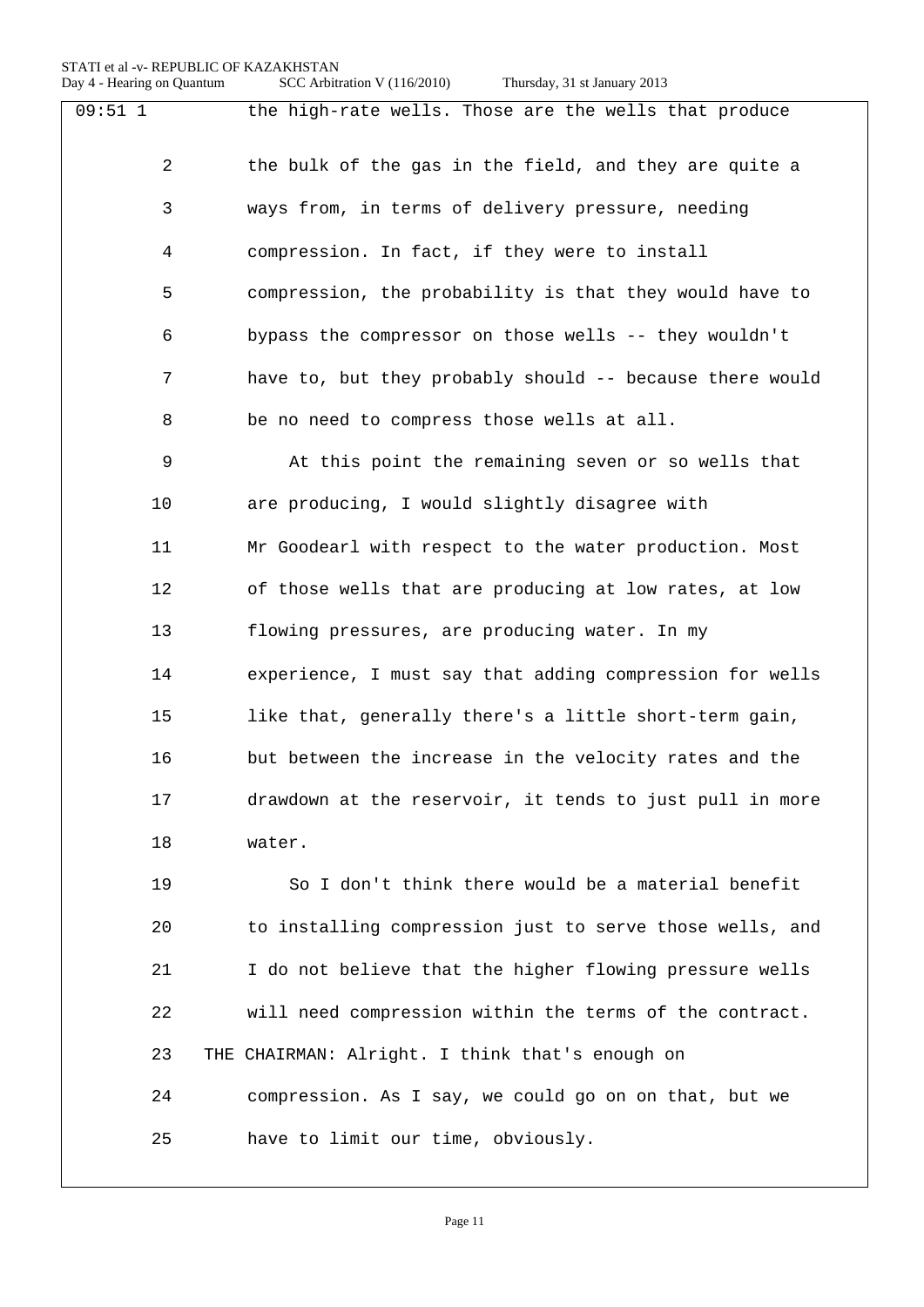| $09:52$ 1      | Would you want to raise your second question now?        |
|----------------|----------------------------------------------------------|
| $\overline{2}$ | PROFESSOR LEBEDEV: Yes. It was also discussed yesterday, |
| 3              | but just for me to be sure that I made proper notes.     |
| 4              | It was mentioned when we discussed how much it would     |
| 5              | cost to complete the work on the LPG plant, reference    |
| 6              | was made to the estimate of FTI, and I understand that   |
| 7              | we shall hear experts from FTI later today. But just     |
| 8              | your opinion, Mr Wood -- perhaps again to you -- the     |
| 9              | reference was made that \$100 million would be necessary |
| 10             | for completion of the work on that plant.                |
| 11             | Do you agree with that estimate? What is your            |
| 12             | attitude? Although you mentioned your views about that,  |
| 13             | but I wanted to hear for my own understanding and notes. |
| 14             | (By MR WOOD) Okay. I think it's fair to say that<br>Α.   |
| 15             | a large element of the difference and opinion between    |
| 16             | the parties is due to the effective date.                |
| 17             | FTI have -- not unreasonably -- assumed that             |
| 18             | construction would have just proceeded as it was, and    |
| 19             | therefore their estimate to complete the LPG plant, as   |
| 20             | I understand it, is based on the expenditure to date     |
| 21             | when the work stopped, subtracted from the budget. So    |
| 22             | they have spent 80% of the money, for example, and       |
| 23             | therefore to complete the plant it would take the        |
| 24             | remaining 2 0%. That is what I believe FTI have done.    |
| 25             | That, of course, assumes that the work would have        |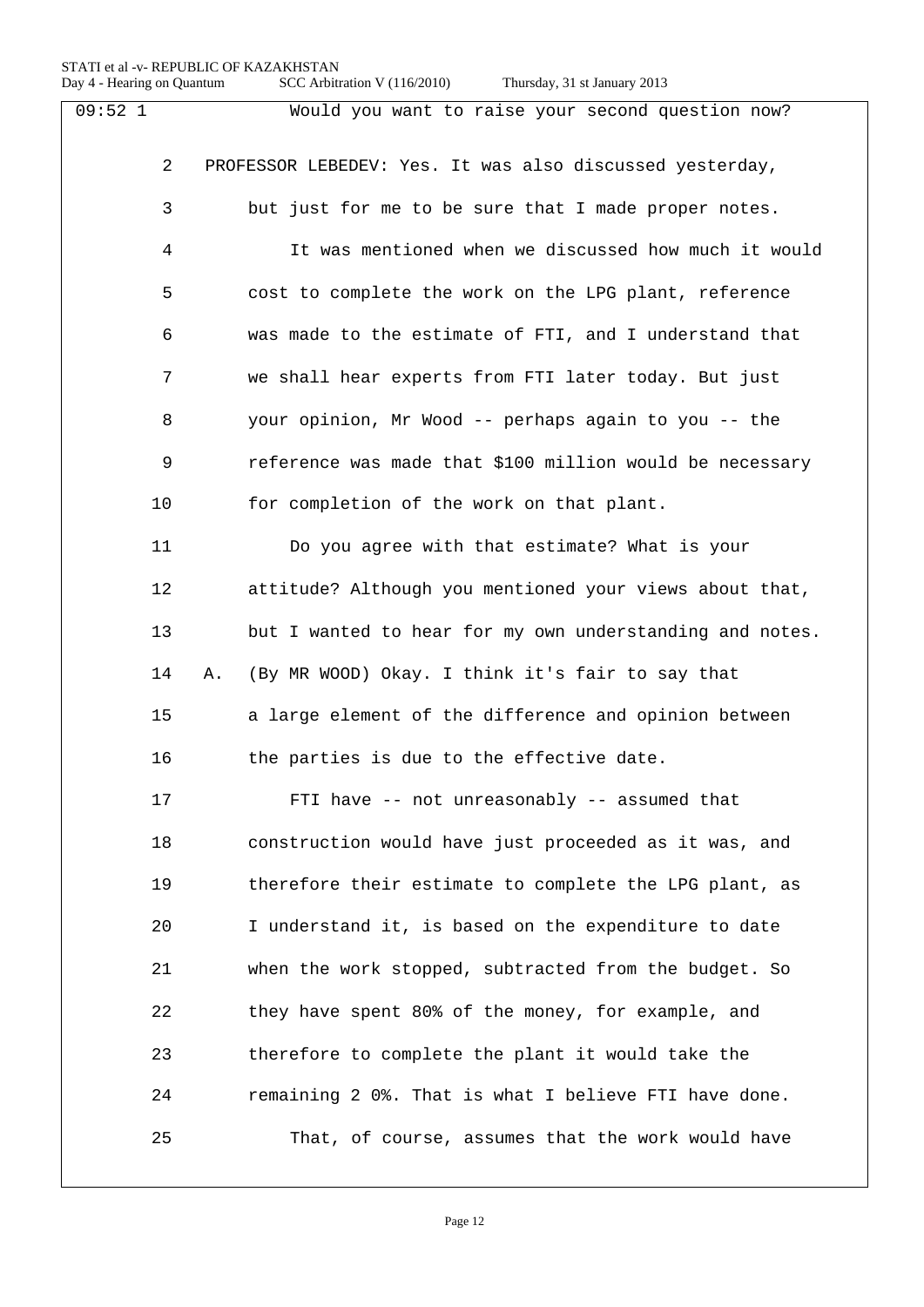|  |  | Thursday, 31 st January 2013 |  |
|--|--|------------------------------|--|
|--|--|------------------------------|--|

| 09:551         | been complete on the budget, and I personally have my    |
|----------------|----------------------------------------------------------|
| $\overline{2}$ | doubts that it would have been, because of the history   |
| 3              | of growing costs that the plant incurred.                |
| $\overline{4}$ | So it's a simplistic approach that says: there's 20%     |
| 5              | of the work to do, therefore we will take 20% of the     |
| 6              | money. I don't think that takes into account the         |
| 7              | complexity, the difficulty on any complex project in     |
| 8              | getting to that final hurdle. The mechanical             |
| 9              | completion, that is connecting everything up, finishing  |
| 10             | off all of the work, obviously is still significant.     |
| 11             | The actual commissioning and start-up of a LPG           |
| 12             | plant, the training of the operators in my experience is |
| 13             | extremely complex. Most LPG plants effectively take      |
| 14             | three to six months to get up to a reasonable operating  |
| 15             | performance. They are multiple complex systems.          |
| 16             | As we discussed yesterday, in that situation I would     |
| 17             | have estimated double what FTI had, had the plant not    |
| 18             | been suspended. My estimate from our effective date has  |
| 19             | been done on the basis that the work on the plant was    |
| 20             | suspended. The equipment that has already been built     |
| 21             | has been preserved and has been, as we understand it,    |
| 22             | looked after by KMT. There are still some plant items    |
| 23             | in the warehouse which again are being looked after.     |
| 24             | So the additional costs I have assumed are from our      |
| 25             | effective date that the vendors, the contractors, the    |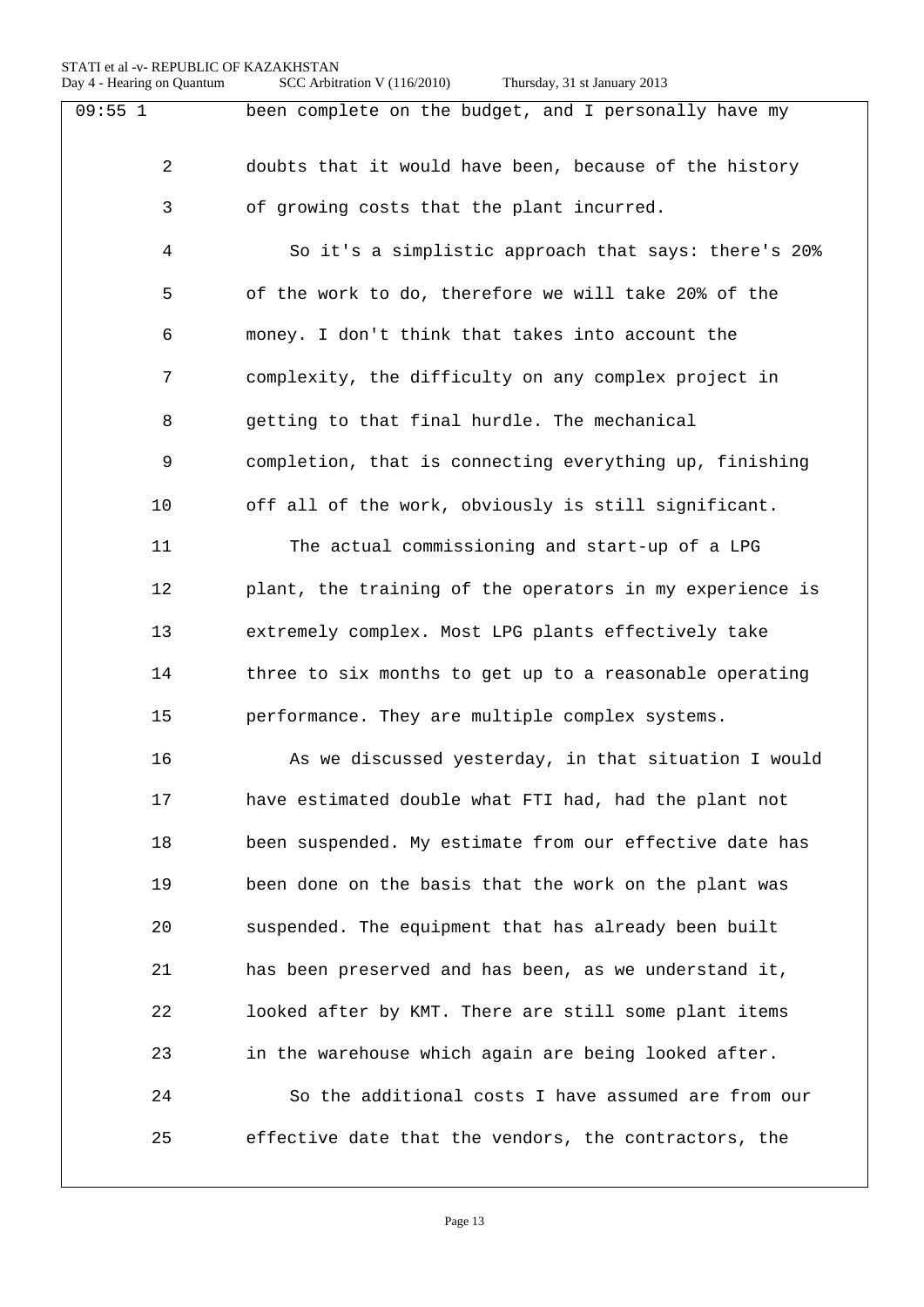| $09:57$ 1      | designers would have to be re-engaged and mobilised to    |
|----------------|-----------------------------------------------------------|
|                |                                                           |
| $\overline{a}$ | the site, and that involves obviously a restart. There    |
| 3              | are issues with vendor warranties and guarantees that     |
| 4              | would have to be re-established, because much of this     |
| 5              | sort of equipment is provided on a 12-month warranty      |
| 6              | from delivery, and in fact those warranties would have    |
| 7              | largely expired by the time the work restarted. They      |
| 8              | can be re-established, but it all takes time.             |
| 9              | So it's a different approach. My approach was that        |
| 10             | we start at the effective date, where the plant has been  |
| 11             | stored and mothballed and there are significant costs     |
| 12             | involved. Some of the major areas of costs I listed in    |
| 13             | the report as to why I believed this would be done. So    |
| 14             | at our effective date, I am still confident that the      |
| 15             | estimate I prepared was appropriate.                      |
| 16             | THE CHAIRMAN: Thank you. We'll probably come back to that |
| 17             | when FTI is with us. Perhaps I give first Ryder Scott     |
| 18             | a chance to comment if they so wish.                      |
| 19<br>Α.       | (By MR LATHAM) I certainly, I think, would confirm        |
| 20             | a couple of points that Mr Wood made. The difference in   |
| 21             | the effective dates does have a material impact on the    |
| 22             | timing of the plant and so forth.                         |
| 23             | Now, with respect to the cost, I have no comment          |
| 24             | about that.                                               |
| 25             | THE CHAIRMAN: Okay.                                       |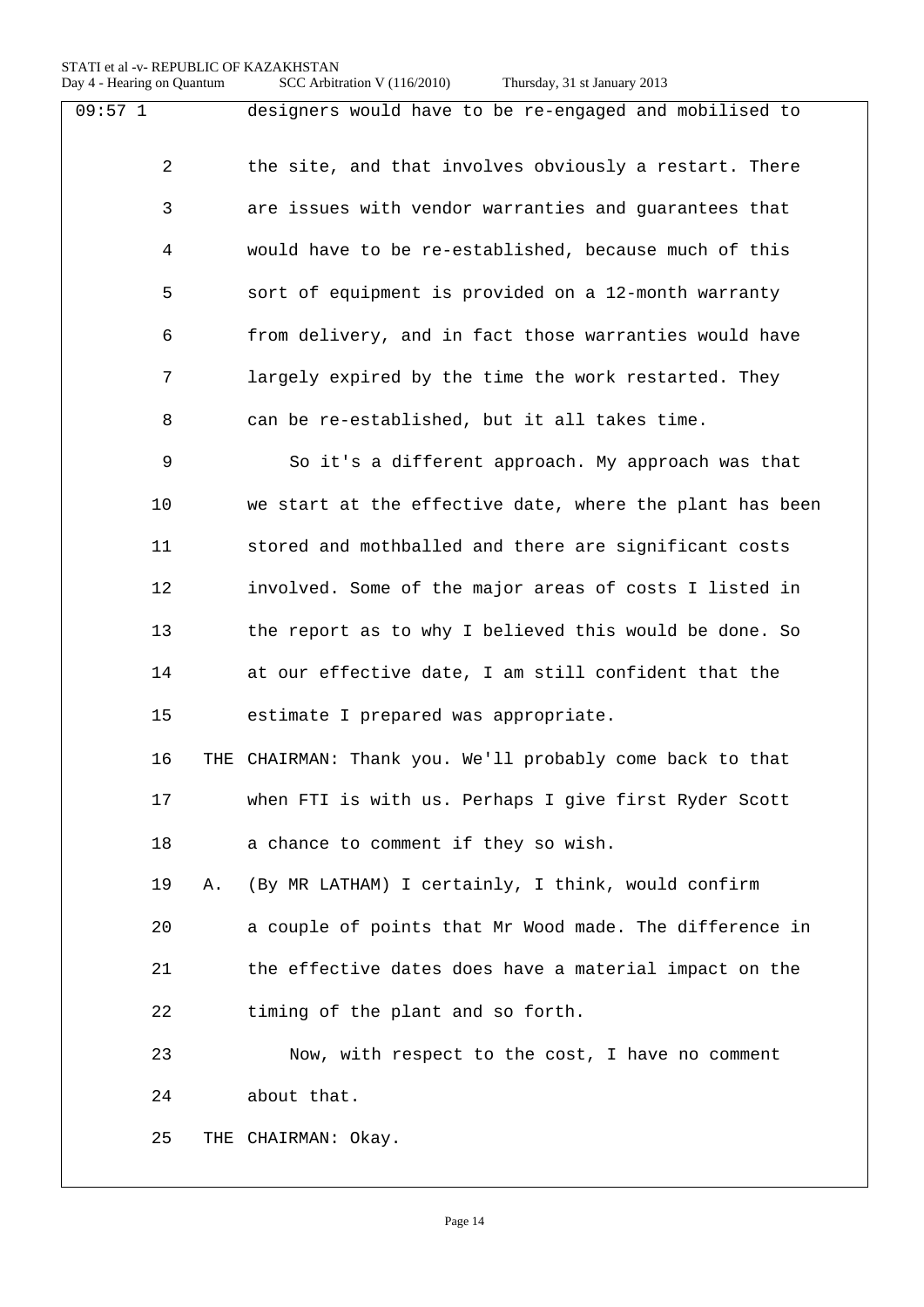STATI et al -v- REPUBLIC OF KAZAKHSTAN<br>Day 4 - Hearing on Quantum SCC Arbitr SCC Arbitration V (116/2010)

|  |  | Thursday, 31 st January 2013 |  |
|--|--|------------------------------|--|
|--|--|------------------------------|--|

| $09:58$ 1      | MR HAIGH: Just as a follow-up to your comments, Mr Wood,       |
|----------------|----------------------------------------------------------------|
|                |                                                                |
| $\overline{2}$ | and I appreciate your general summary of things.               |
| 3              | I understood during cross-examination that you may             |
| 4              | have -- and I'm not sure that you did intend to -- but         |
| 5              | you may have conceded that rather than \$100 million to        |
| 6              | complete the LPG plant from a cold start in mothball           |
| 7              | condition to up and running, you would potentially             |
| 8              | accept a 25 plus 25 or a total of \$50 million estimate.       |
| 9              | Did I hear that evidence correctly?                            |
| 10             | (By MR WOOD) On the basis that the work on the plant had<br>Α. |
| 11             | never stopped, then I think a \$50 million estimate would      |
| 12             | have been appropriate.                                         |
| 13             | MR HAIGH: Okay. Thank you.                                     |
| 14             | TH<br>CHAIRMAN: Well, that's an interesting point, by the<br>Ε |
| 15             | way.                                                           |
| 16             | When we lawyers talk about the valuation date, we              |
| 17             | perhaps mean two different things. One is the final            |
| 18             | question: what is the valuation date in case we would          |
| 19             | accept liability to evaluate the claims and to calculate       |
| 20             | the claims? And the other question is: what would have         |
| 21             | happened if, as you say, Mr Wood, things would just have       |
| 22             | gone on?                                                       |
| 23             | That would not necessarily imply that the valuation            |
| 24             | date has to be 2008; the valuation for the calculation         |
| 25             | of any compensation might still be later. But you might        |
|                |                                                                |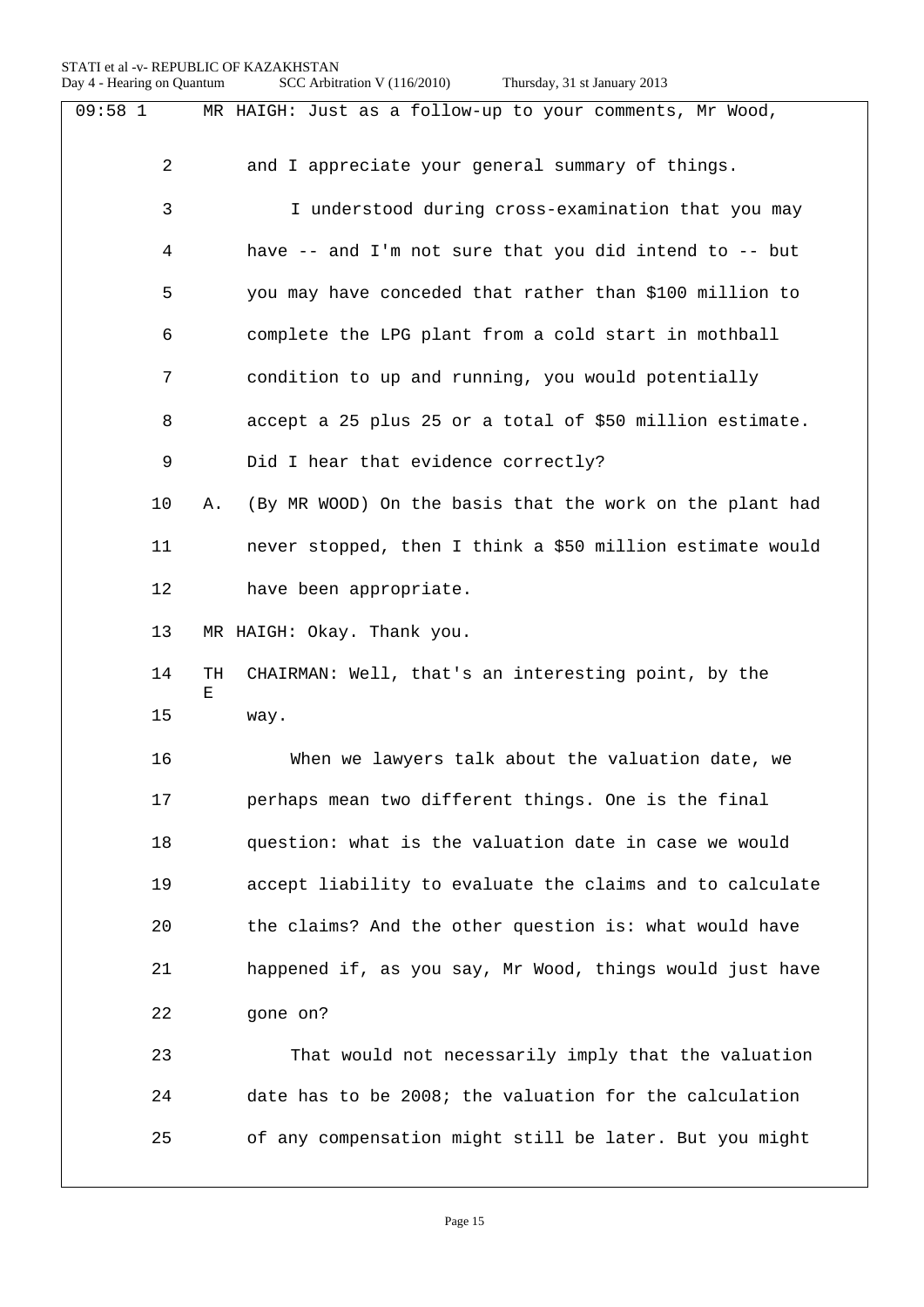| 10:001         | still have to work on a scenario that without the         |
|----------------|-----------------------------------------------------------|
| $\overline{2}$ | actions of the respondent, things would have gone on,     |
| 3              | the plant would have been completed as planned, and then  |
| 4              | only the question of more cost is involved, as Mr Wood    |
| 5              | says.                                                     |
| 6              | I'm just trying to point that out because the             |
| 7              | parties may want to reflect on that a little bit.         |
| 8              | Alright. David, any questions from you? I'm sorry,        |
| 9              | Sergey, but I thought you had two questions and that was  |
| 10             | it.                                                       |
| 11             | PROFESSOR LEBEDEV: That was my second question.           |
| 12             | THE CHAIRMAN: Yes, okay. David.                           |
| 13             | MR HAIGH: Okay. I wanted to turn to the GCA team, because |
| 14             | I yesterday put some questions to Mr Latham and           |
| 15             | Mr Nowicki in relation to the water issue.                |
| 16             | We've touched on this already this morning; I don't       |
| 17             | want to dwell on it too long. But the opinion             |
| 18             | I understand from the Ryder Scott team is that            |
| 19             | essentially there are really only perhaps three wells     |
| 20             | which are adjacent or nearby one another that are         |
| 21             | producing the water, and that it's not a general          |
| 22             | problem.                                                  |
| 23             | I guess it's Mr Goodearl that would be commenting on      |
| 24             | that.                                                     |
| 25             | (By MR GOODEARL) There is a lot of uncertainty<br>Α.      |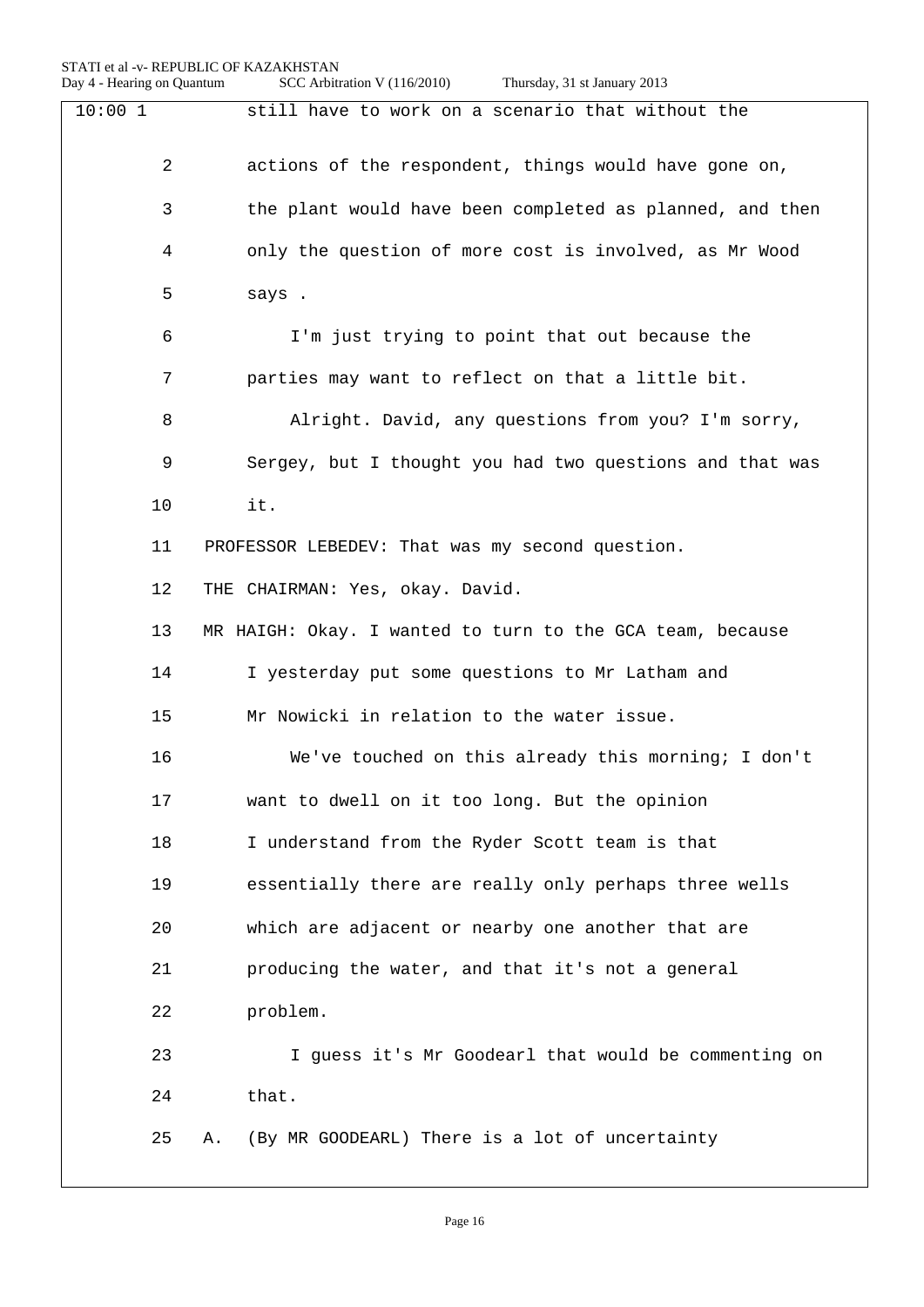| $10:02$ 1 | associated with the water production.                        |
|-----------|--------------------------------------------------------------|
| 2         | On an individual well basis it is, I'd say,                  |
| 3         | generally the lower structural wells in the field which      |
| 4         | are producing water. I made the comment earlier that         |
| 5         | there is no real correlation between the higher-rate         |
| 6         | wells and the lower-rate wells. Some of the higher-rate      |
| 7         | wells are producing some amount of water.                    |
| 8         | I think the real issue has always been: to what              |
| 9         | extent is this water production material; how does it        |
| 10        | affect the recoverable volumes and the rates; and is         |
| 11        | there any information to indicate that the water             |
| 12        | production that has been experienced in the wells is         |
| 13        | rate-dependent?                                              |
| 14        | Now, we observed that the water production did               |
| 15        | increase when the gas production was ramped up to over       |
| 16        | 200 million cubic feet a day, and then it did partly         |
| 17        | subside again after that, and then it did increase again. So |
| 18        | it's very difficult to make a projection as to what the      |
| 19        | water production will do.                                    |
| 20        | We know that the reservoir is what we call                   |
| 21        | a fractured Artinskian dolomitic carbonate reservoir,        |
| 22        | and Stephen would be probably better placed to define        |
| 23        | that, as a geologist, than I would. But these are            |
| 24        | normally occurring as a fractured system. So if there        |
| 25        | is any amount of underlying water, it will tend to           |
|           |                                                              |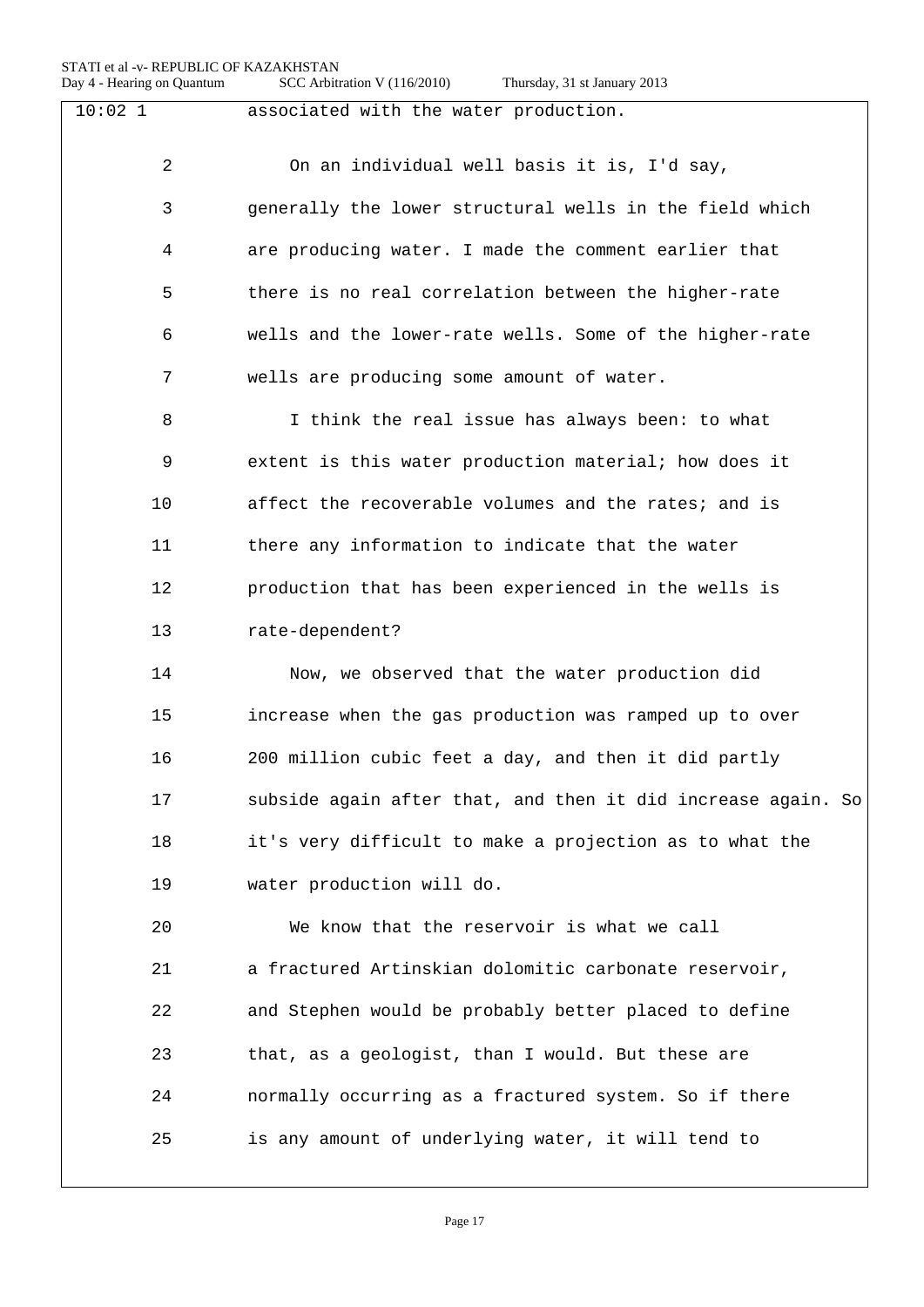10:04 1 preferentially flow through the fractured system. So any prudent operator would be aware of that, and control the gas production in order to try and minimise the amount of water.

 So it largely comes down to a case of -- not so much waiting and seeing, because you always run the risk of permanently damaging a well once you've started to produce water. In that event, you lose the opportunity to produce the gas from what we would call the rock matrix, at least in the lower levels of the reservoir.

 We have not been able to quantify that, so we haven't attempted to try and establish what the material effect of the water production would be actually on the gas recovery. But it is a risk, and it is a risk which should really have been taken into consideration in establishing the well rates.

MR HAIGH: Should I understand from your opinion,

 Mr Goodearl, that you, as a reservoir engineer, drew some sort of conclusion about the rate of production, in 2008 at least, with respect to gas: that it was verging on overproduction? Is that the impression you want to leave with me?

 A. (By MR GOODEARL) Well, the water production did demonstrate that there was certainly this risk. Now, as I have said we did not quantify or try and project -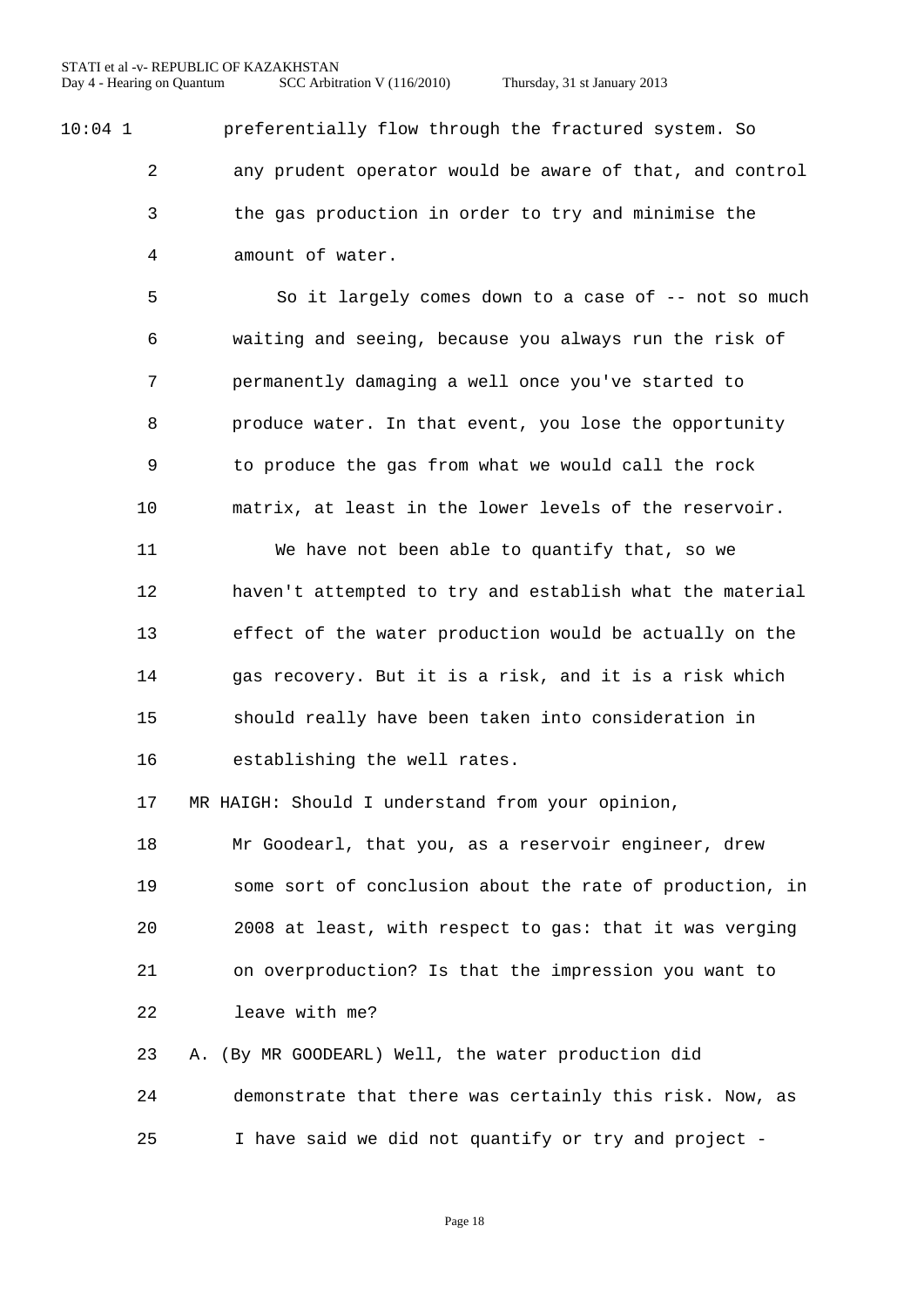| $10:06$ 1      | well, we did project a water production, but that was       |
|----------------|-------------------------------------------------------------|
| $\overline{2}$ | not included or considered in estimating the gas            |
| 3              | recovery.                                                   |
| 4              | What we were also mindful of was: if there was any          |
| 5              | degree of pressure support from an aquifer, from            |
| 6              | a water-bearing source, then that would also put at         |
| 7              | question any material balance assessment of reserves as     |
| 8              | well. That's another issue. And again, that was             |
| 9              | difficult to quantify based on the data available as at     |
| 10             | that time.                                                  |
| 11             | It wasn't a surprising amount of water; we didn't           |
| 12             | consider that at that time it was a major threat. But       |
| 13             | depending upon the projections of the water production,     |
| 14             | it certainly could have been a threat and would have put    |
| 15             | the productivity of a number of the wells, if not the       |
| 16             | entire field, at risk; certainly at those offtake rates.    |
| 17             | MR HAIGH: Specifically with respect to Mr Latham's opinion  |
| 18             | about the water coming apparently, in his opinion,          |
| 19             | primarily from three wells that are fairly adjacent to      |
| 20             | one another, do you have any view on that?                  |
| 21             | (By DR WRIGHT) Perhaps I can just comment there. I am<br>Α. |
| 22             | a geologist, so I must predicate my comments on that.       |
| 23             | As trying to understand the reservoir                       |
| 24             | characterisation of the Artinskian reservoir, I did look    |
| 25             | in some detail in the individual well rates to see when     |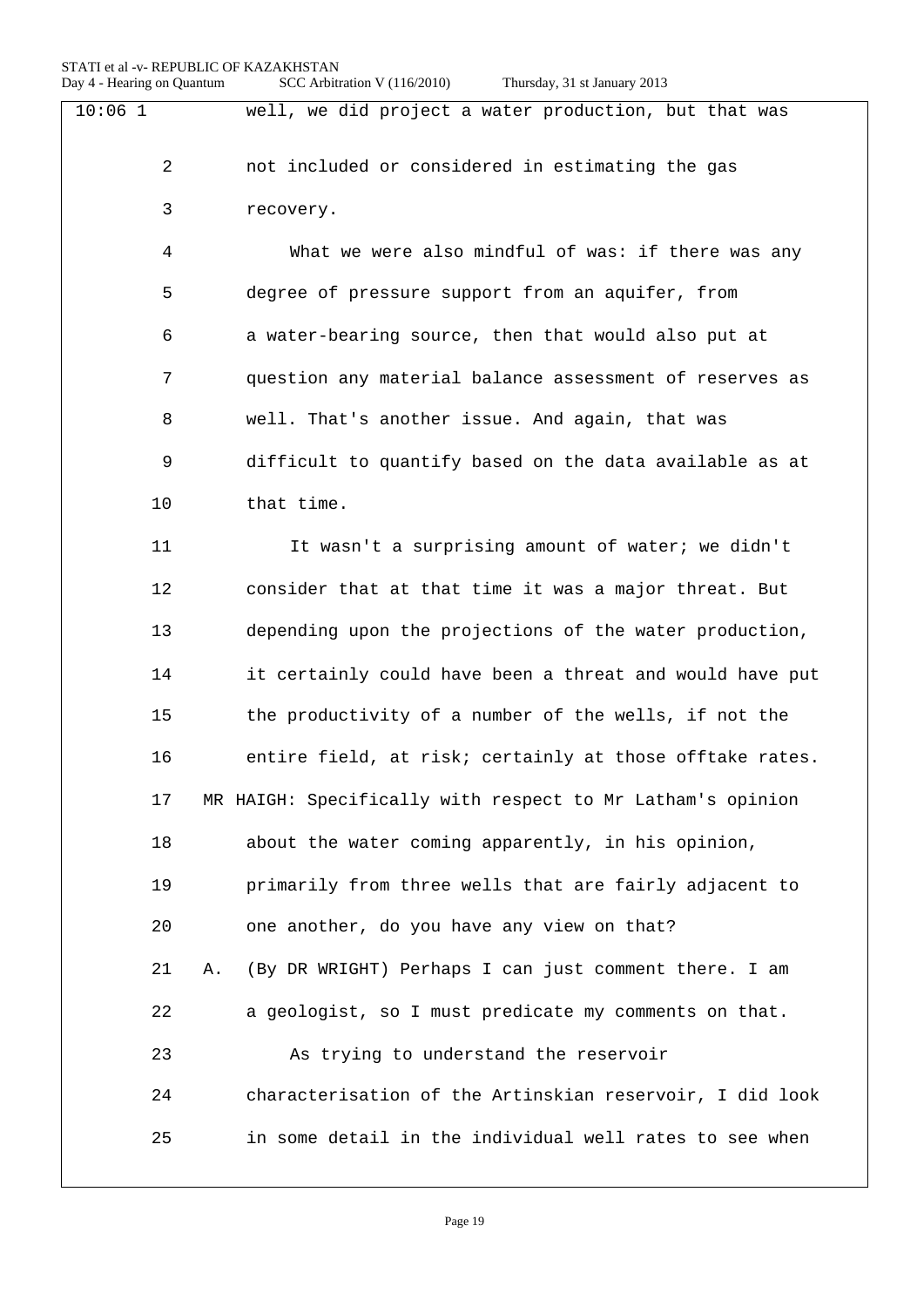| $10:08$ 1 | water breakthrough occurred relative to changes in gas   |
|-----------|----------------------------------------------------------|
| 2         | rate changes. So we plotted them in time series.         |
| 3         | I did this because, as Tony mentioned, these             |
| 4         | reservoirs are described as fractured. The data we have  |
| 5         | to actually definitively put your finger on a fracture   |
| 6         | is very difficult to obtain in carbonates; it's a common |
| 7         | theme around the world and it's one of the big           |
| 8         | challenges in trying to characterise these reservoirs.   |
| 9         | It's fair to say that it is probably the biggest         |
| 10        | challenge. But what it is is some of these reservoirs    |
| 11        | have streaks of very high permeability, which could be   |
|           |                                                          |
| 12        | a fracture, it could be something else, and then other   |
| 13        | parts which are less so.                                 |
| 14        | I looked at the water rates and the gas rates to see     |
| 15        | if there was a link that could help to try and           |
| 16        | characterise the nature of the reservoir. And some of    |
| 17        | the observations I was able to make when I looked at     |
| 18        | this on a geographic basis was that some of the wells,   |
| 19        | when the rates increased, water increased almost         |
| 20        | immediately; other wells, there was a lag time, two to   |
| 21        | three months between the gas rate increasing and         |
| 22        | a noticeable change in the water rate being observed.    |
| 23        | I thought: is that telling me something about the        |
| 24        | different styles of the reservoir within this single     |
| 25        | interval?                                                |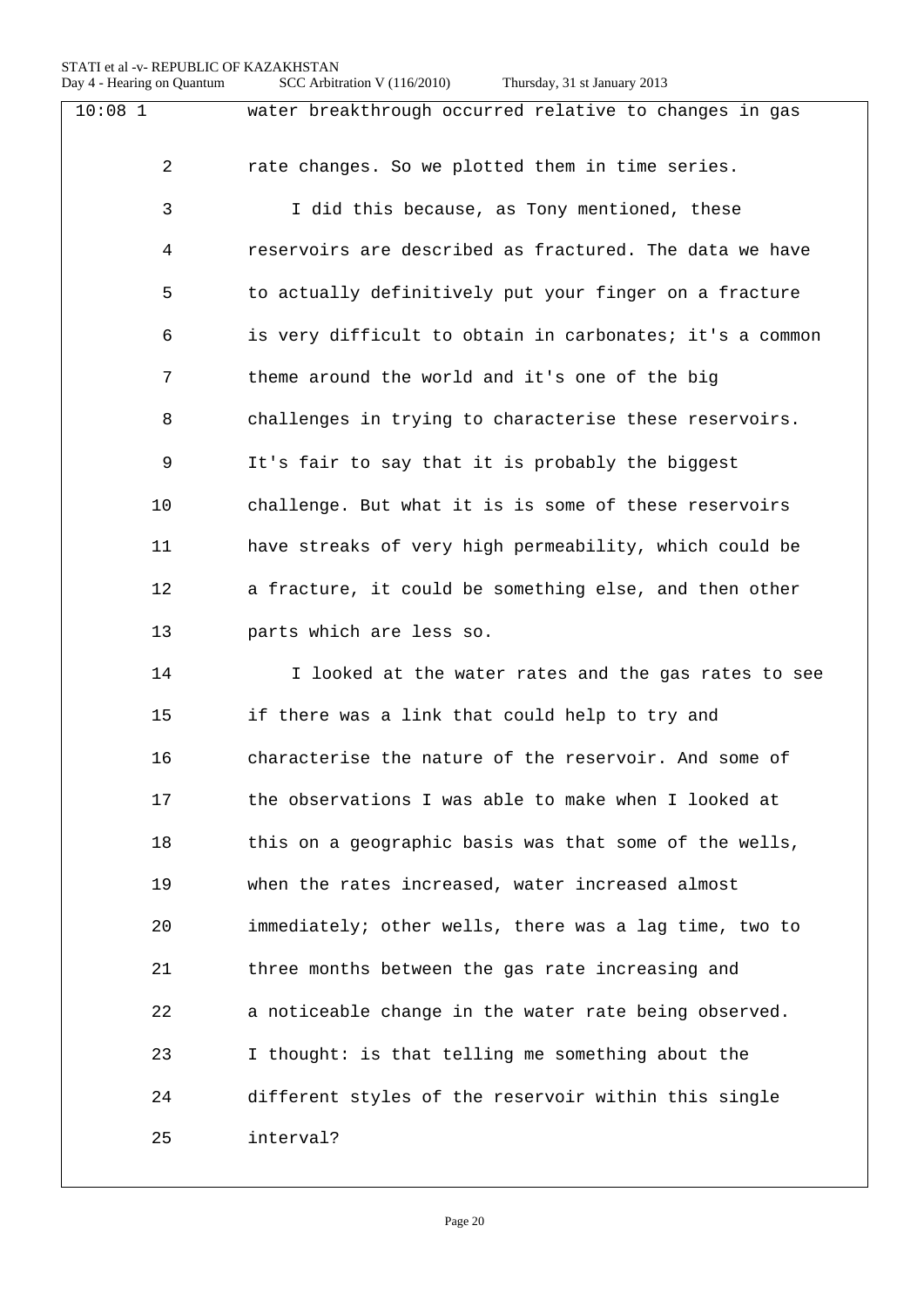| 10:101 | I then put them on to a map and noticed that the         |
|--------|----------------------------------------------------------|
| 2      | wells that seemed to have the quick response in water    |
| 3      | rate were located more closely to the faults within the  |
| 4      | field, especially the faults on the south-east margin of |
| 5      | the field.                                               |
| 6      | There is an area which is part of the mapping that       |
| 7      | was undertaken by Ryder Scott where there are fewer      |
| 8      | wells, and this is an area of -- I wouldn't say          |
| 9      | uncertainty, but less certainty in whether there is gas  |
| 10     | on the southern side of this fault. But these wells are  |
| 11     | located along that fault, and I think it may be as many  |
| 12     | as five or six had this response: that the gas rates     |
| 13     | were increased and the water rate was either             |
| 14     | instantaneous or very, very shortly thereafter, whereas  |
| 15     | the wells on the crest of the field further away from    |
| 16     | these faults had a lag time.                             |
| 17     | From that, I inferred that there is a faulting           |
| 18     | system which is producing open fractures through which   |
| 19     | water is able to move much more rapidly in response to   |
| 20     | a rate change.                                           |
| 21     | Now, there's some wells, and I'm trying to remember;     |
| 22     | I think it is well 8 on the Tolkyn field that has hardly |
| 23     | had any production because immediately on test it flowed |
| 24     | gas and water, and it was shut in and never brought back |
| 25     | onstream to my knowledge. So that well is as close to    |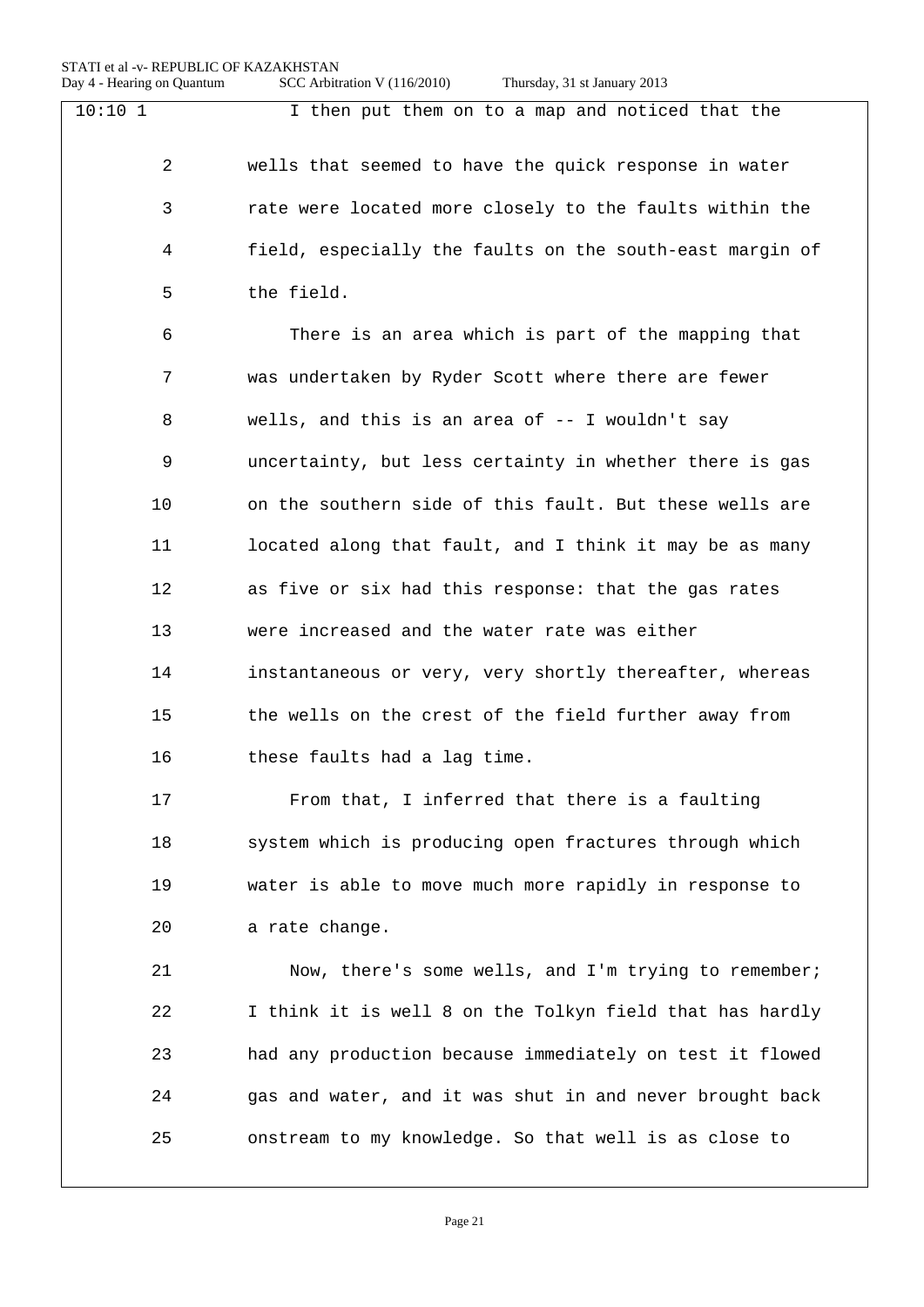| $10:11$ 1      | the fault as they've ever drilled, I believe.             |
|----------------|-----------------------------------------------------------|
| $\overline{a}$ | Location of the faults is often difficult. We are         |
| 3              | using seismic data, and there is always some              |
| 4              | uncertainty. But in the maps, the best maps that we       |
| 5              | have, it's the closest well to one of these faults,       |
| 6              | indicating that these fractures are flowing water.        |
| 7              | The wells further away may have fewer connective          |
| 8              | fractures, or it could be another system that is          |
| 9              | allowing the water through. But we can see that there     |
| 10             | is a direct link on a well-by-well basis and we can map   |
| 11             | this out around the field. So some of the low-rate        |
| 12             | wells may well be because they are adjacent to faults     |
| 13             | and the water is immediately impacting on them.           |
| 14             | But I would hasten to say that that is an empirical       |
| 15             | observation, looking through the data, trying to          |
| 16             | understand reservoir quality and the effect of possible   |
| 17             | fractures within these carbonate systems, and those are   |
| 18             | the observations I made. I am not trying to imply any     |
| 19             | sort of underlying engineering aspect there; it's just    |
| 20             | some observations I was able to make.                     |
| 21             | THE CHAIRMAN: Does Ryder Scott have any comments on that? |
| 22             | A. (By MR LATHAM) Yes, I would like to clarify one point  |
| 23             | with respect to the comment about the three wells.        |
| 24             | There were three wells in 2008 that were showing          |
| 25             | evidence of water production; subsequently I think there  |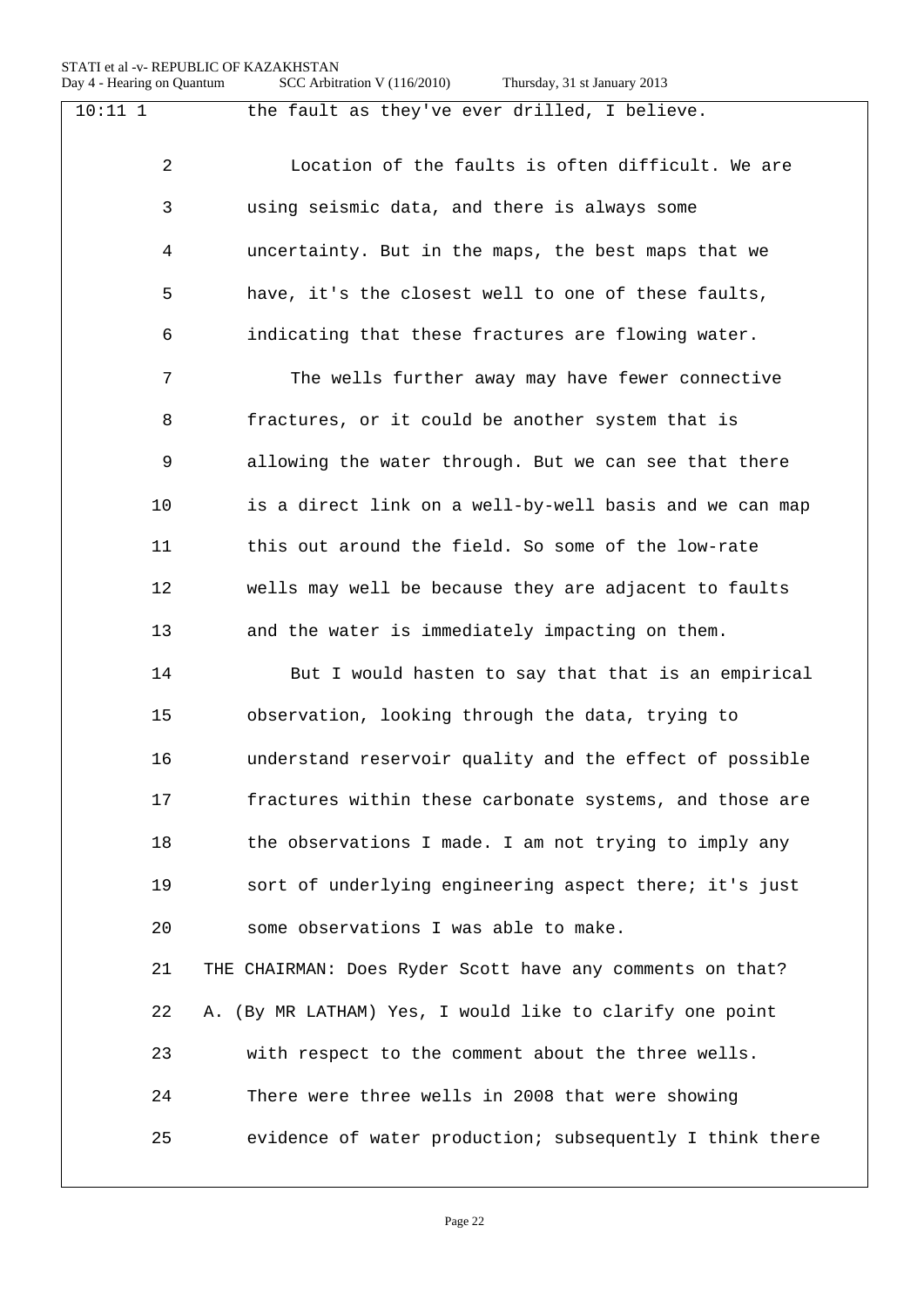| $10:12$ 1      | may have been others.                                    |
|----------------|----------------------------------------------------------|
|                |                                                          |
| $\overline{2}$ | With respect to the comments of Gaffney Cline,           |
| 3              | I think Mr Goodearl made a very good point, in that this |
| 4              | is, let's say, a very common occurrence, but it's very   |
| 5              | difficult to technically analyse the specifics of the    |
| 6              | fluid flow in the reservoir because of the fractured and |
| 7              | faulted nature of the reservoir, certainly.              |
| 8              | With respect to the rate issue, obviously if you         |
| 9              | look at the early time production in the reservoir,      |
| 10             | regardless of the rate, you will notice that there was   |
| 11             | typically 2-3 barrels of water per million cubic feet    |
| 12             | produced. Water was seen at the surface. This was        |
| 13             | predominantly fresh water, meaning it was condensed from |
| 14             | the gas stream as it was produced at the surface. So     |
| 15             | that's not really what we consider to be a real          |
| 16             | formation water, shall we say, support issue.            |
| 17             | As the rates were increased, as we commented, there      |
| 18             | were three wells that increased notably; the rest        |
| 19             | increased almost in response to the rate of the gas      |
| 20             | increase.                                                |
| 21             | For example, I think I mentioned in my second report     |
| 22             | that if you eliminate those three wells, the typical     |
| 23             | water: gas ratio for the remaining wells was about       |
| 24             | 3.2 barrels per million cubic feet. Prior to that, it    |
| 25             | was 2.5 barrels per million cubic feet, which,           |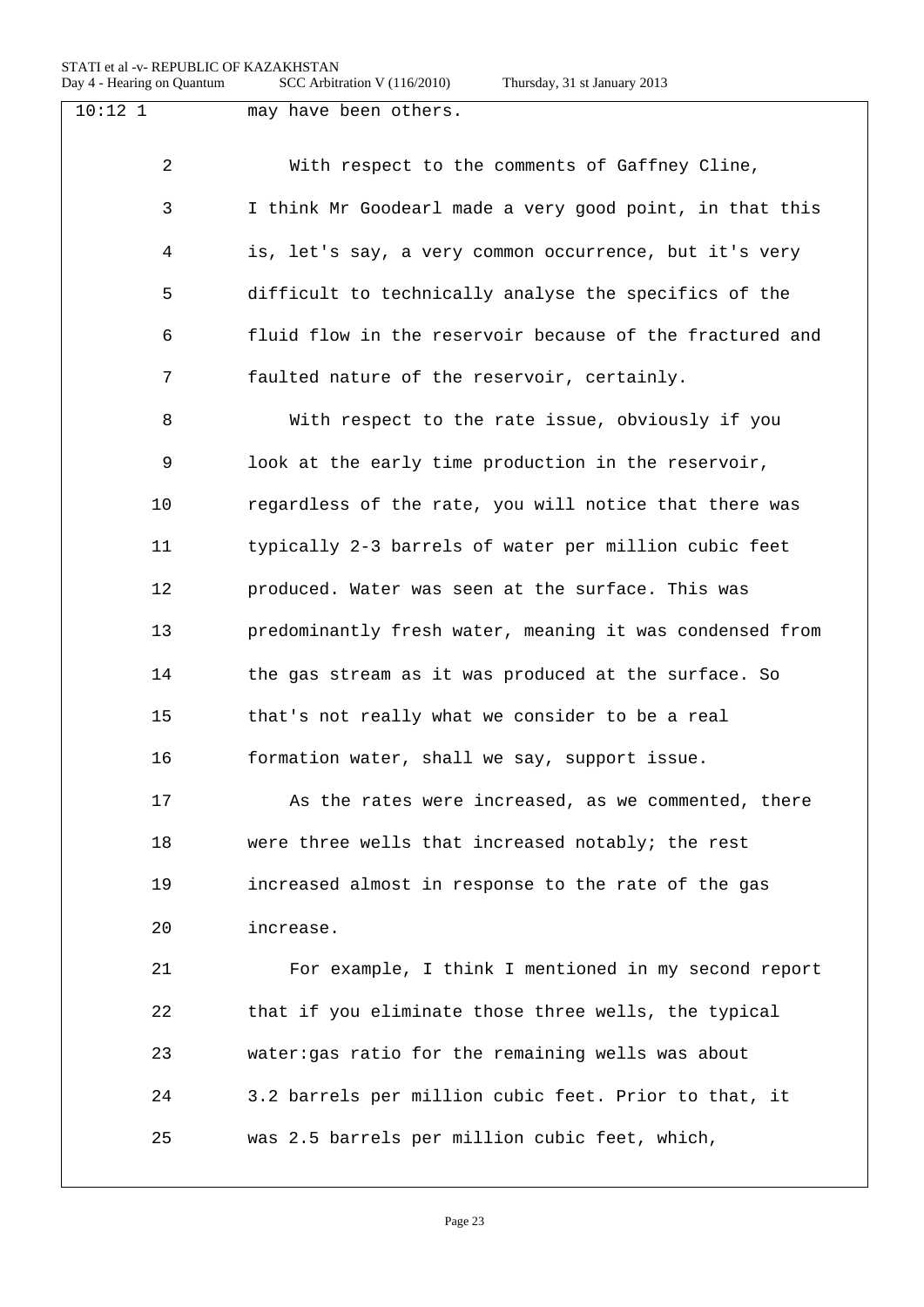| $10:14$ 1 | considering that the well rates on some of these wells   |
|-----------|----------------------------------------------------------|
| 2         | more than doubled, is a fairly insignificant change.     |
| 3         | Now, going forward, in our report as of 10/14/2008       |
| 4         | we also set up five recompletions of Assilian sand wells |
| 5         | to the Artinskian dolomite. Two of those have            |
| 6         | subsequently been conducted, I believe in 2009, and were |
| 7         | very successful; and we still have, in our opinion,      |
| 8         | three to go.                                             |
| 9         | Now, I think there's one other element associated        |
| 10        | with this that I think is important, and that is that,   |
| 11        | for example, if there were going to be continuing water  |
| 12        | problems in the future, we would probably be well        |
| 13        | advised (a) to moderate the rates, which has already     |
| 14        | been done, and $(b)$ to ensure that we have as many $-$  |
| 15        | I want to use the word straws in the ground, so that we  |
| 16        | can still manage to recover gas from the reservoir       |
| 17        | without creating tremendous localised drawdown. In       |
| 18        | other words, rather than try to produce a few wells at   |
| 19        | very high rates, try to produce as many as possible at   |
| 20        | more moderate rates, and I think with the implementation |
| 21        | of the plan that we have suggested, I think it will help |
| 22        | in the process of mitigating the effects of the water.   |
| 23        | Now, the other thing that Mr Goodearl said that          |
| 24        | I certainly agree with: this is a common issue. I think  |
| 25        | it's probably fairly typical of these formations, it's   |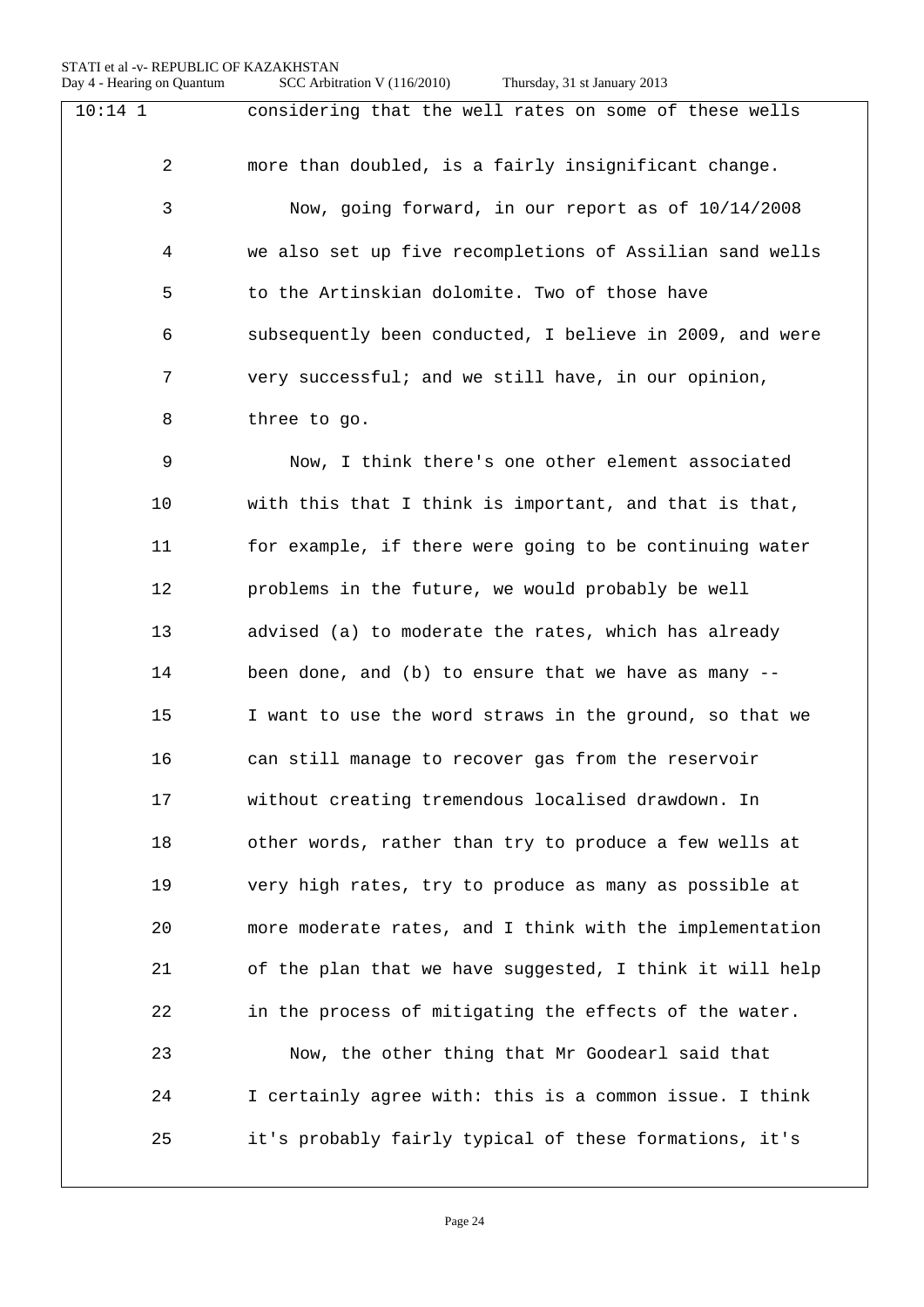| $10:16$ 1      | very difficult to predict, and certainly I appreciate   |
|----------------|---------------------------------------------------------|
| $\overline{a}$ | his acknowledgement that technologically it's a real    |
| 3              | challenge to technically describe what is going on.     |
| 4              | THE CHAIRMAN: As far as I am concerned, as I mentioned, |
| 5              | I think a number of points have disappeared by the      |
| 6              | discussions we had yesterday and today.                 |
| 7              | I have one more procedural matter at the very           |
| 8              | beginning. As we heard yesterday, Mr Wood explained     |
| 9              | that certain sources, documentary sources, could not be |
| 10             | produced by him, particularly in view of                |
| 11             | confidentiality, and that he had his experience, but    |
| 12             | felt he was not in a position to produce the respective |
| 13             | documents.                                              |
| 14             | My question to Ryder Scott: how did you approach        |
| 15             | this matter? You must have had similar difficulties or  |
| 16             | non-difficulties of confidentiality. So the documents   |
| 17             | that you produced, how did you choose them? Did you see |
| 18             | that problem as well? Because you obviously produced    |
| 19             | quite a different set of sources.                       |
| 20             | A. (By MR LATHAM) I think I can address that issue very |
| 21             | specifically. Wherever we work on a litigation          |
| 22             | engagement, whether it be arbitration or legal          |
| 23             | proceeding, we understand that the work that we produce |
| 24             | has to be defended. That's the nature of what we do.    |
| 25             | We have produced, to my knowledge, every single         |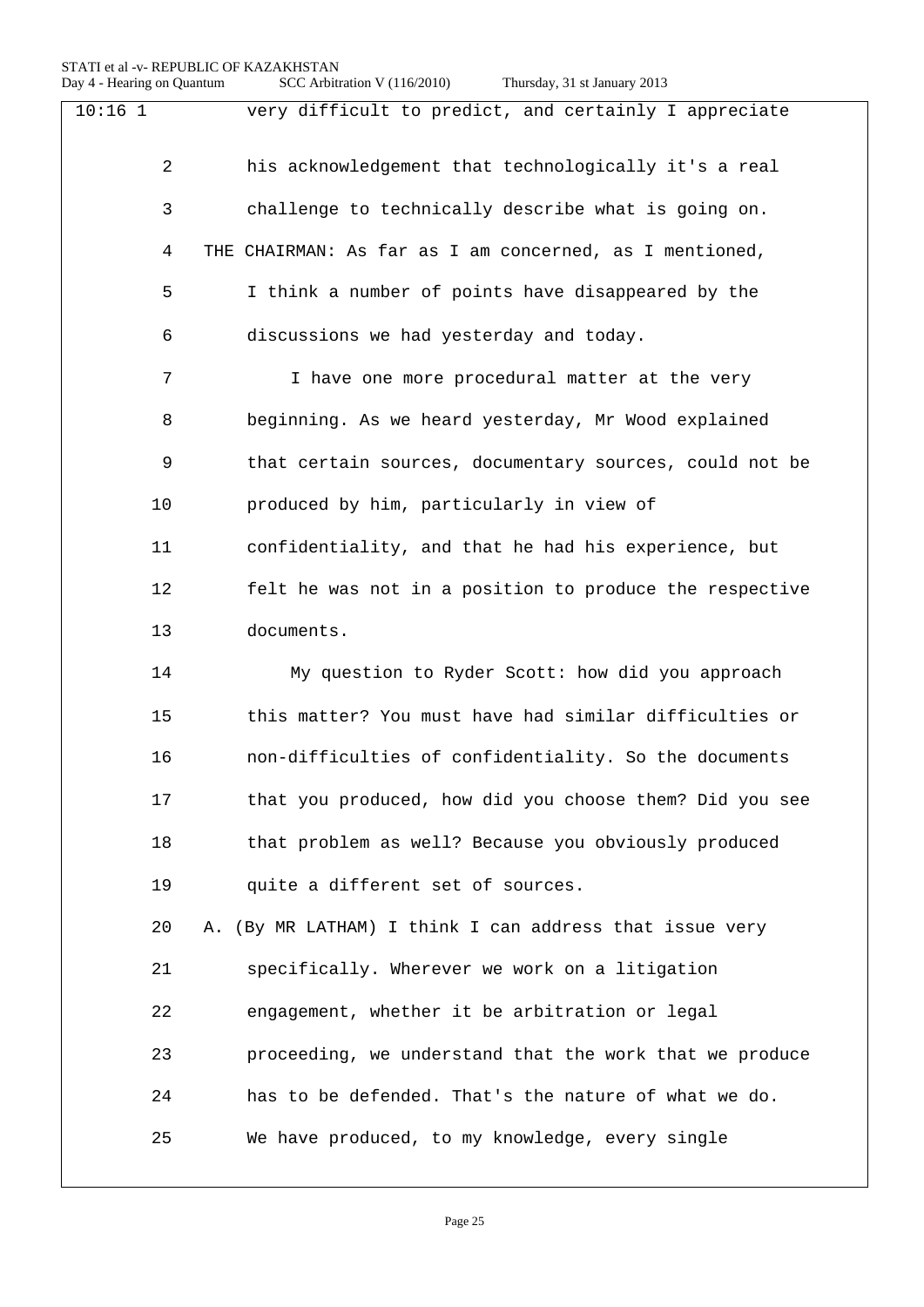| $10:18$ 1      | document -- and if I may clarify a point here.           |
|----------------|----------------------------------------------------------|
| $\overline{2}$ | Say, for example, we have a worksheet, a spreadsheet     |
| 3              | where we have calculations on it: we produce the         |
| 4              | spreadsheet, not a PDF print-out of it that's just like  |
| 5              | a picture. It is very important that the experts for     |
| 6              | the other side have the opportunity to criticise our     |
| 7              | work, to be able to tell what we did and how we did it.  |
| 8              | To my knowledge, Gaffney Cline -- and I appreciate       |
| 9              | Mr Goodearl having done so -- did produce one single     |
| 10             | spreadsheet document on which we could see their         |
| 11             | calculations.                                            |
| 12             | Now, with respect to confidentiality, we treat all       |
| 13             | the information we work with in a confidential manner.   |
| 14             | While we produce it to counsel in this case for the      |
| 15             | claimant, they then produce it to counsel for the        |
| 16             | respondent, and hopefully all of this information is     |
| 17             | entered into the record, and it is our expectation that  |
| 18             | that information will be treated confidentially.         |
| 19             | However, we do not in any way wish to conceal, hide      |
| 20             | or fail to divulge any important information that we     |
| 21             | used in the process of preparing our reports.            |
| 22             | THE CHAIRMAN: In other words, you see no problem using   |
| 23             | information that you used -- obviously you gather        |
| 24             | an experience with working for various clients; the same |
| 25             | questions come up, and so on. Where's the limit of       |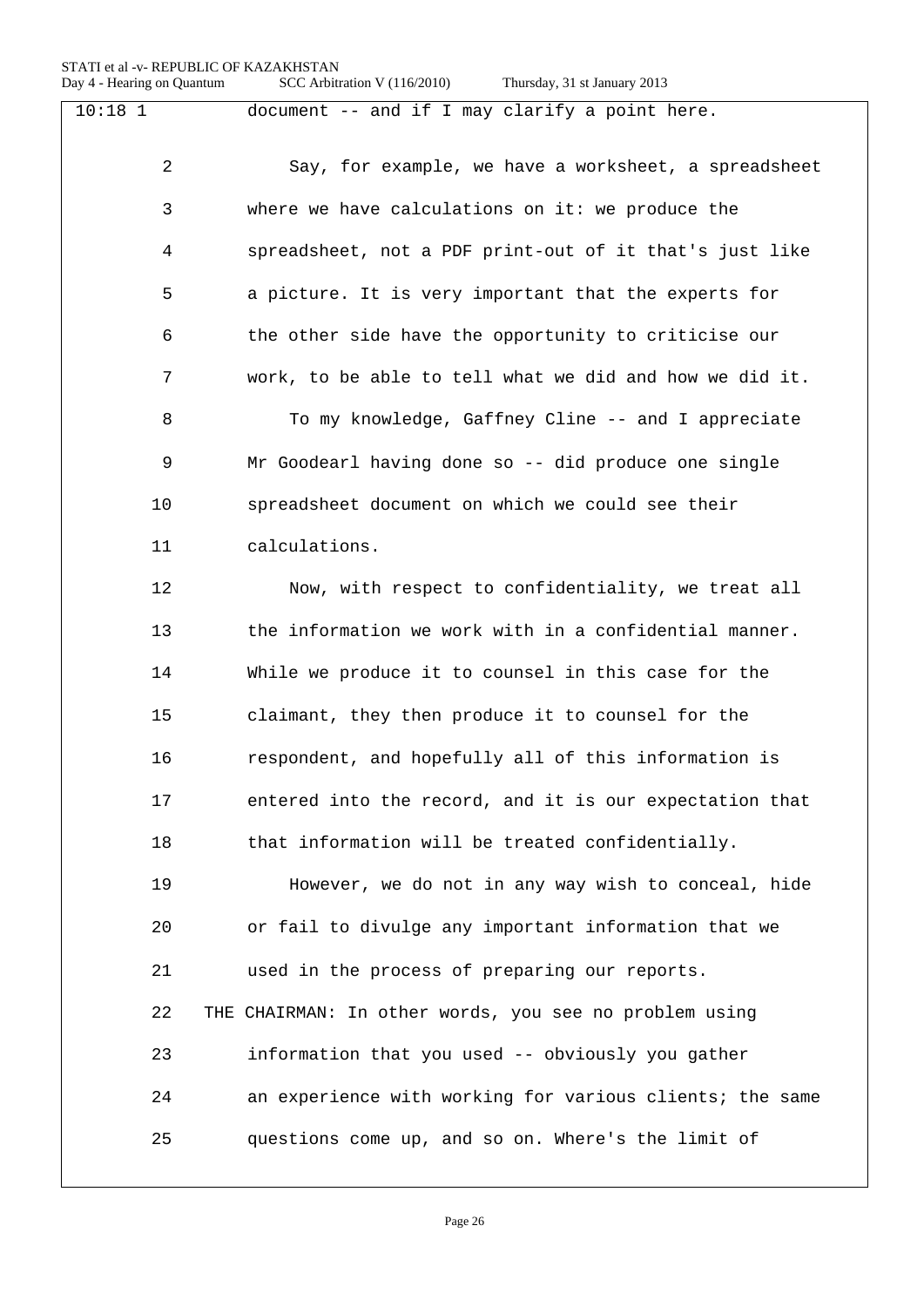|  |  | Thursday, 31 st January 2013 |  |
|--|--|------------------------------|--|
|--|--|------------------------------|--|

| $10:19$ 1 |     | confidentiality that you have to cross or not cross?     |
|-----------|-----|----------------------------------------------------------|
| 2         | Α.  | (By MR LATHAM) I can give you an example, certainly, of  |
| 3         |     | where there would be some problems.                      |
| 4         |     | Say, for example, we have a client who has provided      |
| 5         |     | us documentation, technical information, well logs,      |
| 6         |     | geophysical data, something like that, to perform their  |
| 7         |     | work. Now, on a routine basis we would seek a release    |
| 8         |     | from them in order to divulge that information.          |
| 9         |     | Otherwise we would make the attorneys and the Tribunal   |
| 10        |     | aware of the limitation placed on us by outside sources  |
| 11        |     | that would not allow us to divulge that data, and if we  |
| 12        |     | are required to do so, we won't use it.                  |
| 13        | THE | CHAIRMAN: We, as lawyers, are used to a similar          |
| 14        |     | situation. We have a number of cases, and at least in    |
| 15        |     | arbitrations they are mostly confidential; sometimes     |
| 16        |     | they stay confidential, sometimes they don't. But we     |
| 17        |     | have a way of using the information available: you make  |
| 18        |     | an abstract resume of the considerations and conclusions |
| 19        |     | done in this other case, and quite often that is how it  |
| 20        |     | is published as well. So you make an abstract resume of  |
| 21        |     | that.                                                    |
| 22        |     | Is that what you are doing with regard to                |
| 23        |     | information that you have gathered in another job?       |
| 24        | Α.  | (By MR LATHAM) Not in this case, sir.                    |
| 25        | THE | CHAIRMAN: No, okay.                                      |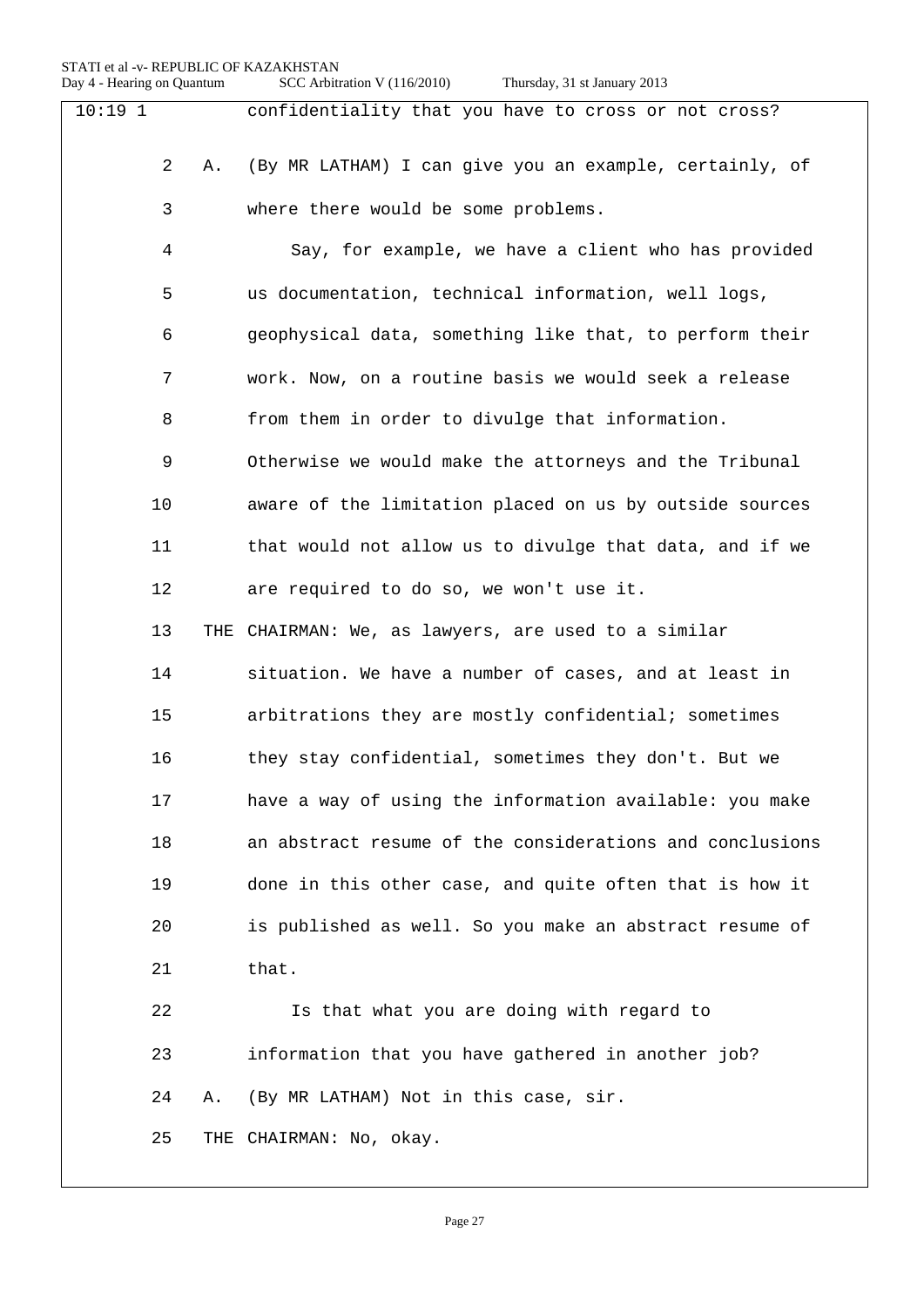| $10:21$ 1 |         | Alright, Mr Wood, I'm sure you would like to comment     |
|-----------|---------|----------------------------------------------------------|
|           | 2       | on that.                                                 |
|           | 3<br>Α. | (By MR WOOD) If I could, please, yes.                    |
|           | 4       | Subsequent to the discussions yesterday, what I was      |
|           | 5       | able to ascertain was that in our first report we did    |
|           | 6       | indeed provide all of the details of the supporting cost |
|           | 7       | estimates to the claimants. That was back more than      |
|           | 8       | 12 months ago. So the first round of estimates that we   |
|           | 9       | did, much of which haven't changed, we did provide       |
| 10        |         | a high-level breakdown of my cost estimate sheet, which  |
| 11        |         | included all of the norms, all of the unit rates, all of |
| 12        |         | the factors that were used in providing the cost         |
| 13        |         | estimate, in developing the cost estimate.               |
| 14        |         | I will pass this over to my colleagues shortly.          |
| 15        |         | I also understand that on the second report we           |
| 16        |         | provided some additional material as requested by        |
| 17        |         | Ryder Scott. I'm not sure as yet that we have provided   |
| 18        |         | all of that; it may have been we missed some. But        |
| 19        |         | certainly we -- technically, the calculation             |
| 20        |         | spreadsheets, they are not confidential; I agree with    |
| 21        |         | Mr Latham.                                               |
| 22        |         | Just for clarity, what I was describing as               |
| 23        |         | confidential in this case was cost information, cost     |
| 24        |         | data; not the technical worksheets, not the mechanism    |
| 25        |         | that we go through to produce it. It's the raw source    |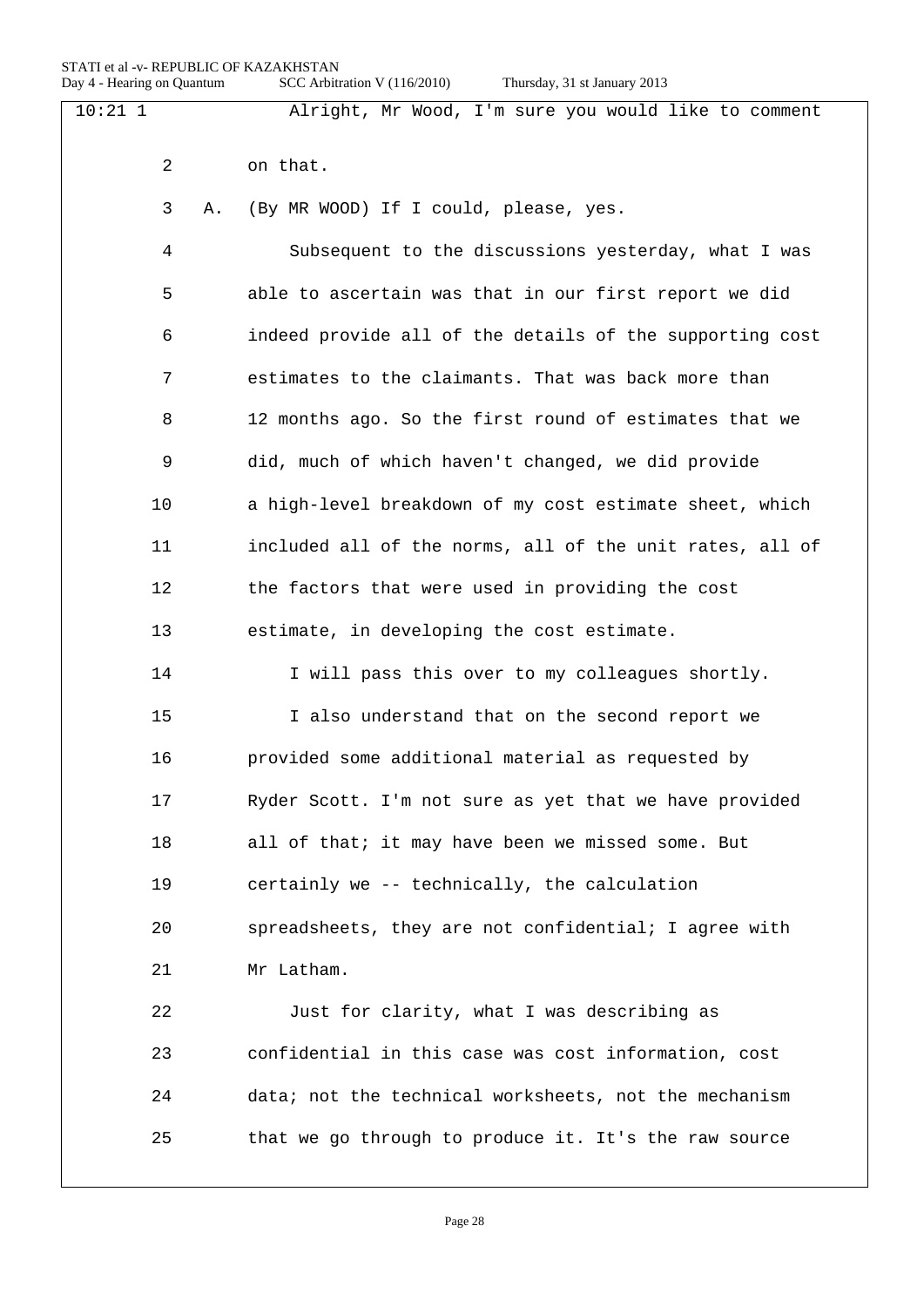| $10:23$ 1      | data which is very sensitive.                              |
|----------------|------------------------------------------------------------|
| $\overline{a}$ | But, if advised by counsel, we will of course              |
| 3              | provide now the necessary cost estimate sheets for the     |
| 4              | revised estimates in order that they can be evaluated.     |
| 5              | THE CHAIRMAN: Alright. I think that is something we will   |
| 6              | pick up when we talk about the further procedure.          |
| 7              | DR NACIMIENTO: I think there is a slight misunderstanding, |
| 8              | and just to clarify.                                       |
| 9              | The counterpart for the costs in this regard is not        |
| 10             | Ryder Scott but it's FTI. We have here not the direct      |
| 11             | counterparts sitting here for the same issue that we are   |
| 12             | just discussing. Ryder Scott is for the technical          |
| 13             | information, information related to the field and so on.   |
| 14             | And in this particular case, Mike Wood is for the costs    |
| 15             | of drilling wells, facilities, and so on, so it's          |
| 16             | completely different, and the counterpart would not be     |
| 17             | Ryder Scott but FTI.                                       |
| 18             | So I think that question should be asked to FTI.           |
| 19             | THE CHAIRMAN: I'm not sure it was a misunderstanding. It   |
| 20             | was an exchange between the two experts. The question      |
| 21             | may come up in a different way with FTI.                   |
| 22             | DR NACIMIENTO: What I am trying to say is we are talking   |
| 23             | about different costs.                                     |
| 24             | THE CHAIRMAN: Oh, yes. We are quite aware there are        |
| 25             | different costs.                                           |
|                |                                                            |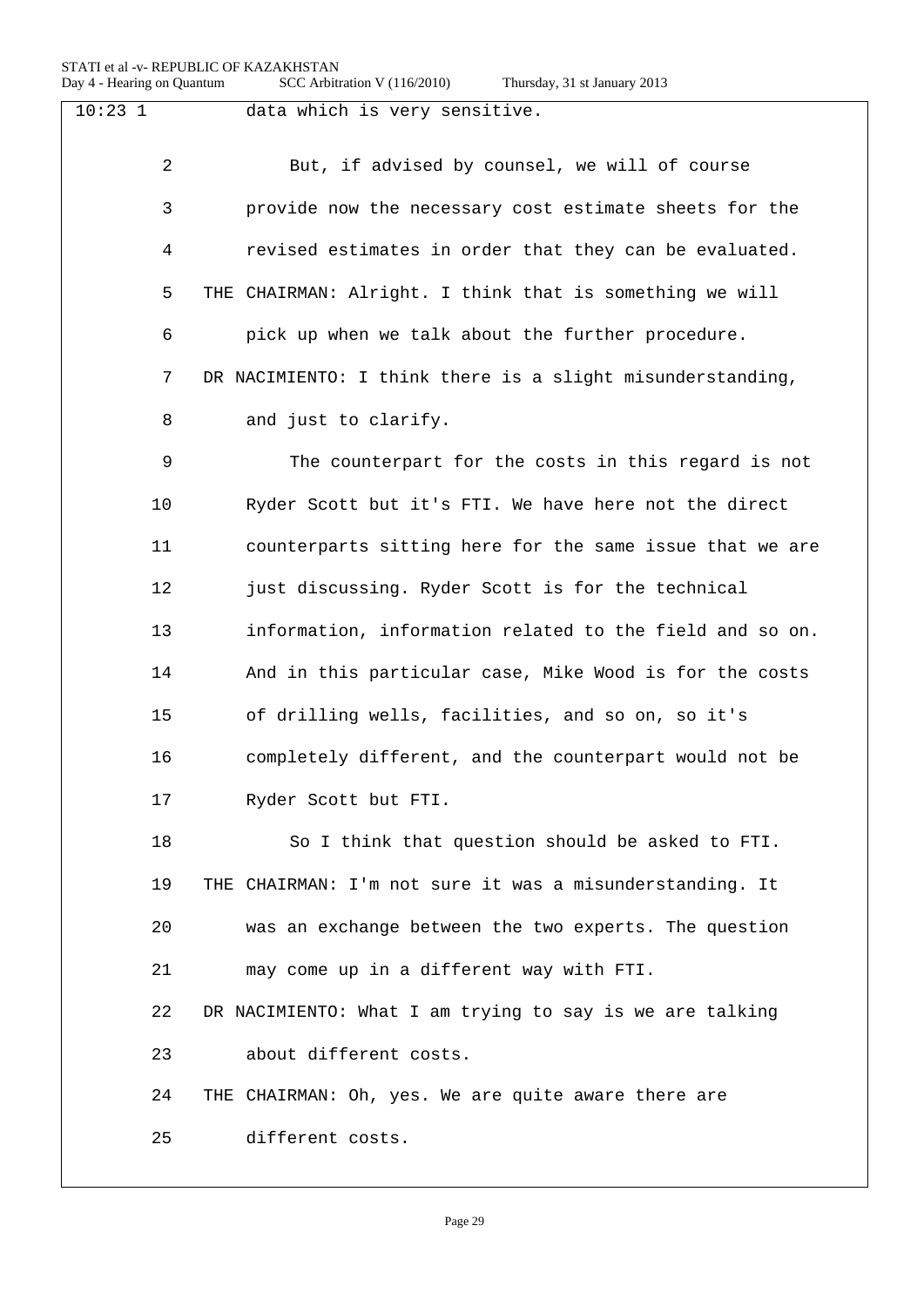| $10:24$ 1 |    |    | DR NACIMIENTO: Yes, and Mike Wood has analysed and        |
|-----------|----|----|-----------------------------------------------------------|
|           | 2  |    | established the costs for facilities and drilling and so  |
|           | 3  |    | on, and this has not been done by Ryder Scott; it's not   |
|           | 4  |    | within their scope. That is within the scope of FTI.      |
|           | 5  |    | THE CHAIRMAN: Thank you very much for this clarification, |
|           | 6  |    | but I don't really think it was my question that was      |
|           | 7  |    | dealing with that cost identification; it was more        |
|           | 8  |    | looking at the sources.                                   |
|           | 9  | Α. | (By MR LATHAM) Mr Chairman, could I make just one more    |
|           | 10 |    | comment?                                                  |
|           | 11 |    | THE CHAIRMAN: Yes, please.                                |
|           | 12 | Α. | (By MR LATHAM) Mr Wood mentioned about spreadsheets that  |
|           | 13 |    | have their projections and so forth; those were not       |
|           | 14 |    | produced to us. They were produced to us as PDFs.         |
|           | 15 |    | That's a very different issue from whether -- it's like   |
|           | 16 |    | taking a snapshot of a spreadsheet; I can't see the       |
|           | 17 |    | underlying calculations. That's really my point on some   |
|           | 18 |    | of this information.                                      |
|           | 19 |    | THE CHAIRMAN: Do you have any comment on that from the    |
|           | 20 |    | Gaffney Cline side?                                       |
|           | 21 | Α. | (By MR WOOD) Certainly in the first report we provided    |
|           | 22 |    | PDFs of my cost estimate.                                 |
|           | 23 |    | THE CHAIRMAN: That's what he says.                        |
|           | 24 | Α. | (By MR WOOD) Yes. However, this is simply a unit, the     |
|           | 25 |    | megawatts of a compressor, the cost of that compressor    |
|           |    |    |                                                           |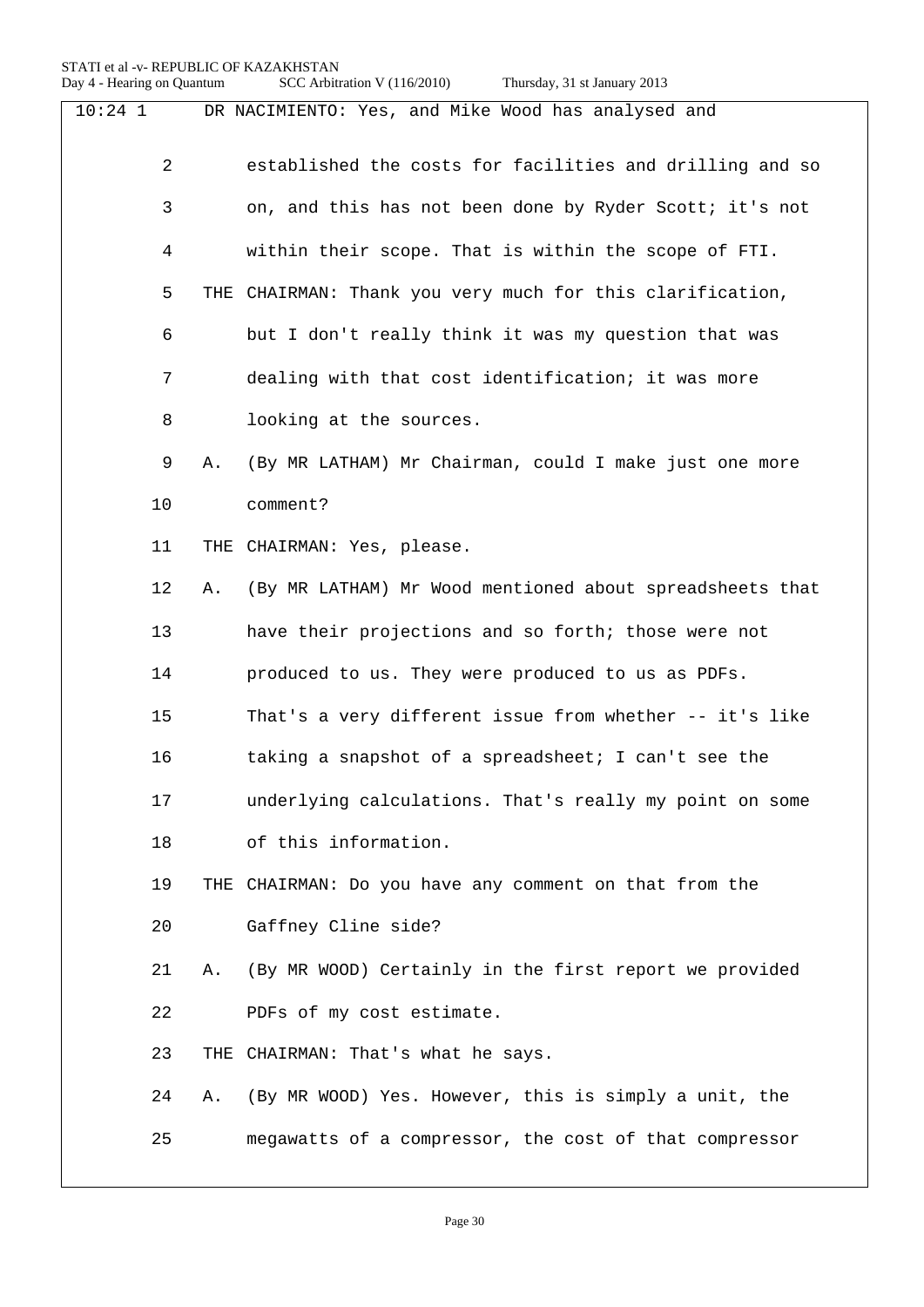| Day 4 - Hearing on Quantum | Thursday, 31 st January 2013<br>SCC Arbitration V (116/2010) |
|----------------------------|--------------------------------------------------------------|
| $10:25$ 1                  | per unit, multiplied together. There isn't any huge          |
|                            |                                                              |
| 2                          | underlying calculation. The depth and the integrity of       |
| 3                          | the cost estimate would be readily established or            |
| 4                          | otherwise from the PDF.                                      |
| 5                          | But again, as directed, we will make additional              |
| 6                          | information available if required.                           |
| 7                          | THE CHAIRMAN: Okay. Thank you very much. As I said           |
| 8                          | before, we'll pick that up when we talk about the            |
| 9                          | further procedure. Obviously we are all interested in        |
| 10                         | getting as much information as possible, including           |
| 11                         | sources that the other side then can comment on.             |
| 12                         | Did I understand that you had a comment on that,             |
| 13                         | a question?                                                  |
| 14                         | MR HAIGH: I just wanted to make sure that I understood your  |
| 15                         | reference, Mr Wood, in your first report.                    |
| 16                         | We'd be talking about, I assume, table AII.1,                |
| 17                         | "Production and Cost Profile for Tolkyn", AII.2,             |
| 18                         | "Production and Cost Profile for Borankol", and AII .3,      |
| 19                         | "Production and Cost Profile for LPG Plant".                 |
| 20                         | Those would be the three tables that set out your            |
| 21                         | costs; is that correct?                                      |
| 22                         | (By MR WOOD) Yes. These tables provide the annual<br>Α.      |
| 23                         | aggregate expenditure that we are forecasting. These         |
|                            |                                                              |

25 table AIII.3, where there is a breakdown provided across

Page 31

24 capex numbers themselves are further expanded in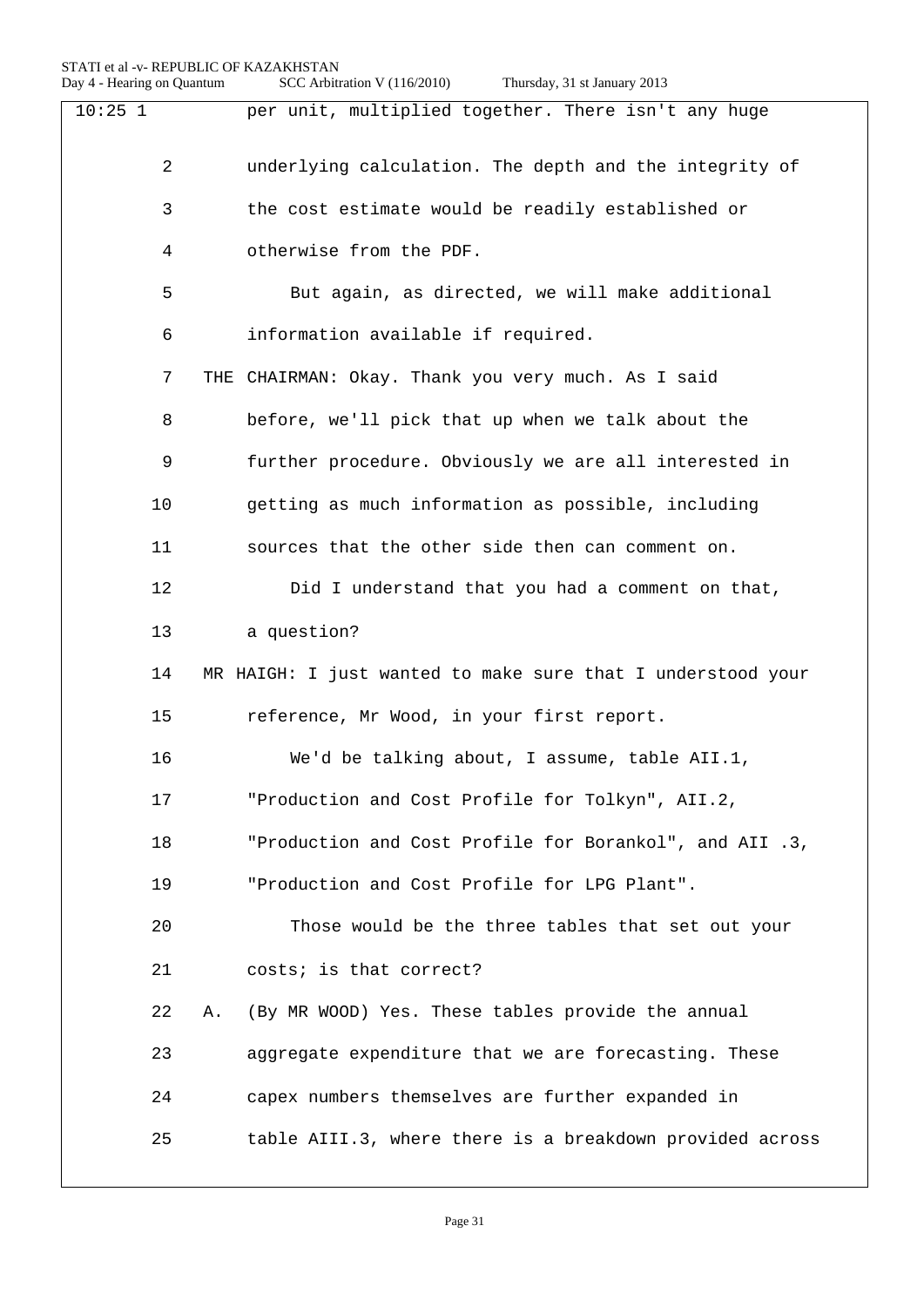| $10:27$ 1 | the major components. Effectively, any of the single           |
|-----------|----------------------------------------------------------------|
| 2         | numbers that you see in table AIII.3, there is                 |
| 3         | a spreadsheet or a series of spreadsheets whereby              |
| 4         | I calculate those numbers.                                     |
| 5         | MR HAIGH: And were those spreadsheets -- they're not in the    |
| 6         | report, as I understand it.                                    |
| 7         | (By MR WOOD) That's correct. They were provided for the<br>Α.  |
| 8         | first report separately, upon request. So that was             |
| 9         | shortly after the submission of our first report the           |
| 10        | backup was provided. On the second report, we haven't          |
| 11        | provided the similar level of backup to the modified           |
| 12        | cost estimates we've done.                                     |
| 13        | MR HAIGH: Okay, thank you.                                     |
| 14        | CHAIRMAN: My next question is a very simple one. Is<br>TH<br>Ε |
| 15        | a site visit not necessary, as we heard; or is it              |
| 16        | helpful, even if it is not necessary?                          |
| 17        | (By MR WOOD) I think -- if I may, to start, and I'm sure<br>Α. |
| 18        | we will discuss it -- I think in terms of the subsurface       |
| 19        | work, in understanding the reservoir, the flow rates,          |
| 20        | then it isn't necessary because you can't see                  |
| 21        | underground anyway.                                            |
| 22        | With regard to the facilities, we normally consider            |
| 23        | that a site visit brings benefit. The engineer can then        |
| 24        | get an appreciation of the standard and the quality and        |
| 25        | the condition of the facilities, can understand the            |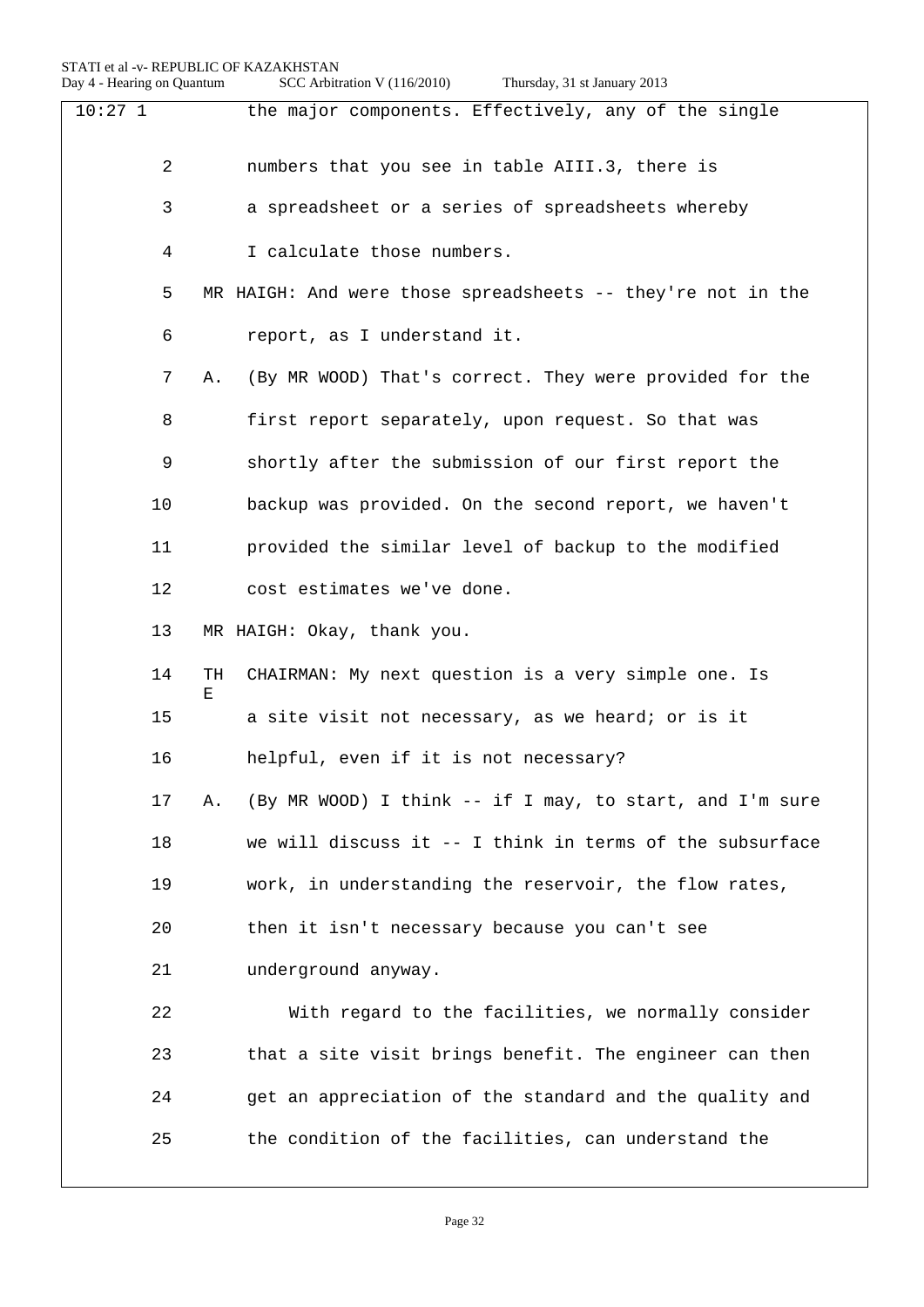| $10:29$ 1 | environment, and if part of one's remit is to consider        |
|-----------|---------------------------------------------------------------|
| 2         | future costs, future operating costs, which our remit         |
| 3         | was, then it's important. But I would limit that to the       |
| 4         | discussion of the facilities and the future physical          |
| 5         | development plans.                                            |
| 6         | (By MR LATHAM) Well, I think, Mr Chairman, we responded<br>Α. |
| 7         | to that question yesterday from counsel for the               |
| 8         | respondent with respect to not having made a field            |
| 9         | visit. From my point of view, that's just simply              |
| 10        | disclosure really. It's not a comment on whether you          |
| 11        | should or you shouldn't.                                      |
| 12        | I do appreciate Mr Wood's comments. With respect to           |
| 13        | the subsurface, going to the field -- it's kind of            |
| 14        | unfortunate -- going to the field is normally just            |
| 15        | a trip; it doesn't really provide us a great deal of          |
| 16        | information.                                                  |
| 17        | THE CHAIRMAN: Alright. You want to raise something now?       |
| 18        | MR HAIGH: Just a mild follow-up.                              |
| 19        | On the field site inspection -- and I guess this              |
| 20        | would be for you, Mr Wood -- should we take it that what      |
| 21        | you saw were wells and other work sites in                    |
| 22        | an acceptable, good oilfield practice standard?               |
| 23        | (By MR WOOD) I didn't personally make the visit; one of<br>Α. |
| 24        | my engineers did, an engineer who is very familiar with       |
| 25        | development projects in Russia, Kazakhstan, Azerbaijan.       |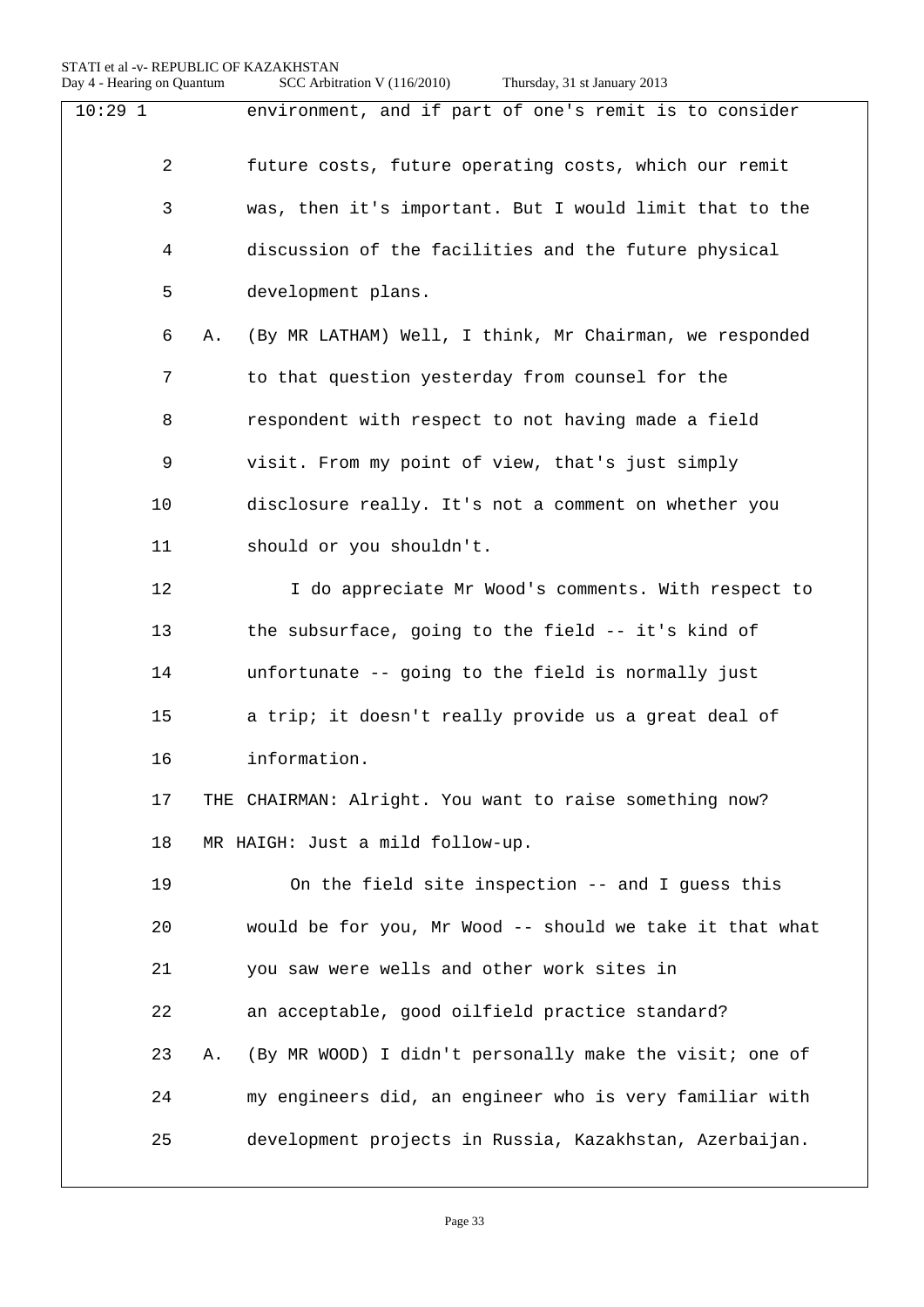| $10:31$ 1 |    | And yes, he reported that in general terms the quality   |
|-----------|----|----------------------------------------------------------|
|           |    |                                                          |
| 2         |    | of the facilities, the general housekeeping -- which to  |
| 3         |    | us is always a good indicator -- was perfectly adequate  |
| 4         |    | for the region.                                          |
| 5         |    | THE CHAIRMAN: Alright. Now, my third point is a bit      |
| 6         |    | difficult to phrase.                                     |
| 7         |    | We all are in some sort of difficulty -- and             |
| 8         |    | I noticed that in your joint reports as well -- because  |
| 9         |    | you use different effective dates; and many of the       |
| 10        |    | issues that you discuss, they turn out different         |
| 11        |    | results. We have the same problem, of course, and we     |
| 12        |    | are not in a position yet to say where we would come out |
| 13        |    | on that. But we may have to use the comparison between   |
| 14        |    | what you have presented on the different issues, and     |
| 15        |    | there are a number of issues where you disagree, either  |
| 16        |    | by methodology or otherwise. We have talked about water  |
| 17        |    | production and compression already; behind-pipe is       |
| 18        |    | another issue.                                           |
| 19        |    | Now, is there some way to quantify the relative          |
| 20        |    | importance of these issues on the results that you       |
| 21        |    | reach? I don't know whether it's clear what I want to    |
| 22        |    | ask, but can you mention percentages or whatever?        |
| 23        |    | Because we may come out in different ways on the         |
| 24        |    | different issues that you disagree on.                   |
| 25        | Α. | (By MR LATHAM) Mr Chairman, could I comment on that?     |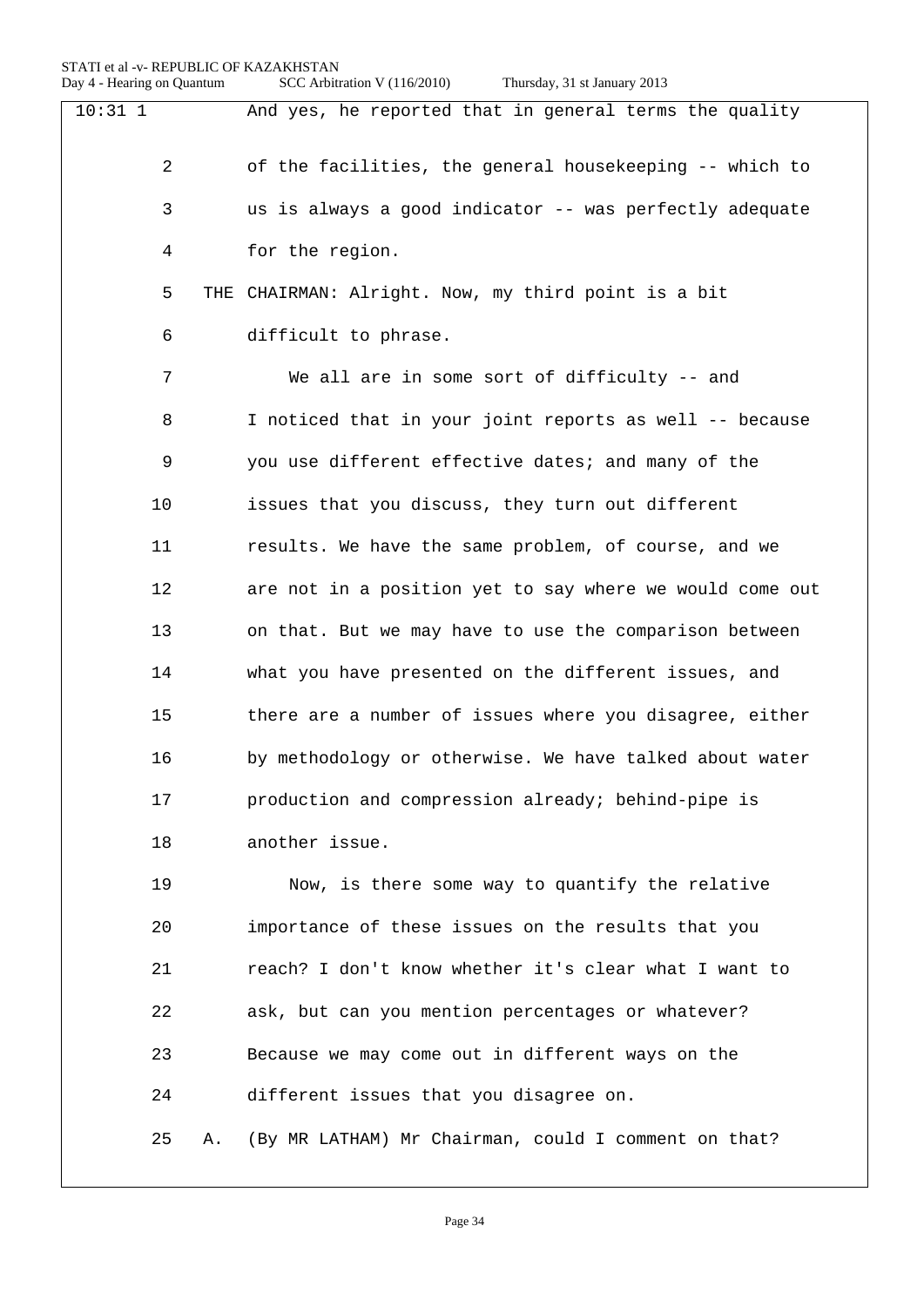| 10:331 |                      | THE CHAIRMAN: Yes, please.                               |
|--------|----------------------|----------------------------------------------------------|
|        | $\overline{a}$<br>Α. | (By MR LATHAM) I think I'd have to use Borankol field as |
|        | 3                    | a classic example of where the quandary is here.         |
|        | 4                    | In the Borankol field, let's say, for example, if we     |
|        | 5                    | elected to say: okay, take the reserves that were        |
|        | 6                    | estimated as of 07/21/2010, just add back to that the    |
|        | 7                    | production that occurred in the meantime to, you know,   |
|        | 8                    | adjust it to an effective date of $10/14/2008$ -- or, by |
|        | 9                    | contrast, do it the other way around -- frankly, it's    |
| 10     |                      | not very effective because prior to the effective date   |
| 11     |                      | of 10/14/2008, before the alleged interference of the    |
| 12     |                      | respondent, it's fairly noticeable that a lot of things  |
| 13     |                      | occurred in the fields that were not a continuation,     |
| 14     |                      | a normal continuation of operations. For example, at     |
| 15     |                      | Borankol the production rates dropped off just           |
| 16     |                      | incredibly quickly.                                      |
| 17     |                      | THE CHAIRMAN: You mean after October 14th?               |
| 18     | Α.                   | (By MR LATHAM) Yes. It's hard to quantify the amount,    |
| 19     |                      | but it was readily apparent that wells are not being     |
| 20     |                      | worked over. The amount of recompletion work that was    |
| 21     |                      | done, probably maintenance and a whole bunch of other    |
| 22     |                      | things that we could speculate about probably did not    |
| 23     |                      | occur, due to lack of funds or lack of -- you know,      |
| 24     |                      | a variety of reasons.                                    |
| 25     |                      | But it's very difficult to take these two dates and      |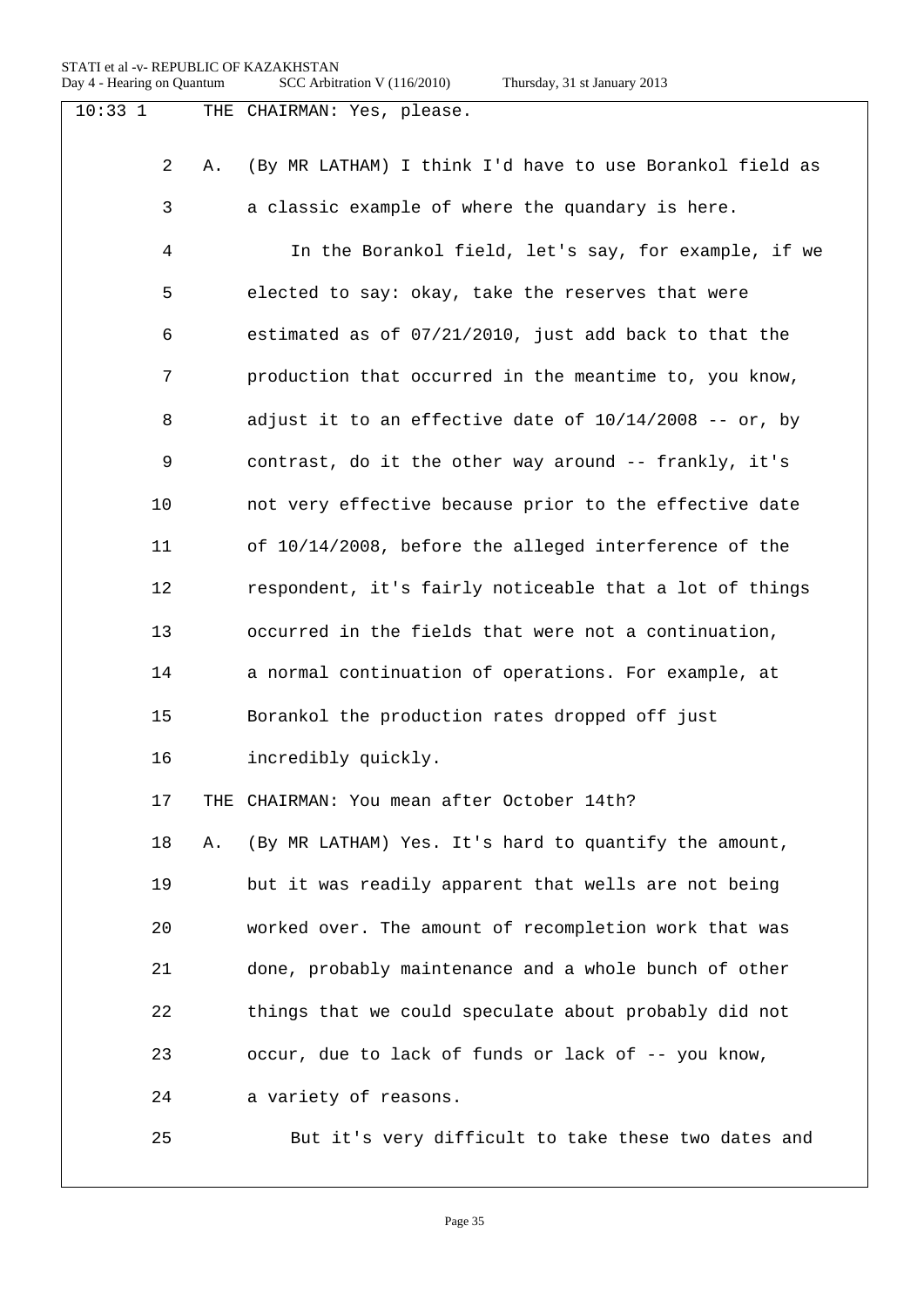| $10:34$ 1 | suddenly just adjust from one to the other, because the        |
|-----------|----------------------------------------------------------------|
| 2         | actions that occurred in the intervening periods in some       |
| 3         | respects were not -- in Tolkyn, for example, there were        |
| 4         | problems with gas market availability that were not            |
| 5         | really seen prior to that time.                                |
| 6         | So, in other words, we have a number of outside                |
| 7         | influences that would affect both GCA's and                    |
| 8         | Ryder Scott's estimates that are hard to incorporate in        |
| 9         | a technical fashion.                                           |
| $10 \,$   | MR HAIGH: If I could say that back to you, Mr Latham,          |
| 11        | I take it that you're saying that our choice is fairly         |
| 12        | stark: it's one or the other; it's not possible to do          |
| 13        | a sliding scale adjustment to this?                            |
| 14        | (By MR LATHAM) I think it would be very difficult, yes,<br>Α.  |
| 15        | sir.                                                           |
| 16        | (By MR NOWICKI) Just one other comment, for whatever it<br>Α.  |
| 17        | might be worth.                                                |
| 18        | THE CHAIRMAN: Yes, please.                                     |
| 19        | (By MR NOWICKI) With respect to the work that I did, the<br>Α. |
| 20        | two dates would not make very much difference at all,          |
| 21        | because essentially I had all the data, or most of the         |
| 22        | data, at the earlier effective date. I believe there           |
| 23        | were only two additional wells that became available           |
| 24        | between the two effective dates at Borankol, and maybe         |
| 25        | three out of a large number of wells. So that would not        |
|           |                                                                |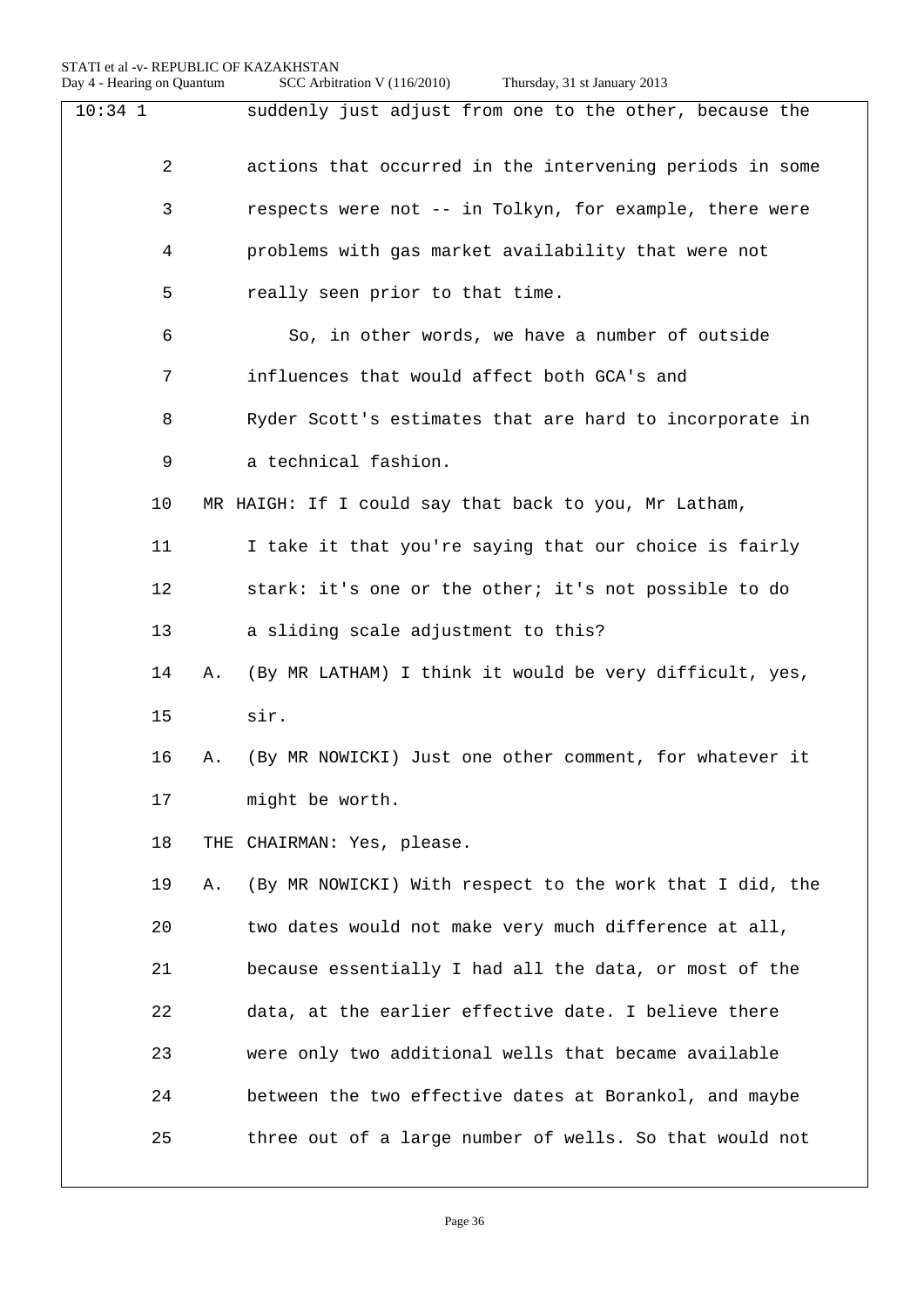| $10:36$ 1      | materially change any of my conclusions in my work.      |
|----------------|----------------------------------------------------------|
| $\overline{2}$ | THE CHAIRMAN: Any comments from Gaffney Cline?           |
| 3              | A. (By MR GOODEARL) Yes, if I can take up on this.       |
| 4              | Mr Latham is making statements which to some extent      |
| 5              | are speculative, and I think would need still to be      |
| 6              | demonstrated, as to what factors may or may not have had |
| 7              | effect on the overall performance of Tolkyn and Borankol |
| 8              | post the July 2008 effective date.                       |
| 9              | If we take Borankol as an example, for instance, we      |
| 10             | know that up to, I believe, the end of 2009 the          |
| 11             | production targets were being achieved, but albeit with  |
| 12             | a reduced drilling recompletion programme when compared  |
| 13             | against the FDP. We don't know why the drilling          |
| 14             | programme was not being fully implemented; whether it    |
| 15             | was because it felt it was not needed because the        |
| 16             | production targets were still being met. So there are    |
| 17             | a lot of different factors that need to be considered.   |
| 18             | But what we do believe, from our review of the           |
| 19             | individual well performance on Borankol, is that there   |
| 20             | is no indication on a well-by-well basis that after the  |
| 21             | July 2008 effective date, there was any noticeable       |
| 22             | change in the overall decline rate or performance of     |
| 23             | those wells. Because it was important for us to satisfy  |
| 24             | ourselves that, working with the effective date that we  |
| 25             | did, the performance of both fields between the two      |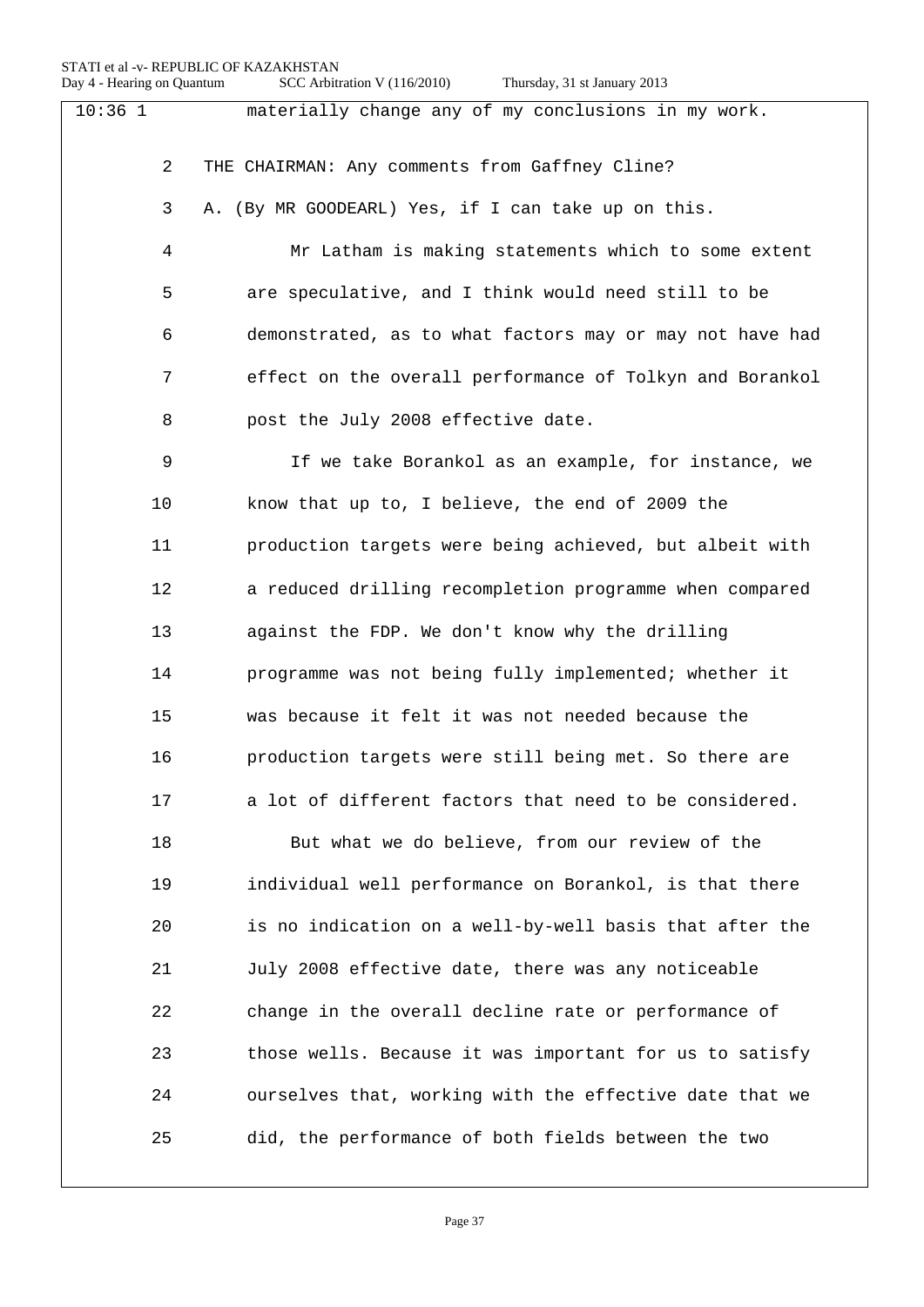| $10:38$ 1      |    | effective dates was not being influenced by the actions    |
|----------------|----|------------------------------------------------------------|
| 2              |    | that had been taken beyond the field development and       |
| 3              |    | performance of the fields themselves.                      |
| 4              |    | So I don't accept that it is cut and dry that any          |
| 5              |    | one effective date is better than the other; there still   |
| 6              |    | has to be a judgment taken on that. So I would not         |
| $7\phantom{.}$ |    | preclude that an effective date which is different from    |
| 8              |    | what has been used by the two expert witnesses would be    |
| $\mathsf 9$    |    | unreasonable.                                              |
| 10             |    | THE CHAIRMAN: How would you then enter into that as far as |
| 11             |    | quantification is concerned?                               |
| 12             | Α. | (By MR GOODEARL) That would require a reworking --         |
| 13             |    | THE CHAIRMAN: I may be asking the wrong person, but I'm    |
| 14             |    | asking you because you're talking about it.                |
| 15             | Α. | (By DR WRIGHT) If I may, my opinion is that the two        |
| 16             |    | effective date differences are the key issue.              |
| 17             |    | We have both additional information and well data;         |
| $18\,$         |    | admittedly, as a percentage of the total, not huge         |
| 19             |    | amounts, but some of it is significant. There is also      |
| 20             |    | the production information. And when you factor those      |
| 21             |    | into your analysis, changing the effective date would      |
| 22             |    | require either Ryder Scott to incorporate the new data     |
| 23             |    | and production information into their assessment, or for   |
| 24             |    | us to try and remove from our analysis and our             |
| 25             |    | understanding the information that we've already relied    |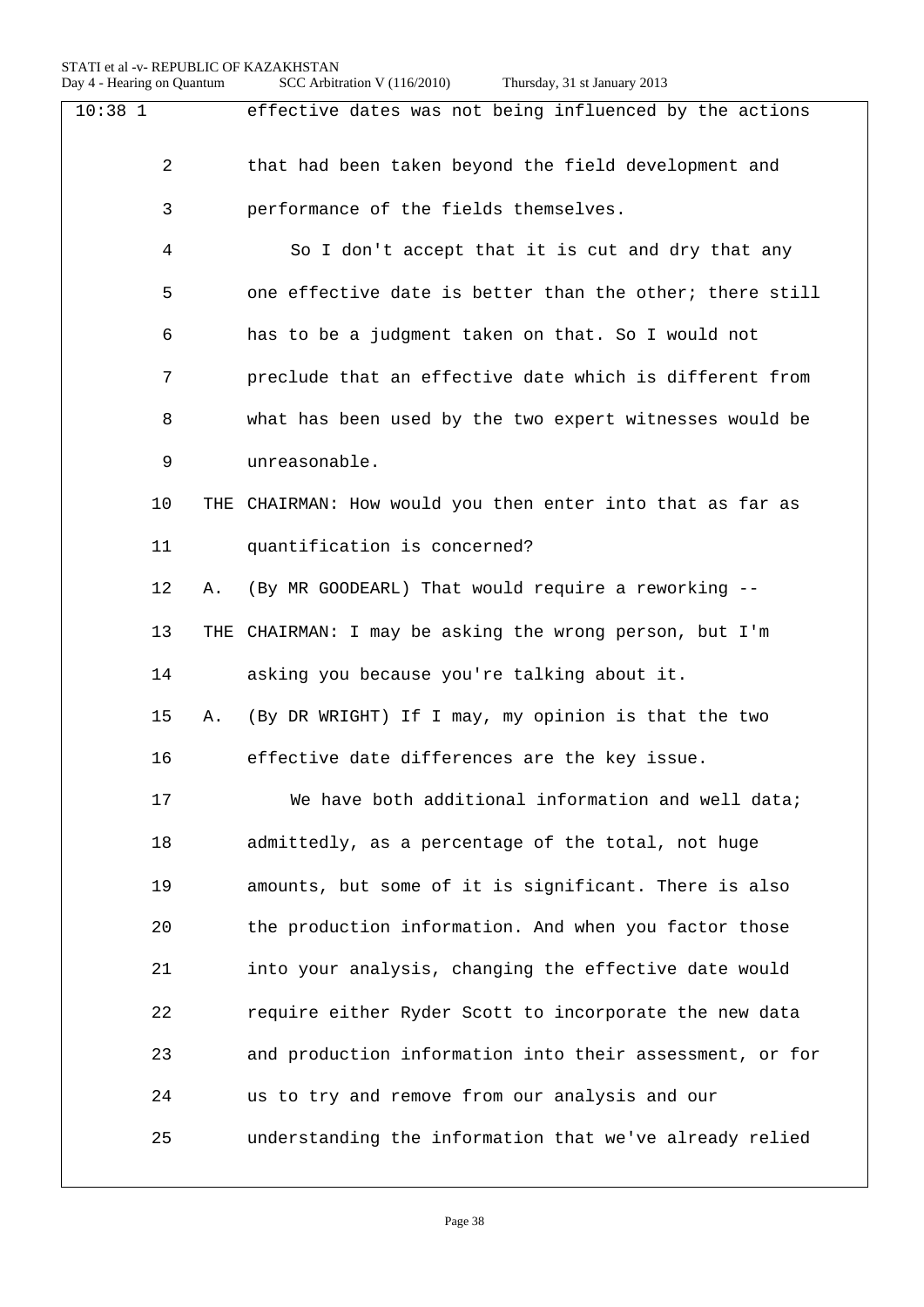| $10:39$ 1 | upon, and to reassess completely.                        |
|-----------|----------------------------------------------------------|
| 2         | So we can't, unfortunately, come to a date and use       |
| 3         | a pair of scissors and put the interpretations together. |
| 4         | There are fundamental basic things that we would have to |
| 5         | consider in developing new profiles and cost estimates   |
| 6         | that go into any economic assessment of either of the    |
| 7         | producing assets.                                        |
| 8         | THE CHAIRMAN: Thank you. That's what I feared!           |
| 9         | Alright, any further questions? That concludes the       |
| 10        | ones that were really left as important ones from my     |
| 11        | side. No?                                                |
| 12        | Do the parties have any follow-up questions on what      |
| 13        | we just discussed?                                       |
| 14        | MR SMITH: Nothing from claimants.                        |
| 15        | THE CHAIRMAN: Respondent?                                |
| 16        | DR NACIMIENTO: No questions, thank you.                  |
| 17        | THE CHAIRMAN: Well, thank you very much. I must say that |
| 18        | I found this conversation, if I may call it, quite       |
| 19        | helpful on the issues that we did discuss. Thank you     |
| 20        | very much, gentlemen, for being available for that.      |
| 21        | We will now have a short break to move to the fact       |
| 22        | witness. Is that the idea, to have him now?              |
| 23        | DR NACIMIENTO: Actually the idea was to have him in the  |
| 24        | afternoon. He arrived late last night, so we know he is  |
| 25        | here. We can ask him to come -- he is at the hotel, he   |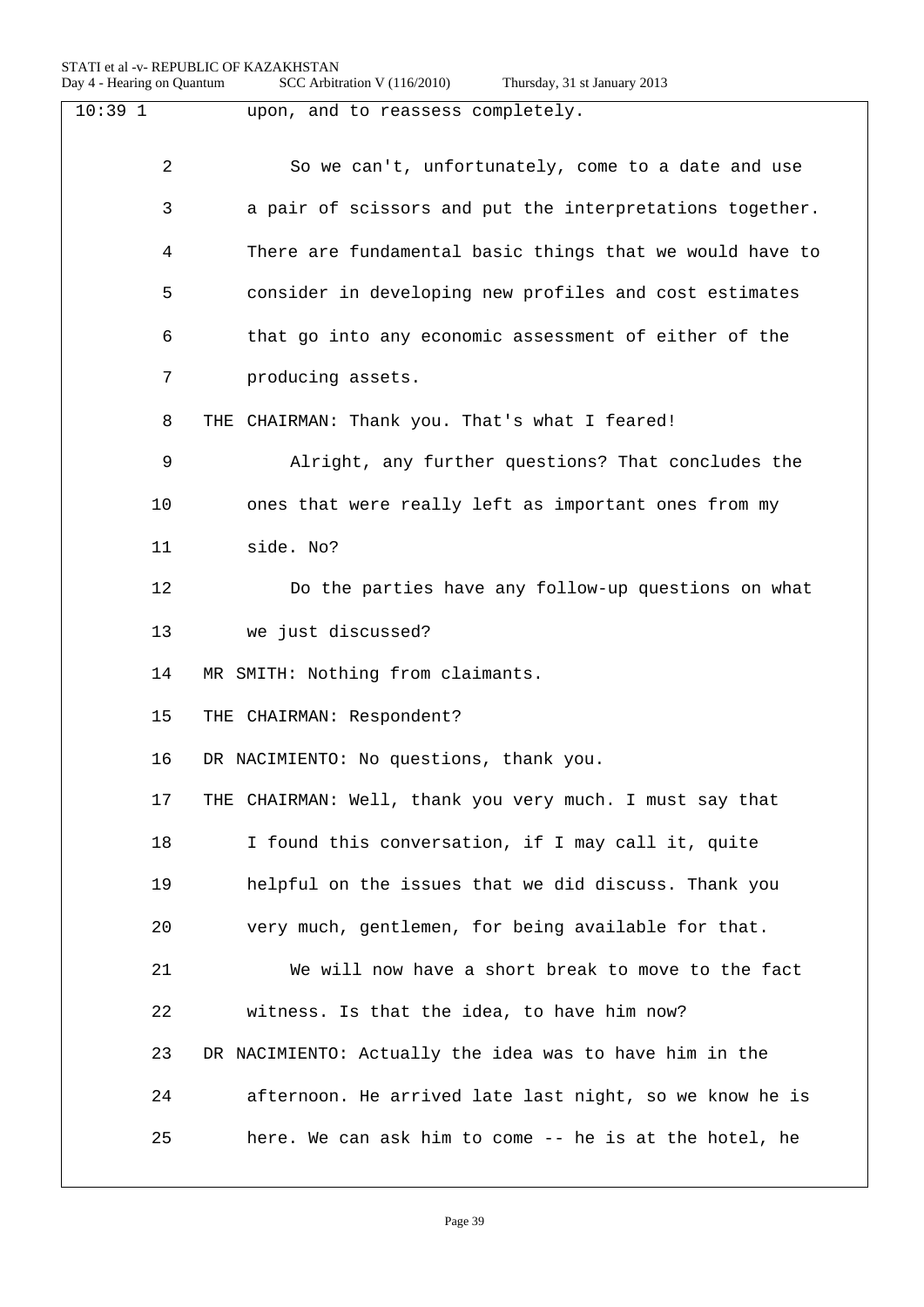10:41 1 is certainly available -- if it is more useful to have him now. THE CHAIRMAN: I think it would be helpful that he is available, because we don't want to wait for him -5 DR NACIMIENTO: No, sure. THE CHAIRMAN: -- when we finish whatever we do before. Now, we still have lots of time. But if he is not here, obviously we cannot hear him right now. So that means we go to the next group of experts, right? DR NACIMIENTO: Yes. THE CHAIRMAN: Well, thank you very much. We'll have a five-minute break -- I don't think we need more -- to set up the room for the experts. (10.42 am) (A short break) (10.52 am) 17 FTI CONSULTING 18 MR HOWARD ROSEN (called) THE CHAIRMAN: Welcome, Mr Rosen. THE WITNESS: Thank you. THE CHAIRMAN: Mr Rosen, if you were here yesterday, you will know that I would like you to read out the little declaration that I think you have in front of you. THE WITNESS: I solemnly declare upon my honour and conscience that my statement will be in accordance with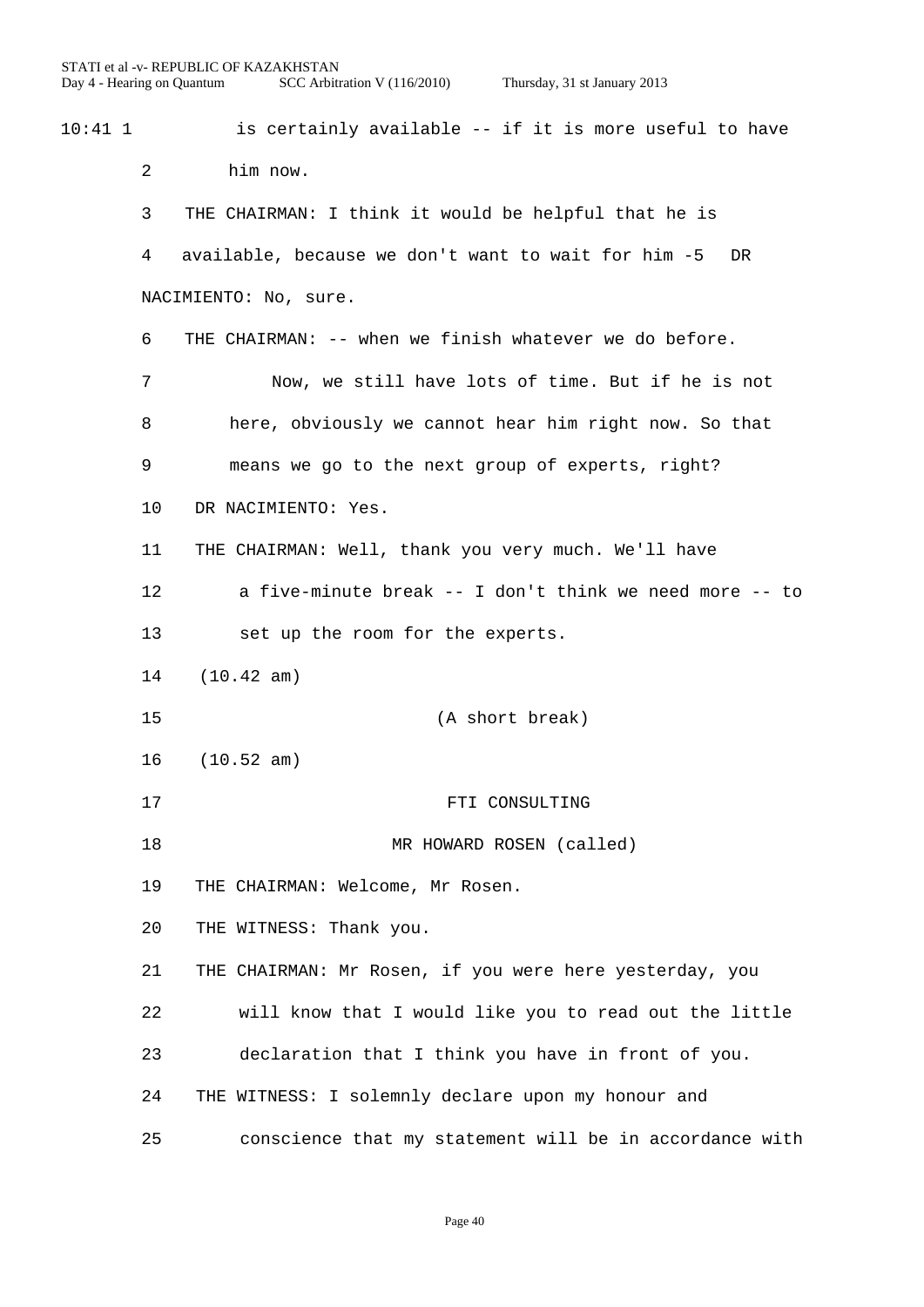|  |  | Thursday, 31 st January 2013 |  |
|--|--|------------------------------|--|
|--|--|------------------------------|--|

| $10:53$ 1 |    | my sincere belief.                                         |
|-----------|----|------------------------------------------------------------|
| 2         |    | THE CHAIRMAN: Thank you very much. Claimant will introduce |
| 3         |    | the expert.                                                |
| 4         |    | MR MOHR: Thank you, Mr Chairman.                           |
| 5         |    | (10.53 am)                                                 |
| 6         |    | Direct examination by MR MOHR                              |
| 7         | O. | Mr Rosen, FTI Consulting has submitted two expert          |
| 8         |    | reports on quantum of damages in this case: one dated      |
| 9         |    | May 17th 2011 and another dated May 28th 2012. Do you      |
| 10        |    | have those with you?                                       |
| 11        | Α. | I do.                                                      |
| 12        | Q. | Do you need to make any corrections to those reports?      |
| 13        | Α. | There were a number of corrections that were made to the   |
| 14        |    | second report that were submitted to the Tribunal and      |
| 15        |    | further supplementary schedules submitted to the           |
| 16        |    | parties, and I can deal with those in the course of my     |
| 17        |    | direct examination.                                        |
| 18        | Q. | Very well. Why don't you tell the Tribunal at this time    |
| 19        |    | a little bit about your own background?                    |
| 20        | Α. | I'm trained as a chartered accountant in Canada. I also    |
| 21        |    | received a designation as a chartered business             |
| 22        |    | evaluator, which is a professional designation             |
| 23        |    | qualifying you to give opinions of value on securities     |
| 24        |    | and business.                                              |
| 25        |    | For the past 30 years I've been involved in business       |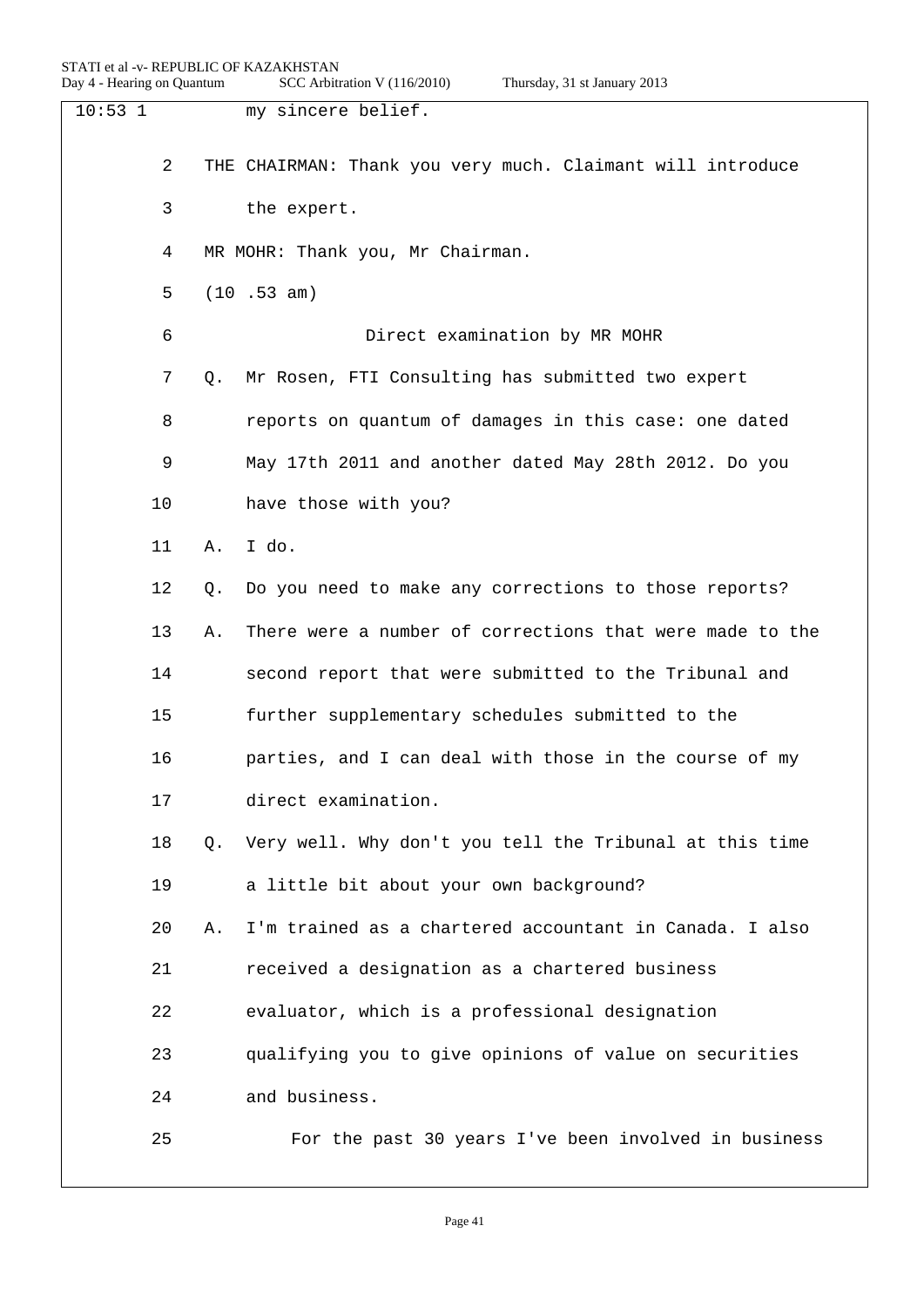| $10:54$ 1 |                |    | valuation and the quantification of economic damages in |
|-----------|----------------|----|---------------------------------------------------------|
|           | $\overline{2}$ |    | cases of litigation and arbitration, generally          |
|           | 3              |    | commercial disputes. Specifically in this industry,     |
|           | 4              |    | I have worked in the oil and gas industry in disputes   |
|           | 5              |    | for a number of years and currently have active         |
|           | 6              |    | assignments in South America, Africa, Canada and        |
|           | 7              |    | Eastern Europe.                                         |
|           | 8              |    | I am the global head of international arbitration       |
|           | 9              |    | practice for FTI Consulting, and so I regularly work on |
|           | 10             |    | cases around the globe and give evidence in front of    |
|           | 11             |    | tribunals such as this.                                 |
|           | 12             | Q. | How do you view your role as a damages expert in        |
|           | 13             |    | a dispute like this?                                    |
|           | 14             | Α. | A damages expert in a dispute case, whether working for |
|           | 15             |    | claimant or respondent, should be in a position to      |
|           | 16             |    | address the claim put forward and provide assistance to |
|           | 17             |    | the Tribunal in quantifying economic damages, assuming  |
|           | 18             |    | certain things have occurred -- so, for instance, that, |
|           | 19             |    | aside from jurisdiction, that liability has been found, |
|           | 20             |    | and that the claims of the claimant from a causation    |
|           | 21             |    | point of view have been proven -- so that if the        |
|           | 22             |    | Tribunal does find in favour of claimant, they have     |
|           | 23             |    | a basis upon which to make a damages claim.             |
|           | 24             | Q. | Are there any core principles of valuation that you     |
|           | 25             |    | apply in this kind of work?                             |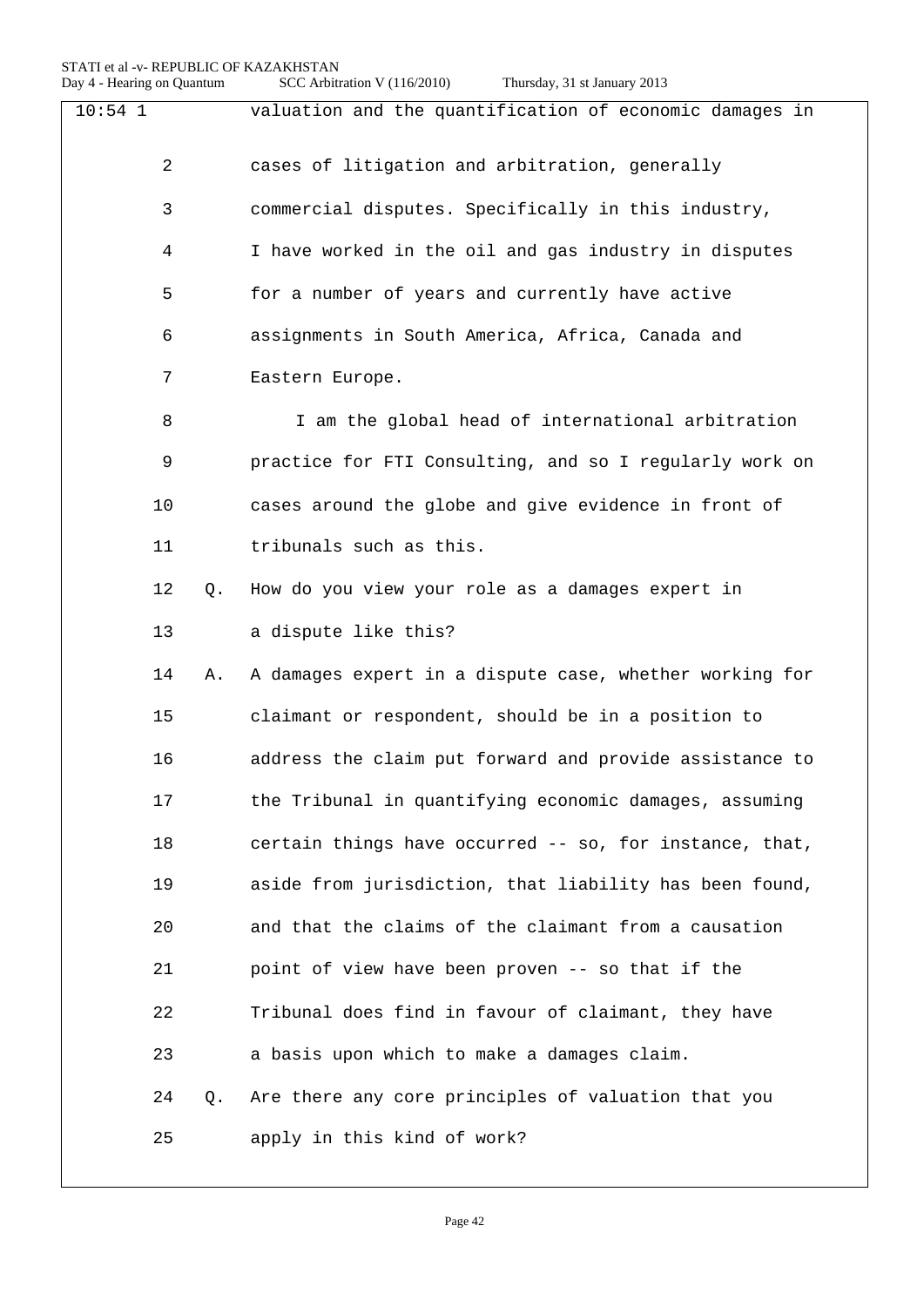| $10:55$ 1      | Α. | Generally, compensation to a claimant is to be based on  |
|----------------|----|----------------------------------------------------------|
| $\overline{a}$ |    | putting them back in a position they would have been but |
| 3              |    | for the alleged actions, and for that the standard of    |
| 4              |    | fair value or fair market value is traditionally the     |
| 5              |    | measure we use.                                          |
| 6              |    | A definition that's commonly accepted on a global        |
| 7              |    | basis by valuation professionals is that fair market     |
| 8              |    | value should be expressed in terms of what transaction   |
| 9              |    | would occur between informed, prudent parties in an open |
| 10             |    | and unrestricted market, under no compulsion to transact |
| 11             |    | and at a specific point in time. All of those            |
| 12             |    | individual elements are important considerations for     |
| 13             |    | a valuation expert.                                      |
| 14             | Q. | Can you expand a little bit on that last element that    |
| 15             |    | you discussed, the specific point in time element?       |
| 16             | Α. | I think the Tribunal has recognised this as one of the   |
| 17             |    | key issues, the valuation date, the specific point in    |
| 18             |    | time, and the reason this is so important to valuation   |
| 19             |    | professionals is the concept of hindsight and the use of |
| 20             |    | hindsight.                                               |
| 21             |    | For instance, if we were standing here today but         |
| 22             |    | knew what the stock market would do months from now, we  |
| 23             |    | wouldn't have to do what we do for a living; we would    |
| 24             |    | simply bet on the stock market, knowing that months from |
| 25             |    | now it would be up or down. But we don't have that       |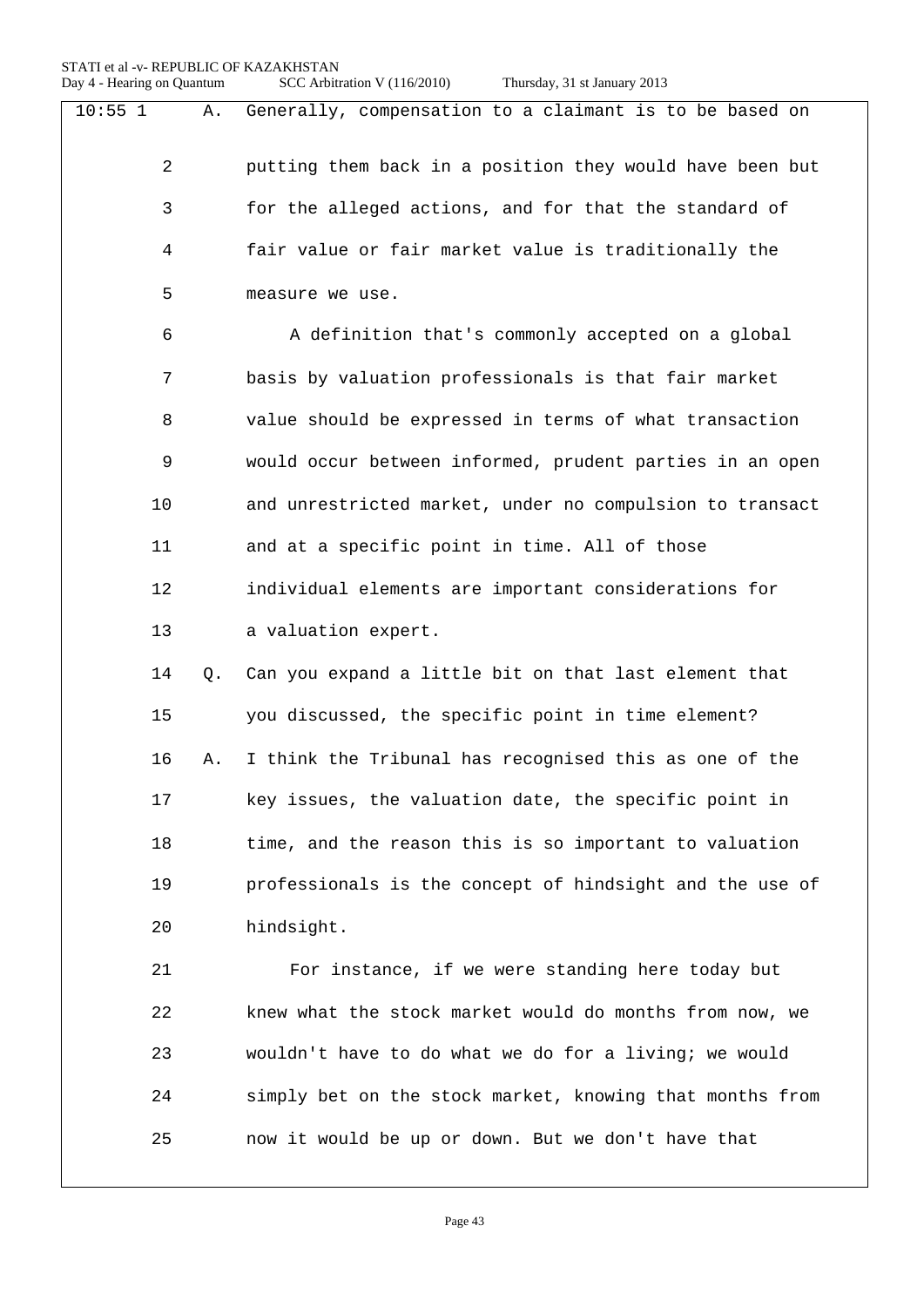| Thursday, 31 st January 2013 |  |  |  |
|------------------------------|--|--|--|
|------------------------------|--|--|--|

| $10:57$ 1 |    | opportunity; we have to determine what a value is at     |
|-----------|----|----------------------------------------------------------|
| 2         |    | a specific point in time. So we don't have the benefit   |
| 3         |    | of being able to look with certainty into the future.    |
| 4         |    | That is why when we look into the future, we use         |
| 5         |    | discount rates that reflect risk in order to bring those |
| 6         |    | back to a present value at, again, a very specific point |
| 7         |    | in time.                                                 |
| 8         | Q. | What is your understanding of the factors that, in your  |
| 9         |    | view as a valuation expert, are relevant to the          |
| 10        |    | appropriateness of one valuation date or another?        |
| 11        | Α. | So in general, and in this particular case, there is     |
| 12        |    | an allegation of actions by the state that served to, at |
| 13        |    | first instance, diminish the value of an asset, and then |
| 14        |    | later take the asset. Therefore, in order to measure     |
| 15        |    | the economic impact to the claimant, it is necessary to  |
| 16        |    | look at the value of those assets before any of those    |
| 17        |    | actions that may have impacted the value, and then       |
| 18        |    | eventually result in the taking of the assets is         |
| 19        |    | considered.                                              |
| 20        | Q. | Now, in this case it's true, isn't it, that counsel for  |
| 21        |    | the claimant requested that you perform your work based  |
| 22        |    | on a valuation date of October 14th 2008; right?         |
| 23        | Α. | That's correct.                                          |
| 24        | Q. | Did you yourself do any analysis of whether or not that  |
| 25        |    | was a reasonable assumption?                             |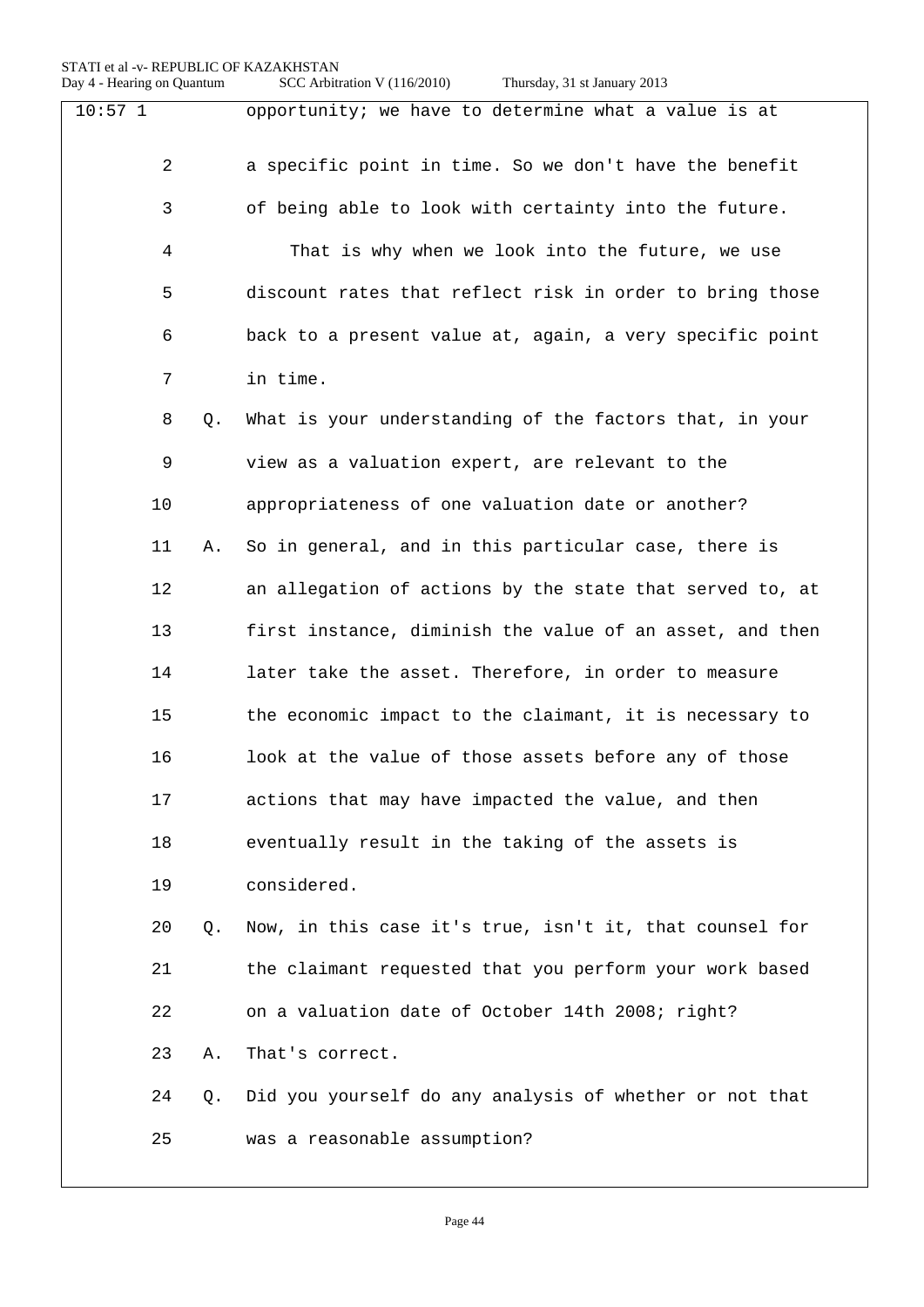## STATI et al -v- REPUBLIC OF KAZAKHSTAN<br>Day 4 - Hearing on Quantum SCC Arbitr

| $10:58$ 1      | Α. | Again, quantum experts are allowed to accept             |
|----------------|----|----------------------------------------------------------|
| $\overline{a}$ |    | assumptions, but they must determine if the assumptions  |
| 3              |    | are plausible or reasonable. So in reviewing that        |
| 4              |    | assumption, I looked at the information that was         |
| 5              |    | available to me in the pleadings and the public domain   |
| 6              |    | with respect to the allegations of the claimant; and if  |
| 7              |    | those are proven to be accurate, then certainly the date |
| 8              |    | of October 14th 2008 is a reasonable date, as preceding  |
| 9              |    | the allegation of harassment by the Government of        |
| 10             |    | Kazakhstan.                                              |
| 11             | Q. | Why would a date in July 2010 be an inappropriate        |
| 12             |    | valuation date in a case like this, in your view?        |
| 13             | Α. | Again, it comes down to: the claimant is making their    |
| 14             |    | case that damages flow from a series of events, and the  |
| 15             |    | Tribunal will decide if that's right or not. But my job  |
| 16             |    | is not to decide that. My job is to provide the          |
| 17             |    | Tribunal with a number that: if they do decide that,     |
| 18             |    | what is the damage?                                      |
| 19             |    | So to choose a date that by definition includes all      |
| 20             |    | of the actions of the government prior to the taking by  |
| 21             |    | definition excludes all of those value-depressing        |
| 22             |    | events. So from my point of view I did not find it       |
| 23             |    | helpful to look at that valuation date.                  |
| 24             | Q. | What did you do in the course of your work to value the  |
| 25             |    | investments of the claimants?                            |
|                |    |                                                          |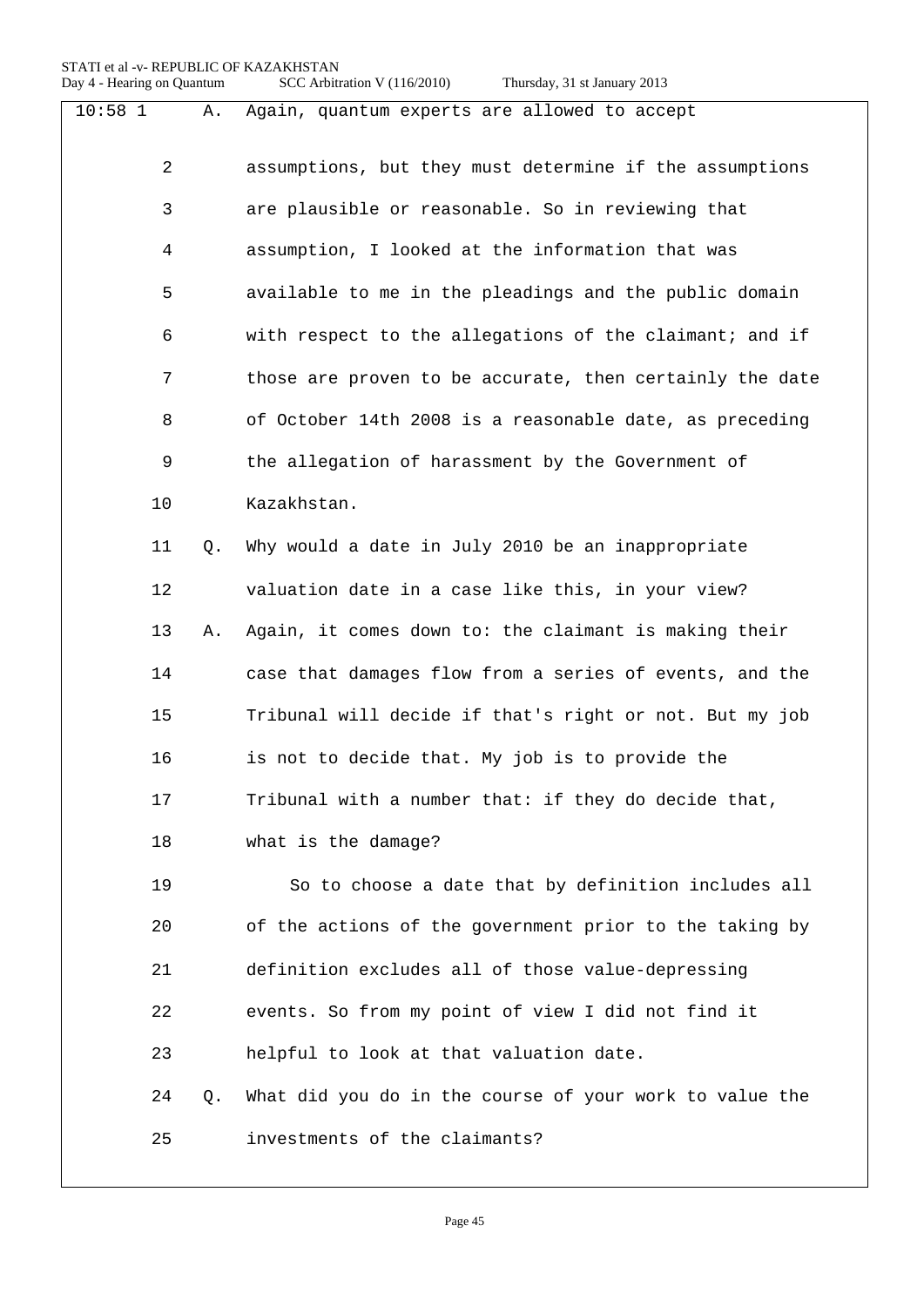| 11:001         | So in looking at the various assets of the claimants,<br>Α. |
|----------------|-------------------------------------------------------------|
| $\overline{2}$ | I first looked at the Borankol and the Tolkyn               |
| 3              | properties, which were producing properties that had        |
| 4              | historical information, and on the basis of that            |
| 5              | historical information and information concerning the       |
| 6              | market in general, determined the fair market value of      |
| 7              | those assets.                                               |
| 8              | I then looked at the third asset that was owned by          |
| 9              | TNG, the LPG plant, and determined -- because it did not    |
| 10             | have an operating history and there was some uncertainty    |
| 11             | surrounding the potential profitability and value of        |
| 12             | that asset, needed to make a determination whether or       |
| 13             | not it was a going concern or not.                          |
| 14             | In valuation, when you do a fair market value, you          |
| 15             | come to a fork in the road: is a business a going           |
| 16             | concern or it is not? If it is a going concern, then        |
| 17             | there is another fork in the road, and the fork in the      |
| 18             | road is: how do I value this? Do I look at it on            |
| 19             | a cashflow basis or do I look at it on an asset basis?      |
| 20             | In this case, because I did not have sufficient             |
| 21             | information to look at it on a cashflow basis to            |
| 22             | determine value, I looked at it on a cost basis or          |
| 23             | an investment basis, and determined the value of the LPG    |
| 24             | plant on that basis.                                        |
| 25             | In arriving at my decision that it was a going              |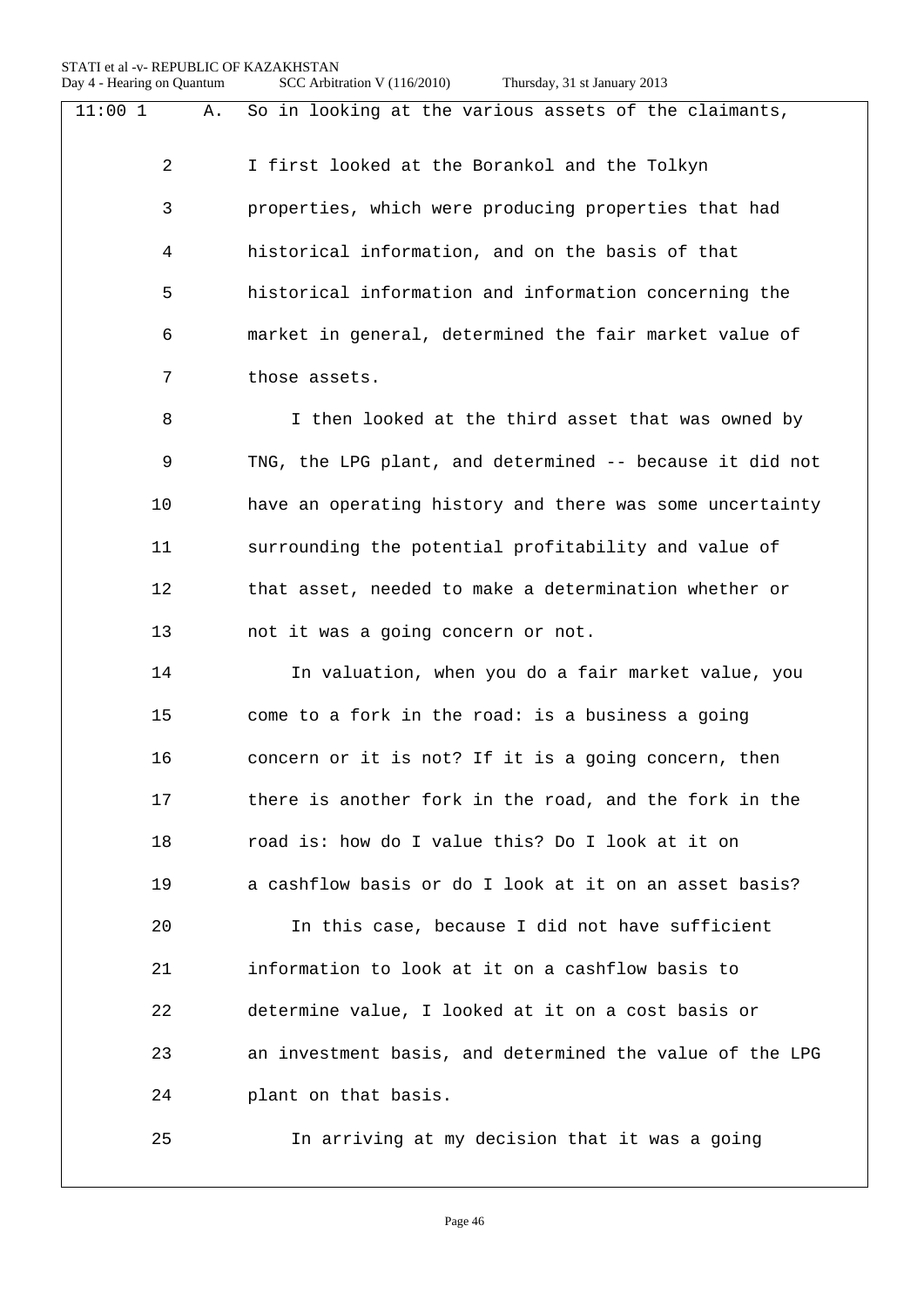| $11:01$ 1      | concern, I needed to consider the availability of        |
|----------------|----------------------------------------------------------|
|                |                                                          |
| $\overline{2}$ | potential supply from primarily Tolkyn and Borankol; the |
| 3              | possibility that there would have been supply from the   |
| 4              | 3 02 properties had they in fact been developed; the     |
| 5              | possibility that other gas producers in the region would |
| 6              | have chosen, from an economic perspective, to put their  |
| 7              | gas through that plant in order to extract additional    |
| 8              | value; and then again, the possibility that gas would    |
| 9              | have been supplied from the central pipeline, the CAC,   |
| 10             | which ran in reasonable proximity to the plant. Again,   |
| 11             | from an economic perspective, did it make sense that     |
| 12             | people would put their gas through this plant to extract |
| 13             | additional value?                                        |
| 14             | I satisfied myself that it was reasonable as a going     |
| 15             | concern, and therefore that's why I arrived at the cost  |
| 16             | basis for that.                                          |
| 17             | I further, in the second report, responded to            |
| 18             | something that was raised in the first Deloitte report,  |
| 19             | which was an assessment of the value of one of the       |
| 20             | properties within the 302: the Munaibay property. In     |
| 21             | Deloitte 1 they did something called an EMV,             |
| 22             | an estimated market value, which is more of a technical  |
| 23             | term of the industry and not something that valuation    |
| 24             | professionals typically start with, and this was based   |
| 25             | on an assessment of ECoS and GCoS, and the Tribunal      |
|                |                                                          |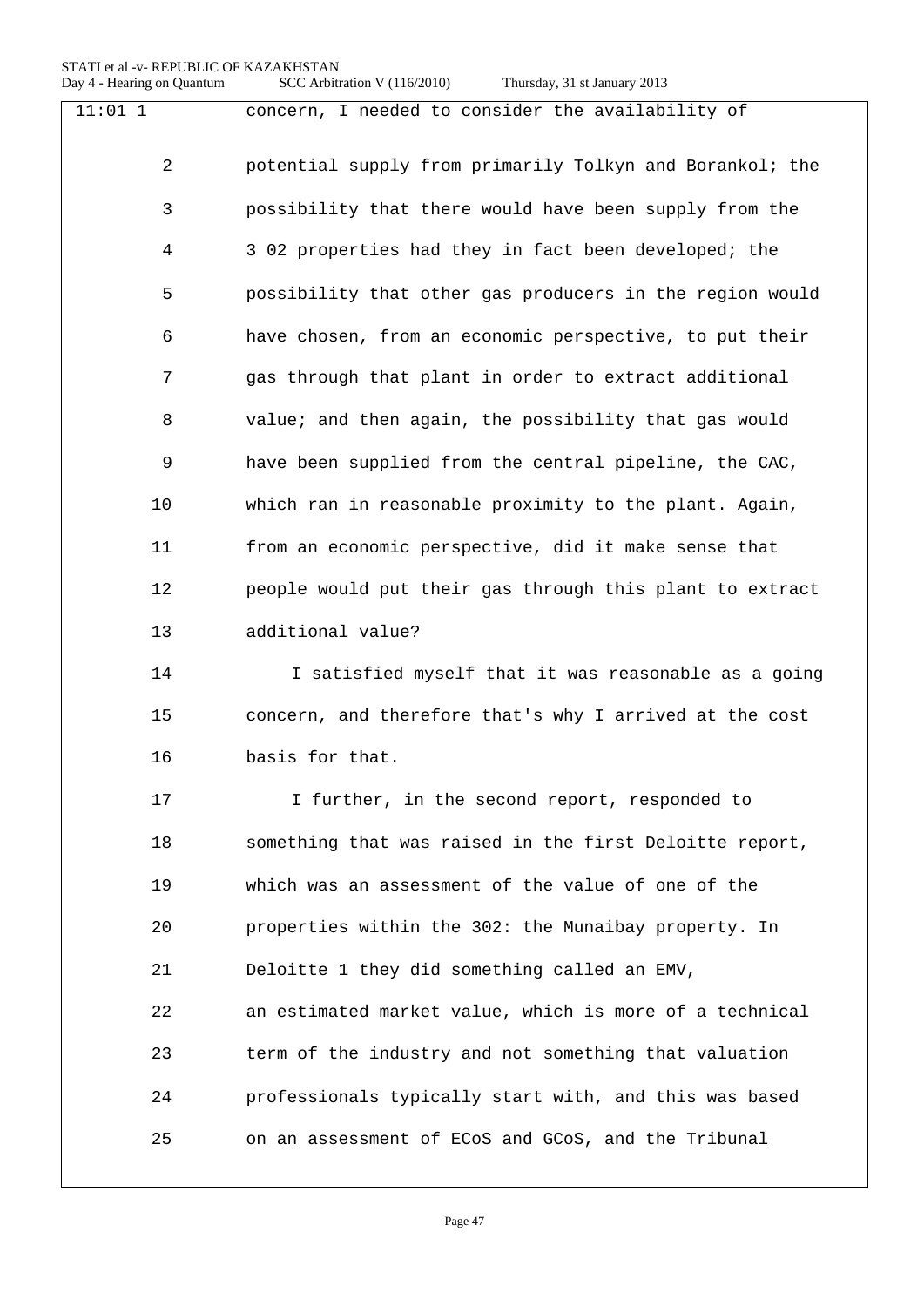| $11:03$ 1      | heard a little bit about this yesterday.                 |
|----------------|----------------------------------------------------------|
| $\overline{2}$ | On the basis of the Gaffney Cline assessment of GCoS     |
| 3              | and ECoS, I applied the same type of discounted cashflow |
| 4              | analysis to the Munaibay property based on production    |
| 5              | profiles provided by Ryder Scott and cost estimations    |
| 6              | that I derived from historical information, and derived  |
| 7              | an EMV calculation on that basis.                        |
| 8              | Then further, at the request of counsel, I was asked     |
| 9              | to consider two assets that had not been developed. So   |
| 10             | there was no historical information from which to assess |
| 11             | those specific properties and I was incapable of doing   |
| 12             | a fair market value analysis.                            |
| 13             | So in the appraisal industry there is a concept          |
| 14             | known as prospective value, and this is a hypothesised   |
| 15             | value based on a series of assumptions: what if          |
| 16             | something was built? And the USPAP, the uniform          |
| 17             | standards for property appraisal, speak about            |
| 18             | prospective value specifically.                          |
| 19             | Usually in the real estate industry they want to         |
| 20             | look at an approved property and say: what would that be |
| 21             | worth if we built a building on it? But we haven't, so   |
| 22             | we have to make some assumptions, and the limitations of |
| 23             | those assumptions were clearly set out in my report.     |
| 24             | Those were provided to counsel as a potential framework  |
| 25             | to examine what value may have existed if the claimant   |
|                |                                                          |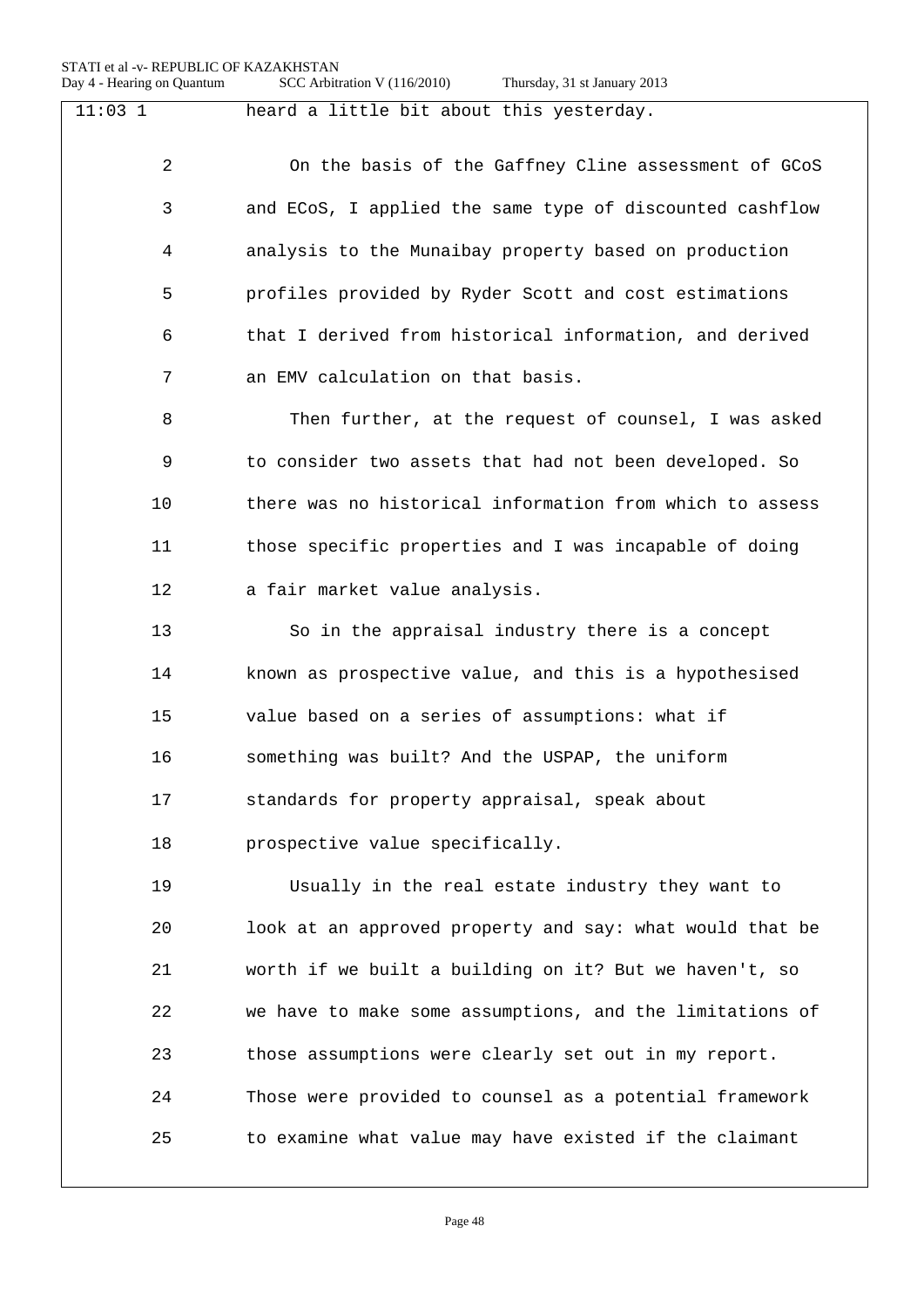| $11:04$ 1 |    |    | was able to overcome all of the economic and geological  |
|-----------|----|----|----------------------------------------------------------|
|           | 2  |    | risks of those specific properties.                      |
|           | 3  | Q. | Now, I understand you said that for the Munaibay         |
|           | 4  |    | property what you calculated was a EMV or an estimated   |
|           | 5  |    | market value. How does that differ if at all from        |
|           | 6  |    | a prospective valuation or, on the other hand, from      |
|           | 7  |    | a fair value?                                            |
|           | 8  | Α. | Well, in terms of the fair market value, had there been  |
|           | 9  |    | actual operating information from Munaibay, I would have |
|           | 10 |    | been able to determine the fair market value. I was      |
|           | 11 |    | not. They had drilled one well and they had some         |
|           | 12 |    | information that allowed them to assess the potential of |
|           | 13 |    | the field. That's not my expertise; that's the           |
|           | 14 |    | expertise of the geologists and the engineers. Based on  |
|           | 15 |    | that, using industry standards, I created the EMV value, |
|           | 16 |    | in the same manner that Deloitte did in their very first |
|           | 17 |    | report.                                                  |
|           | 18 | Q. | In your view, is an estimated market value something     |
|           | 19 |    | that can be stated with reasonable certainty, as you     |
|           | 20 |    | understand the standard for awarding damages?            |
|           | 21 | Α. | Certainly if the geologists have got the risks right in  |
|           | 22 |    | the ECoS and GCoS, then that would be something that     |
|           | 23 |    | would be a fair measure of damages.                      |
|           | 24 | Q. | Also just to make sure, to make clear, what was the      |
|           | 25 |    | primary valuation basis that you used for the Borankol   |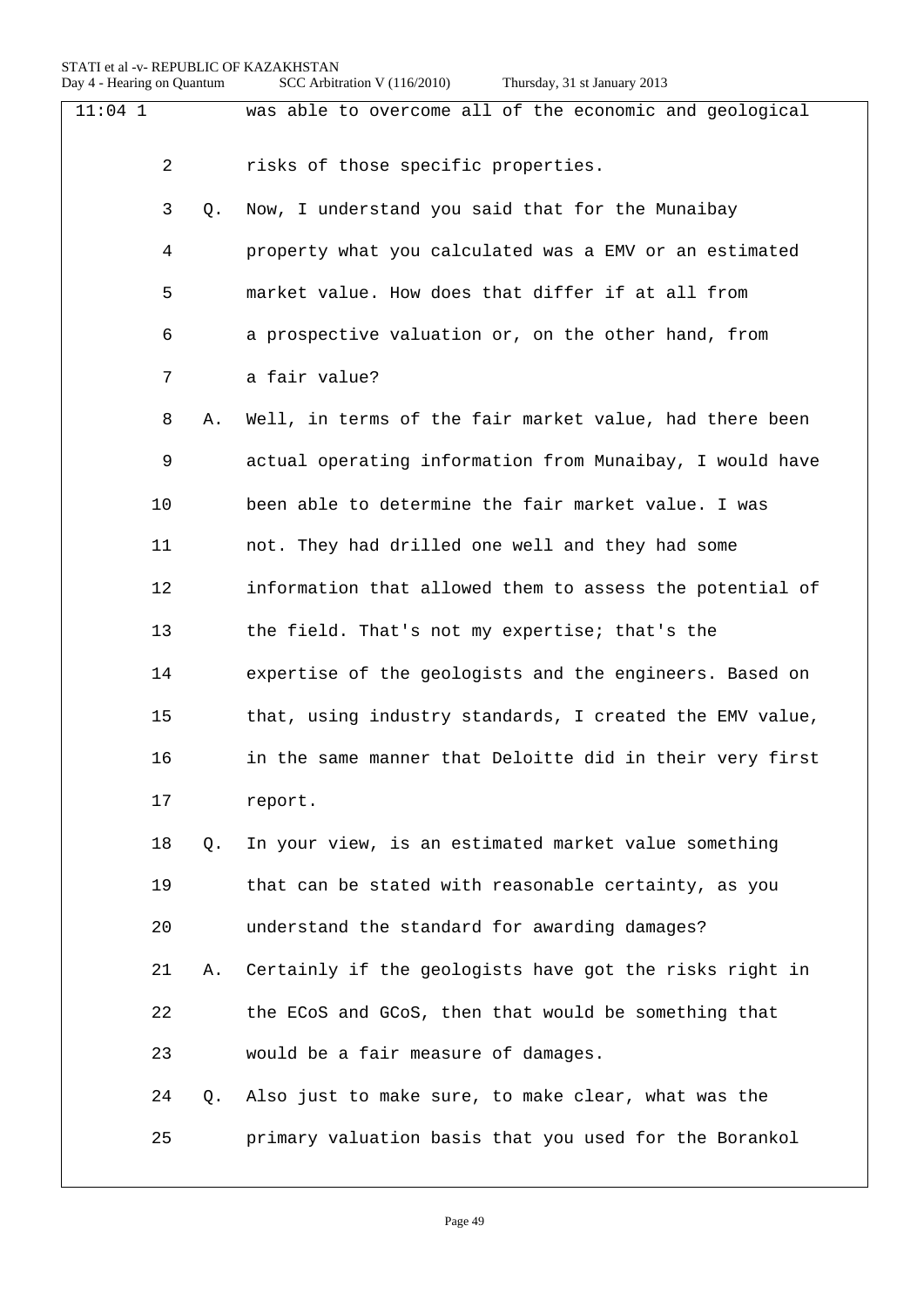| Thursday, 31 st January 2013 |  |  |
|------------------------------|--|--|
|                              |  |  |

| $11:05$ 1      |    | and Tolkyn assets?                                       |
|----------------|----|----------------------------------------------------------|
| $\overline{2}$ | Α. | It was a discounted cashflow analysis.                   |
| 3              | Q. | Thank you.                                               |
| 4              |    | Can you describe in a little bit more detail what        |
| 5              |    | steps you went through in your primary discounted        |
| 6              |    | cashflow valuation?                                      |
| 7              | Α. | So when looking at a discounted cashflow analysis,       |
| 8              |    | really for any industry, there's a few steps.            |
| 9              |    | Obviously the first thing you need to do is              |
| 10             |    | determine what the probable revenues are. In this case,  |
| 11             |    | because we have a physical resource, we have to rely on  |
| 12             |    | other experts who can describe that physical resource to |
| 13             |    | us, in terms of its size and the speed with which it can |
| 14             |    | be taken out of the ground and commercialised.           |
| 15             |    | To that, you need to apply some market measure of        |
| 16             |    | what it's worth. So in my report I described how we      |
| 17             |    | valued the cashflows that would be derived from gas and  |
| 18             |    | from oil and condensates. I think there's some           |
| 19             |    | agreement amongst the experts, at least in this regard,  |
| 20             |    | that the liquids are valued by reference to market       |
| 21             |    | prices and indexed in the future on Brent prices. So     |
| 22             |    | I don't think there's much disagreement on that.         |
| 23             |    | For the gas pricing, there is disagreement. My gas       |
| 24             |    | pricing model is based on an expectation as at my        |
| 25             |    | valuation date that an agreement to supply gas to        |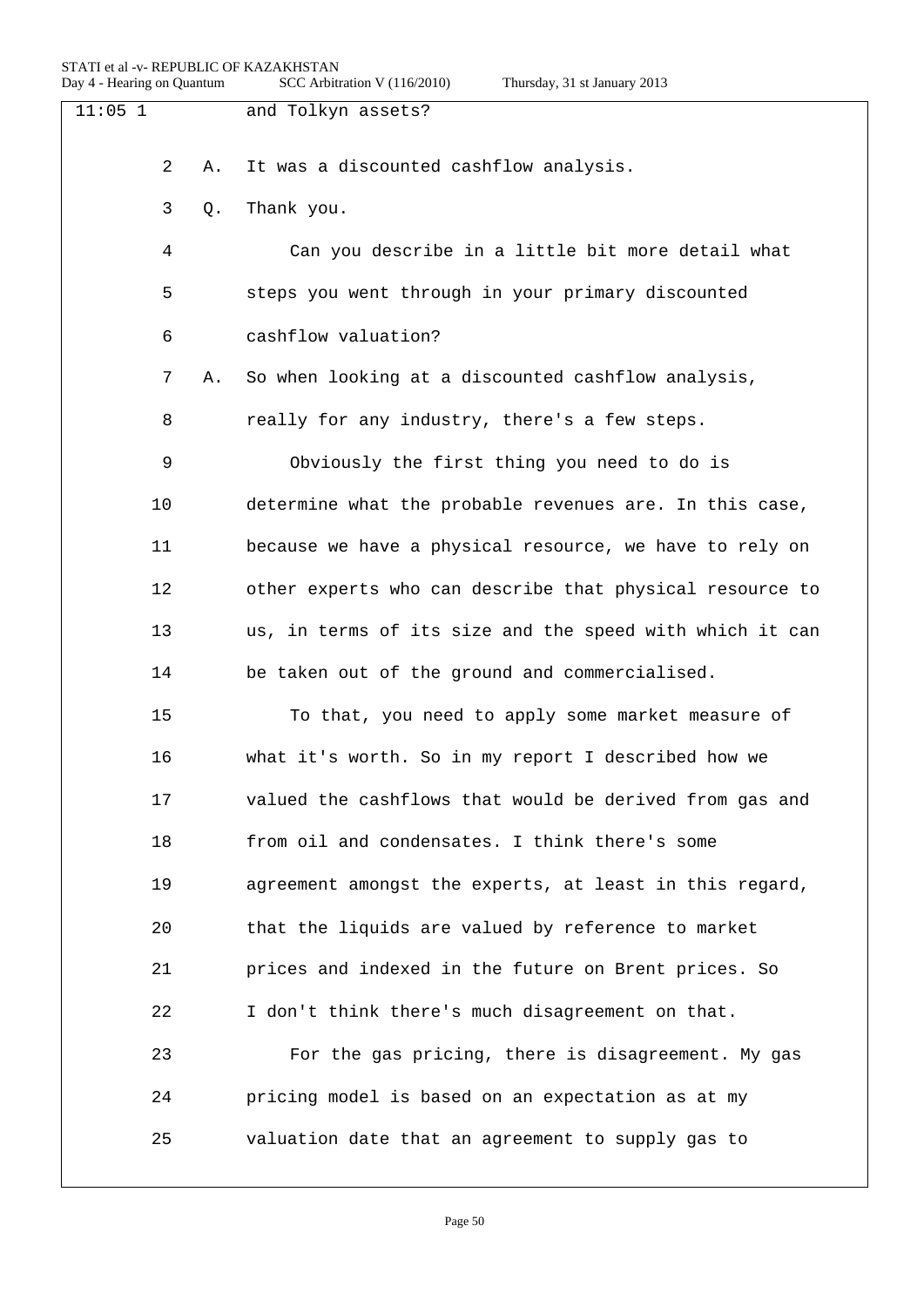10 statements.

11:07 1 a consumer of gas, a commercial consumer of gas, the

2 domestic market and then lastly the export market would 3 be in effect, and the pricing as set out in that 4 agreement was relied upon.

5 That gives you your top line. Then from that, you 6 have to deduct your expenses of actually getting the 7 physical material out of the ground, processed and to 8 the point of sale. For those purposes, for Borankol and 9 Tolkyn, I relied on their historical financial

11 There were also additional requirements to investing 12 capital expenditure, ongoing maintenance capex and new 13 capex, and again for that I relied on historical 14 financial statements and discussions with the claimant.

15 Again, I think it has to be remembered that the 16 claimant is in this business and their management and 17 personnel are experts in this business. So there's 18 a necessity from my point of view, if I have access to 19 those people, to at least review that information with 20 them.

21 That net number, once you have the revenue, the 22 expenses of bringing it out of the ground and getting it 23 to market, there's certain regulatory payments that have 24 to be made to taxing authorities, and then you have to 25 take the present value of that. So you have to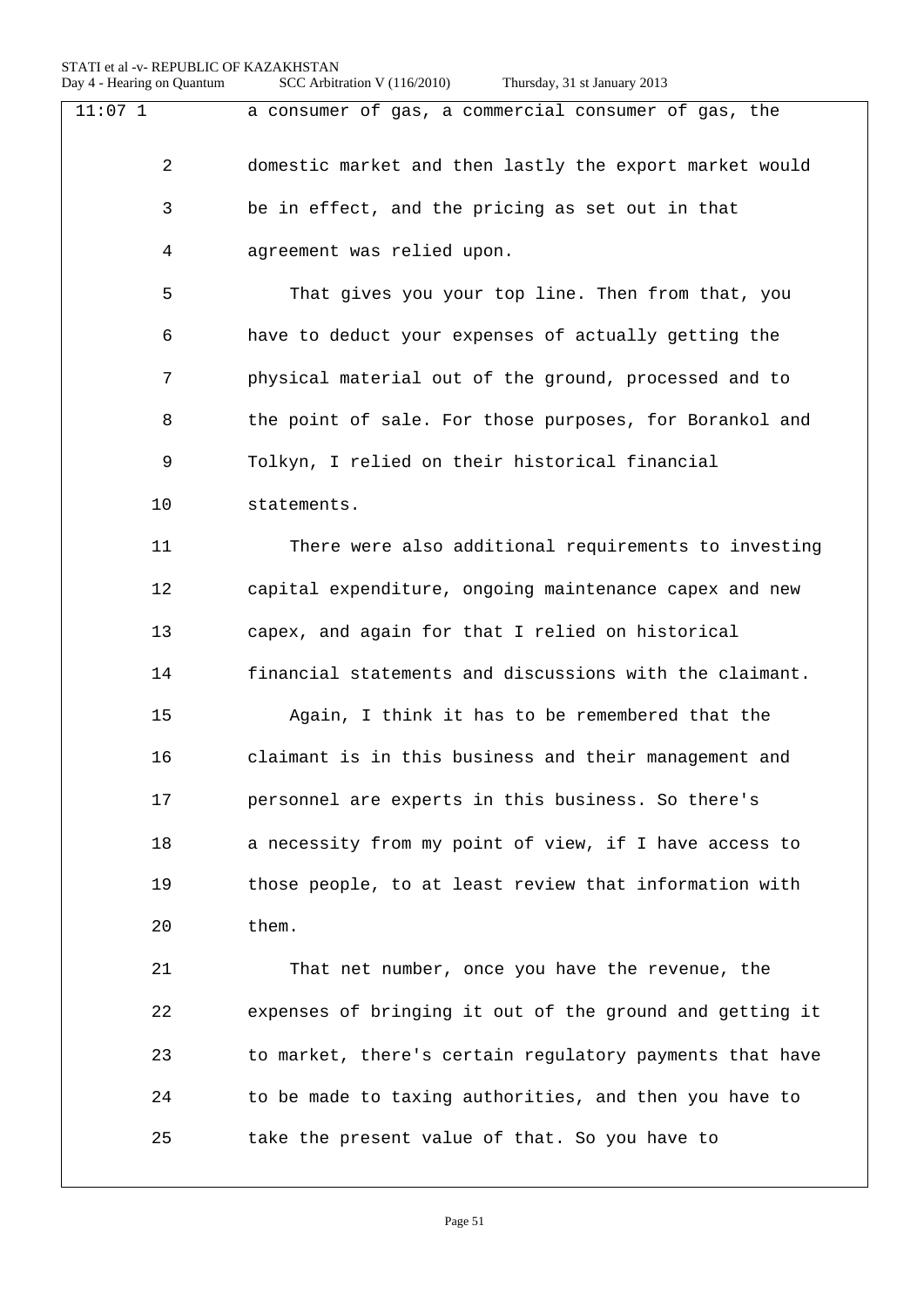| $11:08$ 1      | determine a discount rate.                                   |
|----------------|--------------------------------------------------------------|
|                |                                                              |
| $\overline{2}$ | With that basic understanding of what you did, I think<br>Q. |
| 3              | now would be an appropriate time for you to discuss the      |
| 4              | corrections that you made shortly before the hearing.        |
| 5              | (1 1.08 am)                                                  |
| 6              | Procedural objection by DR NACIMIENTO                        |
| 7              | DR NACIMIENTO: Mr Chairman, before we turn to this, may      |
| 8              | I seek clarification? I assume you are now turning to        |
| 9              | the revised statement which was received on Friday,          |
| 10             | before the hearing began on Monday, and we have              |
| 11             | submitted since receiving it that our experts are not in     |
| 12             | a position to address it. If it's now raised in direct       |
| 13             | examination, we are not in a position to address it.         |
| 14             | I submit that we are in the same situation as we are         |
| 15             | with the 3D seismic, and my request would be to exclude      |
| 16             | this for the purpose of this hearing, and we uphold our      |
| 17             | request that our experts need time to review it. It has      |
| 18             | an impact on the valuation, and it's not a simple            |
| 19             | correction.                                                  |
| 20             | MR HAIGH: Before we proceed, Mr Chairman, I wonder --        |
| 21             | I don't want to hear what the information is just yet,       |
| 22             | but I want to hear: what's the nature of the information     |
| 23             | that we are talking about?                                   |
| 24             | MR MOHR: I think that's actually what I was asking Mr Rosen  |
| 25             | to explain, the nature of the corrections he made, which     |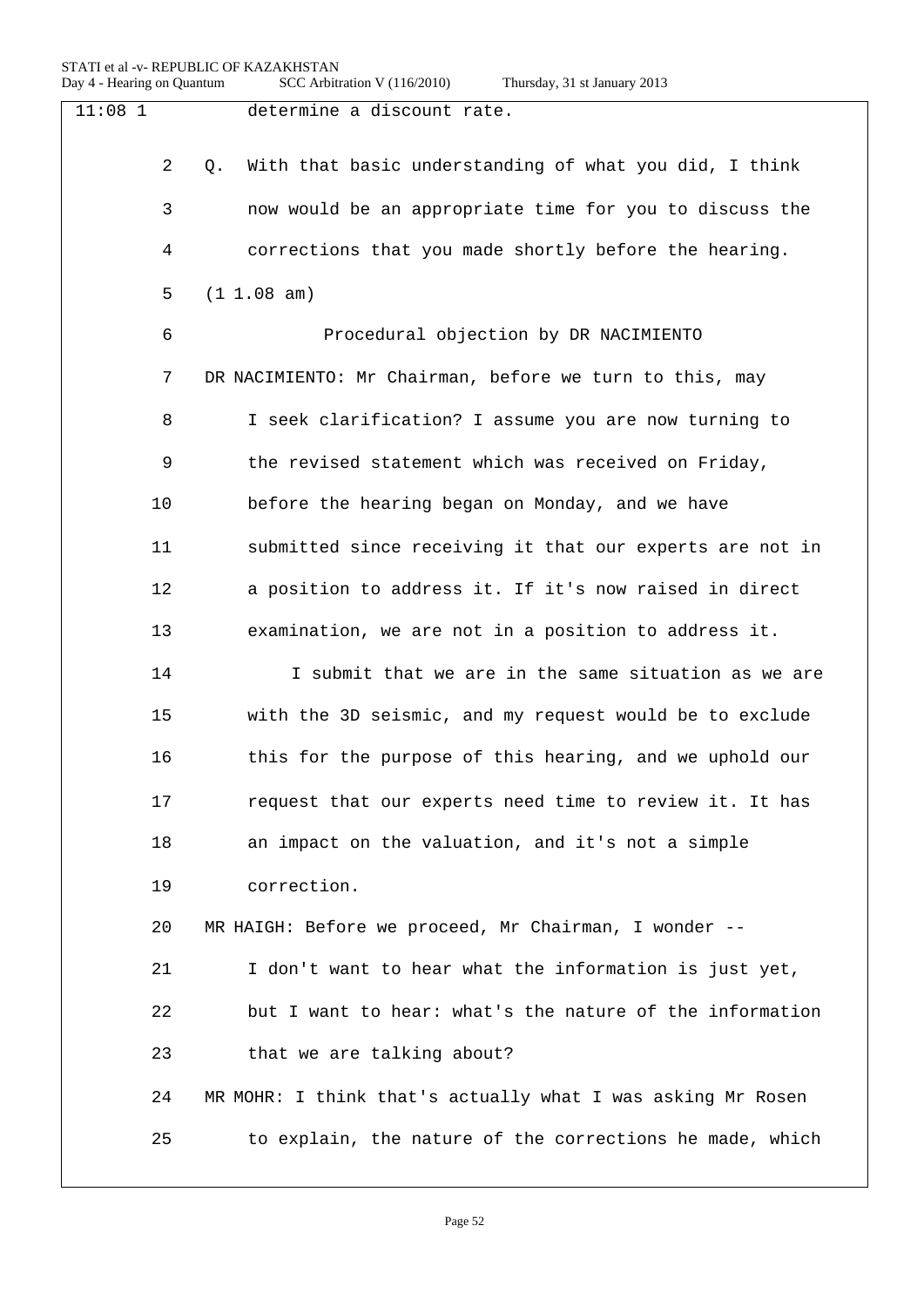| $11:10$ 1 | I think would put into context that those in fact were      |
|-----------|-------------------------------------------------------------|
| 2         | corrections that were made in response to several           |
| 3         | criticisms that were raised by Deloitte, and that FTI       |
| 4         | then agreed with and decided to make adjustments to its     |
| 5         | calculations on the basis thereof.                          |
| 6         | The primary change was Deloitte had pointed out that        |
| 7         | some pricing assumptions had been based on the              |
| 8         | assumption that those prices were nominal, when in fact     |
| 9         | they were real prices, and FTI needed to correct those      |
| 10        | prices from a nominal to a real basis in its model.         |
| 11        | That's the primary change.                                  |
| 12        | Mr Rosen would be better than able to explain these         |
| 13        | than I am. That was the sort of information that            |
| 14        | I intended to ask Mr Rosen to explain. He's not going       |
| 15        | to go into details about the actual numbers that he used    |
| 16        | in making those corrections.                                |
| 17        | THE CHAIRMAN: Well, we do have a little procedural problem, |
| 18        | because we if orally examine Mr Rosen on these              |
| 19        | corrections during this hearing, the respondent would be    |
| 20        | at a disadvantage if only after the hearing they can        |
| 21        | reply and comment on that, because that would only be in    |
| 22        | writing. For the time being, I take it that we will not     |
| 23        | have another hearing for that.                              |
| 24        | So I wonder how we could deal with that. Wouldn't           |
| 25        | it be better -- I'm thinking aloud really; I have not       |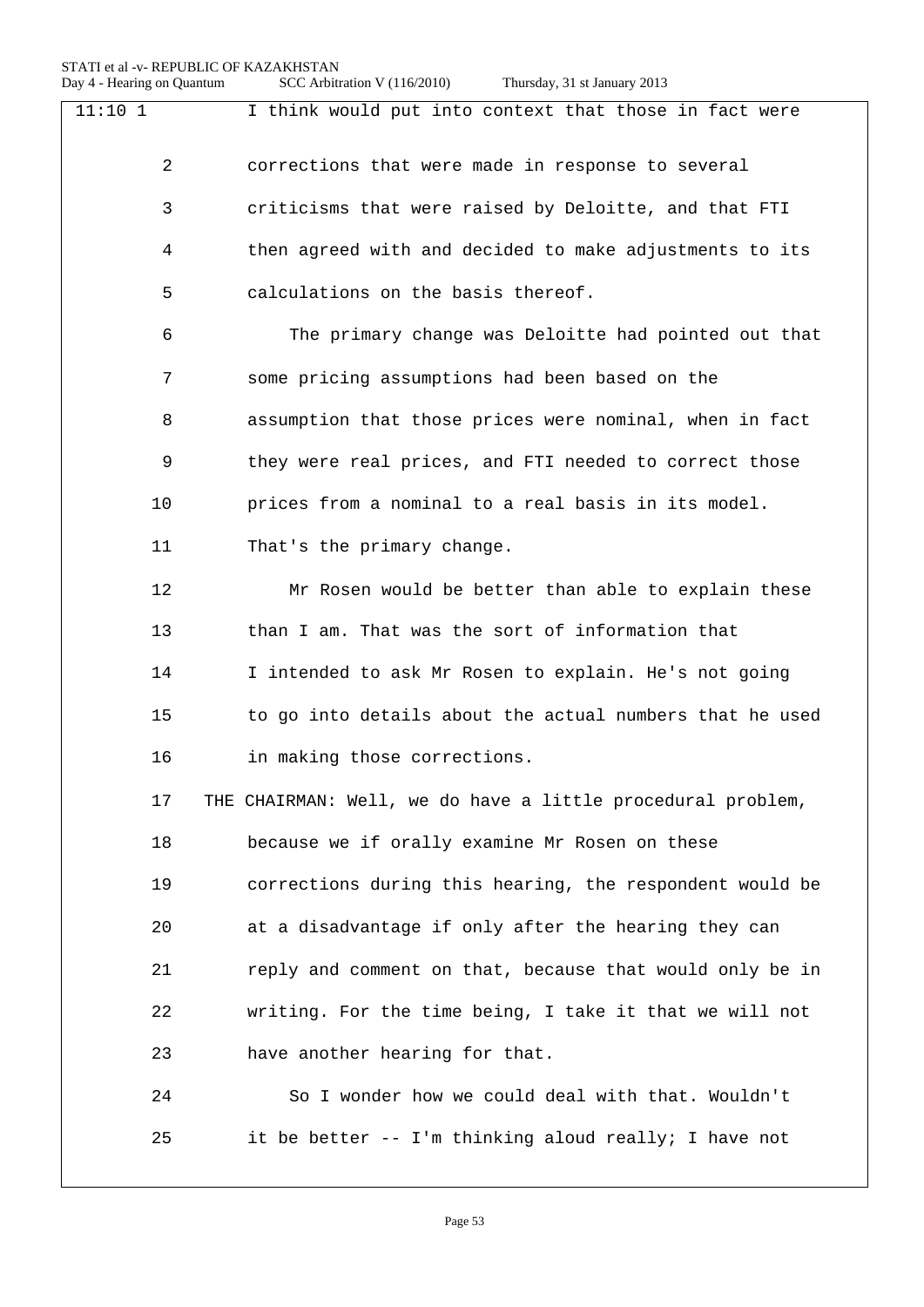| 11:111         | consulted my colleagues, and if need be we could decide         |
|----------------|-----------------------------------------------------------------|
| $\overline{2}$ | that -- wouldn't it be better to not touch that now, and        |
| 3              | give both parties the chance to do that in writing, to          |
| 4              | have some equality of procedure?                                |
| 5              | MR MOHR: Well, if respondent's counsel does not intend to       |
| 6              | cross-examine Mr Rosen on those issues, then I think            |
| 7              | that's acceptable.                                              |
| 8              | TH<br>CHAIRMAN: Yes. Why don't we proceed that way: not do<br>Е |
| 9              | it orally now, and both parties will have a chance to do        |
| 10             | that in their post-hearing briefs. Thank you.                   |
| 11             | MR MOHR: Mr Rosen, you've described now the different           |
| 12             | primary valuation steps that you took in the course of          |
| 13             | your work. Did you undertake any valuation steps other          |
| 14             | than those primary valuations?                                  |
| 15             | Yes. Again, valuation professionals frequently build<br>Α.      |
| 16             | models, and I'm sure the Tribunal is familiar and has           |
| 17             | seen other discounted cash value models built by                |
| 18             | economic experts.                                               |
| 19             | Typically, valuation societies insist that their                |
| 20             | professionals use more than one valuation methodology in        |
| 21             | order to confirm or test the analysis that they have            |
| 22             | arrived at through the application of their primary             |
| 23             | methodology. This holds true for business evaluators,           |
| 24             | real estate appraisers, all sorts of appraisal                  |
| 25             | professions.                                                    |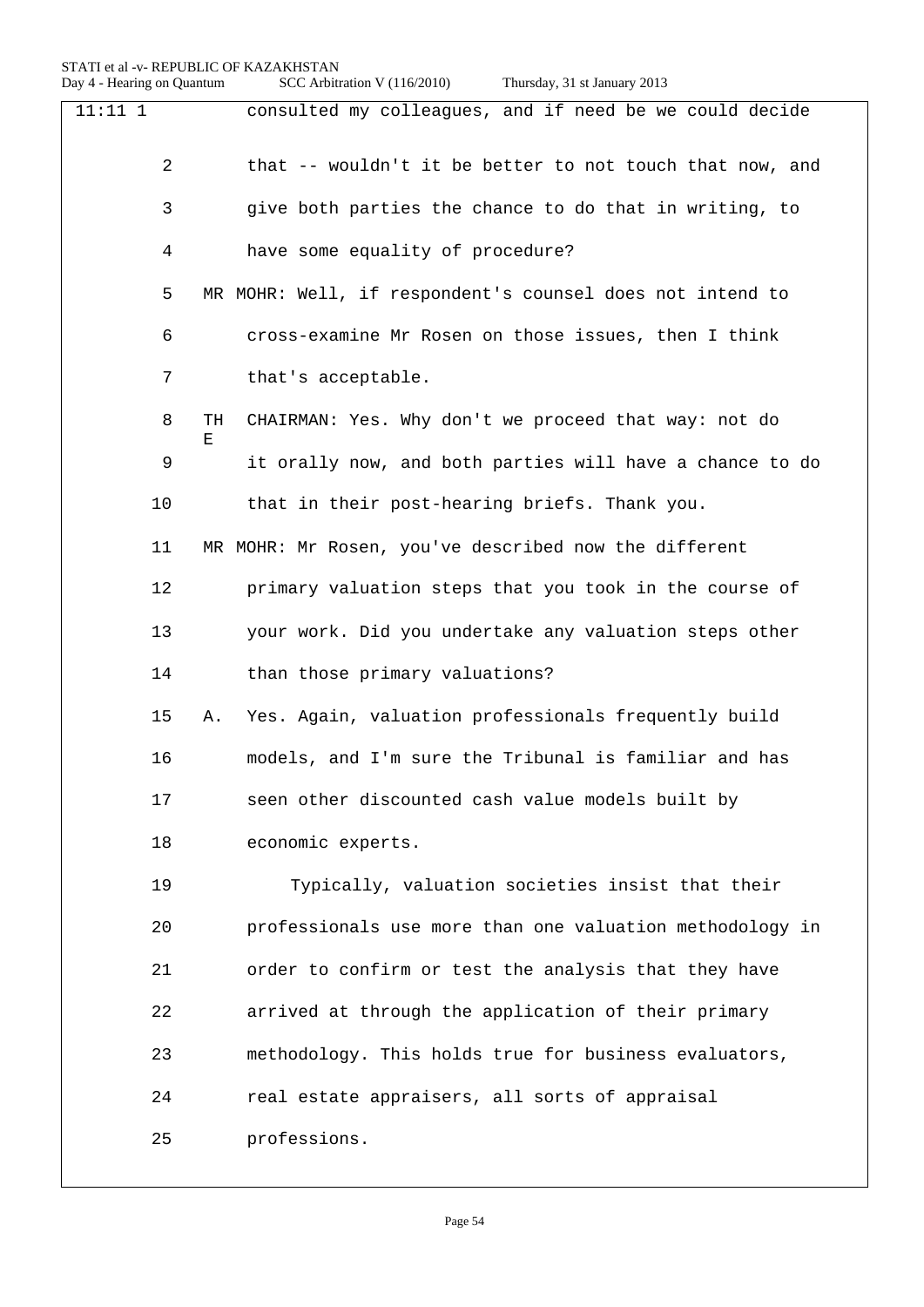|           | $5CC/1101141011 + 110/2010$<br>111 runsuay, 91 st January 2019 |  |
|-----------|----------------------------------------------------------------|--|
| $11:13$ 1 | So in this case I looked at as much information in             |  |
| 2         | the marketplace that I could possibly look at, because         |  |
| 3         | when we derive our numbers and we build models, they are       |  |
| 4         | sensitive to the assumptions we employ, and therefore          |  |
| 5         | wherever you can find any indications in the marketplace       |  |
| 6         | that assist in confirming or maybe revealing flaws in          |  |
| 7         | your model, it's important to consider.                        |  |
| 8         | In this case we were in a fairly unique position,              |  |
| 9         | because these assets were exposed for sale through             |  |
| 10        | something called Project Zenith shortly before the             |  |
| 11        | valuation date that I was asked to explore. I looked at        |  |
| 12        | the process itself, where an investment bank was               |  |
| 13        | retained to prepare a teaser bit of information to             |  |
| 14        | entice potential buyers into the process. I then               |  |
| 15        | reviewed their confidential information memorandum which       |  |
| 16        | was prepared in concert with the company that detailed         |  |
| 17        | the assets that were being exposed for sale. I reviewed        |  |
| 18        | the indicative offers and the summary that was prepared        |  |
| 19        | by Renaissance Capital, their investment bank advisors,        |  |
| 20        | and from that looked at the nature of those indicative         |  |
| 21        | offers.                                                        |  |
| 22        | I summarised that information in my report. What               |  |
| 23        | that revealed to me was that the indicative offers in          |  |
| 24        | and around the valuation date were supportive of the           |  |

25 conclusions that I had reached; they were in the same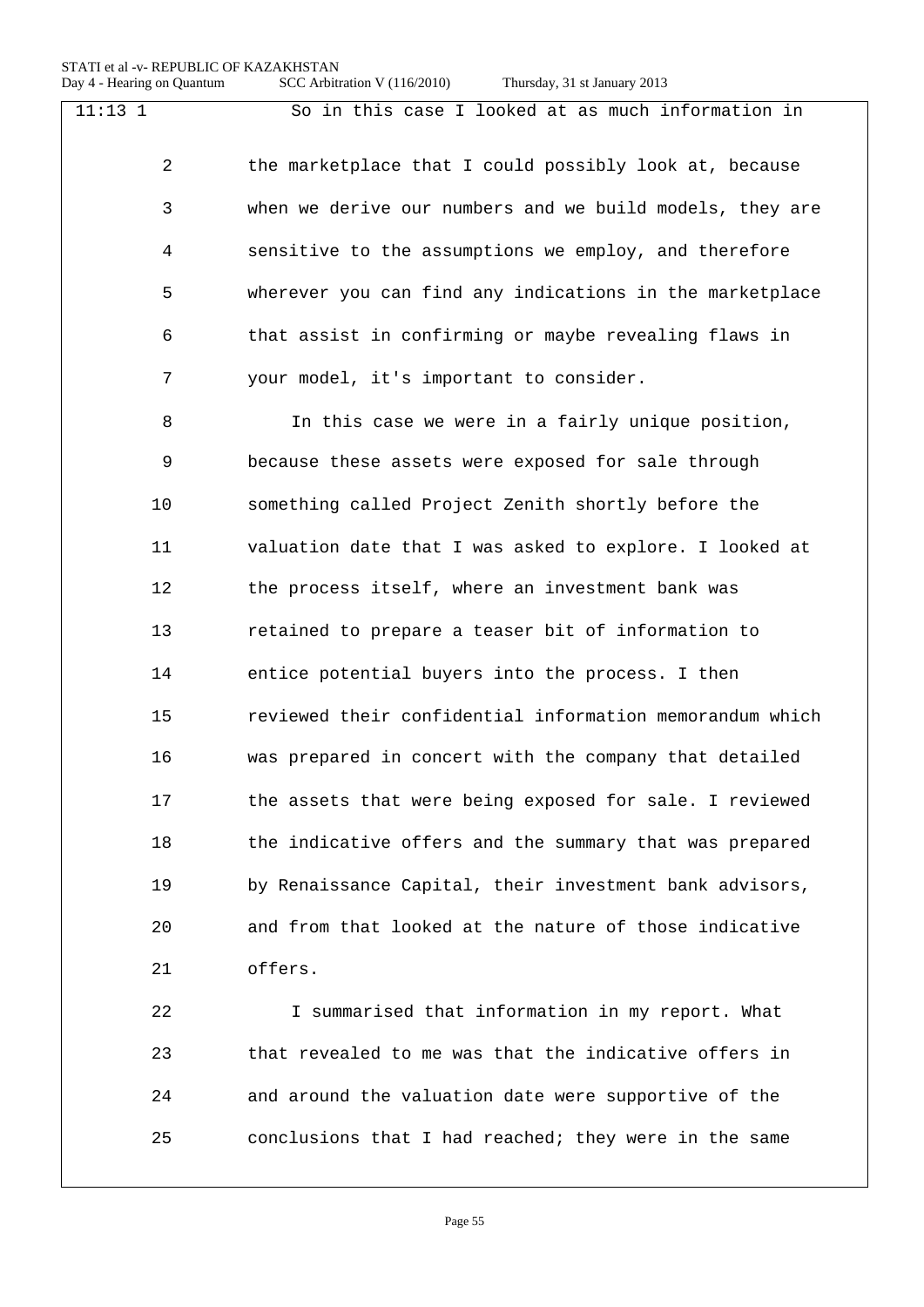| $11:14$ 1      | order of magnitude.                                      |
|----------------|----------------------------------------------------------|
| $\overline{2}$ | The next thing I looked at was -- and even without       |
| 3              | a sale process, you would, at the very least, test your  |
| 4              | valuation conclusions against public market information. |
| 5              | So were there any companies trading on public markets    |
| 6              | that had similar assets such as this that you could look |
| 7              | at their trading information, or were there any          |
| 8              | transactions in the industry that happened in and around |
| $\mathsf 9$    | the valuation date that you could rely on, as at least   |
| 10             | a reasonable benchmark to gauge where your valuation fit |
| 11             | in comparison to those?                                  |
| 12             | I had noticed in the indicative offers that KMG was      |
| 13             | one of the bidding parties, and that they had done their |
| 14             | analysis of the Borankol and Tolkyn assets based on      |
| 15             | analysis of the 2P reserves as to the enterprise value,  |
| 16             | the relationship between enterprise value and 2P         |
| 17             | reserves. So I chose a group of companies that had       |
| $18\,$         | assets in Kazakhstan in the exploration and development  |
| 19             | stage, looked at their enterprise value compared to      |
| 20             | their 2P reserves, and what it revealed was that the     |
| 21             | indicated value was extremely close to the value that    |
| 22             | I had arrived at for the assets Borankol and Tolkyn.     |
| 23             | I then looked at transactions in and around the          |
| 24             | valuation date and found a handful of transactions, only |
| 25             | three, but these also revealed that the value indicated  |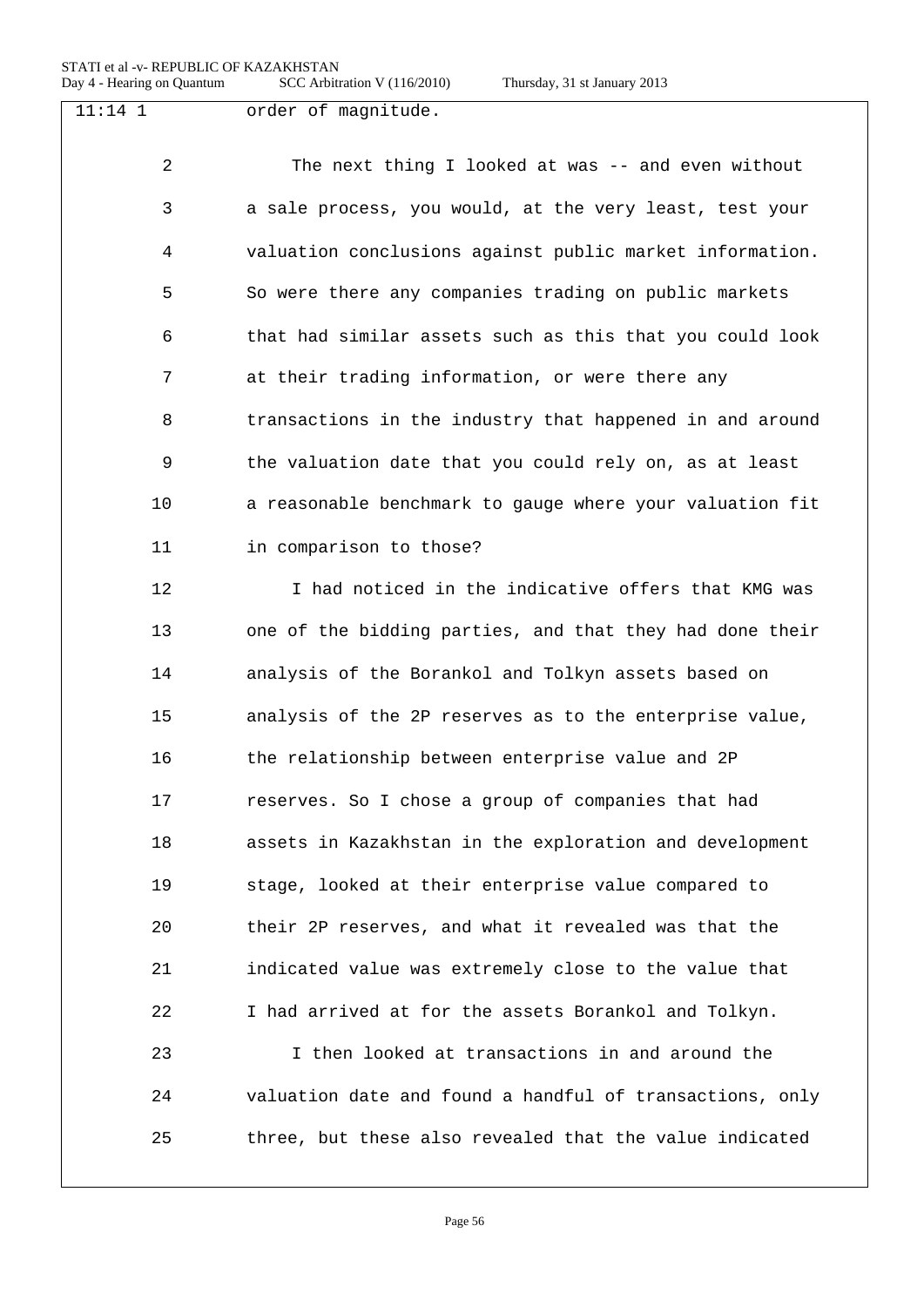Day 4 - Hearing on Quantum SCC Arbitration V (116/2010) Thursday, 31 st January 2013 11:16 1 by these transactions compared to the 2P resources were 2 supportive of the conclusions I had reached on the value 3 of Borankol and Tolkyn. 4 I further noted that in KMG's analysis of value for 5 their indicative offer, they had also approached the LPG 6 plant on a cost basis, and at the valuation date it was 7 closer to \$200 million, because that was the information 8 on the cost of the plant at that time. 9 So those are the additional markets that I looked at 10 for similar companies. 11 Further, again somewhat uniquely, the debt 12 associated with these assets was publicly traded, so we 13 had the Tristan notes that traded on the European 14 exchange. And I looked at the capital structure of the 15 company -- and Deloitte does the same thing in arriving 16 at their weighted average cost of capital that I do: 17 they look at what is the amount of debt that a business 18 of this nature would have in comparison to the total 19 capital employed in the company. I used a number of 20 19.5%, being the gearing for the company; Deloitte used 21 a number slightly lower than that, but not much

22 different.

23 What that implies is that the debt makes up 24 approximately one-fifth of the enterprise value of the 25 company. In Deloitte's case it would be slightly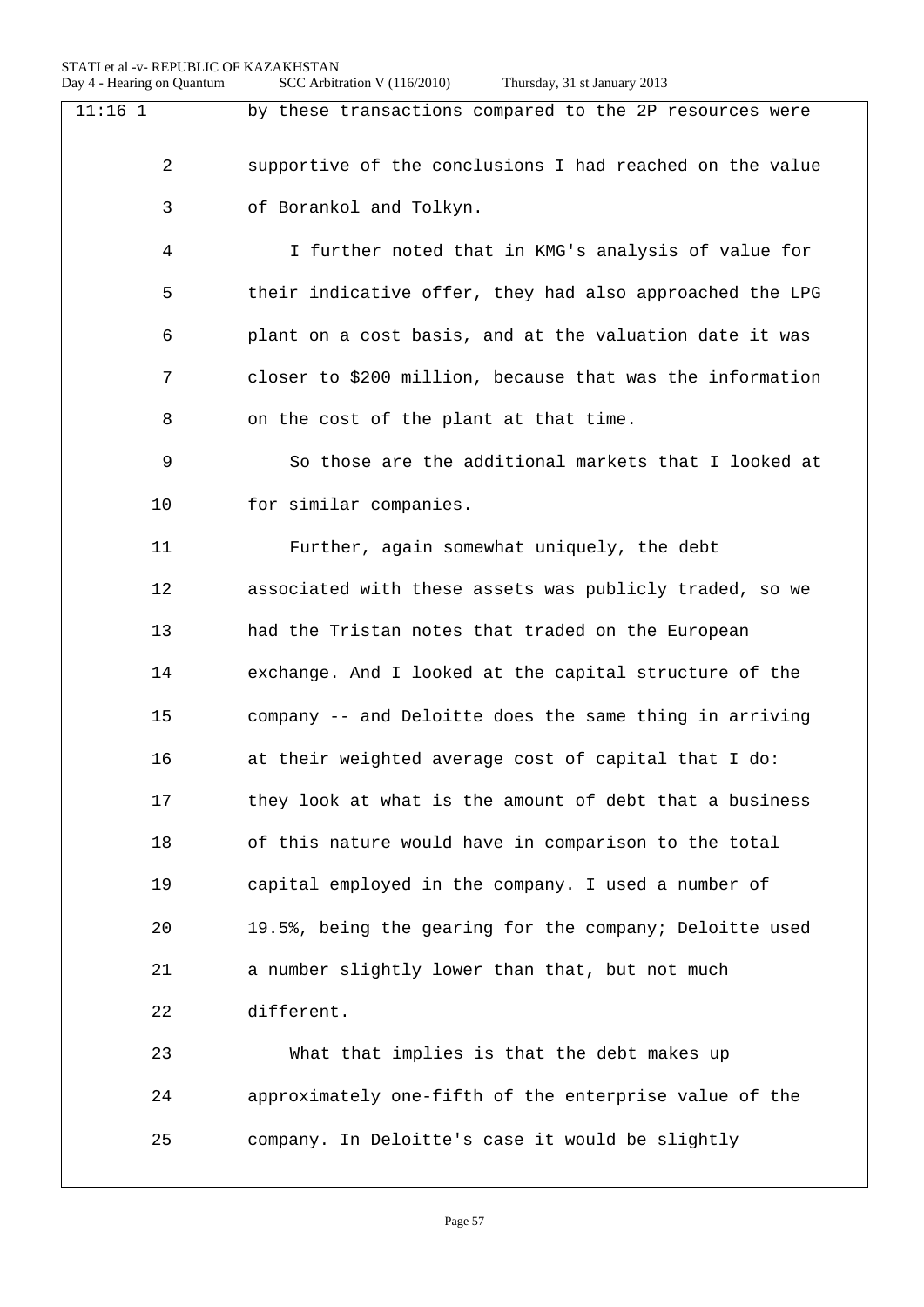| 11:171 |    | larger, but let's say it was around one-fifth, which was |  |  |
|--------|----|----------------------------------------------------------|--|--|
| 2      |    | the number I had.                                        |  |  |
| 3      |    | The Tristan notes were trading on the exchange at        |  |  |
| 4      |    | around \$250-million-plus at that date, and so the       |  |  |
| 5      |    | implied value of the enterprise at that time was between |  |  |
| 6      |    | \$1.2 [billion] and \$1.4 billion, I believe.            |  |  |
| 7      |    | So, again, it was sort of confirmatory as to the         |  |  |
| 8      |    | approximate nature of the conclusions that I was         |  |  |
| 9      |    | reaching. I was getting answers, and I believe counsel   |  |  |
| 10     |    | in their opening indicated a slide that showed a bunch   |  |  |
| 11     |    | of different measures of value; I was arriving at values |  |  |
| 12     |    | that were, although I had arrived at it from             |  |  |
| 13     |    | an intrinsic valuation approach on my own, the market    |  |  |
| 14     |    | was signalling to me that my value was in line with      |  |  |
| 15     |    | market expectations.                                     |  |  |
| 16     | O. | While you are talking about the issue of capital         |  |  |
| $17$   |    | structure, counsel for Kazakhstan made a statement in    |  |  |
| 18     |    | the opening for Kazakhstan that these companies were     |  |  |
| 19     |    | over-leveraged at the time, or prior to your valuation   |  |  |
| 20     |    | date of October 14th 2008. Do you have any observations  |  |  |
| 21     |    | about that?                                              |  |  |
| 22     | Α. | Yes, actually I did. When I heard that, I was somewhat   |  |  |
| 23     |    | surprised. First of all the Tristan notes would reflect  |  |  |
| 24     |    | any over- or under-leverage in the assets being pledged  |  |  |
| 25     |    | as security. So that would be reflected in the value of  |  |  |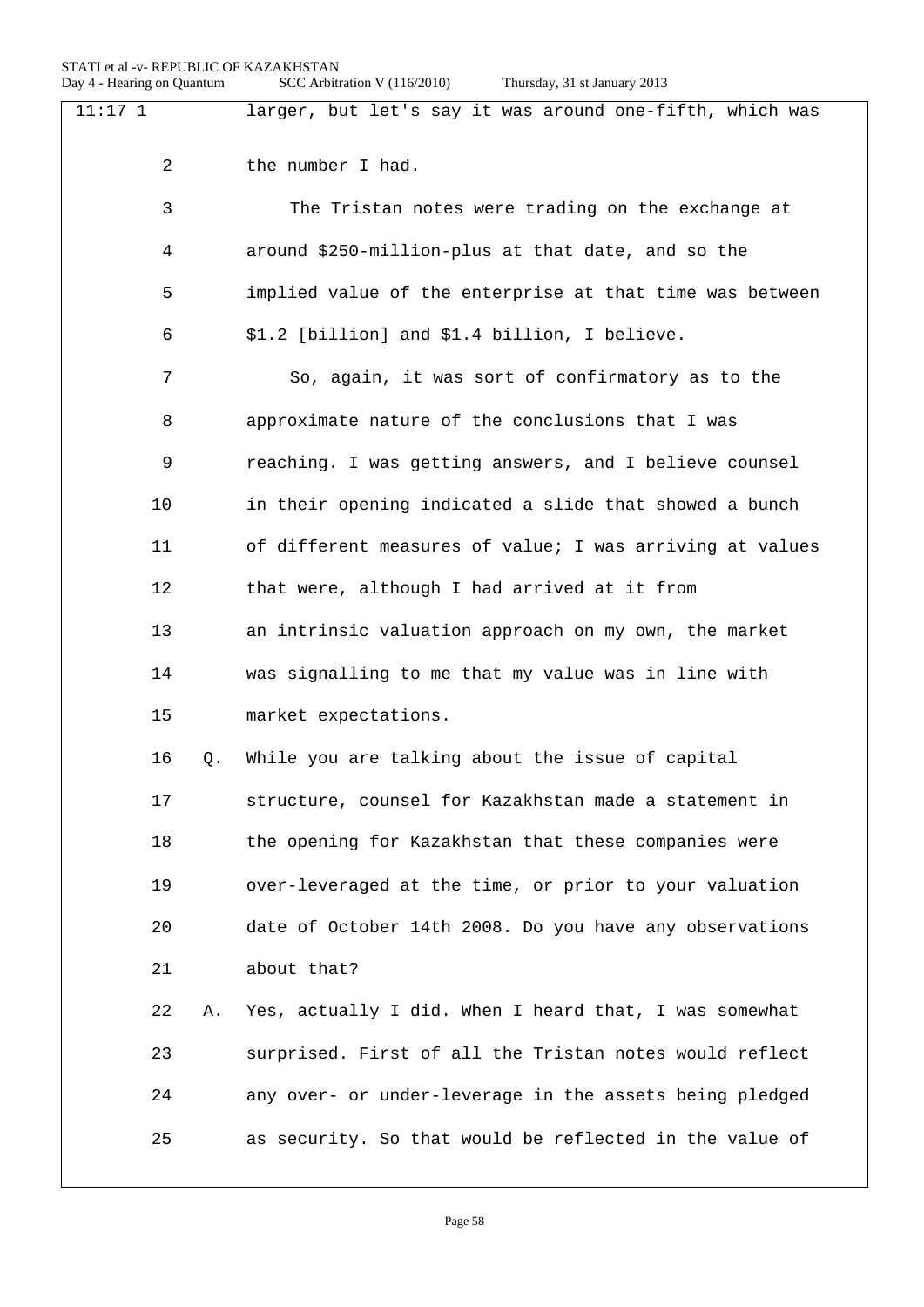| $11:19$ 1 |    |    | those notes.                                             |
|-----------|----|----|----------------------------------------------------------|
|           | 2  |    | But moreover, if you look at the balance sheets and      |
|           | 3  |    | the consolidated balance sheet of Tristan from 2006,     |
|           | 4  |    | 2007 and for the three quarters of 2008, which is        |
|           | 5  |    | reasonably approximate to the valuation date, it paints  |
|           | 6  |    | a picture of a company whose equity was growing and      |
|           | 7  |    | whose working capital was improving. And that            |
|           | 8  |    | information is contained within the confidential         |
|           | 9  |    | information memorandum and also within the individual    |
|           | 10 |    | financial statements.                                    |
|           | 11 |    | So I did not agree with that general observation         |
|           | 12 |    | that counsel made, that the company was in a dire        |
|           | 13 |    | financial condition.                                     |
|           | 14 | Q. | Did you look at any other indicators of value?           |
|           | 15 | Α. | There was one further indicator of value that was not    |
|           | 16 |    | approximate to my valuation date, that was more          |
|           | 17 |    | approximate to the 2010 valuation date chosen by         |
|           | 18 |    | respondent, and that is referable to the Cliffson offer. |
|           | 19 |    | The Cliffson transaction or the Cliffson offer indicated |
|           | 20 |    | a value for equity and debt over \$900 million.          |
|           | 21 |    | Again, it would not be my primary valuation              |
|           | 22 |    | methodology, and none of these are; these are            |
|           | 23 |    | confirmatory orders of magnitude in and around the       |
|           | 24 |    | valuation date. But certainly that was a 2010 potential  |
|           | 25 |    | transaction.                                             |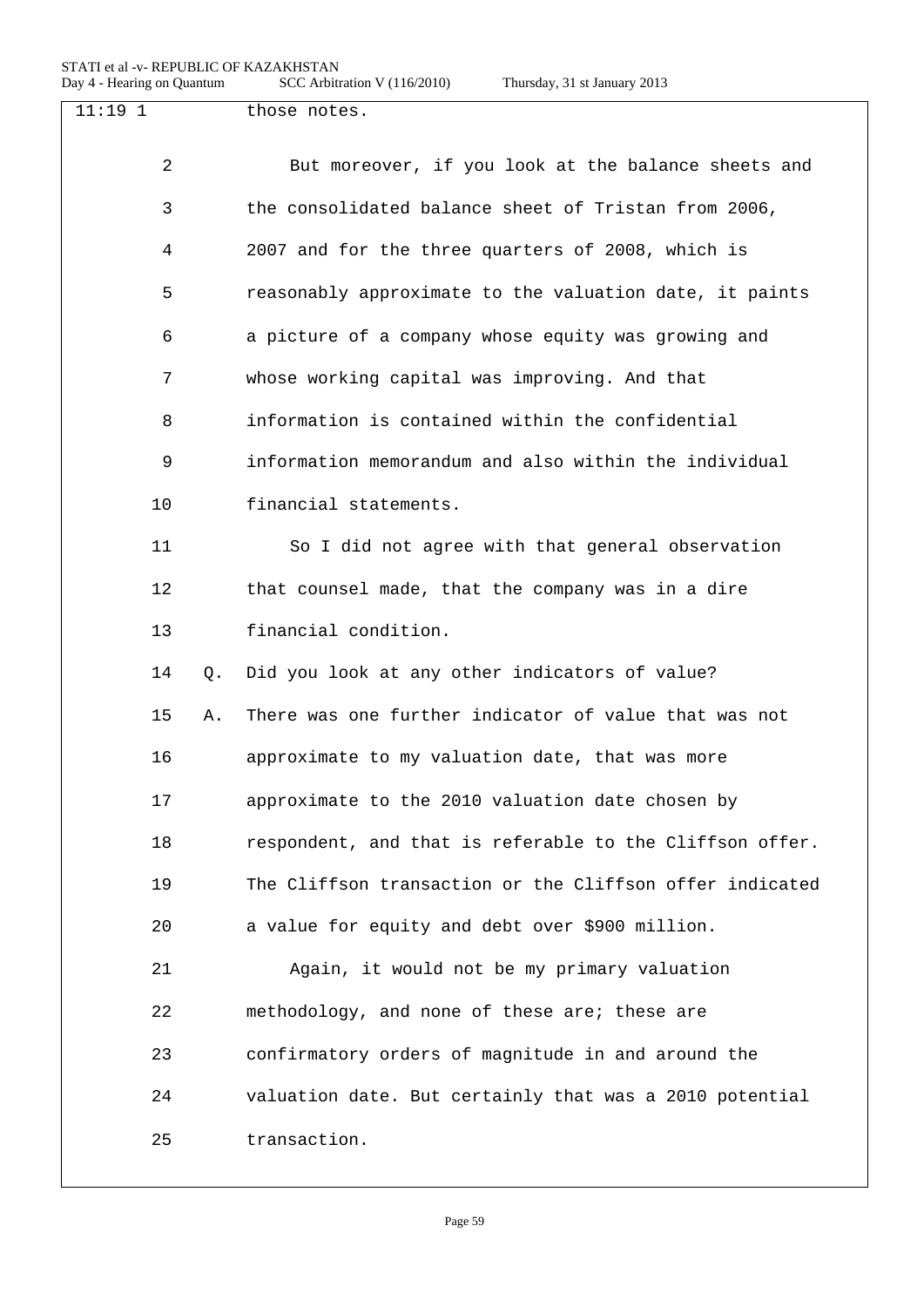| $11:20$ 1 | Q.             | Now that you have told us about both your primary        |
|-----------|----------------|----------------------------------------------------------|
|           | $\overline{2}$ | valuation work and the steps that you took to confirm    |
|           | 3              | that valuation work, can you contrast the work that you  |
|           | 4              | did with the work that you saw reflected in the report   |
|           | 5              | by Deloitte Germany?                                     |
|           | 6<br>Α.        | The work of Deloitte Germany was based on a different    |
|           | 7              | valuation date, and a valuation date that was not        |
|           | 8              | responsive to the claimants' position or to my report.   |
|           | 9              | So I was a little surprised by the valuation date        |
| 10        |                | chosen. Not that they couldn't also do that; they could  |
| 11        |                | be instructed by counsel, or they on their own could     |
| 12        |                | absolutely choose a different valuation date, and they   |
| 13        |                | may think it is the right valuation date. But there was  |
| 14        |                | nothing responsive to my valuation date.                 |
| 15        |                | So I was curious why there was no analysis or            |
| 16        |                | a different value offered for that valuation date, in    |
|           | 17             | the case that the Tribunal determined that that was the  |
| 18        |                | appropriate valuation date.                              |
| 19        |                | I also noted that for all of the cost information,       |
| 20        |                | or most of the cost information, there was a reliance on |
|           | 21             | Gaffney Cline, and there did not appear to be any        |
| 22        |                | diligence or a comparison to actual information          |
| 23        |                | performed by Deloitte Germany. I was a little bit        |
| 24        |                | surprised by that.                                       |
|           | 25             | THE CHAIRMAN: May I just ask -- I am looking your joint  |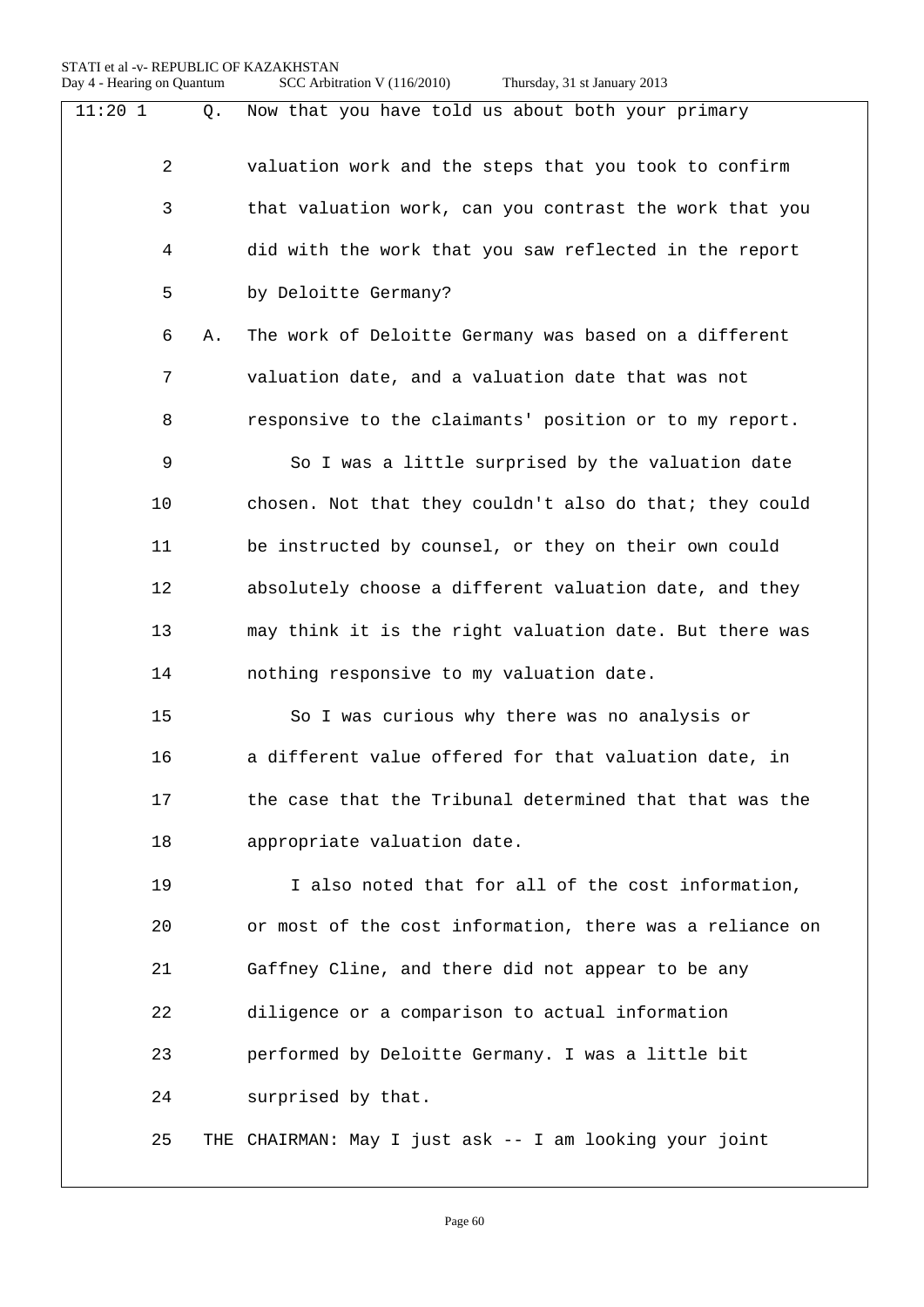| $11:22$ 1 |    | report, and of course I have seen that in your separate  |  |
|-----------|----|----------------------------------------------------------|--|
| 2         |    | reports -- I am a bit surprised about your surprise, but |  |
| 3         |    | I'm sure you can tell me, because both you and Deloitte  |  |
| 4         |    | say, "The valuation date was given to us by counsel and  |  |
| 5         |    | that was the end of it."                                 |  |
| 6         | Α. | That's correct. I think both of our reports state that.  |  |
| 7         |    | I was not allowed the opportunity to respond to the      |  |
| 8         |    | Deloitte Germany report, so I've never had               |  |
| 9         |    | an opportunity to critique or give any opinions on that. |  |
| 10        |    | My understanding of the purpose of a joint report -- and |  |
| 11        |    | there was some disagreement amongst my friend and I as   |  |
| 12        |    | to the purpose of the joint report -- was to put our two |  |
| 13        |    | reports as written side by side in front of the Tribunal |  |
| 14        |    | and comment on that, and not to introduce any new        |  |
| 15        |    | arguments, because if we did, there would be 30 columns  |  |
| 16        |    | out to the right, instead of just the two.               |  |
| 17        |    | So I took my role as being simply: I've written          |  |
| 18        |    | a report, Deloitte Germany has written a report, just    |  |
| 19        |    | compare and contrast without a lot of commentary.        |  |
| 20        |    | So, again, I've not had an opportunity to respond        |  |
| 21        |    | formally to that report.                                 |  |
| 22        |    | THE CHAIRMAN: Thank you.                                 |  |
| 23        | Α. | So, just to finish that up, most of the other            |  |
| 24        |    | differences in our report are driven by the different    |  |
| 25        |    | valuation dates. So Deloitte drives their tax            |  |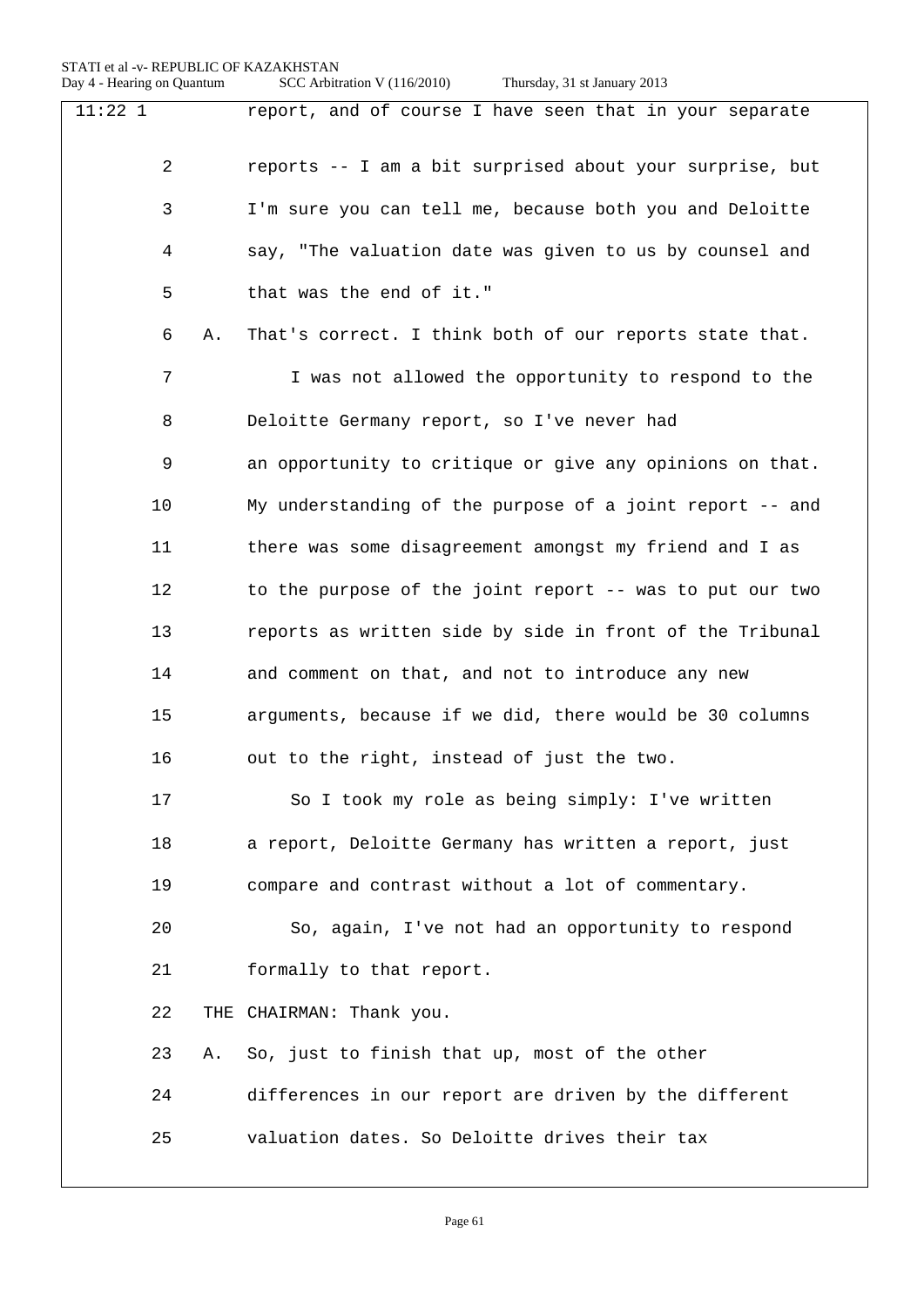| $11:23$ 1      |           | calculation off of the revised Tax Code in 2009; they    |
|----------------|-----------|----------------------------------------------------------|
| $\overline{2}$ |           | account for the contracts that were in place in 2009 and |
| 3              |           | 2010. So they count as factual things that occurred      |
| 4              |           | post my valuation date. So, in a sense, on many issues,  |
| 5              |           | we are two ships passing in the night.                   |
| 6              |           | MR MOHR: Just a couple of other questions.               |
| 7              |           | Both Deloitte and the respondent criticise your work     |
| 8              |           | for saying that you fail to take account of the value of |
| 9              |           | production after October 14th 2008. Do you have any      |
| 10             |           | response to that?                                        |
| 11             | Α.        | Yes, certainly.                                          |
| 12             |           | My valuation date was October 14th 2008 and so           |
| 13             |           | that's the value I determine. In fact, the claimant was  |
| 14             |           | possessed of these assets for a period of time after     |
| 15             |           | that date, up until the summer of 2010. So it is         |
| 16             |           | appropriate to look at what actually happened to them    |
| 17             |           | from a cashflow point of view after that date.           |
| 18             |           | Although I don't address this specifically in my         |
| 19             |           | report, to respond to the criticism of Deloitte I would  |
| 20             |           | point out that in fact, from a cashflow point of view,   |
| 21             |           | the claimant was worse off, not better off. So there     |
| 22             |           | would be no opportunity to make a deduction.             |
| 23             | $\circ$ . | You just mentioned that one difference between the two   |
| 24             |           | reports is that you applied the tax regime that existed  |
| 25             |           | prior to 2009, and that Deloitte applied the tax regime  |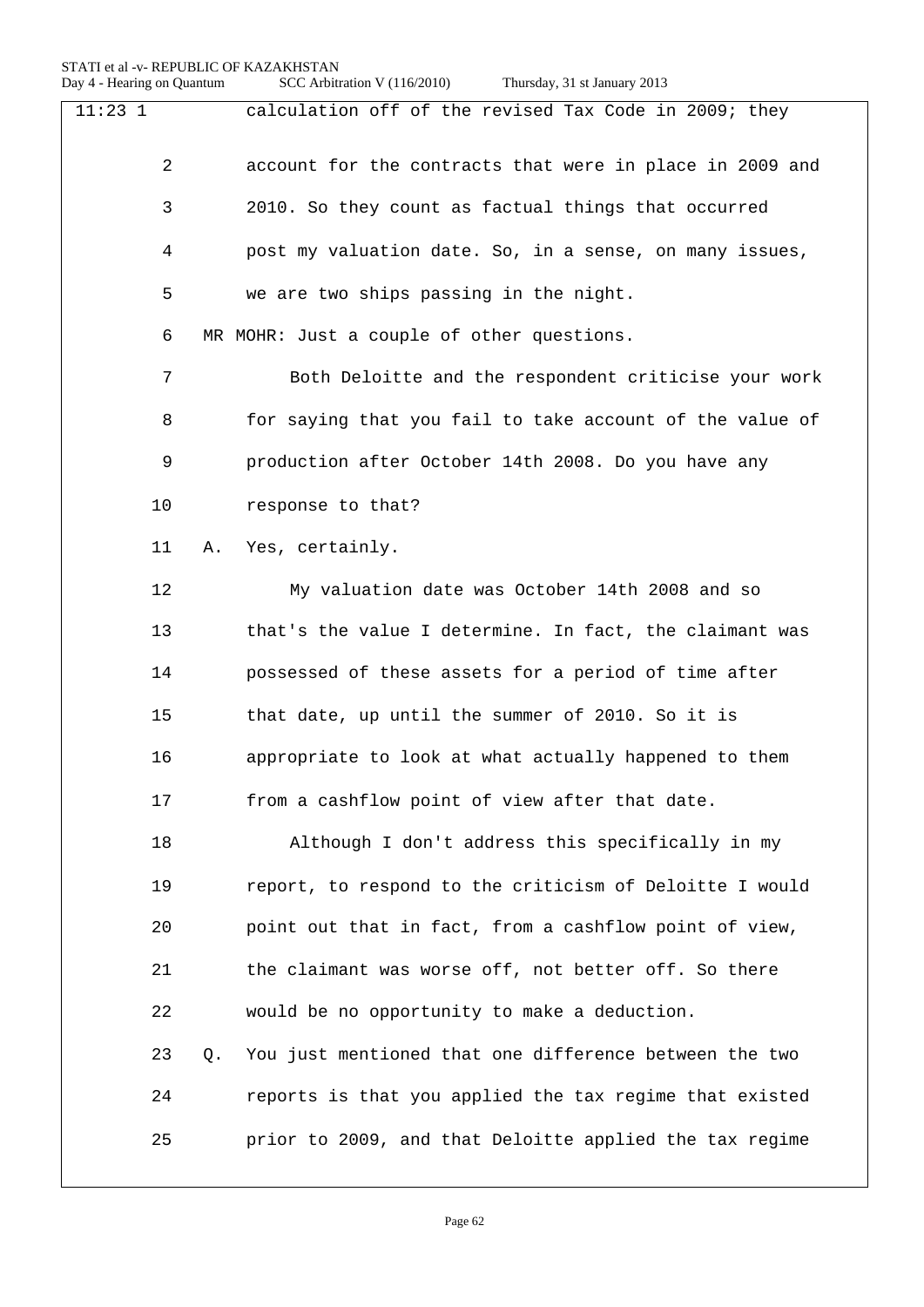| at this hearing regarding the stability clause issue.      |
|------------------------------------------------------------|
| Did you make any analysis of whether the 2009 tax          |
| regime changes were, on balance, more favourable or        |
| an impairment to the claimants' investments?               |
| Based on the 2008 valuation date, adopting the new tax     |
|                                                            |
| MR MOHR: Thank you. I have no other questions at this      |
|                                                            |
| THE CHAIRMAN: Thank you. We come to the cross-examination, |
|                                                            |
|                                                            |
| Cross-examination by DR NACIMIENTO                         |
|                                                            |
|                                                            |
| I would just like to take up a comment that you made in    |
| direct examination. You said that you were not allowed     |
| the opportunity to respond to the Deloitte Germany         |
| report, and I take it to mean that you would have liked    |
|                                                            |
| The Deloitte report was submitted on 1st December of       |
| last year. Are you aware whether claimants requested       |
| the Tribunal to allow you an opportunity to address the    |
|                                                            |
|                                                            |
|                                                            |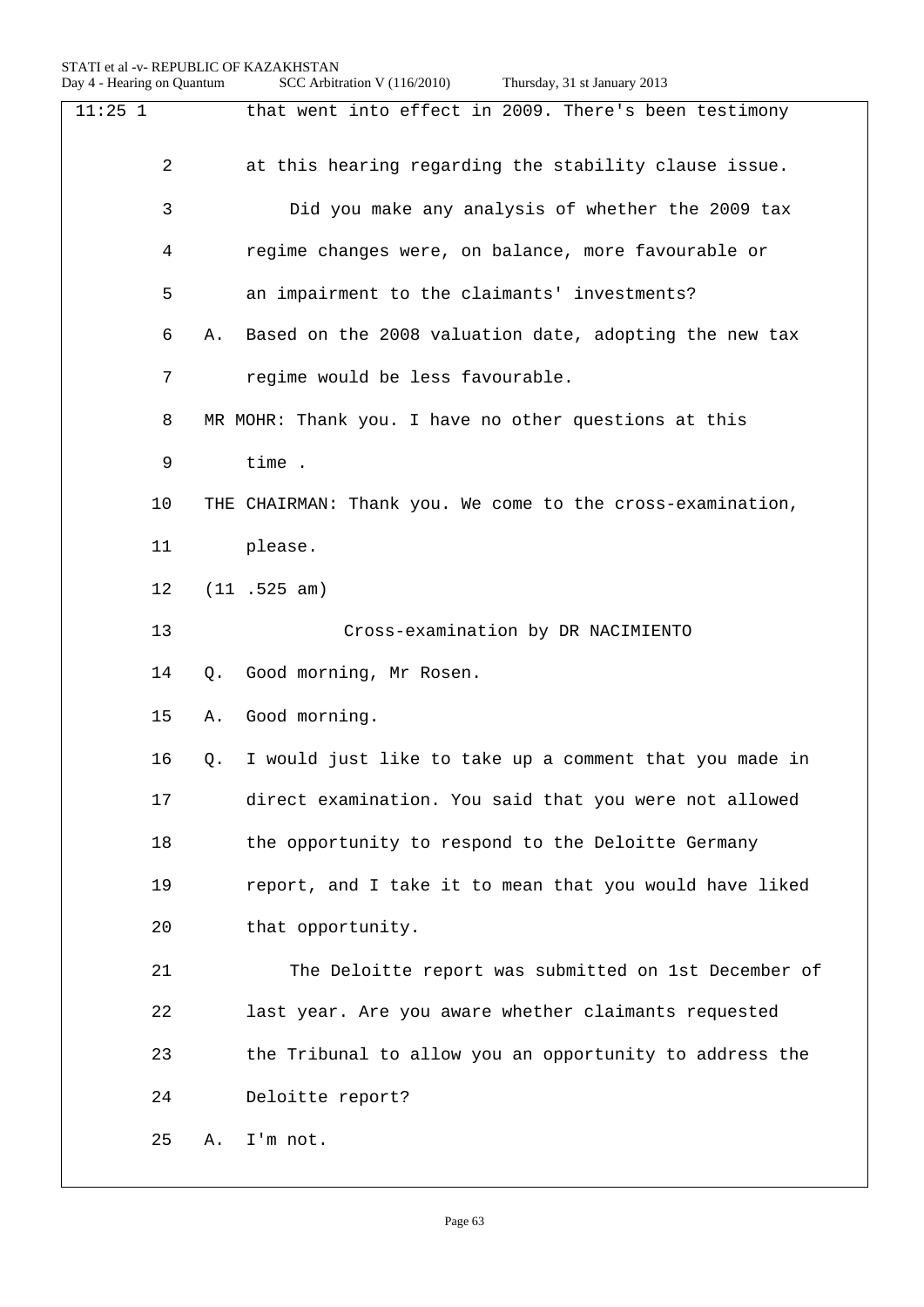| $11:26$ 1 | Q. | Could you let me know when you last have been in touch   |  |
|-----------|----|----------------------------------------------------------|--|
| 2         |    | with Ms Hardin?                                          |  |
| 3         | Α. | In the summer of last year.                              |  |
| 4         | Q. | When did you inform her about this hearing?              |  |
| 5         | Α. | I believe she was informed by counsel. I have not        |  |
| 6         |    | spoken to her about this hearing.                        |  |
| 7         | Q. | Have you informed her that she has been called to        |  |
| 8         |    | testify at this hearing?                                 |  |
| 9         | Α. | I've spoken to Ms Hardin once since her departure from   |  |
| 10        |    | FTI in June 2012, and that is the only time I have       |  |
| 11        |    | spoken with her.                                         |  |
| 12        | Q. | You did not speak with her after you were called to      |  |
| 13        |    | testify in this hearing?                                 |  |
| 14        | Α. | I did not.                                               |  |
| 15        | Q. | You have in front of you the expert binder. Could you    |  |
| 16        |    | open it at tab 9. For the record, this is an excerpt     |  |
| 17        |    | from respondent's opening presentation of Monday: it's   |  |
| 18        |    | slide 11 of that presentation.                           |  |
| 19        |    | As you can see, Mr Rosen, this is a table                |  |
| 20        |    | summarising the GCoS that Ryder Scott and GCA have       |  |
| 21        |    | assumed for prospective resources of the contract 302    |  |
| 22        |    | area. Is that correct?                                   |  |
| 23        | Α. | Yes.                                                     |  |
| 24        | Q. | Do you agree that the GCoS varies depending on the       |  |
| 25        |    | expert and depending on the prospect between 4% and 72%? |  |
|           |    |                                                          |  |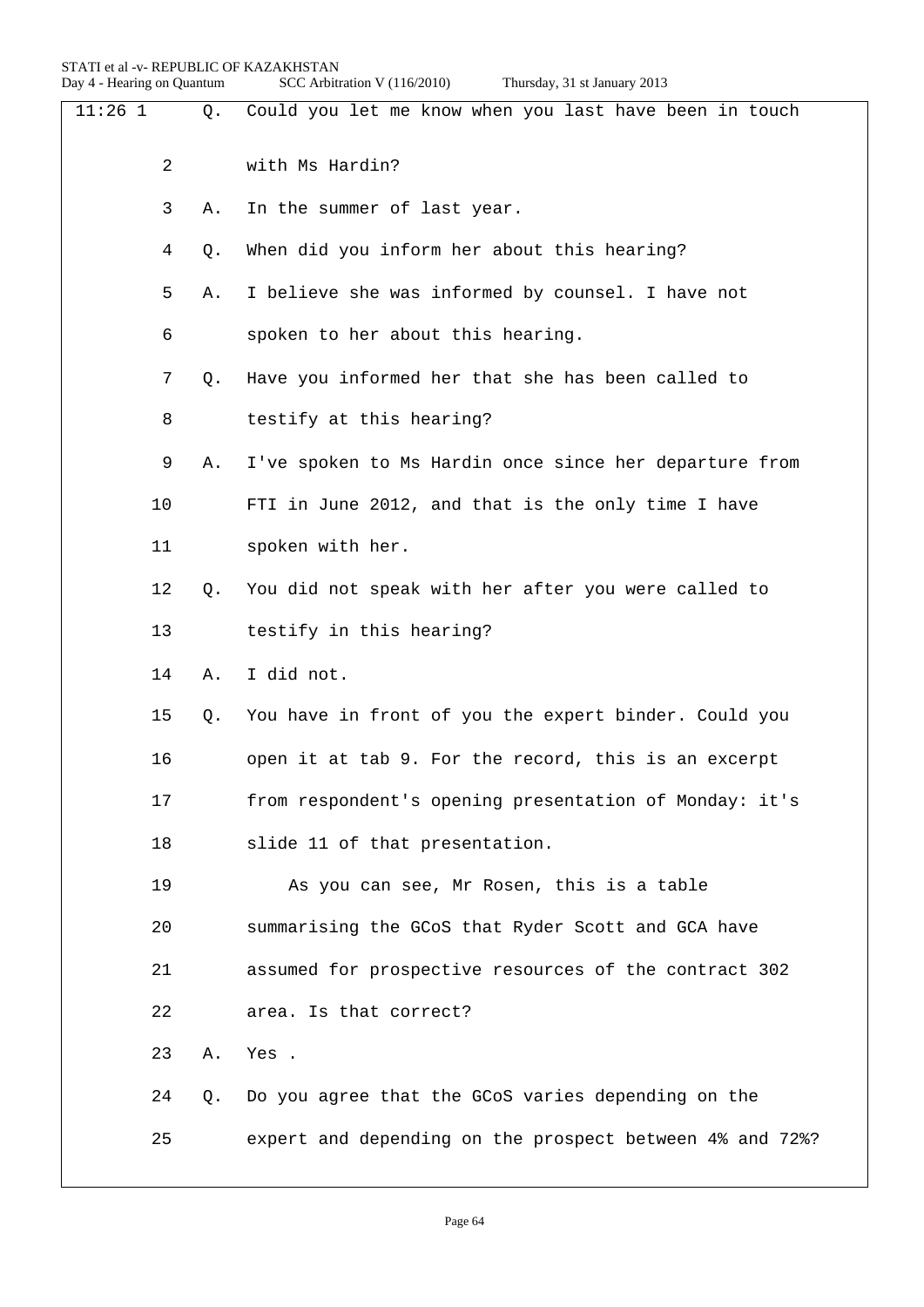| $11:28$ 1 | Α. | Yes .                                                   |                    |
|-----------|----|---------------------------------------------------------|--------------------|
|           |    |                                                         |                    |
| 2         | Q. | Would you also agree that the largest prospect in that  |                    |
| 3         |    | list, which is the Interoil Reef, has the lowest chance |                    |
| 4         |    | of success?                                             |                    |
| 5         | Α. | Yes .                                                   |                    |
| 6         | Q. | And that both experts are more or less in agreement     |                    |
| 7         |    | between 4% and 5%?                                      |                    |
| 8         | Α. | Yes.                                                    |                    |
| 9         | О. | If you turn to paragraph 15.6 of your                   | first report.      |
| 10        |    | Your first report is at tab 1 of your                   | binder. Do you     |
| 11        |    | have it in front of you?                                |                    |
| $12 \,$   | Α. | I do.                                                   |                    |
| 13        | Q. | In the third bullet point, and I will                   | read to you:       |
| 14        |    | "For purposes of this Prospective                       | Valuation, we have |
| 15        |    | been asked to apply the un-risked '2C                   | Estimate' and      |
| 16        |    | 'Best Estimate'."                                       |                    |
| 17        |    | You say here, "we have been asked" . Who asked you      |                    |
| 18        |    | to apply the unrisked estimate?                         |                    |
| 19        | Α. | As I state in the report, counsel.                      |                    |
| 20        | Q. | Counsel for claimant?                                   |                    |
| 21        | Α. | Yes.                                                    |                    |
| 22        | Q. | When have you been asked to apply it?                   |                    |
| 23        | Α. | In preparing my report.                                 |                    |
| 24        | Q. | Did you personally receive those instructions?          |                    |
| 25        | Α. | I can't recall if it was personally or through email or |                    |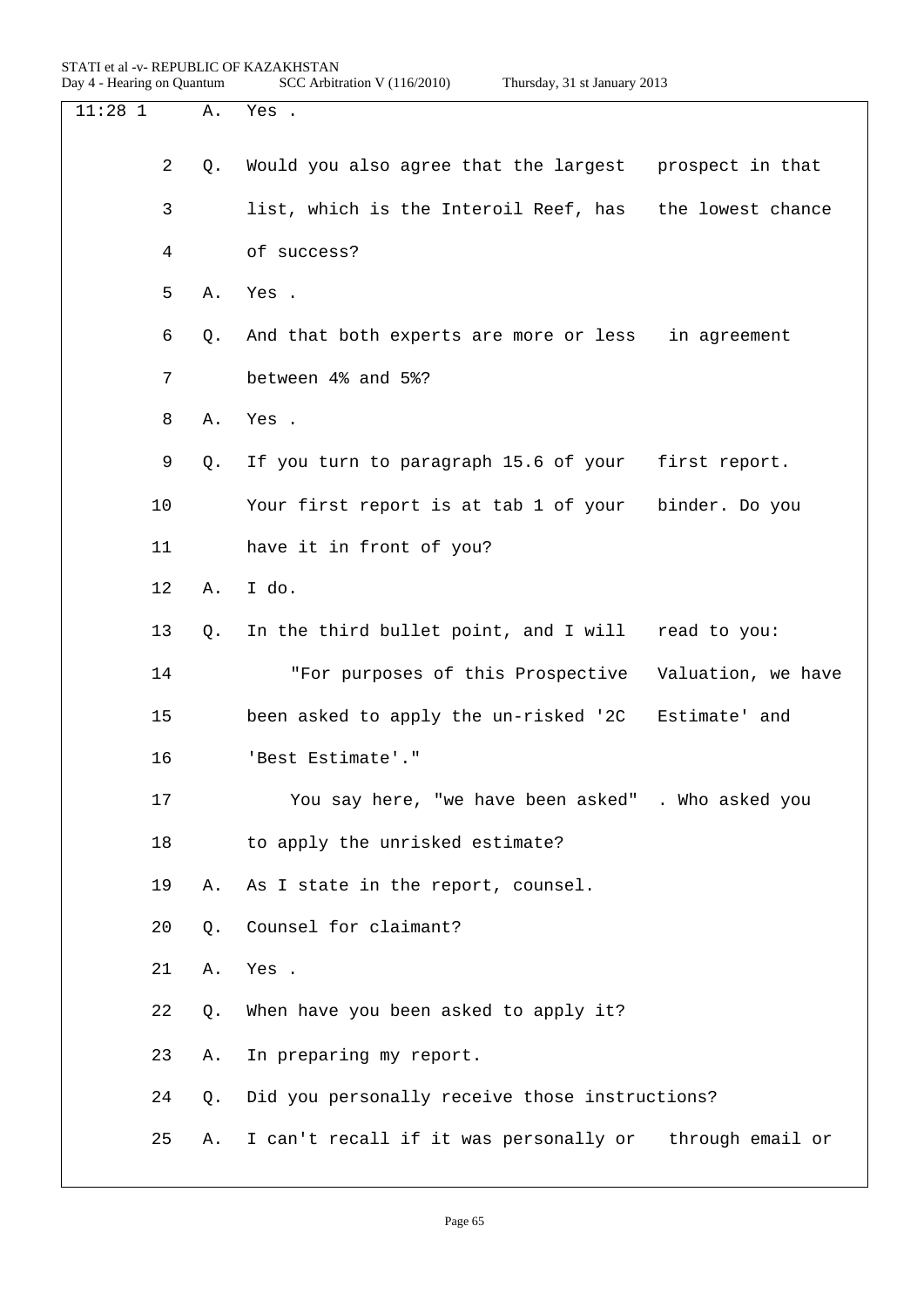| STATI et al -v- REPUBLIC OF KAZAKHSTAN<br>Day 4 - Hearing on Quantum |    |       | SCC Arbitration V (116/2010)<br>Thursday, 31 st January 2013 |  |  |  |
|----------------------------------------------------------------------|----|-------|--------------------------------------------------------------|--|--|--|
| $11:30$ 1                                                            |    |       | to the group that was working on this assignment.            |  |  |  |
|                                                                      | 2  | $Q$ . | Was it you who received that instruction?                    |  |  |  |
|                                                                      | 3  | Α.    | As I said, I don't remember who received the email or        |  |  |  |
|                                                                      | 4  |       | took the instruction, but it was either me or someone on     |  |  |  |
|                                                                      | 5  |       | my team.                                                     |  |  |  |
|                                                                      | 6  | Q.    | And "someone on [your] team" would be the second author      |  |  |  |
|                                                                      | 7  |       | of this report, Laura Hardin?                                |  |  |  |
|                                                                      | 8  | Α.    | It could be Laura Hardin; it could be Sinea Park; it         |  |  |  |
|                                                                      | 9  |       | could be Alex Lee; it could be Yana Chernyak. It could       |  |  |  |
|                                                                      | 10 |       | have been any of the people working on that file.            |  |  |  |
|                                                                      | 11 | Q.    | Were you aware that this would be used in                    |  |  |  |
|                                                                      | 12 |       | an arbitration?                                              |  |  |  |
|                                                                      | 13 | Α.    | Absolutely.                                                  |  |  |  |
|                                                                      | 14 | Q.    | Were you aware that this would also then form the basis      |  |  |  |
|                                                                      | 15 |       | of a claim exceeding \$1 billion?                            |  |  |  |
|                                                                      | 16 | Α.    | I think you misunderstand or have misread my report.         |  |  |  |
|                                                                      | 17 |       | I don't think this is the basis of a claim for over          |  |  |  |
|                                                                      | 18 |       | \$1 billion. This is a demonstrative calculation to show     |  |  |  |
|                                                                      | 19 |       | an unrisked value to a property that the claimants           |  |  |  |
|                                                                      | 20 |       | allege they were deprived of the opportunity to develop.     |  |  |  |
|                                                                      | 21 |       | So for the purposes of the Tribunal, I felt it               |  |  |  |
|                                                                      | 22 |       | reasonable to put in front of them an unrisked               |  |  |  |
|                                                                      | 23 |       | calculation because we are incapable of properly valuing     |  |  |  |
|                                                                      | 24 |       | it on a standard of fair market value.                       |  |  |  |
|                                                                      | 25 |       | So I think it is more of a judicial decision than            |  |  |  |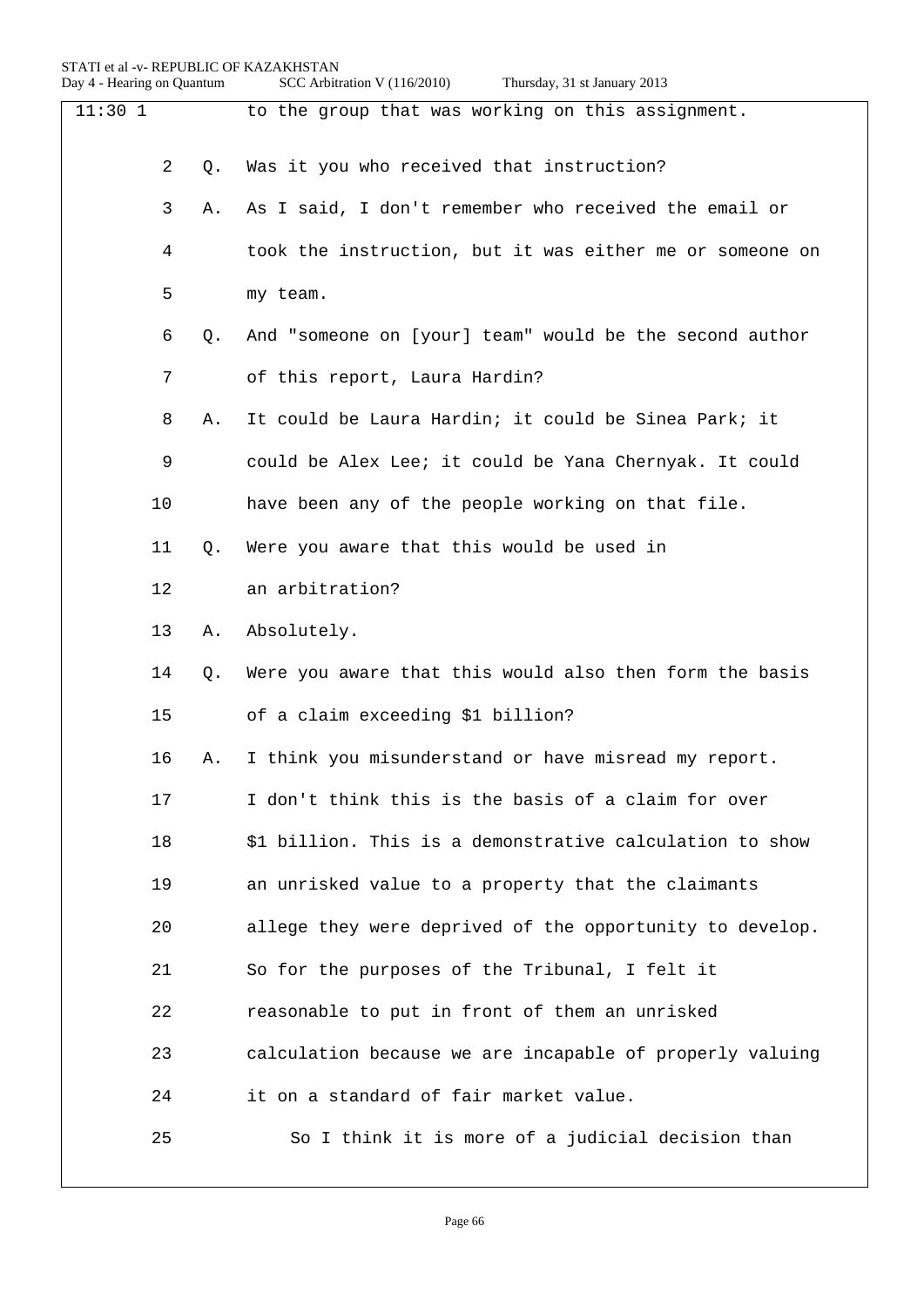| $11:31$ 1 |    |    | an economic decision to determine what portion of that   |
|-----------|----|----|----------------------------------------------------------|
|           | 2  |    | risk should be borne, if any, by the claimants or the    |
|           | 3  |    | respondent. And that is simply the purpose of this       |
|           | 4  |    | calculation and prospective calculations.                |
|           | 5  | О. | I agree with you that you, as the expert, do not put     |
|           | 6  |    | forward a claim. But what you do put forward is the      |
|           | 7  |    | basis for such claim. Is it correct that in this case    |
|           | 8  |    | you assumed 100% chance of success, even though failure  |
|           | 9  |    | was almost certain?                                      |
|           | 10 | Α. | I can only tell you what it says in my report, and       |
|           | 11 |    | I think it is very plain what it says. It is             |
|           | 12 |    | a completely unrisked model for the purposes of showing  |
|           | 13 |    | what it may have been worth, had all of the risks been   |
|           | 14 |    | overcome. I think it says it exactly as it is.           |
|           | 15 | Q. | Does your model take into account any engineering risks? |
|           | 16 | Α. | Like I said, GCoS and ECoS are set to 100%, so it is     |
|           | 17 |    | completely unrisked. The only risk in this model is      |
|           | 18 |    | reflected in the discount rate, which reflects           |
|           | 19 |    | an industry risk that would be more appropriately        |
|           | 20 |    | applied to 2P resources.                                 |
|           | 21 | О. | You state in your report that the Interoil Reef is       |
|           | 22 |    | particularly deep, and we have here depths of up to      |
|           | 23 |    | 10,000 metres. Would you agree that risks connected to   |
|           | 24 |    | such an area are higher than risks, for example, related |
|           | 25 |    | to the Tolkyn area?                                      |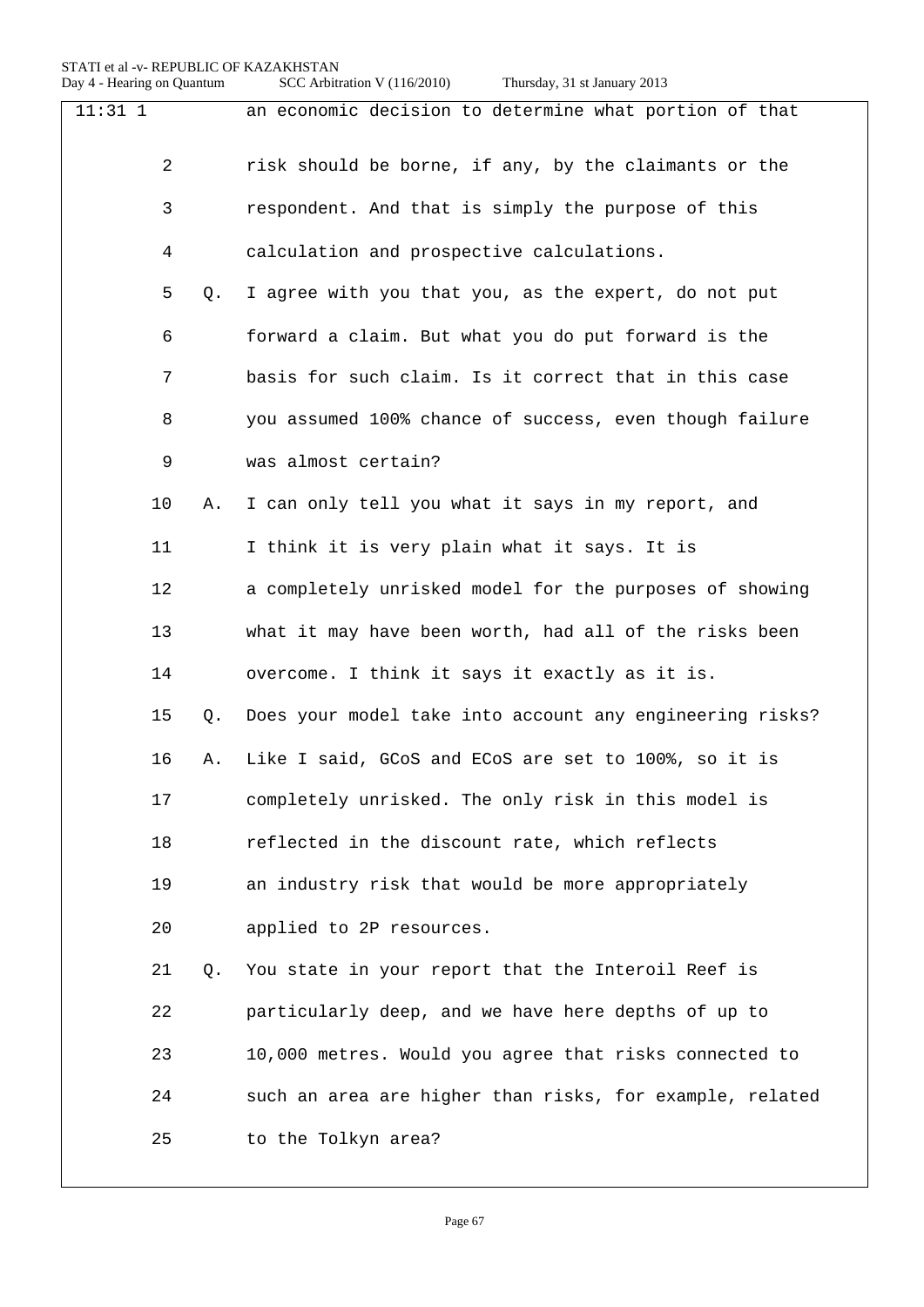| $11:32$ 1 |                | Α. | Again, I believe -- I can interpret what kind of risks   |
|-----------|----------------|----|----------------------------------------------------------|
|           |                |    |                                                          |
|           | $\overline{2}$ |    | you are referring to: it sounds like engineering risks,  |
|           | 3              |    | and I think you had the engineers to ask. But I think    |
|           | 4              |    | those are reflected in their GCoS and ECoS. This is      |
|           | 5              |    | a completely unrisked model. The only risk is expressed  |
|           | 6              |    | in the discount rate. So there is no additional risk     |
|           | 7              |    | baked into this model.                                   |
|           | 8              | Q. | So your testimony is that this is -- in fact I was       |
|           | 9              |    | referring to the engineering risks, and the engineering  |
|           | 10             |    | risks are provided by the technical experts, and you are |
|           | 11             |    | referring to Ryder Scott?                                |
|           | 12             | Α. | In this case I believe I am referring to                 |
|           | 13             |    | Gaffney Cline -- no, to Ryder Scott in this case, yes.   |
|           | 14             | Q. | Do I understand you correctly that Ryder Scott provided  |
|           | 15             |    | the GCoS?                                                |
|           | 16             | Α. | No. The chart you showed me at tab 9, they have a GCoS.  |
|           | 17             |    | In my report it clearly states: no GCoS and ECoS risks   |
|           | 18             |    | were applied. It is an unrisked model.                   |
|           | 19             | Q. | We heard testimony yesterday from Ryder Scott, and it    |
|           | 20             |    | seemed that they expected you to apply GCoS.             |
|           | 21             | Α. | You must have misunderstood their evidence. In the 3 02  |
|           | 22             |    | for prospective valuation, it clearly states that this   |
|           | 23             |    | is an unrisked model and it is not a fair market value   |
|           | 24             |    | assessment. I can't be any more clear than that.         |
|           | 25             | Q. | The 10,000 metres depth of the Interoil Reef in your     |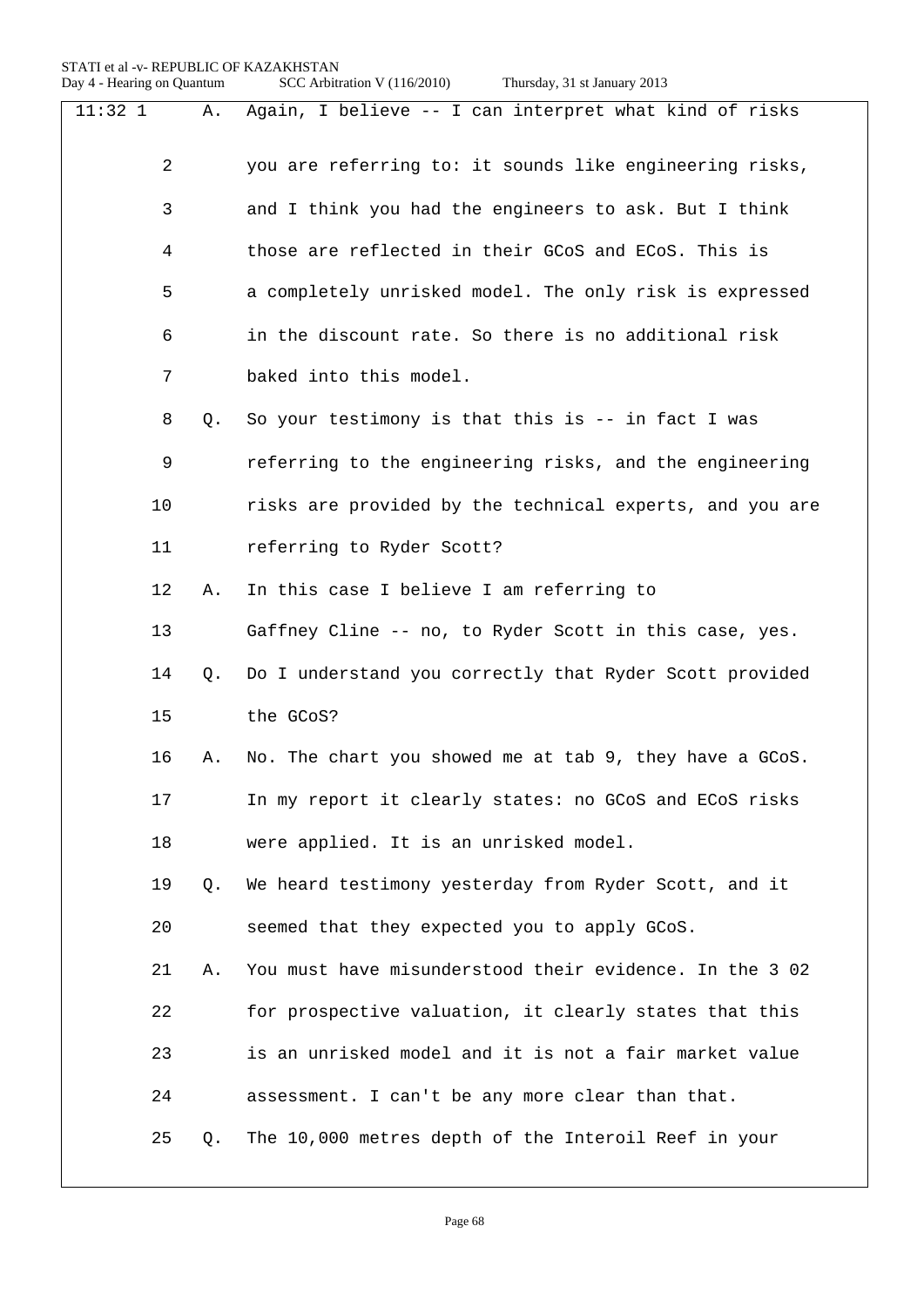| $11:34$ 1 |                |    | report, where does this information come from?           |  |  |
|-----------|----------------|----|----------------------------------------------------------|--|--|
|           | $\overline{2}$ | Α. | This was information from the client and discussed with  |  |  |
|           | 3              |    | Ryder Scott.                                             |  |  |
|           | 4              | Q. | If you say "from the client", who's that?                |  |  |
|           | 5              | Α. | The claimants. So from the management of Tolkyn.         |  |  |
|           | 6              | Q. | And who at the management?                               |  |  |
|           | 7              | Α. | I don't remember the names of the individuals that we    |  |  |
|           | 8              |    | contacted.                                               |  |  |
|           | 9              | Q. | Is it anyone sitting in this room?                       |  |  |
|           | 10             | Α. | I don't believe so.                                      |  |  |
|           | 11             | O. | Could you take a look at footnote 233, paragraph 15.6 of |  |  |
|           | 12             |    | your first report.                                       |  |  |
|           | 13             | Α. | Yes.                                                     |  |  |
|           | 14             | Q. | I am quoting from the last half-sentence, and here you   |  |  |
|           | 15             |    | say:                                                     |  |  |
|           | 16             |    | " for most investors, geological and engineering         |  |  |
|           | 17             |    | risks are almost always present, varying only in the     |  |  |
|           | 18             |    | degree of risk perceived."                               |  |  |
|           | 19             |    | In the first sentence of that footnote you say:          |  |  |
|           | 20             |    | "In evaluating contingent and prospective resources      |  |  |
|           | 21             |    | attributable to the Contract 302 Area, investors         |  |  |
|           | 22             |    | estimate the value of a project, in part, based on their |  |  |
|           | 23             |    | assessment of various categories of risk related to      |  |  |
|           | 24             |    | these resources."                                        |  |  |
|           | 25             |    | Given this position, would you agree that no             |  |  |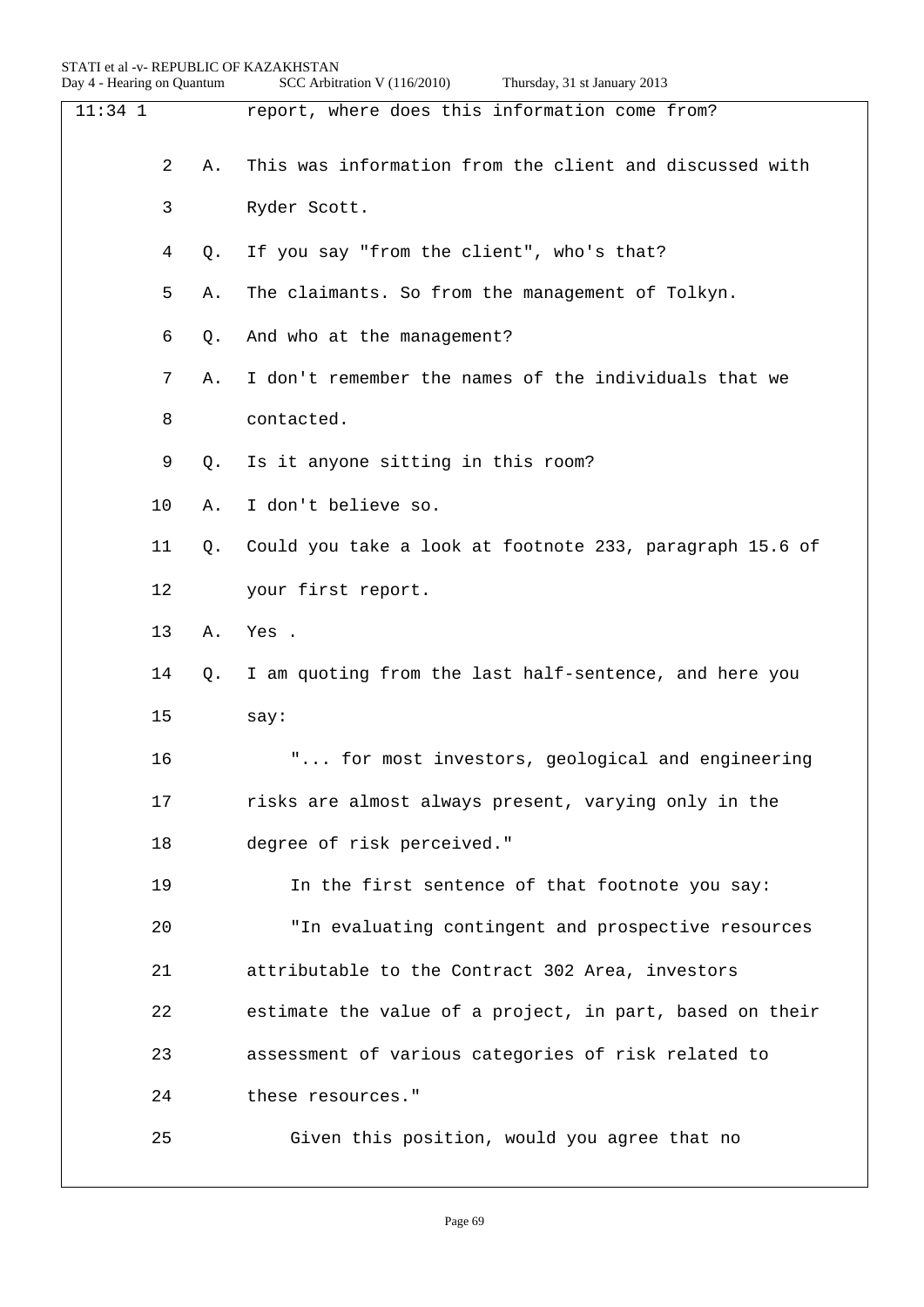| $11:36$ 1 |                |    | investor or no bank providing financing would be         |
|-----------|----------------|----|----------------------------------------------------------|
|           | $\overline{2}$ |    | interested in a so-called prospective valuation?         |
|           | 3              | Α. | I'm not sure I can answer the question the way it's put. |
|           | 4              |    | All I can tell you is: from the limited information      |
|           | 5              |    | available, I was able to make this calculation on        |
|           | 6              |    | exactly the basis as it is disclosed.                    |
|           | 7              |    | I can't say what a particular bank or a particular       |
|           | 8              |    | investor may or may not do. In this case, obviously the  |
|           | 9              |    | claimant, as an investor of capital, was prepared to.    |
|           | 10             |    | So other than what factually occurred, I can't speculate |
|           | 11             |    | on what other investors or financial institutions might  |
|           | 12             |    | do.                                                      |
|           | 13             | Q. | If you could turn to paragraph 17 of your first report,  |
|           | 14             |    | and that's page 119.                                     |
|           | 15             | Α. | Yes .                                                    |
|           | 16             | Q. | There are tables here: you can see one with a summary of |
|           | 17             |    | your fair market valuations and with one with a summary  |
|           | 18             |    | of the prospective valuation. So obviously you found it  |
|           | 19             |    | necessary to make that distinction?                      |
|           | 20             | Α. | Absolutely.                                              |
|           | 21             | O. | Are you aware if claimants or counsel for claimants in   |
|           | 22             |    | this arbitration made that same distinction?             |
|           | 23             | Α. | You'll have to take that up with them.                   |
|           | 24             | Q. | I have some questions regarding the capex and the capex  |
|           | 25             |    | with regard to contract 302.                             |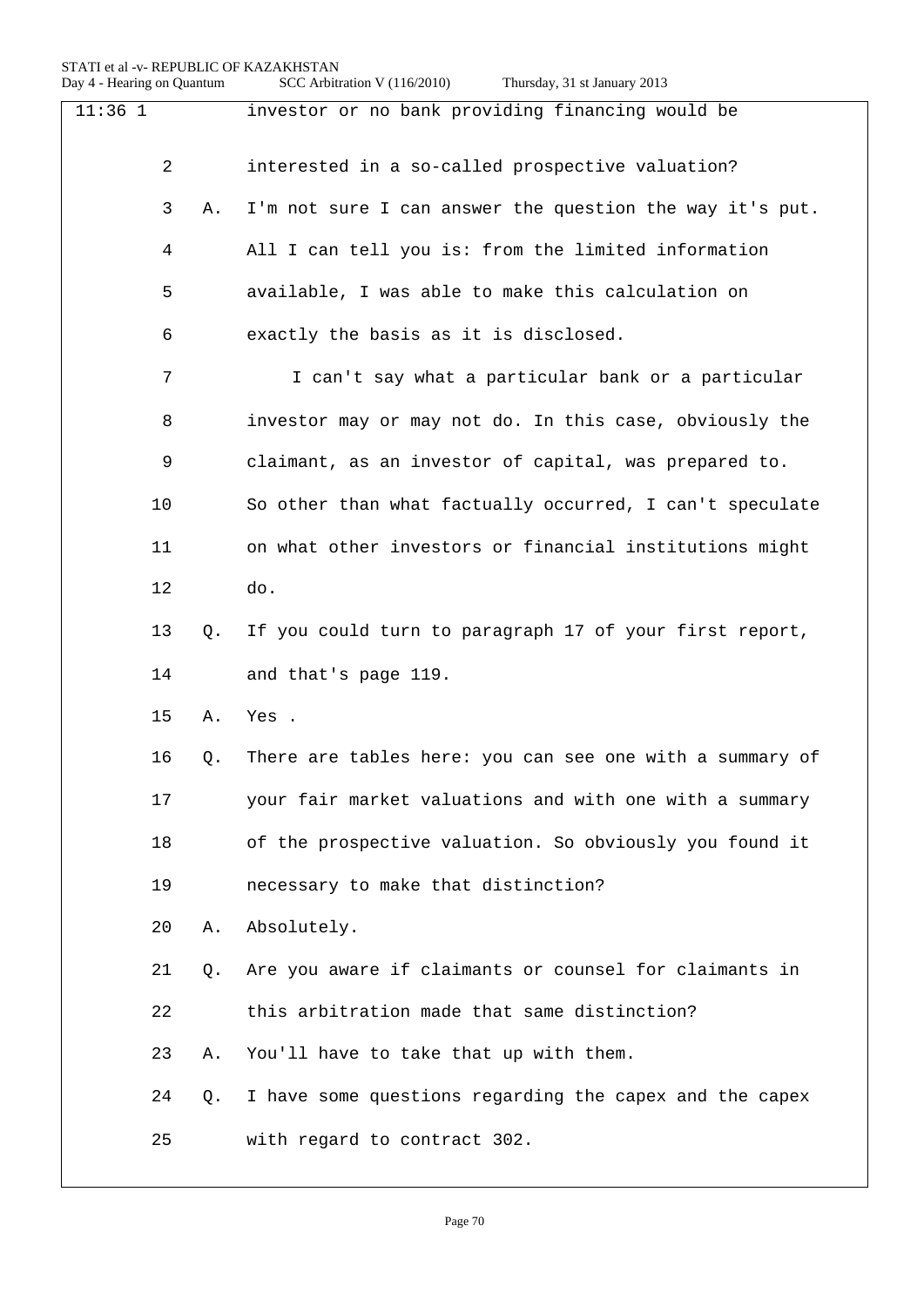| $11:37$ 1 |             | Α. | Yes .                                                    |
|-----------|-------------|----|----------------------------------------------------------|
|           | 2           | Q. | Is FTI responsible for the capital expenditure or capex  |
|           | 3           |    | assumptions on claimants' side?                          |
|           | 4           | Α. | Yes .                                                    |
|           | 5           | Q. | So you made the capex assumptions that became part of    |
|           | 6           |    | the ultimate valuation and the ultimate number which is  |
|           | 7           |    | now on the table; is that correct?                       |
|           | 8           | Α. | For the prospective value of 302, that is correct.       |
|           | $\mathsf 9$ | Q. | Would you agree that for every oil or gas field there is |
|           | 10          |    | capex for drilling and capex for other infrastructure;   |
|           | 11          |    | for example, pipelines, treatment facilities and so on?  |
|           | 12          | Α. | Yes.                                                     |
|           | 13          | Q. | This is what we will refer to in the following as        |
|           | 14          |    | "drilling capex", and the other part is "infrastructure  |
|           | 15          |    | capex".                                                  |
|           | 16          |    | Could you turn to paragraph 15.8 and following of        |
|           | 17          |    | your first report. These are FTI's considerations        |
|           | 18          |    | regarding drilling capex; is that correct?               |
|           | 19          | Α. | In the first report, yes.                                |
|           | 20          | Q. | Isn't it a fact that nowhere in this report you provided |
|           | 21          |    | considerations for the capex for other infrastructure?   |
|           | 22          | Α. | They are certainly in the schedules.                     |
|           | 23          | Ο. | Can you point us to the schedule?                        |
|           | 24          | Α. | Certainly.                                               |
|           | 25          | Q. | Can you tell us which schedule you are looking at?       |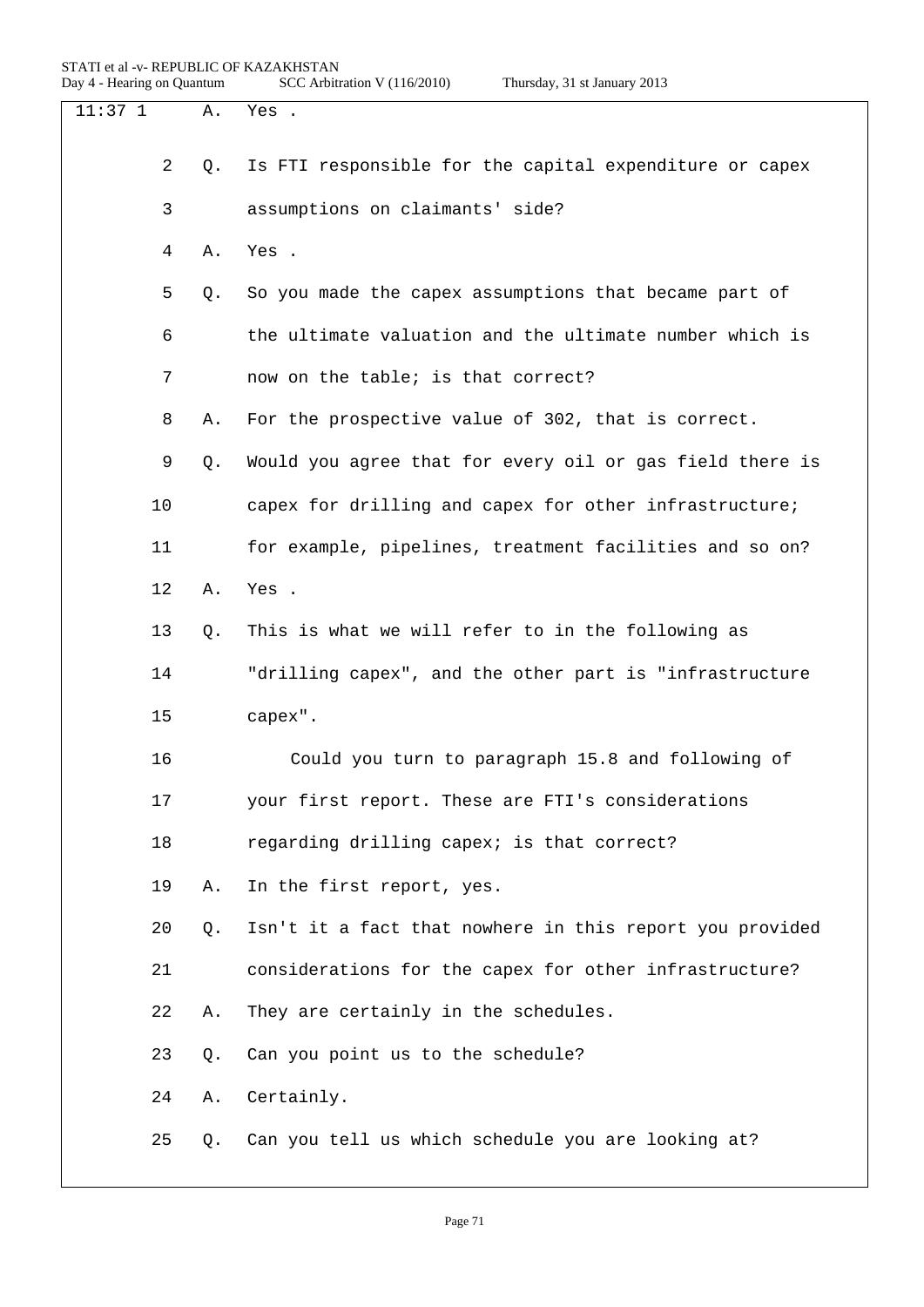| $11:39$ 1 | Α. | Exhibit H, which starts on page 29 of the exhibits.      |
|-----------|----|----------------------------------------------------------|
|           |    |                                                          |
| 2         | Q. | Is there a breakdown between drilling and non-drilling   |
| 3         |    | capex?                                                   |
| 4         | Α. | I am just looking for where that is. You'll have to      |
| 5         |    | forgive me a few minutes while I try to find all this.   |
| 6         | Q. | Sure. I can point you to Exhibit J, just to accelerate   |
| 7         |    | this. There you will find the drilling capex. And        |
| 8         |    | since we are short of time, I can also tell you that the |
| 9         |    | non-drilling capex is nowhere to be found in the report. |
| 10        | Α. | What you pointed to in J is historical. It's just        |
| 11        |    | a schedule.                                              |
| 12        | Q. | Yes. It's where we can find some drilling capex.         |
| 13        |    | (Pause)                                                  |
| 14        | Α. | In the schedule it has numbers of drill holes and the    |
| 15        |    | cost per well, but it does not split out the             |
| 16        |    | infrastructure. But we can see certainly in Exhibit H    |
| 17        |    | the capex exceeds the drilling capex. If I have more     |
| 18        |    | time, I can try and find out, I can do some calculations |
| 19        |    | for you or find it in the schedules --                   |
| 20        | Q. | I can tell you that we tried to find it; it's not in the |
| 21        |    | schedules. Let's move on.                                |
| 22        |    | Let's take a look at the other infrastructure in         |
| 23        |    | question. Would you agree that before drilling to        |
| 24        |    | a prospect, it would be necessary to shoot a 3D seismic  |
| 25        |    | of such prospect?                                        |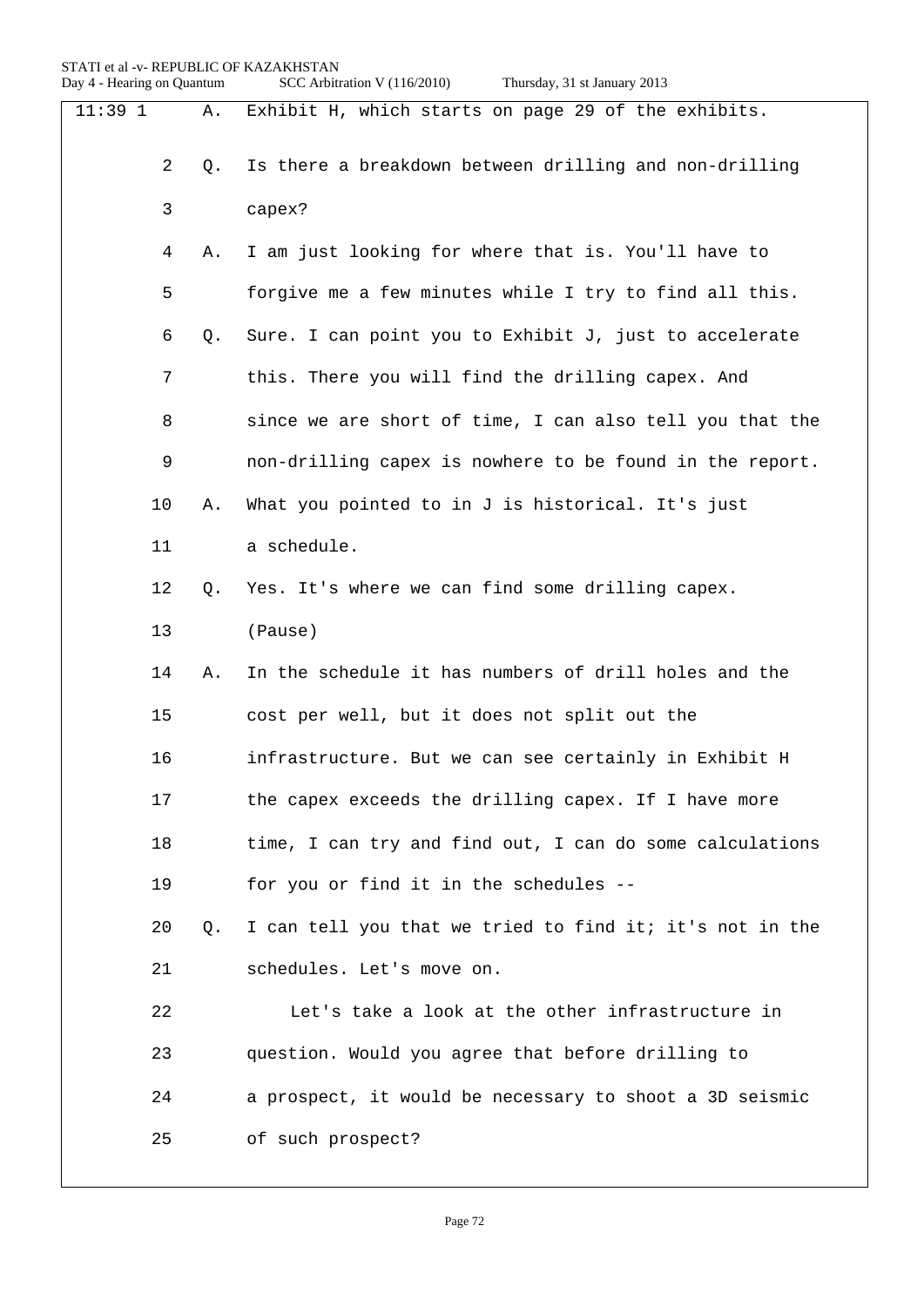STATI et al -v- REPUBLIC OF KAZAKHSTAN<br>Day 4 - Hearing on Quantum SCC Arbitr

| $11:42$ 1 | Α. | That's more of a technical issue. I understand that to  |
|-----------|----|---------------------------------------------------------|
| 2         |    | be correct, but I couldn't say for sure.                |
| 3         | O. | And would you agree that there would have to be a gas   |
| 4         |    | pipeline and an oil pipeline connecting the 302         |
| 5         |    | properties with the existing infrastructure?            |
| б         | Α. | If there was no new infrastructure on site, then you'd  |
| 7         |    | need some infrastructure to connect them, yes.          |
| 8         | Q. | Would you also agree that these pipelines would have to |
| 9         |    | be constructed earlier on, prior to the 302 properties  |
| 10        |    | actually producing?                                     |
| 11        | Α. | Yes. I believe I heard you discussing this with         |
| 12        |    | Ryder Scott yesterday.                                  |
| 13        | Q. | And you agree?                                          |
| 14        | Α. | Certainly.                                              |
| 15        | Q. | Did you provide for the costs of construction of such   |
| 16        |    | pipelines?                                              |
| 17        | Α. | I believe so.                                           |
| 18        | Q. | Can you point us where in the report?                   |
| 19        | Α. | As I just tried to do, it will take me some time to get |
| 20        |    | through all the schedules to point it out to you, and   |
| 21        |    | maybe during a break I can do that. But I am certain    |
| 22        |    | that that was done.                                     |
| 23        | Q. | Do you have an approximate estimate of the capex that   |
| 24        |    | you assumed?                                            |
| 25        | Α. | Not off the top of my head.                             |
|           |    |                                                         |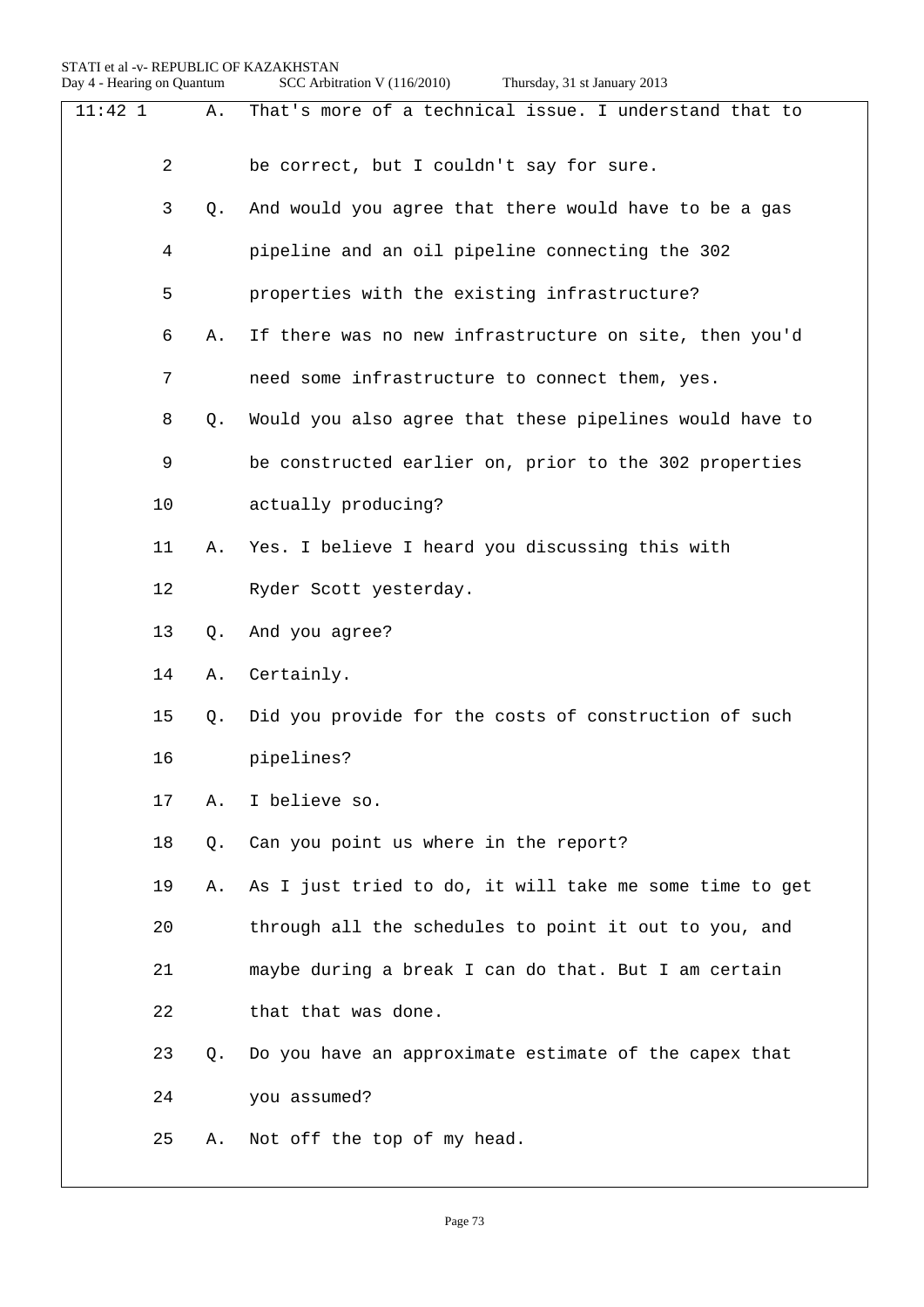| $11:43$ 1 |    | Q. | I would agree for you to do that calculation during the  |
|-----------|----|----|----------------------------------------------------------|
|           | 2  |    | break.                                                   |
|           | 3  |    | Would you also agree that gas being produced at the      |
|           | 4  |    | supposed Interoil Reef would need to be treated, and     |
|           | 5  |    | that this treatment requires facilities?                 |
|           | 6  | Α. | If it needed to be treated. Again, this is more of       |
|           | 7  |    | a technical issue. But if it did need to be treated,     |
|           | 8  |    | obviously it would need a facility.                      |
|           | 9  | Q. | Did you provide for capex for these treatment            |
|           | 10 |    | facilities?                                              |
|           | 11 | Α. | I believe there was an assumption that it would be       |
|           | 12 |    | treated at the Borankol facility.                        |
|           | 13 | Q. | Can you point us to where you treat this in your report? |
|           | 14 | Α. | Again, in preparing for today I reviewed a lot of        |
|           | 15 |    | detailed schedules that were provided in my scope that   |
|           | 16 |    | are not within the actual report. So there are a lot of  |
|           | 17 |    | detailed schedules I'd need to go through; I don't have  |
|           | 18 |    | them at the tip of my fingers. If there's something      |
|           | 19 |    | you'd like to point me to specifically, I can address    |
|           | 20 |    | it. But the scope was quite detailed.                    |
|           | 21 | Q. | I would also agree for you in the break to look through  |
|           | 22 |    | your report and see if you can find this.                |
|           | 23 | Α. | Again, it wouldn't be in the report, it would be in the  |
|           | 24 |    | schedules that were provided. I'd have to access other   |
|           | 25 |    | materials. If that's fine with you, I'm happy to try     |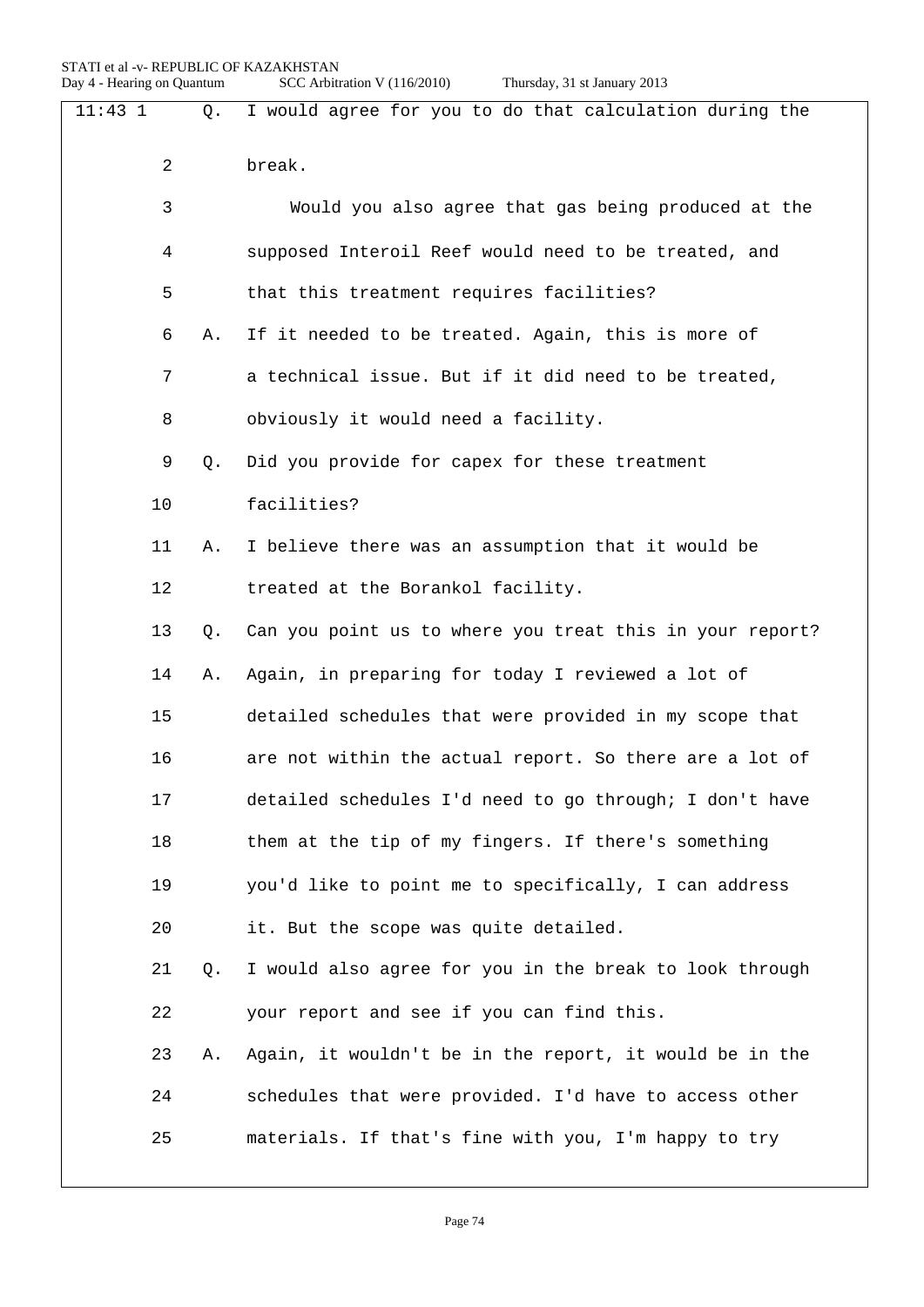| $11:45$ 1 |    |    | that.                                                    |
|-----------|----|----|----------------------------------------------------------|
|           | 2  | Q. | Actually, my question simply is: did you provide for     |
|           | 3  |    | such estimates? Did you include this in your             |
|           | 4  |    | calculation? And it seems to me that you did not,        |
|           | 5  |    | because we could not find it in your findings.           |
|           | 6  | Α. | No, $I$ -- excuse me --                                  |
|           | 7  | Q. | I'm happy to accept any other answer.                    |
|           | 8  | Α. | Excuse me, that's not what I said. I said I believe it   |
|           | 9  |    | was provided for; I believe it is in the materials and   |
|           | 10 |    | the schedules that were provided to the parties in       |
|           | 11 |    | detail and disclosed in our scope. It may not be within  |
|           | 12 |    | a schedule of this report, but I believe it was provided |
|           | 13 |    | for. I believe all capex as appropriate was provided     |
|           | 14 |    | for.                                                     |
|           | 15 | Q. | So I would be grateful if you take your time and you     |
|           | 16 |    | point us to where it was provided for.                   |
|           | 17 | Α. | Right now?                                               |
|           | 18 | Q. | No, no.                                                  |
|           | 19 |    | Regarding again the Interoil Reef, did you make          |
|           | 20 |    | provision for capex for facilities to filter H2S from    |
|           | 21 |    | the gas?                                                 |
|           | 22 | Α. | I don't remember specifically if there was the H2S       |
|           | 23 |    | issue. Again, I heard the experts talk about it          |
|           | 24 |    | yesterday and there was not agreement on it. So to the   |
|           | 25 |    | extent that some special facilities had to be built, I'm |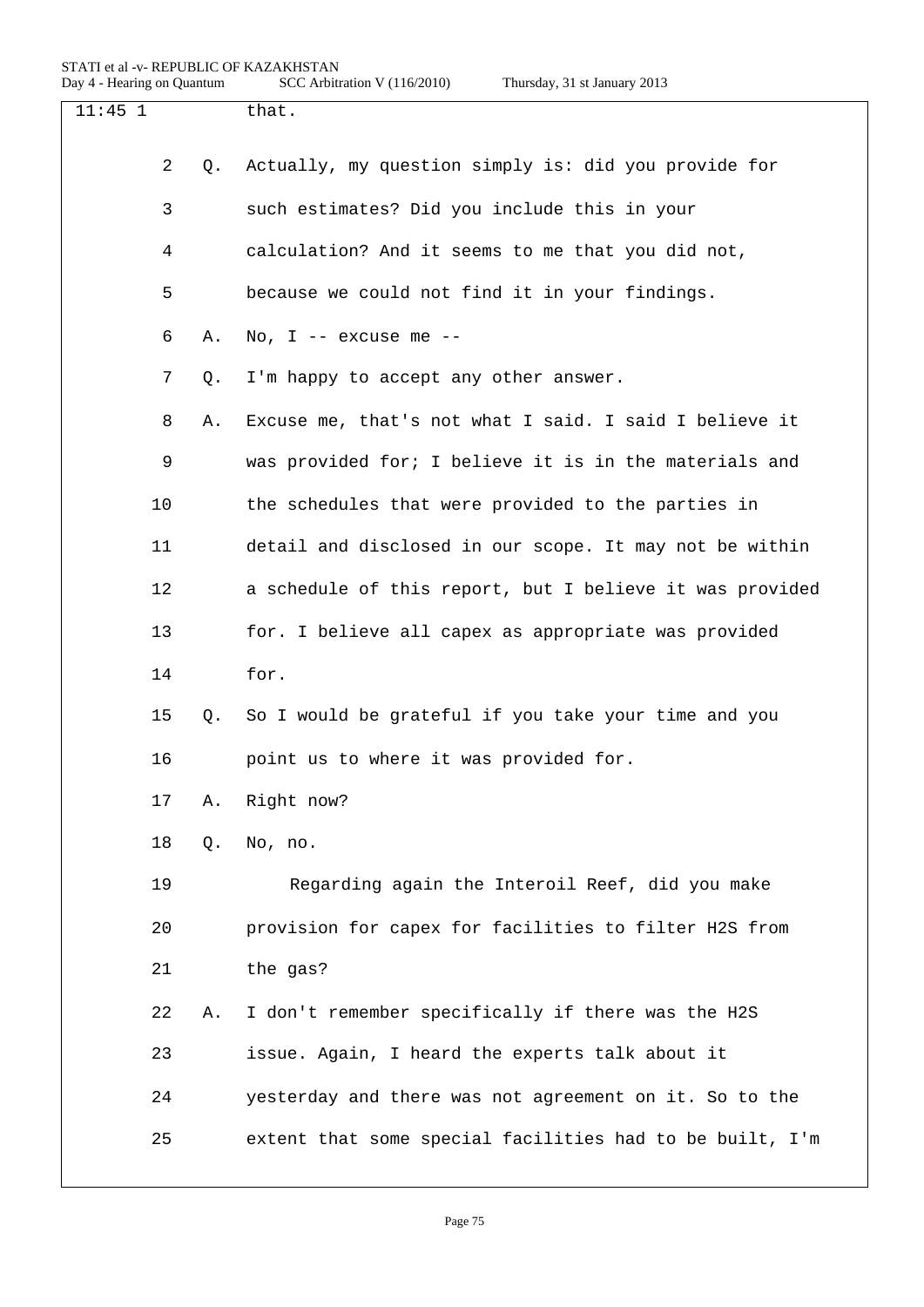| not certain. It's not my recollection that it was.       |
|----------------------------------------------------------|
| It's not your recollection that you made provision for   |
| capex for those facilities?                              |
| No.                                                      |
| They are not part of your calculation?                   |
| I think you have to listen to my answer. There was some  |
| disagreement between the experts as to whether there was |
| necessity for this. I made no special provision for it.  |
| The only provision I made for was for the existing       |
| facilities, so that it would be treated through          |
| Borankol.                                                |
| In your view, would the Borankol facilities be           |
| sufficient to treat it?                                  |
| Again, that's more of a technical question.              |
| Did claimants advise you that facilities were necessary? |
| New facilities?                                          |
| Yes.                                                     |
| No.                                                      |
| Continuing on H2S, would you agree that taking into      |
| account H2S, that would not only influence capex but     |
| also opex?                                               |
| If there was additional processing, yes, that would      |
| increase both.                                           |
| And what would that additional processing be?            |
|                                                          |
|                                                          |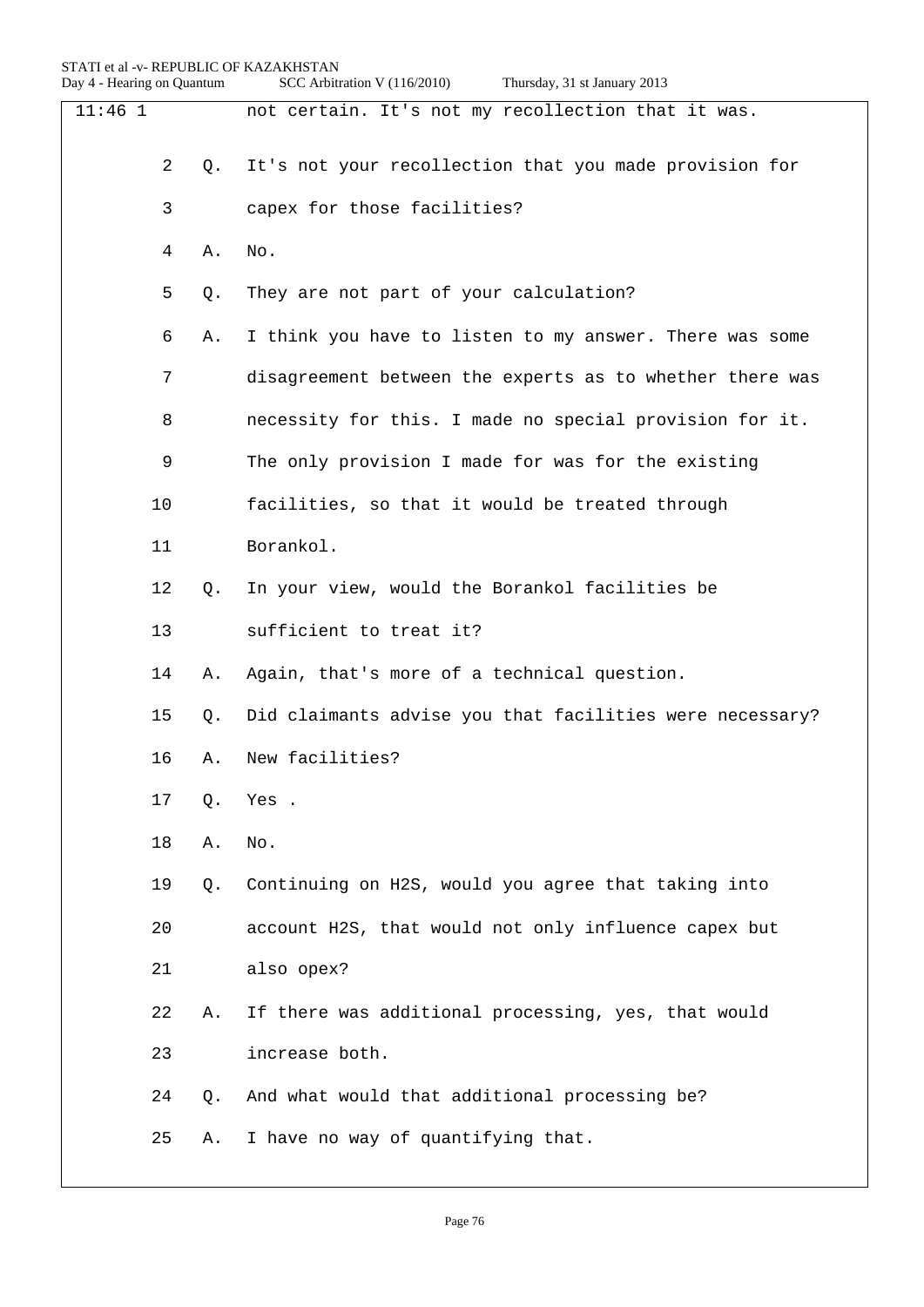STATI et al -v- REPUBLIC OF KAZAKHSTAN<br>Day 4 - Hearing on Quantum SCC Arbitr

SCC Arbitration V (116/2010) Thursday, 31 st January 2013

| $11:48$ 1      | Q. | But for what would it be, is it correct that it would be |  |  |
|----------------|----|----------------------------------------------------------|--|--|
|                |    |                                                          |  |  |
| $\overline{a}$ |    | for the disposal of the toxic H2S?                       |  |  |
| 3              | Α. | Whatever would be required to deal with H2S from         |  |  |
| 4              |    | a technical point of view, considering environmental     |  |  |
| 5              |    | concerns. So whatever would be ordinary in the industry  |  |  |
| 6              |    | for that, if it was required.                            |  |  |
| 7              | Q. | And did you take that into account?                      |  |  |
| 8              | Α. | No. I think we just discussed that. That is not taken    |  |  |
| 9              |    | into account.                                            |  |  |
| 10             | Q. | If we now turn to the drilling capex.                    |  |  |
| 11             | Α. | Yes .                                                    |  |  |
| 12             | Q. | Could you look at paragraph 15.9 of the first report.    |  |  |
| 13             | Α. | Yes .                                                    |  |  |
| 14             | Q. | And I quote:                                             |  |  |
| 15             |    | "The costs for an exploratory well are more than         |  |  |
| 16             |    | a development well. In discussion with the Claimants     |  |  |
| 17             |    | and Ryder Scott, we have assumed exploratory wells are   |  |  |
| 18             |    | 25% more expensive than a development well. Based on     |  |  |
| 19             |    | discussions with Ryder Scott, we have assumed that the   |  |  |
| 20             |    | first two wells in each region are exploratory wells."   |  |  |
| 21             |    | The discussions referred to here in this paragraph,      |  |  |
| 22             |    | did you personally conduct them?                         |  |  |
| 23             | Α. | For the purposes of this report, no. It would have been  |  |  |
| 24             |    | someone on my team.                                      |  |  |
| 25             | Q. | Who on your team?                                        |  |  |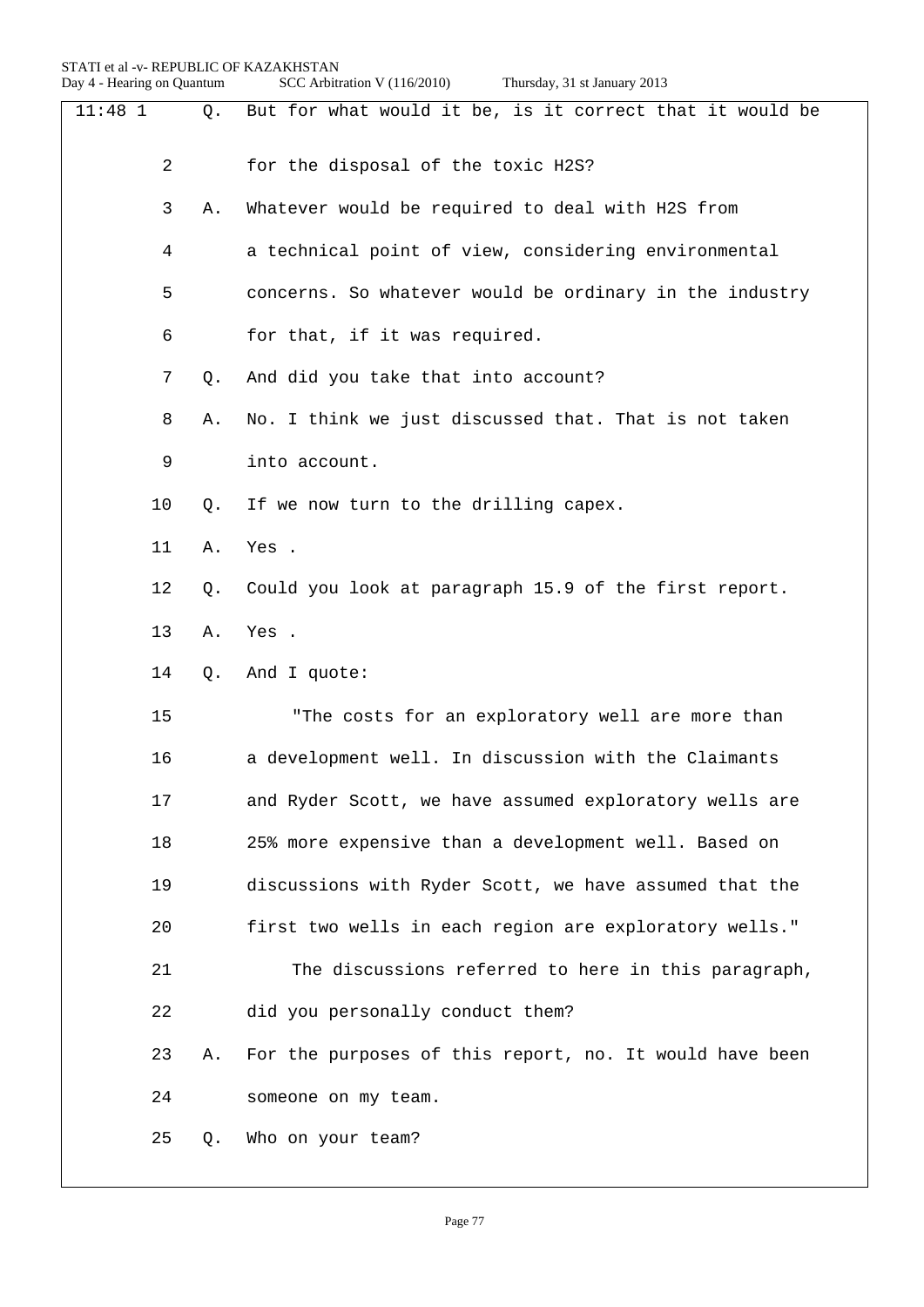| STATI et al -v- REPUBLIC OF KAZAKHSTAN |  |  |
|----------------------------------------|--|--|
|                                        |  |  |

| Day 4 - Hearing on Quantum |    | SCC Arbitration V (116/2010)<br>Thursday, 31 st January 2013 |
|----------------------------|----|--------------------------------------------------------------|
| $11:49$ 1<br>Α.            |    | Again, it could have been either Ms Hardin, Ms Park,         |
| 2                          |    | Ms Chernyak. And this report was written before              |
| 3                          |    | Mr Lee's extensive involvement, so it was definitely not     |
| 4                          |    | Mr Lee.                                                      |
| 5                          | Q. | So the discussions here refer to the estimate for the        |
| 6                          |    | costs of a well drilling, and you take that information      |
| 7                          |    | from claimants and from Ryder Scott; that's right?           |
| 8                          | Α. | Primarily from the claimants. The discussions with           |
| 9                          |    | Ryder Scott were more in terms of their experts in the       |
| 10                         |    | industry, and it was more confirmatory. It was more: is      |
| 11                         |    | this in the order of magnitude that makes sense? But         |
| 12                         |    | primarily from the claimants.                                |
| 13                         | Q. | Is it fair to say that you take it from the claimants        |
| 14                         |    | because you feel that they are more qualified to do it?      |
| 15                         | Α. | Yes. They are in the business; they are experts.             |
| 16                         | Q. | It's your testimony that you are not qualified to do it      |
| 17                         |    | yourself?                                                    |
| 18                         | Α. | To estimate the cost of drilling; that's correct.            |
| 19                         |    | I would only, as a financial professional, be able to        |
| 20                         |    | look at historic information and question the claimant       |
| 21                         |    | or someone in the industry on what would be                  |
| 22                         |    | an appropriate amount.                                       |
| 23                         | Q. | And the basis for that information and the result, is        |
| 24                         |    | that part of your report?                                    |
| 25                         | Α. | Yes.                                                         |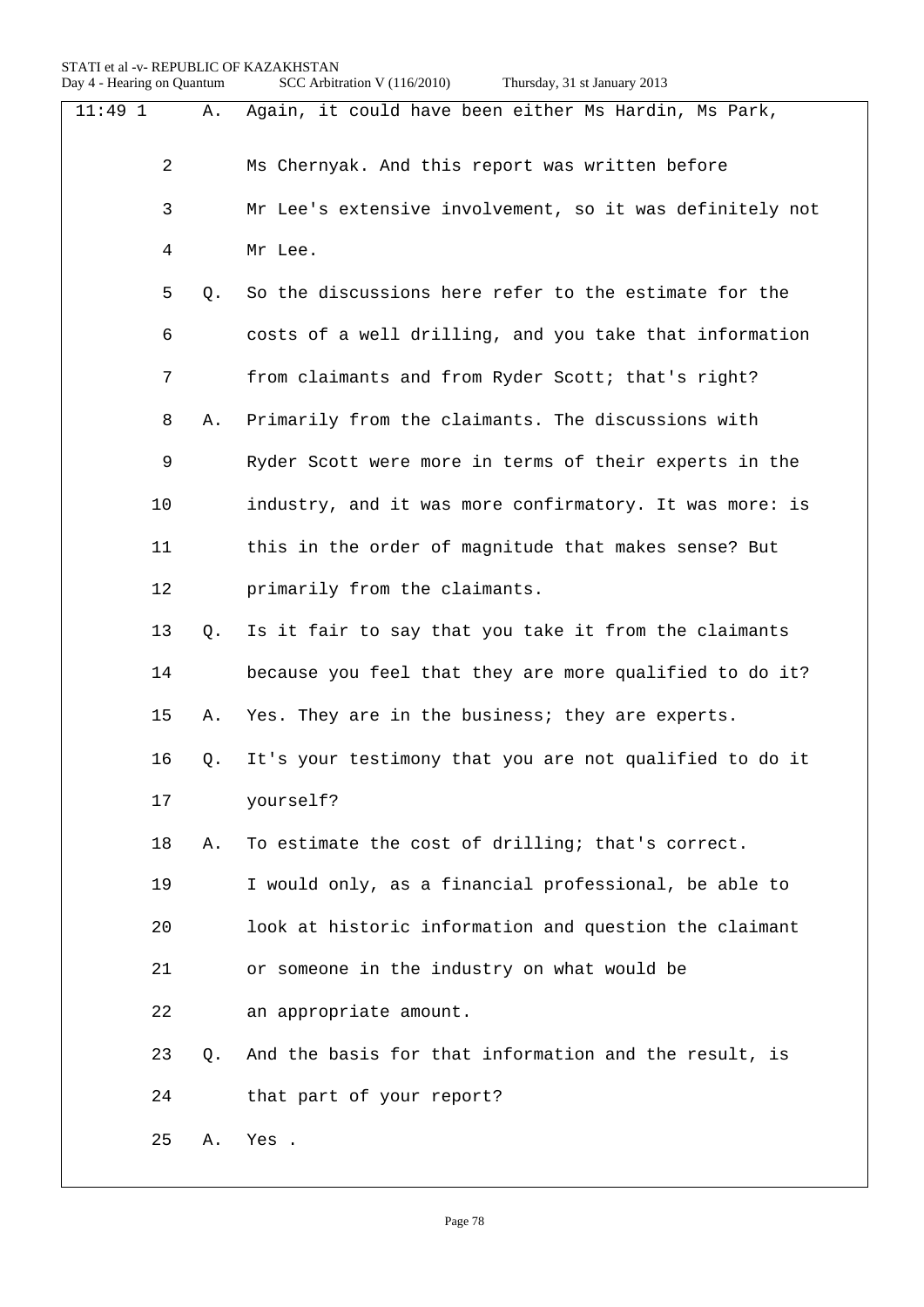| $11:51$ 1      | Q. | Can you point us to it?                                  |
|----------------|----|----------------------------------------------------------|
| $\overline{2}$ | Α. | I think we were just there, in Exhibit H or J, where it  |
| 3              |    | talked about the cost per well, if I am understanding    |
| 4              |    | your question.                                           |
| 5              | O. | Is this the exhibit you are referring to?                |
| 6              | Α. | I think we were just there, weren't we?                  |
| 7              | Q. | Because of time constraints, maybe I will just be more   |
| 8              |    | specific. Those tables are simply numbers. But are       |
| 9              |    | there any supporting documents of how you arrived at     |
| 10             |    | those numbers?                                           |
| 11             | Α. | No. This is the results of our investigation. There      |
| 12             |    | were other spreadsheets that were provided to both       |
| 13             |    | parties in the scope documents that have more detailed   |
| 14             |    | spreadsheets; those were provided. But this is the       |
| 15             |    | summary of the information in the report.                |
| 16             | Q. | Is it your testimony that all underlying information has |
| 17             |    | been submitted in this arbitration?                      |
| 18             | Α. | With the exception of one model that has been recently   |
| 19             |    | noted as not being received, other than that, everything |
| 20             |    | has been received.                                       |
| 21             | Q. | Could I ask you to turn to paragraph 15.10 of your first |
| 22             |    | report, and here I quote:                                |
| 23             |    | "The depths of the wells range from approximately        |
| 24             |    | 3,700 meters to 10,000 meters. Costs to drill were       |
| 25             |    | estimated based on the required depths. Essentially, the |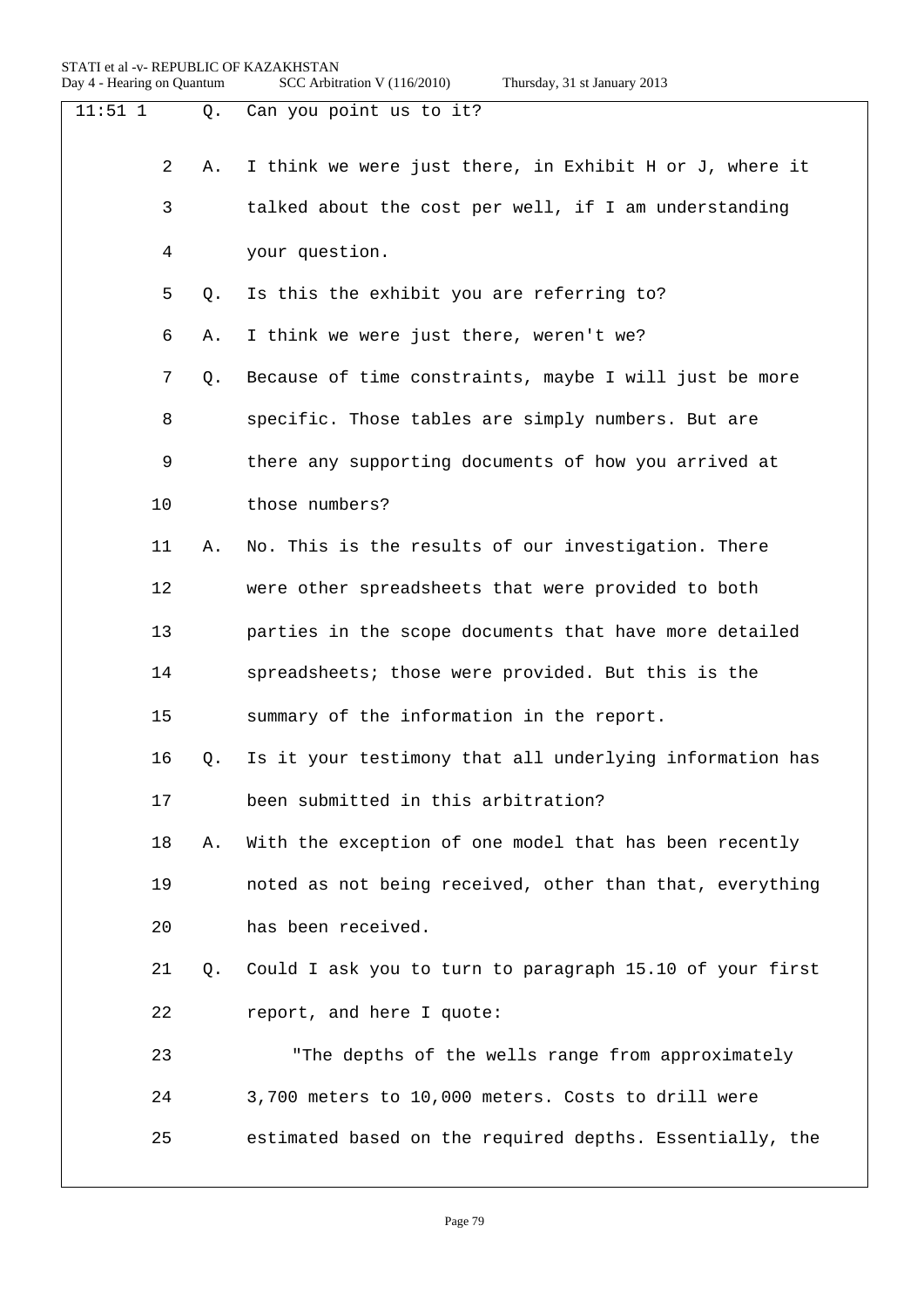| $11:53 \ \overline{1}$ |    | deeper the well, the more expensive it will be to drill. |  |
|------------------------|----|----------------------------------------------------------|--|
| $\overline{2}$         |    | Although the Claimants have historical costs for depths  |  |
| 3                      |    | ranging from approximately 2,450 to 4,200 meters, the    |  |
| 4                      |    | cost to drill deeper does not linearly increase with     |  |
| 5                      |    | increasing depth. With increasing depth, the operator    |  |
| 6                      |    | faces not only additional drilling costs but also        |  |
| 7                      |    | increasing pressure. The pressure in the deeper parts    |  |
| 8                      |    | make drilling more complicated and puts operations at    |  |
| $\mathsf 9$            |    | a higher risk."                                          |  |
| 10                     |    | Do I understand this correctly as saying that the        |  |
| 11                     |    | drilling costs, the costs to drill deeper increase       |  |
| 12                     |    | exponentially?                                           |  |
| 13                     | Α. | I'm not sure it's an exponential curve. It certainly is  |  |
| 14                     |    | not a linear relationship. So, for instance, to go from  |  |
| 15                     |    | 4,000 to 8,000 [metres] is not double the cost. The      |  |
| 16                     |    | second half would be more expensive because of the       |  |
| 17                     |    | pressure and the depth.                                  |  |
| 18                     | Q. | So is it right to say that if you have a deeper well,    |  |
| 19                     |    | and let's call it simply costs per metre, in that case   |  |
| 20                     |    | the deeper you go, the more the cost per metre           |  |
| 21                     |    | increases?                                               |  |
| 22                     | Α. | Yes, that's a fair statement.                            |  |
| 23                     | Q. | Could I ask you to turn to paragraph 15. 13 of your      |  |
| 24                     |    | report.                                                  |  |
| 25                     | Α. | Yes.                                                     |  |
|                        |    |                                                          |  |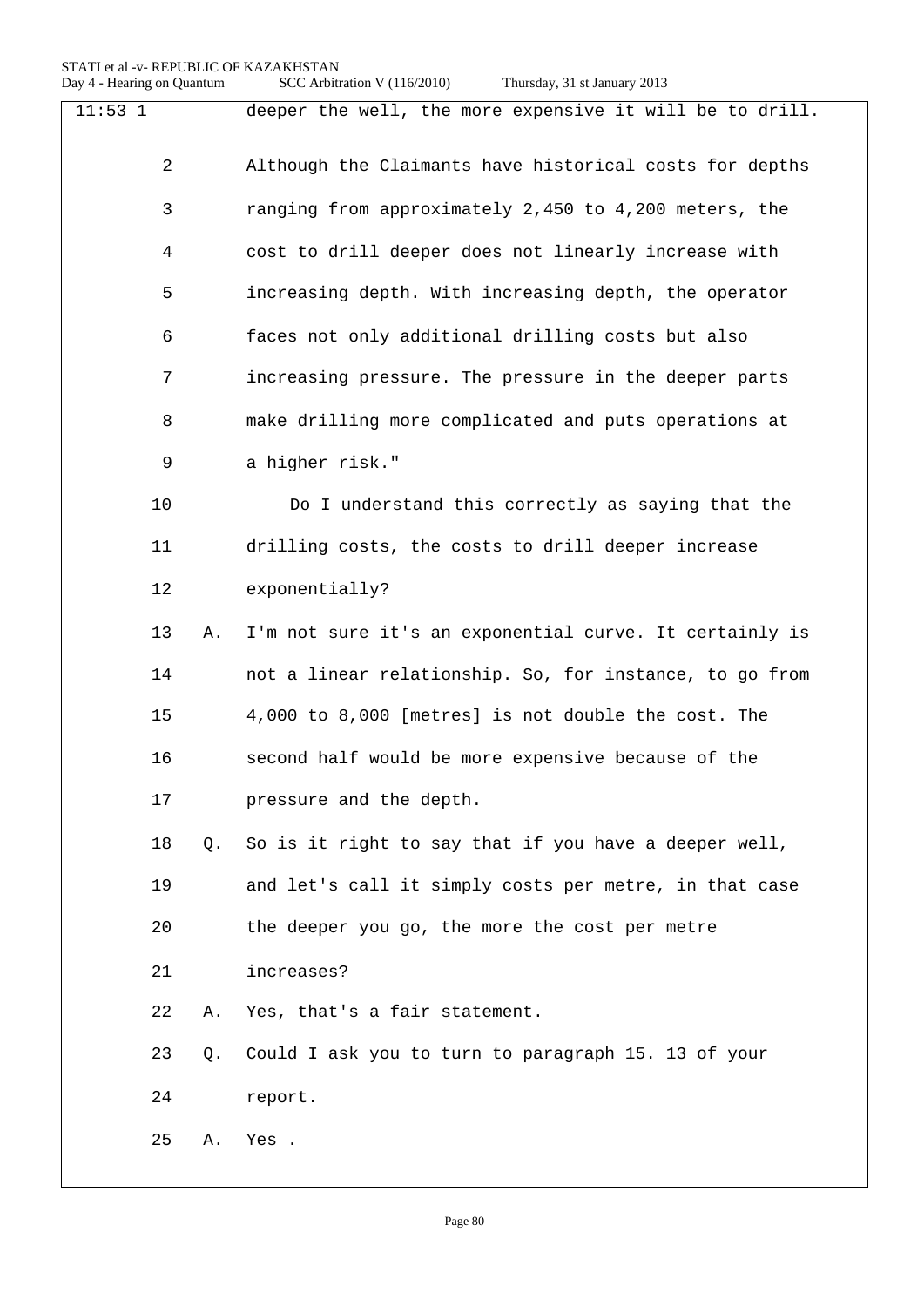| SCC Arbitration V (116/2010) | Thursday, 31 st January 2013 |
|------------------------------|------------------------------|
|------------------------------|------------------------------|

| $11:54$ 1 | Above that paragraph there is a table: it's a table with<br>Q. |    |                                                          |  |
|-----------|----------------------------------------------------------------|----|----------------------------------------------------------|--|
|           | $\overline{2}$                                                 |    | your assumptions for well-drilling costs. We have        |  |
|           | 3                                                              |    | calculated based on your table the costs per metre and   |  |
|           | 4                                                              |    | we have calculated the following.                        |  |
|           | 5                                                              |    | So for the 6,000-metre Interoil Reef, we have            |  |
|           | 6                                                              |    | divided the \$16.5 million in your table by 6,000 and we |  |
|           | 7                                                              |    | arrive at \$2,750 per metre. Does that sound             |  |
|           | 8                                                              |    | approximately right?                                     |  |
|           | 9                                                              | Α. | If you give me a calculator, I can tell you if it's      |  |
|           | 10                                                             |    | exactly right.                                           |  |
|           | 11                                                             | Q. | Yes, we can. (Handed)                                    |  |
|           | $12 \,$                                                        | Α. | Thank you.                                               |  |
|           | 13                                                             | Q. | So it's 16.5 million divided by 6,000?                   |  |
|           | 14                                                             | Α. | That would be 2,750.                                     |  |
|           | 15                                                             | O. | Yes. And 18 divided by 8,000?                            |  |
|           | 16                                                             | Α. | That would be 2,250.                                     |  |
|           | 17                                                             | Q. | And 20 million divided by 10,000?                        |  |
|           | 18                                                             | Α. | That's an easy one; that I don't need a calculator for.  |  |
|           | 19                                                             |    | That's 2,000.                                            |  |
|           | 20                                                             | Q. | So would you agree that it's not an increase but         |  |
|           | 21                                                             |    | a decrease of costs?                                     |  |
|           | 22                                                             | Α. | That's an average. So you'd need to know what it was     |  |
|           | 23                                                             |    | for the first part, and then you'd need to know what it  |  |
|           | 24                                                             |    | was for each additional metre as you got deeper.         |  |
|           | 25                                                             |    | So again, as I say, I'm not the technical expert;        |  |
|           |                                                                |    |                                                          |  |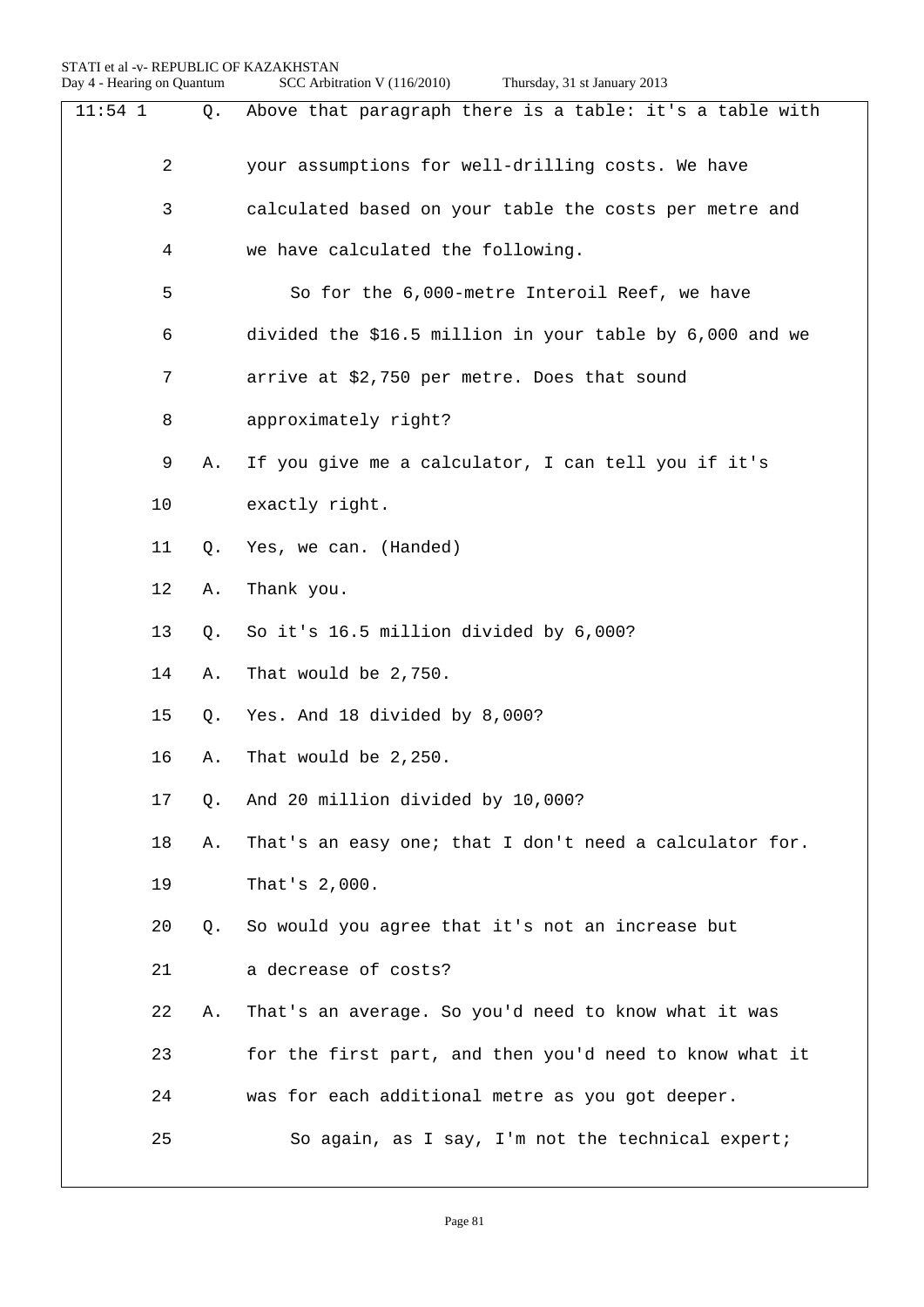| $11:56$ 1 |                |    | these drilling costs were provided to me by the          |
|-----------|----------------|----|----------------------------------------------------------|
|           | $\overline{2}$ |    | claimants' technical people. I reviewed them for order   |
|           | 3              |    | of magnitude, for reasonableness with Ryder Scott        |
|           | 4              |    | people, who felt they were reasonable, and on that basis |
|           | 5              |    | they were included in this.                              |
|           | 6              | Q. | I'm not sure I understand. You told us before that the   |
|           | 7              |    | costs increase the deeper you go.                        |
|           | 8              | Α. | Yes, that's my understanding.                            |
|           | 9              | Q. | And it makes sense and I would agree with this. Based    |
|           | 10             |    | on the numbers that you provide in your table, we have   |
|           | 11             |    | the opposite effect.                                     |
|           | 12             | Α. | Just for these three. But again, you're not looking at   |
|           | 13             |    | the incremental metre; you are looking at the total over |
|           | 14             |    | the total depth. So on an average per metre it is        |
|           | 15             |    | lower, but it doesn't tell you what it is for the second |
|           | 16             |    | part or the third part or the last part of the drilling. |
|           | 17             |    | So it just tells you what it is for the average over the |
|           | 18             |    | total period.                                            |
|           | 19             | Q. | Turning to the LPG plant. Could you turn to              |
|           | 20             |    | paragraph 2.41 of your second expert report. That's      |
|           | 21             |    | behind tab 2. I am quoting:                              |
|           | 22             |    | "Our May 2011 report assumed 'full utilization' of       |
|           | 23             |    | the LPG Plant in the prospective DCF model which assumed |
|           | 24             |    | that in certain years, gas would be purchased from       |
|           | 25             |    | a third-party to achieve full utilization. Because of    |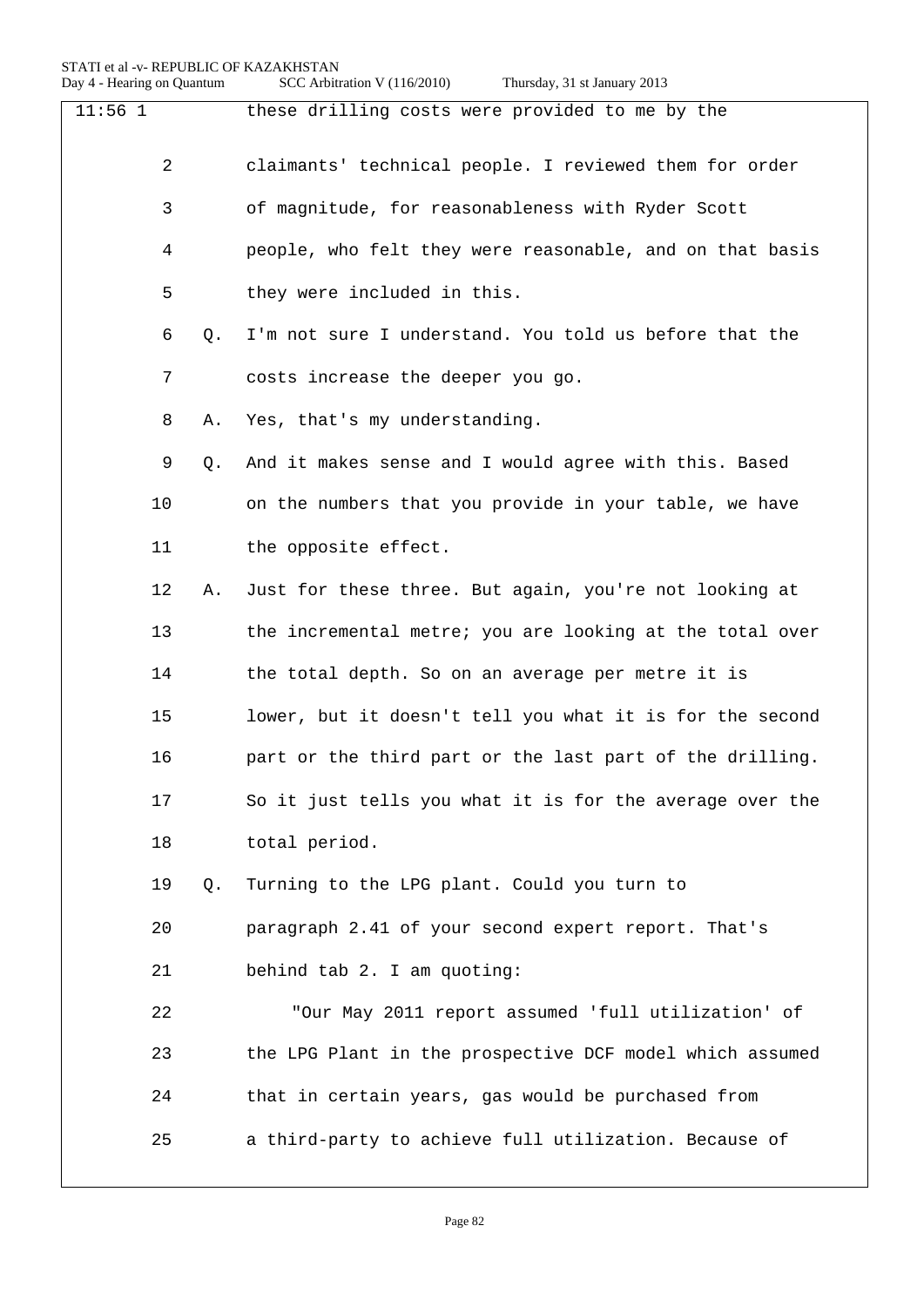| $11:58$ 1 |    |    | the uncertainty regarding the terms of such future       |
|-----------|----|----|----------------------------------------------------------|
|           | 2  |    | arrangements, we have updated the LPG Plant DCF model to |
|           | 3  |    | remove the assumption that gas volumes are purchased     |
|           | 4  |    | from third-party providers, assuming instead that only   |
|           | 5  |    | gas production from Borankol, Tolkyn, and the            |
|           | 6  |    | Contract 302 Properties are available for the LPG        |
|           | 7  |    | Plant."                                                  |
|           | 8  |    | Would you agree that, according to this updated          |
|           | 9  |    | valuation, the volumes from Borankol and Tolkyn          |
|           | 10 |    | available for the supply of the LPG plant decline over   |
|           | 11 |    | time, and that this shortfall is being compensated with  |
|           | 12 |    | gas from 302 properties?                                 |
|           | 13 | Α. | I'm sorry, I'm not sure I understood your question. The  |
|           | 14 |    | two properties' gas volumes were declining over what     |
|           | 15 |    | time?                                                    |
|           | 16 | Q. | Over time. Over time until -- and in this case, for      |
|           | 17 |    | example, it's until 2018 they decline. Is that right?    |
|           | 18 | Α. | They were forecast to decline and, as I note in my       |
|           | 19 |    | report, if the LPG plant was to exist simply on Tolkyn   |
|           | 20 |    | and Borankol, it could not.                              |
|           | 21 | Q. | So there will be a certain shortfall, and that needs to  |
|           | 22 |    | be compensated. Then, based on the paragraph that we     |
|           | 23 |    | are just looking at, that would need to be compensated   |
|           | 24 |    | by gas from the contract of the 302 properties?          |
|           | 25 | Α. | For instance; one source. As I said in my opening        |
|           |    |    |                                                          |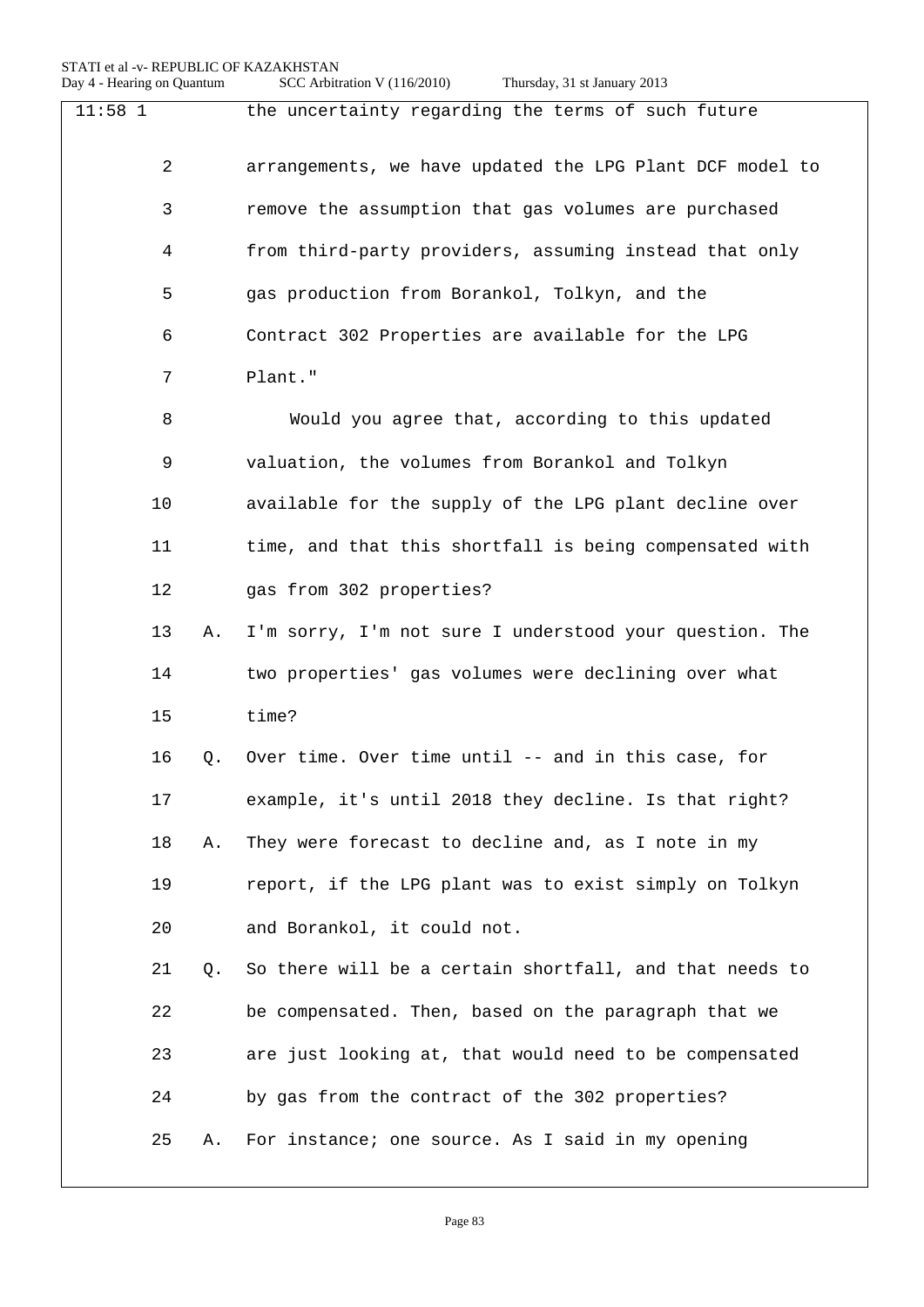| $12:00$ 1      |                | direct examination, it was one potential source of gas.   |
|----------------|----------------|-----------------------------------------------------------|
| $\overline{2}$ | Q.             | We discussed earlier taking into account risk in the      |
| 3              |                | valuation of the contract 302 properties. When you made   |
| 4              |                | your assumptions about the supply of the LPG plant with   |
| 5              |                | gas from the contract 3 02, did you take into account the |
| 6              |                | chances of success?                                       |
| 7              | Α.             | No. Again, the prospective valuation sets out clearly:    |
| 8              |                | these are completely unrisked valuations, what are        |
| 9              |                | called "prospective". They are what ifs. What if all      |
| 10             |                | these hurdles were overcome?                              |
| 11             | Q <sub>1</sub> | So a potential investor evaluating whether to purchase    |
| 12             |                | Borankol, Tolkyn, the 3 02 area and the LPG plant, would  |
| 13             |                | they take into consideration the GCoS?                    |
| 14             | Α.             | I don't know about a specific. From a general point of    |
| 15             |                | view, they should look at all risks.                      |
| 16             | Q.             | If you now look at paragraph 2.41 of your second report.  |
| 17             | Α.             | Sorry, we were just -- the same paragraph?                |
| 18             | Q.             | Yes. If I may take you to the second sentence. It's       |
| 19             |                | what we just read:                                        |
| 20             |                | "Because of the uncertainty regarding the terms of        |
| 21             |                | such future arrangements, we have updated the LPG Plant   |
| 22             |                | DCF model to remove the assumption that gas volumes are   |
| 23             |                | purchased from third-party providers "                    |
| 24             |                | So in your second report, did you then take the           |
| 25             |                | opposite approach: you relied on 302 area instead of      |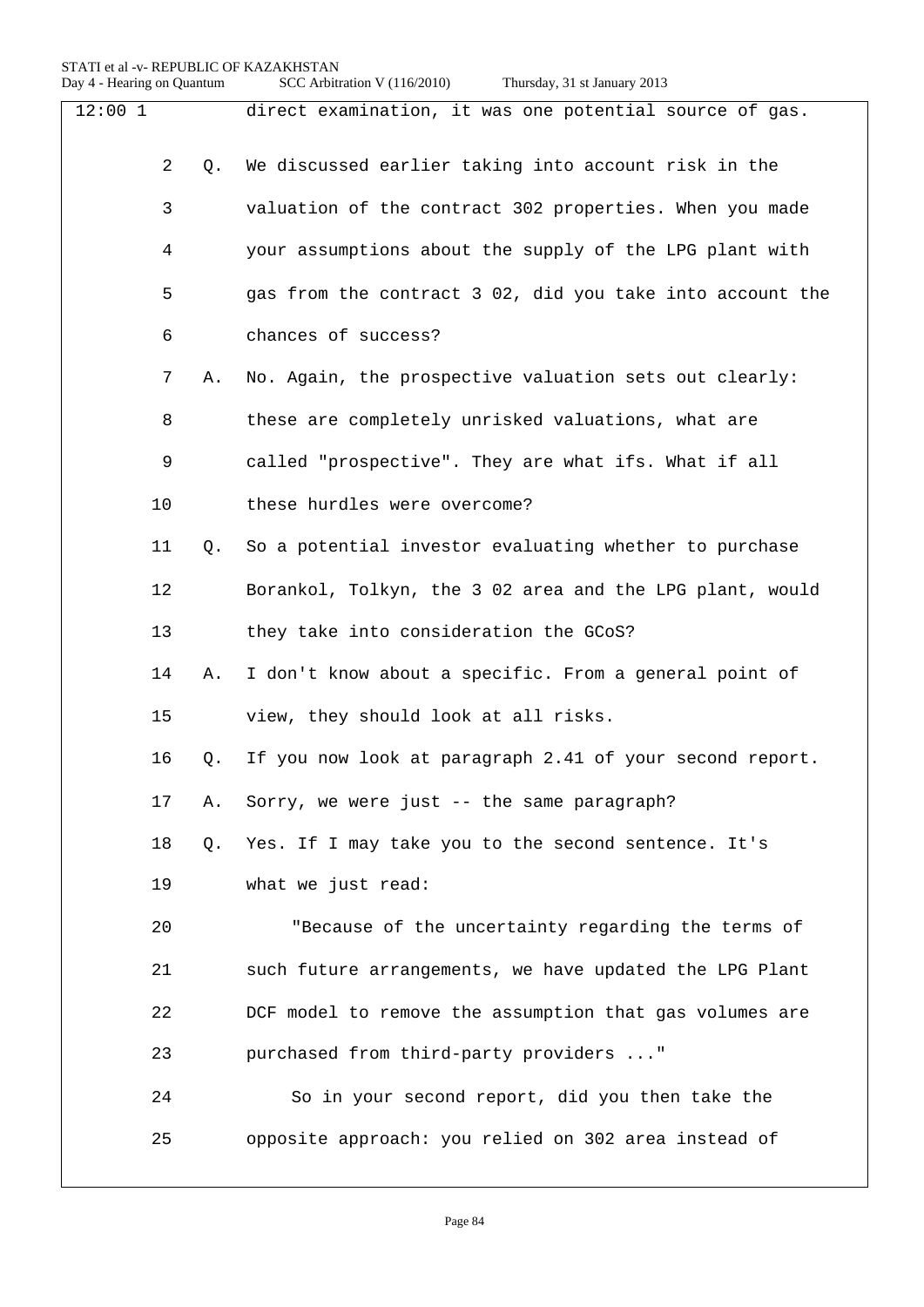| $12:02$ 1 |                      | third-party gas because third-party gas was not certain? |  |
|-----------|----------------------|----------------------------------------------------------|--|
|           | $\overline{a}$<br>Α. | I find the wording of this paragraph a little confusing  |  |
|           | 3                    | myself.                                                  |  |
|           | 4                    | So, looking back at the actual data, in the first        |  |
|           | 5                    | model in the first report, third-party gas was only used |  |
|           | 6                    | for one year, I believe, and we can go back to the model |  |
|           | 7                    | and look at that. It was just one year and it was some   |  |
|           | 8                    | time out to the future; it could have been 2018,         |  |
|           | 9                    | I believe. Because it is a prospective view, there were  |  |
| 10        |                      | some assumptions made with respect to availability of    |  |
| 11        |                      | gas from be it third parties or 302 or just people in    |  |
| 12        |                      | the neighbourhood, or off the CAC pipeline.              |  |
| 13        |                      | In this case, this was modelled based on -- because      |  |
| 14        |                      | it's expressed as a prospective valuation -- putting in  |  |
| 15        |                      | the 302 volumes as a potential. That's all. And no       |  |
| 16        |                      | third-party gas.                                         |  |
| 17        | Q.                   | So, if I may summarise, there is uncertainty regarding   |  |
| 18        |                      | both approaches, both relying on contract 3 02 and       |  |
| 19        |                      | relying on third-party gas?                              |  |
| 20        | Α.                   | Again, there's no certainty that they would have         |  |
| 21        |                      | received third-party gas. It's just from an economic     |  |
| 22        |                      | perspective it creates value, so it's not                |  |
| 23        |                      | an unreasonable assumption. But certainly there's no     |  |
| 24        |                      | certainty that they would have.                          |  |
| 25        | Q.                   | Is it correct that you did not take into account either  |  |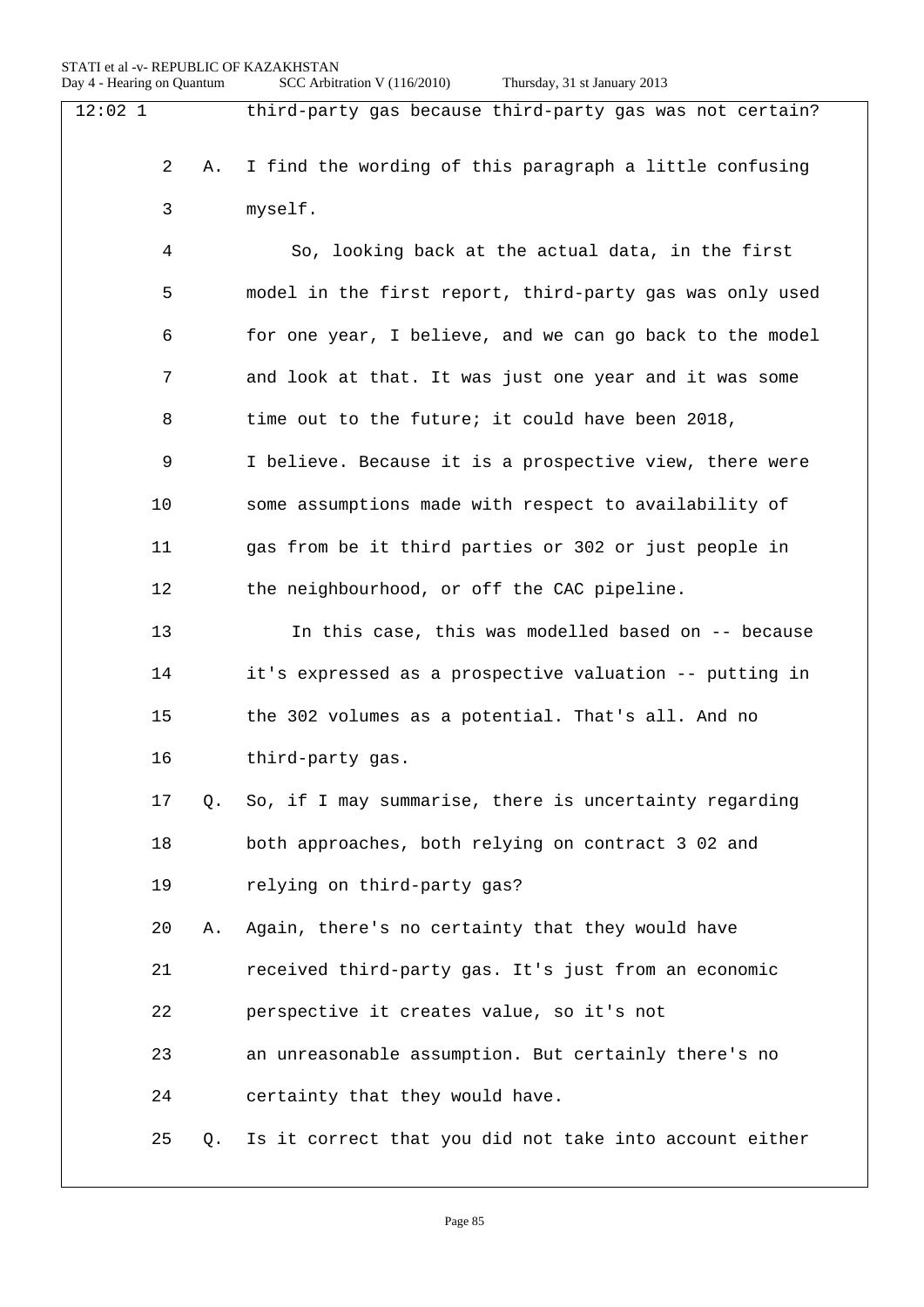| $12:04$ 1 |    |    | of these uncertainties in your calculations regarding    |  |
|-----------|----|----|----------------------------------------------------------|--|
|           | 2  |    | the LPG plant?                                           |  |
|           | 3  | Α. | For the unrisked model by definition these uncertainties |  |
|           | 4  |    | are not included; that's correct.                        |  |
|           | 5  | О. | I have some questions regarding the administrative       |  |
|           | 6  |    | expenses of contract 302.                                |  |
|           | 7  | Α. | Yes.                                                     |  |
|           | 8  | Q. | If you look, please, at paragraph 15.15 of the first     |  |
|           | 9  |    | report. You have it?                                     |  |
|           | 10 | Α. | I do now, yes.                                           |  |
|           | 11 | Q. | So this paragraph sets out your considerations regarding |  |
|           | 12 |    | the operating costs of contract 302; is that correct?    |  |
|           | 13 | Α. | Yes .                                                    |  |
|           | 14 | Q. | You state here that in general you relied on the         |  |
|           | 15 |    | historical operation costs of Tolkyn; is that correct?   |  |
|           | 16 | Α. | Correct.                                                 |  |
|           | 17 | Q. | You also state here that, after talking to the           |  |
|           | 18 |    | claimants, you assumed that for the administrative costs |  |
|           | 19 |    | for the contract 302 properties, 50% of the Tolkyn       |  |
|           | 20 |    | costs -- you assumed 50% of the Tolkyn costs for the     |  |
|           | 21 |    | administrative costs of contract 302?                    |  |
|           | 22 | Α. | Correct. So, for instance, if Tolkyn spent \$100 on      |  |
|           | 23 |    | administration, 302 would spend \$50.                    |  |
|           | 24 | Q. | And you mention here: after talking to the claimants.    |  |
|           | 25 |    | Did you personally talk to the claimants?                |  |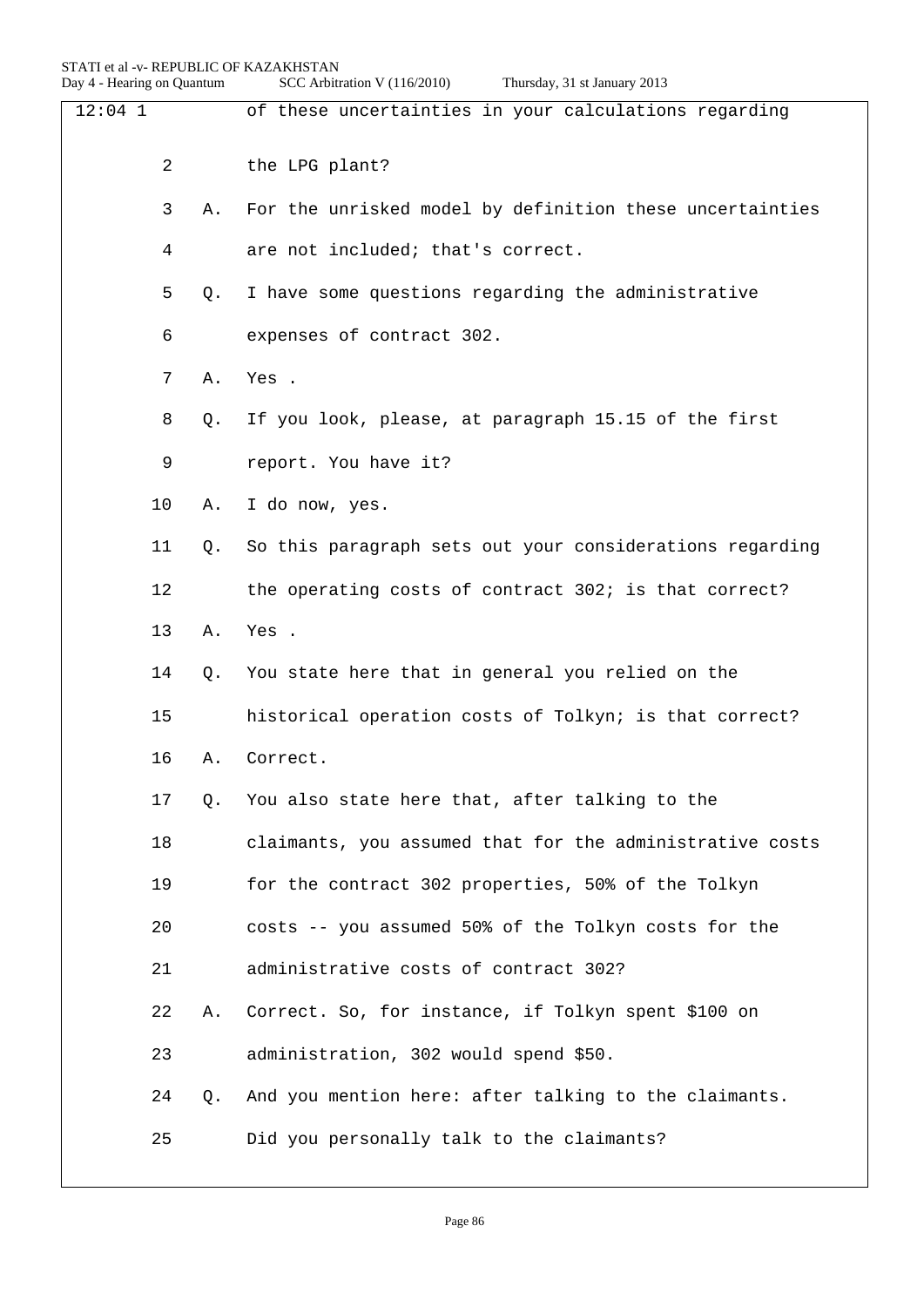| $12:05$ 1      | Α. | Again, this would have been someone on the team, not     |  |
|----------------|----|----------------------------------------------------------|--|
| $\overline{2}$ |    | myself.                                                  |  |
| 3              | Q. | Do you remember who from the claimants gave you that     |  |
| 4              |    | information?                                             |  |
| 5              | Α. | Again, it wasn't to me personally, so I can't tell you   |  |
| б              |    | that.                                                    |  |
| 7              | Q. | And you were not informed by the person of your team who |  |
| 8              |    | spoke to the claimants personally?                       |  |
| 9              | Α. | It would have been someone in the operational side of    |  |
| 10             |    | the plant, but I don't remember their name specifically, |  |
| 11             |    | no.                                                      |  |
| 12             | O. | And it was not the second author, Laura Hardin, who gave |  |
| 13             |    | you that information?                                    |  |
| 14             | Α. | No.                                                      |  |
| 15             | Q. | Is it correct that claimants are making this assumption  |  |
| 16             |    | because administrative costs will not be doubled when    |  |
| 17             |    | Tolkyn and contract 3 02 areas are producing at the same |  |
| 18             |    | time?                                                    |  |
| 19             | Α. | The assumption was that this would be an incremental     |  |
| 20             |    | cost; you wouldn't have to duplicate the administration. |  |
| 21             | Q. | You would not have to duplicate?                         |  |
| 22             | Α. | Correct.                                                 |  |
| 23             | Q. | And the reason behind that is that claimants assume that |  |
| 24             |    | some of the administrative resources already available   |  |
| 25             |    | for Tolkyn would then be used for the contract 3 02?     |  |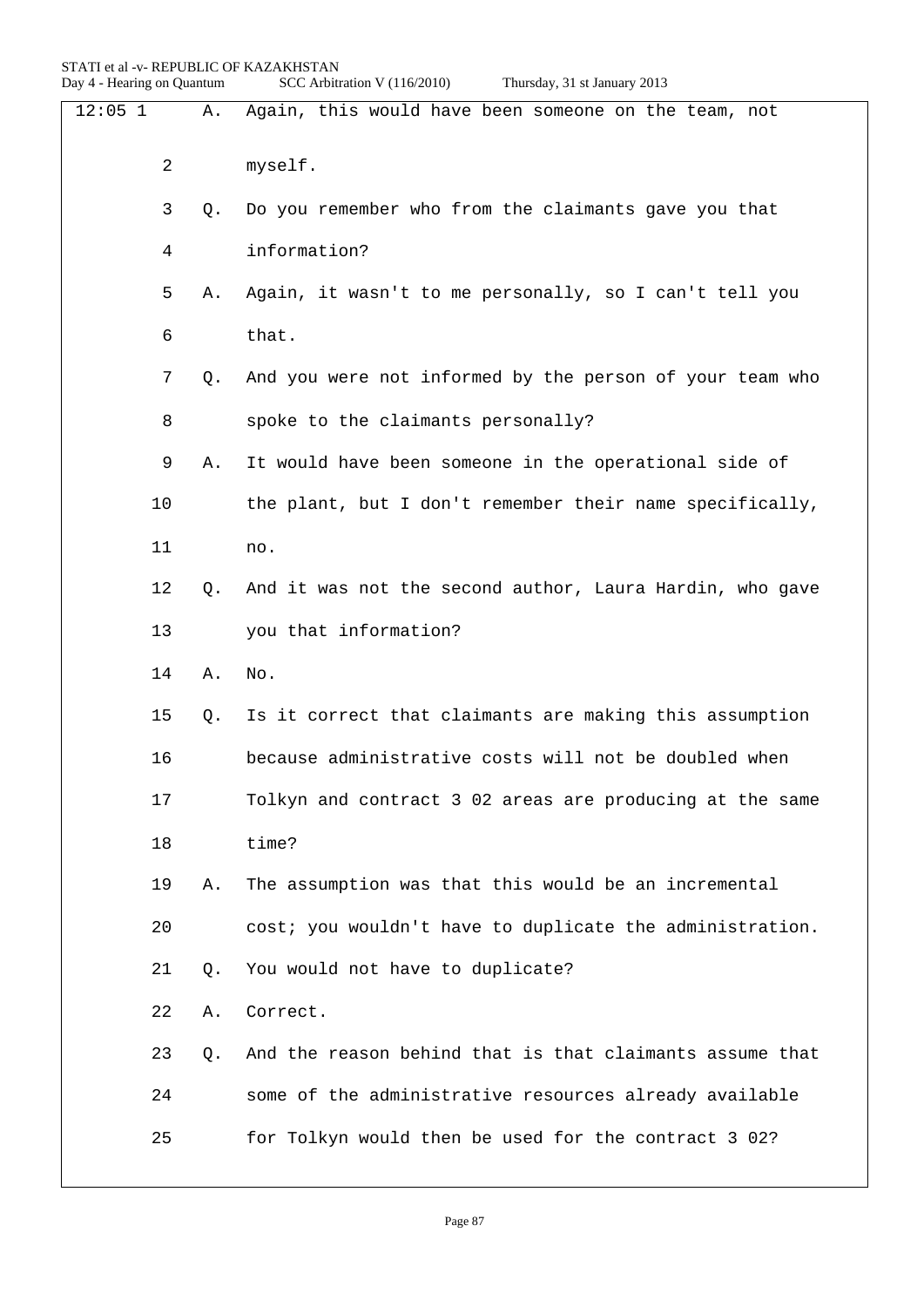|  |  | Thursday, 31 st January 2013 |  |
|--|--|------------------------------|--|
|--|--|------------------------------|--|

| $12:07$ 1 | Α.        | I believe that's correct.                                   |
|-----------|-----------|-------------------------------------------------------------|
| 2         | Q.        | To make a simple example, claimants assume that they        |
| 3         |           | could have used the same office space for administering     |
| 4         |           | Tolkyn and 3 02?                                            |
| 5         | Α.        | Office space, accounting staff, things of that nature,      |
| 6         |           | I think that is the general assumption.                     |
| 7         | $\circ$ . | Would you agree that once the Tolkyn operation ends, the    |
| 8         |           | full administrative costs must be booked then to the        |
| 9         |           | contract 302?                                               |
| 10        | Α.        | That's a very reasonable point of view, yes.                |
| 11        | Q.        | If we look at Exhibit 2 of your second report. It's         |
| 12        |           | tab 10 of your binder. This is the DCF analysis for the     |
| 13        |           | Tolkyn field; is that correct?                              |
| 14        | Α.        | Oh, Exhibit 2, sorry.                                       |
| 15        | Q.        | Exhibit 2, second report, and it's the DCF analysis for     |
| 16        |           | the Tolkyn field.                                           |
| 17        | Α.        | Correct.                                                    |
| 18        | Q.        | If you look at the row for administrative expenses, it      |
| 19        |           | mostly sets out annual administrative expenses of           |
| 20        |           | \$12.2 million; is that correct?                            |
| 21        | Α.        | Correct.                                                    |
| 22        | О.        | And the row ends in 2018 because Tolkyn operations          |
| 23        |           | stopped thereafter; is that correct?                        |
| 24        | Α.        | Correct.                                                    |
| 25        |           | Q. So after 2018 there were no more administrative expenses |
|           |           |                                                             |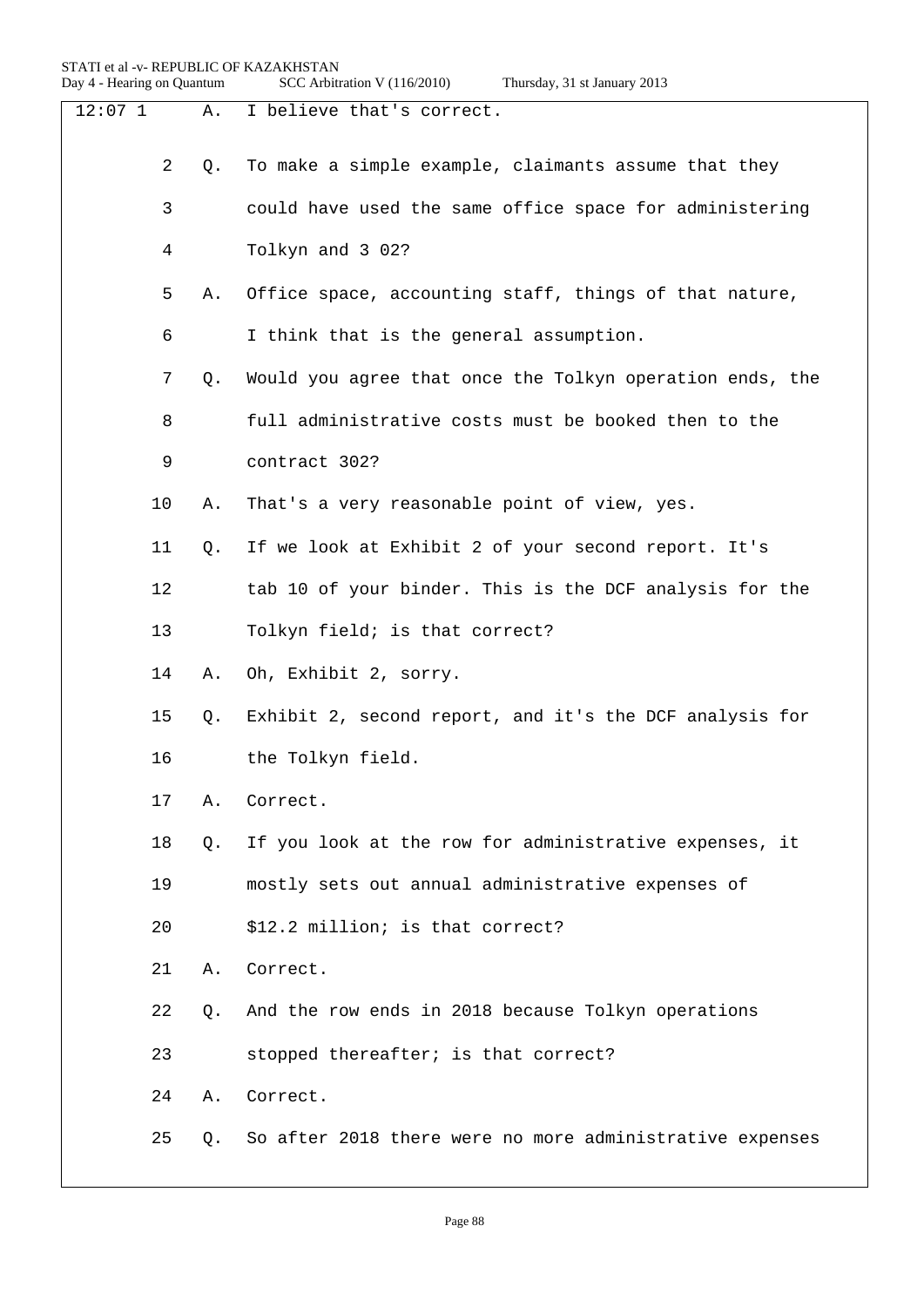| $12:09$ 1 |    |                | for Tolkyn; is that correct?                              |
|-----------|----|----------------|-----------------------------------------------------------|
|           | 2  | Α.             | Correct.                                                  |
|           | 3  | Q.             | Could I ask you to look at the first page of Exhibit 4    |
|           | 4  |                | of your second report; that's just a few pages further    |
|           | 5  |                | down Exhibit 4.                                           |
|           | 6  | Α.             | This is the prospective DCF for 302.                      |
|           | 7  | Q.             | That's right.                                             |
|           | 8  | Α.             | Yes.                                                      |
|           | 9  | Q <sub>z</sub> | If you look at the row for administrative expenses, it    |
|           | 10 |                | sets out \$6.1 million starting in 2009; is that correct? |
|           | 11 | Α.             | Correct.                                                  |
|           | 12 | Q.             | So that is 50% of the \$12.2 [million] that we just       |
|           | 13 |                | looked at; is that correct?                               |
|           | 14 | Α.             | Yes .                                                     |
|           | 15 | Q.             | And that applies until 2018?                              |
|           | 16 | Α.             | Correct.                                                  |
|           | 17 | Q.             | Would you agree that starting in 2019, these              |
|           | 18 |                | administrative costs would have to increase again to      |
|           | 19 |                | \$12.2 million, which were the administrative costs of    |
|           | 20 |                | Tolkyn alone?                                             |
|           | 21 | Α.             | If there were no other discoveries and no other fields    |
|           | 22 |                | to apply it to, to allocate it to, yes, that is           |
|           | 23 |                | a reasonable assumption.                                  |
|           | 24 | Q.             | If you would now go to the second page of your            |
|           | 25 |                | Exhibit 4.                                                |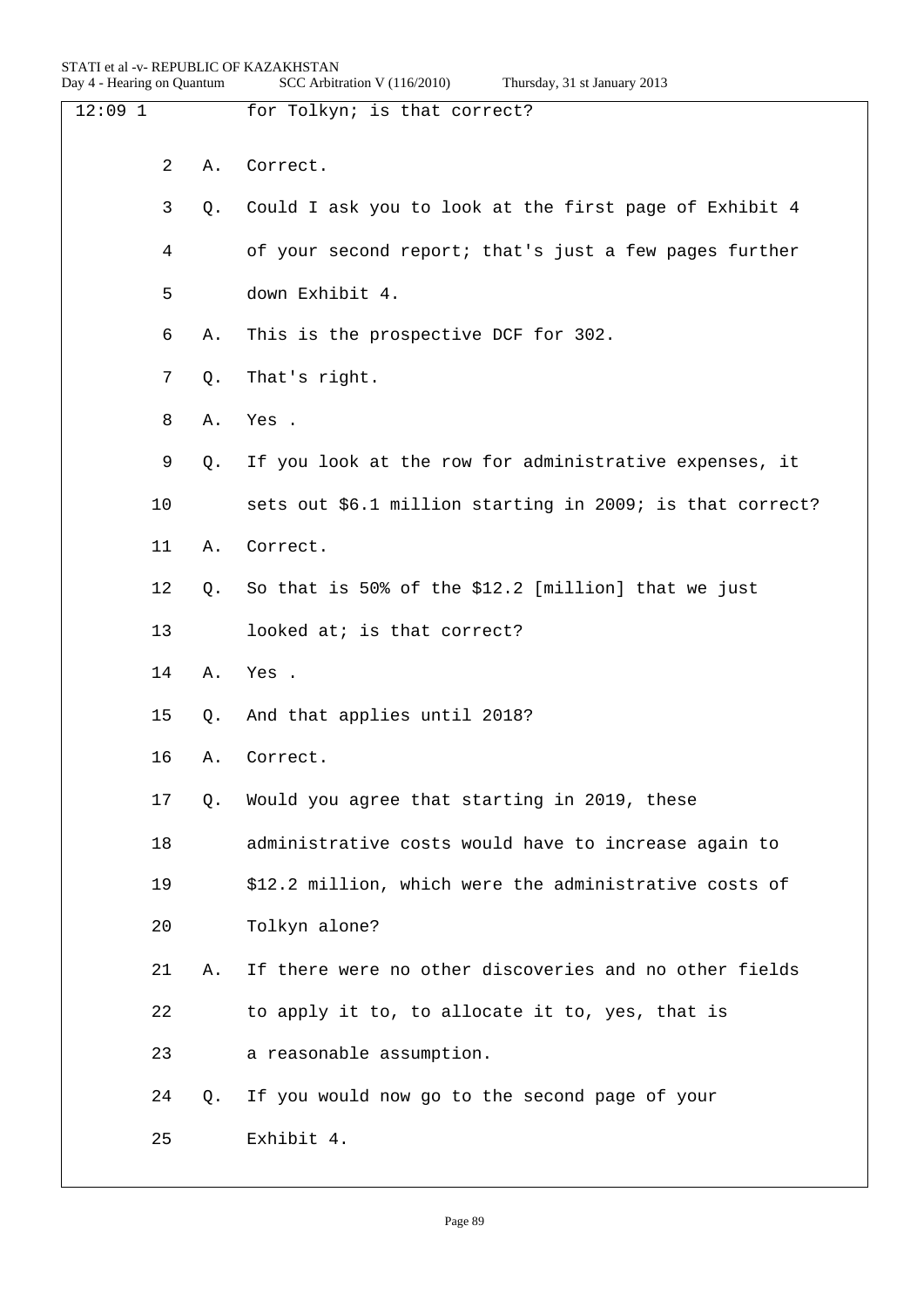| $12:10$ 1 | Α.                   | Yes .                                                    |
|-----------|----------------------|----------------------------------------------------------|
|           | $\overline{2}$<br>Q. | That's the DCF for 2019-2028; is that correct?           |
|           | 3<br>Α.              | Yes .                                                    |
|           | 4<br>Q.              | And here the administrative expenses are still said to   |
|           | 5                    | be \$6.1 million?                                        |
|           | 6<br>Α.              | Yes, I see that.                                         |
|           | 7<br>Q.              | Despite the fact that Tolkyn is no longer in operation   |
|           | 8                    | at that time?                                            |
|           | 9<br>Α.              | Correct.                                                 |
| 10        | Q.                   | Would you not agree that costs for operating the         |
| 11        |                      | 302 area alone should be at least as high as the costs   |
| 12        |                      | for the Tolkyn area alone?                               |
| 13        | Α.                   | No, I think you've made a valuable observation there.    |
| 14        |                      | If there are no other fields found and operating to      |
| 15        |                      | allocate these expenses to by 2019, then it should bear  |
| 16        |                      | the higher cost.                                         |
| 17        | Q.                   | So that's a mistake?                                     |
| 18        | Α.                   | I think your assumption is better. If there is no other  |
| 19        |                      | field to apply them to by 2019, that is a very           |
| 20        |                      | reasonable way to approach it, the way you've suggested. |
| 21        | Q.                   | Could I ask you to look behind tab 6 in your binder.     |
| 22        |                      | That is Exhibit R-333, the Ascom LPG business plan.      |
| 23        |                      | Could you please look at page 3, and here the heading    |
| 24        |                      | "Corporate Structure and Management":                    |
| 25        |                      | "The actual structure of the transaction is complex      |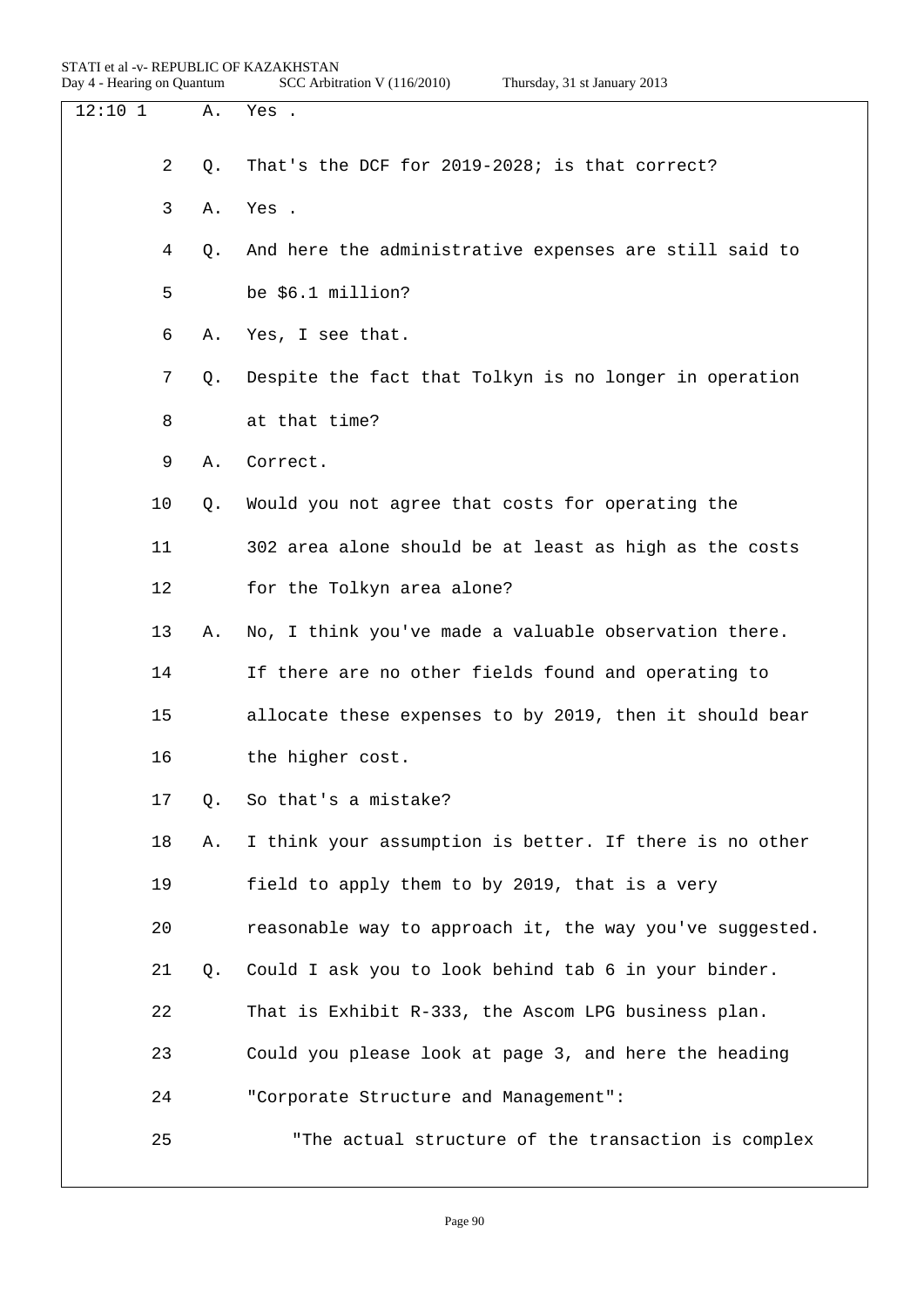| $12:11$ 1      |    | due to Kazakhstan tax regulations and ownership of the   |
|----------------|----|----------------------------------------------------------|
| $\overline{2}$ |    | LPG plant being retained by TNG  Ascom are trying to     |
| 3              |    | minimize their tax commitments  through reinvestment     |
| 4              |    | and take money out through internal transfer pricing and |
| 5              |    | external funding from Vitol."                            |
| 6              |    | So this says that the LPG plant was to be operated       |
| 7              |    | in a way to minimise the profits of TNG; is that         |
| 8              |    | correct?                                                 |
| 9              | Α. | To minimise taxable profits; correct.                    |
| 10             | Q. | This was done by diverting profits to affiliated         |
| 11             |    | entities; is that correct?                               |
| 12             | Α. | I don't think you can glean from this that it is         |
| 13             |    | a diversion of profits. This is something that a large   |
| 14             |    | accounting firm would assist any company with to         |
| 15             |    | minimise their taxes in a particular country. It's just  |
| 16             |    | tax planning.                                            |
| 17             | Q. | Did you take this tax money, what you are just saying,   |
| 18             |    | did you take that into account in your calculation?      |
| 19             | Α. | For the LPG, I determined fair market value based on the |
| 20             |    | cost basis.                                              |
| 21             |    | MR MOHR: One clarification, I think of the testimony.    |
| 22             |    | I believe he said "tax planning", and she may have       |
| 23             |    | interpreted that as tax money. According to the          |
| 24             |    | transcript, I think there was some uncertainty about     |
| 25             |    | exactly what was said there.                             |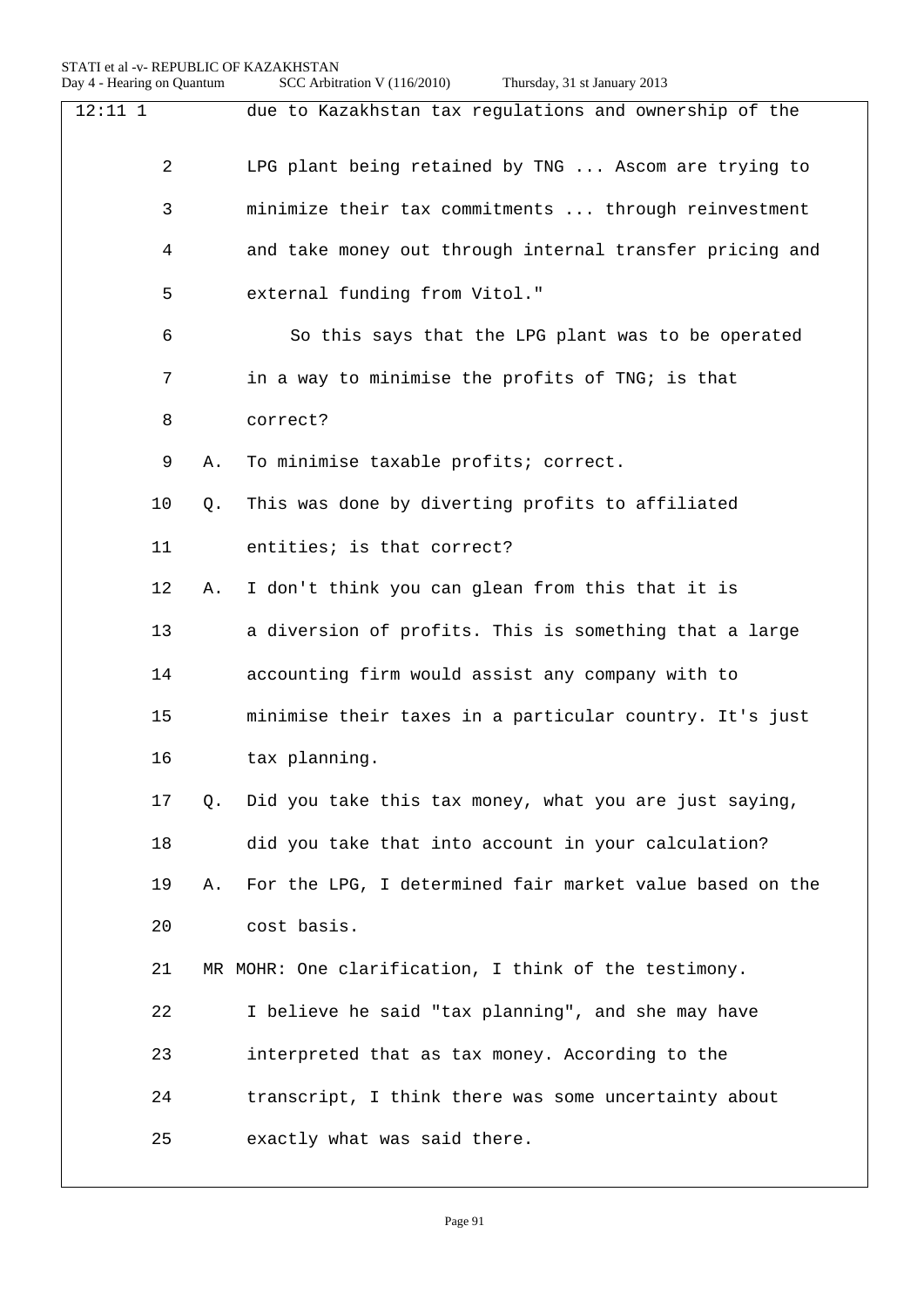| $12:13$ 1 |    |    | DR NACIMIENTO: Okay, that's fine. I might have           |
|-----------|----|----|----------------------------------------------------------|
|           | 2  |    | misunderstood.                                           |
|           | 3  | Α. | But again, the taxes didn't impact on my primary         |
|           | 4  |    | conclusion of value because I looked at it on            |
|           | 5  |    | an investment or cost basis.                             |
|           | 6  | Q. | So you looked at it as if from the perspective of        |
|           | 7  |    | an investor?                                             |
|           | 8  | Α. | I looked at it from the point of view that the best      |
|           | 9  |    | indication of value at the valuation date for fair       |
|           | 10 |    | market value was the amount invested by the claimant at  |
|           | 11 |    | that point in time.                                      |
|           | 12 | Q. | Internal capital movements between the different         |
|           | 13 |    | affiliated entities was not part of your calculation?    |
|           | 14 | Α. | That's correct.                                          |
|           | 15 | Q. | One question regarding the cost valuation of the LPG     |
|           | 16 |    | plant. Would you agree that it happens frequently that   |
|           | 17 |    | the costs of engaging in a project turn out to be higher |
|           | 18 |    | than the profits made with that project?                 |
|           | 19 | Α. | Sorry, you're saying this specifically or generally?     |
|           | 20 | Q. | Just generally, sometimes you invest money and [you      |
|           | 21 |    | don't] always get out more than you invested?            |
|           | 22 | Α. | There's no guarantee that by investing your money you    |
|           | 23 |    | make a return. There's no guarantee.                     |
|           | 24 | Q. | In that case we would call that project unprofitable?    |
|           | 25 | Α. | If it loses money, yes.                                  |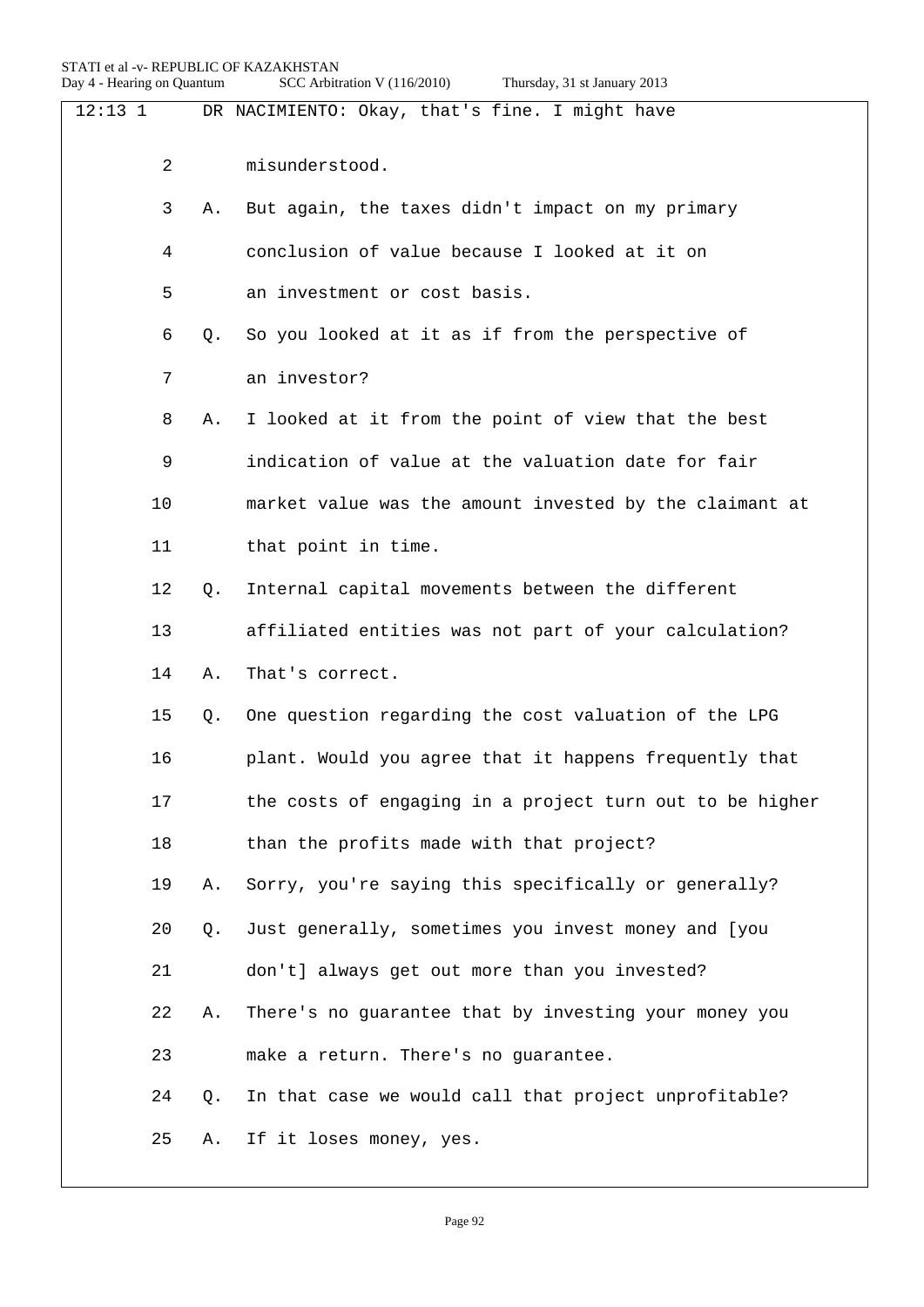| $12:15$ 1 |    | Q. | One of your two approaches to the LPG plant is what you  |
|-----------|----|----|----------------------------------------------------------|
|           |    |    |                                                          |
|           | 2  |    | call a cost valuation; is that correct?                  |
|           | 3  | Α. | For the determination of fair market value I use the     |
|           | 4  |    | cost approach, yes.                                      |
|           | 5  | Q. | What you do is then in that cost valuation is to take    |
|           | 6  |    | the costs of the LPG plant, and you say that the value   |
|           | 7  |    | of the plant equals the costs; is that correct?          |
|           | 8  | Α. | That's correct.                                          |
|           | 9  | Q. | Would you agree if you apply the costs as a measure of   |
|           | 10 |    | valuation, that you basically state that the LPG plant   |
|           | 11 |    | would have been at least profitable?                     |
|           | 12 | Α. | I think I said this in my opening remarks, in my direct  |
|           | 13 |    | examination.                                             |
|           | 14 |    | You have to make an assessment when you value            |
|           | 15 |    | an asset whether or not it is a going concern. If it's   |
|           | 16 |    | not, then you use something called net realisable value  |
|           | 17 |    | or disposal value or salvage value. If it is, then you   |
|           | 18 |    | have to determine whether you can value it on the basis  |
|           | 19 |    | of cost or on profit. So, for instance, if you buy       |
|           | 20 |    | a piece of real estate, it's not producing any income at |
|           | 21 |    | the moment, but you would value it at its cost on the    |
|           | 22 |    | expectation that some day it would be worth something    |
|           | 23 |    | else.                                                    |
|           | 24 |    | In this case, because the LPG plant was not              |
|           | 25 |    | operating and producing cashflows, my assumption that it |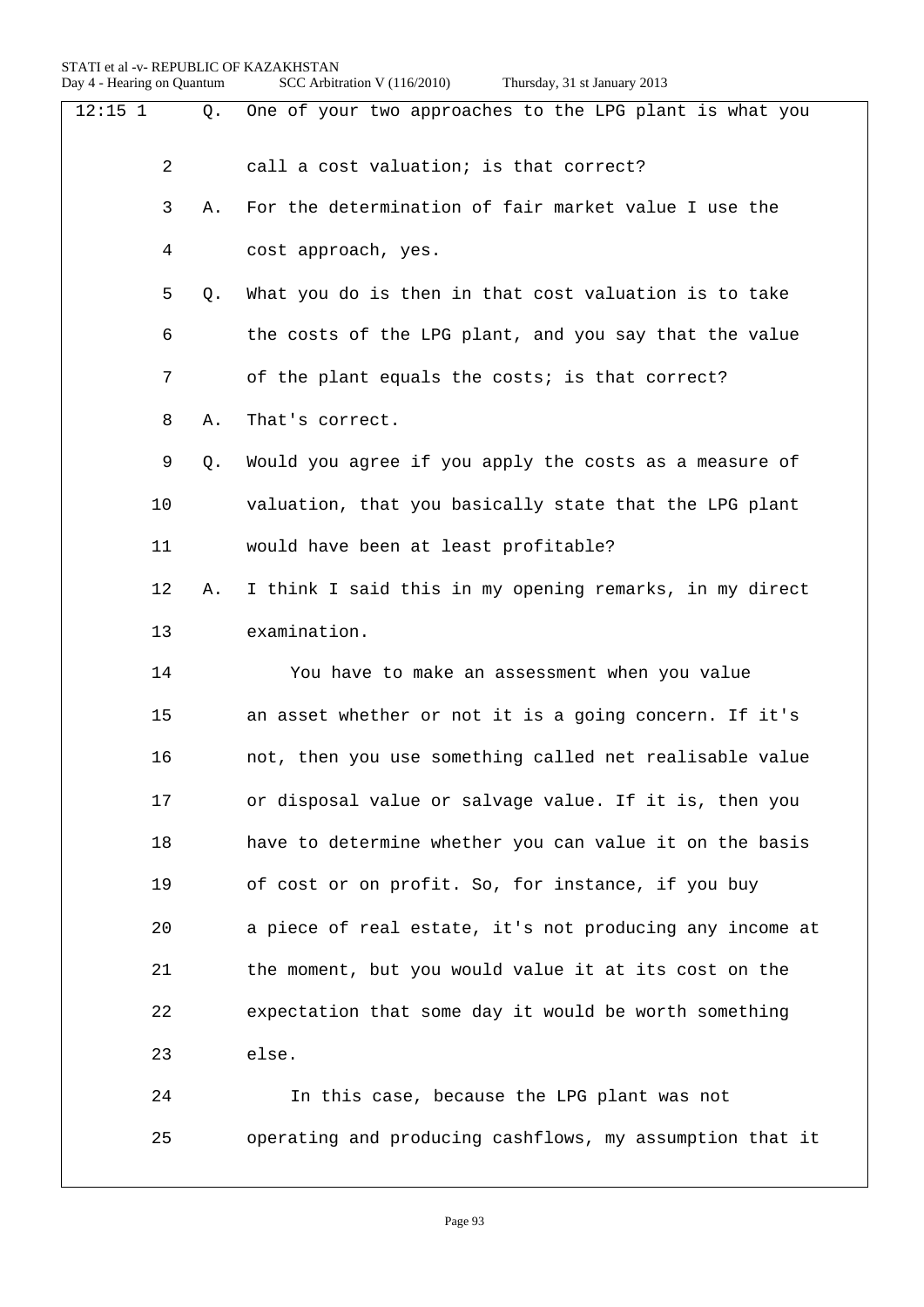| $12:16$ 1 |    |    | is a going concern leads me to value it on a cost point  |
|-----------|----|----|----------------------------------------------------------|
|           |    |    |                                                          |
|           | 2  |    | of view.                                                 |
|           | 3  | Q. | Could I ask you to look at paragraph 13.1 of your first  |
|           | 4  |    | report.                                                  |
|           | 5  | Α. | Yes .                                                    |
|           | 6  | Q. | Is it fair to summarise your statement here as saying    |
|           | 7  |    | that you assume that the LPG plant, if it's only         |
|           | 8  |    | supplied with gas from Borankol and Tolkyn, it would not |
|           | 9  |    | have been profitable?                                    |
|           | 10 | Α. | Yes, and I believe I said that a few moments ago in      |
|           | 11 |    | answer to one of your other questions.                   |
|           | 12 | Q. | If you turn to paragraph 13.2, is it fair to say, to     |
|           | 13 |    | summarise your statement, you're saying here that there  |
|           | 14 |    | were two reasons for which you assumed the LPG plant     |
|           | 15 |    | would have been profitable: one is that claimants had    |
|           | 16 |    | originally intended to run the LPG plant with gas from   |
|           | 17 |    | 302; and the alternative is that the claimants intended  |
|           | 18 |    | to use gas from third parties? Is that a fair summary?   |
|           | 19 | Α. | Yes. I think 13.2 and 13.3 say that.                     |
|           | 20 | Q. | Is it correct that those two assumptions were founded on |
|           | 21 |    | assumptions of the claimants?                            |
|           | 22 | Α. | I think that was certainly their assumption. Their       |
|           | 23 |    | partner, their economic partner in this matter, Vitol,   |
|           | 24 |    | an experienced commodity trader, oil trader in this      |
|           | 25 |    | region, certainly had a similar expectation.             |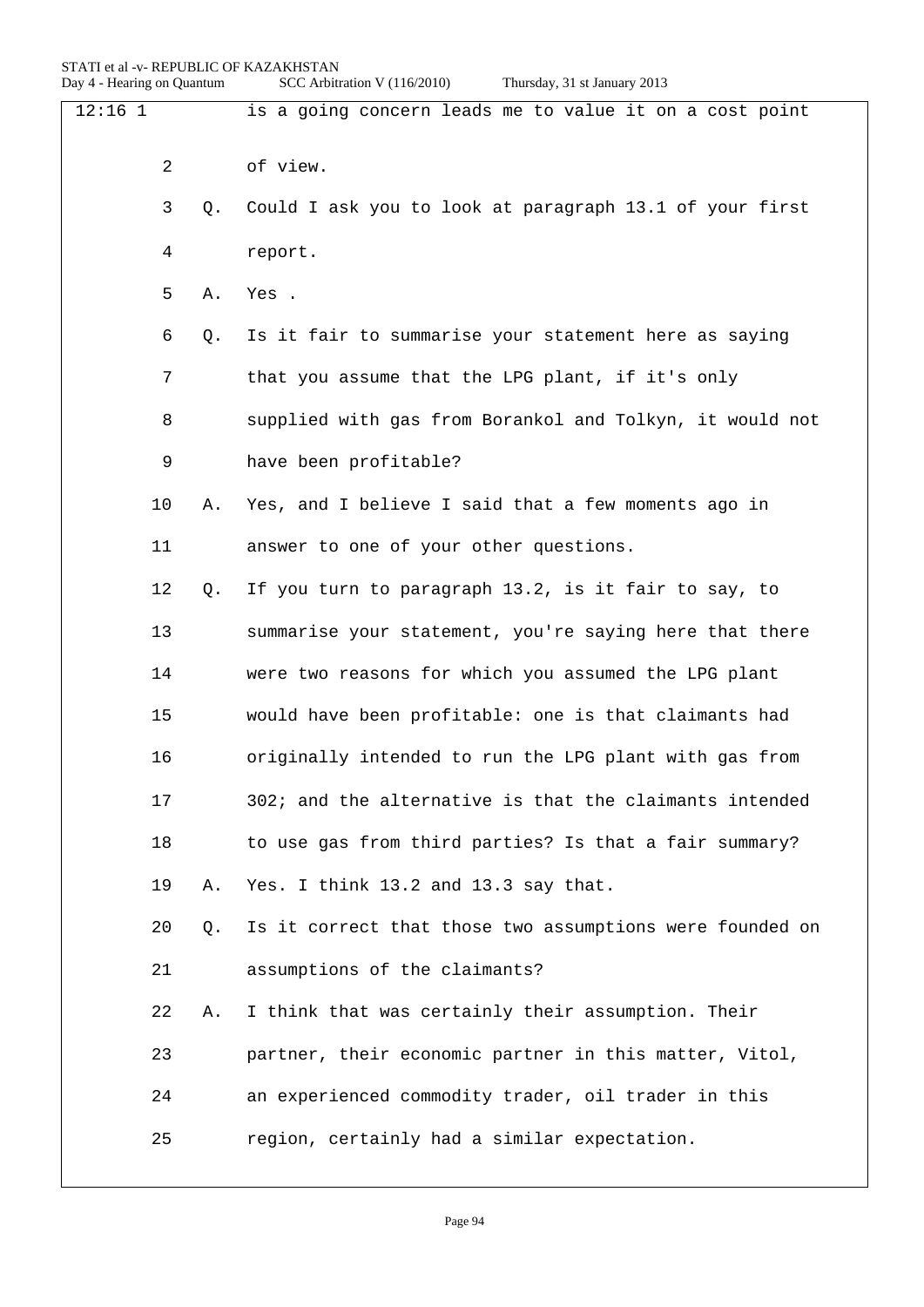| $12:18$ 1 |                | My expectation was that as long as there's an LPG        |
|-----------|----------------|----------------------------------------------------------|
|           | $\overline{2}$ | plant in the region, it is a high-gas region, it made    |
|           | 3              | sense from an economic perspective, or at least -- let   |
|           | 4              | me rephrase that. It is consistent from an economic      |
|           | 5              | perspective with the anticipation of management as at    |
|           | 6              | the valuation date. It's no guarantee, but the economic  |
|           | 7              | conditions are certainly consistent with management's    |
|           | 8              | expectations.                                            |
|           | 9<br>O.        | You were saying it's no guarantee, and we discussed that |
| 10        |                | earlier, those two assumptions; and if I recall          |
| 11        |                | correctly, it was your testimony that you agreed with me |
| 12        |                | that there is uncertainty on both assumptions. Is that   |
| 13        |                | correct?                                                 |
| 14        | Α.             | Yes. There's very little certainty in anything in life,  |
| 15        |                | so especially in business.                               |
| 16        |                | First of all, it has to be management's assertion as     |
| 17        |                | at the valuation date; and secondly, it has to make      |
| 18        |                | sense from a market perspective and an economic          |
| 19        |                | perspective. And it met those criteria, which does not   |
| 20        |                | mean it is a certainty, but it met those two criteria    |
| 21        |                | from my point of view.                                   |
| 22        | $Q_{\star}$    | Did you independently verify whether third-party gas     |
| 23        |                | would have been available?                               |
| 24        | Α.             | Again, it's impossible to verify it; the plant wasn't    |
| 25        |                | built. But like I said, it was management's expectation  |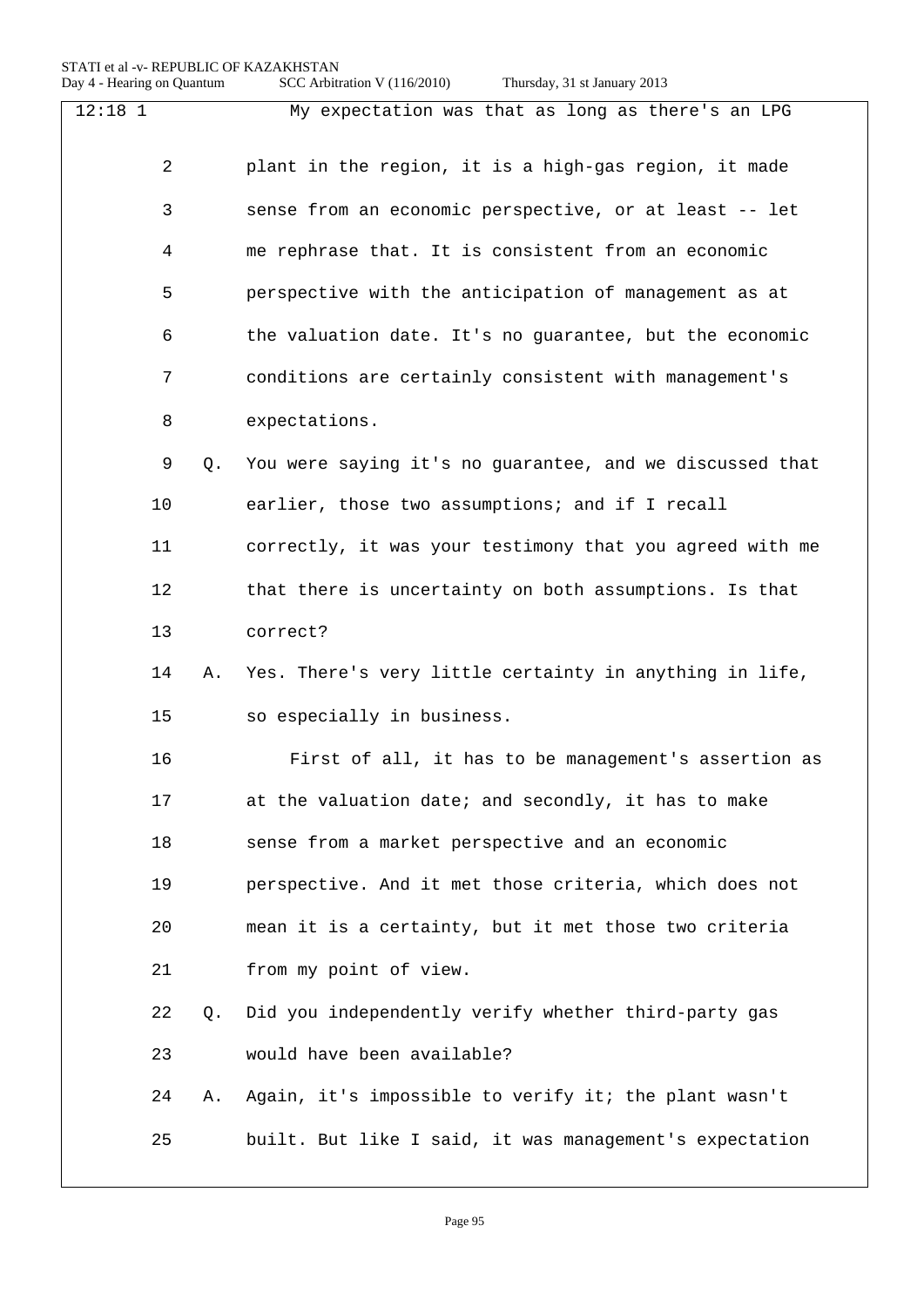| $12:19$ 1 |                |    | as expressed to me and my team, and it was certainly,    |
|-----------|----------------|----|----------------------------------------------------------|
|           | $\overline{a}$ |    | from an economic perspective, consistent with what       |
|           | 3              |    | should have motivated financial actors in this           |
|           | 4              |    | geography. So from that point of view, I was prepared    |
|           | 5              |    | to accept that assumption as being reasonable.           |
|           | 6              | Q. | Did you verify independently whether gas from the CAC    |
|           | 7              |    | pipeline would be available?                             |
|           | 8              | Α. | I'm sorry, from which pipeline.                          |
|           | 9              | Q. | From the CAC, Central Asia-Center pipeline. Would that   |
|           | 10             |    | be available?                                            |
|           | 11             | Α. | Again, it's geographically proximate. And I have no way  |
|           | 12             |    | of knowing if it would have been, because the facility   |
|           | 13             |    | wasn't completed and there were no negotiations with the |
|           | 14             |    | operator of the pipeline.                                |
|           | 15             | Q. | Is it fair to say that you simply accepted what you were |
|           | 16             |    | told by claimants?                                       |
|           | 17             | Α. | No. I think I said it quite plainly. Claimants made      |
|           | 18             |    | an assertion of what was in their mind at the point they |
|           | 19             |    | invested the money in the plant, and my response was to  |
|           | 20             |    | assess whether it was reasonable from an economic        |
|           | 21             |    | perspective, and it was. So, again, it's not             |
|           | 22             |    | a guarantee, but it's reasonable from an economic        |
|           | 23             |    | perspective.                                             |
|           | 24             | Q. | I have a question regarding the comparable transactions  |
|           | 25             |    | market approach in your report.                          |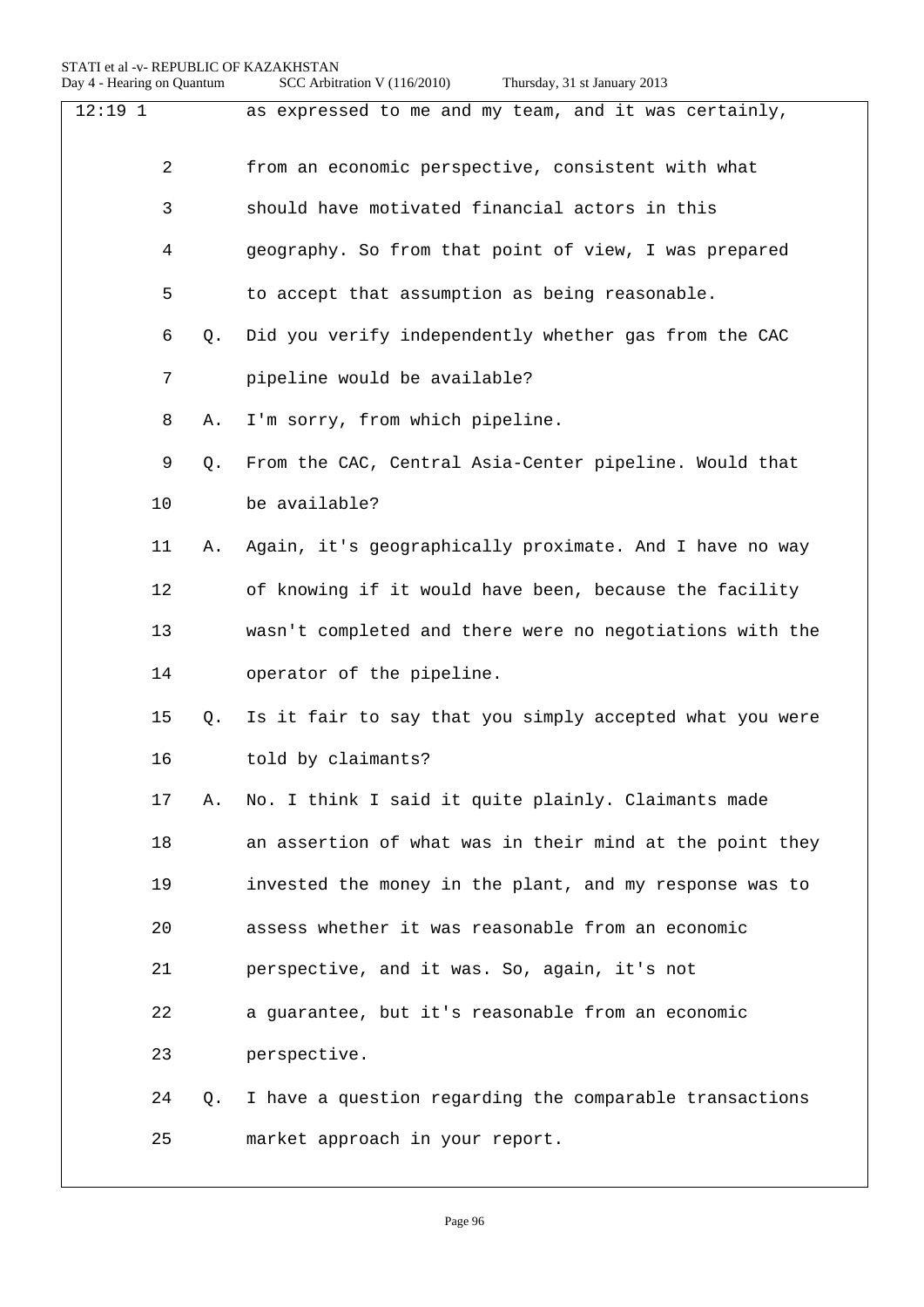| 12:201         | Α. | Yes. Do you have a tab?                                  |
|----------------|----|----------------------------------------------------------|
| $\overline{2}$ | Q. | Let's see if we need one.                                |
| 3              | Α. | Okay.                                                    |
| 4              | Q. | I believe you were here earlier in the week when         |
| 5              |    | Mr Lungu testified, and you may recall that he made      |
| 6              |    | quite some references to the crisis in 2008 and he also  |
| 7              |    | explained the severe consequences of that crisis.        |
| 8              |    | Would you agree that the financial crisis would have     |
| $\mathsf 9$    |    | affected the terms and conditions of any deal that was   |
| 10             |    | to be closed on your valuation date of 14th October?     |
| 11             | Α. | Yes, and I think that's why the comparable economic      |
| 12             |    | approach is a reasonable barometer. Because, for         |
| 13             |    | instance, by virtue of the trading value of the debt,    |
| 14             |    | the debt was trading for 65 cents on the dollar at that  |
| 15             |    | date, which reflected market conditions. The market      |
| 16             |    | value, enterprise value of the companies that was used   |
| 17             |    | by the companies in comparison to their 2P resources     |
| 18             |    | reflected those economic conditions. And certainly the   |
| 19             |    | transactions on and around the valuation date should     |
| 20             |    | have -- I don't know for certain they did -- but they    |
| 21             |    | should have reflected those economic conditions.         |
| 22             | Q. | Could I ask you to turn to paragraph 14.13 of your first |
| 23             |    | report.                                                  |
| 24             | Α. | Yes .                                                    |
| 25             | Q. | This is where you deal with the comparable transactions. |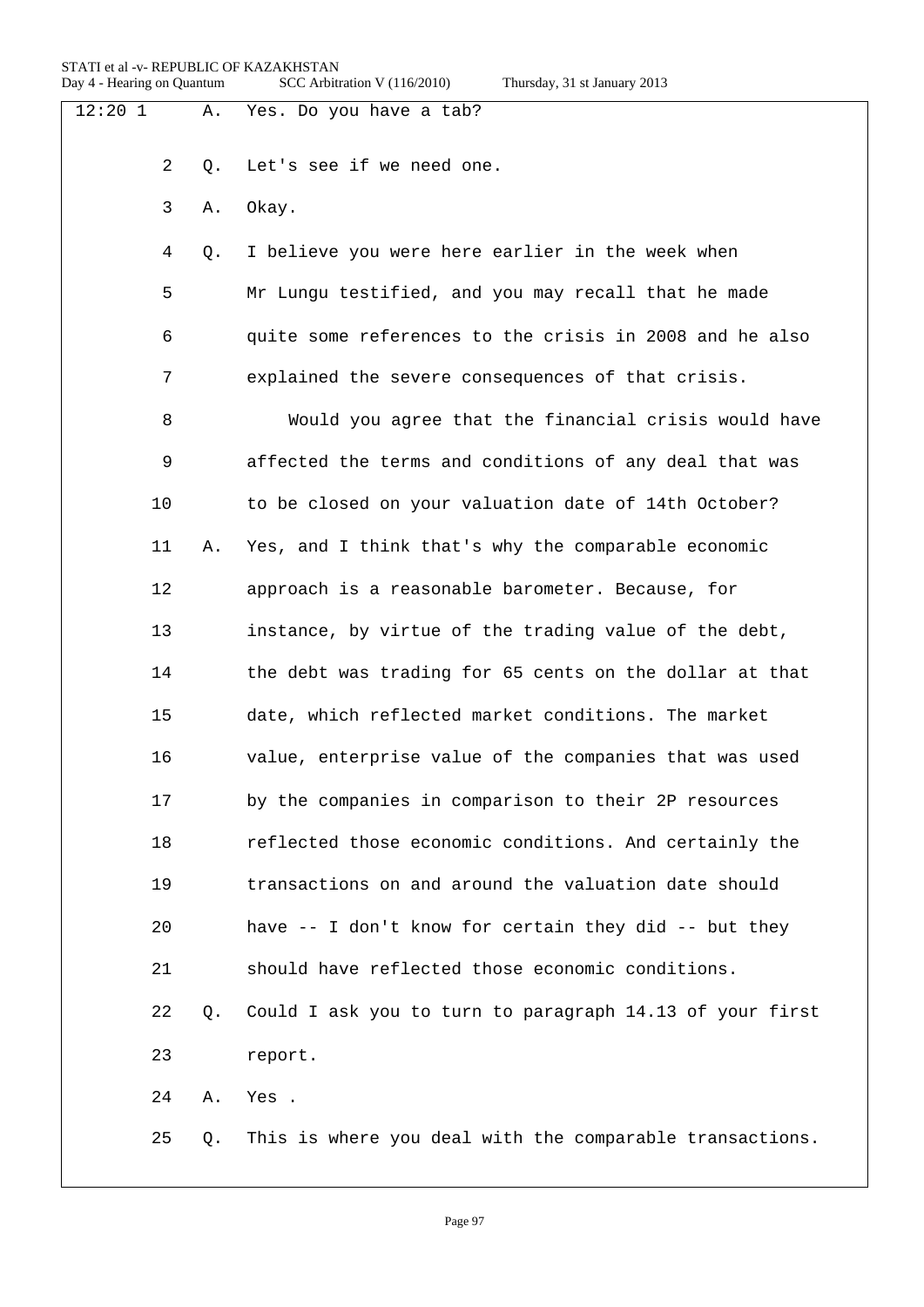| 12:221 |    | In that paragraph you describe this approach as follows: |
|--------|----|----------------------------------------------------------|
| 2      |    | "The Comparable Transactions Market Approach begins      |
| 3      |    | with selecting a group of transactions that are closed   |
| 4      |    | within a window of time relative to the Valuation Date.  |
| 5      |    | This period should reflect the industry's business       |
| 6      |    | conditions, expectations and trends near the Valuation   |
| 7      |    | Date. "                                                  |
| 8      |    | If you could turn to the following page, there is        |
| 9      |    | a table showing the comparable transaction data on which |
| 10     |    | you relied. If you look at those transactions, did any   |
| 11     |    | of those happen after the financial crisis started?      |
| 12     | Α. | They did not.                                            |
| 13     | Q. | Do you believe that these transactions would have taken  |
| 14     |    | place with the same high prices at your valuation date   |
| 15     |    | of 14th October 2008?                                    |
| 16     | Α. | It's impossible to know. I obviously prefer the group    |
| 17     |    | of trading multiples on the exact date, which is the     |
| 18     |    | section before this one that we did not discuss. These   |
| 19     |    | were transactions. So, again, just to be clear, it's     |
| 20     |    | important to examine the market and to explain the       |
| 21     |    | market in and around the valuation date. You can't       |
| 22     |    | simply ignore it. So whether you agree with it or not,   |
| 23     |    | the information has to be presented.                     |
| 24     |    | I would agree, and I think you fairly state, that        |
| 25     |    | these precede the Lehman collapse in September, and so   |
|        |    |                                                          |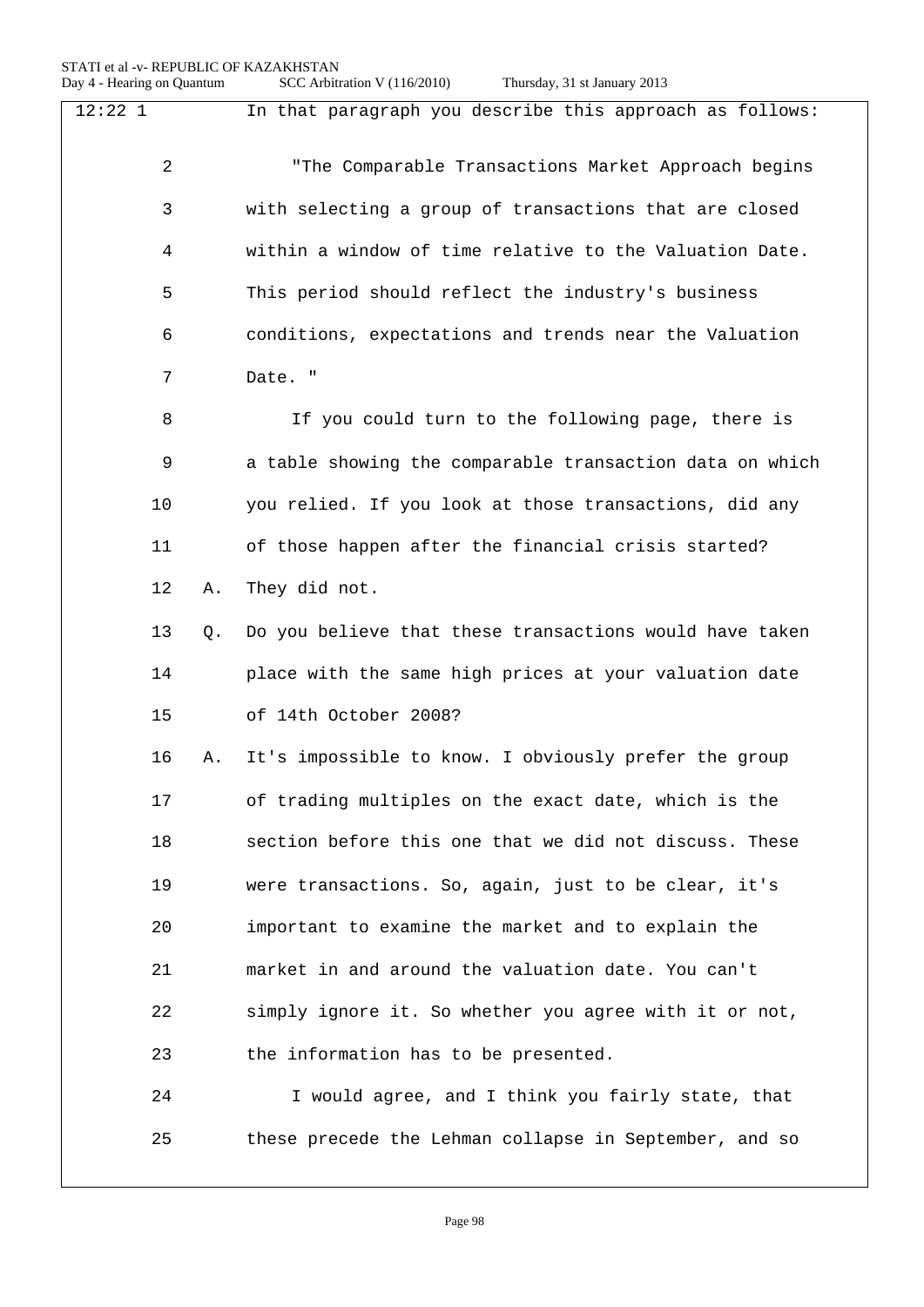| $12:23$ 1 |                |    | are probably not as relevant as the trading multiples of |
|-----------|----------------|----|----------------------------------------------------------|
|           | $\overline{2}$ |    | enterprise value on the exact valuation date. They just  |
|           | 3              |    | happen to come out with similar numbers, and I thought   |
|           | 4              |    | it was just interesting information, but I would         |
|           | 5              |    | absolutely concede that the better comparable is the     |
|           | 6              |    | trading multiples on the day.                            |
|           | 7              | Q. | Okay. Moving on.                                         |
|           | 8              |    | You have submitted in your first report, this is         |
|           | 9              |    | where we can read of the concept of an implied           |
|           | 10             |    | enterprise value based on market value of debt. This     |
|           | 11             |    | is, for the record, paragraphs 14.19-14.24.              |
|           | 12             | Α. | Yes .                                                    |
|           | 13             | Q. | We heard counsel for claimants relying very strongly on  |
|           | 14             |    | this concept and very strongly relying on the implied    |
|           | 15             |    | value that you calculated. In fact, counsel for          |
|           | 16             |    | claimant called this a reality check for valuation.      |
|           | 17             |    | I would try to summarise this concept, and I would       |
|           | 18             |    | be grateful if you could let me know if that is correct. |
|           | 19             |    | So what you apply is an average debt-to-total-capital    |
|           | 20             |    | ratio typical for the industry, and then you multiply    |
|           | 21             |    | the debt of KPM and TNG with that ratio to end up at the |
|           | 22             |    | total capital, which is the enterprise value?            |
|           | 23             | Α. | Yes. It's not multiply, it's divide. But yes.            |
|           | 24             | Q. | And in direct I believe you said debts make up one-fifth |
|           | 25             |    | of the enterprise value of the company?                  |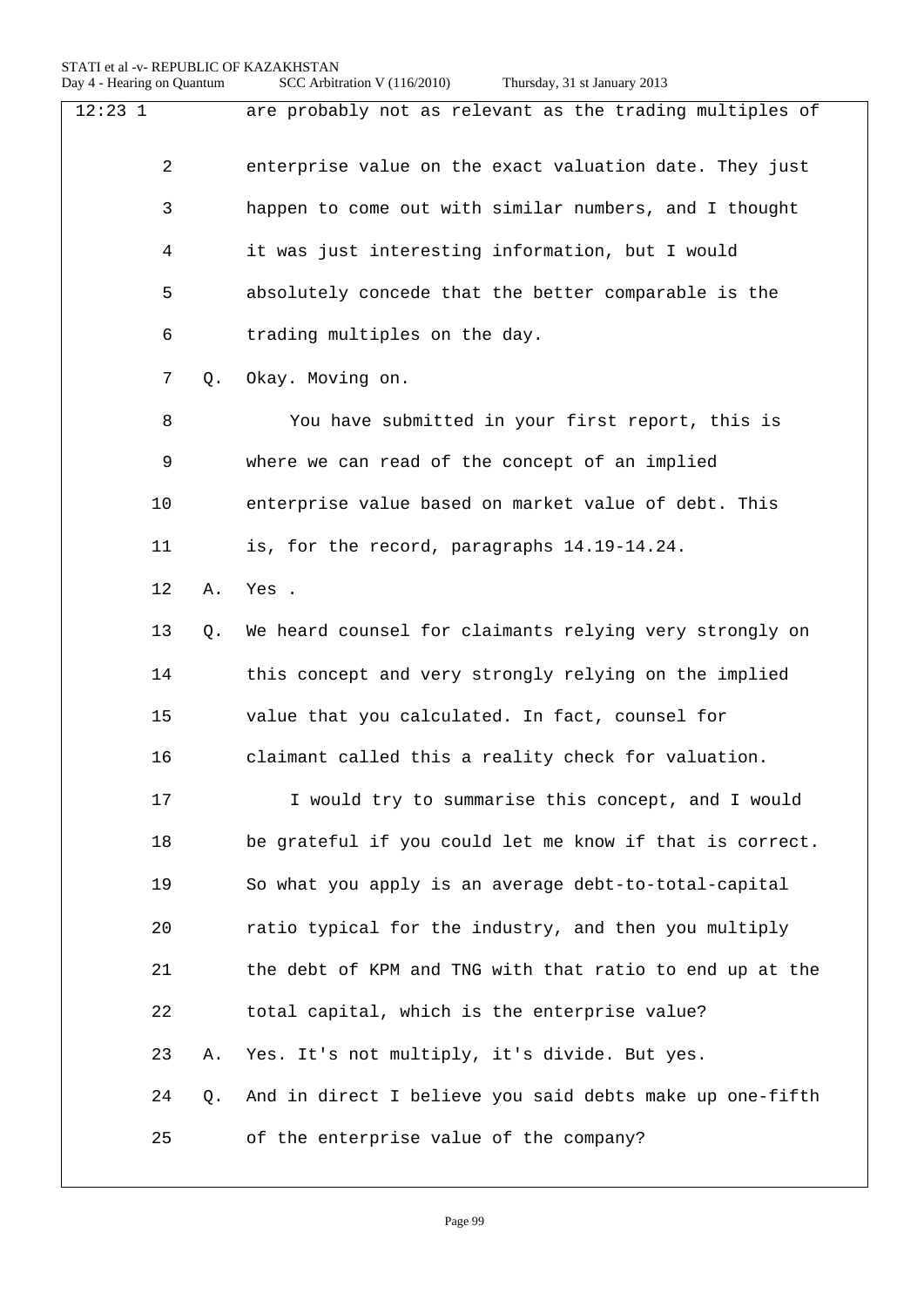| Thursday, 31 st January 2013 |  |  |
|------------------------------|--|--|
|                              |  |  |

| $12:25$ 1 |    | Α. | For the typical company, yes.                           |
|-----------|----|----|---------------------------------------------------------|
|           | 2  | Q. | Yes, for the typical company in your model here.        |
|           | 3  |    | So in your report, the page we're looking at, you       |
|           | 4  |    | rely on the median Morningstar industry composite:      |
|           | 5  |    | that's a five-year average of debt to total capital as  |
|           | 6  |    | of September 30th 2008, and you state here that it      |
|           | 7  |    | stands at 19.5%, and for easier calculation let's take  |
|           | 8  |    | 20%. Is that okay?                                      |
|           | 9  | Α. | Sure .                                                  |
|           | 10 | Q. | So then you take the Tristan debt as of                 |
|           | 11 |    | September 30th 2008, and at that date it stood at about |
|           | 12 |    | \$275 million?                                          |
|           | 13 | Α. | Correct.                                                |
|           | 14 | Q. | And these are those 20%. Now, to get to the 100%, you   |
|           | 15 |    | have to multiply that by 5, and this is how you end up  |
|           | 16 |    | with an enterprise value in the range of \$1.4 billion; |
|           | 17 |    | is that correct?                                        |
|           | 18 | Α. | You actually divide by 0.195; the same as multiplying   |
|           | 19 |    |                                                         |
|           |    |    | by $5$ .                                                |
|           | 20 | Q. | And this is how you reach the amount of \$1.4 billion?  |
|           | 21 | Α. | Yes .                                                   |
|           | 22 | Q. | Let us assume just for a moment that the debt was       |
|           | 23 |    | \$500 million. So then the enterprise value would be    |
|           | 24 |    | \$2.5 billion; is that correct?                         |
|           | 25 | Α. | In fact, there's a chart at the top of page 105 that    |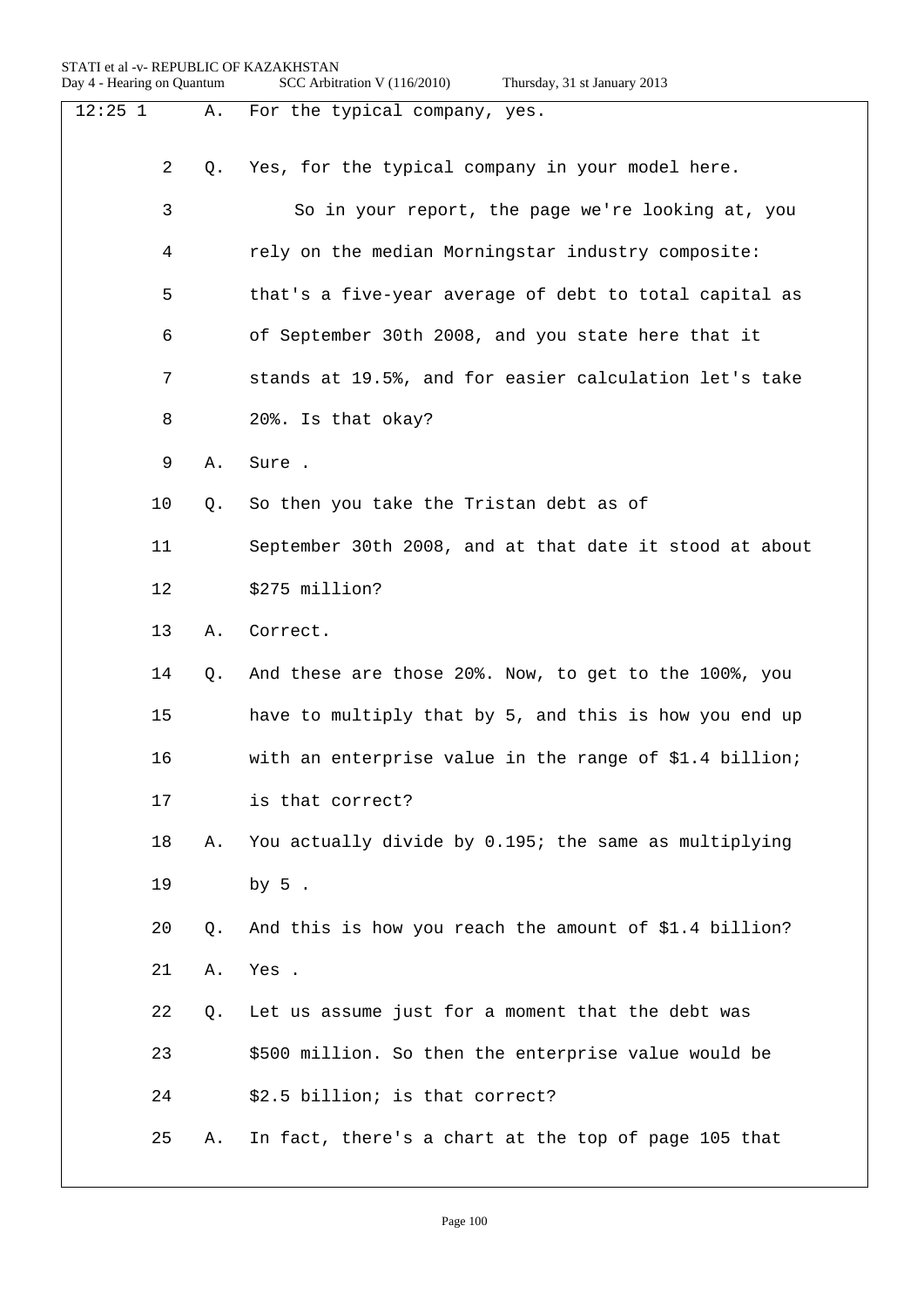| 12:271 |    | shows the market value of debt at different dates and     |
|--------|----|-----------------------------------------------------------|
| 2      |    | the implied enterprise value at different dates.          |
| 3      | Q. | I'm just trying to calculate with your model. So we       |
| 4      |    | increase the debt to \$500 million and it means the       |
| 5      |    | enterprise value is \$2.5 billion?                        |
| 6      | Α. | If the company has a normal capital structure, yes.       |
| 7      | Q. | And if the debt is \$1 billion, then the enterprise value |
| 8      |    | is \$5 billion?                                           |
| 9      | Α. | Again, in this industry, with a normal capital            |
| 10     |    | structure, that would be correct.                         |
| 11     | O. | So under that concept, the higher the debt, the higher    |
| 12     |    | the value; is that correct?                               |
| 13     | Α. | So nothing is a perfectly linear line. So the important   |
| 14     |    | concept is that the debt is publicly traded, and so the   |
| 15     |    | market value of the debt expresses the interest and the   |
| 16     |    | perception of the risk in the marketplace by              |
| 17     |    | sophisticated investors.                                  |
| 18     | Q. | So you would just look at the debt: the higher the        |
| 19     |    | better?                                                   |
| 20     | Α. | No. I think that's -- without being pejorative, I think   |
| 21     |    | that's a naive statement. I think --                      |
| 22     | Q. | Isn't this what you calculate --                          |
| 23     | Α. | Excuse me, if you'd let me finish.                        |
| 24     | Q. | Go ahead.                                                 |
| 25     | Α. | I think what you are dealing with here is market value    |
|        |    |                                                           |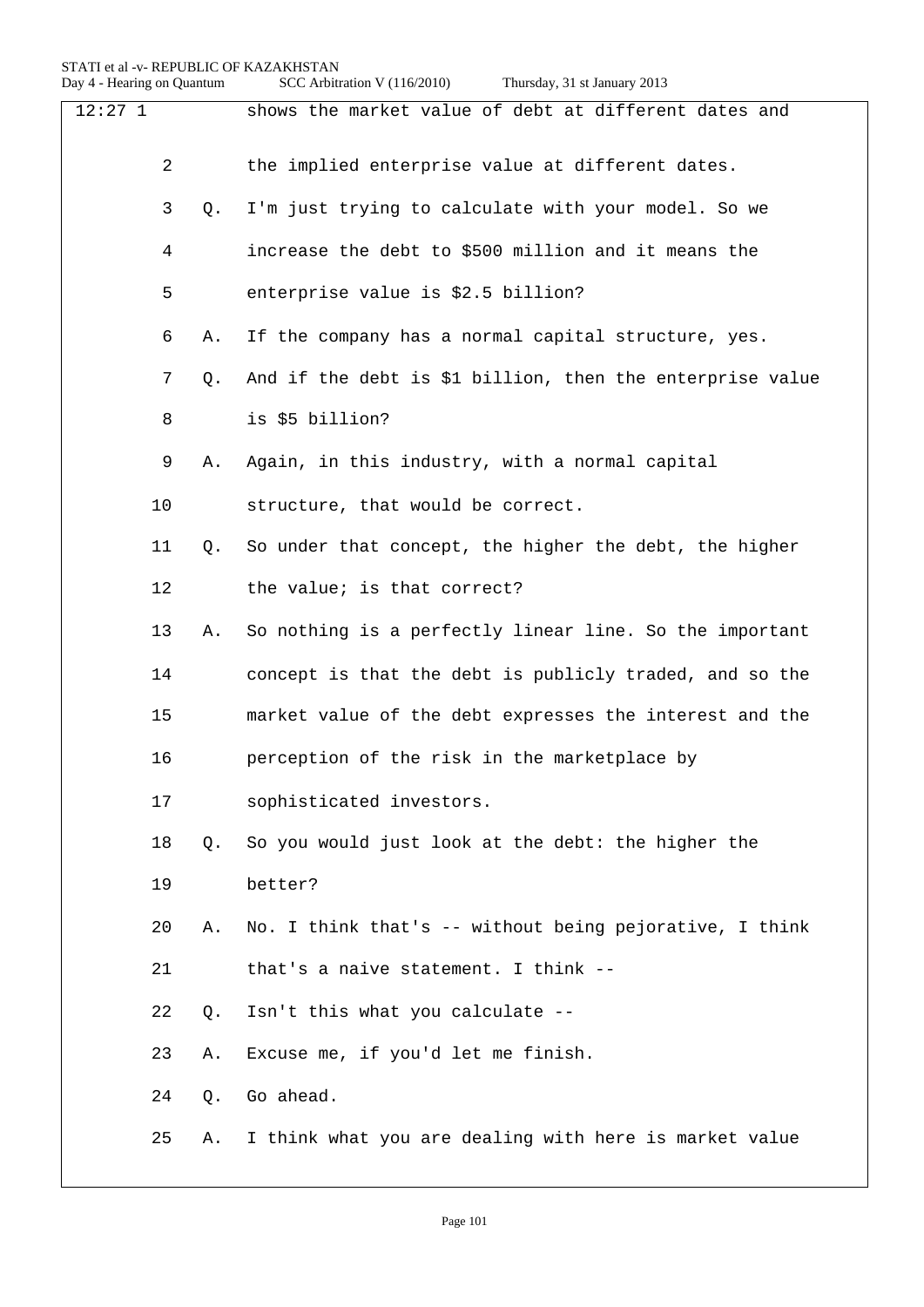|  |  | Thursday, 31 st January 2013 |  |
|--|--|------------------------------|--|
|--|--|------------------------------|--|

| $12:28$ 1 |                | of debt. This isn't someone with a credit card           |
|-----------|----------------|----------------------------------------------------------|
|           | $\overline{2}$ | overspending their limit. This is the market value of    |
|           | 3              | debt, where sophisticated debt investors appraise the    |
|           | 4              | value of an asset and the value of that debt, and it's   |
|           | 5              | traded on a public stock exchange.                       |
|           | 6              | So in these circumstances, it's not the amount of        |
|           | 7              | the debt but the quality of the debt that is of concern, |
|           | 8              | and in companies that have proper capitalisation in      |
|           | 9              | accordance with their industry, this allows you to make  |
| 10        |                | an observation about the indication of enterprise value. |
| 11        |                | Whatever importance you place on it, I think it's        |
| 12        |                | clear from my presentation and I think it's clear from   |
| 13        |                | my report that although it's not my primary methodology, |
| 14        |                | I consider it one of several indications in the          |
| 15        |                | marketplace that the order of magnitude of my            |
| 16        |                | calculations is appropriate.                             |
| 17        | Q.             | If you say it's not the amount of debt but the quality   |
| 18        |                | of the debt, what do you mean?                           |
| 19        | Α.             | So the face value of these notes was more than           |
| 20        |                | \$275 million at the date. The market had made           |
| 21        |                | an assessment that they didn't believe the risks         |
| 22        |                | reflected in the face value of that debt were            |
| 23        |                | appropriate, so they bid the value down. And that's      |
| 24        |                | a reflection of the market's perception of risk. That's  |
| 25        |                | why it's important to look at the market value of debt   |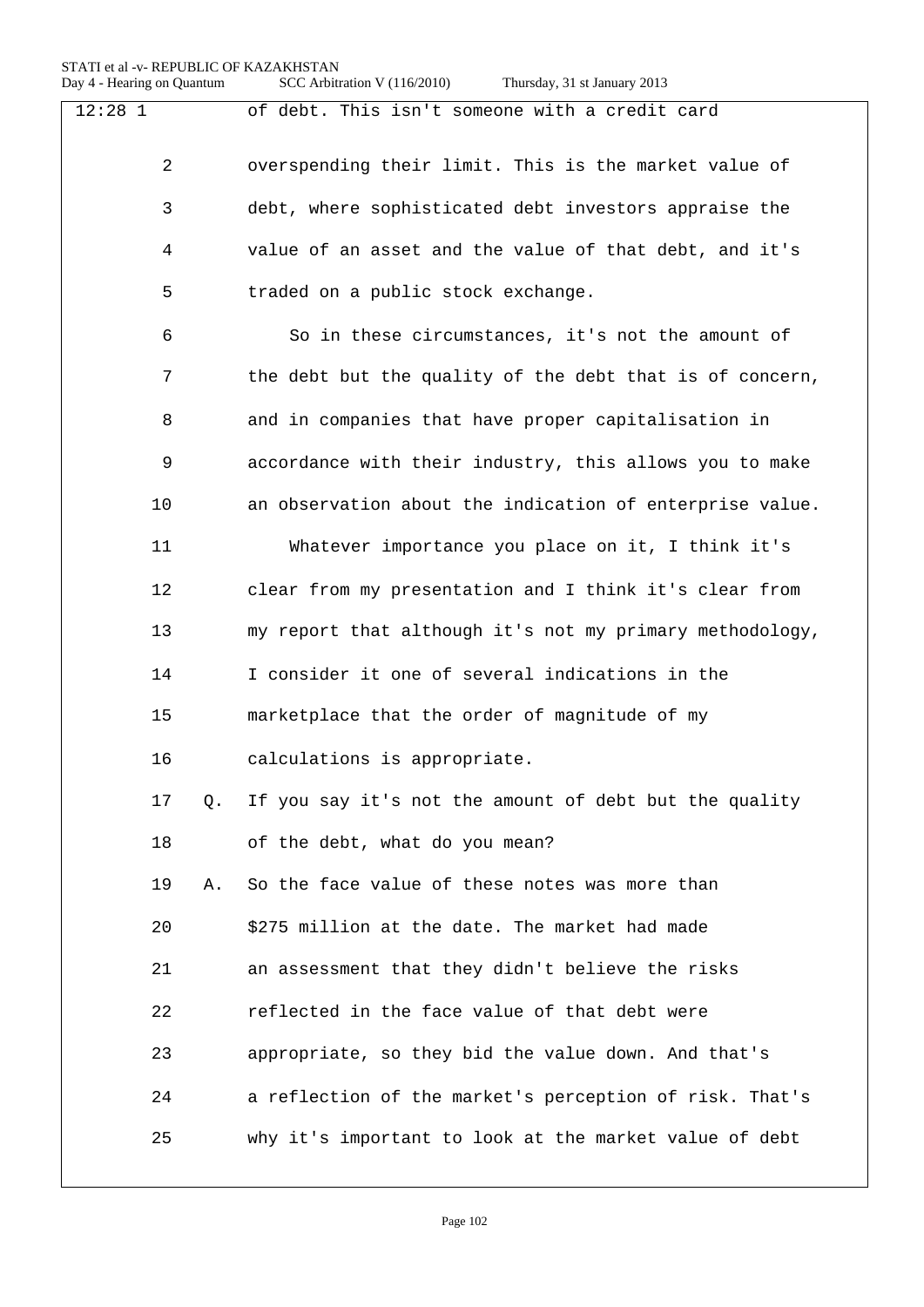| 12:301 |                |    | and not the face value of debt.                         |
|--------|----------------|----|---------------------------------------------------------|
|        | $\overline{2}$ | Q. | Can you explain the market value?                       |
|        | 3              | Α. | I think it's the same definition we use for fair market |
|        | 4              |    | value: it is what an informed, prudent party, acting at |
|        | 5              |    | arm's length, would transact in an unrestricted market, |
|        | 6              |    | under no compulsion to transact, at a specific date.    |
|        | 7              | Q. | Okay. I have one last question, and I think we need to  |
|        | 8              |    | move on, regarding the gas prices.                      |
|        | 9              | Α. | Yes.                                                    |
|        | 10             | Q. | Could you take a look at tab 3. This is Exhibit C-302.  |
|        | 11             | Α. | Is the first page looking like that (indicating)?       |
|        | 12             | Q. | We will get to that. It's the undated 2008 draft        |
|        | 13             |    | tripartite agreement; is that correct?                  |
|        | 14             | Α. | Yes .                                                   |
|        | 15             | Q. | This is the document that you chose to apply for your   |
|        | 16             |    | calculation of revenues?                                |
|        | 17             | Α. | This and the one that was signed by two different       |
|        | 18             |    | parties shortly after the valuation date.               |
|        | 19             | Q. | And this draft tripartite agreement was signed by two   |
|        | 20             |    | parties only?                                           |
|        | 21             | Α. | One or two. I can't remember if it was signed by one or |
|        | 22             |    | two. It was definitely not all three.                   |
|        | 23             | Q. | Were you here when Mr Stati testified on Tuesday and we |
|        | 24             |    | asked him about this document?                          |
|        | 25             | Α. | Yes, I was.                                             |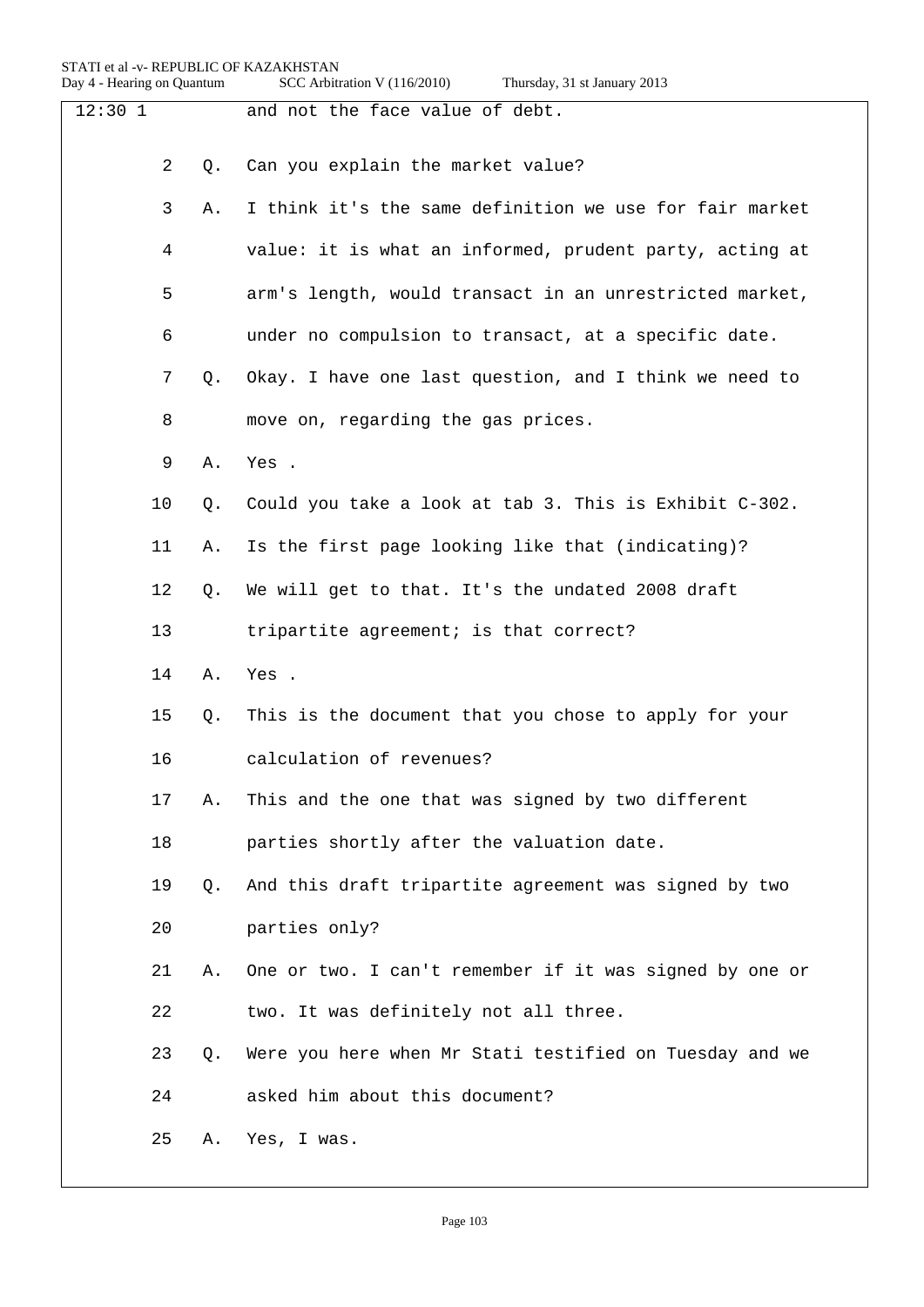| $12:31$ 1 |                | Q. | His reaction was: "Why are you showing me this document? |
|-----------|----------------|----|----------------------------------------------------------|
|           | $\overline{2}$ |    | It's not signed and it's completely irrelevant."         |
|           | 3              | Α. | I don't remember what his exact words were, but I'm sure |
|           | 4              |    | it's reflected accurately on the transcripts.            |
|           | 5              | Q. | Would you agree that your client then considers this     |
|           | 6              |    | non-unsigned and non-binding draft tripartite agreement  |
|           | 7              |    | to be irrelevant for assessing potential future gas      |
|           | 8              |    | prices?                                                  |
|           | 9              | Α. | I'm not sure that's what he said, but whatever he said   |
|           | 10             |    | on the record, I'm sure it's reflected accurately there. |
|           | 11             | Q. | Before taking this agreement as the basis of your        |
|           | 12             |    | valuation, did you take a look at the conditions under   |
|           | 13             |    | this agreement which need to be met in order for the     |
|           | 14             |    | agreement to come into force?                            |
|           | 15             | Α. | I looked at this agreement, I looked at the subsequent   |
|           | 16             |    | agreement which was signed by I believe it was KMG and   |
|           | 17             |    | TNG -- that might be right -- and also the discussion of |
|           | 18             |    | it in the confidential information memorandum. But       |
|           | 19             |    | I was certainly aware of it, yes.                        |
|           | 20             | Q. | Were you aware, for example, that it stipulates that     |
|           | 21             |    | KazTransGas would have needed to become the exclusive    |
|           | 22             |    | exporter of Kazakh gas for this agreement to come into   |
|           | 23             |    | force?                                                   |
|           | 24             | Α. | Yes.                                                     |
|           | 25             | Q. | Did you look into the question whether KazTransGas       |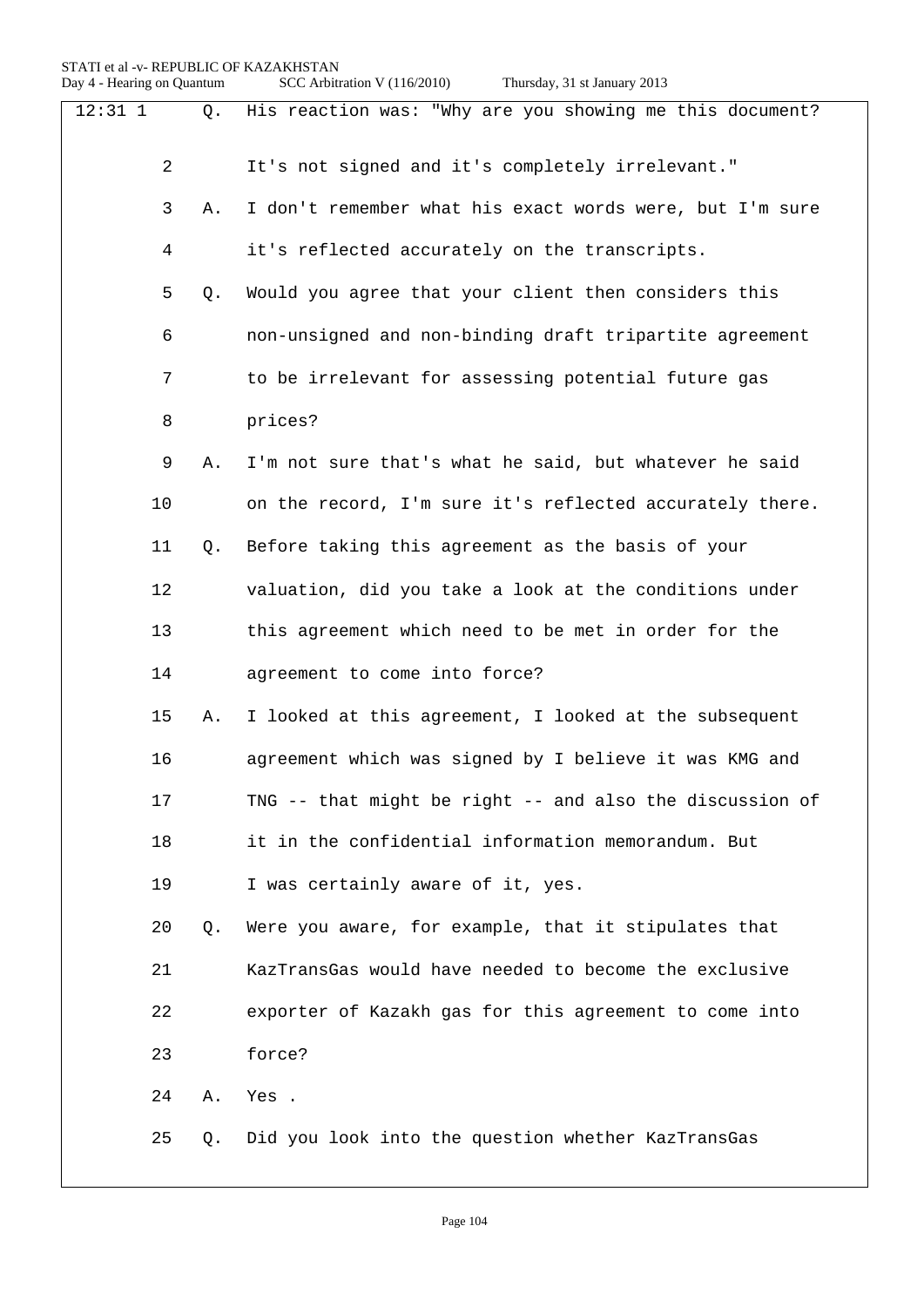| 12:331 |    |    | became an exclusive exporter of gas?                      |
|--------|----|----|-----------------------------------------------------------|
|        | 2  | Α. | We know in the subsequent agreement it was not; it was    |
|        | 3  |    | KMG.                                                      |
|        | 4  | Q. | Could you take a look at paragraph 3.1 of this            |
|        | 5  |    | agreement.                                                |
|        | 6  | Α. | Yes .                                                     |
|        | 7  | Q. | You used the table under 3.1 for the allocation of gas    |
|        | 8  |    | from Tolkyn, Borankol and 3 02 properties; is that right? |
|        | 9  | Α. | I can't remember if it was this one or if it's the        |
|        | 10 |    | identical one in the next agreement, but if they're       |
|        | 11 |    | identical, then yes.                                      |
|        | 12 | O. | You explain in paragraph 11.22 of your first expert       |
|        | 13 |    | report how you apply this formula, and it's as follows:   |
|        | 14 |    | "Volumes to the LPG Plant are satisfied first, then       |
|        | 15 |    | KazAzot volumes, then domestic market volumes and         |
|        | 16 |    | lastly, remaining gas is sold as exports."                |
|        | 17 |    | So is it fair to say you assumed that all remaining       |
|        | 18 |    | gas is sold as export and you therefore applied export    |
|        | 19 |    | prices?                                                   |
|        | 20 | Α. | If there was any remaining. And we can look at the        |
|        | 21 |    | model to see if and in what years there was any           |
|        | 22 |    | remaining gas.                                            |
|        | 23 | Q. | Let's look at this, if you look at the table in 3.1 and   |
|        | 24 |    | take the year 2015.                                       |
|        | 25 | Α. | Yes.                                                      |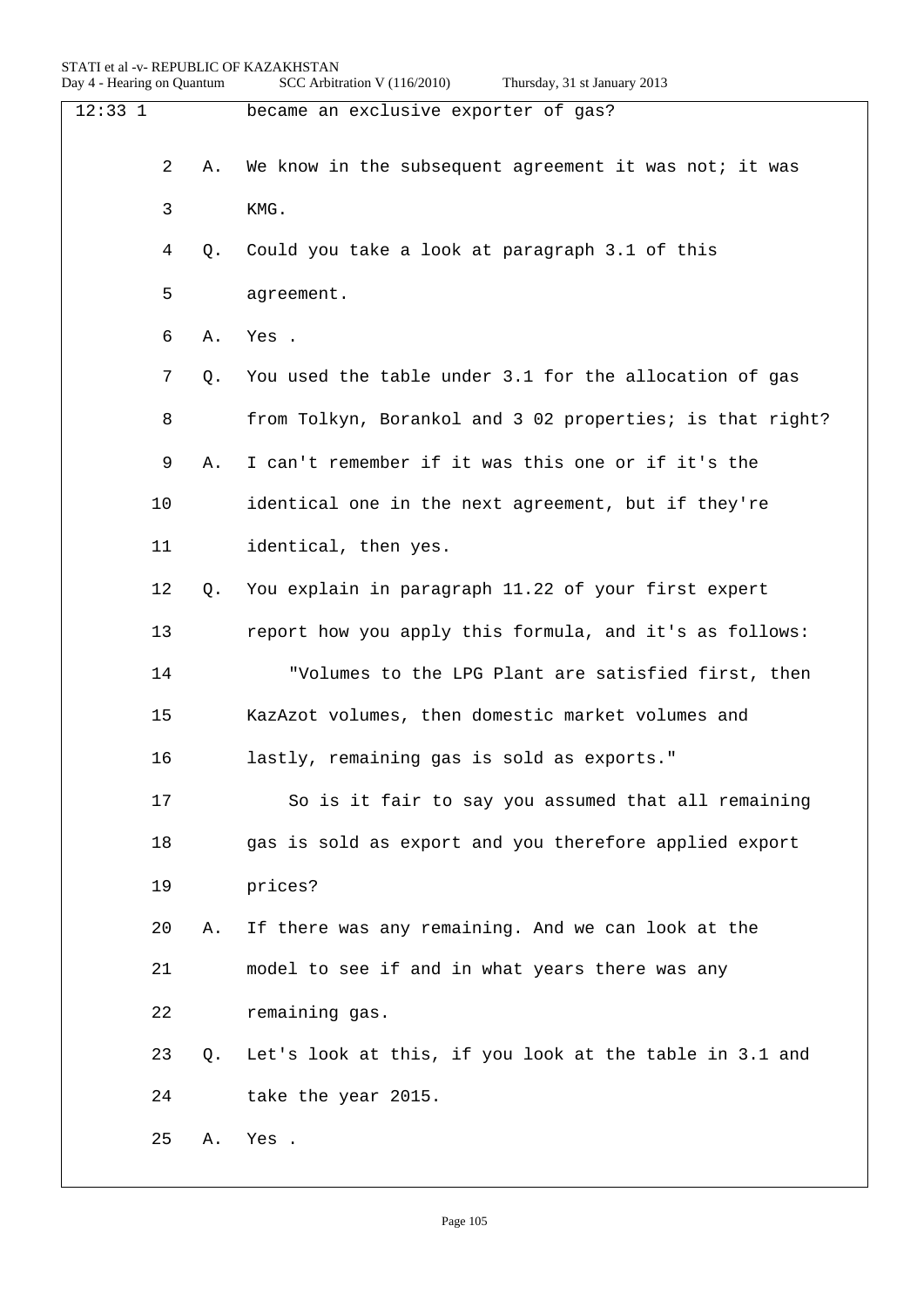| $12:34$ 1 | Q. | So according to that table, 1.1 billion cubic metres are |
|-----------|----|----------------------------------------------------------|
| 2         |    | to be delivered to KazAzot and 0.25 billion cubic metres |
| 3         |    | to domestic users; is that right?                        |
| 4         | Α. | Yes, correct.                                            |
| 5         | Q. | There is no delivery foreseen for export; is that        |
| 6         |    | correct?                                                 |
| 7         | Α. | Well, the volume is consumed in the first two            |
| 8         |    | categories, so there is nothing to sell.                 |
| 9         | Q. | That's right.                                            |
| 10        | Α. | According to this projection of volumes, yes.            |
| 11        | Q. | If you now turn to Exhibit C of your first report. Here  |
| 12        |    | it sets out the assumed amounts of production. And we    |
| 13        |    | take the same year: it's the year 2015.                  |
| 14        | Α. | Yes, I have Exhibit C.                                   |
| 15        | Q. | So if you look at the numbers, according to              |
| 16        |    | Ryder Scott's estimates -- and these are the numbers you |
| 17        |    | applied -- there would be roughly 165,000 million        |
| 18        |    | cubic feet or 4.65 billion cubic metres of gas produced  |
| 19        |    | from Tolkyn, Borankol and contract 3 02 properties; is   |
| 20        |    | that correct?                                            |
| 21        | Α. | Sorry, where are you getting those numbers from? I am    |
| 22        |    | in 2015 and I have gas in million cubic feet, 1,852 for  |
| 23        |    | Borankol, 19,322 for Tolkyn. Is that where you're        |
| 24        |    | reading?                                                 |
| 25        | Q. | Yes. And we have added those numbers in that row.        |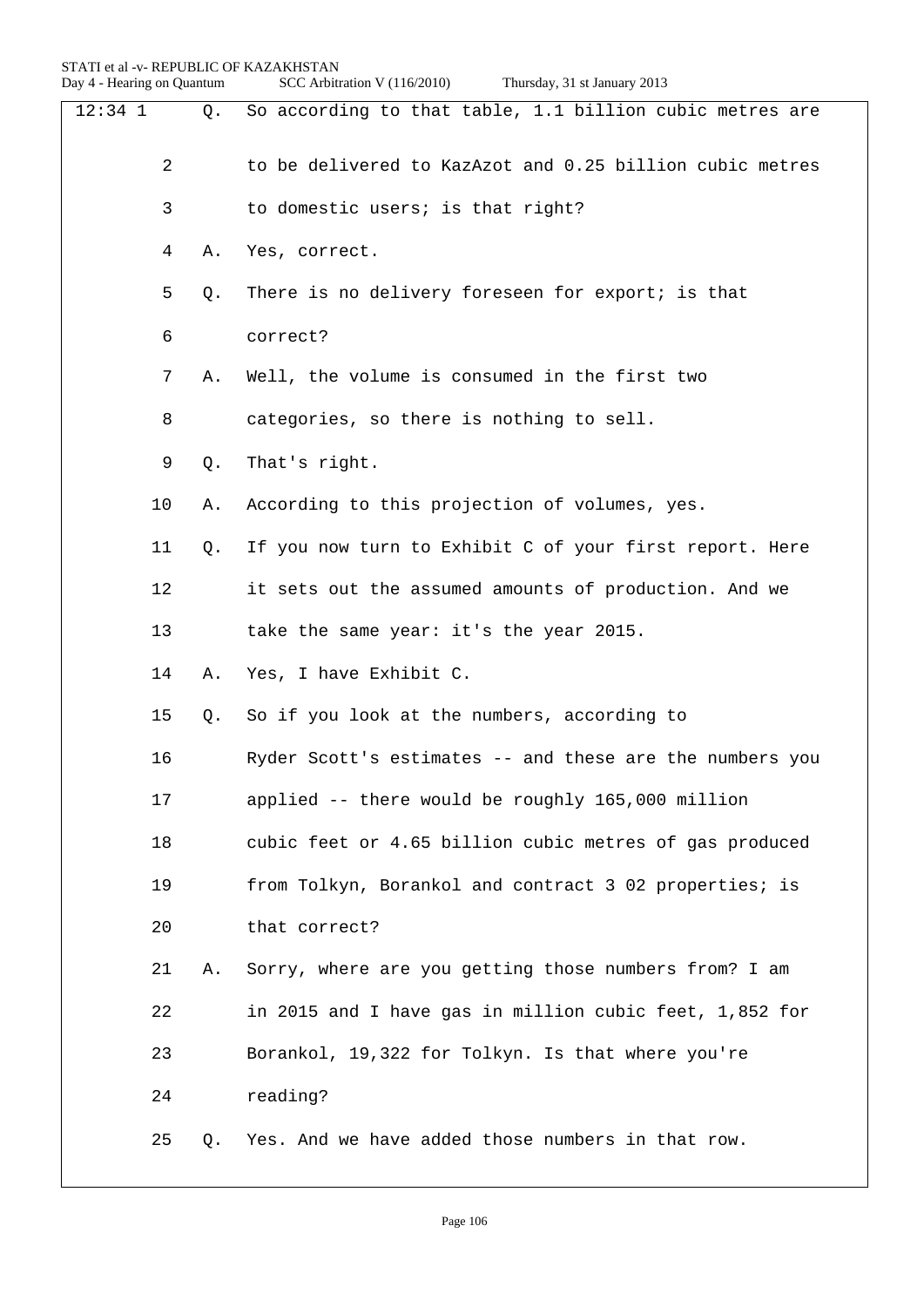| $12:36$ 1      | Α. | So you have about 22,000 of those units. Have you       |
|----------------|----|---------------------------------------------------------|
| $\overline{2}$ |    | converted them to something else?                       |
| 3              | Q. | We converted to billion cubic metres.                   |
| 4              | Α. | Billion cubic metres.                                   |
| 5              | Q. | That's 4.65, and we had an agreement on how we do the   |
| 6              |    | conversion.                                             |
| 7              | Α. | Could you show me that calculation, just so I can       |
| 8              |    | confirm it's accurate? If you just want me to assume    |
| 9              |    | it, I'll assume it if you like. I don't want to delay   |
| 10             |    | you.                                                    |
| 11             | Q. | Why don't we assume, and we can get back to this and we |
| 12             |    | can show you. It's actually based on an agreement, and  |
| 13             |    | we used your table to make that calculation.            |
| 14             | Α. | Okay.                                                   |
| 15             | Q. | So if we assume that after fulfilment of the deliveries |
| 16             |    | under the tripartite agreement -- and they amount, we   |
| 17             |    | have just established, to 1.35 billion cubic metres --  |
| 18             |    | that means that claimant would still have around        |
| 19             |    | 3.3 billion cubic metres, according to their own        |
| 20             |    | estimates. Is that correct?                             |
| 21             | Α. | Yes. I'd have to go into the cashflow forecast to see   |
| 22             |    | where the cashflows were applied, but the schedules are |
| 23             |    | in the report. Maybe you have them tabbed for me        |
| 24             |    | already.                                                |
| 25             | Q. | Let's assume this for the time being.                   |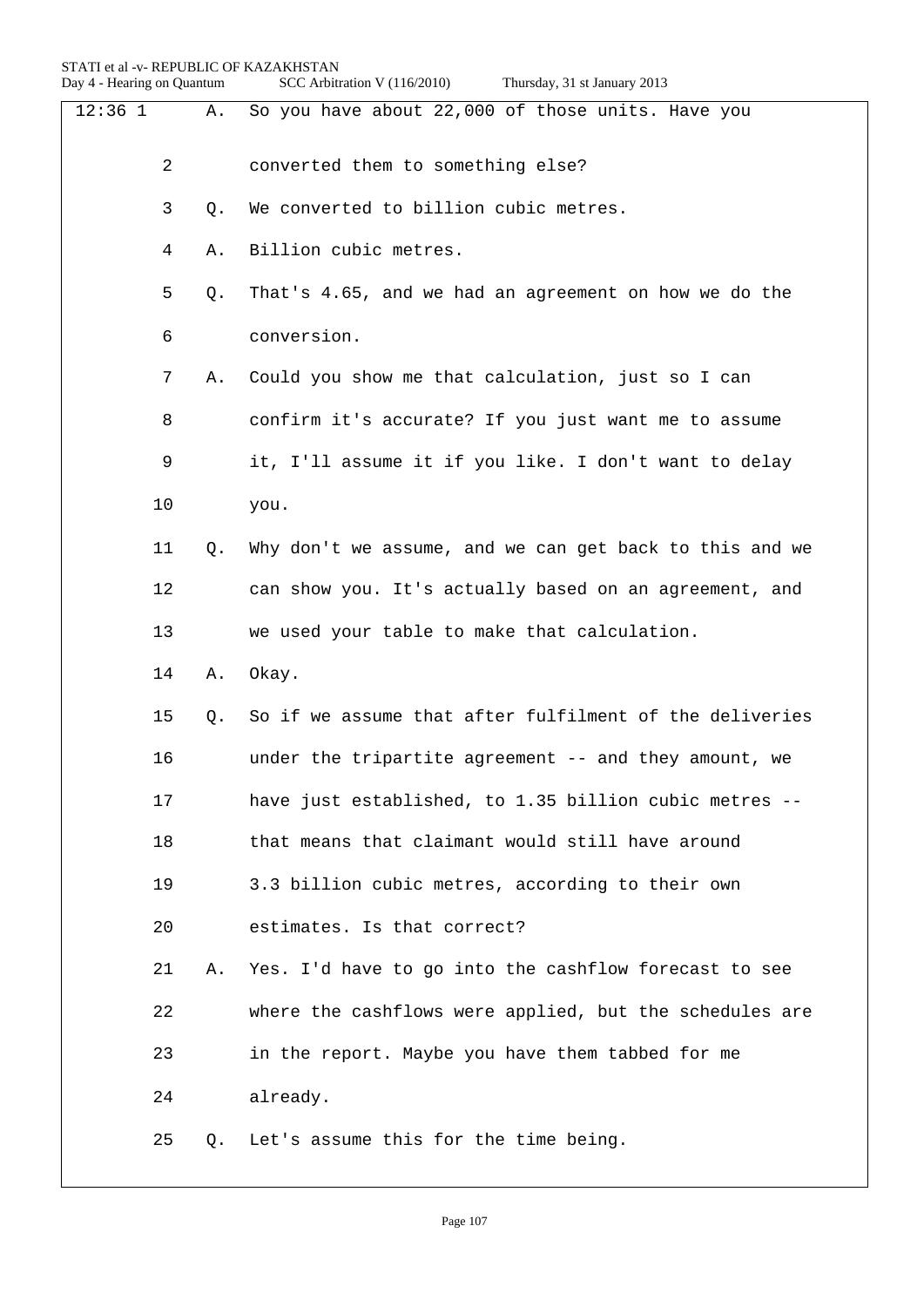| $12:38$ 1 |    | Α. | Sure .                                                   |
|-----------|----|----|----------------------------------------------------------|
|           | 2  | Q. | We are running out of time.                              |
|           | 3  |    | So for these remaining 3.3 billion cubic metres, you     |
|           | 4  |    | applied export prices; is that correct?                  |
|           | 5  | Α. | That's why I want to go to the tables. The cashflow      |
|           | 6  |    | tables are in this report, so we can go there and look   |
|           | 7  |    | at exactly what was done and what prices were applied if |
|           | 8  |    | you like. In theory it sounds right, but I'd like to go  |
|           | 9  |    | and check.                                               |
|           | 10 | Q. | Let me represent to you that you did apply export        |
|           | 11 |    | prices.                                                  |
|           | 12 | Α. | Okay.                                                    |
|           | 13 | О. | You applied these under the tripartite agreement,        |
|           | 14 |    | because this was the basis for your calculation, and you |
|           | 15 |    | applied this although no export prices for this gas was  |
|           | 16 |    | foreseen; is that correct?                               |
|           | 17 | Α. | I'm sorry, no export ?                                   |
|           | 18 | Q. | Under the tripartite agreement.                          |
|           | 19 | Α. | There was no export price foreseen?                      |
|           | 20 | Q. | My question is: under the tripartite agreement, we have  |
|           | 21 |    | just established that basically all the amount had been  |
|           | 22 |    | used up, and the tripartite agreement did not cover this |
|           | 23 |    | remaining amount of 3.3 billion cubic metres.            |
|           | 24 | Α. | I think if you read the one that was signed by KazAzot,  |
|           | 25 |    | you'll see that it actually does deal with all the extra |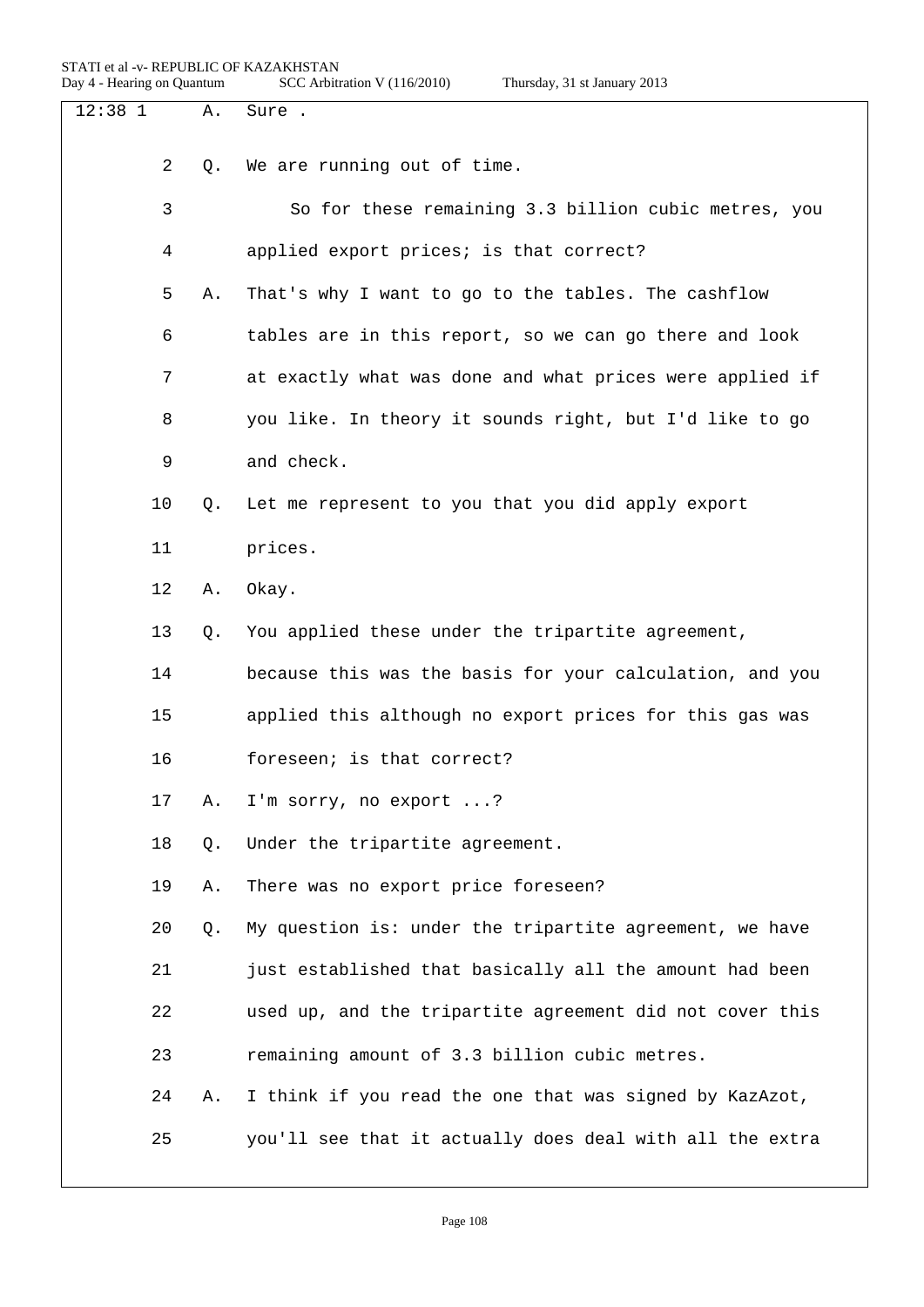12:39 1 volume. In paragraph 3.1 and 3.2 of that agreement, 2 I believe it deals with volume use, shortfalls and 3 excess. 4 So it's not prescriptive to say you can't sell 5 anything; I would not agree with that. Again, it's from 6 memory, but I believe that's what it says. 7 Q. Isn't it correct that the one with KazAzot was after the 8 effective date, after your effective date? 9 A. As I said, it's in November, so it's after the effective 10 date, yes. 11 DR NACIMIENTO: I have no further questions. 12 TH E CHAIRMAN: Thank you very much. Any re-direct? 13 MR MOHR: Thank you. I have a few questions, but it should 14 be brief. 15 TH E CHAIRMAN: Okay. Perhaps it would be helpful if we know 16 how much time we have left for the parties. 17 MS SIMPSON: At the end, claimants had 30 minutes remaining 18 and have used 29 minutes. Respondents just used 1 hour 19 13 minutes and have 31 minutes remaining. 20 TH E CHAIRMAN: So equal timing by now. Good. Go ahead. 21 MR MOHR: Thank you, Mr Chairman. 22 (1 2 .40 pm) 23 Re-direct examination by MR MOHR 24 Q. In Exhibit 1, which is FTI's first report, could you 25 please turn back to 2.41 -- I'm sorry, correction.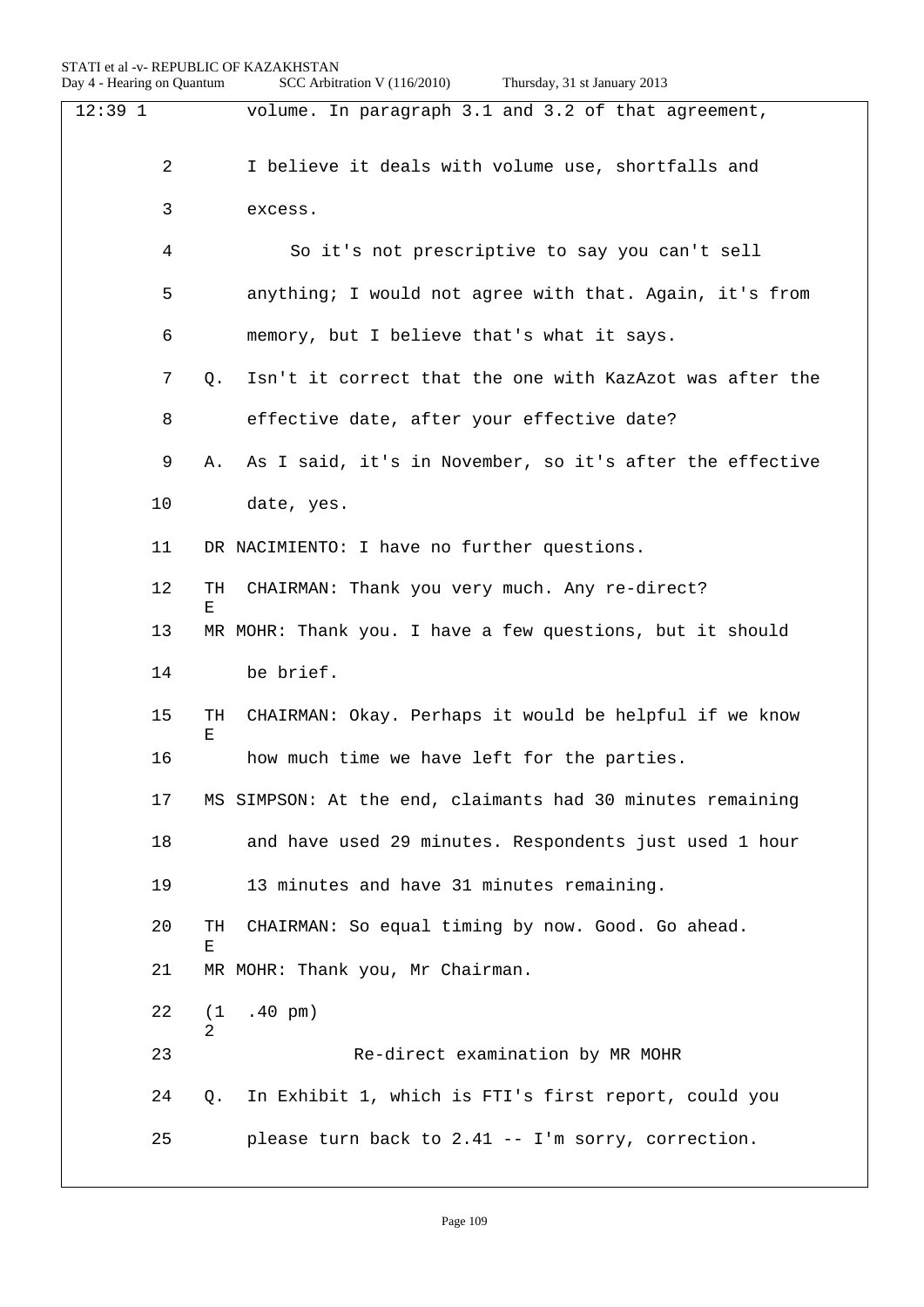| 12:411 |                | I think we're actually looking in the second report,     |
|--------|----------------|----------------------------------------------------------|
|        | $\overline{a}$ | tab 2, paragraph 2.41.                                   |
| 3      | Α.             | Yes.                                                     |
| 4      | Q.             | I think there may be some confusion surrounding the      |
| 5      |                | issue of the relevance of the availability or the        |
| 6      |                | potential for third-party gas supplies.                  |
| 7      |                | In this paragraph 2.41, when you explain the             |
| 8      |                | decision to change your assumption regarding the         |
| 9      |                | potential for third-party gas supplies, does that apply  |
| 10     |                | to your prospective value only, or does it also affect   |
| 11     |                | your approach to the investment cost valuation of the    |
| 12     |                | LPG plant?                                               |
| 13     | Α.             | No. I mean, this specifically refers to the prospective  |
| 14     |                | valuation. It says just above it, "Adjustments to the    |
| 15     |                | LPG Plant Prospective Valuation DCF Model".              |
| 16     | О.             | Did you continue to consider the possibility of the      |
| 17     |                | availability -- or that the LPG plant might be used to   |
| 18     |                | process gas from other providers in your decision        |
| 19     |                | whether a cost valuation was an appropriate one?         |
| 20     | Α.             | Certainly. In fact, in this section I say: although it   |
| 21     |                | is likely there is some third-party gas available, I did |
| 22     |                | not model it for the prospective valuation.              |
| 23     |                | MR MOHR: I have no further questions. Thank you.         |
| 24     | TH<br>Е        | CHAIRMAN: Thank you.                                     |
| 25     |                | DR NACIMIENTO: No further questions.                     |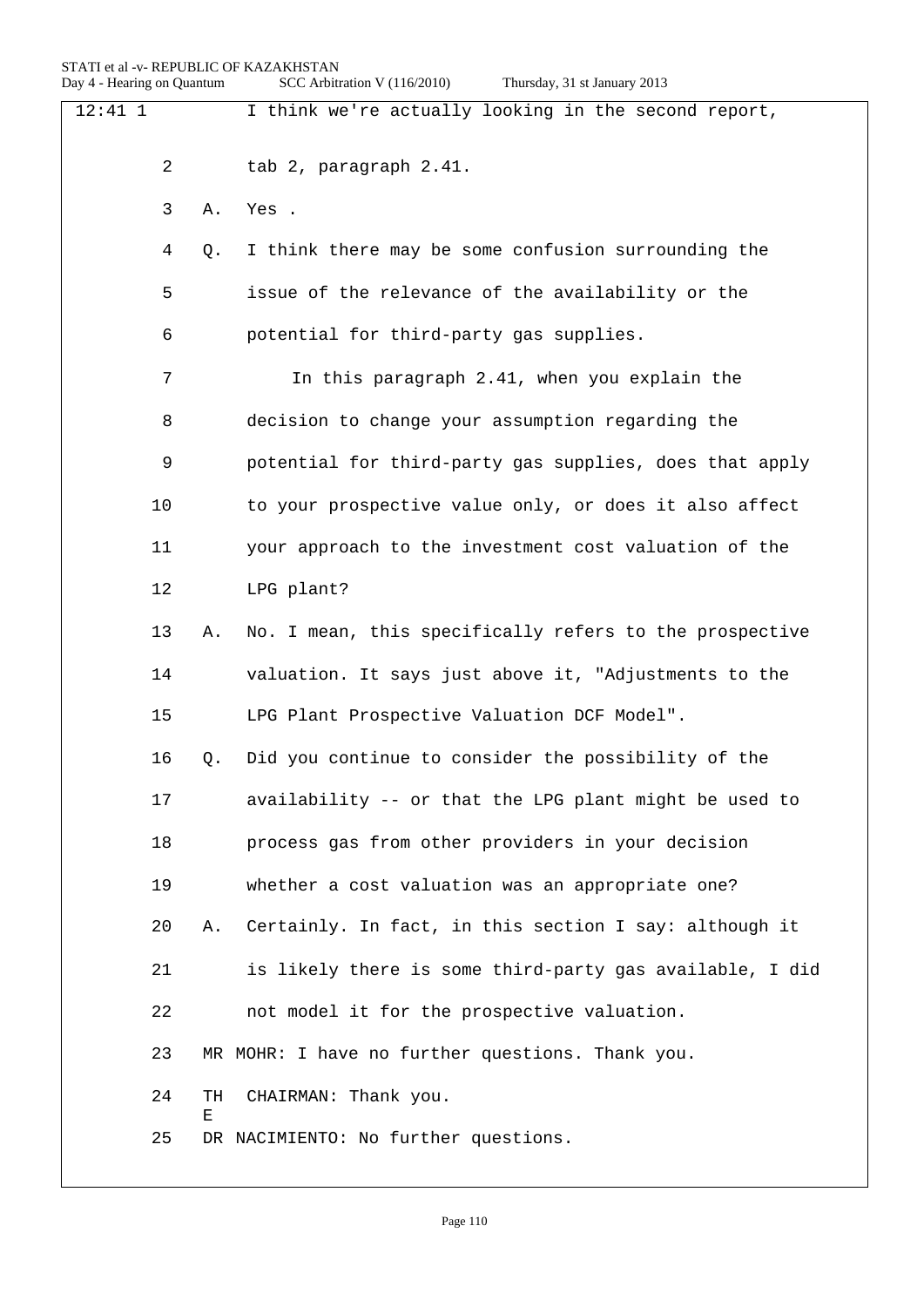| 12:421         | THE CHAIRMAN: This is the time for lunch, I suppose,        |
|----------------|-------------------------------------------------------------|
| $\overline{2}$ | because there's only 15 minutes left. Any questions         |
| 3              | from our side?                                              |
| 4              | $(12.43 \text{ pm})$                                        |
| 5              | Questions from THE TRIBUNAL                                 |
| 6              | PROFESSOR LEBEDEV: Mr Rosen, you indicated now in your oral |
| 7              | testimony that the value of the enterprise was, you         |
| 8              | indicated such figure \$1.2-1.4 billion.                    |
| 9              | This was in response to the question about the market<br>Α. |
| 10             | value of the debt and what that indicated the enterprise    |
| 11             | value was worth. So it was in response to that.             |
| 12             | PROFESSOR LEBEDEV: Well, I believe you indicated this       |
| 13             | figure; I can't say in respect of what. But that's the      |
| 14             | figures you indicated, the value of the enterprise.         |
| 15             | My question is very general, because you use the            |
| 16             | term "enterprise" many times; what do you understand by     |
| 17             | that term? And when you give a value, estimate the          |
| 18             | value of that phenomenon, what do you understand by         |
| 19             | "enterprise" in your report?                                |
| 20             | So the enterprise value is generally understood to be<br>Α. |
| 21             | the value of the operating assets of the business. It       |
| 22             | is essentially the value of a business. So it's             |
| 23             | a collection of assets that are necessary to carry on       |
| 24             | the business.                                               |
| 25             | If there are excess or deficient balances in                |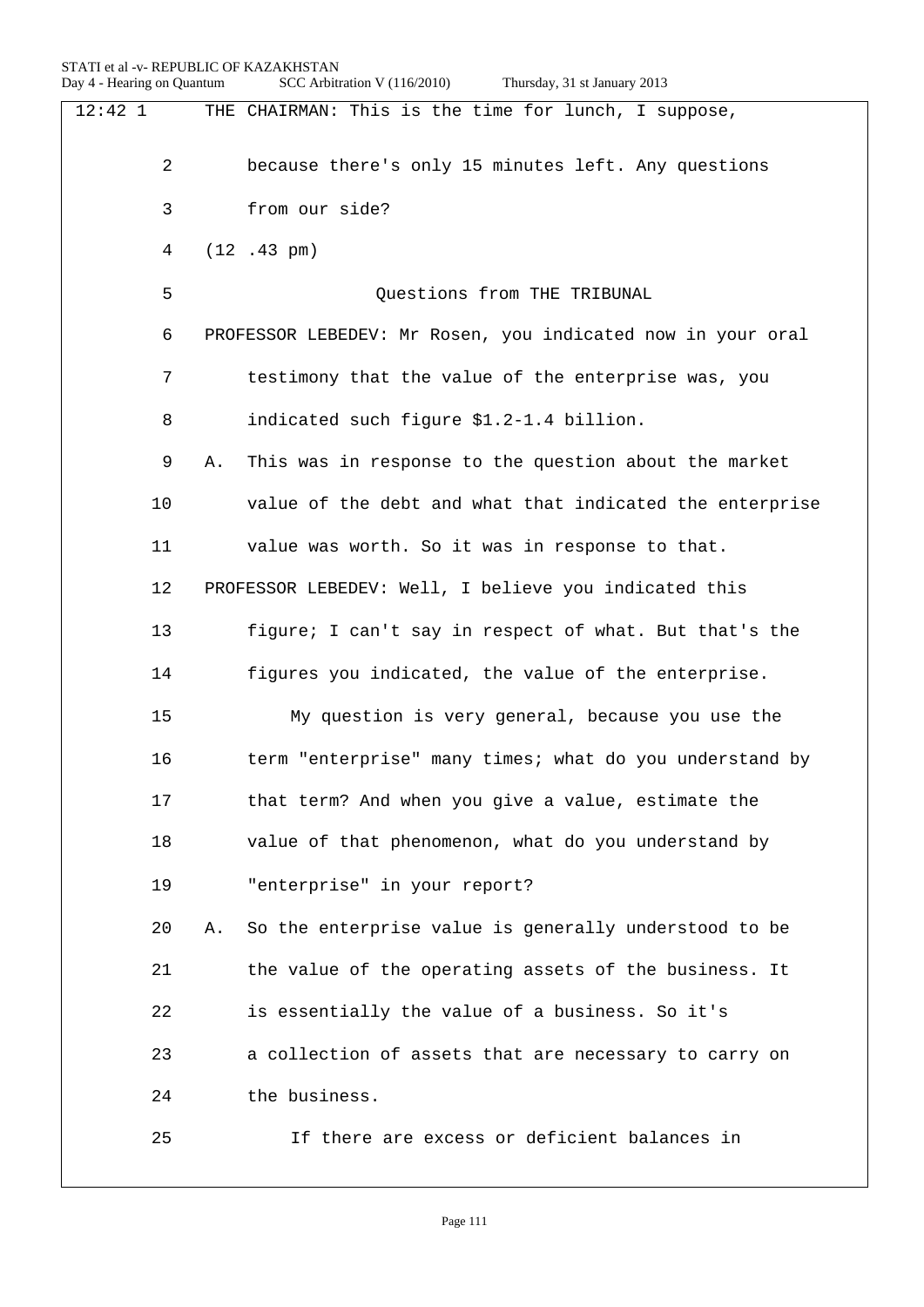| $\overline{12}:44$ 1 | non-operating assets -- so, for instance, if you have      |
|----------------------|------------------------------------------------------------|
|                      |                                                            |
| $\overline{2}$       | excess receivables or excess payables -- they do not       |
| 3                    | impact on the value of the enterprise. They are            |
| 4                    | typically -- and as we saw in the Zenith Project,          |
| 5                    | everything was done pre-cash, pre-debt. They are just      |
| 6                    | interested in the operating assets.                        |
| 7                    | So when you determine fair market value -- not             |
| 8                    | necessarily NPV, as I saw in the opening from the          |
| 9                    | respondent's counsel; it's not always NPV -- but the       |
| 10                   | fair market value of the operating assets comprises the    |
| 11                   | enterprise value.                                          |
| 12                   | PROFESSOR LEBEDEV: And you had actually first information  |
| 13                   | about this notion of "enterprise" for your report; yes?    |
| 14                   | Enterprise value is a well-known concept in my<br>Α.       |
| 15                   | profession, so it's in all the literature --               |
| 16                   | PROFESSOR LEBEDEV: But with regard to this specific case?  |
| 17                   | For this specific case it was appropriate to look at<br>Α. |
| 18                   | enterprise value because we are looking at, initially,     |
| 19                   | the diminution in value and then the taking of specific    |
| 20                   | operating assets. So in order to measuring the harm,       |
| 21                   | you must look at enterprise value; again, purely from      |
| 22                   | an economic perspective.                                   |
| 23                   | PROFESSOR LEBEDEV: Okay. Something else, but I'll wait.    |
| 24                   | THE CHAIRMAN: Okay. Now we go to lunch. Is 1.4 5 okay?     |
| 25                   | Alright. Thank you.                                        |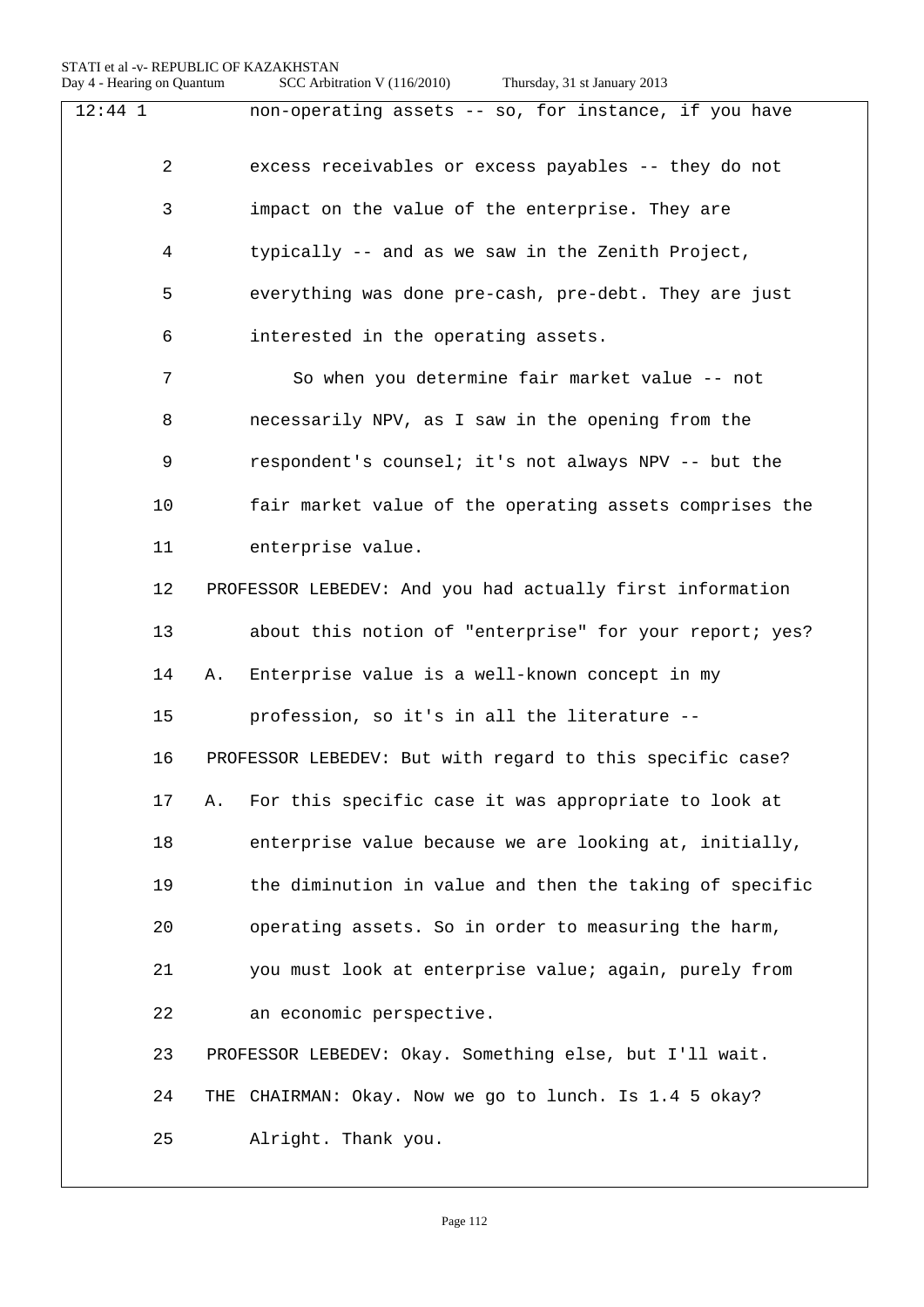12:46 1 (1 2 .46 pm) 2 (Adjourned until 1.45 pm) 3 (1 45 pm) . 4 DELOITTE GmbH 5 MR THOMAS GRUHN (called) 6 TH E CHAIRMAN: Alright, we resume the heading. We come to 7 the last group of experts. We have Mr Gruhn and 8 Mr Sachsalber. You are -- 9 TH E WITNESS: My name is Thomas Gruhn. 10 TH CHAIRMAN: Okay, thank you. Both of you signed the E 11 report, if I recall correctly. Alright, Mr Gruhn, if 12 you would be kind enough to read out the declaration to 13 us. Turn on your microphone, please. 14 TH WITNESS: I solemnly declare upon my honour and E 15 conscience that my statement will be in accordance with 16 my sincere belief. 17 TH  $\mathbf E$ CHAIRMAN: Thank you very much. Respondent will 18 introduce you. 19 DR NACIMIENTO: Thank you. 20 .  $(1 46 pm)$ 21 Direct examination by DR NACIMIENTO 22 Q. Mr Gruhn, you submitted one report in this arbitration. 23 Is there anything that you would like to add or correct? 24 A. Well, we have also issued an additional note to report 25 dated 22nd January. Apart from that, no corrections, no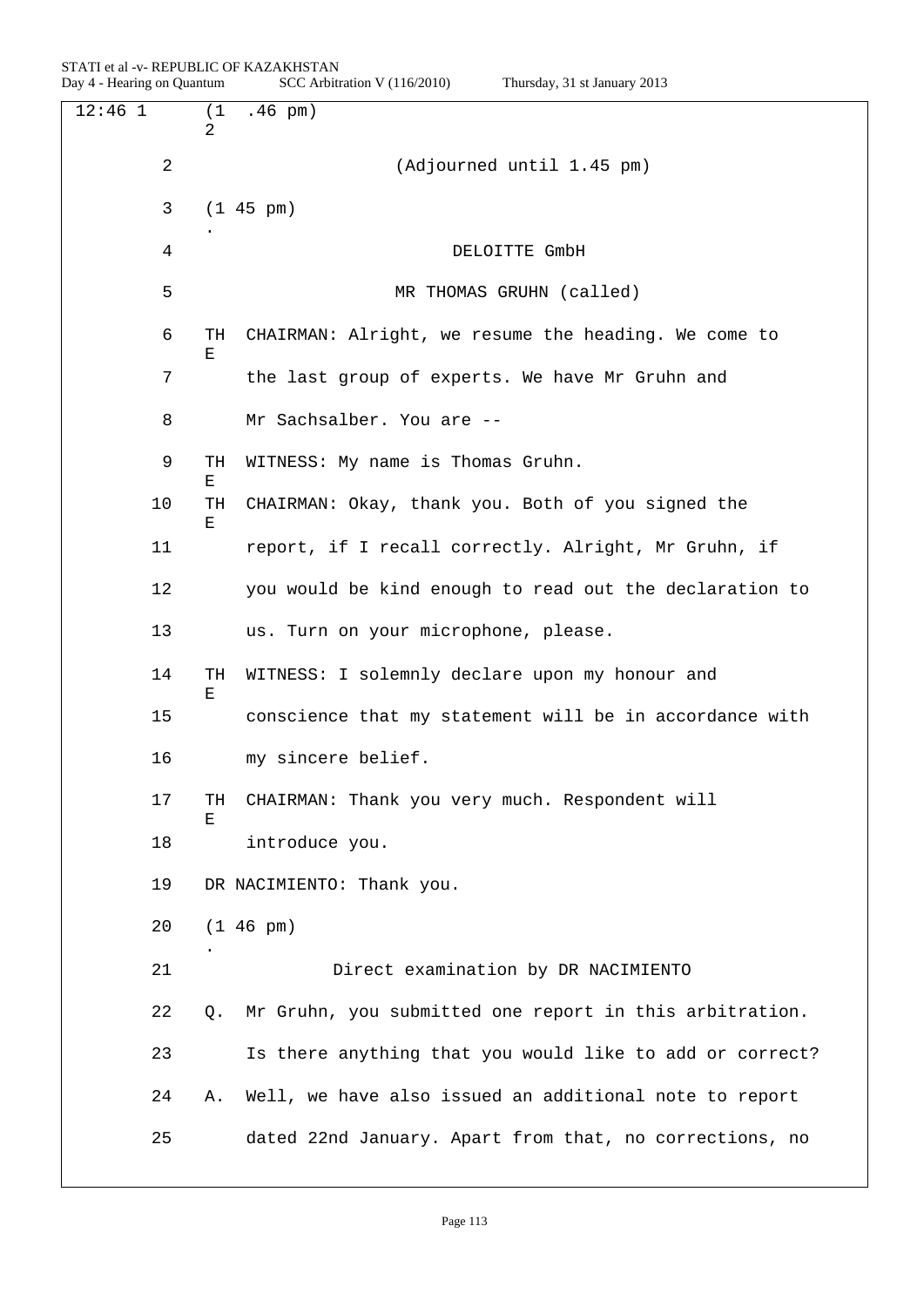| $13:46$ 1 |                      | additions.                                                 |
|-----------|----------------------|------------------------------------------------------------|
|           |                      |                                                            |
|           | $\overline{2}$<br>Q. | Could you then explain your additional note of             |
|           | 3                    | 2 2nd January?                                             |
|           | 4                    | MR MOHR: Mr Chairman, I need to inject a procedural        |
|           | 5                    | objection at this point. Given that Mr Rosen's             |
|           | 6                    | explanatory note that was submitted shortly before the     |
|           | 7                    | hearing was excluded from the subject of examination,      |
|           | 8                    | I believe it would be appropriate to also not allow        |
|           | 9                    | examination of Mr Gruhn regarding the corrections that     |
| 10        |                      | were made to his report on January 23rd.                   |
| 11        | TH<br>Е              | CHAIRMAN: Fair enough. It doesn't make much of             |
| 12        |                      | a difference.                                              |
| 13        |                      | DR NACIMIENTO: No, it's fair enough and that's fine. There |
| 14        |                      | is a distinction and we put it down in writing, so         |
| 15        |                      | that's fine.                                               |
| 16        | TH<br>Е              | CHAIRMAN: Yes, I'm aware of that.                          |
| 17        |                      | DR NACIMIENTO: Mr Gruhn, could you briefly describe your   |
| 18        |                      | professional background, your experience and your          |
| 19        |                      | current position?                                          |
| 20        | Α.                   | Yes. My professional background is that of a public        |
| 21        |                      | auditor in Germany, a tax consultant. I am the head of     |
| 22        |                      | the Frankfurt valuation team for Deloitte Germany, and     |
| 23        |                      | I am the head for Deloitte Germany of the SPA advisory     |
| 24        |                      | practice; that translates into sale and purchase           |
| 25        |                      | agreements advisory practice, which is about optimising    |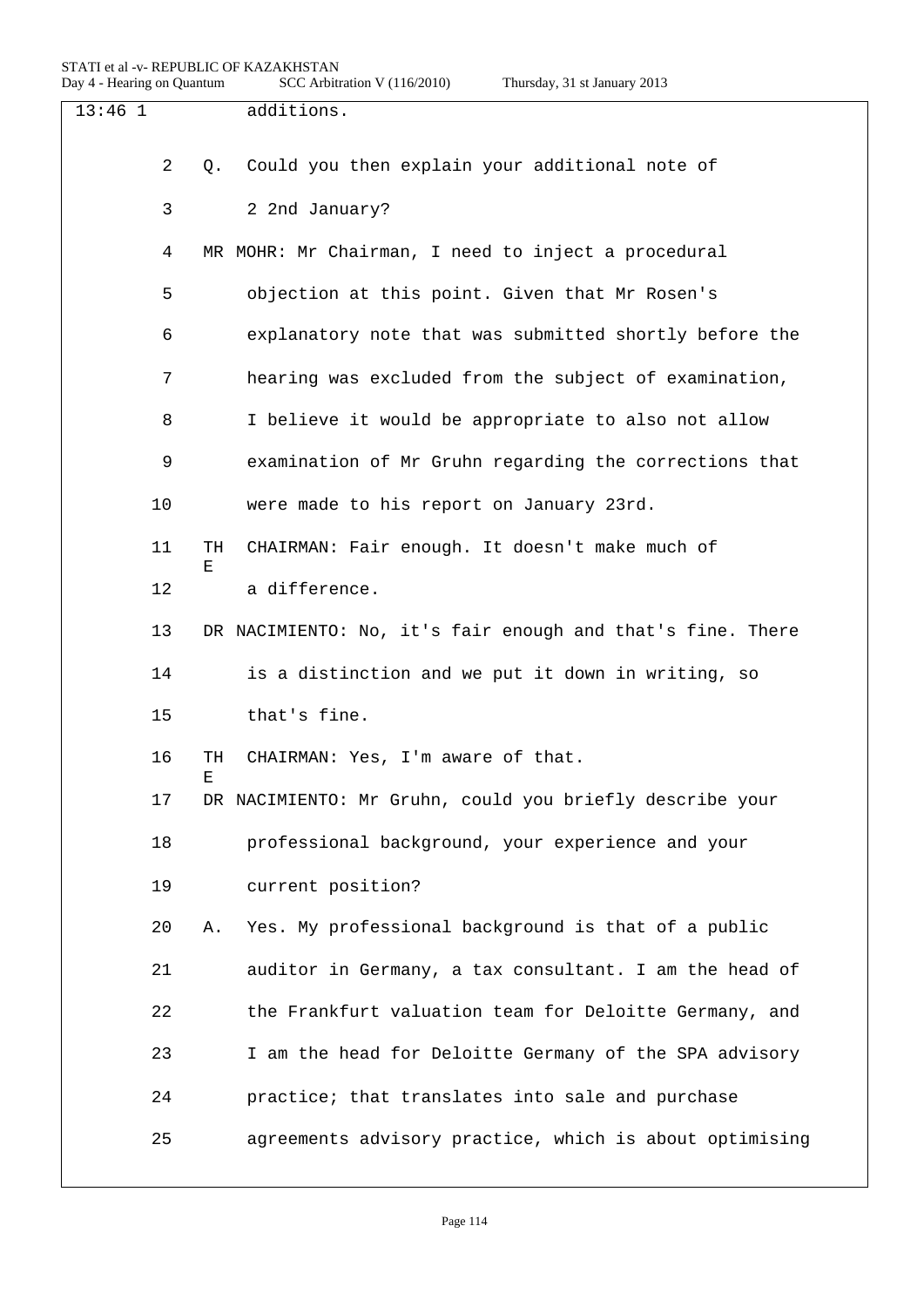| $13:47$ 1 |    |    | sale and purchase agreements, obviously in M&A           |
|-----------|----|----|----------------------------------------------------------|
|           | 2  |    | transactions.                                            |
|           | 3  | Q. | Could you -- sorry.                                      |
|           | 4  | Α. | I am qualified, as I say, as a public auditor. From my   |
|           | 5  |    | formation I am an economist; that's what I studied. But  |
|           | 6  |    | I didn't want to interrupt you.                          |
|           | 7  | Q. | No, I did not want to interrupt you. Please go ahead.    |
|           | 8  | Α. | I am a valuation expert; I've done that over a period of |
|           | 9  |    | 20 years, starting in private equity, very soon          |
|           | 10 |    | switching to a renowned accounting firm, PwC.            |
|           | 11 |    | I worked for seven years for PwC, another seven          |
|           | 12 |    | years for Clifford Chance and their auditing firm.       |
|           | 13 |    | I was one of the general managers of this auditing firm. |
|           | 14 |    | In 2007 I joined Deloitte, obviously, and, as I said,    |
|           | 15 |    | I am responsible for valuation in the Frankfurt office   |
|           | 16 |    | and for SPA advisory.                                    |
|           | 17 |    | My experience ranges over a great variety of             |
|           | 18 |    | industries, actually. Energy is a prominent field where  |
|           | 19 |    | I was doing valuations, doing due diligences, and also   |
|           | 20 |    | advised buyers and sellers on sales contracts. For       |
|           | 21 |    | about, let's say, ten years I'm in that field of         |
|           | 22 |    | forensic: sale and purchase agreements, M&A disputes,    |
|           | 23 |    | BIT disputes, commercial disputes.                       |
|           | 24 | Q. | Do you have also experience in M&A transactions?         |
|           | 25 | Α. | Yes. I mean, all my professional life was about M&A, or  |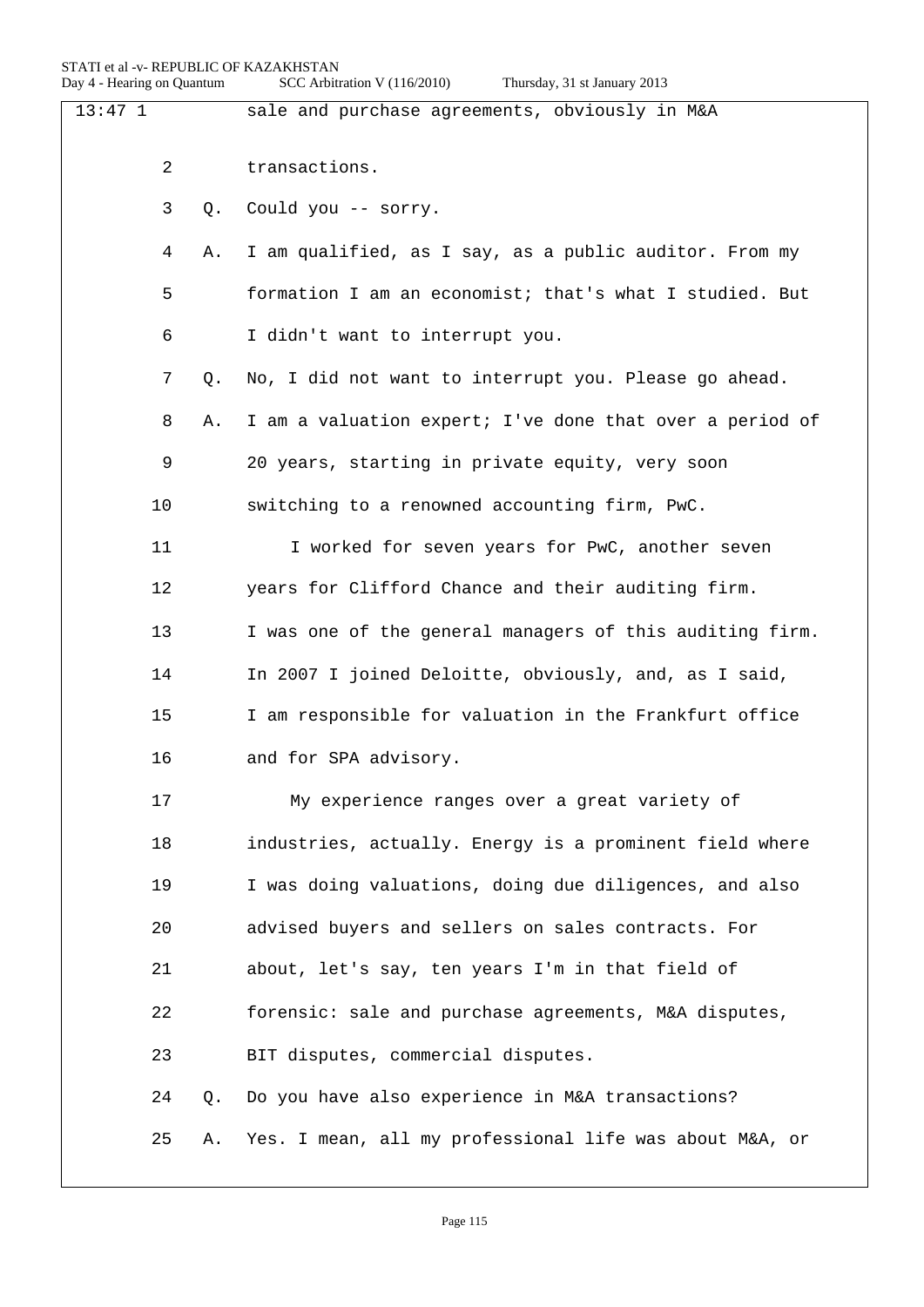| $13:49$ 1 |    |    | a large part of it was M&A, starting in 1990 in the      |
|-----------|----|----|----------------------------------------------------------|
|           | 2  |    | private equity industry. Then it was due diligences,     |
|           | 3  |    | financial due diligences, it was valuations; in PwC,     |
|           | 4  |    | also later at Clifford Chance and their auditing firm.   |
|           | 5  |    | And this has been my job up to now actually.             |
|           | 6  | Q. | Thank you.                                               |
|           | 7  |    | Could you briefly describe your valuation approach       |
|           | 8  |    | as opposed to the valuation approach taken by FTI?       |
|           | 9  | Α. | Yes, certainly. I think most important in this case at   |
|           | 10 |    | hand here is to clearly identify the nature of the       |
|           | 11 |    | assets that we are talking about and also the            |
|           | 12 |    | perspective from which to value those assets.            |
|           | 13 |    | The assets are the subsoil use contracts, meaning        |
|           | 14 |    | that for a defined period of time, claimants were        |
|           | 15 |    | allowed to operate assets and generate cashflows under   |
|           | 16 |    | the limitations of those subsoil use contracts; either   |
|           | 17 |    | exploration and development, which is true for Borankol  |
|           | 18 |    | oilfield and Tolkyn field, and for exploration of what   |
|           | 19 |    | we describe as contract 302 areas.                       |
|           | 20 |    | Since we are dealing with potential damages, a good      |
|           | 21 |    | analogue for this is to look at these assets, these      |
|           | 22 |    | contracts, actually from the perspective of an investor, |
|           | 23 |    | a third-party investor. From that it is quite clear,     |
|           | 24 |    | and also for the purpose of this arbitration, that value |
|           | 25 |    | must be something which answers the question: what would |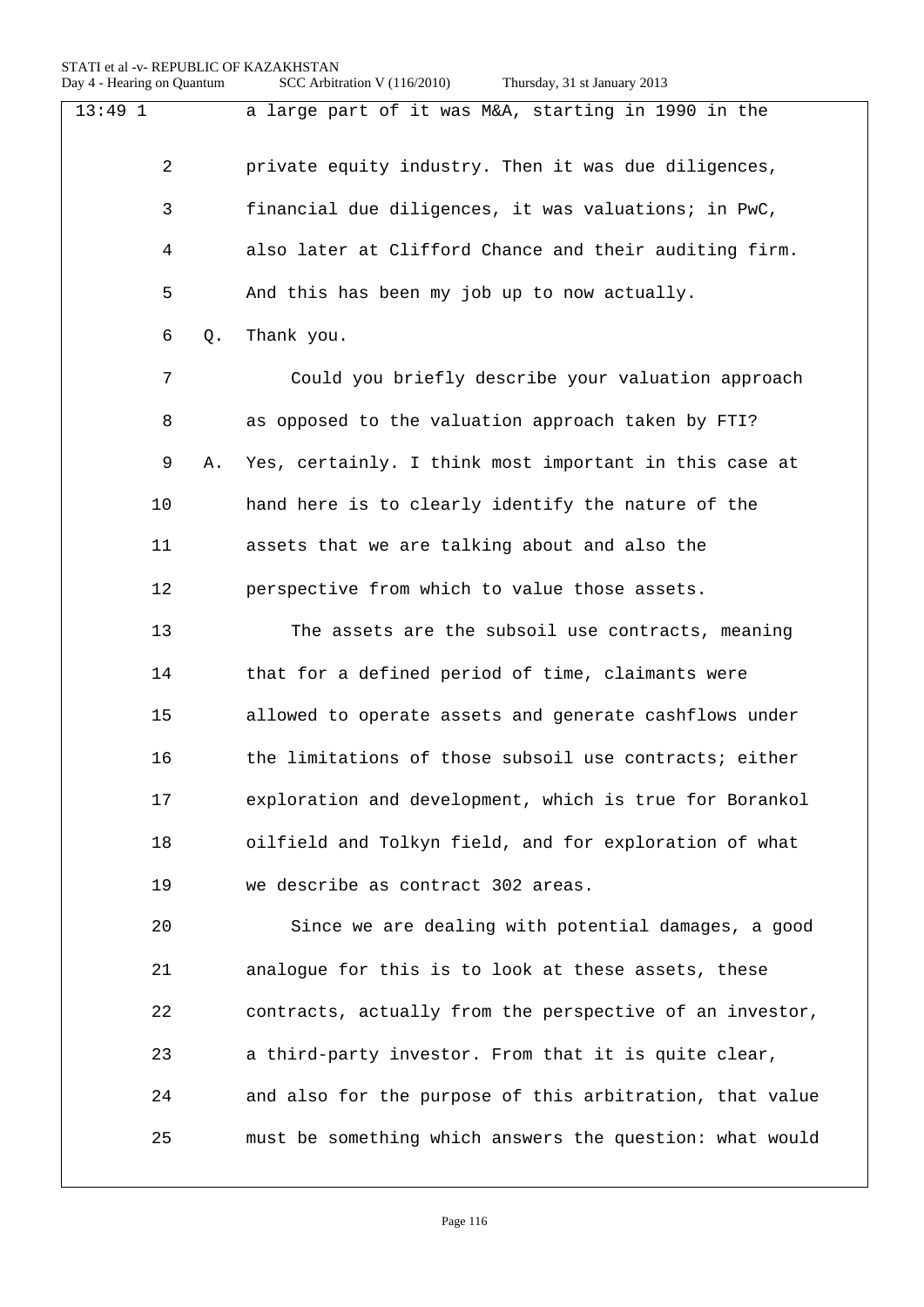Day 4 - Hearing on Quantum SCC Arbitration V (116/2010) Thursday, 31 st January 2013

13:51 1 somebody, some third-party investor, pay for being in 2 a position to operate under the said subsoil use 3 contracts? 4 Therefore, for me and Deloitte it was quite clear 5 from the beginning that we would be talking about fair 6 market values, because only fair market values give you 7 that money value which is relevant -- among other 8 things, like buying and selling transactions, borrowing 9 money from banks -- for this kind of arbitration. 10 That means that, at least from our point of view, 11 other value concepts which exist in accounting, for 12 example, are not relevant for this arbitration. Two of 13 the concepts that have been presented are the cost 14 valuation and the so-called prospective valuation. 15 As you all know, and it has been said here in the 16 hearing, the cost valuation is something which looks 17 behind what expenses have been accumulated for a certain 18 asset over time. No investor would pay a price, no bank 19 would grant a loan on that basis alone; it's always 20 necessary to look into the future and really figure out 21 what would be the cashflow that comes from those assets. 22 This is so for any asset over the world, be it real 23 estate, be it built, be it in projection: you always 24 have to form an opinion of the future cashflow. That is 25 the overall concept for the valuation of any asset in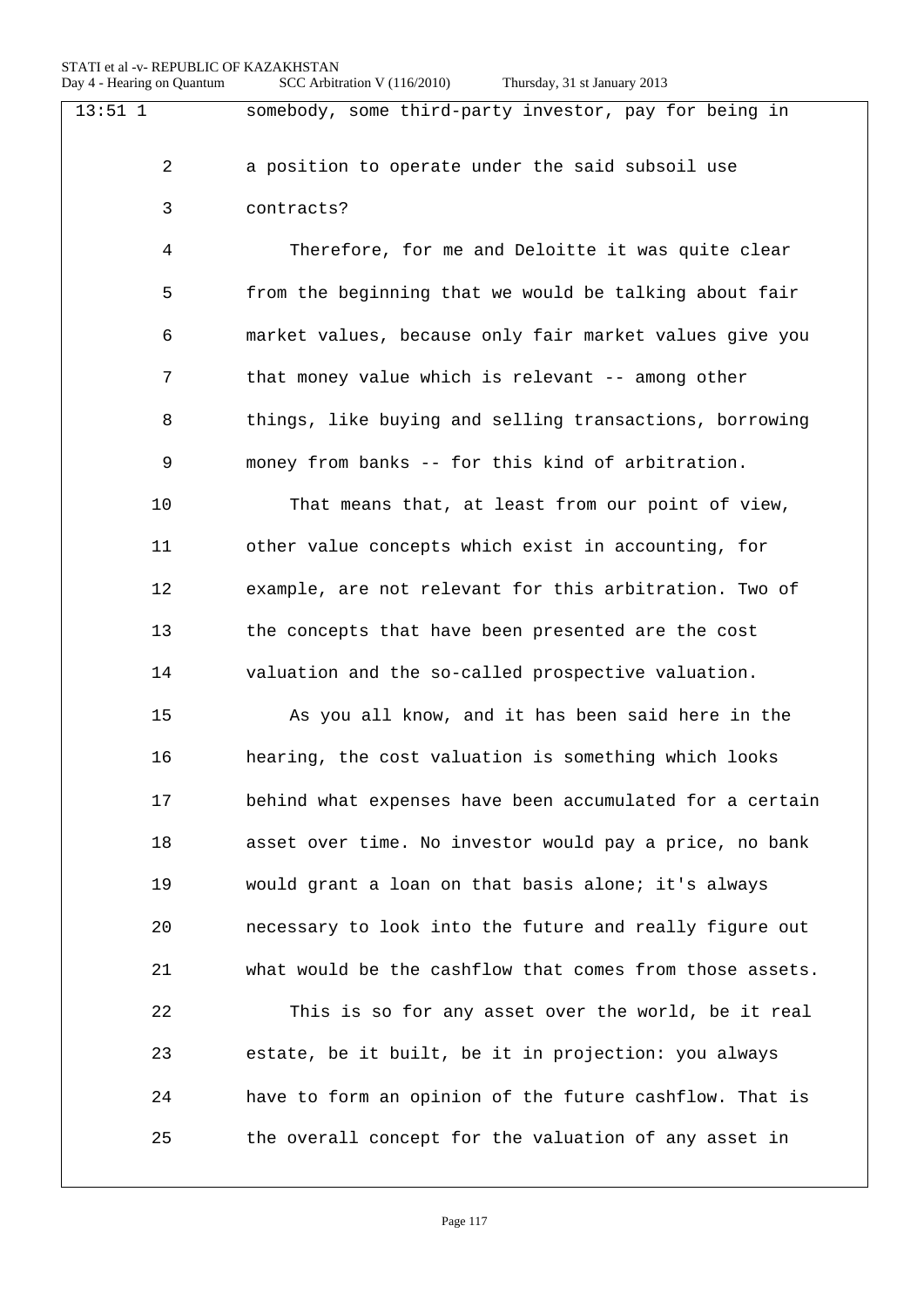Day 4 - Hearing on Quantum SCC Arbitration V (116/2010) Thursday, 31 st January 2013

13:54 1 this world. Therefore for certain purposes, of course 2 cost valuations are appropriate; but in our view, 3 certainly not for this kind of operation here, for this 4 kind of arbitration. 5 This is also true for what is called prospective 6 valuation. Let's just imagine: you are offered a 5% 7 chance of winning something, let's say €10. Would you 8 pay the person that offers you that chance €10? I think 9 I talked about €10 as the potential outcome of it. And 10 would you find a bank that will grant a loan on that 11 basis? Or would these people not try to factor in the 12 probabilities? 13 You must imagine this is not just an academic 14 exercise, where you can replace fair market value by 15 prospective value by cost value. You have always to 16 answer the question: is this the appropriate concept for 17 this arbitration purpose? It is about money that we are 18 talking about, and therefore we have to assume that 19 somebody must be prepared to pay money for the assets. 20 If we figure out that kind of value, I think then we are 21 on the right track. 22 Clearly the prospective value assumes things that in 23 itself may be perfectly alright. But if you present 24 such a -- I must do it in inverted commas -- such 25 a "value" to an investor, he will ask the second and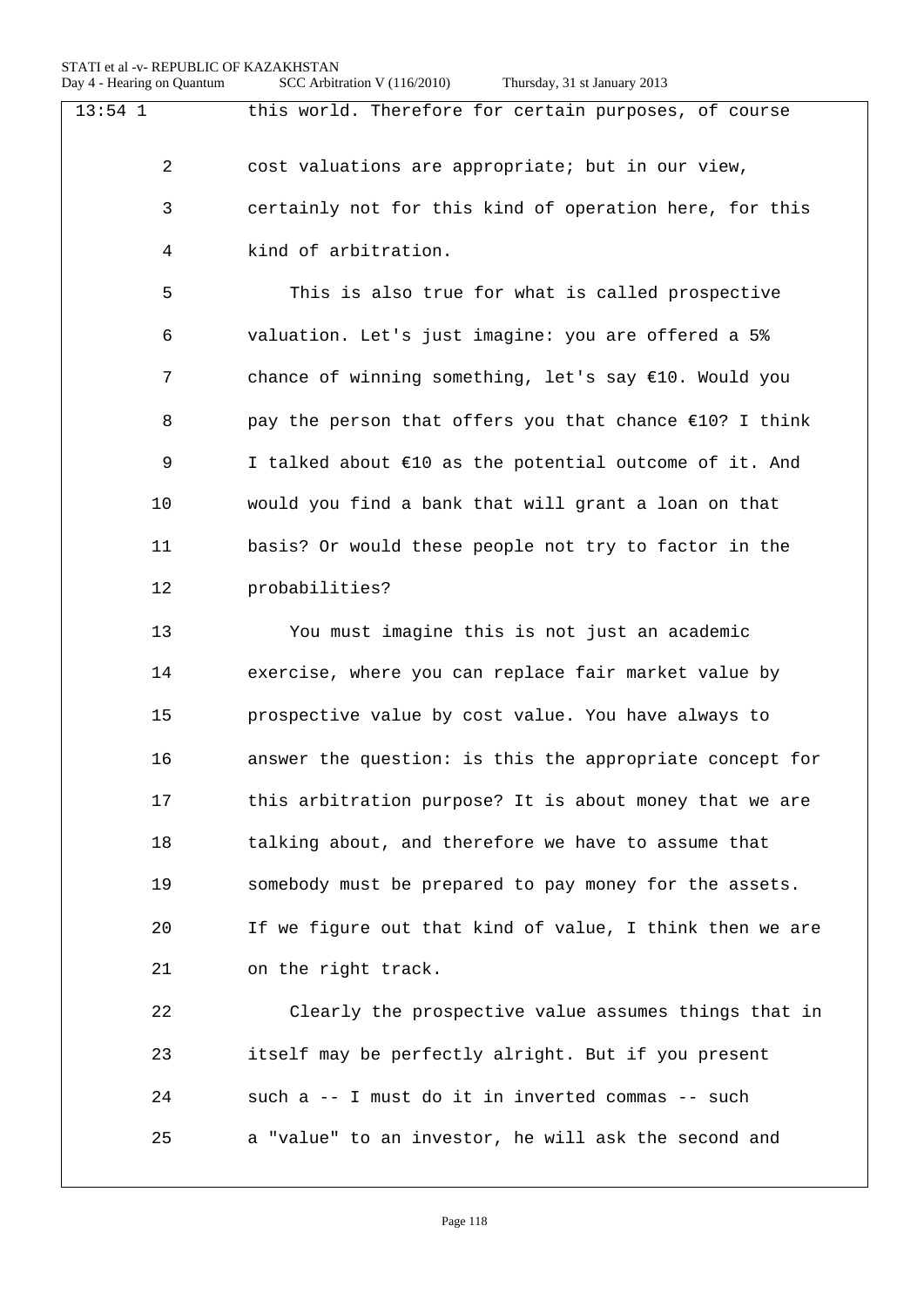| $13:56$ 1 | third and fourth question; he will use that perhaps as   |
|-----------|----------------------------------------------------------|
| 2         | a starting point, but he won't finish at that point.     |
| 3         | Because cashflow projections and risk, that's two sides  |
| 4         | of the same medal; you can't put them aside. You can     |
| 5         | separate them for academic calculations, academic        |
| 6         | problems, solutions, but you can't do it in a commercial |
| 7         | setup.                                                   |
| 8         | In the end, eventually we are talking about              |
| 9         | commercial issues here, so risk has to be incorporated.  |
| 10        | And I recollect from the prior discussion that this was  |
| 11        | also acknowledged by my colleague Mr Rosen, that risk    |
| 12        | has to be taken into account, and he said -- and I'm not |
| 13        | quite sure whether my recollection fails or not -- he    |
| 14        | said: in that specific case of contract 302 we had to do |
| 15        | prospective valuation because we weren't aware of all    |
| 16        | the information needed.                                  |
| 17        | But the only thing that has been done actually was       |
| 18        | to ignore probabilities, known probabilities,            |
| 19        | probabilities that have been evaluated by two experts    |
| 20        | for reserve exploration: Ryder Scott on the one side and |
| 21        | Gaffney Cline on the other side. Both agree about        |
| 22        | probabilities. Every investor -- and this is also        |
| 23        | acknowledged in FTI's first report, as I recollect, in   |
| 24        | that footnote on page 109 -- any investor would think    |
| 25        | about these probabilities.                               |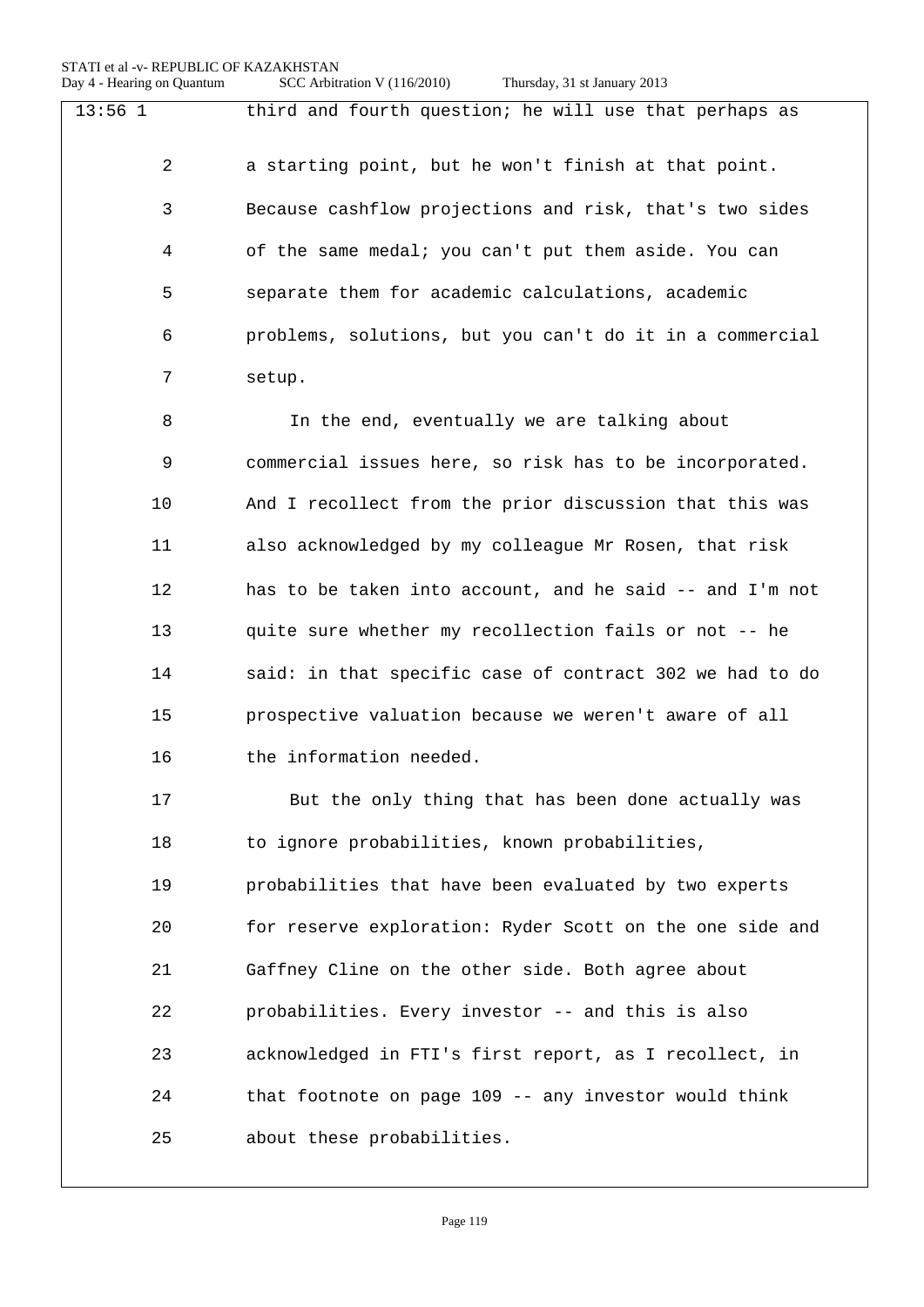| $13:58$ 1 |    |    | Therefore, in order to, well, estimate a money          |
|-----------|----|----|---------------------------------------------------------|
|           | 2  |    | value, a value somebody would be prepared to pay or     |
|           | 3  |    | a banker would be prepared to grant a loan on that      |
|           | 4  |    | basis, there is no other way but to incorporate these   |
|           | 5  |    | probabilities.                                          |
|           | 6  | Q. | Thank you, Mr Gruhn --                                  |
|           | 7  | Α. | So this is $-$ -                                        |
|           | 8  | Q. | Mr Gruhn, I'm sure we will return to these issues also  |
|           | 9  |    | in other questions. [For] the sake of time.             |
|           | 10 | Α. | Okay.                                                   |
|           | 11 | Q. | Just generally, how do potential investors generally    |
|           | 12 |    | take into account the debts of a company?               |
|           | 13 | Α. | We are certainly starting with assets; that's what both |
|           | 14 |    | parties' financial experts have done in this            |
|           | 15 |    | arbitration. We started with valuing: what can you do   |
|           | 16 |    | with the various subsoil use contracts? And they would  |
|           | 17 |    | add up actually to the enterprise value.                |
|           | 18 |    | So the value of several assets added up, that should    |
|           | 19 |    | be the enterprise value. And we have already heard      |
|           | 20 |    | about the definition of that: that's the operating      |
|           | 21 |    | cashflow, the value of the operating cashflow generated |
|           | 22 |    | by the various assets of a certain entity. Actually we  |
|           | 23 |    | have two entities here, KPM and TNG.                    |
|           | 24 |    | But, as I said, this is a starting point. Why?          |
|           | 25 |    | Because not the total cashflows generated by those      |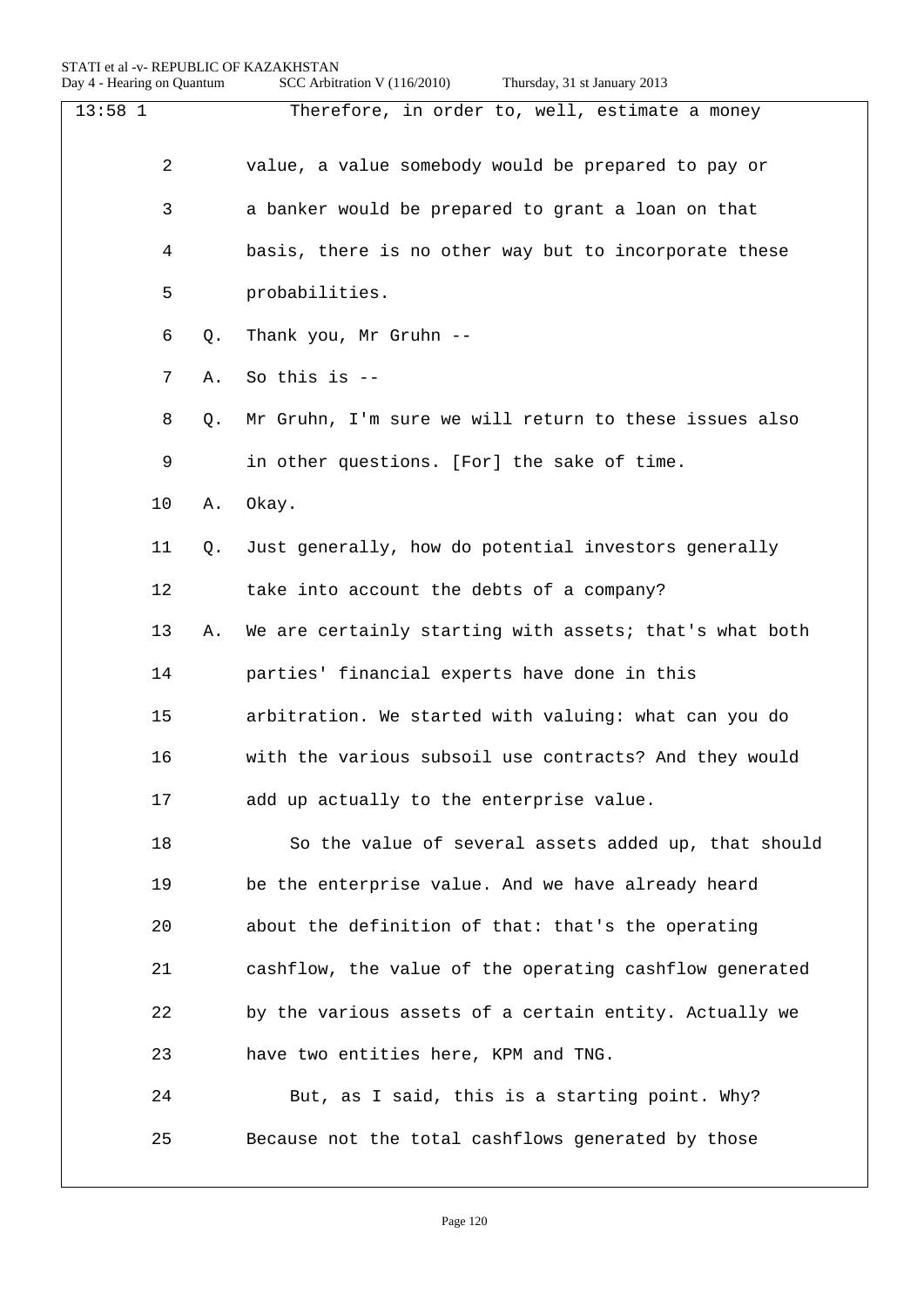| $13:59$ 1 | assets will flow to the equity owner. There are other    |
|-----------|----------------------------------------------------------|
| 2         | people involved who have claims on those cashflows, and  |
| 3         | these are the creditors, for example, of KPM and TNG.    |
| 4         | And as we heard, there is a joint venture agreement      |
| 5         | relating to the LPG plant; there is a profit             |
| 6         | distribution, as I recall, from that Ascom LPG business  |
| 7         | plant of 50/50 between Ascom and Vitol.                  |
| 8         | These are claims on the cashflow; we can't just          |
| 9         | ignore those, because in the case of the LPG plant it is |
| 10        | true that the LPG plant is held by TNG, according to     |
| 11        | their business plan, but then comes in the joint         |
| 12        | venture. And we have heard -- and it has been cited      |
| 13        | this morning -- that the LPG plant and TNG should get    |
| 14        | something like a minimum profit, a profit that allows    |
| 15        | them to have a certain yield on the capital invested;    |
| 16        | but all the other profit, if there were any -- it        |
| 17        | remains to be seen -- would go to the joint venture      |
| 18        | partners and would be distributed among them.            |
| 19        | So this is step 2: that you look at who else has         |
| 20        | claims on the cashflows and you would deduct those       |
| 21        | claims, obviously, from what we call enterprise value,   |
| 22        | and arrive at an equity value. This would be the value,  |

23 let's say, of the shares of the entity holding those 24 assets.

25 Q. Thank you.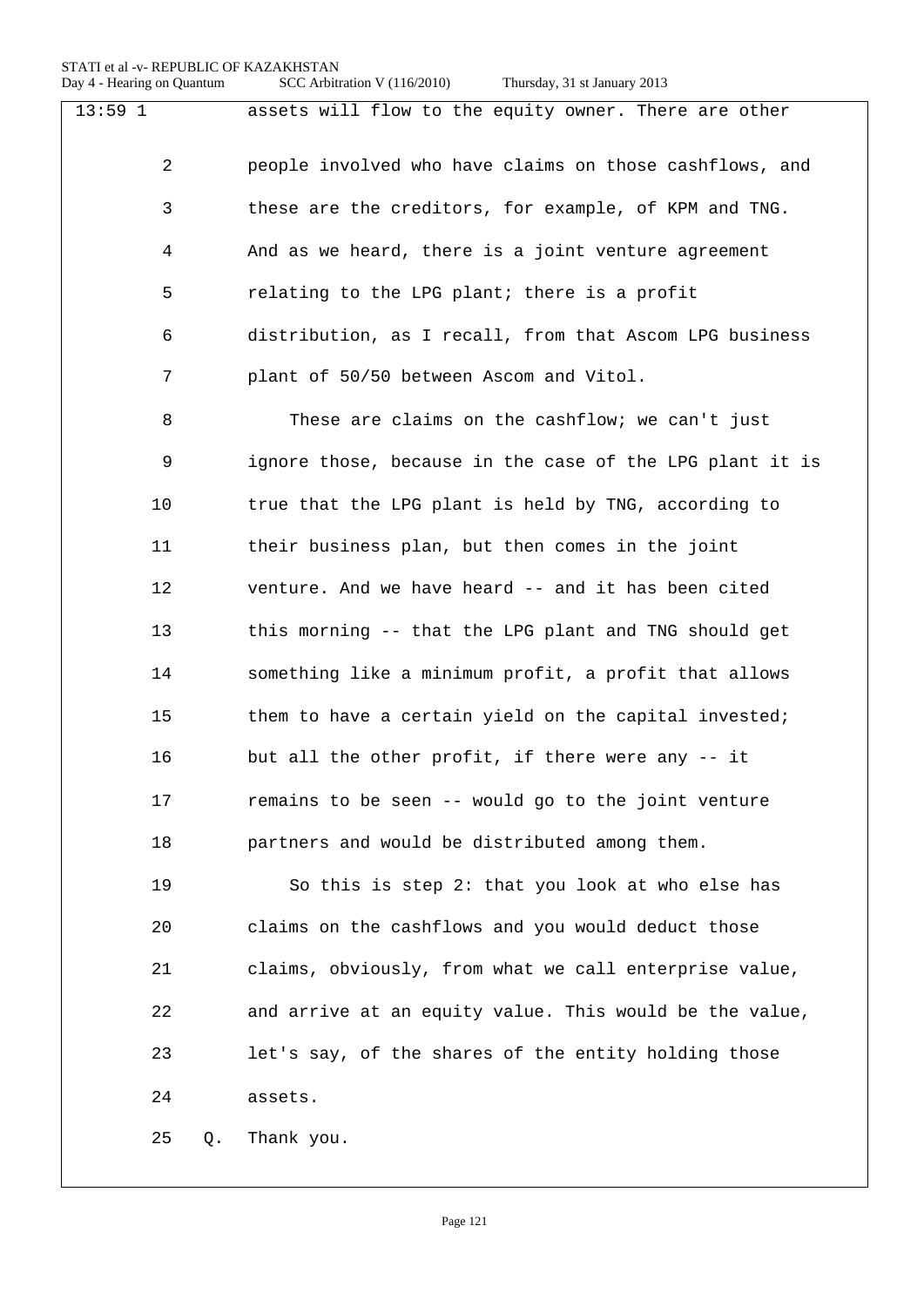| $14:01$ 1      | In these proceedings FTI has submitted information       |
|----------------|----------------------------------------------------------|
| $\overline{2}$ | relating to comparable companies, comparable             |
| 3              | transactions, based on the ratio enterprise value        |
| 4              | relative to the 2P reserves. What is your position with  |
| 5              | regard to the results?                                   |
| 6              | MR MOHR: Mr Chairman, I need to interpose a procedural   |
| 7              | objection at this point.                                 |
| 8              | The market comparable analysis that counsel is           |
| 9              | referring to was in FTI's first report. Mr Gruhn had     |
| 10             | an opportunity to comment on that in his report,         |
| 11             | obviously, that was submitted with the rejoinder.        |
| 12             | I believe the scope of examination for this proceeding   |
| 13             | would not include matters that Mr Gruhn had the          |
| 14             | opportunity to comment on in his report, but chose not   |
| 15             | to.                                                      |
| 16             | THE CHAIRMAN: I don't see why. We've not had that        |
| 17             | restriction so far, and we have not applied that test in |
| 18             | the earlier examination. So I don't really see that.     |
| 19             | Well, it is quite common to look at comparable<br>Α.     |
| 20             | valuations, if you do a valuation. So in principle       |
| 21             | there's nothing wrong about that, obviously.             |
| 22             | But to really be supportive to a very diligent DCF       |
| 23             | calculation, discounted cashflow valuation, which        |
| 24             | decomposes all the factors that in the end determine the |
| 25             | value -- and are also based on market values, by the     |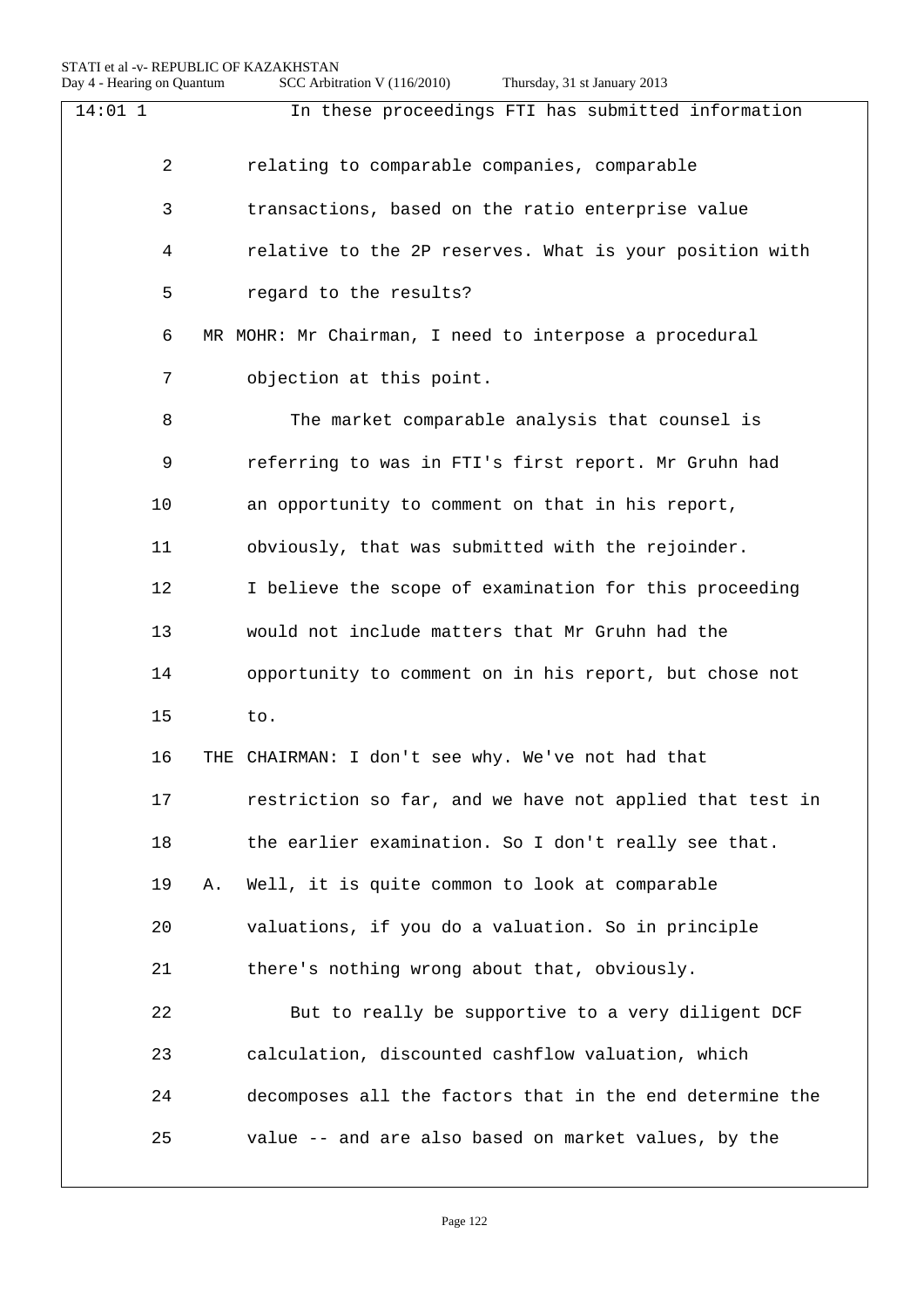## STATI et al -v- REPUBLIC OF KAZAKHSTAN<br>Day 4 - Hearing on Quantum SCC Arbitr

| $14:03$ 1      | way. If you look at the capital markets, premium for     |
|----------------|----------------------------------------------------------|
| $\overline{2}$ | risk, for example, interest rates, this is all coming    |
| 3              | into that valuation from the capital markets. So also    |
| 4              | DCF valuation is quite obviously market-based, but it is |
| 5              | very detailed. You use that amount of detail to get the  |
| 6              | facts and the value factors quite clearly for a specific |
| 7              | asset, or in our case a couple of assets.                |
| 8              | Now, you have to make sure that your support of          |
| 9              | this -- your reality test, as it was called the other    |
| 10             | day -- has roughly the same quality. It's not enough to  |
| 11             | just collect any transactions in the oil industry in     |
| 12             | a certain [period] of time, but it may be necessary to   |
| 13             | make further research and to make adjustments to the     |
| 14             | outcome.                                                 |
| 15             | For example, we are talking about 2P reserves, oil       |
| 16             | and gas translated into barrels of oil equivalent, and   |
| 17             | we look at it from the perspective of valuation. There   |
| 18             | we have to take into account that one barrel of oil      |
| 19             | equivalent, given the prices in our case, are 8 to just  |
| 20             | 1 for a barrel of oil equivalent in gas.                 |
| 21             | So it would be a good idea, from my point of view,       |
| 22             | to look closely at what reserves we are talking about in |
| 23             | the various comparable companies, be it a valuation or   |
| 24             | be it derived from transactions that have taken place.   |
| 25             | So 8:1, that's such a large difference that the          |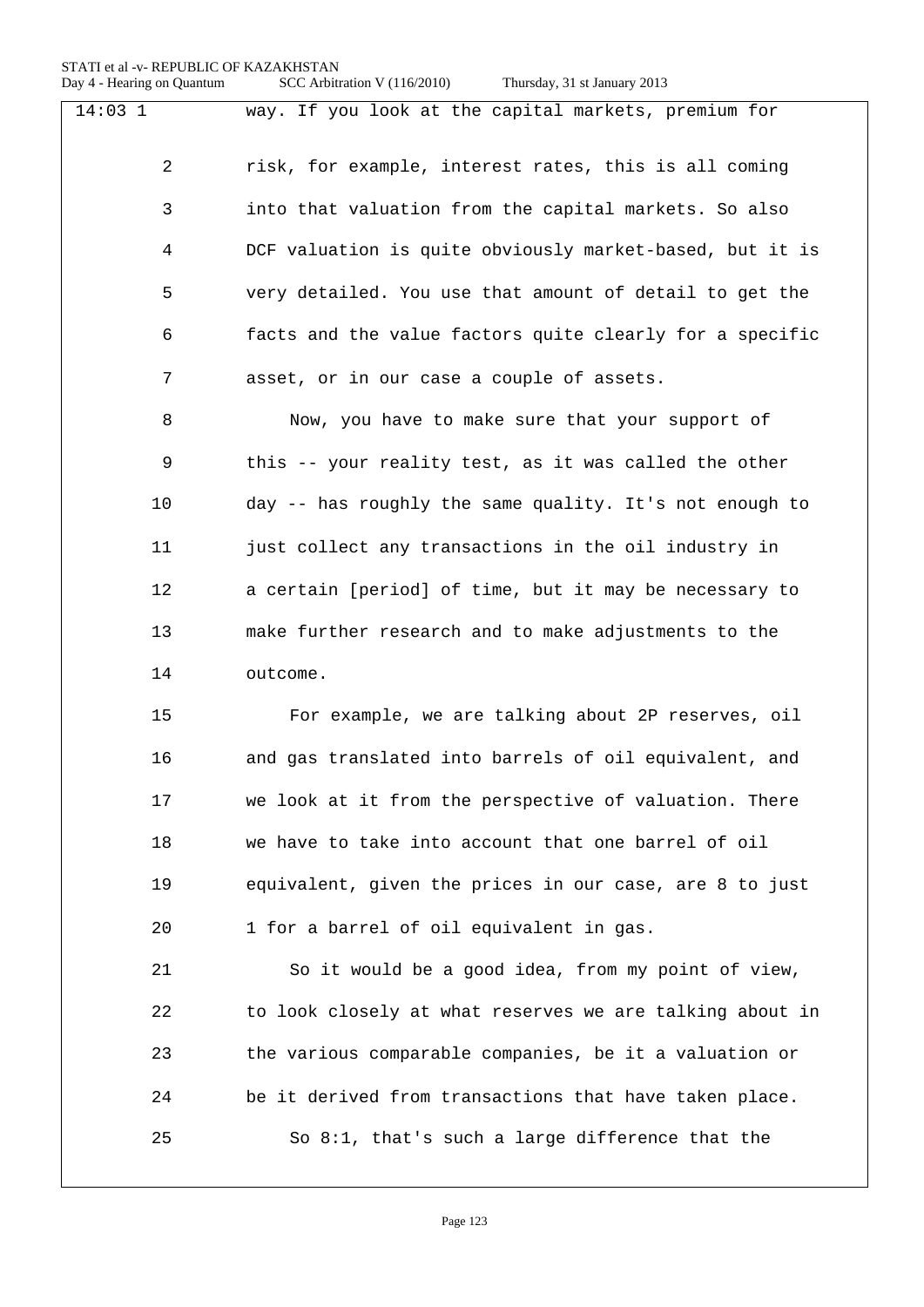14:05 1 quality and the composition of the reserves as such have

a great influence, obviously.

 THE CHAIRMAN: By the way, I've asked, to be fair to the parties, the Tribunal Secretary to tell me whenever a party reaches 15 minutes to the end of its allotted time. The respondent has reached that time.

DR NACIMIENTO: Thank you.

 I have one last question, and that relates to what we heard counsel for claimant saying in his opening. He alleged that you have changed the weighting of your gas price assumptions in the preparation of your report, upon instruction from counsel for Kazakhstan or Kazakhstan itself. Is that correct?

 A. Certainly not. It would be contravening against all ethical standards; it would be contravening against what I have sworn as a public auditor in Germany; and it would obviously contravene what I've just said: that what I'm telling you is in accordance with my sincere belief. I have not discussed this issue with my client, with Norton Rose, and with their client, Kazakhstan.

DR NACIMIENTO: Thank you. I have no further questions.

 THE CHAIRMAN: Thank you. Claimants. 2 3 MR MOHR: Thank you, Mr Chairman.

(2 . 06 pm)

Cross-examination by MR MOHR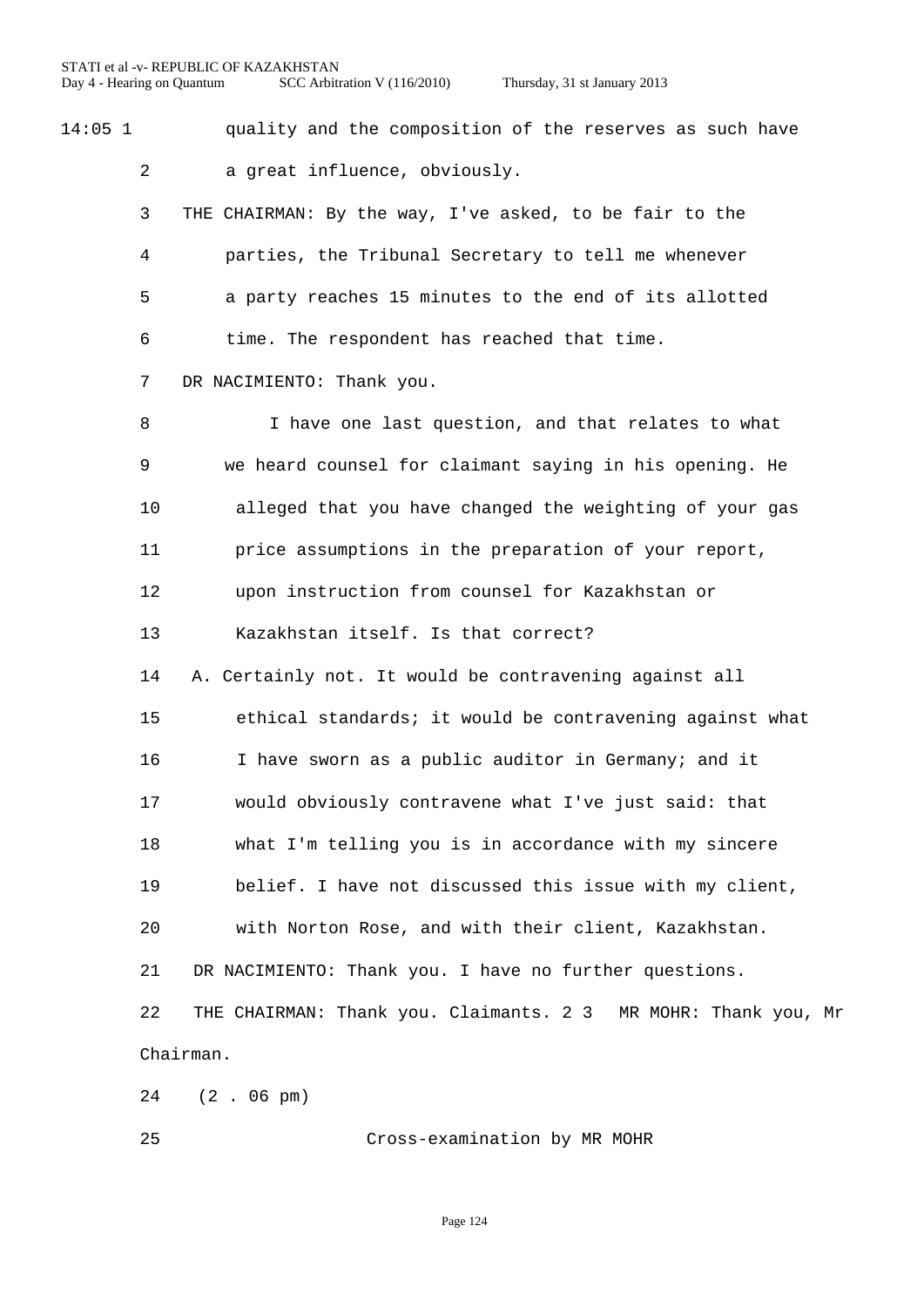| STATI et al -v- REPUBLIC OF KAZAKHSTAN<br>Day 4 - Hearing on Quantum |    | SCC Arbitration V (116/2010)<br>Thursday, 31 st January 2013 |
|----------------------------------------------------------------------|----|--------------------------------------------------------------|
| $14:06$ 1                                                            | Q. | Good afternoon, Mr Gruhn. My name is Kevin Mohr; I am        |
| 2                                                                    |    | counsel for the claimants in this proceeding.                |
| 3                                                                    | Α. | Good afternoon, Mr Mohr.                                     |
| 4                                                                    | Q. | When were you engaged in this matter?                        |
| 5                                                                    | Α. | The engagement letter dates are 2 0th September and          |
| 6                                                                    |    | 2nd October. But there had been talks before, and I was      |
| 7                                                                    |    | quite confident that we would be engaged and therefore       |
| 8                                                                    |    | we could start work in September.                            |
| 9                                                                    | Q. | So your primary work in this matter started in               |
| 10                                                                   |    | September?                                                   |
| 11                                                                   | Α. | Yes.                                                         |
| 12                                                                   | Q. | At that time when you were engaged, the respondent had       |
| 13                                                                   |    | already submitted an expert valuation by Deloitte TCF;       |
| 14                                                                   |    | is that right?                                               |
| 15                                                                   | Α. | That's correct.                                              |
| 16                                                                   | Q. | You reviewed that report, didn't you?                        |
| 17                                                                   | Α. | Absolutely.                                                  |
| 18                                                                   | Q. | Who authored it?                                             |
| 19                                                                   | Α. | It was part of my engagement.                                |
| 20                                                                   | Q. | Who were the authors?                                        |
| 21                                                                   | Α. | Frankly, I don't know exactly. It was not signed, as         |
| 22                                                                   |    | you know. There has been contact with Deloitte TCF,          |
| 23                                                                   |    | because the original plan was that they also would           |
| 24                                                                   |    | continue work on this project; but for reasons I don't       |
| 25                                                                   |    | know, this didn't become true. And I have no                 |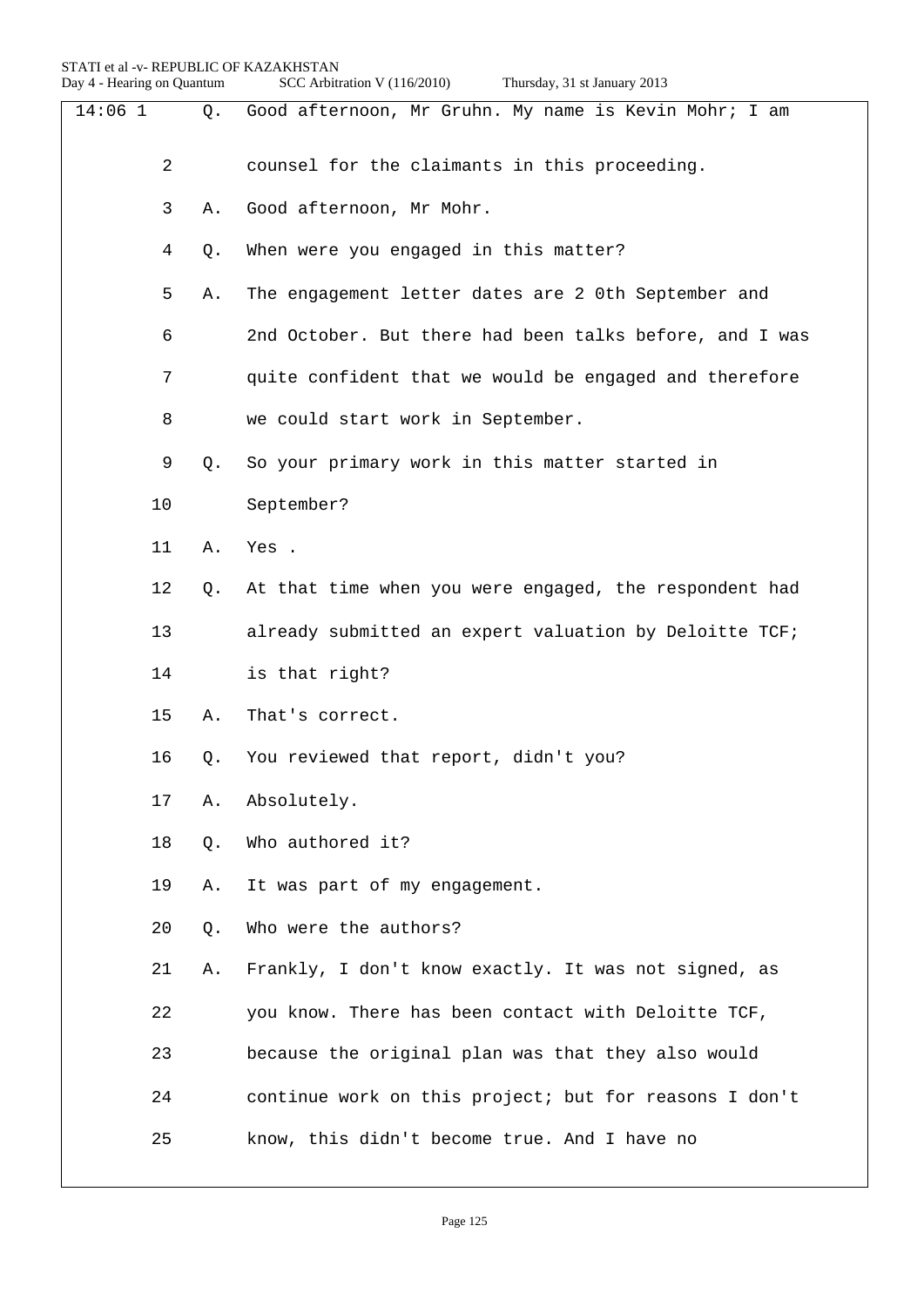| $14:08$ 1 |    |    | information as to the authors of this report.            |
|-----------|----|----|----------------------------------------------------------|
|           |    |    |                                                          |
|           | 2  | Q. | Did you make any enquiries within Deloitte?              |
|           | 3  | Α. | Yes, for a short time. But, as I said, I had to          |
|           | 4  |    | concentrate on my work and couldn't spend time really to |
|           | 5  |    | go into details who and why things happened or did not   |
|           | 6  |    | happen.                                                  |
|           | 7  | Q. | Did you obtain any work files from Deloitte TCF?         |
|           | 8  | Α. | Not at all.                                              |
|           | 9  |    | I may clarify that there was no contact with             |
|           | 10 |    | Deloitte TCF about this that would have made it          |
|           | 11 |    | necessary that they could continue the engagement or     |
|           | 12 |    | would have a new engagement based on a new engagement    |
|           | 13 |    | letter. That didn't happen, and therefore it is quite    |
|           | 14 |    | understandable that we were not provided with any        |
|           | 15 |    | material, there have been no discussions. What we did    |
|           | 16 |    | was a completely independent valuation.                  |
|           | 17 | Q. | I guess what that leaves me wondering is: based on what  |
|           | 18 |    | you know from working on this and what you know from     |
|           | 19 |    | within the Deloitte organisation, have you seen any      |
|           | 20 |    | indication that someone from Deloitte actually           |
|           | 21 |    | participated in the preparation of that report?          |
|           | 22 | Α. | Preparation of which report?                             |
|           | 23 | Q. | Of the Deloitte TCF report.                              |
|           | 24 | Α. | As I said, I have no information as to the authors and   |
|           | 25 |    | I can't really say who did what on that report.          |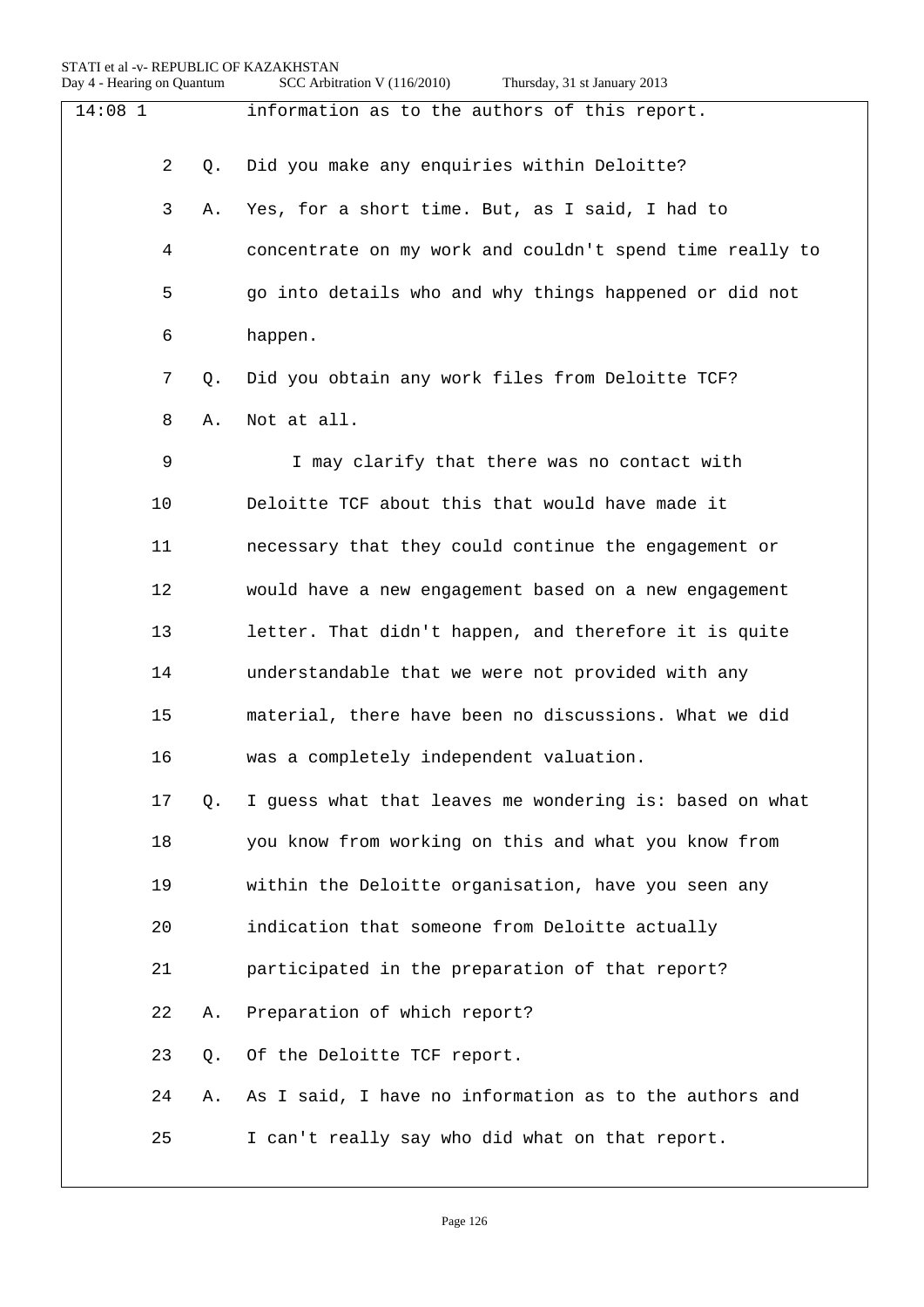STATI et al -v- REPUBLIC OF KAZAKHSTAN<br>Day 4 - Hearing on Quantum SCC Arbitr SCC Arbitration V (116/2010)

| $14:09$ 1 |                | Q. | If you could please turn to your report, which is behind |
|-----------|----------------|----|----------------------------------------------------------|
|           | $\overline{a}$ |    | tab 1 of the -- there are two binders with you;          |
|           | 3              |    |                                                          |
|           |                |    | I believe it's the bigger binder.                        |
|           | 4              | Α. | It's the bigger one, okay. Which tab?                    |
|           | 5              | Q. | Tab 1 is your report.                                    |
|           | 6              | Α. | I think then it's in the smaller one.                    |
|           | 7              | Q. | Perhaps. And we'll be turning to page 72. Are you with   |
|           | 8              |    | me?                                                      |
|           | 9              | Α. | Yes.                                                     |
|           | 10             | Q. | In this section of the report you are describing the     |
|           | 11             |    | methodology at which you arrived at some of the          |
|           | 12             |    | assumptions that are in your DCF model; right?           |
|           | 13             | Α. | That's right.                                            |
|           | 14             | Q. | Am I correct that on this specific page you are          |
|           | 15             |    | describing at how you arrived at the forecast for        |
|           | 16             |    | natural gas prices?                                      |
|           | 17             | Α. | Yes, that's right.                                       |
|           | 18             | Q. | As I understand it, your natural gas price assumption is |
|           | 19             |    | a weighted average of three different scenarios. Right?  |
|           | 20             | Α. | That's correct.                                          |
|           | 21             | Q. | And the first scenario in your weighted average is what  |
|           | 22             |    | you call a contract scenario. That's laid out in         |
|           | 23             |    | paragraph 243(a). That scenario assumes that TNG and     |
|           | 24             |    | KPM would continue to sell gas in accordance with the    |
|           | 25             |    | pricing terms that were in effect in its 2010 contracts; |
|           |                |    |                                                          |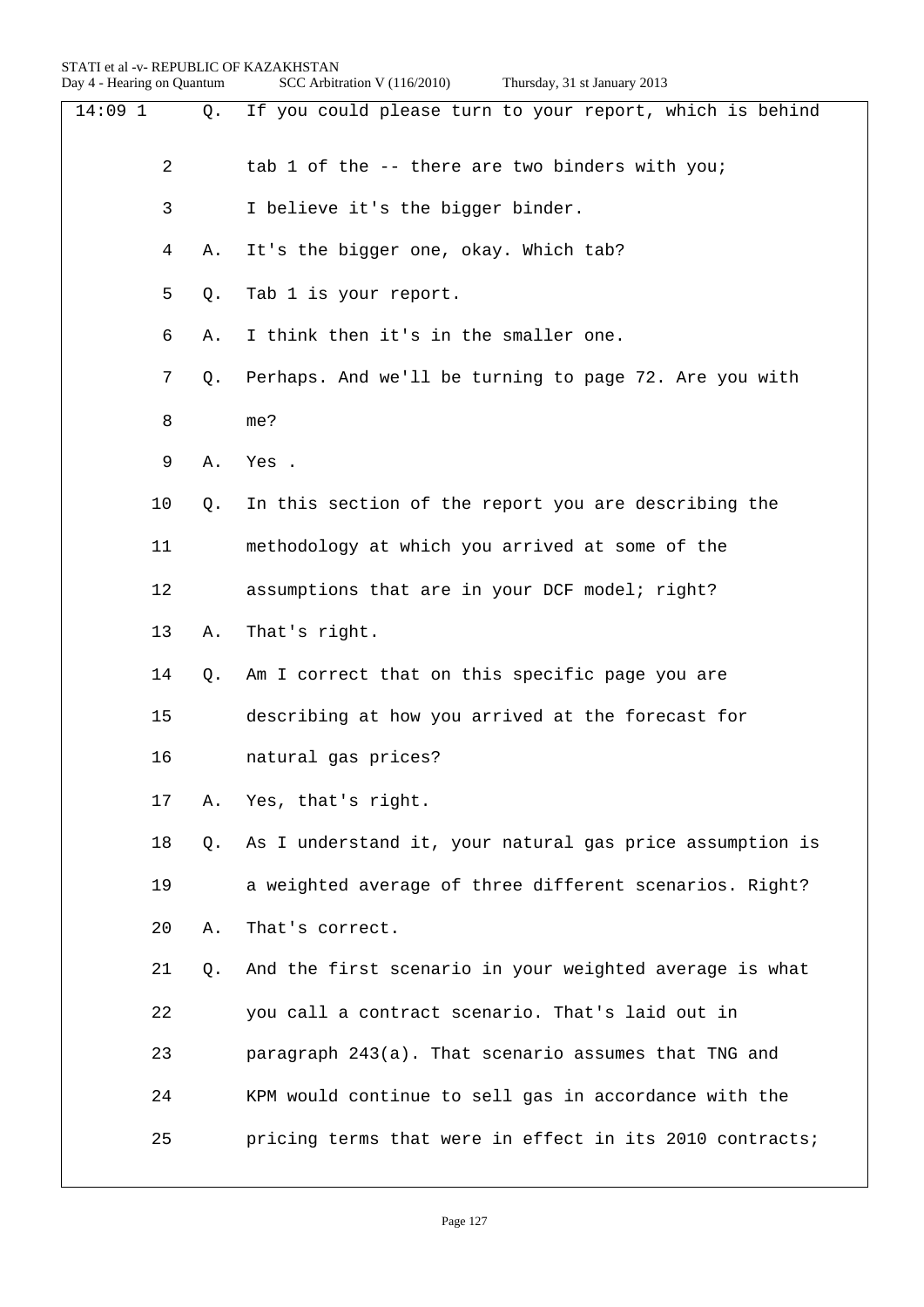| $14:11$ 1 |                |    | do I basically have that right?                          |
|-----------|----------------|----|----------------------------------------------------------|
|           | $\overline{2}$ | Α. | That's right.                                            |
|           | 3              | Q. | And the second scenario is what you call the transition  |
|           | 4              |    | scenario, and that assumes that prices in Kazakhstan for |
|           | 5              |    | domestic sales of gas would transition to 75% of the     |
|           | 6              |    | European netback pricing by 2015 and 100% of European    |
|           | 7              |    | netback pricing by 2020; is that correct?                |
|           | 8              | Α. | Correct.                                                 |
|           | 9              | Q. | The third scenario is the scenario that assumes that TNG |
|           | 10             |    | would, beginning in the year 2011, be able to export 80% |
|           | 11             |    | of its gas and it would continue to sell 20% of its gas  |
|           | 12             |    | on the domestic market; correct?                         |
|           | 13             | Α. | That's correct. I would like to add: at prices that we   |
|           | 14             |    | have heard are being negotiated between national oil and |
|           | 15             |    | gas companies like Gazprom and KMG.                      |
|           | 16             | Q. | Thank you. We'll take a closer look at that. But as      |
|           | 17             |    | I understand it, in arriving at your weighted average,   |
|           | 18             |    | you weight those three scenarios: 65% in favour of the   |
|           | 19             |    | contracts scenario, 30% in favour of the transition      |
|           | 20             |    | scenario, and 5% in favour of the export scenario. Is    |
|           | 21             |    | that right?                                              |
|           | 22             | Α. | Yes, that's correct.                                     |
|           | 23             | Q. | I believe if we turn the page -- it's on page 75;        |
|           | 24             |    | there's no page number on that page, but I believe we    |
|           | 25             |    | should be able to find it -- there's a chart with these  |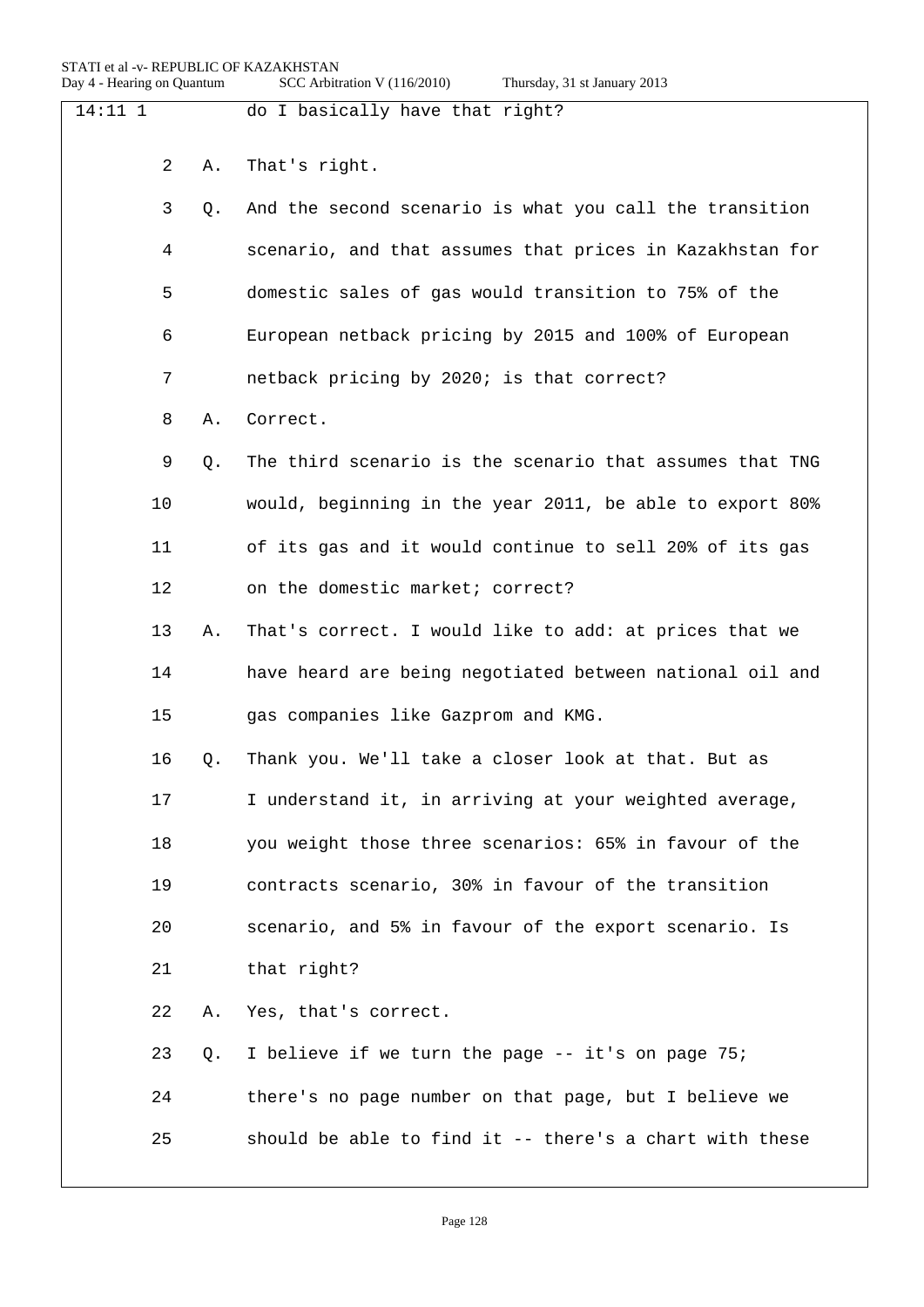| $14:12$ 1 |                |    | different prices at the top. Do you see that? These    |
|-----------|----------------|----|--------------------------------------------------------|
|           | $\overline{a}$ |    | different curves --                                    |
|           | 3              | Α. | Yes, of course.                                        |
|           | 4              | Q. | -- that go into your weighted average; right?          |
|           | 5              | Α. | That's right.                                          |
|           | 6              | Q. | Correct me if I'm wrong in how I understand this. The  |
|           | 7              |    | bottom-most line that is in green that ends with the   |
|           | 8              |    | price number 69, that is the contract scenario curve;  |
|           | 9              |    | correct?                                               |
| 10        |                | Α. | Correct.                                               |
|           |                |    | Then the topmost line that begins with 157 on the left |
| 11        |                | Q. |                                                        |
| 12        |                |    | is the export scenario price; correct?                 |
| 13        |                | Α. | Not quite. That's the export price.                    |
| 14        |                | Q. | I see.                                                 |
| 15        |                | Α. | And the export scenario, that's the line below, which  |
| 16        |                |    | starts with 140 in 2011, because of that percentage of |
| 17        |                |    | 20% domestic, local or regional sales.                 |
| 18        |                | Q. | I see. Then the green line that moves diagonally from  |
| 19        |                |    | the bottom left to the upper right -- so in 2011 it's  |
| 20        |                |    | \$60, in 2012 it's \$77 -- that line represents the    |
| 21        |                |    | transition scenario; right?                            |
| 22        |                | Α. | Exactly.                                               |
| 23        |                | Q. | Okay. What scenario did Deloitte TCF employ in its gas |
| 24        |                |    | pricing assumption?                                    |
| 25        |                | Α. | Well, they had a scenario which was based on what they |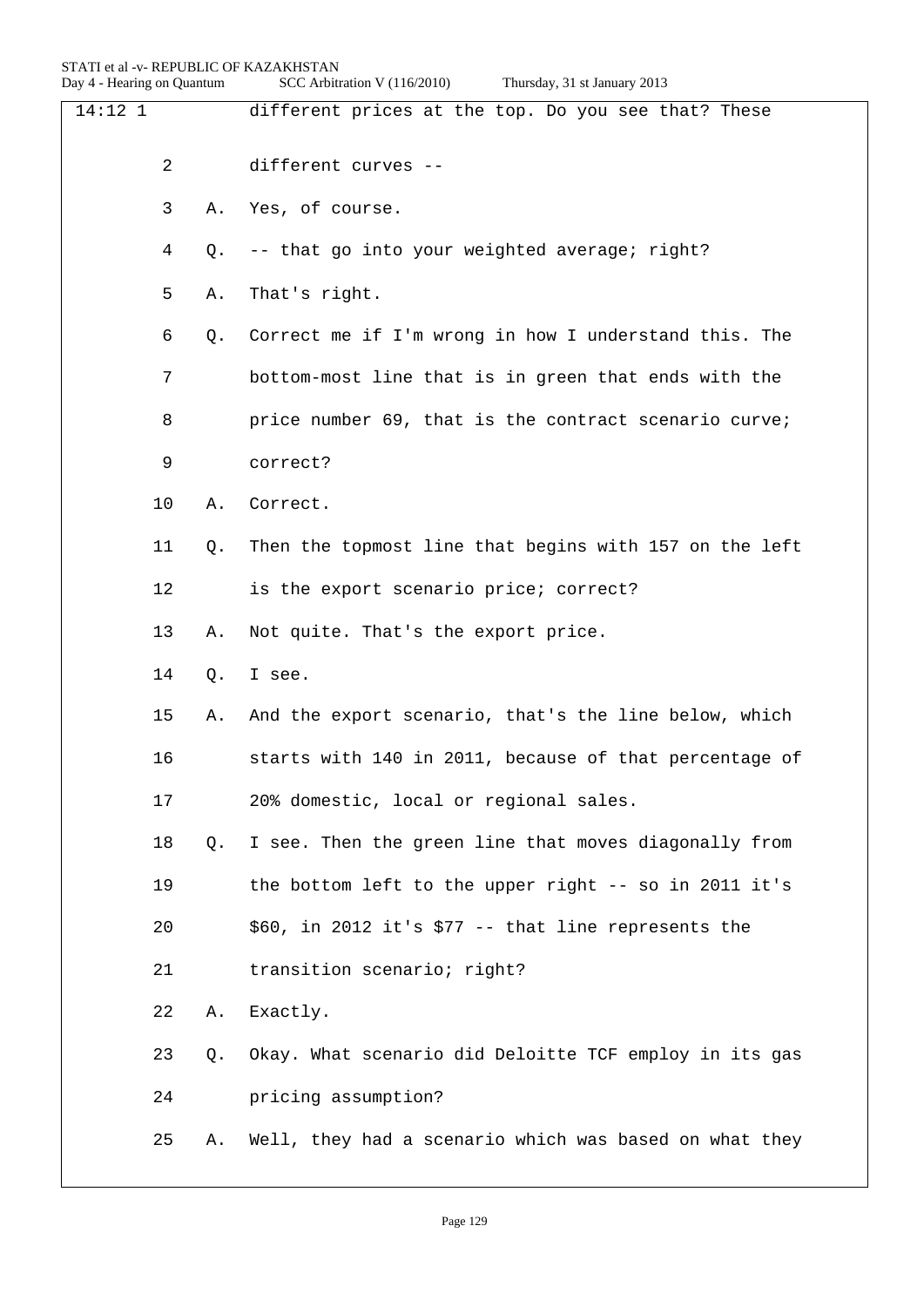| $14:14$ 1 |    | called an MOG plan, which said basically the same as we  |
|-----------|----|----------------------------------------------------------|
| 2         |    | just reiterated: by 2015 it would arrive at 75% of       |
| 3         |    | export price level, and would go on and reach 100% in    |
| 4         |    | 2020. So this was basically the same scenario.           |
| 5         | Q. | So there are some small variations in the numbers, but   |
| 6         |    | it's very similar to your transition scenario; you would |
| 7         |    | agree with that?                                         |
| 8         | Α. | Yes, that's right.                                       |
| 9         | О. | And Deloitte TCF assumed -- that was their only          |
| 10        |    | scenario; they attributed 100% to that scenario?         |
| 11        | Α. | Yes. To my greatest surprise, actually, because I was    |
| 12        |    | not able to really find this MOG plan.                   |
| 13        | Q. | Did you ask?                                             |
| 14        | Α. | Oh, yes, I did.                                          |
| 15        | Q. | You were unable to find out who authored that report, so |
| 16        |    | I guess you were unable to find the explanation for why  |
| 17        |    | your colleagues in Kazakhstan assumed that that was the  |
| 18        |    | appropriate gas price forecast?                          |
| 19        | Α. | At the time they felt this was a plausible -- perhaps    |
| 20        |    | the most plausible -- assumption.                        |
| 21        |    | As I did an independent valuation, I also                |
| 22        |    | independently looked at the business environment of the  |
| 23        |    | two entities, KPM and TNG, over time. As I said, I was   |
| 24        |    | quite surprised that this transition scenario should be  |
| 25        |    | the only way to look forward when it comes to gas        |
|           |    |                                                          |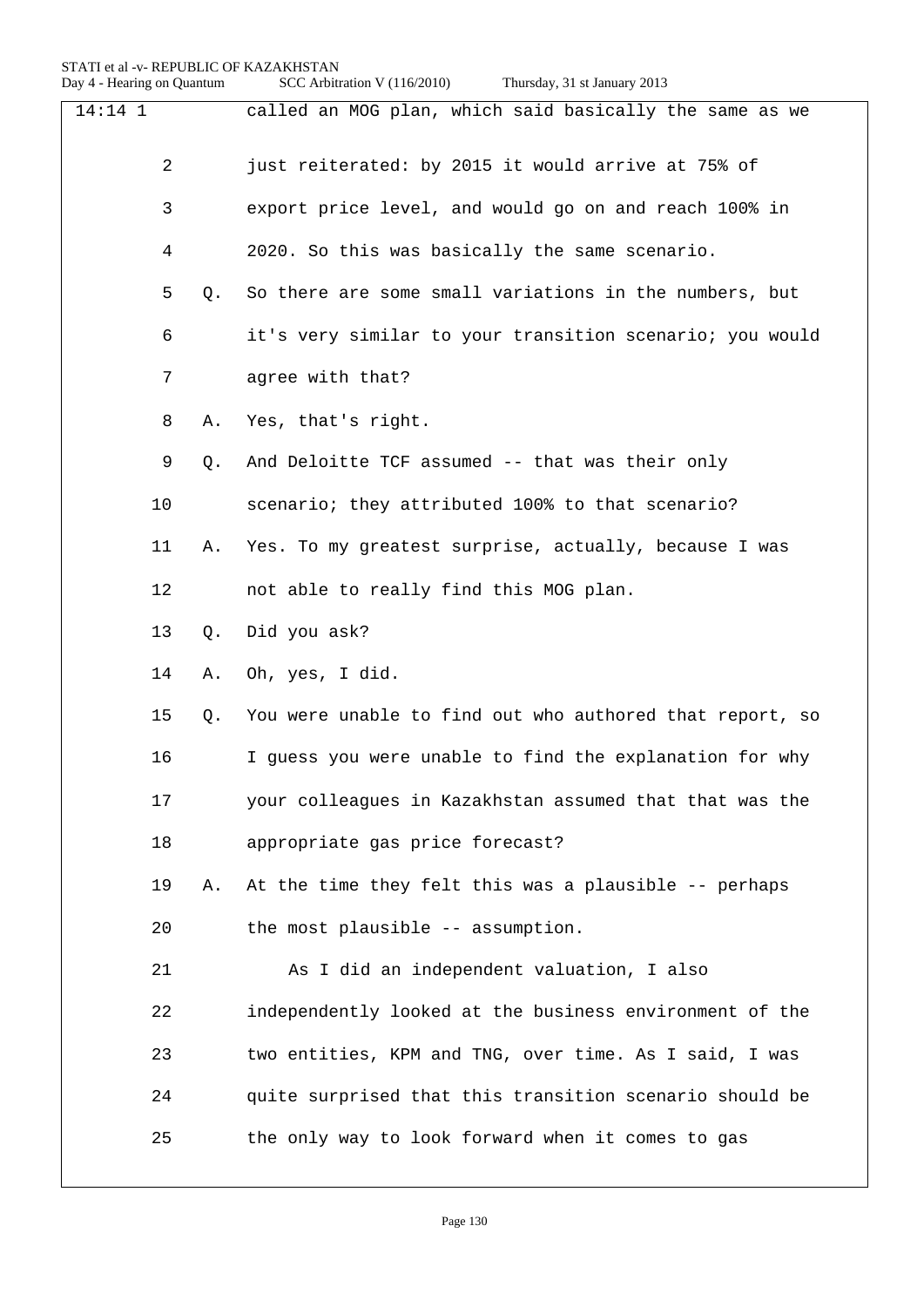| $14:16$ 1 |                | prices, because for me as a valuator, a valuation has to           |
|-----------|----------------|--------------------------------------------------------------------|
|           | $\overline{a}$ | be closely related to the facts; and where I have to               |
|           | 3              | make assumptions, I make assumptions that relate or are            |
|           | 4              | consistent with the facts, with the historic facts.                |
|           | 5              | In that situation we could follow that from 2006,                  |
|           | 6              | 2007, 2008, 2009 onwards. And even into the contracts              |
|           | 7              | that had been reported in the 2009 financial statements            |
|           | 8              | for 2010, there was no question about any transition.              |
|           | 9              | That wasn't noticeable at all. There was no question               |
|           | 10             | about exporting at the level of government-level                   |
|           | 11             | negotiated prices, or at least potentially negotiated              |
|           | 12             | prices.                                                            |
|           | 13             | Because we have had the discussion here in the                     |
|           | 14             | arbitration -15 MR MOHR: Mr Chairman.                              |
|           | 16             | A. -- what is reality and what is just -17 THE                     |
|           |                | CHAIRMAN: Mr Gruhn, the parties are very short on time, 18<br>so I |

am afraid -- don't take it personally -19 A. No, I don't. Do interrupt me.

 THE CHAIRMAN: What we just did was really get on a side remark of yours, but it was picked up by counsel, so I thought that was in order. But let's be short. Okay. MR MOHR: Mr Gruhn, can you please turn to page 146 of your report, still in tab 1. This Exhibit 3 is the schedule that actually lays out how you arrived at your weighted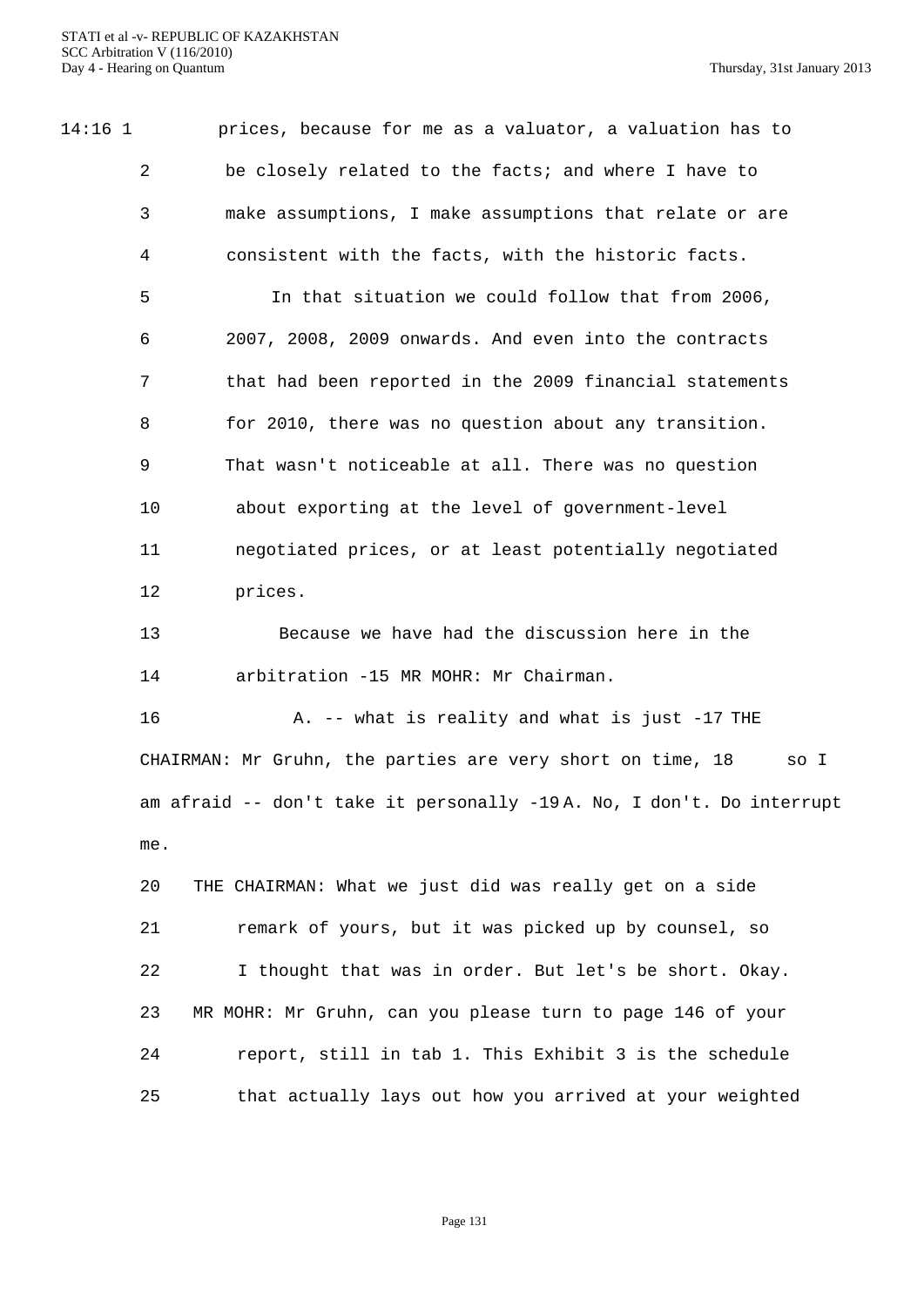| $14:17$ 1 |                |    | average gas price production projections; correct?      |
|-----------|----------------|----|---------------------------------------------------------|
|           | $\overline{2}$ |    | Except that you made some modifications to the schedule |
|           | 3              |    | subsequently.                                           |
|           | 4              | Α. | Actually, it was supposed to illustrate our gas price   |
|           | 5              |    | scenarios, yes.                                         |
|           | 6              | Q. | So what we have here is, in the top line that I have    |
|           | 7              |    | highlighted, that is your projection regarding the      |
|           | 8              |    | export price; right?                                    |
|           | 9              | Α. | That's right.                                           |
|           | 10             | Q. | Then the next highlighted down, that has prices for the |
|           | 11             |    | scenario that you project as the transition scenario;   |
|           | 12             |    | right?                                                  |
|           | 13             | Α. | The first line you highlighted, that is actually the    |
|           | 14             |    | price at the German border. We have to look at netback  |
|           | 15             |    | prices. So this is a little further down, when you      |
|           | 16             |    | subtract all the transportation costs.                  |
|           | 17             | Q. | Fair enough. So the netback prices are what are         |
|           | 18             |    | immediately above the heavy black line and are not      |
|           | 19             |    | highlighted?                                            |
|           | 20             | Α. | Yes.                                                    |
|           | 21             | Q. | But then your three different scenarios are the next    |
|           | 22             |    | three highlighted portions; correct?                    |
|           | 23             | Α. | Yes. We have the gradual transition from domestic to    |
|           | 24             |    | export prices, and then further down the domestic       |
|           | 25             |    | prices.                                                 |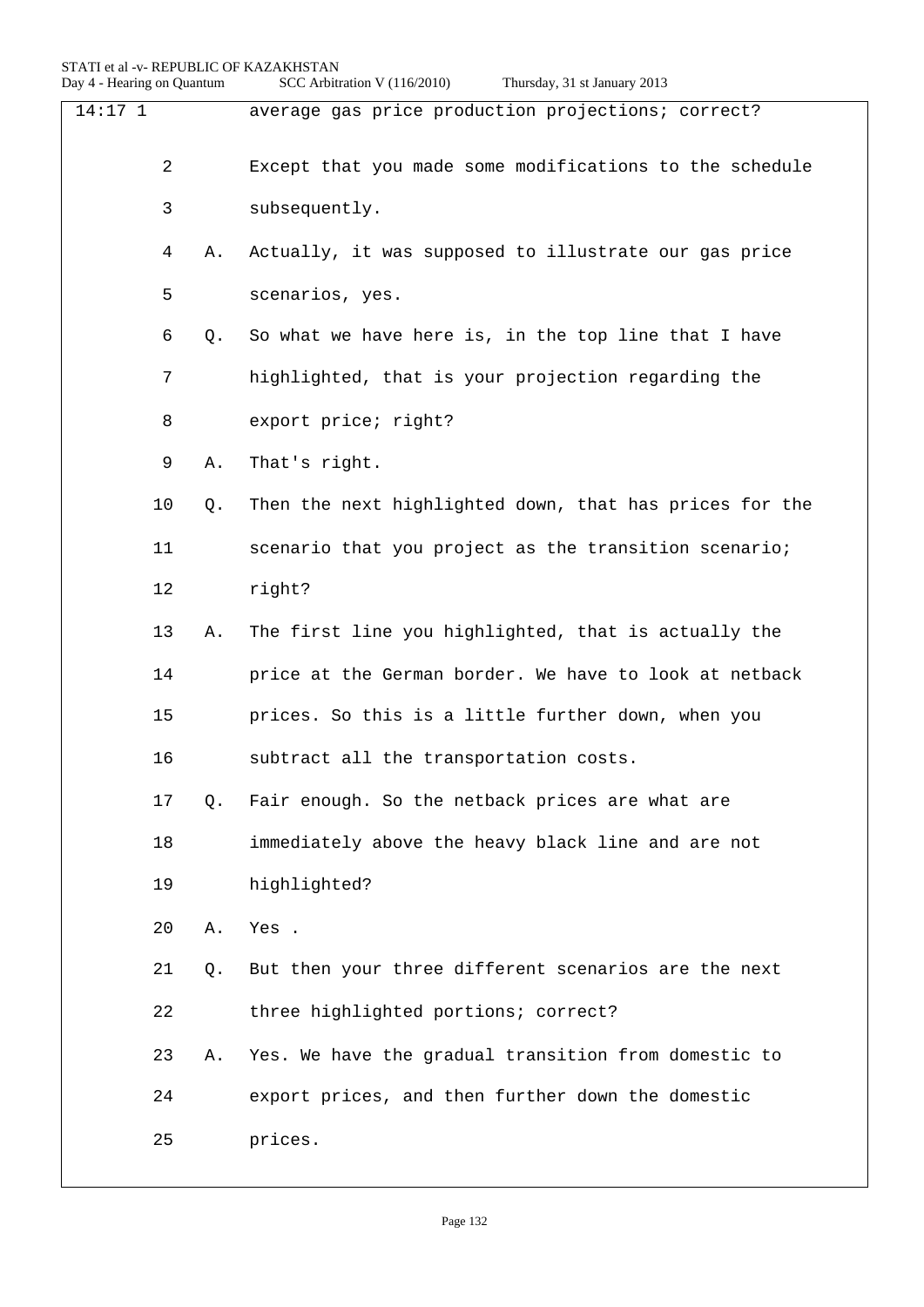|  |  | Thursday, 31 st January 2013 |  |
|--|--|------------------------------|--|
|--|--|------------------------------|--|

| $14:18$ 1      | Q. | Those are weighted in the bottom line that's               |
|----------------|----|------------------------------------------------------------|
| $\overline{2}$ |    | highlighted. What I wanted to call your attention to is    |
| 3              |    | the fact that in this schedule the transition scenario     |
| 4              |    | is weighted at 25%, which is different from the 30%        |
| 5              |    | weighting that ultimately ends up in your DCF model;       |
| 6              |    | correct?                                                   |
| 7              | Α. | Yes, unfortunately.                                        |
| 8              | Q. | In this schedule the domestic price model is weighted at   |
| 9              |    | 50%, which is 15% lower than --                            |
| 10             | Α. | Yes .                                                      |
| 11             | О. | -- what you ultimately put in your model; correct?         |
| 12             | Α. | That's correct.                                            |
| 13             | Q. | Then the export pricing scenario is in this schedule       |
| 14             |    | weighted at 25%, which is 20 percentage points higher      |
| 15             |    | than what ends up in your DCF model; right?                |
| 16             | Α. | That's correct.                                            |
| 17             | Q. | So at some point you prepared this schedule, but then      |
| 18             |    | you revised the assumptions or the weighting that you      |
| 19             |    | gave to those different projections in your DCF model,     |
| 20             |    | but I take it you failed to update this schedule?          |
| 21             | Α. | That's exactly right.                                      |
| 22             |    | THE CHAIRMAN: Again, for the same reason, I have to tell   |
| 23             |    | you: 15 minutes left.                                      |
| 24             |    | MR MOHR: Now, if you look at the line -- it's the line for |
| 25             |    | the export scenario, and it's the next-to-last             |
|                |    |                                                            |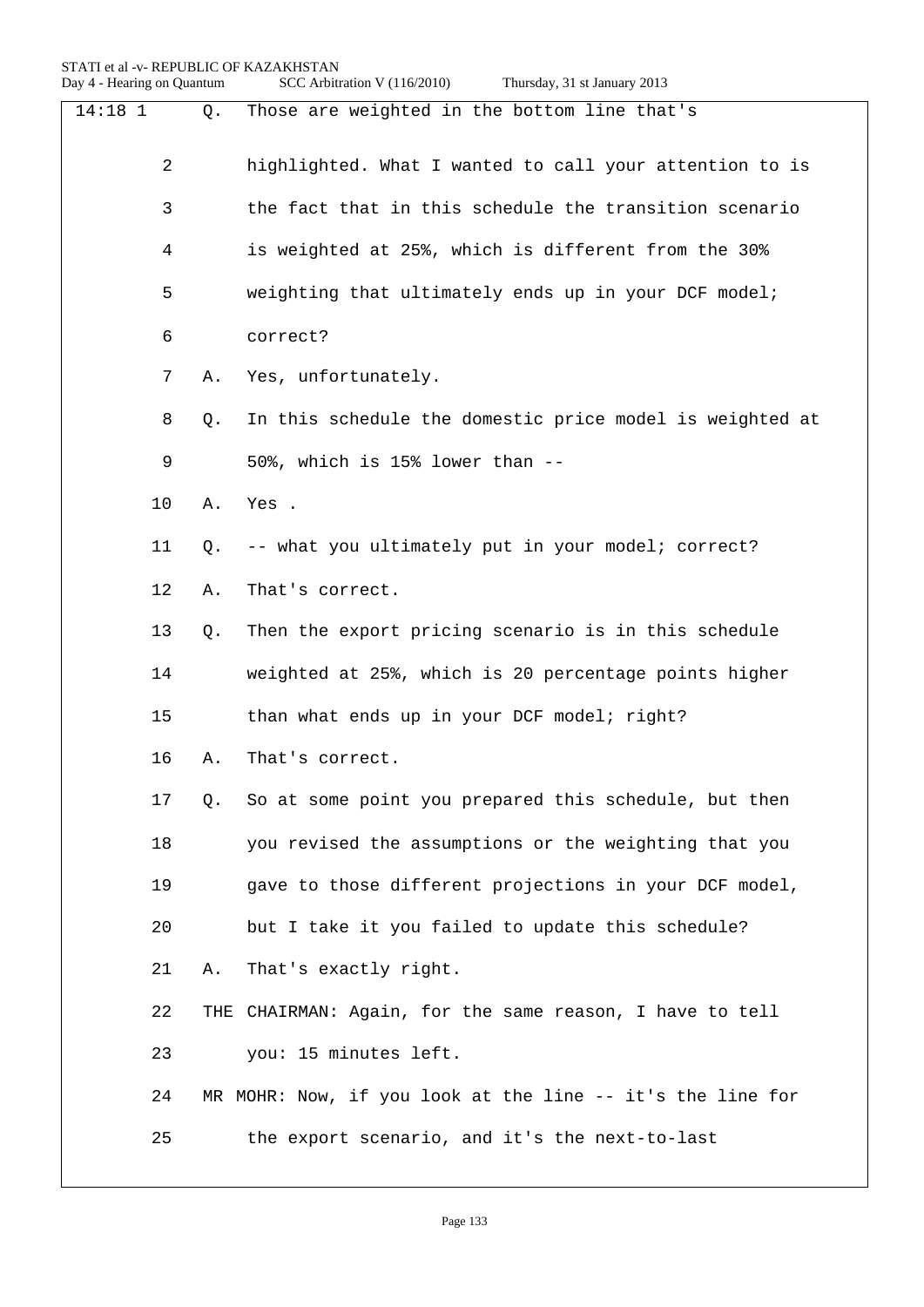| 14:201 |                | highlighted line. So on the left it says "80% export     |
|--------|----------------|----------------------------------------------------------|
|        | $\overline{2}$ |                                                          |
|        |                | price/20% domestic price".                               |
|        | 3              | If you go all the way over to the right, where you       |
|        | 4              | have the information source, you identify that as being  |
|        | 5              | sourced to the "RBS report scenario". Do you see that?   |
|        | 6<br>Α.        | Yes, I see that.                                         |
|        | 7<br>Q.        | That is a report that RBS prepared for KazMunaiGas to    |
|        | 8              | value the assets of KPM and TNG; correct?                |
|        | 9<br>Α.        | Yes, correct.                                            |
| 10     | Q.             | And you have seen that?                                  |
| 11     | Α.             | I have seen that report.                                 |
| 12     | Q.             | Have you reviewed the entire report?                     |
| 13     | Α.             | Not the entire report. I would say I got that report,    |
| 14     |                | I think, early October, and I looked at it, quite        |
| 15     |                | obviously, because it was about the same assets and you  |
| 16     |                | could, well, possibly get some information out of it,    |
| 17     |                | therefore I read it.                                     |
| 18     | Q.             | Let me ask you --                                        |
| 19     | Α.             | But it was quite clear from the beginning -- and         |
| 20     |                | I didn't really think more than a day about it -- that   |
| 21     |                | this wasn't any basis for my own work. Perhaps I may     |
| 22     |                | give you in bullet points one or two reasons for that -- |
| 23     | O.             | Well your counsel can ask you that on re-direct.         |
| 24     | Α.             | Okay.                                                    |
| 25     | Q.             | Let me ask you this about the report. That report        |
|        |                |                                                          |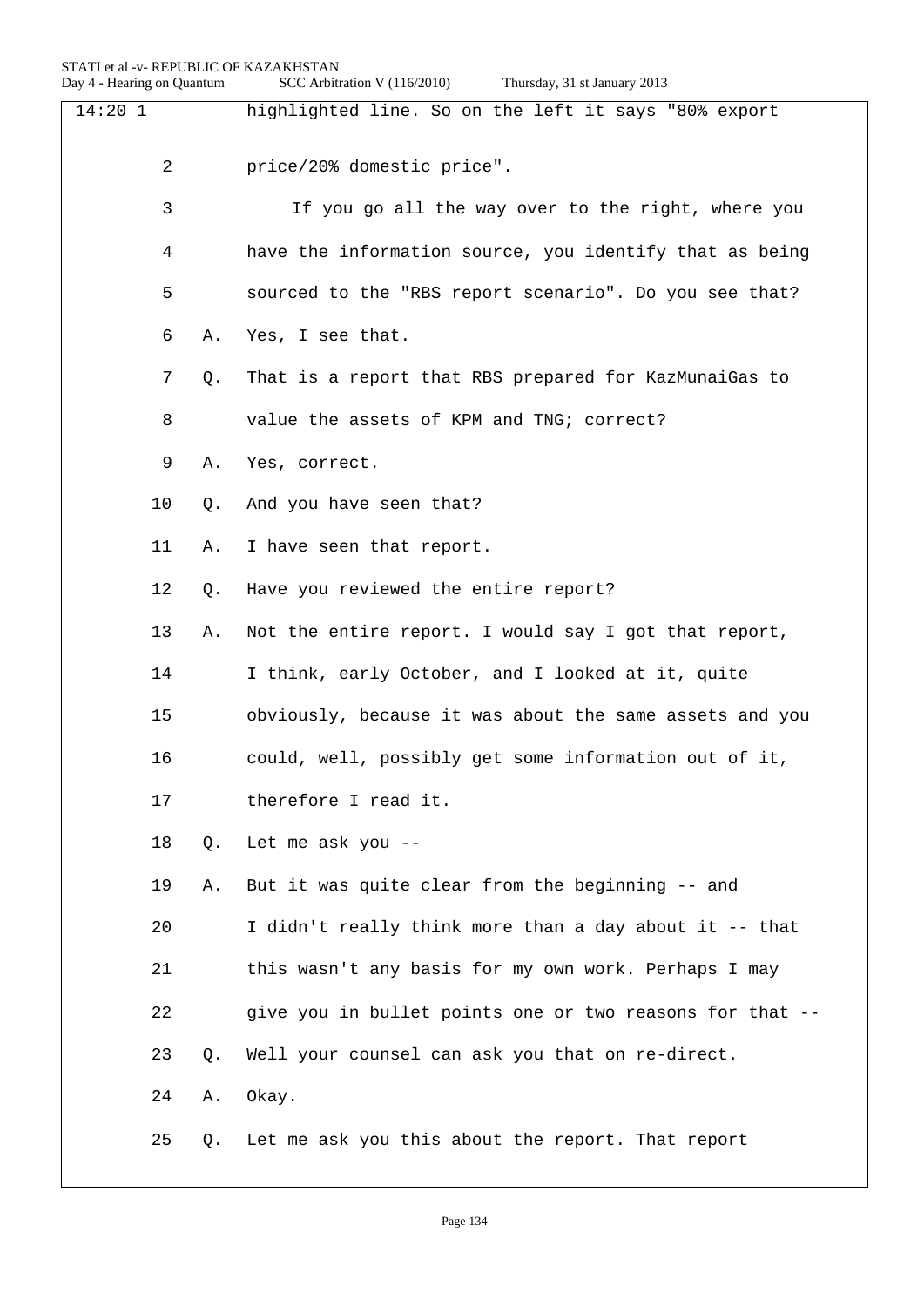| $14:21$ 1 |    |    | assumed in its valuation of these assets that gas would  |
|-----------|----|----|----------------------------------------------------------|
|           | 2  |    | be sold 80% on the export markets and 20% on domestic    |
|           | 3  |    | markets; correct?                                        |
|           | 4  | Α. | Well, that was in the report, actually, and --           |
|           | 5  | Q. | Is that correct?                                         |
|           | 6  | Α. | I beg your pardon?                                       |
|           | 7  | Q. | Is that correct, that that projection was included in    |
|           | 8  |    | the report?                                              |
|           | 9  | Α. | Could you rephrase the question? I think I haven't       |
|           | 10 |    | understood it.                                           |
|           | 11 | Q. | Isn't it true that the RBS report projected that KPM and |
|           | 12 |    | TNG would sell gas 80% on the export market and 20% on   |
|           | 13 |    | the domestic market?                                     |
|           | 14 | Α. | Well, the RBS report contains a great variety of         |
|           | 15 |    | possibilities, actually: a typical investment banker     |
|           | 16 |    | product, plus or minus 30% opex and capex, and this and  |
|           | 17 |    | that. It was a bunch of scenarios, actually --           |
|           | 18 | Q. | My question was --                                       |
|           | 19 | Α. | -- and in this bunch of scenarios there was mentioned    |
|           | 20 |    | the possibility of export. I mean, in all those reports  |
|           | 21 |    | you often find bridges, value bridges: taking the assets |
|           | 22 |    | as they are with their contractual prices, they are      |
|           | 23 |    | worth this; adding that, you would arrive at a value of  |
|           | 24 |    | X, Y, Z; and it goes on for different scenarios. And     |
|           | 25 |    | one element actually was an export scenario with exactly |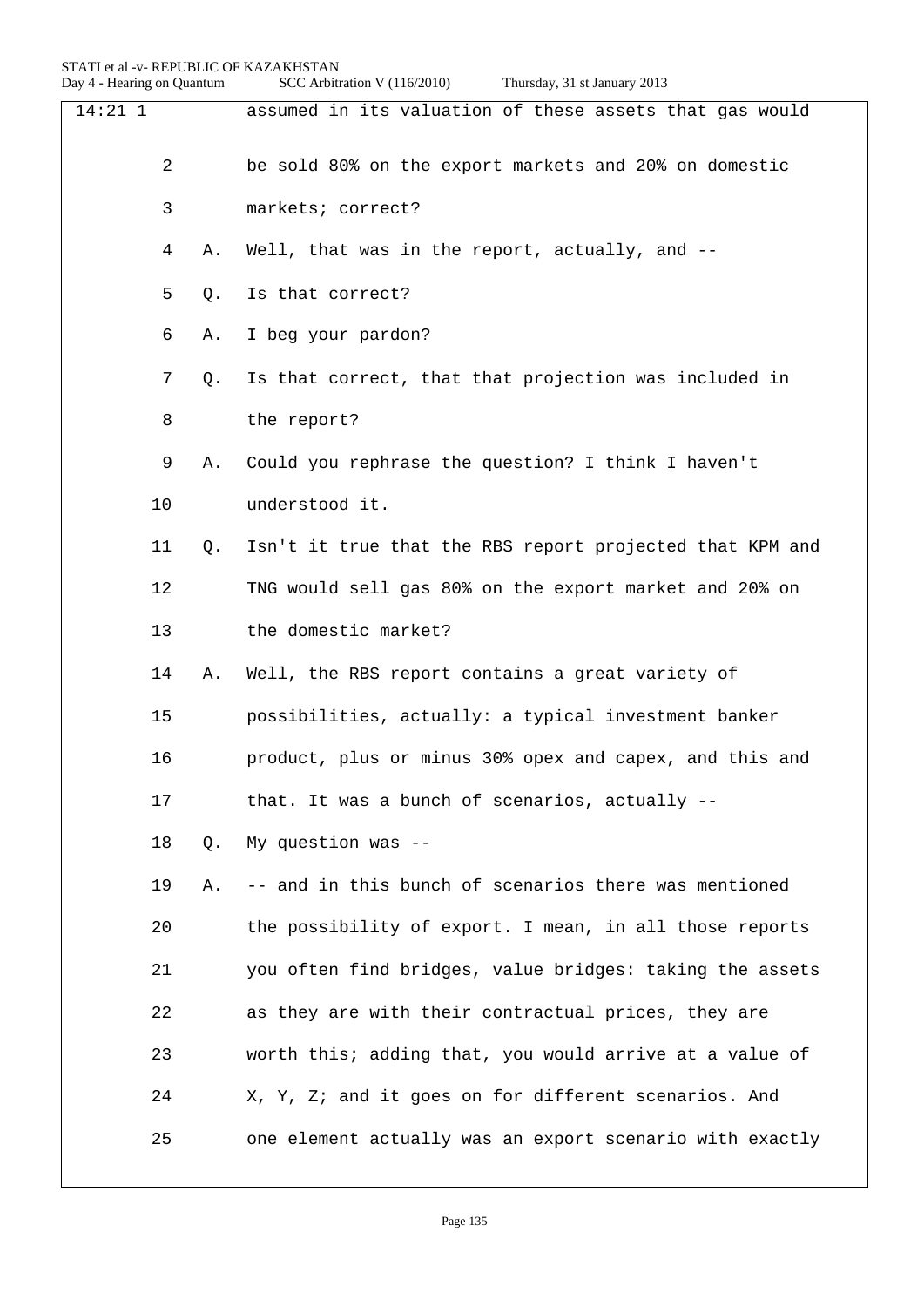| $14:23$ 1 |                |     | that weighting between domestic, local business and         |
|-----------|----------------|-----|-------------------------------------------------------------|
|           | $\overline{2}$ |     | export.                                                     |
|           | 3              | Q.  | Were you provided with that report by counsel for the       |
|           | 4              |     | respondent?                                                 |
|           | 5              | Α.  | Yes.                                                        |
|           | 6              | Q.  | Given that you reference that report in Exhibit 3, why      |
|           | 7              |     | is it not listed in your scope of work?                     |
|           | 8              | Α.  | Well, it is a reference which was never meant to be         |
|           | 9              |     | a reference or source. And if you look at the primary       |
|           | 10             |     | sources which are listed in the report, you won't find      |
|           | 11             |     | this, and you won't find in all of the 225 pages any        |
|           | 12             |     | place where it is either mentioned or from which you        |
|           | 13             |     | conclude that this is consistent with our report.           |
|           | 14             |     | So it's definitely not a source. I have definitely          |
|           | 15             |     | not relied on anything in that report. It is a plain        |
|           | 16             |     | fact that the companies operating in Kazakhstan have to     |
|           | 17             |     | service their region with gas.                              |
|           | 18             |     | THE CHAIRMAN: Mr Gruhn, make an effort to just stick to the |
|           | 19             |     | question. I am aware that there are many explanations       |
|           | 20             |     | that you can give, but in the interests of counsel,         |
|           | 21             |     | I think if you --                                           |
|           | 22             | Α.  | I understood his question: did I rely on this, and          |
|           | 23             |     | did $I$ --                                                  |
|           | 24             | THE | CHAIRMAN: And the answer is no?                             |
|           | 25             | Α.  | The answer is no.                                           |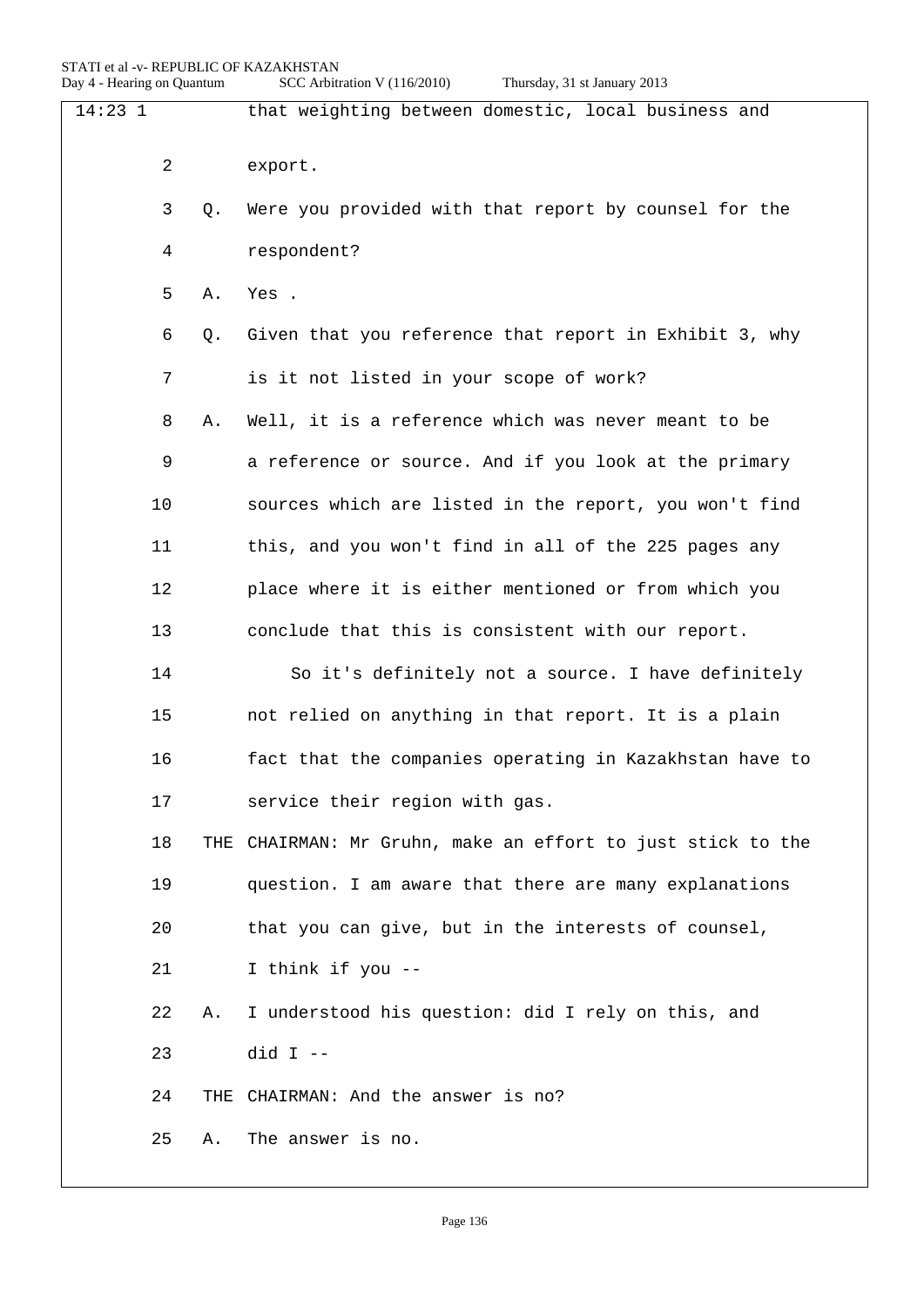| $14:24$ 1 |    | THE CHAIRMAN: Yes.                                                     |
|-----------|----|------------------------------------------------------------------------|
|           | 2  | A. And is it a source? The answer is no, because if                    |
|           | 3  | I don't rely, there is no source. No.                                  |
|           | 4  | MR MOHR: Okay, I think we understand that.                             |
|           | 5  | Now, for your assumptions regarding capex and opex                     |
|           | 6  | you relied entirely on Gaffney Cline & Associates;                     |
|           | 7  | correct?                                                               |
|           | 8  | A. That's correct.                                                     |
|           | 9  | Q. Would you agree that your report reflects no work to                |
|           | 10 | verify the reliability or accuracy of those assumptions?               |
|           | 11 | A. Well, I am tempted to make it two sentences, if I may.              |
|           | 12 | Obviously for such a project it needs various                          |
|           | 13 | qualifications, technical qualifications, geologists.                  |
|           | 14 | It's not done with what is my core competence, valuation               |
|           | 15 | and forensic. So obviously we have to include industry                 |
|           | 16 | knowledge, which we have in the network; we have also                  |
|           | 17 | engineering knowledge. But I was absolutely glad with                  |
|           | 18 | the arrangement that we would have technical experts,                  |
|           | 19 | geologists -2 OMR MOHR: Mr Chairman -21 A. -- engineers                |
|           |    | and also project engineers to make this 22 valuation -23<br>MR         |
|           |    | MOHR: Mr Chairman, I must insist on the witness giving 24 an answer to |
|           |    | my question. We are running very short on 2 5 time.                    |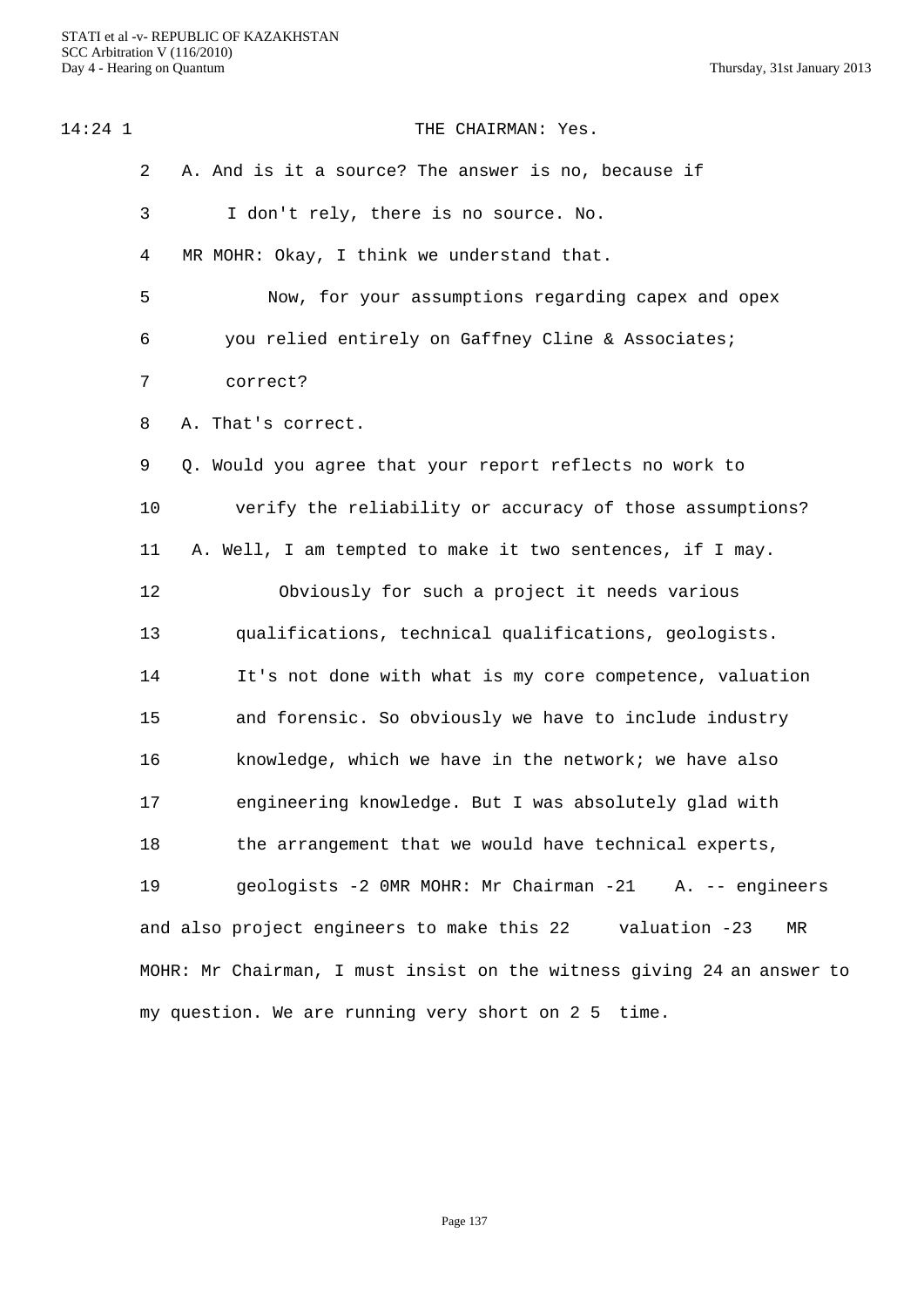| $14:25$ 1 |         |           | My question is a simple one. Do you agree that your     |
|-----------|---------|-----------|---------------------------------------------------------|
|           | 2       |           | report does not reflect any work to verify the          |
|           | 3       |           | reasonableness or the accuracy of the assumptions       |
|           | 4       |           | regarding capex and opex by GCA? In your report, sir.   |
|           | 5       | Α.        | In my report it's only mentioned that we relied on      |
|           | 6       |           | analyses by Gaffney Cline. So to know that it's just -- |
|           | 7       | Q.        | Your report does not reflect --                         |
|           | 8       | Α.        | I thought you wanted to have an explanation as to the   |
|           | 9       |           | nature of that reference. I'm sorry if I misinterpreted |
|           | $10 \,$ |           | your question.                                          |
|           | 11      | Q.        | So your report does not reflect any effort to compare   |
|           | 12      |           | the cost assumptions made by GCA against any historical |
|           | 13      |           | data regarding KPM and TNG's actual historical capex or |
|           | 14      |           | opex cost, does it?                                     |
|           | 15      | Α.        | I had vast opportunity to discuss everything over the   |
|           | 16      |           | whole stretch of time, until 30th November, when this   |
|           | 17      |           | report was written, with GCA, and this has been done in |
|           | 18      |           | face-to-face meetings in London, in Frankfurt, and      |
|           | 19      |           | various telephone conferences.                          |
|           | 20      | $\circ$ . | I'm asking you, sir, about what's reflected in your     |
|           | 21      |           | report. There is no discussion in your report about     |
|           | 22      |           | comparing GCA's cost assumptions --                     |
|           | 23      | Α.        | We don't $--$                                           |
|           | 24      | O.        | -- against any historical reality benchmarks, is there? |
|           | 25      | Α.        | Yes, that is true.                                      |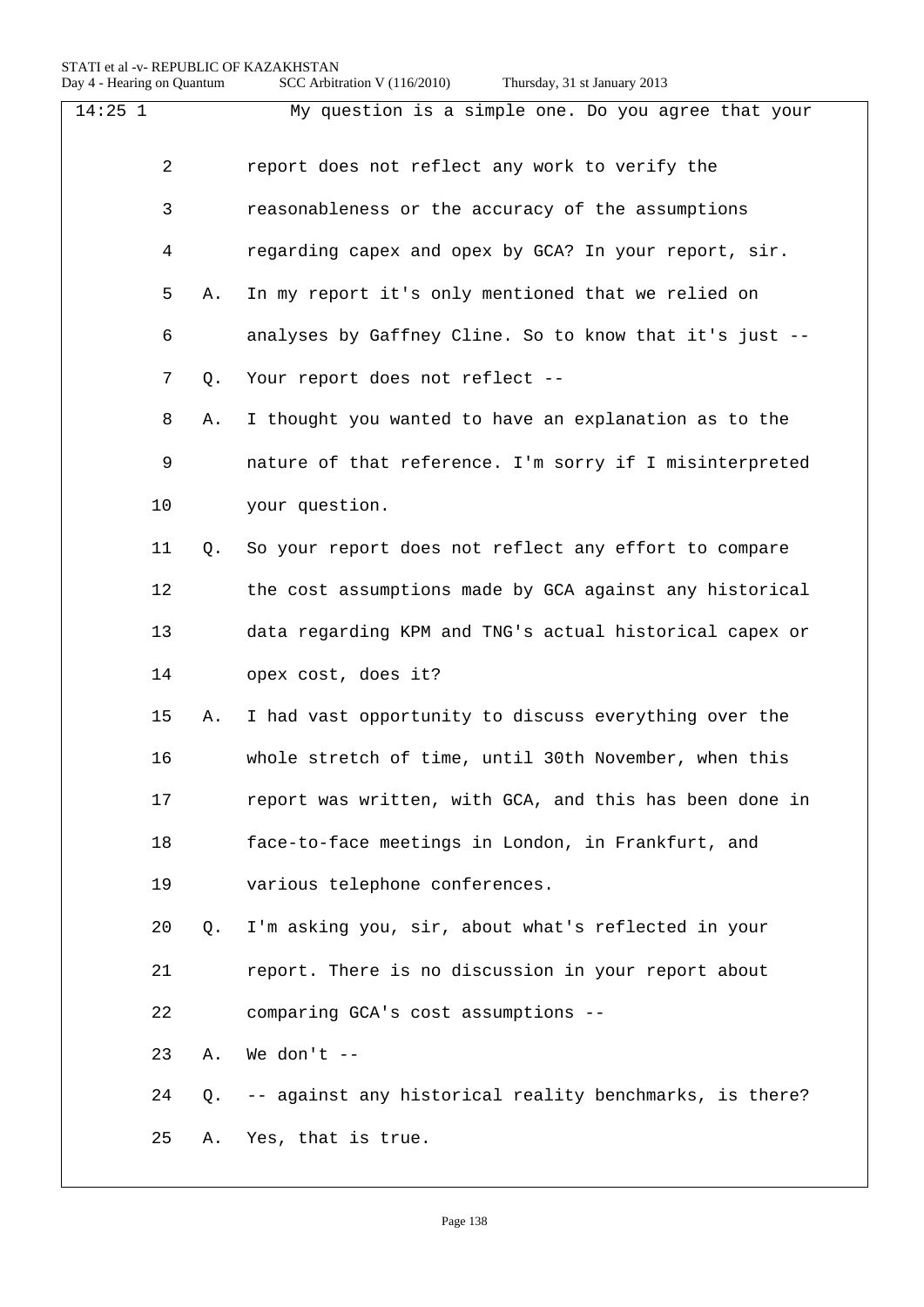| $14:27$ 1 |                | Q. | Thank you.                                             |
|-----------|----------------|----|--------------------------------------------------------|
|           |                |    |                                                        |
|           | $\overline{2}$ | Α. | We only make the reference to analyses by GCA.         |
|           | 3              | Q. | Thank you.                                             |
|           | 4              |    | Let's turn to paragraph 183 of your report. It's       |
|           | 5              |    | behind tab 1. Actually -- are you with me?             |
|           | 6              | Α. | 183?                                                   |
|           | 7              | Q. | In paragraph 182, right before it --                   |
|           | 8              | Α. | Oh, paragraph. I thought page, sorry.                  |
|           | 9              | Q. | Paragraph 182, and it's on page 60.                    |
|           | 10             | Α. | I'm with you.                                          |
|           | 11             | Q. | Thank you. Now, I am reading from paragraph 182:       |
|           | 12             |    | "According to FTI and the witness statement by         |
|           | 13             |    | Mr Broscaru, the supply to the LPG plant was depending |
|           | 14             |    | on the gas production of the Tolkyn field and -- given |
|           | 15             |    | the declining production of the Tolkyn field -- on the |
|           | 16             |    | (potential) gas production of the Contract 302         |
|           | 17             |    | properties."                                           |
|           | 18             |    | Then in the next paragraph it says -- and I'm          |
|           | 19             |    | skipping to the last sentence:                         |
|           | 20             |    | "The viability of the LPG plant stands or falls with   |
|           | 21             |    | the development of the Interoil Reef property."        |
|           | 22             |    | Do you see that?                                       |
|           | 23             | Α. | Yes.                                                   |
|           | 24             | Q. | Did you review Mr Broscaru's statement before you made |
|           | 25             |    | that statement in your report?                         |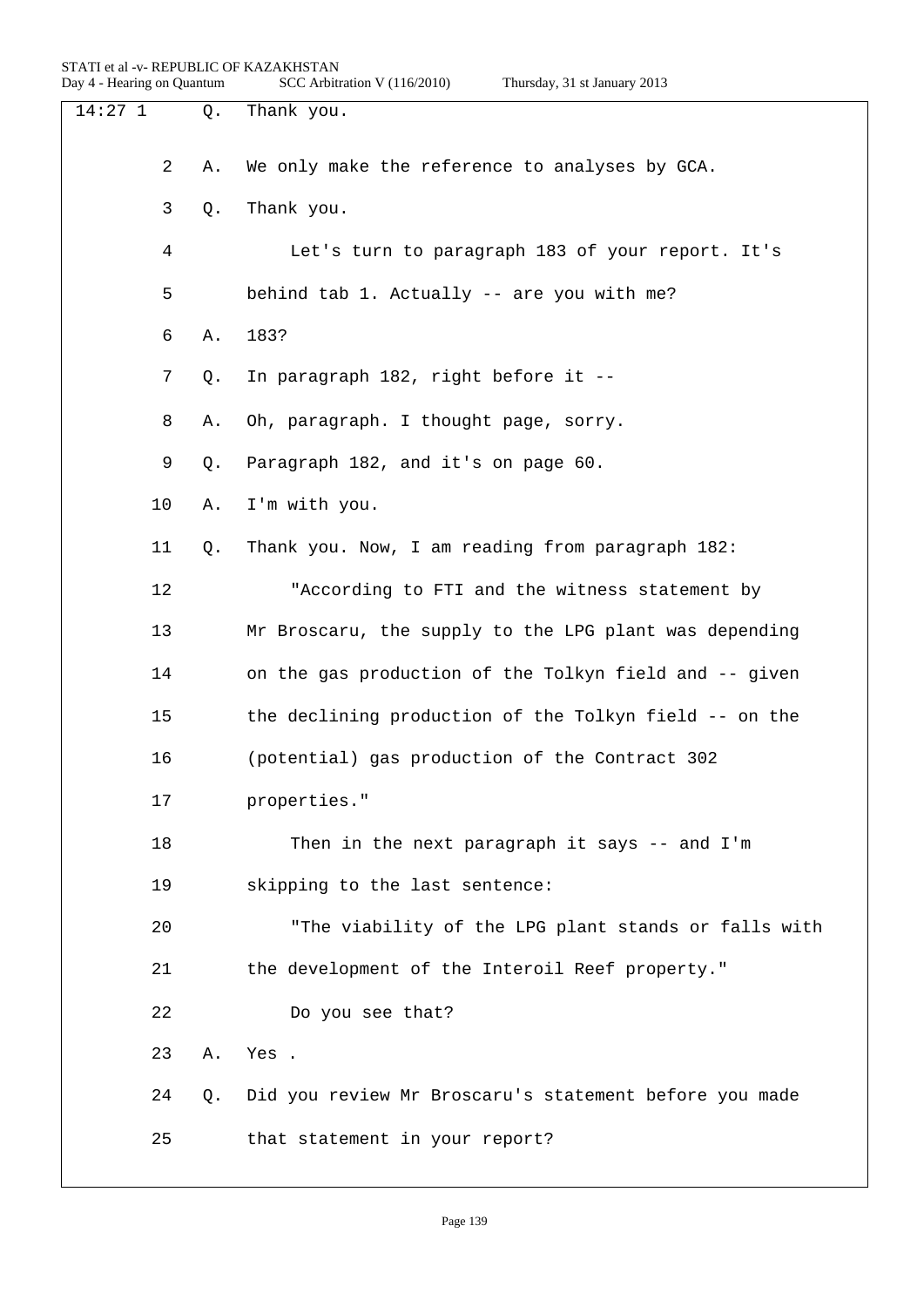| STATI et al -v- REPUBLIC OF KAZAKHSTAN<br>Day 4 - Hearing on Quantum |    | SCC Arbitration V (116/2010)<br>Thursday, 31 st January 2013 |
|----------------------------------------------------------------------|----|--------------------------------------------------------------|
| $14:29$ 1                                                            | Α. | I read it, of course.                                        |
| $\overline{2}$                                                       | Q. | We have Mr Broscaru's statement -- I believe it's            |
| 3                                                                    |    | clipped in to the back of your report, it's not behind       |
| 4                                                                    |    | a tab -- in the back of the binder.                          |
| 5                                                                    | Α. | I've got it.                                                 |
| 6                                                                    | Q. | If you turn to paragraph 18, and I am quoting from           |
| 7                                                                    |    | Mr Broscaru's statement:                                     |
| 8                                                                    |    | "Moreover, the LPG plant had the capability to               |
| 9                                                                    |    | process gas supplied by third-party sources."                |
| 10                                                                   |    | Then he goes on in paragraph 18 to describe that             |
| 11                                                                   |    | capability, and in paragraph 19 to discuss                   |
| 12                                                                   |    | an arrangement to process gas for KazTurkMunai, and in       |
| 13                                                                   |    | paragraph 2 0 to describe the proximity of the LPG plant     |
| 14                                                                   |    | to the gas in the CAC pipeline. Would you agree with         |
| 15                                                                   |    | that?                                                        |
| 16                                                                   | Α. | That's right; I agree.                                       |
| 17                                                                   | Q. | You did not discuss that evidence at all in your report;     |
| 18                                                                   |    | correct?                                                     |
| 19                                                                   | Α. | I was referring to his minutes, DCF-based calculations,      |
| 20                                                                   |    | stipulating a value of 450 after deduction of                |
| 21                                                                   |    | \$281 million capex. That was the basis of this comment      |
| 22                                                                   |    | you are reading here in my report.                           |
| 23                                                                   | Q. | I generally understand your opinion to be that the LPG       |
| 24                                                                   |    | plant, which you would agree that that LPG plant has the     |
| 25                                                                   |    | capacity, or when it is completed would have the             |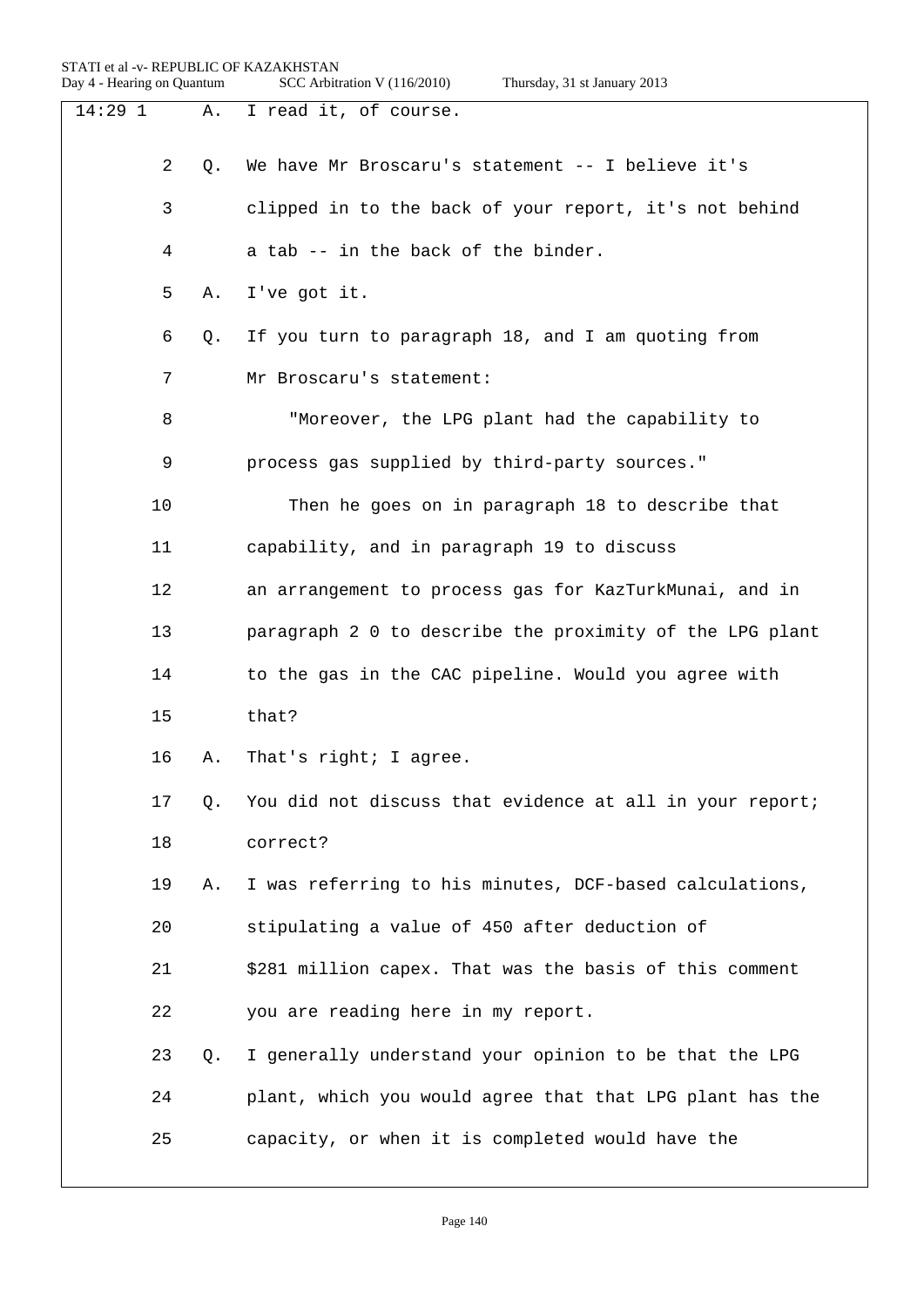| $14:31$ 1 |         |    | capacity to extract -- LPG is from a natural gas stream, |
|-----------|---------|----|----------------------------------------------------------|
|           | 2       |    | and you agree with that; correct?                        |
|           |         |    |                                                          |
|           | 3       | Α. | Which natural gas stream?                                |
|           | 4       | Q. | In concept from a natural gas stream?                    |
|           | 5       | Α. | Which exactly?                                           |
|           | 6       | Q. | Okay. You agree that the LPG plant, when completed,      |
|           | 7       |    | will have the ability to extract LPGs from gas that is   |
|           | 8       |    | fed into it?                                             |
|           | 9       | Α. | That's right.                                            |
|           | $10 \,$ | Q. | That has the potential to add value, because LPGs can be |
|           | 11      |    | more valuable than the natural gas that's fed into it;   |
|           | 12      |    | correct?                                                 |
|           | 13      | Α. | If there were gas --                                     |
|           | 14      | Q. | Alright. So I take it that your opinion about the        |
|           | 15      |    | negative value of the LPG plant is premised essentially  |
|           | 16      |    | on the view that TNG had insufficient gas to put into    |
|           | 17      |    | the LPG plant?                                           |
|           | 18      | Α. | Yes. But this is not exactly related to Mr Broscaru's    |
|           | 19      |    | witness statement.                                       |
|           | 20      | Q. | I've moved on to discuss a more general question.        |
|           | 21      | Α. | Okay.                                                    |
|           | 22      | Q. | I take it that your opinion regarding the negative value |
|           | 23      |    | of the LPG plant is premised essentially on the notion   |
|           | 24      |    | that TNG itself did not have sufficient gas to load the  |
|           | 25      |    | plant?                                                   |
|           |         |    |                                                          |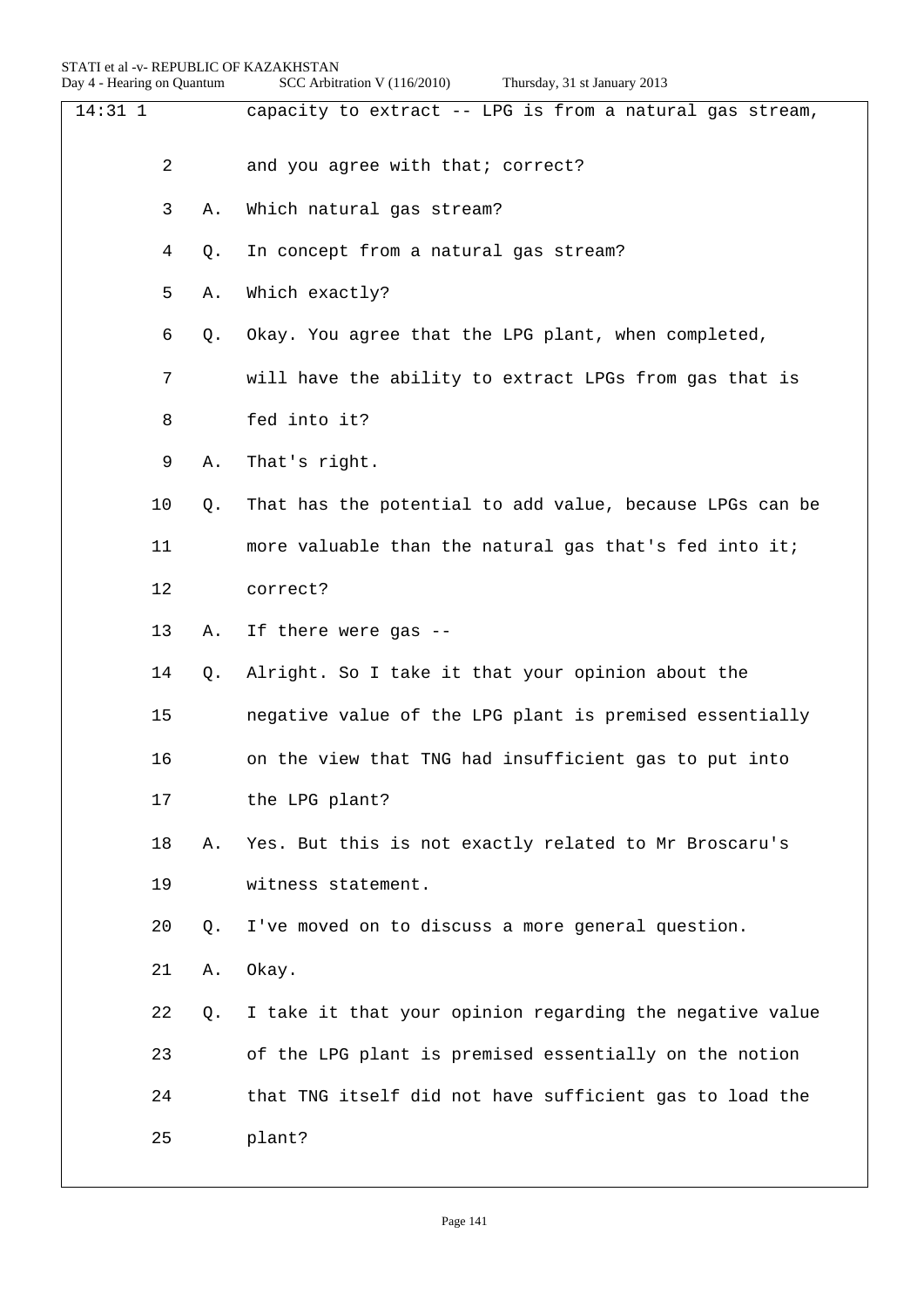| $14:32$ 1 | Α.             | Yes. If you look at the calculations which we have in    |
|-----------|----------------|----------------------------------------------------------|
| 2         |                | the exhibits here --                                     |
| 3         | Q.             | I understand your --                                     |
| 4         | Α.             | -- it will operate for only four years.                  |
| 5         | Q.             | That was a "yes" or "no" question.                       |
| 6         |                | If TNG was able to find potential buyers who had         |
| 7         |                | supplies of gas of their own to load into the plant,     |
| 8         |                | isn't it possible that those buyers would have           |
| 9         |                | a different valuation of what that plant is worth?       |
| 10        | Α.             | Well, actually, if that LPG plant could be run over the  |
| 11        |                | life of 20 years at full capacity, the value would be    |
| 12        |                | totally different. But the question is: would anybody    |
| 13        |                | want to pay for that, bringing the gas himself, which is |
| 14        |                | a synergy effect which is not allocated to the asset     |
| 15        |                | itself, and it's certainly not something that could be   |
| 16        |                | done on the basis of TNG and [KPM's] situation           |
| 17        |                | contracts. There is simply no basis to assume this.      |
| 18        |                | MR MOHR: Thank you, Mr Chairman. No further questions.   |
| 19        | TH<br>E        | CHAIRMAN: Sorry for the rush, but after the difficult    |
| 20        |                | discussion yesterday, you will understand that I just    |
| 21        |                | have to insist, not to create new problems.              |
| 22        |                | Any questions from your side now?                        |
| 23        |                | $(2\;33\;pm)$                                            |
| 24        |                | Re-direct examination by DR NACIMIENTO                   |
| 25        | Q <sub>z</sub> | Just a very short follow-up question regarding the       |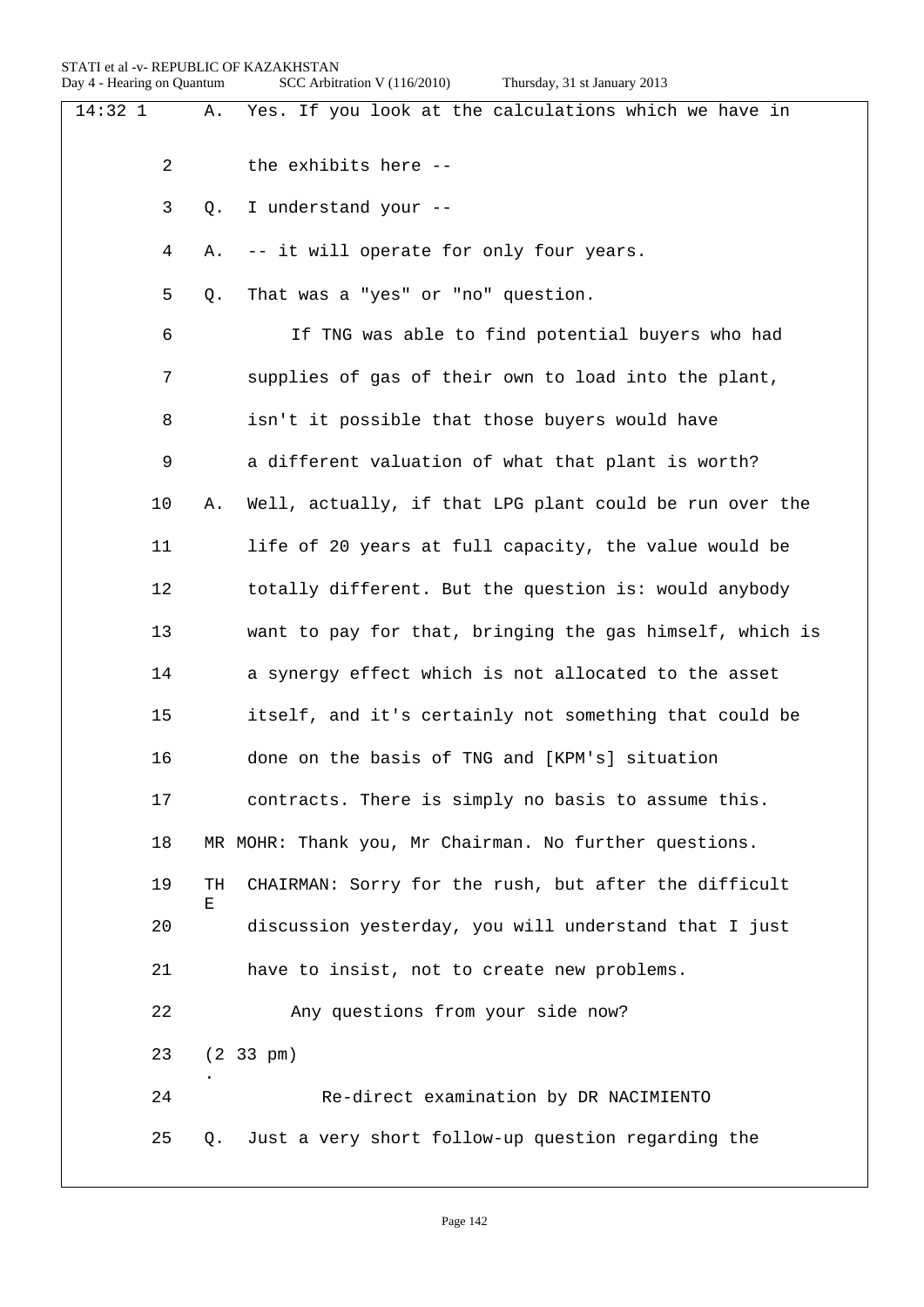| 14:331         | report from Deloitte TCF.                                               |
|----------------|-------------------------------------------------------------------------|
| $\overline{2}$ | Are any of the findings in your report based on the                     |
| 3              | findings of the Deloitte TCF report that you have not                   |
| 4              | verified independently?                                                 |
| 5              | No.<br>Α.                                                               |
| 6              | DR NACIMIENTO: Thank you. No further questions.                         |
| 7              | CHAIRMAN: Thank you. Any questions from my colleagues<br><b>TH</b><br>Е |
| 8              | at this stage, or shall we turn to the conferencing?                    |
| 9              | MR HAIGH: I think I will defer my questioning until the                 |
| 10             | conference, thank you.                                                  |
| 11             | CHAIRMAN: Then without further ado we would ask<br><b>TH</b><br>Е       |
| 12             | Mr Rosen to join you. (Pause)                                           |
| 13             | $(2 \ 3 \ 5 \ pm)$                                                      |
| 14             | WITNESS-CONFERENCING                                                    |
| 15             | MR THOMAS GRUHN (called)                                                |
| 16             | MR HOWARD ROSEN (called)                                                |
| 17             | TH<br>CHAIRMAN: Right, gentlemen. No new welcome is<br>Е                |
| 18             | necessary as we have been together for a while. May                     |
| 19             | I ask my colleagues whether they have any questions now?                |
| 20             | Questions from THE TRIBUNAL                                             |
| 21             | MR HAIGH: I will direct this question initially to both of              |
| 22             | you, but it's my understanding that the FTI valuation                   |
| 23             | invokes the valuation principle that to arrive at                       |
| 24             | a proper value, you should not take into account                        |
| 25             | hindsight; in other words, you should use information or                |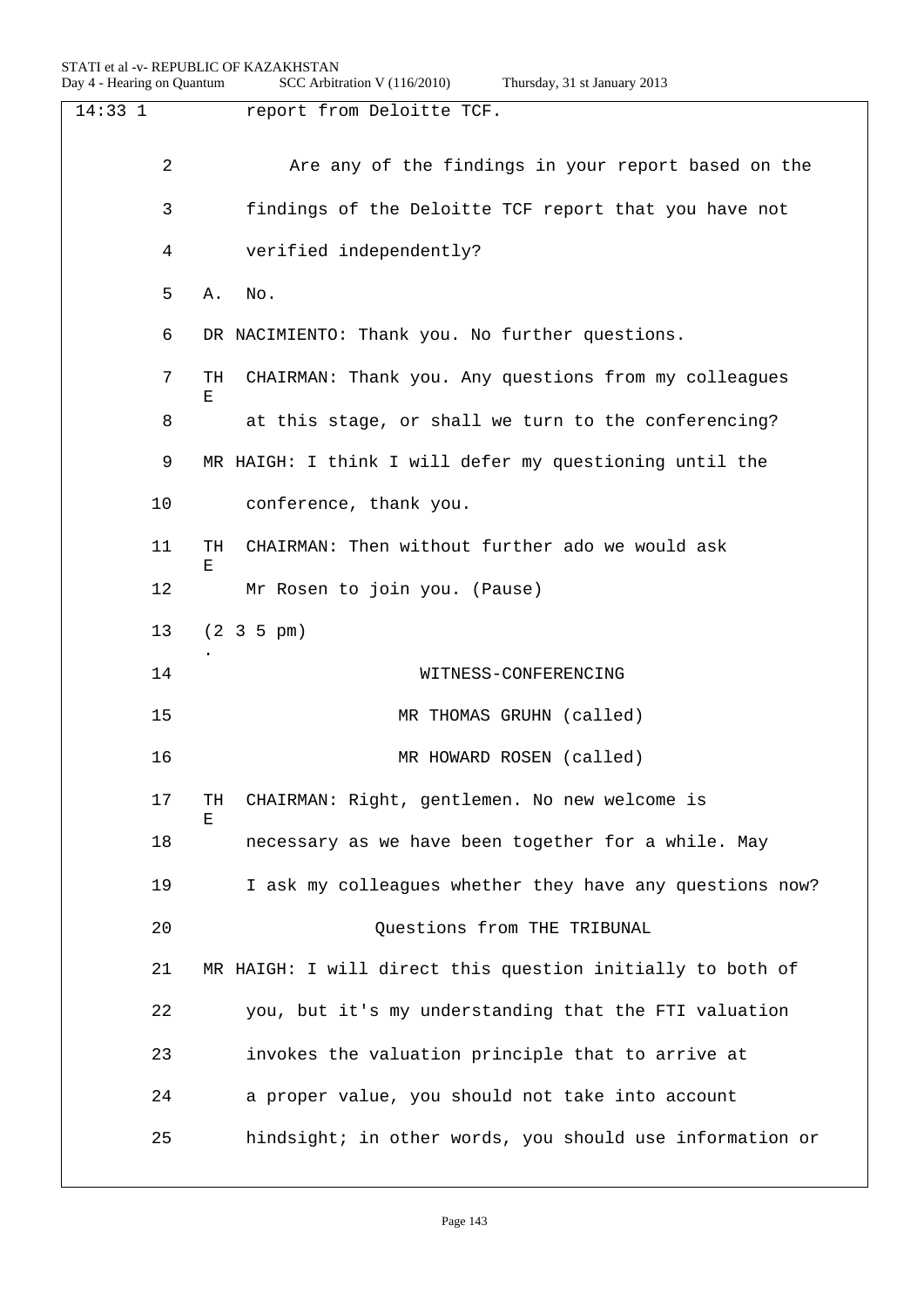|                | data available from the point in time at which you are      |
|----------------|-------------------------------------------------------------|
| $\overline{a}$ | doing your valuation.                                       |
| 3              | Is that a recognised principle in each case? Either         |
| 4              | of you may respond as you wish. Mr Gruhn?                   |
| 5              | (By MR GRUHN) It is certainly a recognised principle.<br>Α. |
| 6              | If I may make one further precision. You have to use        |
| 7              | all available information, so also expectations which       |
| 8              | are based on information at the time may be a valid         |
| 9              | basis for doing a valuation. And it may even be that        |
| 10             | certain events afterwards may be taken as a proof for       |
| 11             | the situation at the valuation date.                        |
| 12             | MR HAIGH: If I understood that -- and I'll turn to Mr Rosen |
| 13             | in a second to give him an equal opportunity here -- but    |
| 14             | if I understand what you've just said, you would accept     |
| 15             | the principle for valuation purposes that you attempt to    |
| 16             | avoid hindsight information, but that you may look at       |
| 17             | such information, let's say, collaterally, to see if it     |
| 18             | verifies or corroborates what your opinion is; is that      |
| 19             | the nature of it?                                           |
| 20             | (By MR GRUHN) Yes. I think basically, yes. Certainly<br>Α.  |
| 21             | this is a principle in valuation, a fundamental             |
| 22             | principle.                                                  |
| 23             | MR HAIGH: Sorry, Mr Rosen?                                  |
| 24             | (By MR ROSEN) Yes. So I agree that the hindsight<br>Α.      |
| 25             | principle must be applied rigorously to a valuation         |
|                |                                                             |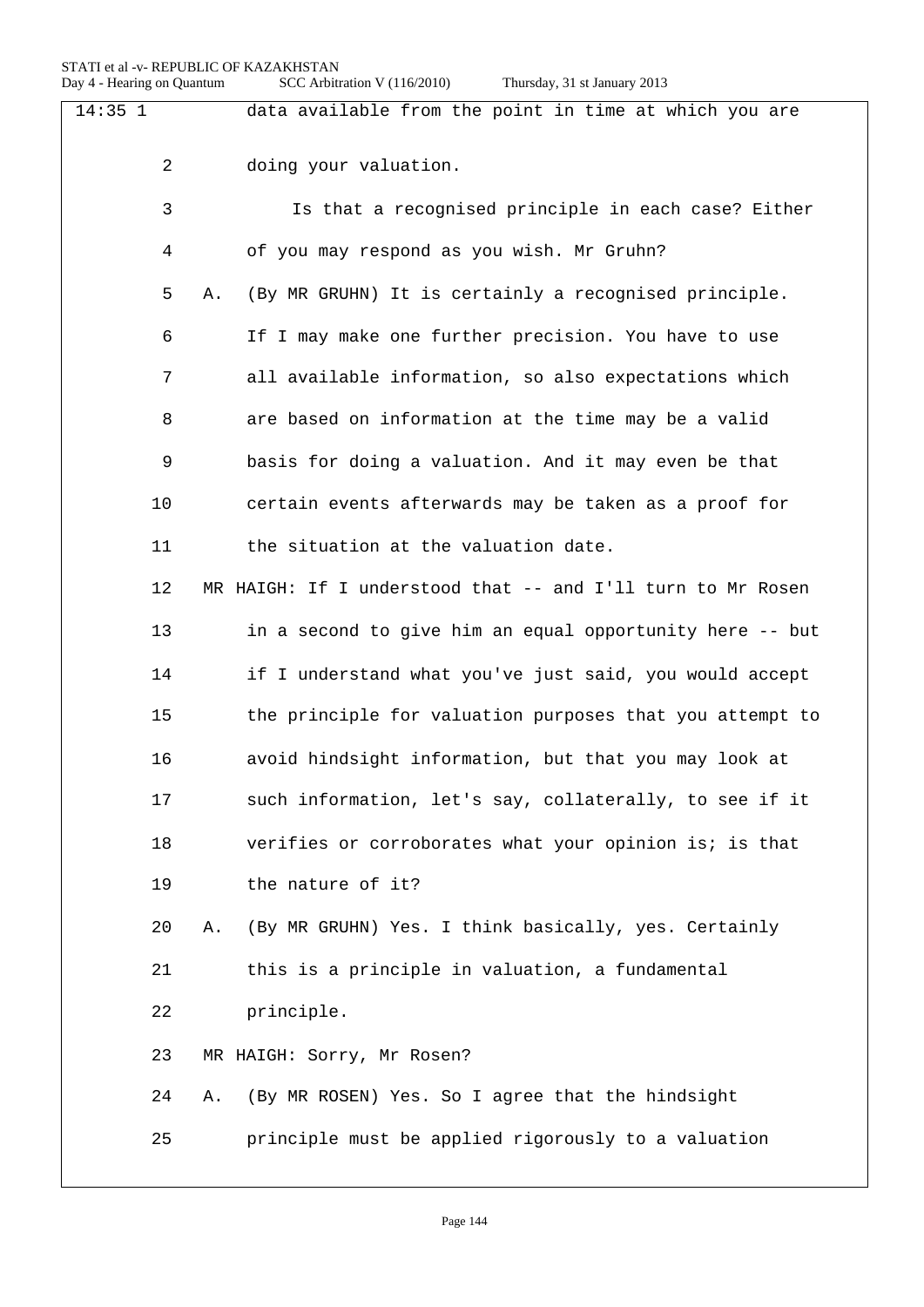14:37 1 date, and there's literature in the Canadian and American valuation associations that cites only a single exception to the hindsight rule, which is consistent with what you are suggesting and Mr Gruhn is suggesting, which is you can use information after the date of valuation, reasonably proximate to the date of valuation, for proof of something that management had assumed as at the valuation date. But other than that, you must stick to the valuation date, without use of hindsight.

 MR HAIGH: Alright. So then my supplemental question in relation to this rather theoretical discussion at this point: if the valuation date is -- and I'll have to ask you to assume this for the moment for the sake of my question -- October 14th 2008, would one take into account earnings, revenues, government determination of validity of licences or tax assessments or price changes after that date in arriving at a valuation as of October 14th 2008?

Mr Gruhn?

 A. (By MR GRUHN) No, you would really have a complete different dataset. I would look at the futures prices, planned futures for oil, for example, and for condensate derived from that at the time. Later price changes I would ignore. I would look at the sales contracts for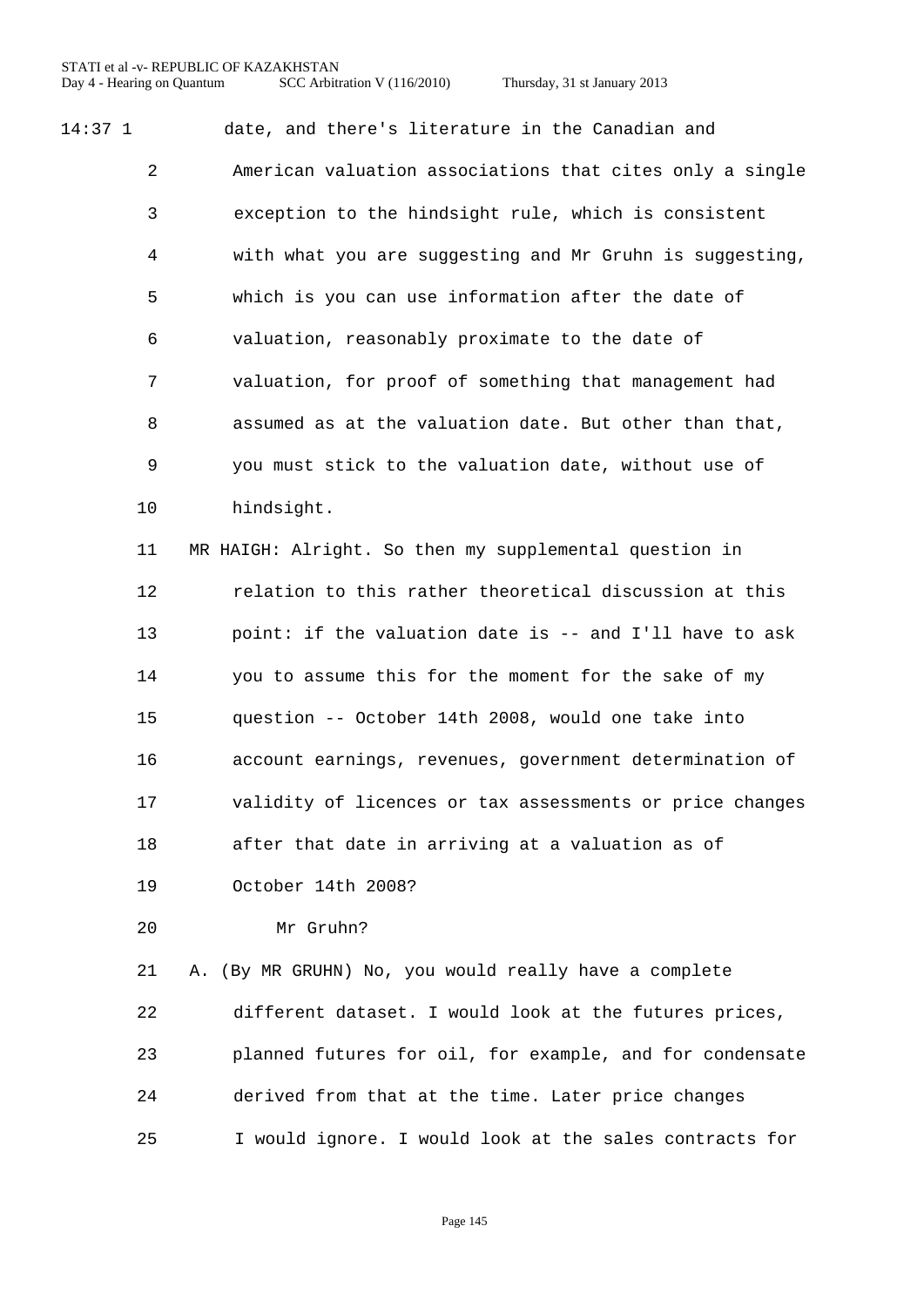| $14:39$ 1 |    | gas at the time.                                        |
|-----------|----|---------------------------------------------------------|
| 2         |    | MR HAIGH: Right.                                        |
| 3         | Α. | (By MR ROSEN) I generally agree. Again, it's just       |
| 4         |    | management's expectations and the market's expectations |
| 5         |    | as at the valuation date.                               |
| 6         |    | THE CHAIRMAN: Can I follow up on that before you go on? |
| 7         |    | What about taxation? If taxation is foreseeable --      |
| 8         |    | I'm not talking about tax changes which nobody foresaw, |
| 9         |    | or changes in the tax law. But taxes even half a year   |
| 10        |    | from the event may be foreseeable and would then flow   |
| 11        |    | in, I suppose.                                          |
| 12        | Α. | (By MR ROSEN) I'll start with that one then.            |
| 13        |    | So if at the valuation date you were aware of           |
| 14        |    | suggestions of changes in the tax laws, as a general    |
| 15        |    | principle, because you're a buyer of a business, you    |
| 16        |    | would give effect to those. In this particular case, my |
| 17        |    | assumption that they would not change as at the         |
| 18        |    | valuation date is based on the stabilisation clause. So |
| 19        |    | that is the distinction I draw there.                   |
| 20        |    | THE CHAIRMAN: Mr Gruhn.                                 |
| 21        | Α. | (By MR GRUHN) If I may add something, one of the points |
| 22        |    | of critique of FTI at the first report of Deloitte TCF  |
| 23        |    | was that there were plans at the time of our valuation  |
| 24        |    | date that corporate income tax would be lowered, even   |
| 25        |    | lower than the 2 0% that had already happened. We have  |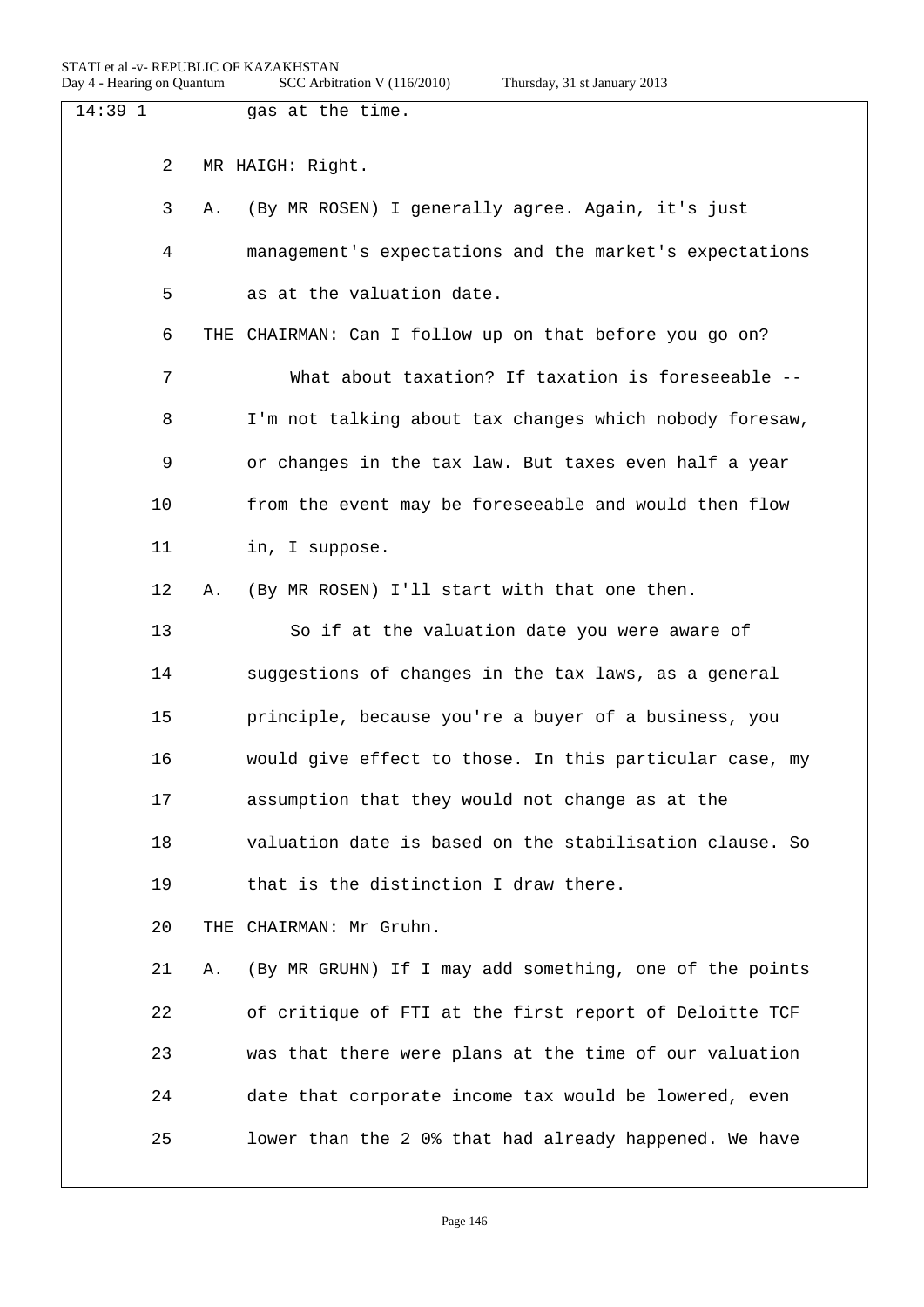| $14:40$ 1      | incorporated this because that was the general knowledge  |
|----------------|-----------------------------------------------------------|
| $\overline{2}$ | at the time, and we did not stick with 20%, although      |
| 3              | never ever this plan was transformed into reality.        |
| 4              | So that demonstrates the effect of no hindsight use       |
| 5              | in valuation.                                             |
| 6              | THE CHAIRMAN: Well, basically I don't see that that's     |
| 7              | an exception to the hindsight rule; that's rather         |
| 8              | a concrete expectation at the time.                       |
| 9              | A. (By MR ROSEN) Yes. If you expected it at the time, you |
| 10             | put it in place; and again, in this case ours is based    |
| 11             | on a stabilisation clause, so there would be no change.   |
| 12             | MR HAIGH: Thank you. I am going to turn to a different    |
| 13             | area.                                                     |
| 14             | My esteemed colleague Professor Lebedev put               |
| 15             | a question to Mr Rosen earlier today in relation to the   |
| 16             | phrase "enterprise value"; and likewise, Mr Gruhn, in     |
| 17             | the course of your examination here today you used the    |
| 18             | phrase "enterprise value". I wonder if we could expose    |
| 19             | that term a little further, because I'm not sure that     |
| 20             | there is any difference between you, but there may be.    |
| 21             | First of all I want to establish proper usage, and then   |
| 22             | we can talk about your opinions in each case, if you      |
| 23             | like.                                                     |
| 24             | But in terms of usage, just because I have the note       |
| 25             | in front of me, I want to refer to what I understood you  |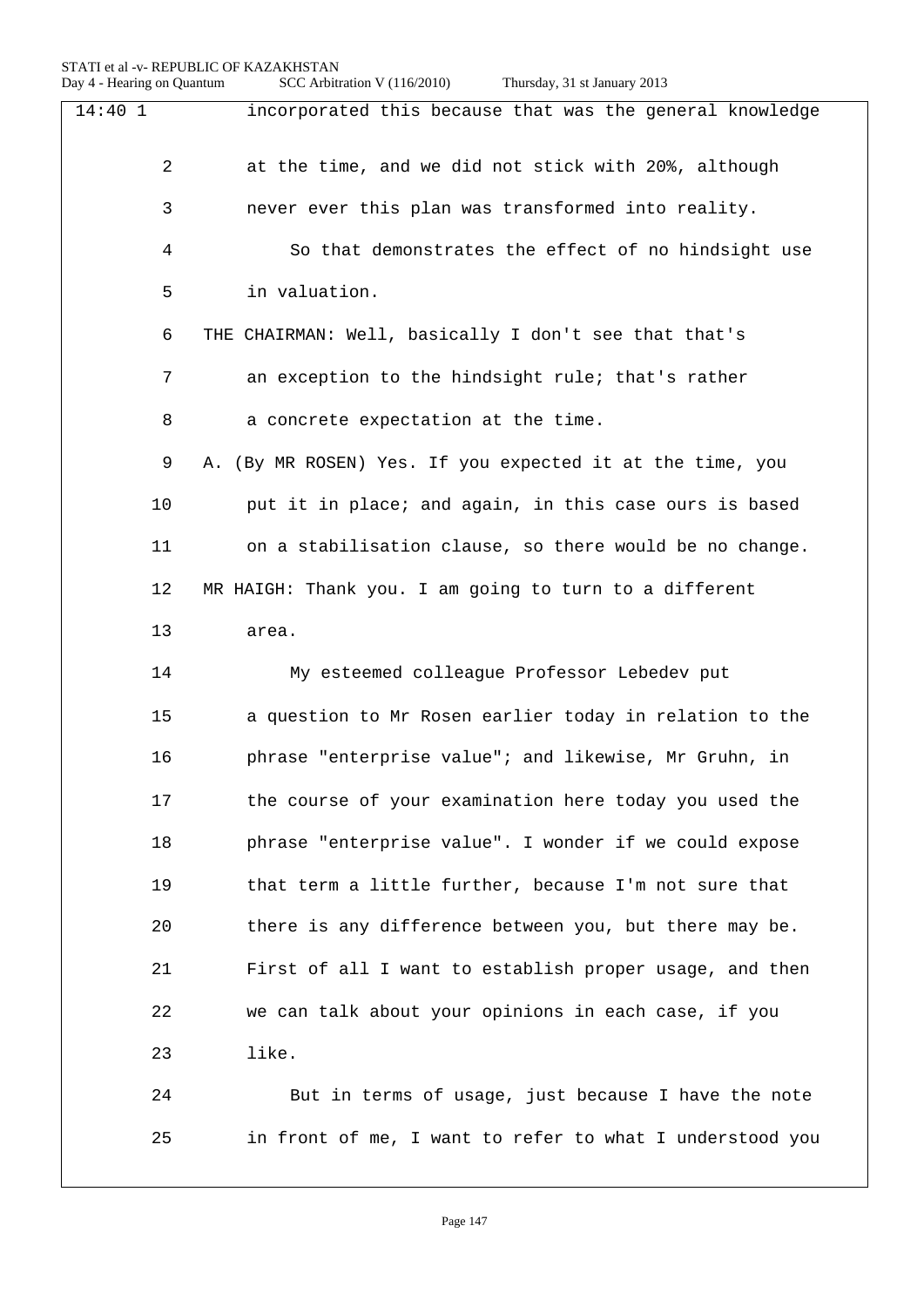| 14:421 | to say, Mr Gruhn. I think you said that enterprise        |
|--------|-----------------------------------------------------------|
| 2      | value was operating cashflow as a starting point, and     |
| 3      | then you deduct from that the expenses that would be      |
| 4      | associated with either, say, creditors or partners, in    |
| 5      | the case of Vitol and the LPG plant, which would result   |
| 6      | in an equity value to flow from that.                     |
| 7      | Did I basically understand you correctly?                 |
| 8      | (By MR GRUHN) Yes, you did.<br>Α.                         |
| 9      | MR HAIGH: Alright. Mr Rosen, does that terminology or use |
| 10     | of that phrase fit with how you've used it?               |
| 11     | (By MR ROSEN) Generally, yes.<br>Α.                       |
| 12     | The distinction is there are assets that are              |
| 13     | non-income producing; for instance, if you have land      |
| 14     | that you're holding, that would still form part of your   |
| 15     | enterprise value, if you were a land holding company,     |
| 16     | for instance. So it's not just the cashflows; it's the    |
| 17     | value of the operating assets as determined               |
| 18     | appropriately, whether it's through an NPV or some other  |
| 19     | valuation mechanism to determine fair market value.       |
| 20     | That is the enterprise value.                             |
| 21     | How you allocate that, from a corporate finance           |
| 22     | point of view, to debt-holders and equity-holders is      |
| 23     | an allocation of that value. But enterprise value is      |
| 24     | the value of the assets.                                  |
| 25     | MR HAIGH: Mr Gruhn, if you want to comment before I move  |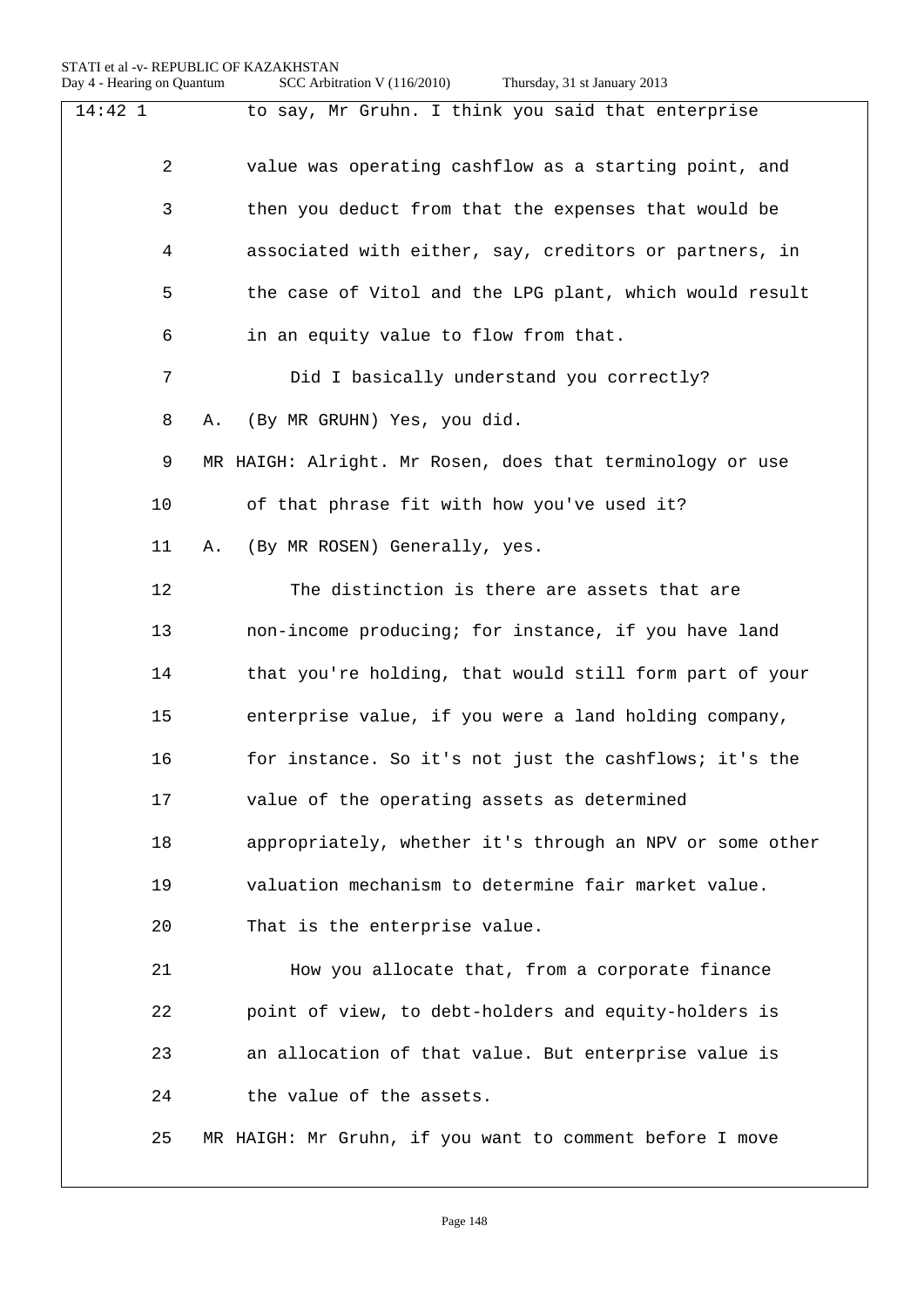| 14:431 |    | on? I have another question.                               |
|--------|----|------------------------------------------------------------|
| 2      | Α. | (By MR GRUHN) No, I perfectly agree. There are             |
| 3      |    | always -- or in many cases there are assets which are      |
| 4      |    | not reflected in the operating cashflow -- reserve land,   |
| 5      |    | for example; you don't use it -- and this would            |
| 6      |    | obviously be added to the enterprise value.                |
| 7      |    | It's a question of the methodology again. I would          |
| 8      |    | assume to sell it, I would have a cashflow-based           |
| 9      |    | valuation also for that, but it would be as part of the    |
| 10     |    | enterprise value.                                          |
| 11     | Α. | (By MR ROSEN) My point was slightly different. I agree     |
| 12     |    | with that if there are surplus assets. But in the case     |
| 13     |    | of where you have, for instance, something that is not     |
| 14     |    | surplus, that just is not producing income -- so you are   |
| 15     |    | a construction company and you're 90% of the way through   |
| 16     |    | building a new office building. It doesn't have            |
| 17     |    | a cashflow yet and perhaps you don't know what leasing     |
| 18     |    | assumptions are. But based on some broad assumptions       |
| 19     |    | you may value it, depending on market conditions, either   |
| 20     |    | from an income point of view or a cost point of view.      |
| 21     |    | So I don't think we're arguing -- eventually all           |
| 22     |    | assets have to be turned to cash; I think we both agree    |
| 23     |    | with that. But the enterprise value talks about the        |
| 24     |    | operating assets of a business.                            |
| 25     |    | MR HAIGH: Alright. In this particular case, as both of you |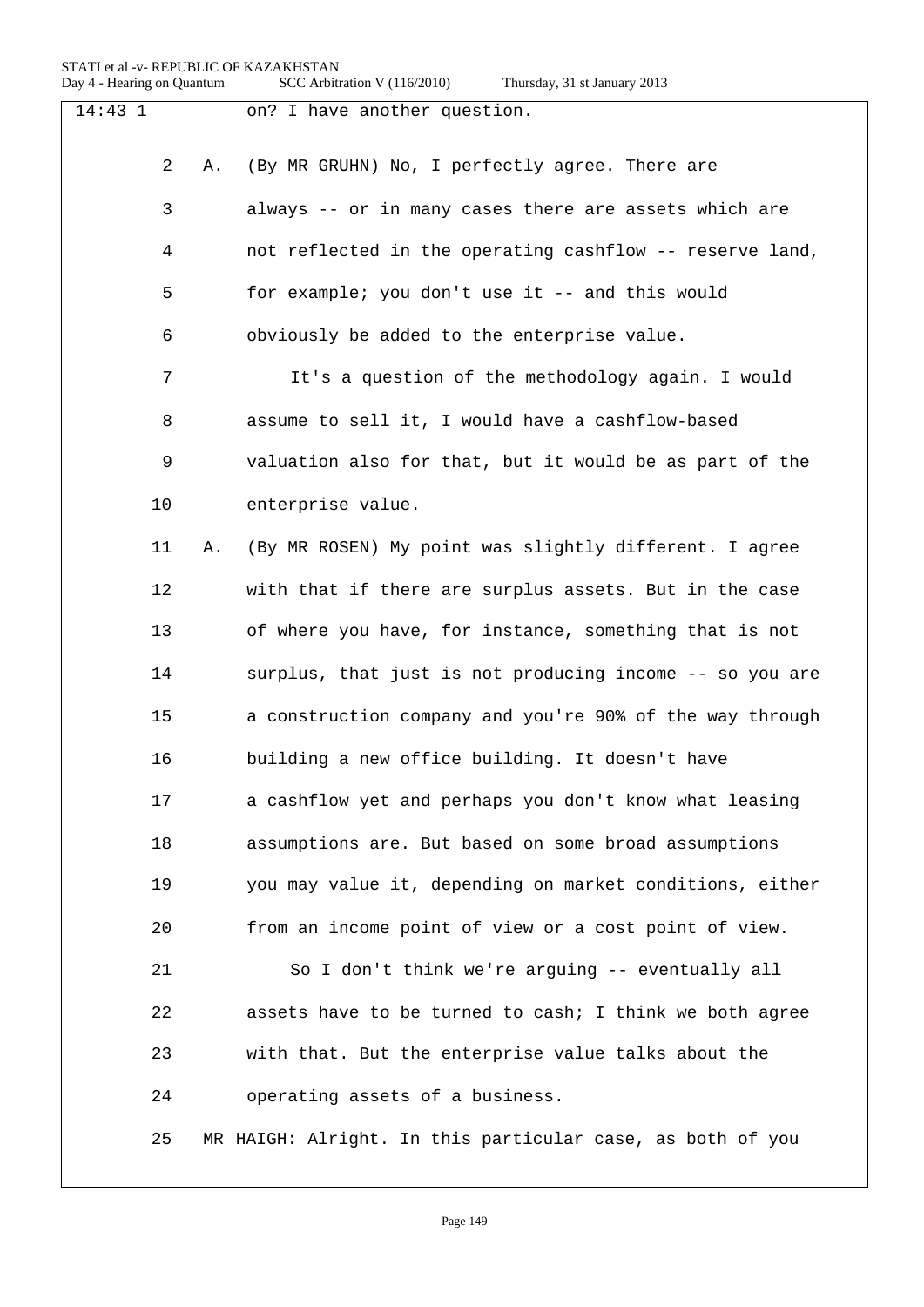| Thursday, 31 st January 2013 |  |  |  |
|------------------------------|--|--|--|
|------------------------------|--|--|--|

| $14:45$ 1 | are aware, there's more than one claimant involved.      |
|-----------|----------------------------------------------------------|
| 2         | There is, let's say, a collection of claimants, at least |
| 3         | two corporate entities and two individuals.              |
| 4         | So when we speak of enterprise value in the context      |
| 5         | of this case, would it be correct to understand you're   |
| 6         | referring to the collective assets, including TNG, KPM   |
| 7         | and their holdings in Kazakhstan?                        |
| 8         | (By MR GRUHN) Who's first to answer?<br>Α.               |
| 9         | MR HAIGH: You go ahead, Mr Gruhn.                        |
| 10        | (By MR GRUHN) Let me be a bit more precise.<br>Α.        |
| 11        | I would do it in steps actually. The basis for the       |
| 12        | value which is lost on shares in KPM/in TNG is certainly |
| 13        | the enterprise value. But you have really to do          |
| 14        | a two-step approach. You would then, in your second      |
| 15        | step, deduct from that value the claims on the cashflow, |
| 16        | generating that enterprise value, and would arrive at    |
| 17        | an equity value, at the share price. I would assume      |
| 18        | that in this case the shares of KPM and TNG might have   |
| 19        | deteriorated in value because they weren't anymore in    |
| 20        | a position to operate the assets after July 2010.        |
| 21        | So that would be the equity instruments. And then it     |
| 22        | would be to look at claimants, at the persons, at the    |
| 23        | institutions who held equity instruments: what were they |
| 24        | worth before the alleged actions that led to the         |
| 25        | deterioration of the value and afterwards? Then there    |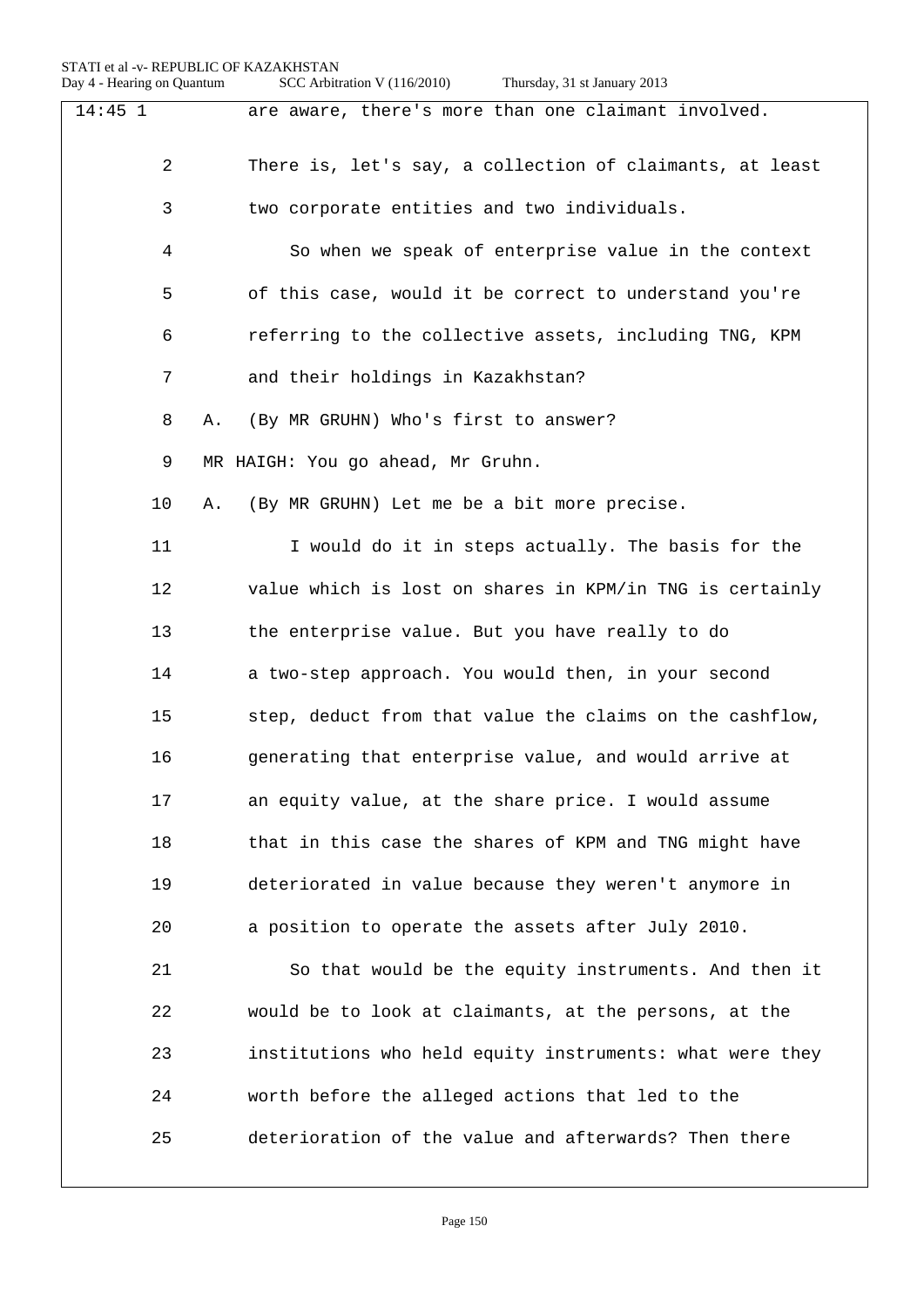| $14:46$ 1      | may also be debt instruments which are owned by one of   |
|----------------|----------------------------------------------------------|
| $\overline{2}$ | the claimants, or more than one of the claimants; and if |
| 3              | they had the value also, because of those alleged        |
| 4              | actions, then again this would add to the total bill of  |
| 5              | damages.                                                 |
| 6              | But I would really find it somewhat dangerous to         |
| 7              | assume too much and all roll it into one thing,          |
| 8              | enterprise value. I would decompose it and look at the   |
| 9              | equity instruments and the debt instruments separately.  |
| 10<br>Α.       | (By MR ROSEN) Here's where we have a subtle but          |
| 11             | important departure in theory. And if I stray across     |
| 12             | the economics and accounting line into law, please stop  |
| 13             | me.                                                      |
| 14             | But my understanding is shares were not taken and        |
| 15             | we're not valuing shares, and so the value of the equity |
| 16             | is interesting but not important, from my point of view. |
| 17             | From an economic point of view, I was asked to value     |
| 18             | assets that were taken or allegedly taken. These assets  |
| 19             | were depressed in value and then these assets were       |
| 20             | taken. We both took an asset approach.                   |
| 21             | I think that is the value that is the question of        |
| 22             | the arbitration. The contractual obligations of various  |
| 23             | stakeholders is a matter of law outside of that. But     |
| 24             | from an economic and damages point of view, it is        |
| 25             | certainly the asset value that should be important.      |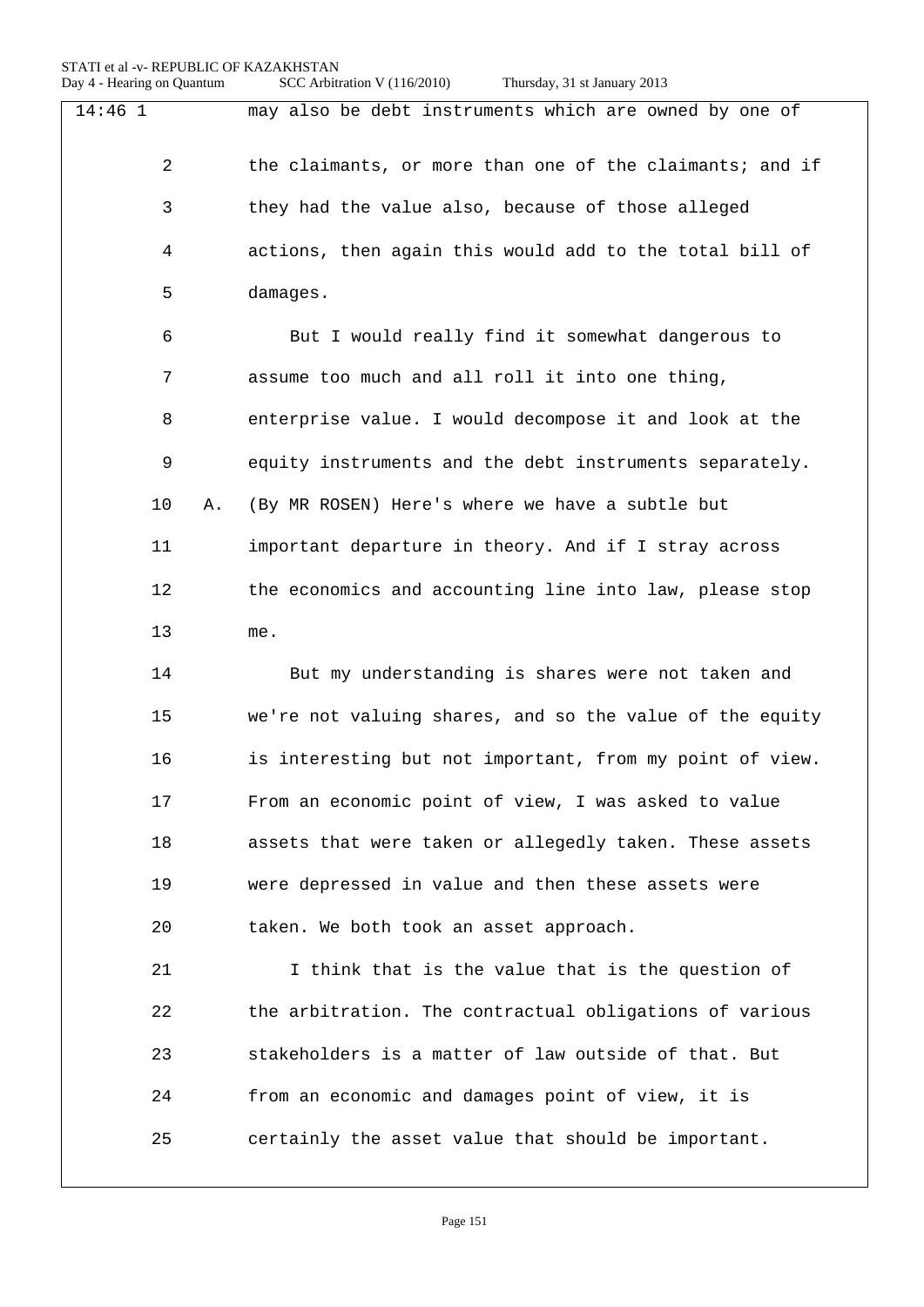| $14:48$ 1      | Α. | (By MR GRUHN) I'm not sure whether I disagree, I think      |
|----------------|----|-------------------------------------------------------------|
| $\overline{2}$ |    | I do absolutely agree, but I thought Mr Haigh was aiming    |
| 3              |    | at what actually would be the process of determining the    |
| 4              |    | damage suffered, or potential damage, by the various        |
| 5              |    | claimants.                                                  |
| 6              | Α. | (By MR ROSEN) And I think to put the claimants back in      |
| 7              |    | the position they would be but for the alleged actions      |
| 8              |    | of the state, you have to restore the value of those        |
| 9              |    | assets and let the claimants deal with the claims of        |
| 10             |    | creditors as is appropriate. You can't possibly net off     |
| 11             |    | all the claims because the shares weren't taken, the        |
| 12             |    | debts weren't extinguished; the assets were taken.          |
| 13             |    | MR HAIGH: May I just ask by way of clarification -- and you |
| 14             |    | can perhaps weave what you want to say, Mr Gruhn, into      |
| 15             |    | how you answer this -- is it implicit in your opinions      |
| 16             |    | on value in this case in each case that the debt -- the     |
| 17             |    | Tristan note debt and so forth -- remains outstanding       |
| 18             |    | and still owing or not?                                     |
| 19             |    | Mr Gruhn, what is your assumption in that respect?          |
| 20             | Α. | (By MR GRUHN) Let me please add: who owns the assets?       |
| 21             |    | They are owned by KPM and TNG. It's not the claimants       |
| 22             |    | that own the assets directly. And if you ask what           |
| 23             |    | damage the claimants may have from this fact, if it's       |
| 24             |    | a fact, then you can't just jump on the asset value or      |

25 the enterprise value; you have to do it in steps.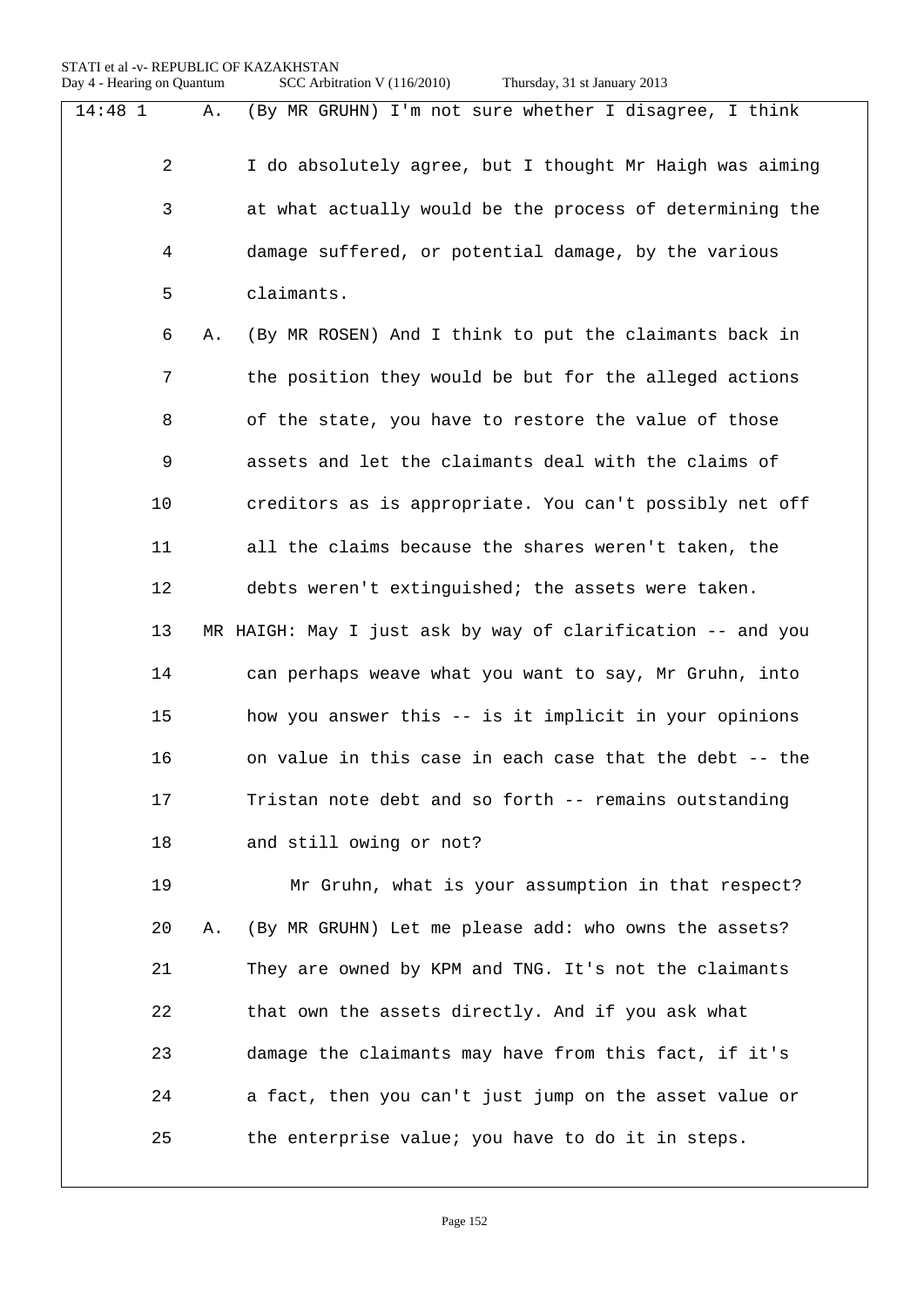14:50 1 The Tristan bond really didn't concern me in my 2 asset valuation or adding up an enterprise valuation 3 because this is a different entity. Only in a second 4 step you can take into account that both operating 5 entities, KPM and TNG, guaranteed for that debt, and 6 therefore it becomes their debt actually, because this 7 Tristan was an SPV without any operating business of 8 their own. 9 So you can equal debt of KPM and debt of TNG adding 10 the bonds. But again, this is on the entity level; it's 11 not on the level of the shareholders, Terra Raf, Ascom, 12 and their shareholders, Mr Stati Junior, Mr Stati 13 Senior. The assets are owned by KPM and TNG; they have 14 been, well, if you want, deprived from using those 15 assets after July 2010, and not claimants themselves. 16 That's the difference. And therefore you have to

17 start at asset values, start at enterprise values, but 18 this is not the end of the road.

19 A. (By MR ROSEN) I think your question was bang on, and 20 I tried to put this into the joint statement and I think 21 it would have been helpful. I think it's quite simply: 22 if the obligations have been extinguished, then it's 23 only the equity value; if the obligations remain, then 24 it's enterprise value. And I think it's as simple as 25 that.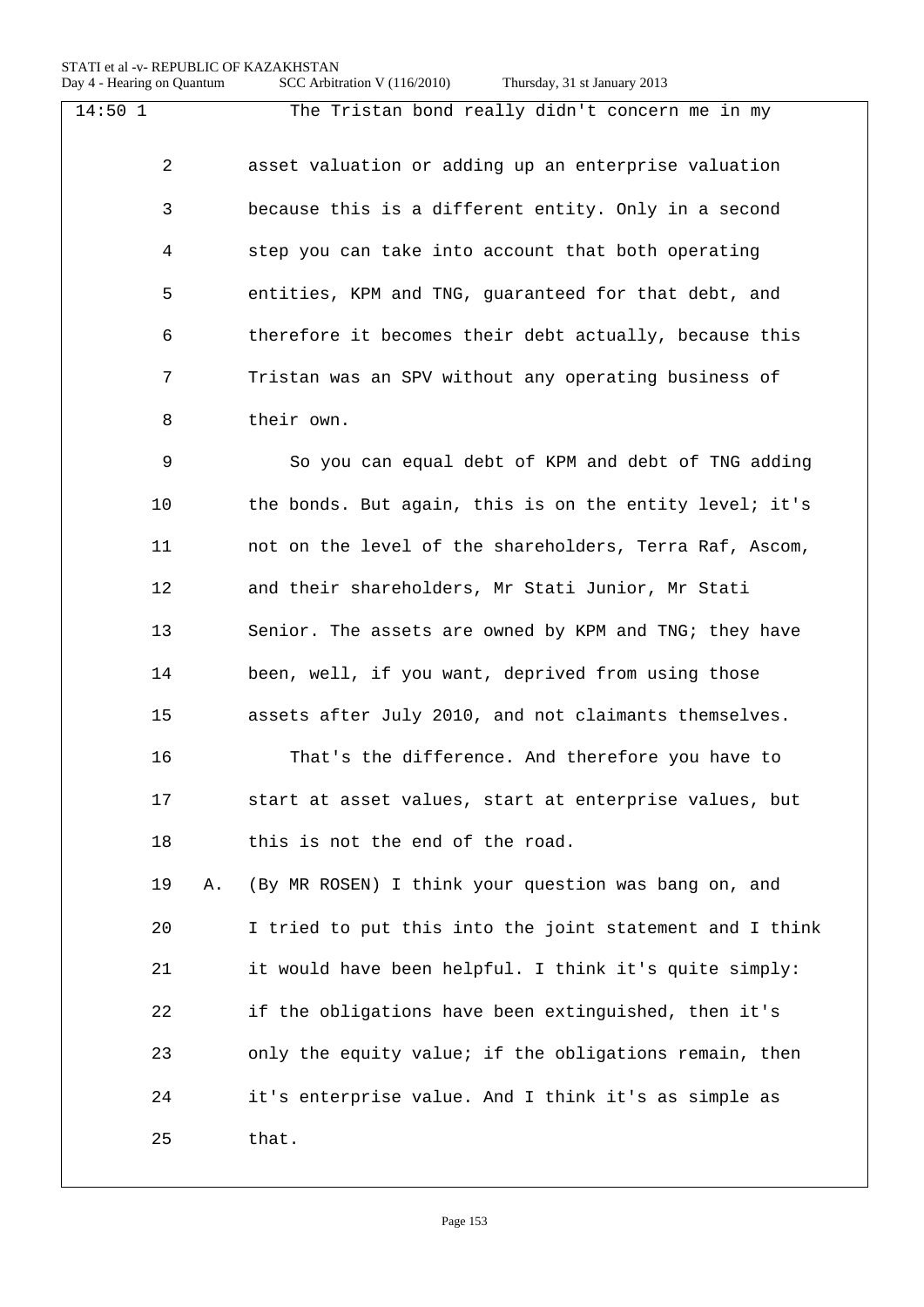| $14:52$ 1 |                | MR HAIGH: Okay. That's such a short answer, you caught me |
|-----------|----------------|-----------------------------------------------------------|
|           | $\overline{2}$ | off-guard here. It may take me a second to think of my    |
|           | 3              | next question.                                            |
|           | 4              | Mr Gruhn, in terms of the weighting that you put on       |
|           | 5              | various scenarios on future gas pricing, you had three    |
| 6         |                | scenarios, as I understand it, and Mr Mohr went through   |
|           | 7              | that with you.                                            |
| 8         | Α.             | (By MR GRUHN) Yes.                                        |
| 9         |                | MR HAIGH: What I would like to understand is how you went |
| 10        |                | about selecting the weighting you selected. Let's leave   |
| 11        |                | to one side for the moment this other report, which you   |
| 12        |                | say is extraneous. But just how did you go about          |
| 13        |                | selecting the weighting that you did select at the end    |
| 14        |                | of the day? Why, in other words, give export pricing      |
| 15        |                | only a 5% weighting?                                      |
| 16        | Α.             | (By MR GRUHN) That's the result of the analysis of the    |
| 17        |                | business environment as I could see it in the financial   |
| 18        |                | statements, very clearly see it. We have used the same    |
| 19        |                | source of academic research done on that issue: the       |
| 20        |                | Oxford Institute report dated November 2008. And there    |
| 21        |                | you can find not only that gas price figure of US\$180,   |
| 22        |                | but a lot of interesting information about the structure  |
| 23        |                | of the gas market in Kazakhstan.                          |
| 24        |                | As I said, valuation must be based on facts; and if       |
| 25        |                | we do assumptions, they have to tie to facts. So it is    |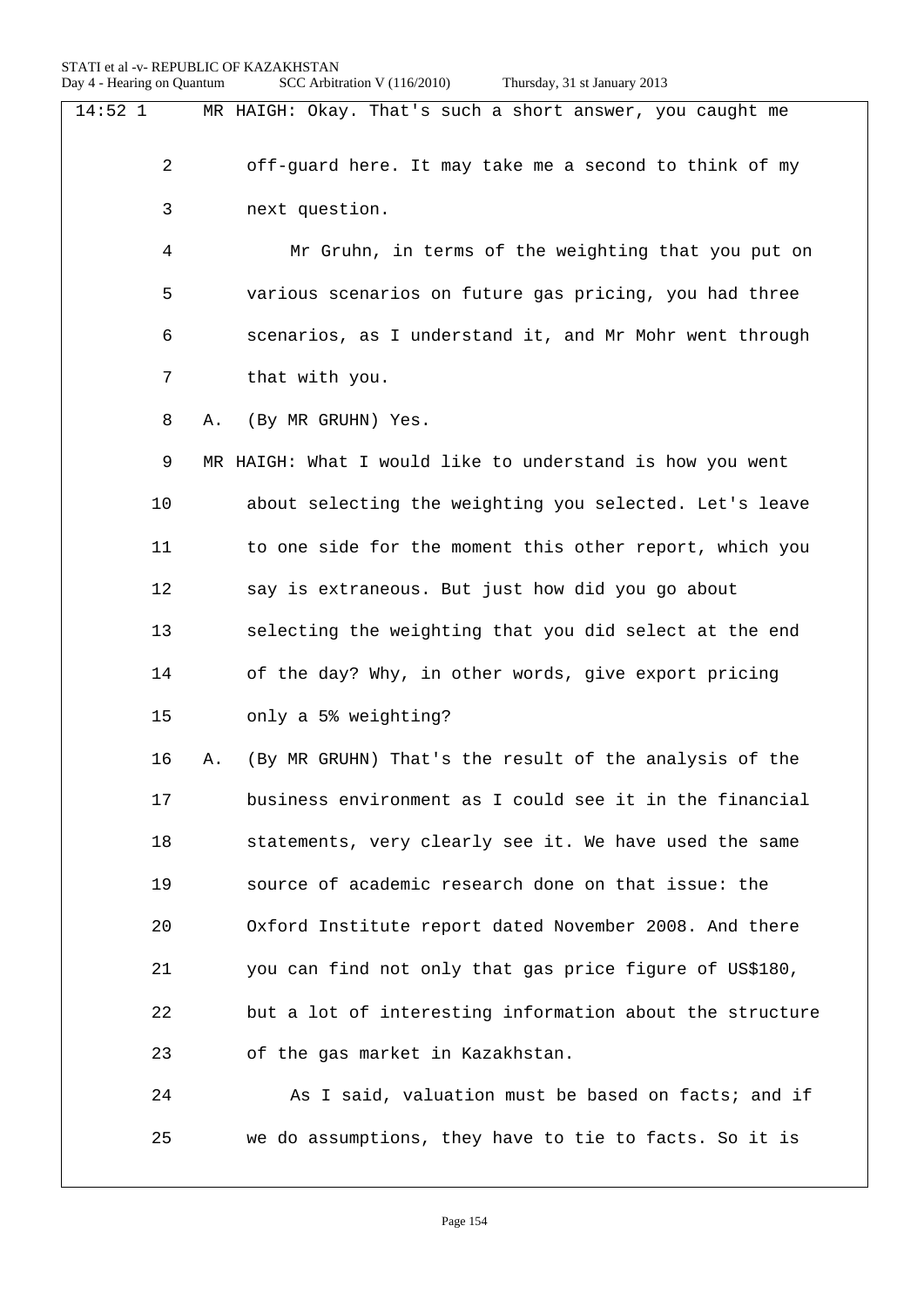| $14:53$ 1      | no surprise that the contractual situation, which was    |
|----------------|----------------------------------------------------------|
| $\overline{2}$ | clearly documented, was the secure basis, and it would   |
| 3              | have even been acceptable in my eyes, as a valuator, to  |
| 4              | base it on those contracts alone.                        |
| 5              | On the other hand, there was certainly discussion at     |
| 6              | the time in 2008, and later on, that domestic gas prices |
| 7              | would be increased to give incentives to more            |
| 8              | development in the gas sector.                           |
| 9              | So we felt that we should really incorporate in our      |
| 10             | valuation all the possibilities. But this is not         |
| 11             | equally probable likely compared to the contracts,       |
| 12             | because the contracts exist, everything else about       |
| 13             | domestic gas prices was just discussion. We were not     |
| 14             | able to get in our hands that MOG plan which is the      |
| 15             | basis for the TCF report; we couldn't find it. We could  |
| 16             | just verify: yes, there was discussion. Discussion       |
| 17             | can't have the same weighting as facts.                  |
| 18             | This is true also for the export; not for the            |
| 19             | possibility of export or the legal opportunity to do     |
| 20             | exports, but getting prices that were actually           |
| 21             | negotiated as it is laid out in the Oxford Institute     |
| 22             | report by government entities. Never ever -- I think     |
| 23             | that has become clear in the discussions -- has anybody  |
| 24             | received as a private company those prices. I'm not      |
| 25             | talking about whether they really are \$180 or \$160, or |
|                |                                                          |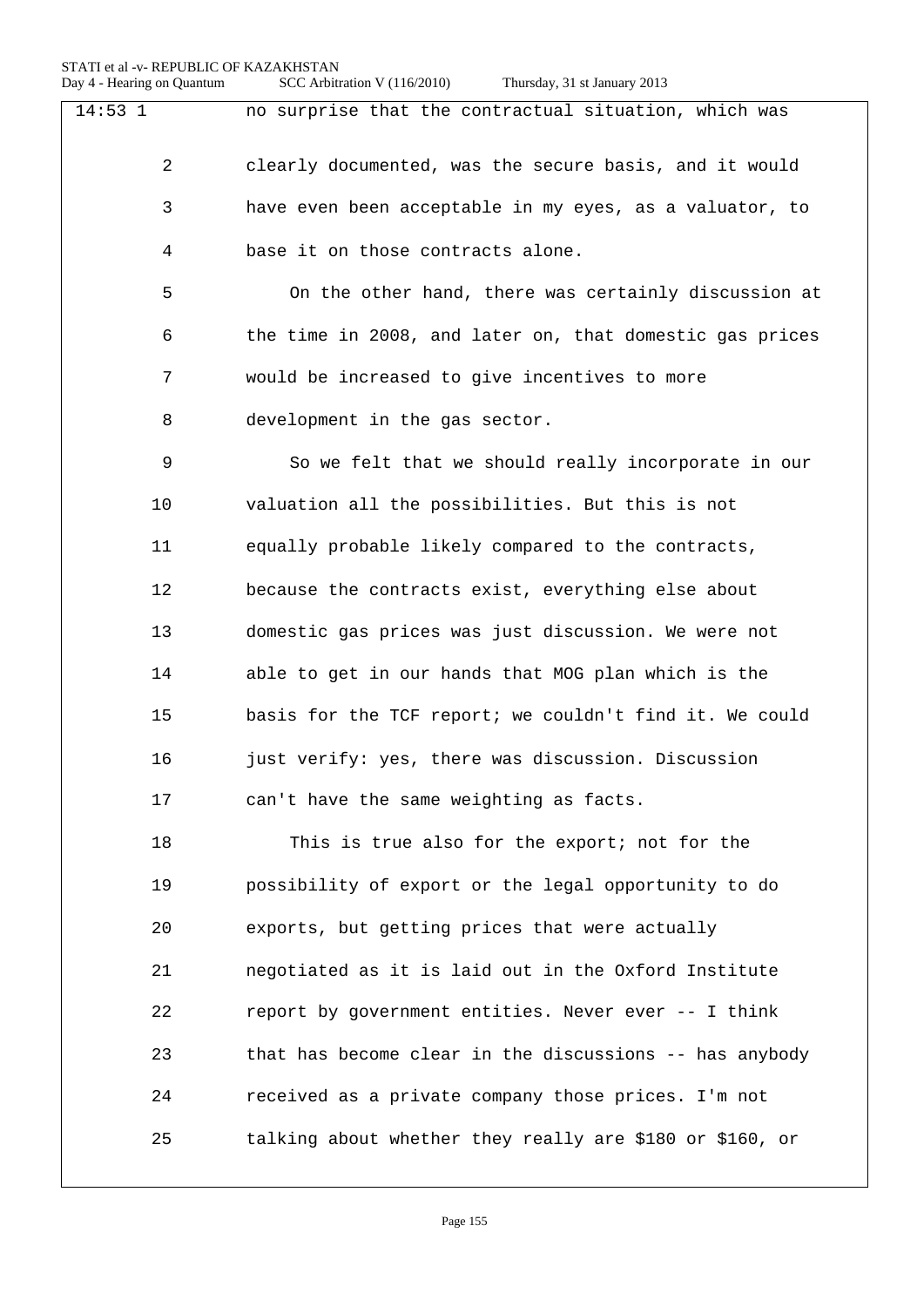| $14:55$ 1      | whatever, but this level could not be negotiated by                        |
|----------------|----------------------------------------------------------------------------|
| $\overline{a}$ | a private company.                                                         |
| 3              | This led me to the conclusion that was really only                         |
| 4              | a faint possibility. And 5% for a faint possibility in                     |
| 5              | my view is very much -- and actually I was starting with                   |
| 6              | two scenarios excluding this faint possibility first;                      |
| 7              | and then we revisited the subsoil use contracts, we saw                    |
| 8              | there is a legal possibility, and okay, to be complete,                    |
| 9              | we included that third scenario.                                           |
| 10             | But it was absolutely clear from the documentation,                        |
| 11             | the financial statements and so on, that it was not of                     |
| 12             | the same quality, not of the same likelihood as the                        |
| 13             | contract scenario. That contract is key. You can't do                      |
| 14             | a valuation just based on fiction and on discussions and                   |
| 15             | vague plans. You might have to incorporate them, but                       |
| 16             | the weighting is clear.                                                    |
| 17             | MR HAIGH: Mr Rosen.                                                        |
| 18             | (By MR ROSEN) Thank you. So I can't comment on the<br>Α.                   |
| 19             | three scenarios that may have been laid out initially in                   |
| 20             | the RBS valuation, obviously.                                              |
| 21             | MR HAIGH: No, I appreciate that wasn't your methodology.                   |
| 22             | (By MR ROSEN) Yes. And Mr Gruhn <sup>1</sup> s methodology, based on<br>Α. |
| 23             | some allocation of markets in 2010, is not sort of on                      |
| 24             | all fours or responsive to mine.                                           |
| 25             | So before and shortly after the valuation date and                         |
|                |                                                                            |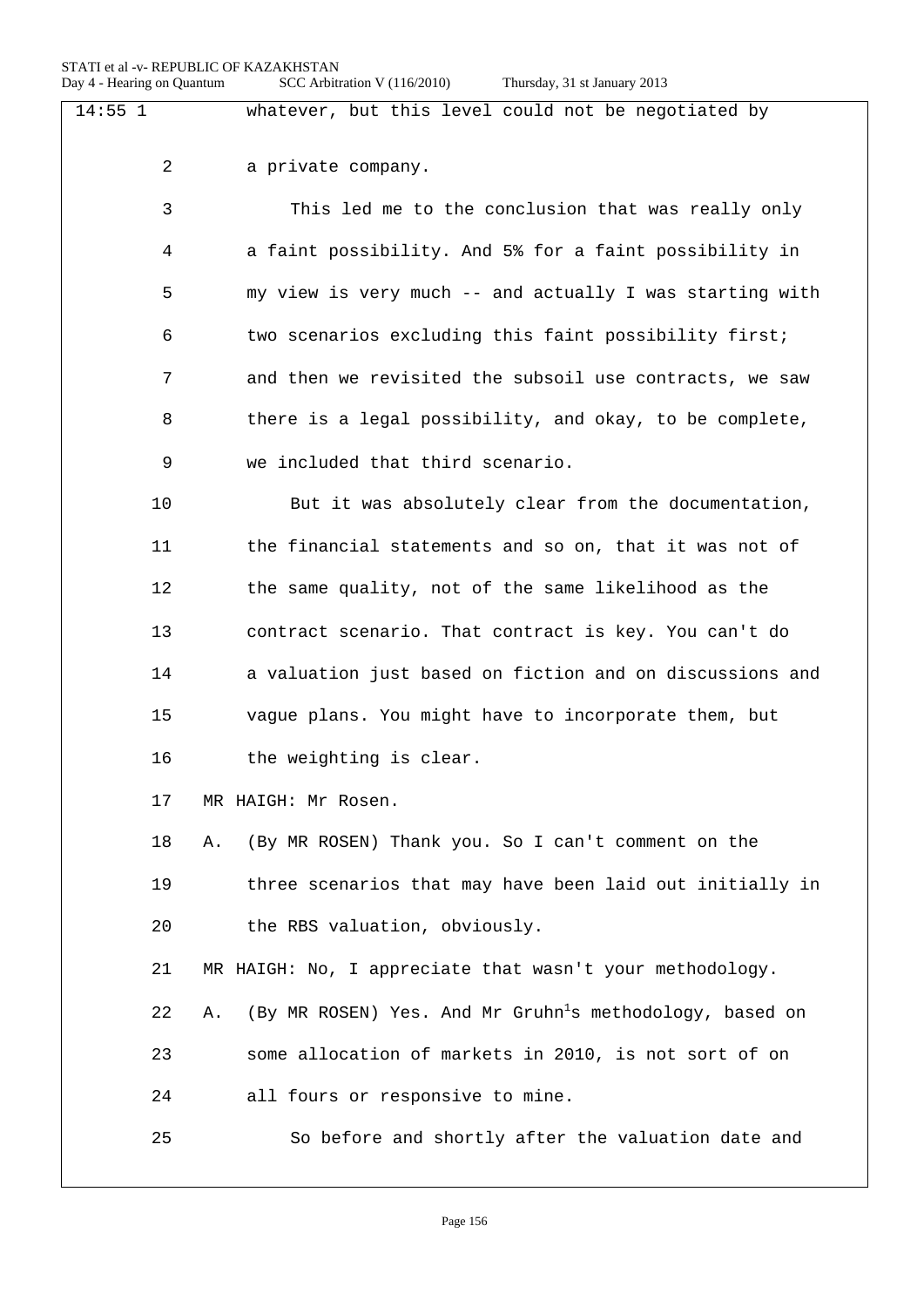| $14:57$ 1      | in discussions with management, it was evident that they     |
|----------------|--------------------------------------------------------------|
|                |                                                              |
| $\overline{2}$ | were negotiating a tripartite agreement that included        |
| 3              | selling to an offtaker, supplying the domestic market        |
| 4              | and exporting the balance. As at the valuation date,         |
| 5              | the Oxford article actually addresses the market, not in     |
| 6              | 2010 but as at the valuation date that I employed.           |
| 7              | Certainly the economics made sense, the incentives           |
| 8              | to create investment, foreign direct investment in           |
| 9              | Kazakhstan made sense, and the market was moving that        |
| 10             | way. The demand from China was being used to offset          |
| 11             | some demand from Russia, and it seemed not only              |
| 12             | plausible but likely, given management's negotiations        |
| 13             | with a government agency, KazMunaiGas, to export for         |
| 14             | them, that this was more than a faint possibility.           |
| 15             | So in 2008 it seemed a very reasonable basis. In             |
| 16             | fact, the CIM and the investment bankers circa 2008 were     |
| 17             | of the same opinion. So that's why we chose that as          |
| 18             | a basis for pricing gas.                                     |
| 19             | MR HAIGH: When you say "CIM and the investment bankers",     |
| 20             | what are you referring to?                                   |
| 21             | (By MR ROSEN) RenCap, when they put together their CIM<br>Α. |
| 22             | for attracting investors for the sale of the assets,         |
| 23             | that was also part of their assumption.                      |
| 24             | MR HAIGH: You're talking about the Renaissance Capital's     |
| 25             | preparation for potential purchasers?                        |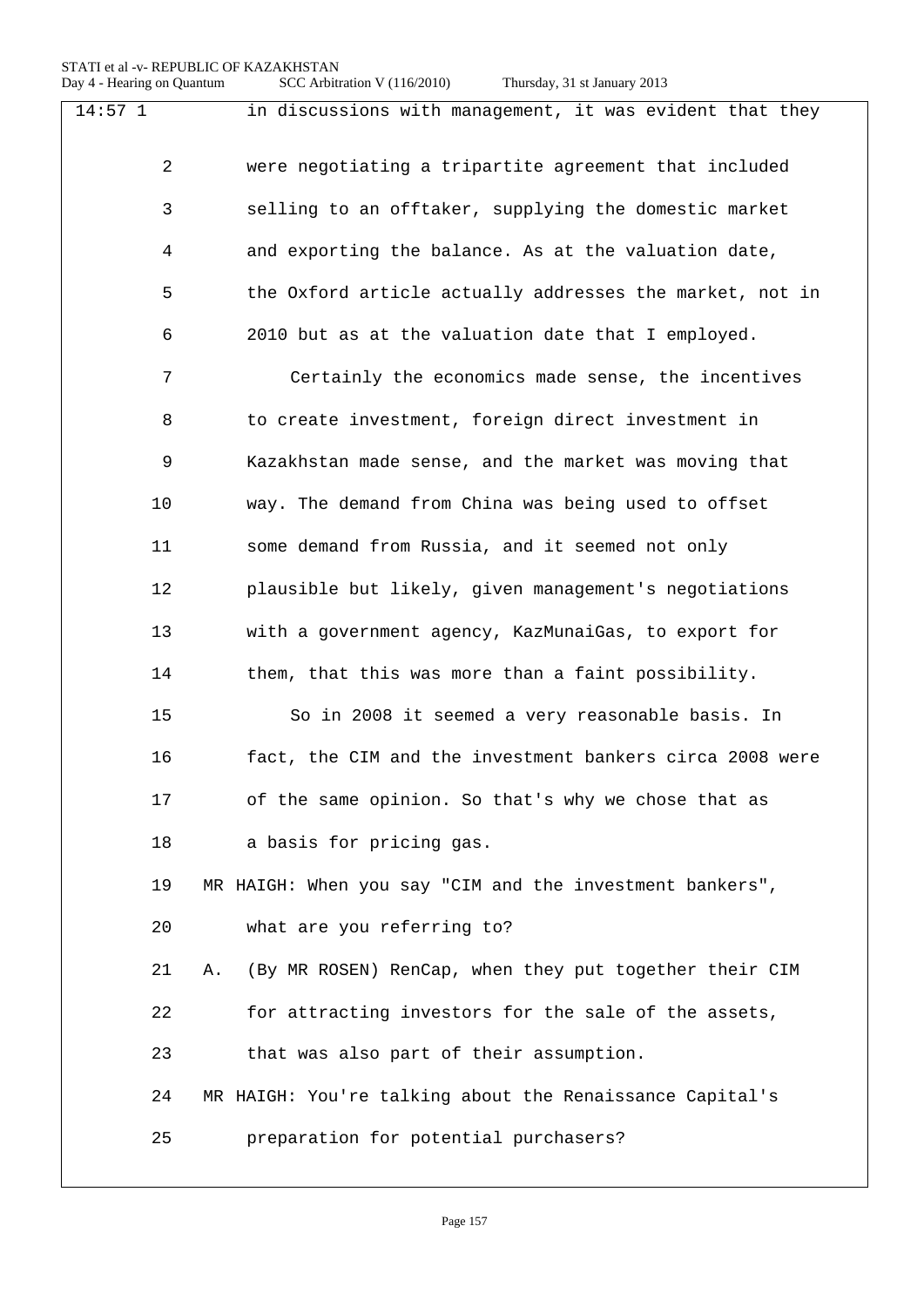| $14:58$ 1 | (By MR ROSEN) Correct. The Project Zenith.<br>Α.               |
|-----------|----------------------------------------------------------------|
| 2         | MR HAIGH: Alright.                                             |
| 3         | Before I follow up, anything in response, Mr Gruhn,            |
| 4         | in fairness? I think you've had your say, but if you           |
| 5         | want to respond further, you can.                              |
| 6         | (By MR GRUHN) Well, I looked at the tripartite agreement<br>Α. |
| 7         | draft agreements myself, and although legal questions          |
| 8         | are beyond the scope of my capacity and qualification,         |
| 9         | I haven't had the impression that this was actually            |
| 10        | a signed contract by all three parties.                        |
| 11        | From my point of view, it made absolutely sense that           |
| 12        | as long as KazAzot hasn't finally agreed this, this            |
| 13        | couldn't be a basis for valuation. And it never agreed         |
| 14        | this plant which was planned to be built; to my best           |
| 15        | knowledge has never been built.                                |
| 16        | Therefore, I mean, the basis for those three parties           |
| 17        | to make an agreement, it broke down, in my view, or was        |
| 18        | never solid. I didn't regard it as a contract that             |
| 19        | could be a basis for a valuation.                              |
| 20        | MR HAIGH: Okay. So I wasn't going to go there, but let me      |
| 21        | just follow that up, because as I understand the               |
| 22        | position of the claimant, they would say: yes, true, the       |
| 23        | tripartite agreement was not signed by the third party,        |
| 24        | obviously, but the terms "exporter" and "supplier" are         |
| 25        | defined in that contract, and the two parties that were        |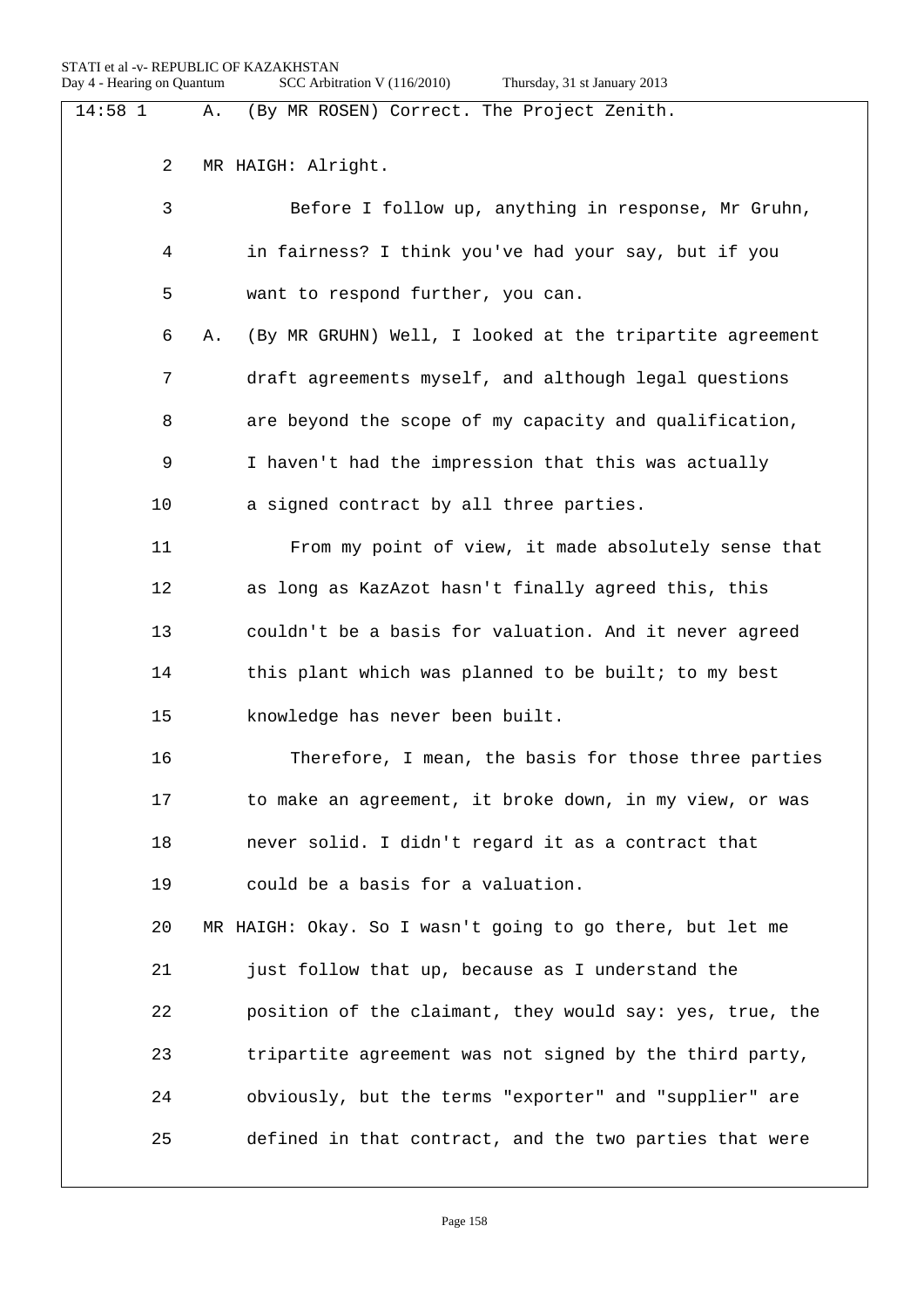| 15:001         |    | the supplier and exporter as defined in that contract    |
|----------------|----|----------------------------------------------------------|
| $\overline{2}$ |    | did sign it, and they signed it relatively close to the  |
| 3              |    | claimants' chosen valuation date.                        |
| 4              |    | So in that sense, going back to the general              |
| 5              |    | discussion we had at the beginning about how you might   |
| 6              |    | look at things after the fact, if they're relatively     |
| 7              |    | near and they have some indication of corroborating what |
| 8              |    | it is you were looking at or expecting, they might say,  |
| 9              |    | "Yes, we expected the third party to sign, and the two   |
| 10             |    | parties that were directly involved in the supply and    |
| 11             |    | export of gas did sign."                                 |
| 12             |    | So isn't that a pretty good indicator of what they       |
| 13             |    | intended to do, if you are using the October 14th 2008   |
| 14             |    | valuation date?                                          |
| 15             |    | I'm not their advocate, so they'll have to put it        |
| 16             |    | better than that, but I just wanted to give you a chance |
| 17             |    | to respond to that specific point.                       |
| 18             | Α. | (By MR GRUHN) Not for my understanding, because in the   |
| 19             |    | end this is all a commercial project. Three parties      |
| 20             |    | were reunited because there was a certain plan to build  |
| 21             |    | something that would be beneficial to Kazakhstan, to     |
| 22             |    | that region, a fertiliser plant. That was, I mean, the   |
| 23             |    | basis for those contracts.                               |
| 24             |    | I can only assume that, but it does make perfect         |
| 25             |    | sense to me that the State of Kazakhstan, or the         |
|                |    |                                                          |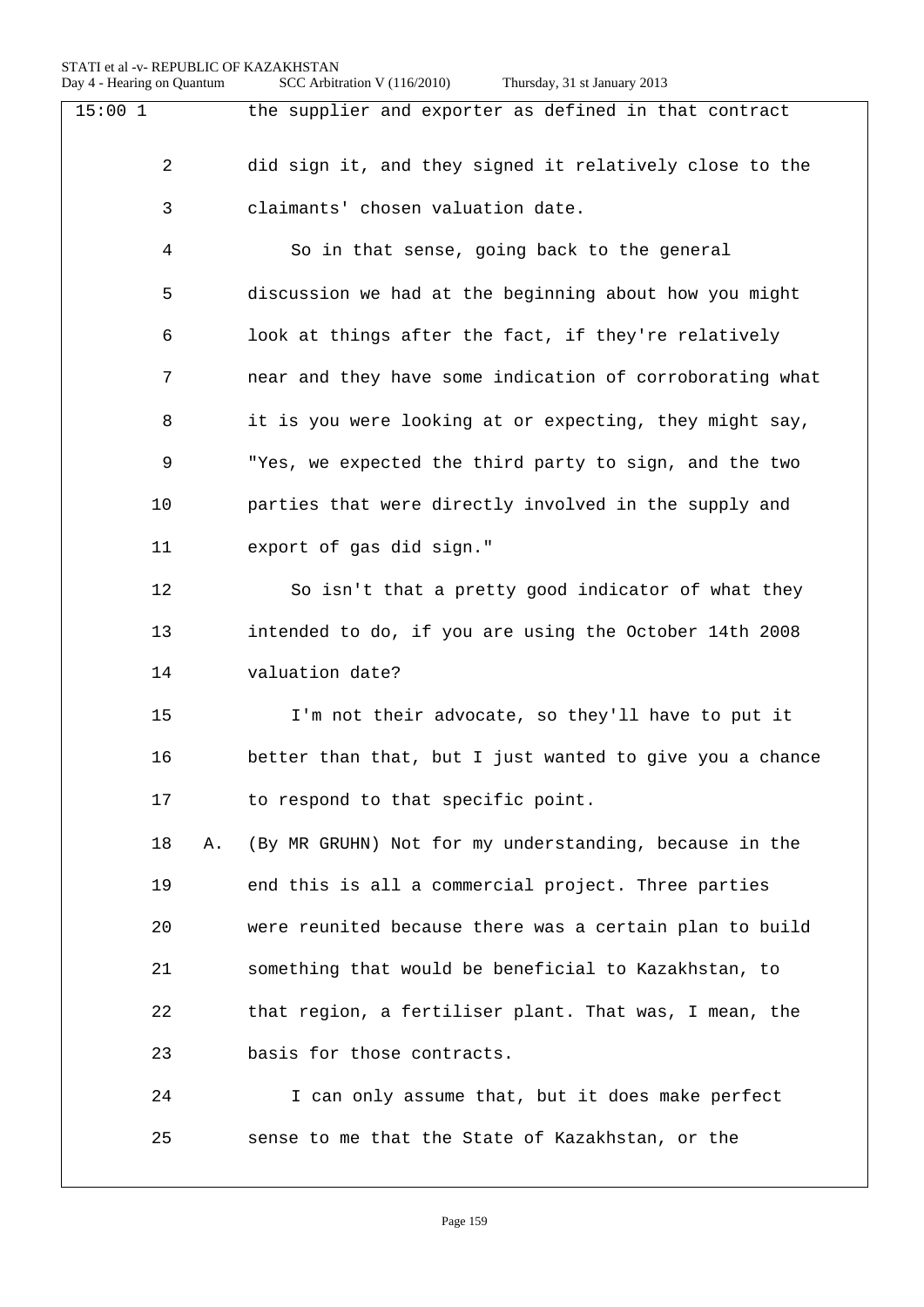| $15:02$ 1 |         | regional government favouring such a project, would be   |
|-----------|---------|----------------------------------------------------------|
| 2         |         | inclined to give certain benefits to the gas supplier,   |
| 3         |         | whoever it may have been, because they wanted to realise |
| 4         |         | that project.                                            |
| 5         |         | But as soon as this didn't happen, it was not            |
| 6         |         | realised, and it was very soon quite unclear whether     |
| 7         |         | KazAzot would ever want to do that, I think there was no |
| 8         |         | more basis and there was no justification for the State  |
| 9         |         | of Kazakhstan or the regional government to grant any    |
| 10        |         | benefits from that. I think that couldn't be expected.   |
| 11        |         | I think the building of a distinct plant, the            |
| 12        |         | promise or the obligation to build that plant, that      |
| 13        |         | would have been a basis to say: okay, the gas supplier   |
| 14        |         | gets certain benefits he hadn't had before. That would   |
| 15        |         | make sense from a commercial point of view. But without  |
| 16        |         | that, there is no basis.                                 |
| 17        |         | That is my opinion on it.                                |
| 18        |         | MR HAIGH: A short reply, if you want, Mr Rosen.          |
| 19        | Α.      | (By MR ROSEN) I think I've said my part.                 |
| 20        |         | MR HAIGH: Thank you.                                     |
| 21        |         | Mr Chairman, I don't mean to impose on your good         |
| 22        |         | nature your here; I have one other area I want to ask    |
| 23        |         | about.                                                   |
| 24        | TH<br>Е | CHAIRMAN: My good nature is famous!                      |
| 25        |         | MR HAIGH: That's why I asked.                            |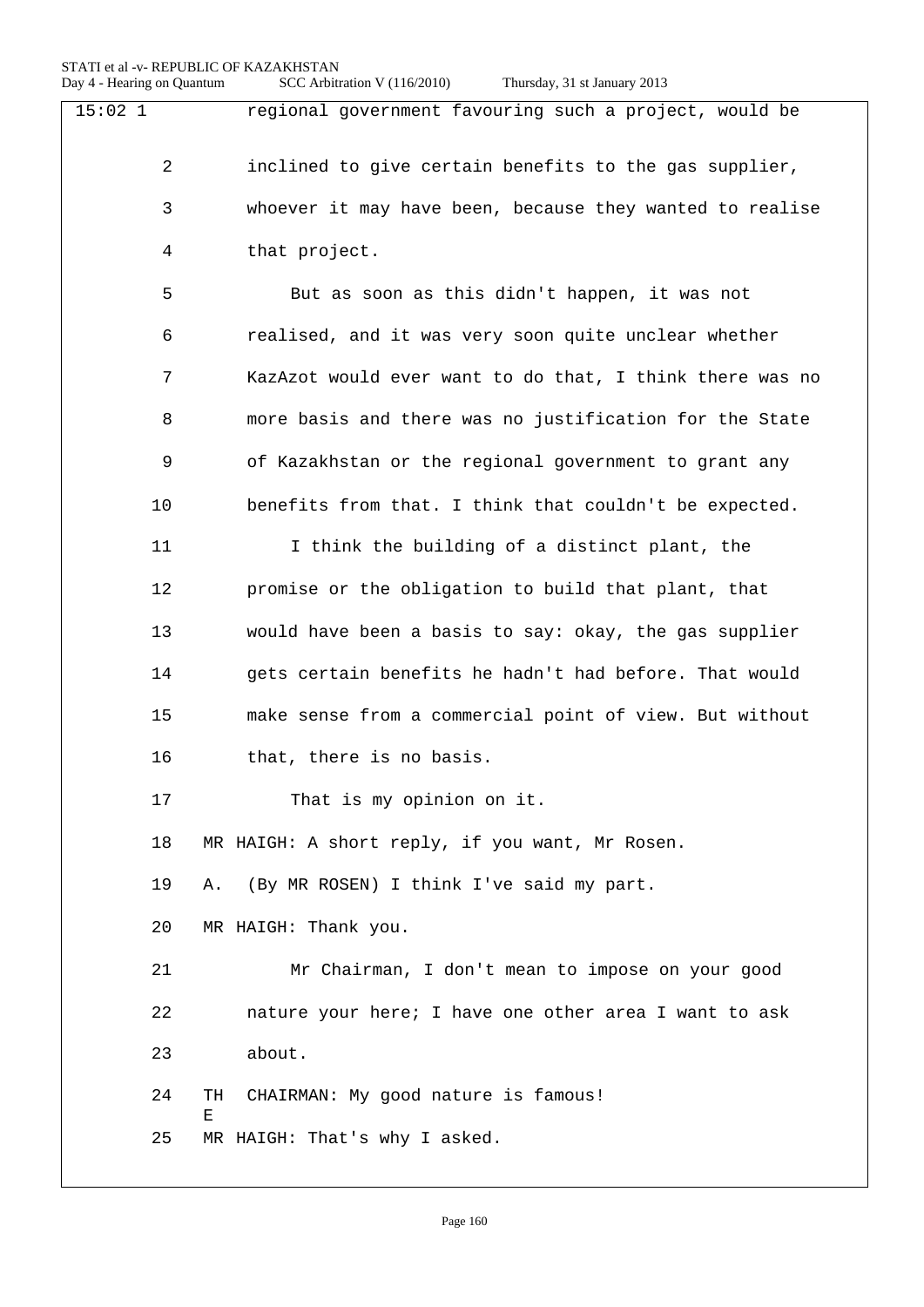| $15:03$ 1      | I want to turn to a technique that you and your               |
|----------------|---------------------------------------------------------------|
|                |                                                               |
| $\overline{a}$ | colleagues used in your report, Mr Rosen, and that's the      |
| 3              | gearing ratio indicative value in relation to the             |
| 4              | trading of the Tristan notes.                                 |
| 5              | First of all -- and I am going to give Mr Gruhn               |
| 6              | an opportunity, if he wishes, to say what he needs to         |
| 7              | about that -- in a very summary way, I understand those       |
| 8              | notes are traded, there's some sort of discernible            |
| 9              | market in relation to them?                                   |
| 10             | (By MR ROSEN) That's correct.<br>Α.                           |
| 11             | MR HAIGH: Is that a transparent market, a discoverable        |
| 12             | market?                                                       |
| 13             | (By MR ROSEN) Yes, it is.<br>Α.                               |
| 14             | MR HAIGH: Are they quoted on an exchange in London?           |
| 15             | In Brussels.<br>Α.                                            |
| 16             | MR HAIGH: In Brussels, okay. And the gearing ratio of         |
| 17             | 19.5%, as I understood was your evidence in your report,      |
| $18\,$         | was that discovered -- not in the sense of surprise but       |
| 19             | in the sense of working out. Is that a ratio that's           |
| 20             | taken from an industry-wide analysis?                         |
| 21             | (By MR ROSEN) Yes, it's the same ratio that was used in<br>Α. |
| 22             | the calculation of the weighted average cost of capital.      |
| 23             | So we look at an SIC code for exploration development         |
| 24             | companies, and we used the same source of information to      |
| 25             | develop our weighting between debt and equity in              |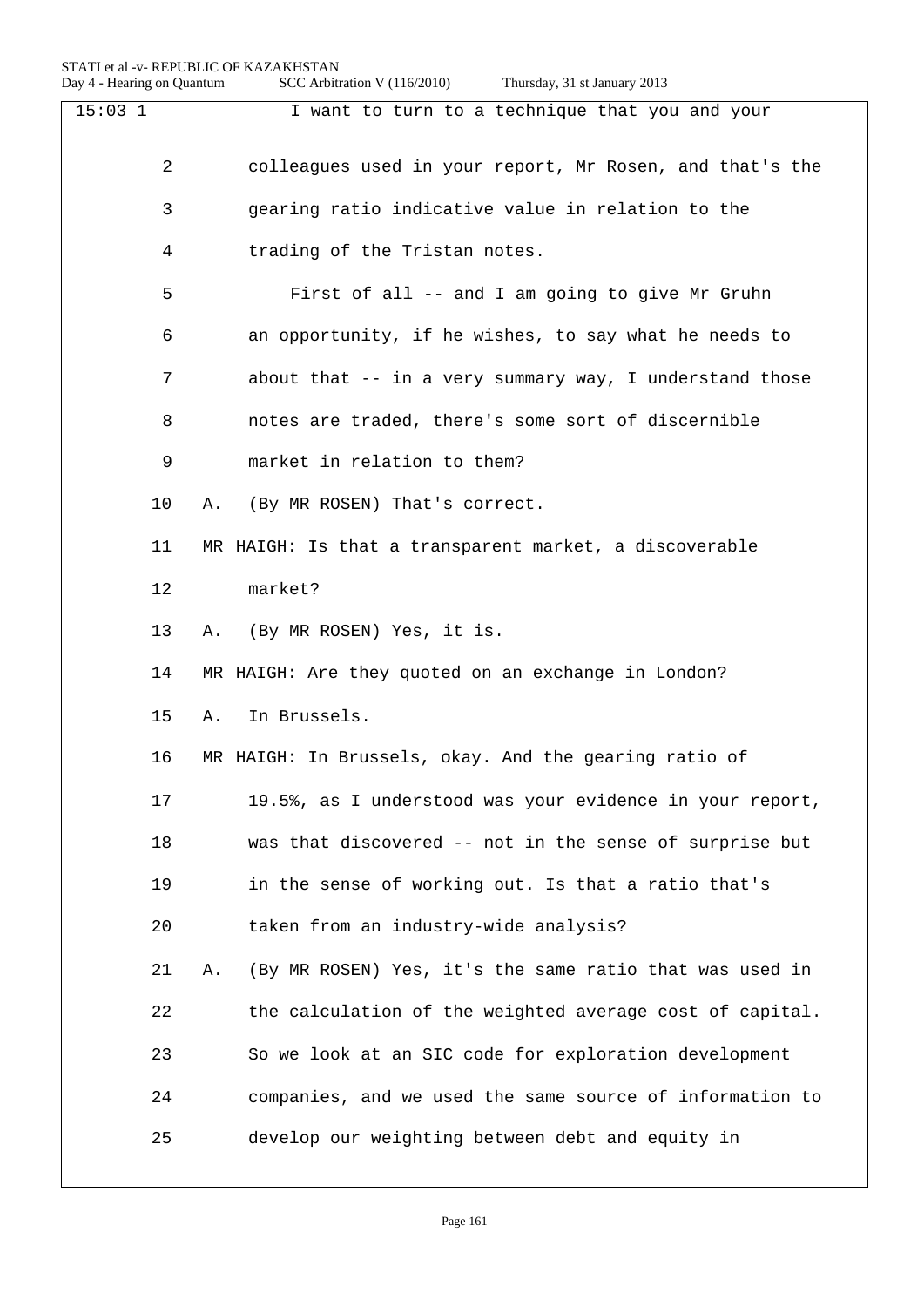| $15:05$ 1 | building up our cost of capital to value the assets.        |
|-----------|-------------------------------------------------------------|
| 2         | MR HAIGH: Okay. So when you say your "SIC code", what do    |
| 3         | you mean by that?                                           |
| 4         | (By MR ROSEN) It's a standard international code. So<br>Α.  |
| 5         | every business has a code and a sub-code, and it's just     |
| 6         | a way businesspeople -- it's a way data is collected        |
| 7         | globally, and it's organised under things called SIC        |
| 8         | codes.                                                      |
| 9         | MR HAIGH: Okay. And this weighted average cost of capital   |
| 10        | figure is taken from what sort of a database?               |
| 11        | (By MR ROSEN) So the amount of debt as opposed to the<br>Α. |
| 12        | total capital of the business. So when valuators            |
| 13        | determine the weighted average cost of capital, they        |
| 14        | start with an equity rate of return and they build up       |
| 15        | an equity rate of return, and most businesses are           |
| 16        | financed with a combination of debt and equity. So we       |
| 17        | have to make an allocation between the two because          |
| 18        | there's a cost of debt and there's a cost of equity.        |
| 19        | We go to a source such as the Ibbotson's data source        |
| 20        | to determine what, in the SIC code, the average business    |
| 21        | in our industry experiences between debt and equity,        |
| 22        | because when we're valuing assets we're imagining           |
| 23        | a hypothetical buyer who is an industry average buyer.      |
| 24        | So we use an industry average debt-to-equity ratio.         |
| 25        | MR HAIGH: Which industry are you referring to?              |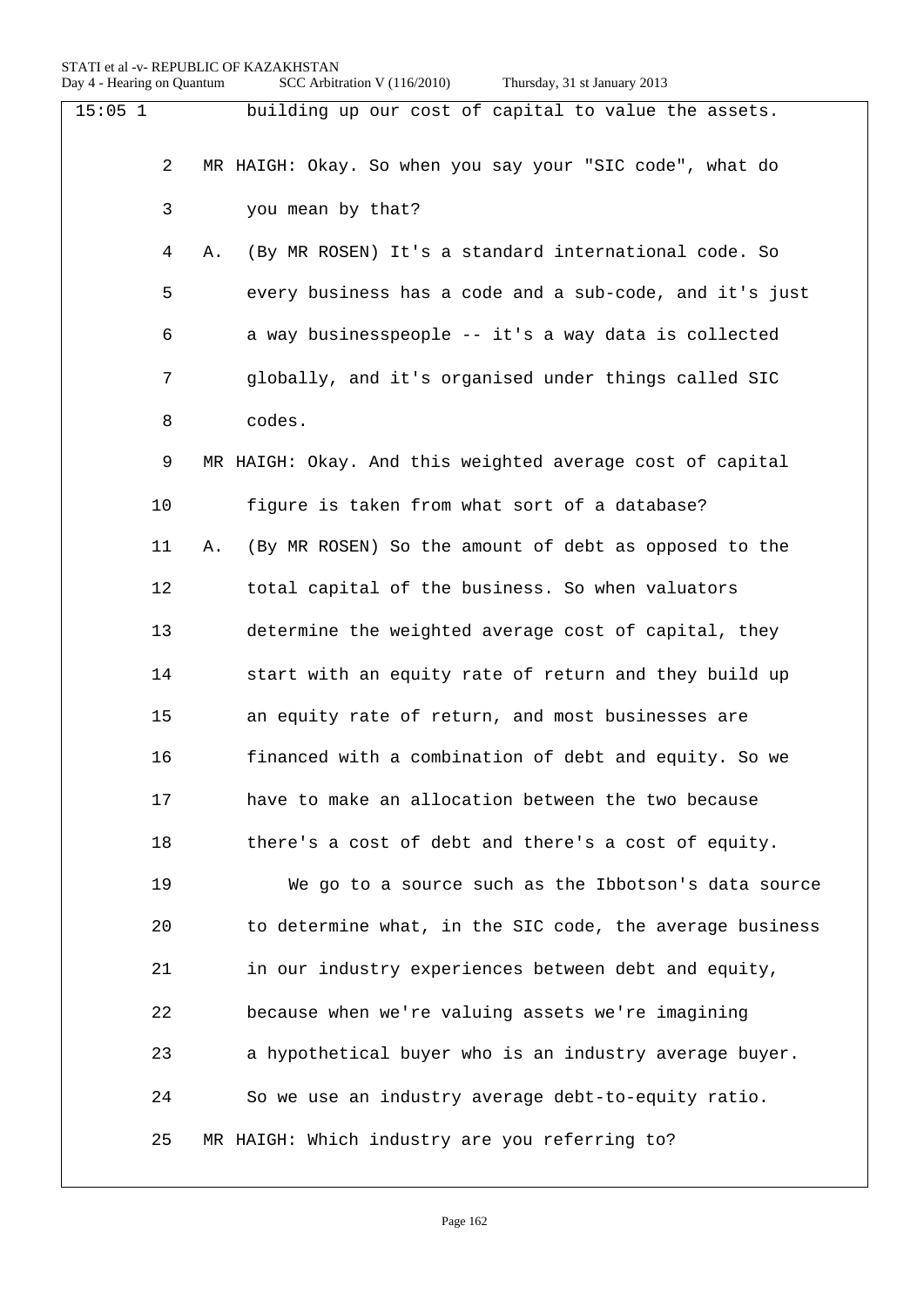| Thursday, 31 st January 2013 |  |  |  |
|------------------------------|--|--|--|
|------------------------------|--|--|--|

| $15:06$ 1      | (By MR ROSEN) So in this case it would be oil and gas<br>Α. |
|----------------|-------------------------------------------------------------|
| $\overline{2}$ | exploration and development.                                |
| 3              | MR HAIGH: Alright. Would there be an implicit assumption    |
| 4              | that -- when you say the oil and gas industry, are you      |
| 5              | referring to oil and gas companies internationally or       |
| 6              | something more defined?                                     |
| 7              | (By MR ROSEN) A smaller sub-group. So it wouldn't be<br>Α.  |
| 8              | the international oil companies, the IOCs and the NOCs;     |
| 9              | international oil companies and national oil companies      |
| 10             | would be excluded from this subcategory. It would           |
| 11             | include the types of companies that are more referable      |
| 12             | to the companies in this case.                              |
| 13             | MR HAIGH: Is that explained, or at least referred to, in    |
| 14             | some fashion in your report, or in the working papers       |
| 15             | that accompanied your report?                               |
| 16             | (By MR ROSEN) Yes, and I don't think there's much of<br>Α.  |
| 17             | a difference between the finding of Deloitte and myself     |
| 18             | in terms of the relative weightings of debt and equity.     |
| 19             | MR HAIGH: Alright.                                          |
| 20             | So then, as I understand it, you take the total             |
| 21             | market cap for the trading value of the Tristan notes at    |
| 22             | a particular point, and you multiply that by -- or          |
| 23             | divide, I'm sorry; yes, you corrected that question         |
| 24             | earlier, didn't you -- so you divide so that you come       |
| 25             | out with what the implied value or indicative value         |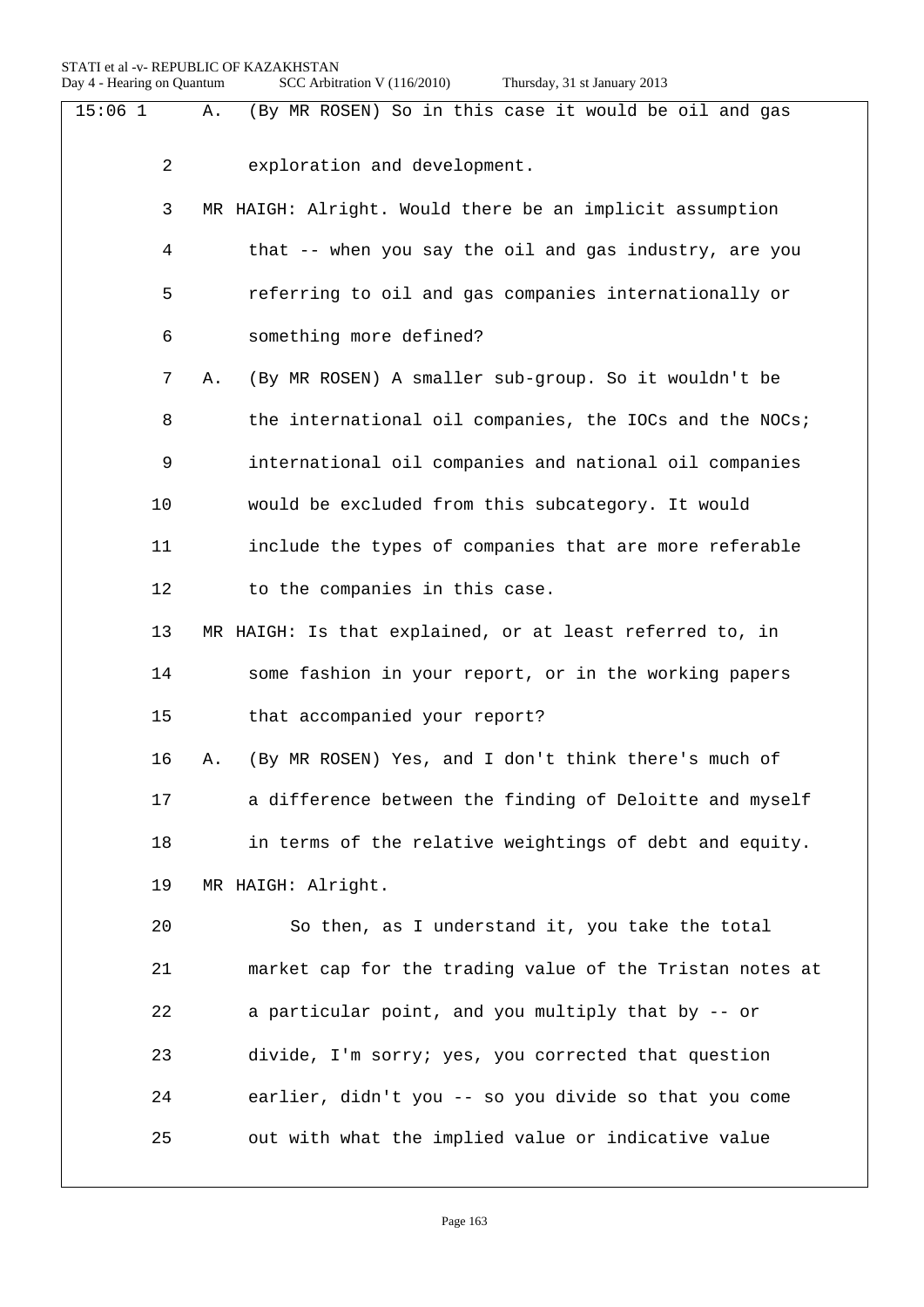| $15:08$ 1 | might be in relation to the trading of those notes?            |
|-----------|----------------------------------------------------------------|
| 2         | (By MR ROSEN) So briefly, the embedded assumption -- and<br>Α. |
| 3         | again, this is a theoretical analysis.                         |
| 4         | MR HAIGH: Understood.                                          |
| 5         | (By MR ROSEN) But the embedded assumption is that the<br>Α.    |
| 6         | debt markets are fairly sophisticated and they recognise       |
| 7         | and price risk into the value of the debt.                     |
| 8         | If this company fits properly into this SIC code or            |
| 9         | this debt/equity ratio, if you have \$1 of debt for every      |
| 10        | \$4 of equity, the enterprise value would be worth \$5.        |
| 11        | So if you have \$275 million of debt, that relates to          |
| 12        | \$1.4 billion of enterprise value.                             |
| 13        | Again, it wasn't meant as a primary indication of              |
| 14        | value; it was meant more -- we looked at comparable            |
| 15        | transactions -- because don't forget we both used              |
| 16        | discounted cashflow models with risk inherent in those.        |
| 17        | So you are looking for any clues in the marketplace that       |
| 18        | you can say: I am in the right ballpark, or: I have            |
| 19        | missed something. This was just one of those clues to          |
| 20        | give us comfort with our results.                              |
| 21        | MR HAIGH: Alright. Mr Gruhn, you may want to comment on        |
| 22        | that.                                                          |
| 23        | (By MR GRUHN) Quite certainly. I would like to alert<br>Α.     |
| 24        | you to two buzzwords: implicit and embedded assumption.        |
| 25        | I think that's a key for understanding this concept.           |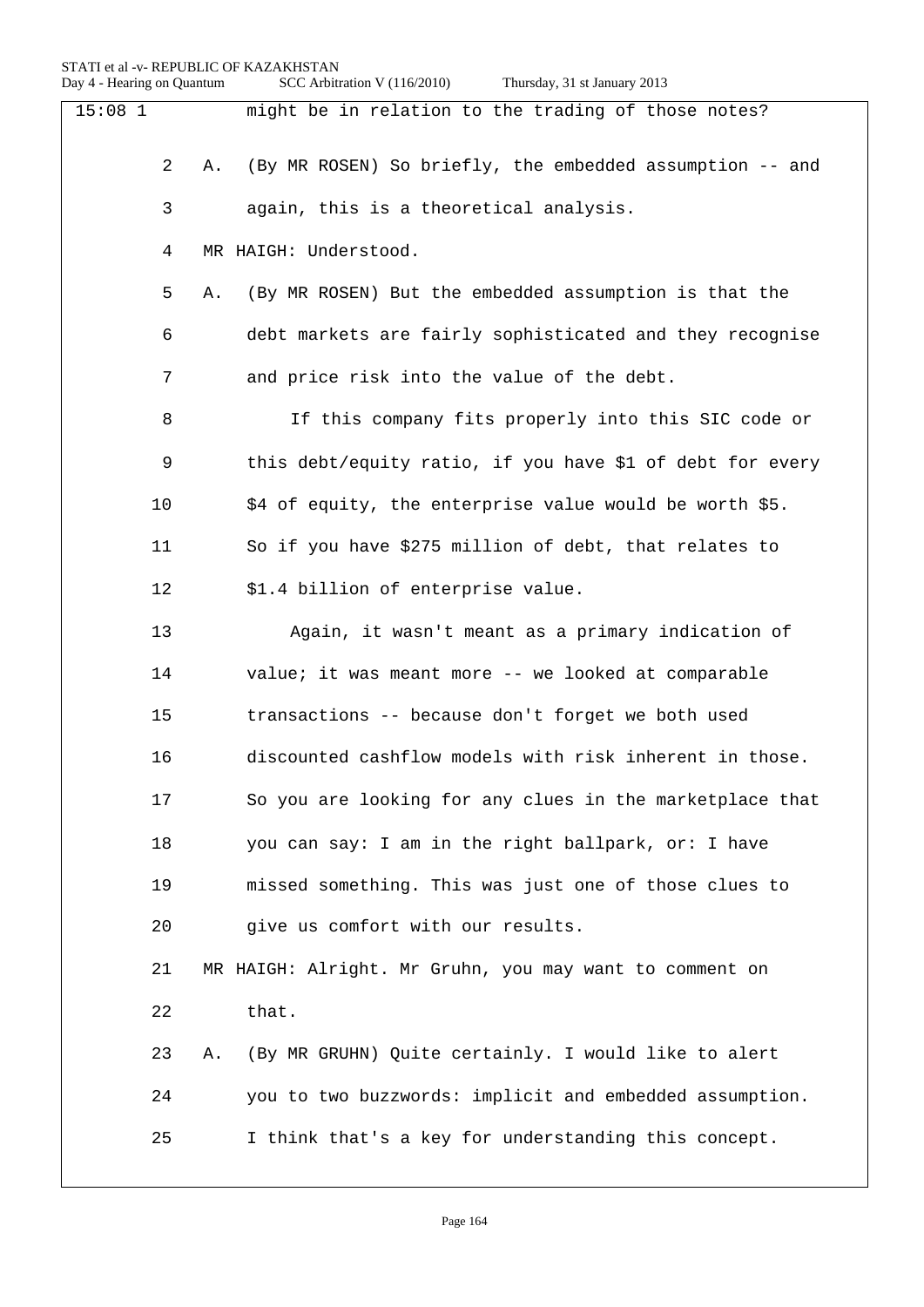| $15:09$ 1 | I would like to make you aware of the fact that if                |
|-----------|-------------------------------------------------------------------|
| 2         | bonds trade at 65% or 40% or whatever of their nominal            |
| 3         | value, the market does not assume to be repaid in full.           |
| 4         | What that means, given the fact that the debt owners,             |
| 5         | the creditors, have a preferred position in relation to           |
| 6         | the shareholders, it's quite clear: the equity must have          |
| 7         | diminished or even vanished or even be negative before            |
| 8         | the value of debt would reach that low levels.                    |
| 9         | TH<br>CHAIRMAN: I'm sorry, I couldn't quite understand that.<br>E |
| 10        | Could you explain that to a layman like me?                       |
| 11        | (By MR GRUHN) Sure.<br>Α.                                         |
| 12        | MR HAIGH: Could I just say it back quickly and see if this        |
| 13        | helps.                                                            |
| 14        | You're saying: if the face value of the notes is                  |
| 15        | \$100 per unit, however defined -- per note, let's say --         |
| 16        | and in fact they're trading at \$90 instead of their face         |
| 17        | value, or later it traded in all sorts of ranges and              |
| 18        | eventually quite low, anything less than 100% trading             |
| 19        | value implies that the buyer and seller perceives that            |
| 20        | there is no equity left in the company?                           |
| 21        | (By MR GRUHN) Not anything. Because \$90 may be the<br>Α.         |
| 22        | result that the nominal interest rate for that bond and           |
| 23        | the market interest rate at the time of the valuation             |
| 24        | are different.                                                    |
| 25        | MR HAIGH: Yes. So there's some discounting by, say,               |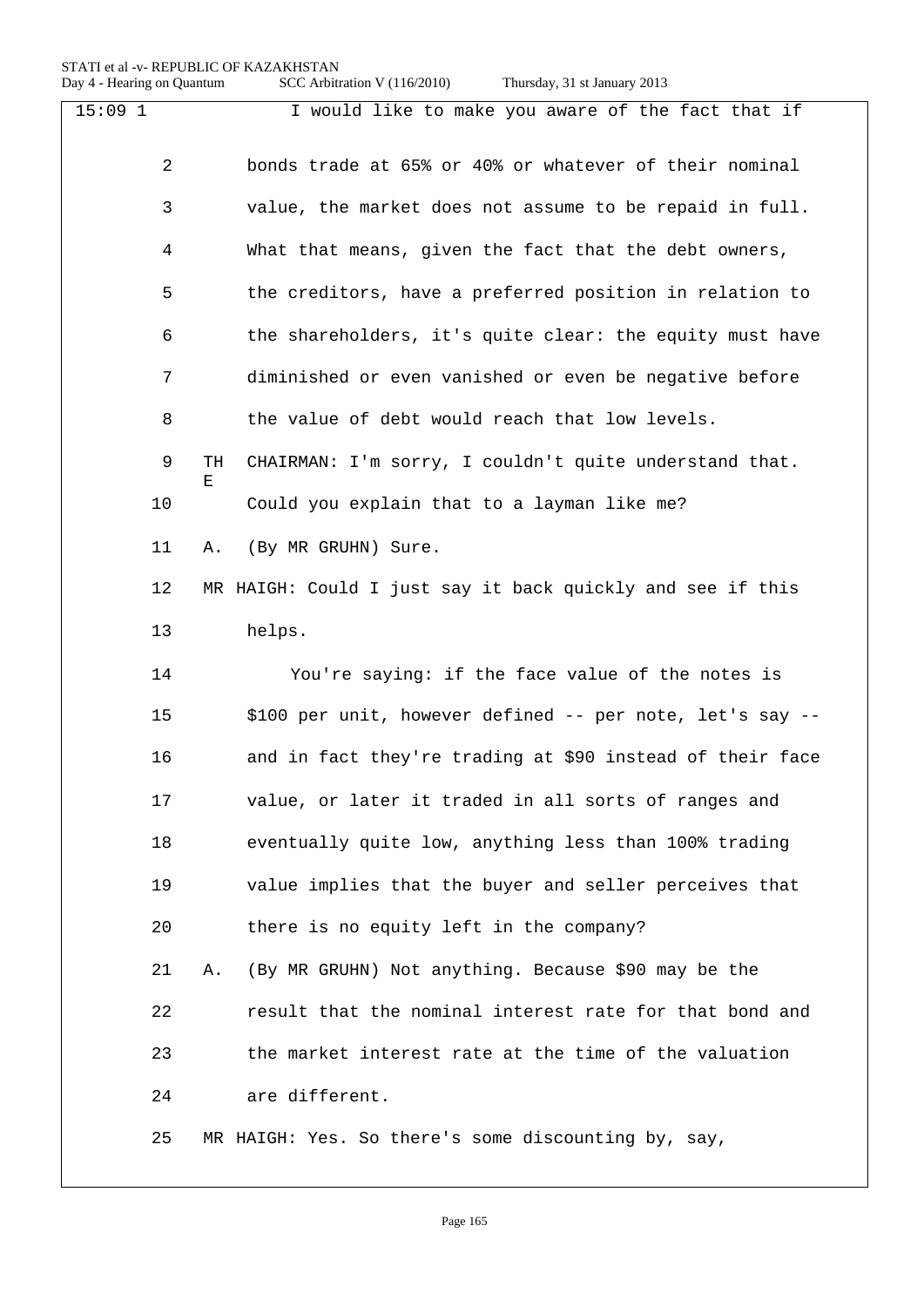|         | a buyer and seller in that instance to account for that  |
|---------|----------------------------------------------------------|
| 2       | interest differential.                                   |
| 3<br>Α. | (By MR GRUHN) Exactly. If I have, say, a nominal         |
| 4       | interest of 10% and the market says nowadays, given the  |
| 5       | risk in a normal capital situation, the interest rate is |
| 6       | 20%, then of course that regular payment of 10% would be |
| 7       | less valuable than the market demands.                   |
| 8       | But if it reaches levels of, say, 65%, then there is     |
| 9       | a clear signal that it's not a question of interest rate |
| 10      | variations, but it's a real risk that the debtor will    |
| 11      | default, will not pay back the debt in full, and that    |
| 12      | can only happen when there is a perception that there is |
| 13      | not much equity left.                                    |
| 14      | But the equity is normally the buffer for any risks      |
| 15      | in the company, and it has a good reason why the         |
| 16      | leverage in that specific industry is very low: it's 80% |
| 17      | equity and 20% debt. That's because the market           |
| 18      | participants anticipate that there can be great losses   |
| 19      | and they want to have a buffer of 80% to lend money to   |
| 20      | such a company. Therefore if those creditors think they  |
| 21      | don't get back their money in full, it means that the    |
| 22      | equity has diminished considerably.                      |
| 23      | Bear in mind the calculation, the Morningstar index,     |
| 24      | that's perfectly alright, and it's true that we use      |
| 25      | those things to figure out what would be a correct       |
|         |                                                          |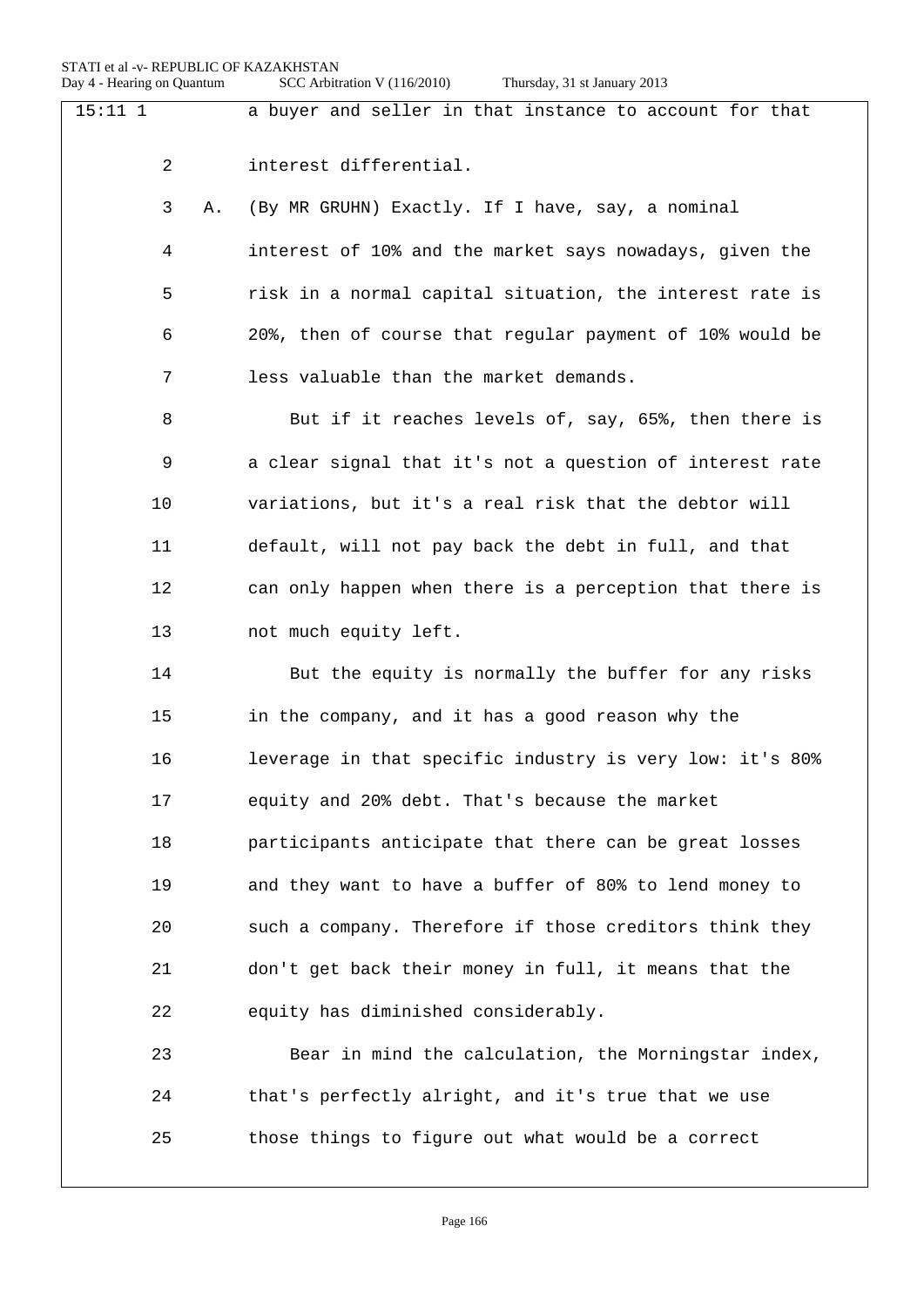| $15:13$ 1 |                |    | discount rate for the industry. But we are looking at     |
|-----------|----------------|----|-----------------------------------------------------------|
|           |                |    |                                                           |
|           | $\overline{2}$ |    | a specific company. We can't just say because the         |
|           | 3              |    | industry as a whole has a certain finance structure, 80%  |
|           | 4              |    | equity, 20% debt, and our company has a certain amount    |
|           | 5              |    | of debt, that we have to add four times the equity to     |
|           | 6              |    | arrive at the enterprise value, because we have to look   |
|           | 7              |    | whether in that specific case the equity is there at      |
|           | 8              |    | all. It might have vanished, and we have to ascertain     |
|           | 9              |    | that.                                                     |
|           | 10             |    | We can't just -- I mean, it's a reversal of               |
|           | 11             |    | causality for me.                                         |
|           | 12             |    | THE CHAIRMAN: Sorry, may I just come back to my original  |
|           | 13             |    | question, which was not --                                |
|           | 14             | Α. | (By MR GRUHN) I just tried to be helpful.                 |
|           | 15             |    | THE CHAIRMAN: We are all trying to be helpful.            |
|           | 16             |    | We are not talking about the interest and effect of       |
|           | 17             |    | that; that's quite clear. But if I understood you         |
|           | 18             |    | correctly, it may be the wording of the question,         |
|           | 19             |    | because you speak of default. I understood you to         |
|           | 20             |    | say: if the market goes down to 65% of face value,        |
|           | 21             |    | that's an indication that the company is in default.      |
|           | 22             |    | What do you mean by "default", insolvent?                 |
|           | 23             | Α. | (By MR GRUHN) The default risk -- there's the risk that   |
|           | 24             |    | creditors won't get their money back in full.             |
|           | 25             |    | THE CHAIRMAN: Why would they still be ready to pay 65% if |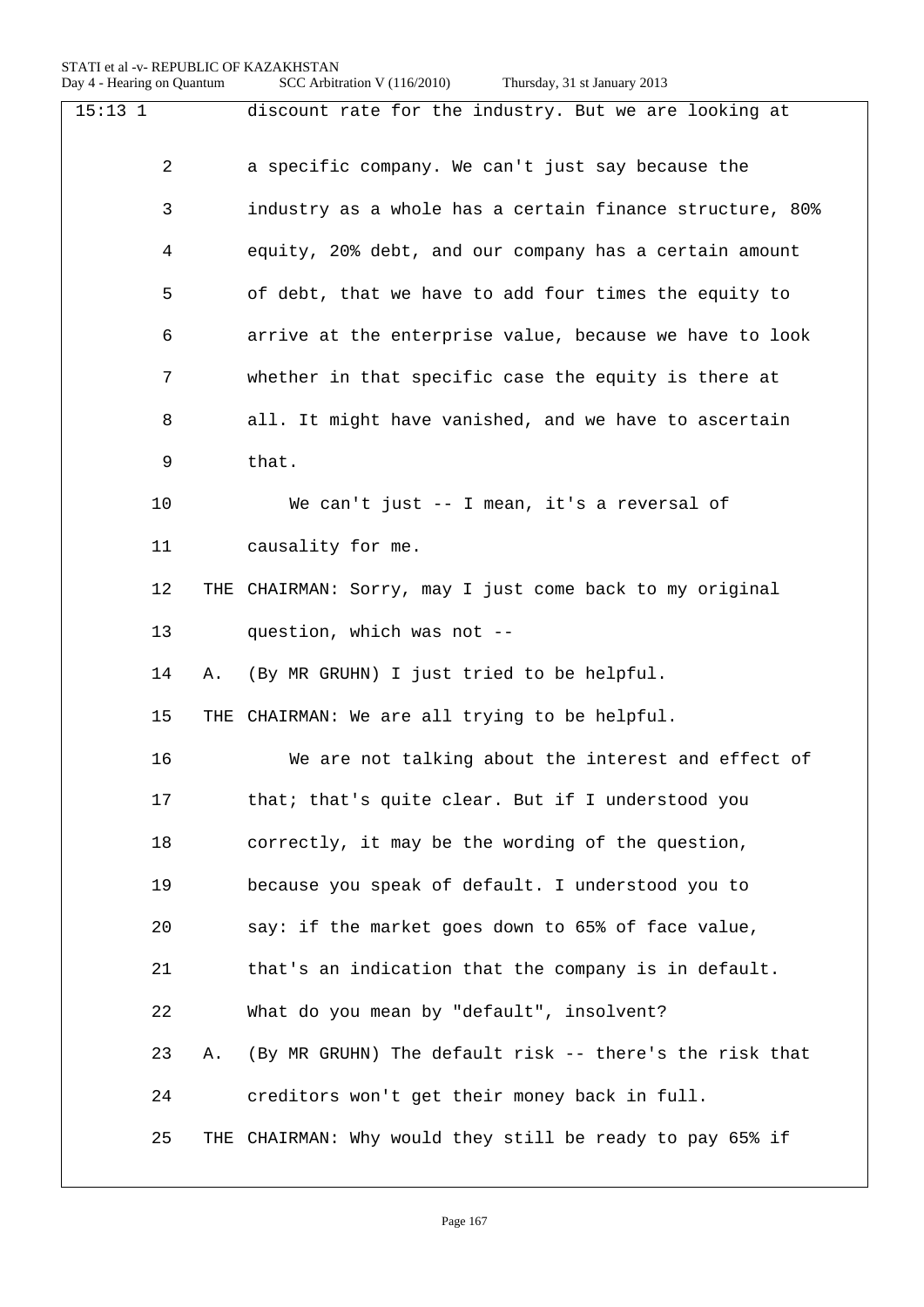| $15:15$ 1 |    |     | they can't get anything?                                  |
|-----------|----|-----|-----------------------------------------------------------|
|           | 2  | Α.  | (By MR GRUHN) Can you please repeat the question?         |
|           | 3  | THE | CHAIRMAN: Well, why would they still be ready to pay      |
|           | 4  |     | 65% for the shares if getting the shares, they have to    |
|           | 5  |     | expect zero.                                              |
|           | 6  | Α.  | (By MR GRUHN) I'm not sure whether I fully understand     |
|           | 7  |     | the question.                                             |
|           | 8  |     | MR HAIGH: Let me interject: assume that the trading price |
|           | 9  |     | is down now from \$90 to \$65 on these notes.             |
|           | 10 | Α.  | (By MR GRUHN) Yes, on the notes.                          |
|           | 11 |     | MR HAIGH: As we understand your comments earlier, that    |
|           | 12 |     | implies that the purchaser and seller are now perceiving  |
|           | 13 |     | there is some risk of default of non-repayment or not     |
|           | 14 |     | payment in full on those notes; there is some             |
|           | 15 |     | discounting beyond interest and other things.             |
|           | 16 |     | So the question the Chairman puts to you is: why          |
|           | 17 |     | would anybody, if they think there's a risk of default,   |
|           | 18 |     | want to buy a note that is not going to be repaid at      |
|           | 19 |     | all?                                                      |
|           | 20 | Α.  | (By MR GRUHN) It's not that it's not going to be repaid   |
|           | 21 |     | at all. Look at the case of Greece: the debt was          |
|           | 22 |     | traded, and there were people who made a bet that they    |
|           | 23 |     | would be repaid some money. It's just indicating that     |
|           | 24 |     | it won't be the principal amount, the nominal value.      |
|           | 25 | THE | CHAIRMAN: This I understood. But you talked about         |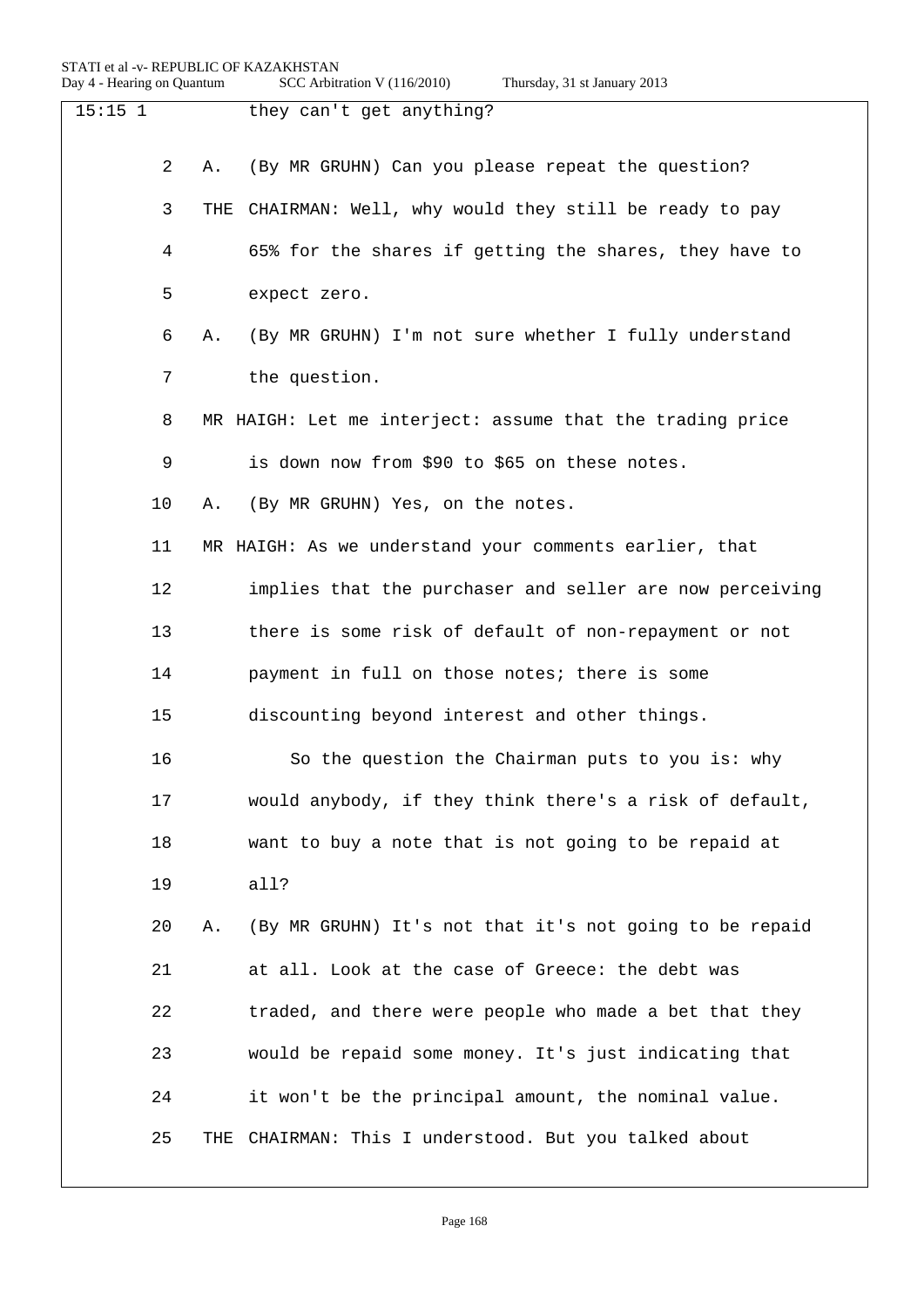| $15:16$ 1 |                |     | "default", which I understood as zero.                   |
|-----------|----------------|-----|----------------------------------------------------------|
|           | $\overline{2}$ | Α.  | (By MR GRUHN) No, sorry.                                 |
|           | 3              | THE | CHAIRMAN: That's why I said maybe it's a language        |
|           | 4              |     | matter.                                                  |
|           | 5              | Α.  | (By MR GRUHN) That's probably a problem with the term.   |
|           | 6              |     | What I meant by "defaults" was that the debtor would not |
|           | 7              |     | be able to honour all his obligations, especially the    |
|           | 8              |     | obligation to fully repay.                               |
|           | 9              | THE | CHAIRMAN: Okay, this I understand.                       |
|           | 10             | Α.  | (By MR GRUHN) To fully repay. Perhaps you may have got   |
|           | 11             |     | the message that I am absolutely not of the opinion that |
|           | 12             |     | you can apply this concept to support any valuation done |
|           | 13             |     | by DCF.                                                  |
|           | 14             | Α.  | (By MR ROSEN) Sorry, can I --                            |
|           | 15             |     | MR HAIGH: Just before you respond, Mr Rosen -- and I am  |
|           | 16             |     | going to give you that opportunity, you can be sure --   |
|           | 17             |     | just your last comment, I take it, Mr Gruhn, means in    |
|           | 18             |     | principle you don't object to applying this kind of      |
|           | 19             |     | a test to valuations; conceptually it's acceptable. Is   |
|           | 20             |     | that correct?                                            |
|           | 21             | Α.  | (By MR GRUHN) No, that's not correct.                    |
|           | 22             |     | MR HAIGH: Okay, I'm sorry. I thought you thought that it |
|           | 23             |     | would be acceptable; the question would be whether it    |
|           | 24             |     | applies in this specific company.                        |
|           | 25             | Α.  | (By MR GRUHN) No. You look at the finance structure      |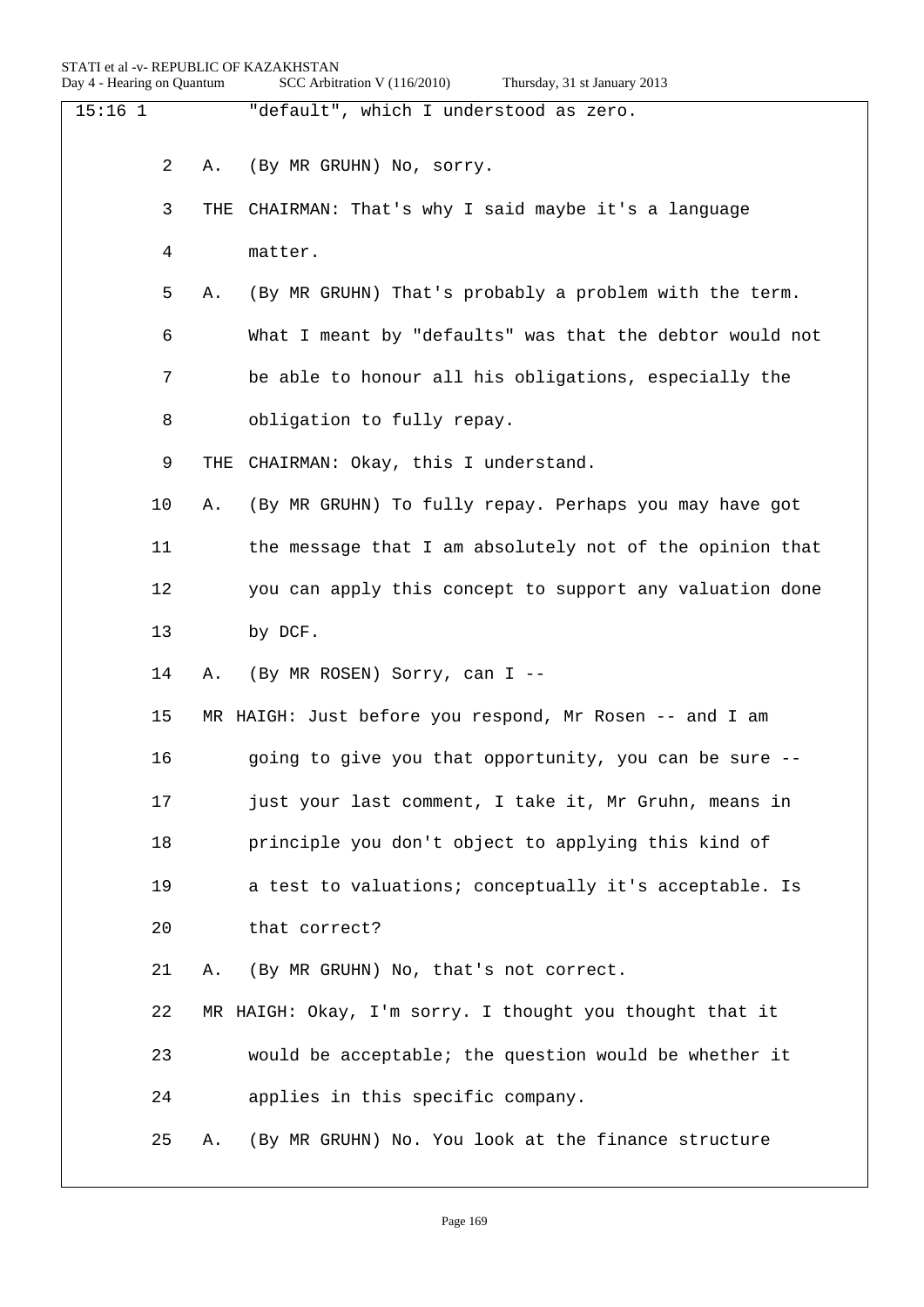| 15:171 | when you figure out the discount rate, and for that           |
|--------|---------------------------------------------------------------|
| 2      | purpose it makes sense to look at that Morningstar            |
| 3      | index, for example. But we have to answer the question:       |
| 4      | was there equity, and how much? And you can't answer          |
| 5      | that question using this methodology.                         |
| 6      | MR HAIGH: That may be a different issue. It seems to me,      |
| 7      | as I understood Mr Rosen -- and he'll speak for               |
| 8      | himself -- he's saying, "I used this as a secondary           |
| 9      | methodology to check to see if I was in the right             |
| 10     | ballpark. I assumed that the gearing ratio that applies       |
| 11     | to comparable companies in the oil and gas industry,          |
| 12     | 19.5%, I assumed that is applicable; and if I do that,        |
| 13     | that gives an indicative value of, whatever, $1.2-1.4$ ,      |
| 14     | enterprise value," he calls it.                               |
| 15     | Do you object in principle to that kind of approach,          |
| 16     | leaving aside for the moment -- I know you disagree that      |
| 17     | you should use 19.5% here because this company doesn't        |
| 18     | even have that.                                               |
| 19     | (By MR GRUHN) I have principle reserves against this --<br>Α. |
| 20     | MR HAIGH: You do? Alright. Mr Rosen, I know you're            |
| 21     | anxious to --                                                 |
| 22     | (By MR ROSEN) No, I'm just  We've all heard<br>Α.             |
| 23     | expressions like "junk debt", "junk bonds", and things        |
| 24     | with extraordinary risk. Again, the problem with making       |
| 25     | large generalisations to a specific case is you can sort      |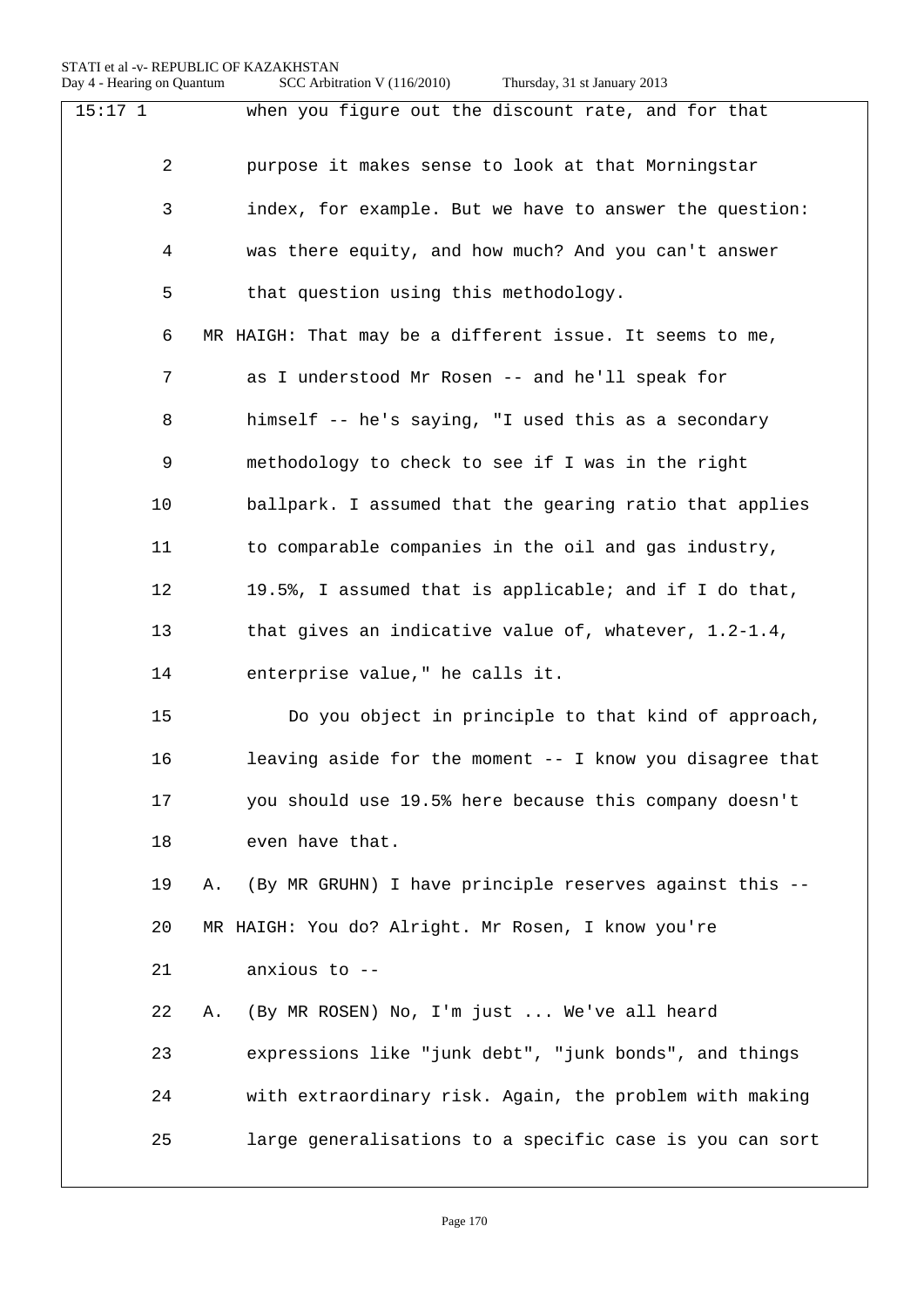| $15:19$ 1      | of mask what's going on here.                            |
|----------------|----------------------------------------------------------|
| $\overline{2}$ | What we find at the valuation date -- and again,         |
| 3              | I heard it in counsel's opening, and I addressed it      |
| 4              | very, very briefly today because I didn't have much      |
| 5              | time -- was that the company at the valuation date had   |
| 6              | improved itself in value and liquidity and equity to     |
| 7              | an almost unprecedented high in its history.             |
| 8              | The reason that debt traded down at 65 cents in          |
| 9              | mid-October was because Lehman crashed in September. If  |
| 10             | you look back to September, when Lehman crashed, it was  |
| 11             | about 85 cents. If you look back a few weeks before      |
| 12             | that, it was in the mid-90s.                             |
| 13             | So this debt being written down in markets was not       |
| 14             | a reflection of the risk in this company; it was         |
| 15             | a reflection of investors' intolerance for risk          |
| 16             | generally speaking and the absence of liquidity in the   |
| 17             | market. Everything was down. You had companies like      |
| 18             | Apple, you had companies where their debt was trading    |
| 19             | down because there was very little liquidity in the      |
| 20             | market. I don't know if everyone remembers the           |
| 21             | liquidity crisis post-Lehman, but banks froze. There     |
| 22             | had to be massive government intervention to unblock the |
| 23             | freeze in the credit markets. That is what we are        |
| 24             | seeing at 65 cents debt; not default risk.               |
| 25             | So I fail to understand how you can construct            |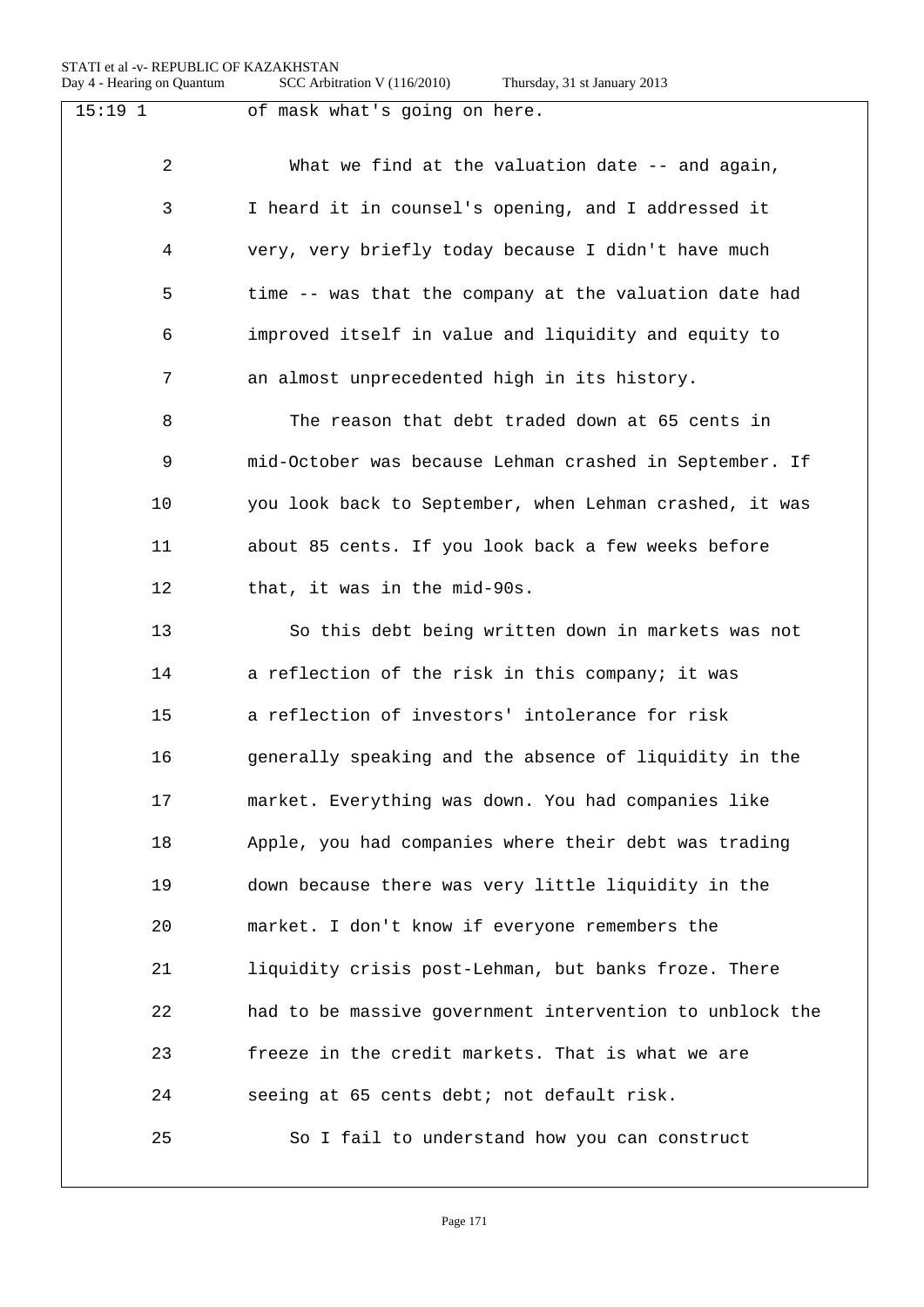| 15:201 | a weighted average cost of capital and determine the           |
|--------|----------------------------------------------------------------|
| 2      | value through a modelling exercise where it's relevant,        |
| 3      | but then to play it exactly backwards to give you              |
| 4      | an indication if you are in the right ballpark or not,         |
| 5      | completely ignore it.                                          |
| 6      | So I think Mr Gruhn and I are far apart on this                |
| 7      | issue. Again, I don't place undue reliance on it and           |
| 8      | I don't want to change my evidence. It is simply               |
| 9      | a secondary method, along with the other secondary             |
| 10     | methods that were employed as market indicators of             |
| 11     | value.                                                         |
| 12     | MR HAIGH: Everybody's looking at me to see if I'm finished;    |
| 13     | I'm feeling the pressure.                                      |
| 14     | MR SMITH: Now you know how we feel!                            |
| 15     | MR HAIGH: That's very true. Can I plead for another            |
| 16     | 15 minutes?                                                    |
| 17     | Mr Chairman, thank you for that. I think those are             |
| 18     | my questions for now. If either of my colleagues has           |
| 19     | further questions for you, I might want to supplement.         |
| 20     | CHAIRMAN: Sergey, do you have any questions at this<br>TH<br>Е |
| 21     | time?                                                          |
| 22     | PROFESSOR LEBEDEV: Yes, I have.                                |
| 23     | Mr Rosen, I return to the question which I asked               |
| 24     | before about your estimate of the enterprise, where you        |
| 25     | used the figure 1.2-1.4; not touching for the moment on        |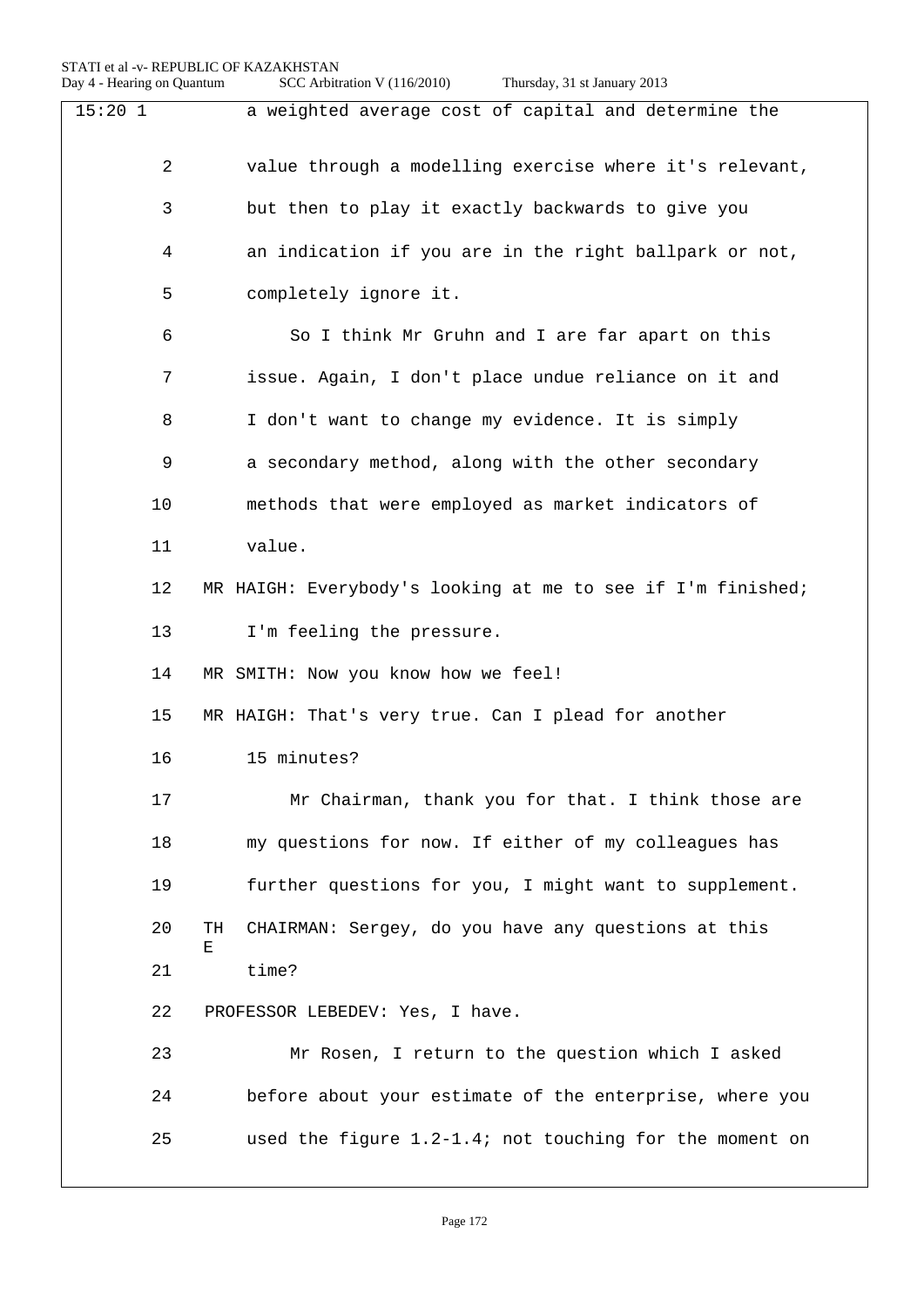|  |  | Thursday, 31 st January 2013 |  |
|--|--|------------------------------|--|
|--|--|------------------------------|--|

| $15:23$ 1      | what does it mean "enterprise", because there have been   |
|----------------|-----------------------------------------------------------|
| $\overline{a}$ | today different interpretations of this notion.           |
| 3              | But my question is this. Your figures remain to the       |
| 4              | period, to the date which you can consider your -- as     |
| 5              | you used the term -- your valuation date. It means        |
| 6              | October 2008. You used this term. And I wonder: your      |
| 7              | figures, 1.2-1.4, relates to that period?                 |
| 8              | (By MR ROSEN) Yes, that's correct.<br>Α.                  |
| 9              | PROFESSOR LEBEDEV: To that period?                        |
| 10             | (By MR ROSEN) Just to that period.<br>Α.                  |
| 11             | PROFESSOR LEBEDEV: Then, if so, at that time you consider |
| 12             | that the crisis has been in existence already or not?     |
| 13             | (By MR ROSEN) Yes. And just for clarification, the<br>Α.  |
| 14             | 1.2-1.4 was referable to your question regarding the      |
| 15             | implied value of the debt that Arbitrator Haigh was just  |
| 16             | asking about.                                             |
| 17             | The conclusions of fair market value of the three         |
| 18             | components, Borankol, Tolkyn and the LPG plant, plus the  |
| 19             | EMV of Munaibay -- which is a slightly different number,  |
| 20             | and I don't have it at the tips of my fingers, but it's   |
| 21             | somewhat less -- those are all referable to               |
| 22             | October 14th, and the crisis had been in existence for    |
| 23             | approximately one month at that time.                     |
| 24             | PROFESSOR LEBEDEV: Okay. Then, Mr Gruhn, what is your     |
| 25             | attitude to this approach whether really this date,       |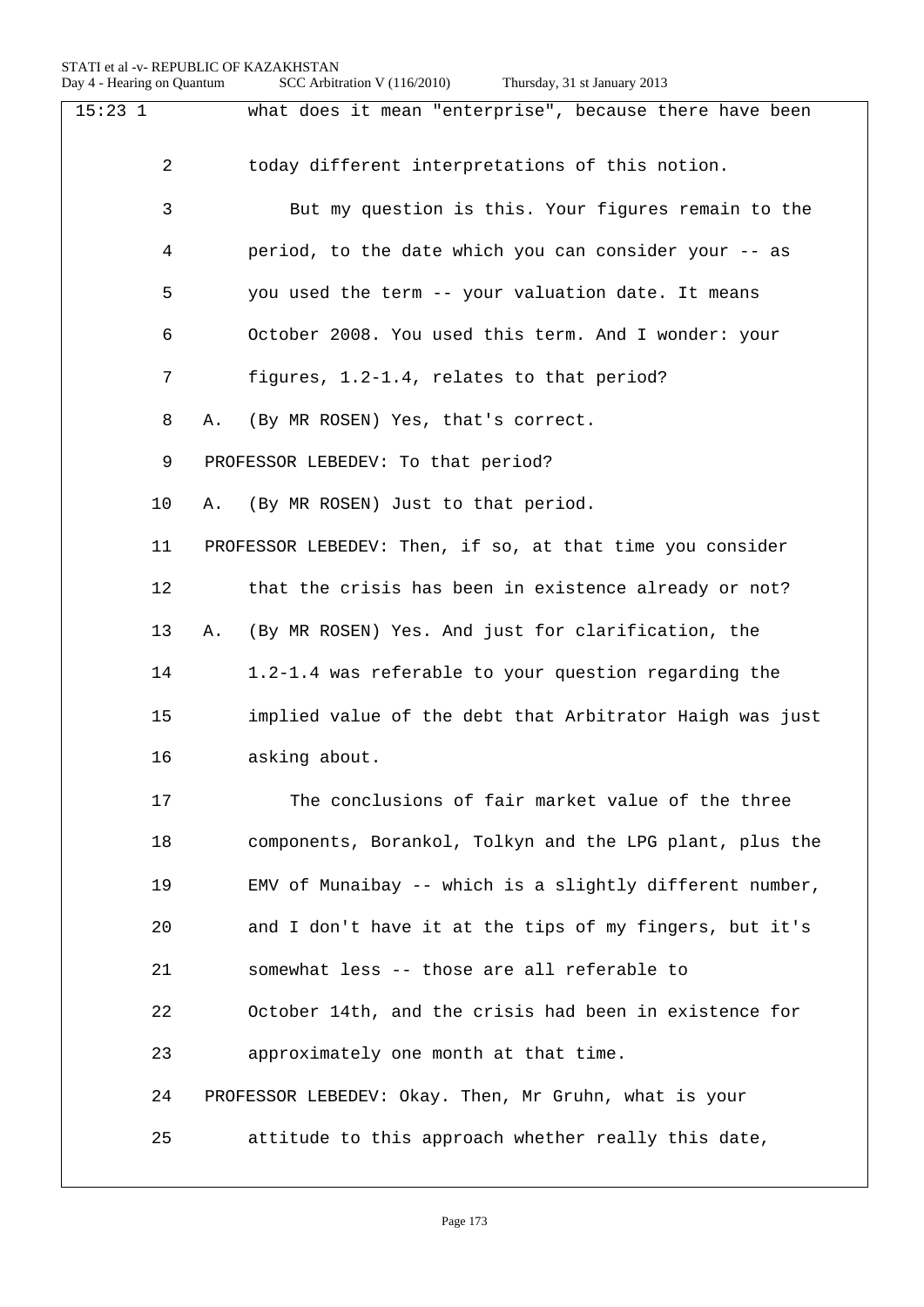| Thursday, 31 st January 2013 |  |  |
|------------------------------|--|--|
|                              |  |  |

| $15:24$ 1 |    |    | October 15th -- let's say the 15th -- 2008, should be      |
|-----------|----|----|------------------------------------------------------------|
|           | 2  |    | taken as a proper valuation date?                          |
|           | 3  | Α. | (By MR GRUHN) Frankly, I think this is beyond the scope    |
|           | 4  |    | of my qualification to really judge this. The July 2010    |
|           | 5  |    | date certainly is the date at which the two companies,     |
|           | 6  |    | KPM and TNG, could no longer operate their assets, and     |
|           | 7  |    | it's a very difficult question whether in October 2008     |
|           | 8  |    | really the two entities were hindered in operating their   |
|           | 9  |    | assets. I can't really judge this. And I have just         |
|           | 10 |    | taken it as an assumption that it was July 2010.           |
|           | 11 |    | THE CHAIRMAN: But just to follow up, both of you said from |
|           | 12 |    | the very beginning, "The valuation date was something      |
|           | 13 |    | counsel gave us."                                          |
|           | 14 | Α. | (By MR GRUHN) Yes.                                         |
|           | 15 |    | THE CHAIRMAN: And then you make a plausibility test; is    |
|           | 16 |    | that right?                                                |
|           | 17 | Α. | (By MR ROSEN) Yes. I think I qualified mine by saying:     |
|           | 18 |    | if I was asked to assume it, I would have to assume that   |
|           | 19 |    | it was at least plausible, I'd have to test that it was    |
|           | 20 |    | plausible.                                                 |
|           | 21 |    | THE CHAIRMAN: The same for you, Mr Gruhn?                  |
|           | 22 | Α. | (By MR GRUHN) The same is true. As I said, if you          |
|           | 23 |    | haven't got the licence anymore, if the contracts were     |
|           | 24 |    | terminated, you can't operate those assets. That was       |
|           | 25 |    | a plausible fact for this valuation date.                  |
|           |    |    |                                                            |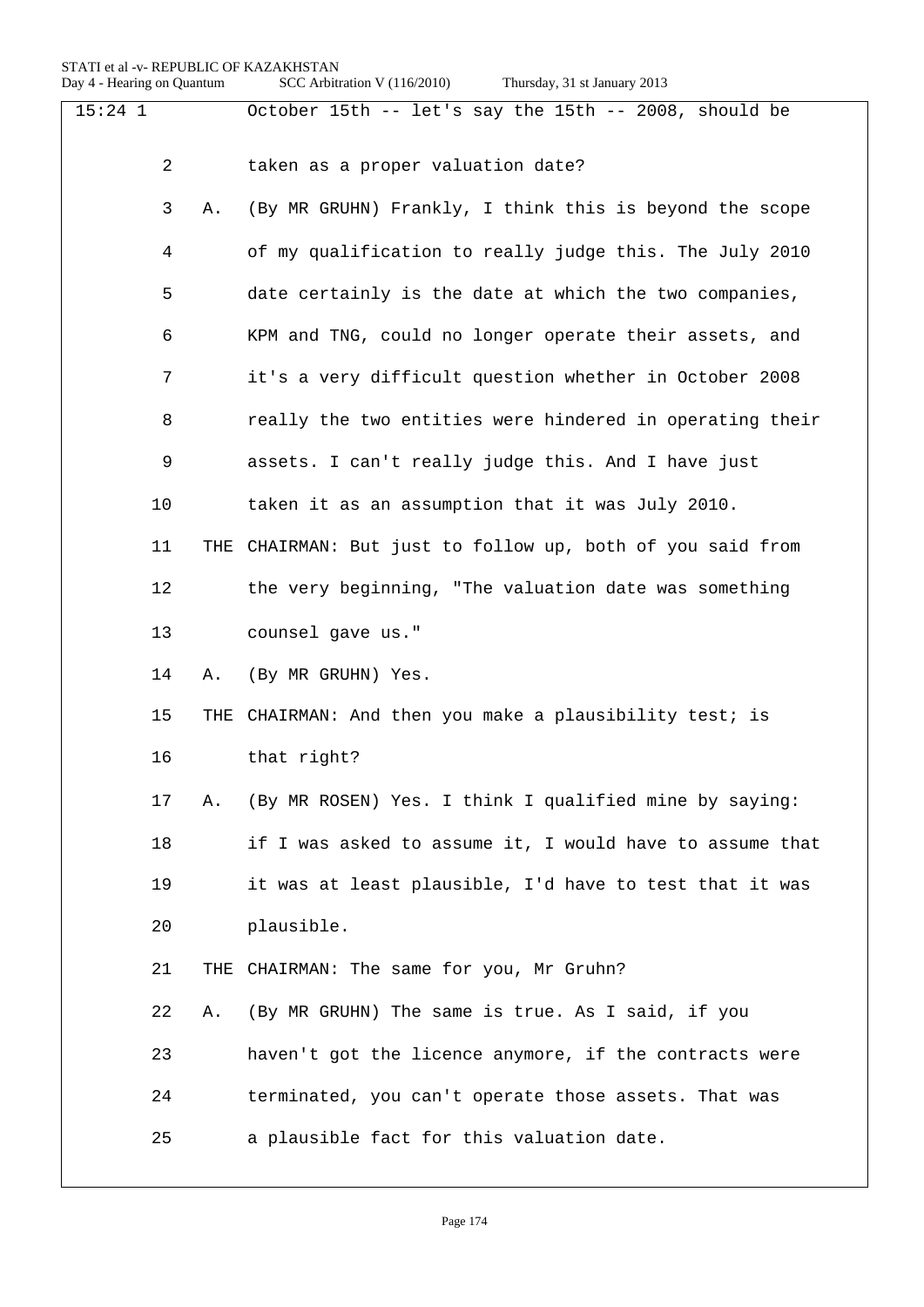| $15:26$ 1 |                | THE CHAIRMAN: Alright.                                    |
|-----------|----------------|-----------------------------------------------------------|
|           | $\overline{2}$ | MR HAIGH: I'm sorry -3 A. (By MR ROSEN) You just          |
|           |                | enjoy our company, I know!                                |
|           | 4              | MR HAIGH: Yes. There was one other topic that I thought   |
|           | 5              | I'd like to have aired between you, because I am quite    |
|           | 6              | well aware there is a strong difference of opinion        |
|           | 7              | between you, and I thought it would be useful to my       |
|           | 8              | colleagues and me to hear that expressed in a summary     |
|           | 9              | way now, and that has to do with the prospective          |
|           | 10             | valuation.                                                |
|           | 11             | I acknowledge first, Mr Gruhn, that you are,              |
|           | 12             | I understand, critical of this approach, and I'll give    |
|           | 13             | you an opportunity to express that.                       |
|           | 14             | I want to ask Mr Rosen, since he advocates it at          |
|           | 15             | first as part of his opinion: what use do you             |
|           | 16             | contemplate that we would potentially make of such        |
|           | 17             | information?                                              |
|           | 18             | A. (By MR ROSEN) Again, it might be a very subtle thing,  |
|           | 19             | but I'd like it just on my behalf on the record: I don't  |
|           | 20             | advocate and it's not part of my opinion, and again -21   |
|           |                | MR HAIGH: I regretted using that verb as soon as it came  |
|           | 22             | out. I'm sorry.                                           |
|           | 23             | A. (By MR ROSEN) I say "opinion" because for professional |
|           | 24             | accountants and valuators opinion is a very strong word.  |
|           | 25             | So this is not my opinion of value. Opinion of value is   |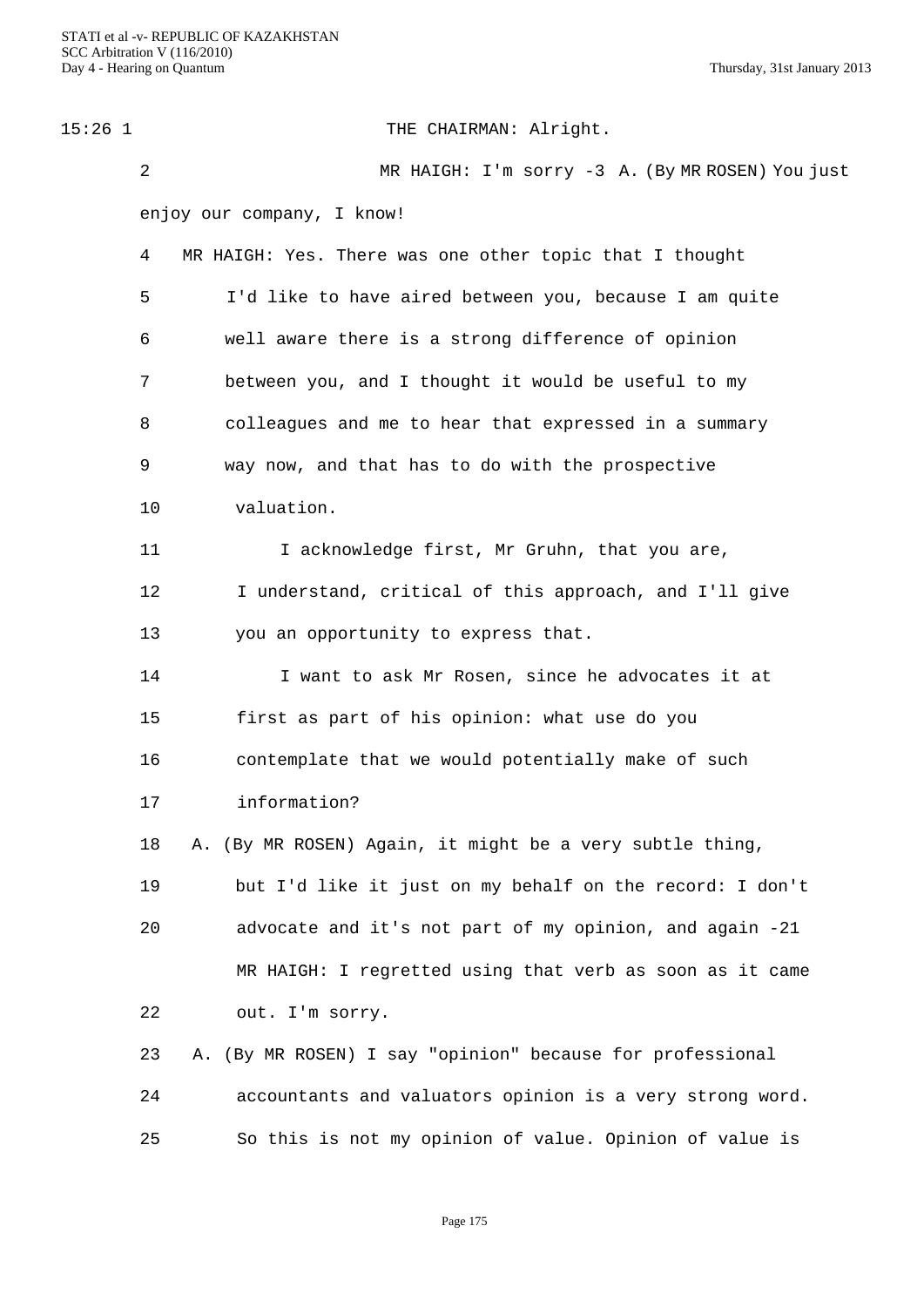15:27 1 fair market value.

 Counsel asked me, put it to me: can you value this property, the 3 02 property? And I said: I can't. There's not sufficient information to arrive at a fair market value of 3 02; it was taken before it had the opportunity really to be developed and properly assessed, and geologically assessed and economically assessed, to come to a value that I would be comfortable arriving at an opinion on.

 Then the question was: well, we'll leave it to the Tribunal to decide whose fault that is, but what if all the risks were removed? Based on what you know, is sort of a box that you can put it in? Is there an approximate size of this thing, ignoring all the risks? And I said: I will distinguish that completely from anything else that's opinion in my report and I will call that a prospective value because, as I said in my evidence, USPAP does recognise this concept in real estate valuation and -2 0 MR HAIGH: "USPAP"? You had better define your terminology.

 A. (By MR ROSEN) Sorry, uniform standards for property appraisal. They talk about prospective appraisal. So if I buy that piece of land and I put that building on it and I drive a road up to it, is that a worthwhile exercise? Almost like a feasibility study.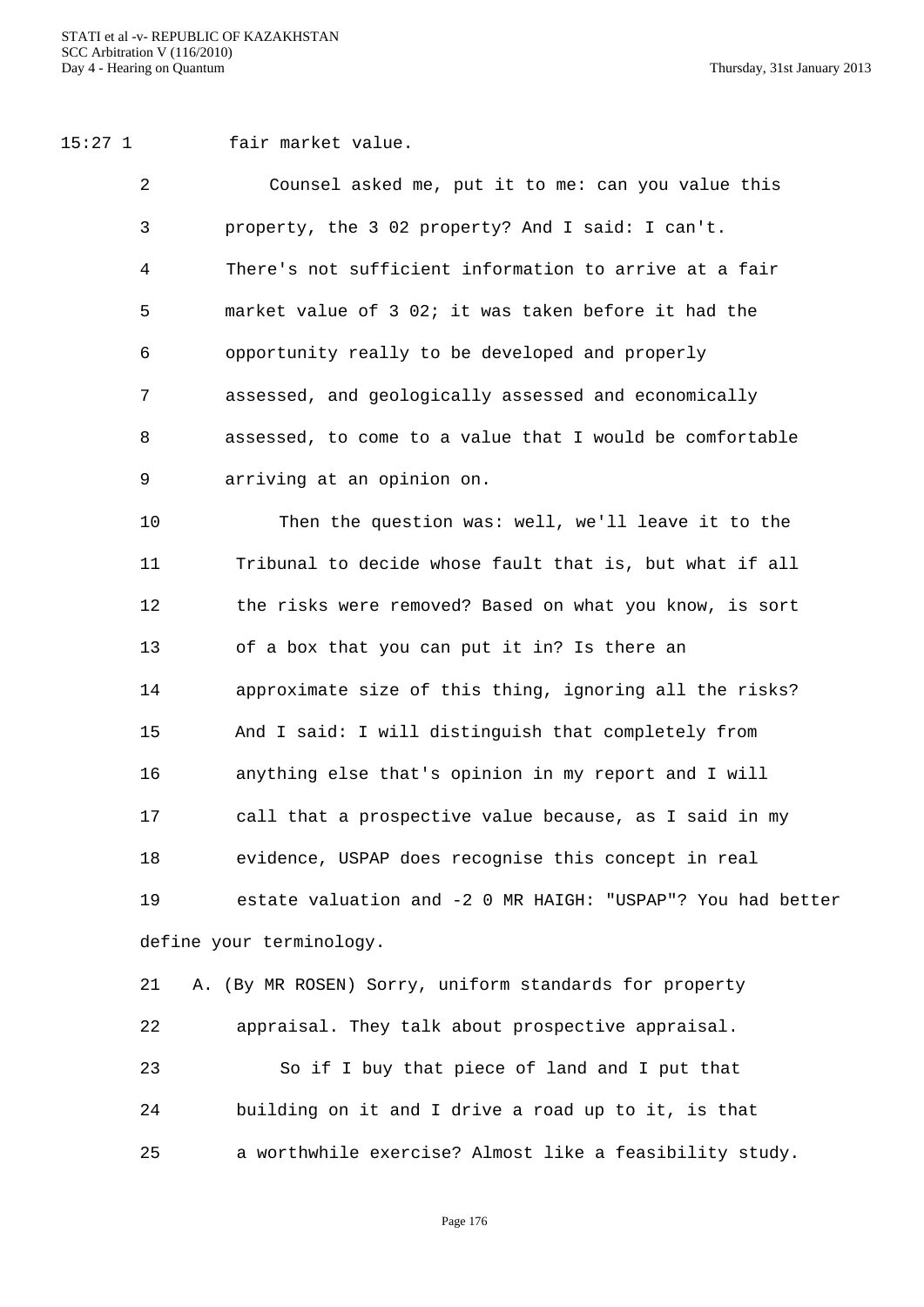Day 4 - Hearing on Quantum SCC Arbitration V (116/2010) Thursday, 31 st January 2013

15:29 1 And what's the value of that? It hasn't been built, it 2 hasn't been financed, that hypothetical project I am 3 speaking of. 4 In this case we have a project that has some ability 5 to have some description put around it. So I took that 6 physical description from the geologists, with cost 7 information based on proxies from the clients' own 8 operating fields, and developed a model that gave us -- 9 totally unrisked, and subject to a certain amount of 10 error -- would give you an order of magnitude. 11 What the Tribunal does with that number is, I think, 12 a judicial matter and not an economic matter. 13 MR HAIGH: Let's assume for the sake of argument, so that 14 I can get your answer at least, that the Tribunal wanted 15 to make a determination of whether to apply anything for 16 the prospective value. If the goal is to place the 17 allegedly injured party in the position it would have 18 been in but for the events that led to it being injured, 19 don't you have to take the prospective value and 20 discount it back to something pretty small compared with 21 the unrisked value? 22 A. (By MR ROSEN) So if you were to try and sell it, as has 23 been suggested there was a 4% or 5% probability of 24 success, and apply a 4% or 5% probability of success. 25 MR HAIGH: We may be hearing 9% later when we hear written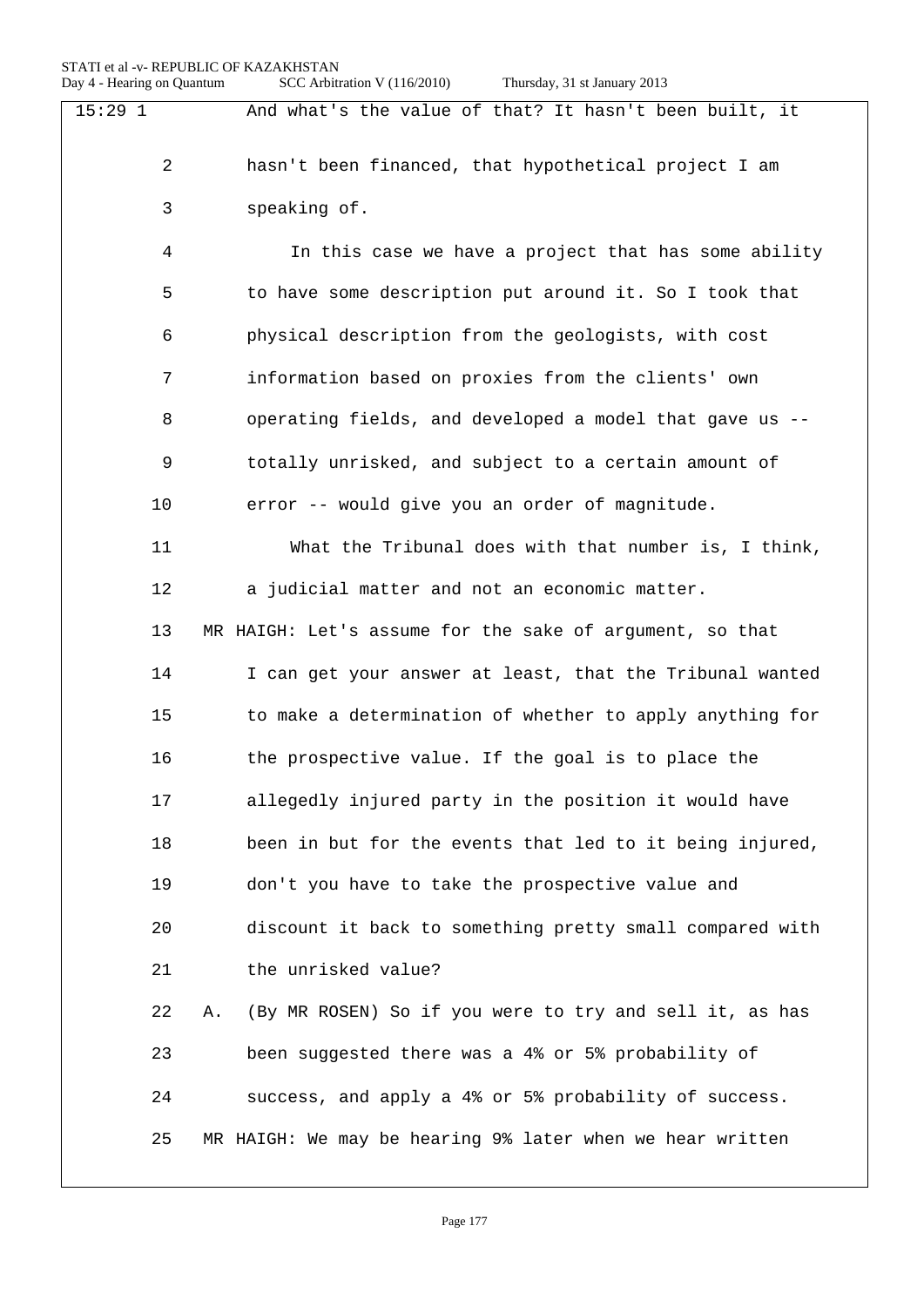| Thursday, 31 st January 2013 |  |  |  |  |
|------------------------------|--|--|--|--|
|------------------------------|--|--|--|--|

| $15:31$ 1 | submissions, but okay.                                   |
|-----------|----------------------------------------------------------|
| 2<br>Α.   | (By MR ROSEN) Whatever the number somebody who has       |
| 3         | different skills than I tells you what the risk is, that |
| 4         | could be a starting point, which would be more closely   |
| 5         | aligned -- although I caution it's not fair market       |
| 6         | value -- but it would be closer to a fair market value.  |
| 7         | However, the claimant in this case, from my              |
| 8         | discussions through translators with him, has quite      |
| 9         | a different opinion, and they wanted to spend their      |
| 10        | capital and they wanted to develop this and they thought |
| 11        | there was enormous value there. So the real question     |
| 12        | is: where do you move that slide switch between very     |
| 13        | small value and enormous value, and who takes            |
| 14        | responsibility for denying a claimant that? And I think  |
| 15        | that's why I say it's more of a judicial thing.          |
| 16        | If you look at the costs that were expended, and if      |
| 17        | we carve Munaibay out because we have an estimated       |
| 18        | market value for Munaibay, if we just look at the 302    |
| 19        | costs that were expended -- and tribunals have asked me  |
| 20        | this before because in investment treaty cases,          |
| 21        | frequently a mine is taken away or something is taken    |
| 22        | away, and I've been asked: is there a multiple of        |
| 23        | expenses that is an appropriate method? And I have       |
| 24        | always shied away from that because there is no economic |
| 25        | basis for it. It's more a judicial, discretionary        |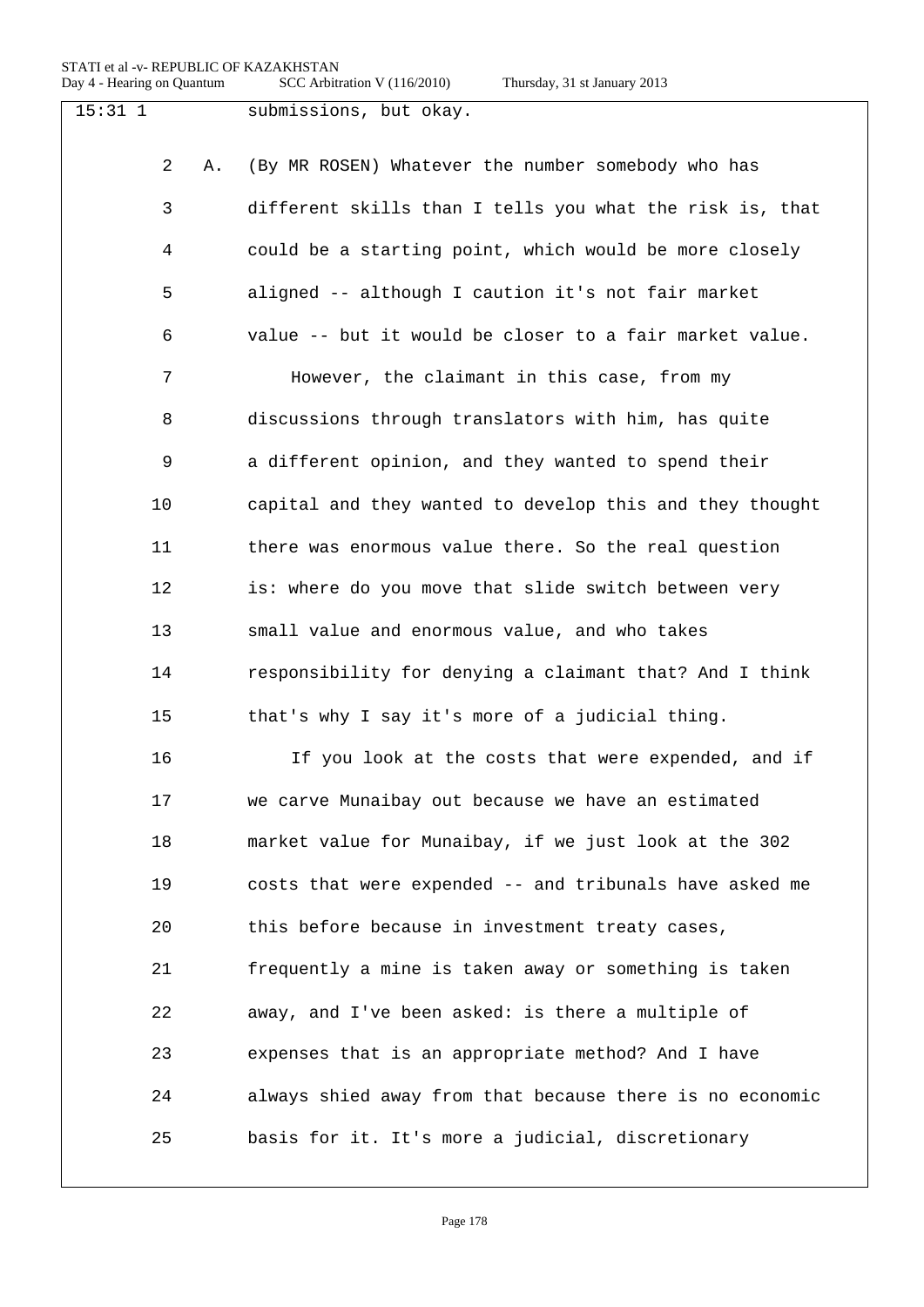| $15:32$ 1 | thing.                                                       |
|-----------|--------------------------------------------------------------|
| 2         | So, I'm sorry, I can't give you a number that would          |
| 3         | be helpful.                                                  |
| 4         | MR HAIGH: One more question of clarification before I give   |
| 5         | Mr Gruhn an opportunity to say what I anticipate he will     |
| 6         | say about this.                                              |
| 7         | The concept that I am familiar with, at least, is            |
| 8         | the idea that there is a loss of a chance or loss of         |
| 9         | an opportunity; I think "lost opportunity" is the phrase     |
| 10        | that the claimant is using in its briefing. So what's        |
| 11        | the relationship, if any, conceptually between lost          |
| 12        | chance or lost opportunity on the one hand, and              |
| 13        | prospective value on the other?                              |
| 14        | (By MR ROSEN) I've heard "loss of a chance" used,<br>Α.      |
| 15        | especially in French cases, for different things. But        |
| 16        | I think in this case, certainly from the claimants', as      |
| 17        | has been expressed to me, that's their perception: that      |
| 18        | this was a loss of an opportunity to realise that value.     |
| 19        | I think it's quite simply that.                              |
| 20        | MR HAIGH: But how do you put a value on that as of           |
| 21        | October 14th 2008, for example?                              |
| 22        | (By MR ROSEN) And I think again, if the Tribunal finds<br>Α. |
| 23        | that the respondent has been responsible for denying the     |
| 24        | opportunity to exploit that chance, they denied the          |
| 25        | opportunity to properly quantify it, and then again it's     |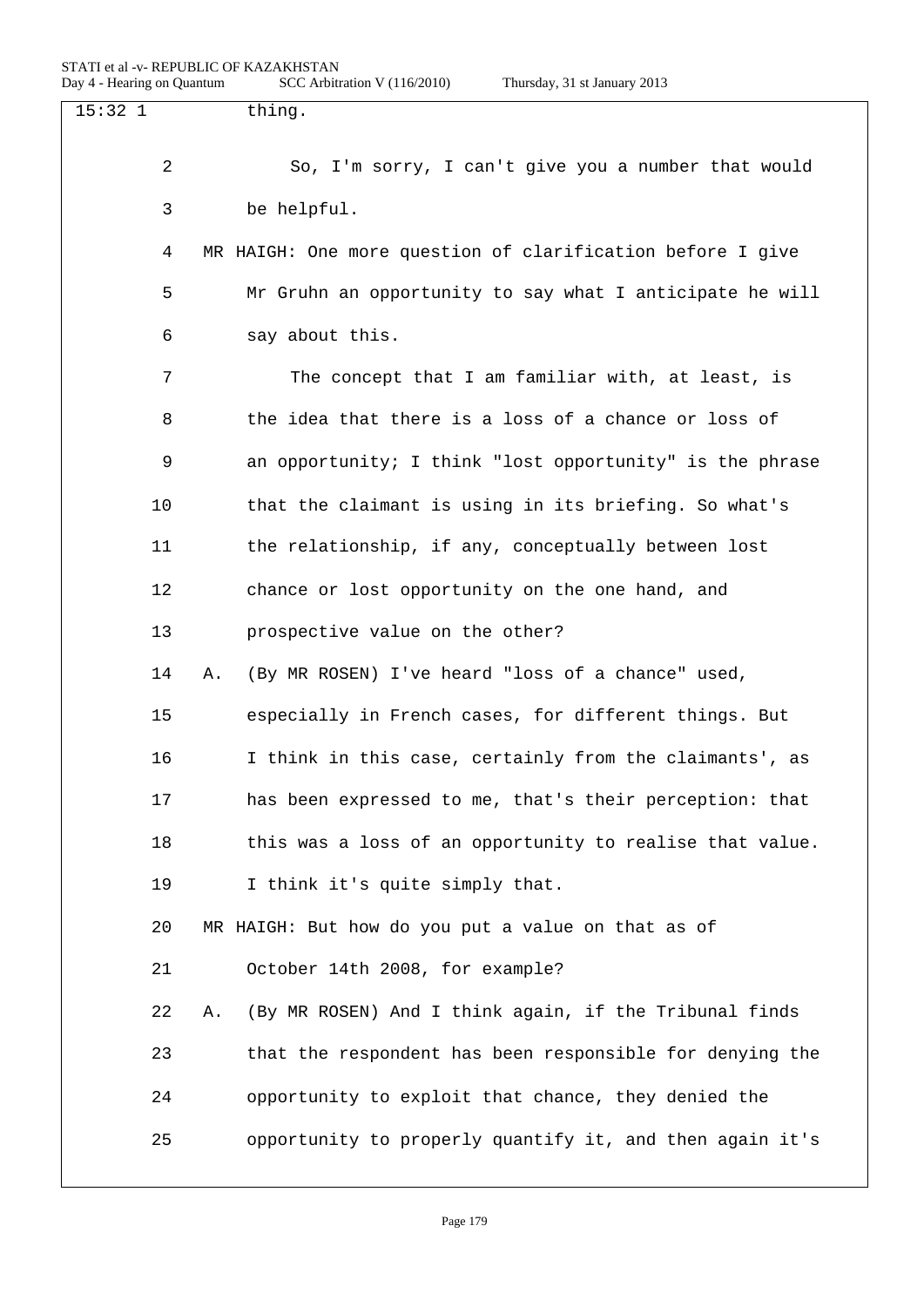| 15:331 | just a judicial finding of: how do you assess blame for        |
|--------|----------------------------------------------------------------|
| 2      | that? How do you quantify it? It's beyond economics,           |
| 3      | I believe.                                                     |
| 4      | MR HAIGH: Okay. I know that we shouldn't have any              |
| 5      | frivolity in a matter of this kind, but we have an             |
| 6      | expression in Alberta, we kind of lick our thumb, we           |
| 7      | say, "We give her one of these" --                             |
| 8      | (By MR ROSEN) I think I would say it's more your problem<br>Α. |
| 9      | than mine.                                                     |
| 10     | MR HAIGH: Mr Gruhn, is there, in your view, a legitimate       |
| 11     | basis for trying to discern -- in the proper                   |
| 12     | circumstances; I am asking you to make all sorts of            |
| 13     | assumptions about liability for the moment -- to try to        |
| 14     | discern the value of a lost chance or a lost                   |
| 15     | opportunity?                                                   |
| 16     | (By MR GRUHN) Well, chances and opportunities are<br>Α.        |
| 17     | traded, actually. Look, for example, at options. This          |
| 18     | is something like a real option which we have here, and        |
| 19     | in reality there are principally two routes to consider        |
| 20     | this: the one really expends all the capital as                |
| 21     | necessary to develop this, and the other is to do it           |
| 22     | step by step and in practice.                                  |
| 23     | Any oil company and gas company would do further               |
| 24     | work, but on a limited budget. They would probably             |
| 25     | spend for the Interoil Reef, let's say,                        |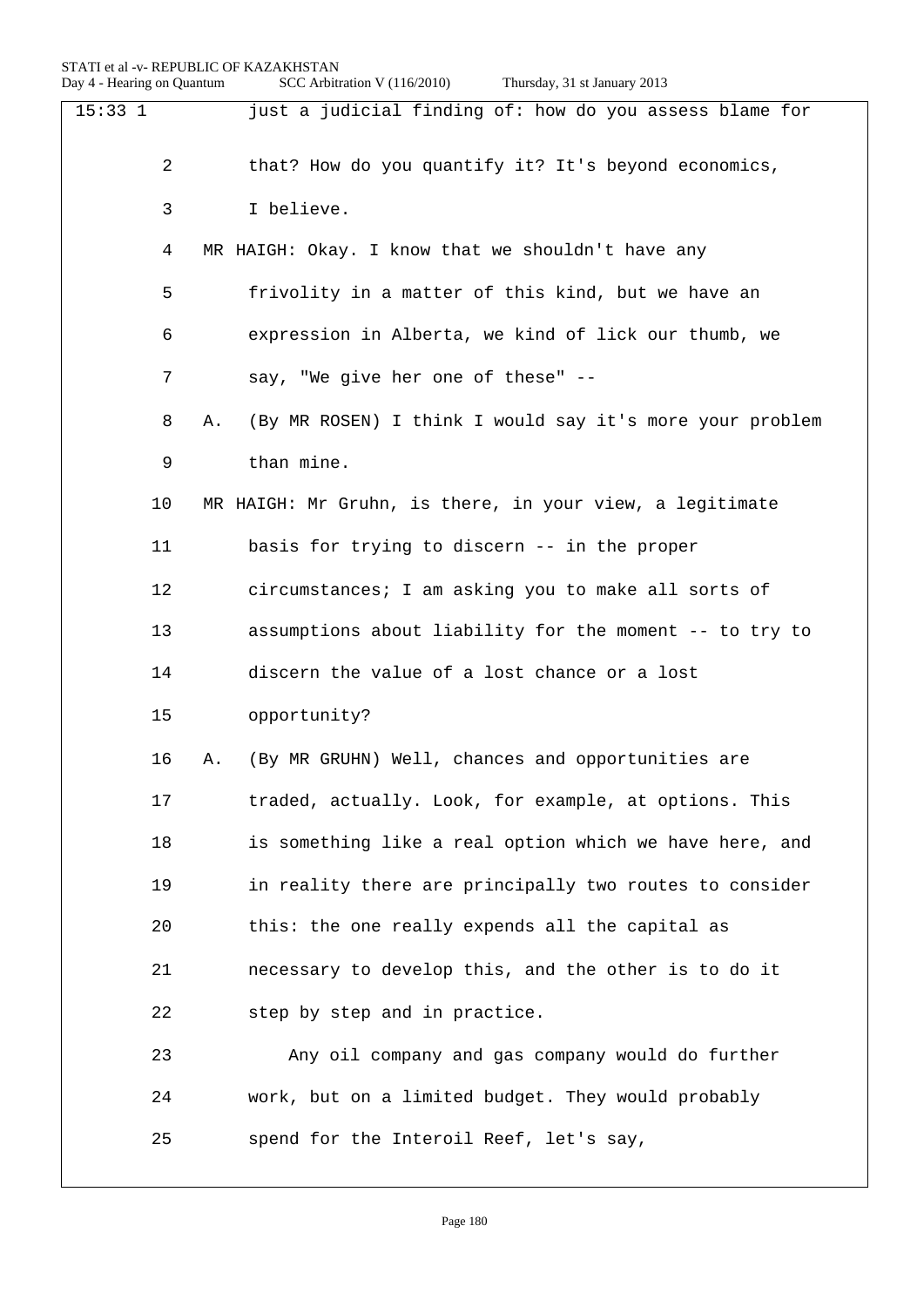15:35 1 \$75-or-so million, drilling two wells, and having a 3D seismic before drilling the wells, and that would be an expense of 75. So that's the risk capital. Maybe an oil and gas company would really accept that risk and spend that money.

> I think that is also the way to put a price tag, and we can't escape the necessity to do so at this exploration site, contract 302; we have to look at what are the possible routes. The one possible route is that we spend the \$75 million and find nothing, with a certain probability, which is close to 100%, it's 95%, or perhaps it's only 91% in the end; and to go the other route and develop this in full, and spend hundreds of millions of US dollars into that development, which has only a very, very slight chance of success, be it 5%, 4% or 9%, and to merge these two possibilities into one value.

 That is basically the way you would value such a -19 well, either win the jackpot or have all the expenses

situation.

 So that is actually done. I wouldn't know why we shouldn't go this route here in this arbitration and do something completely different.

 MR HAIGH: So if you take the unrisked value, which we all know is unrealistic because there are significant risks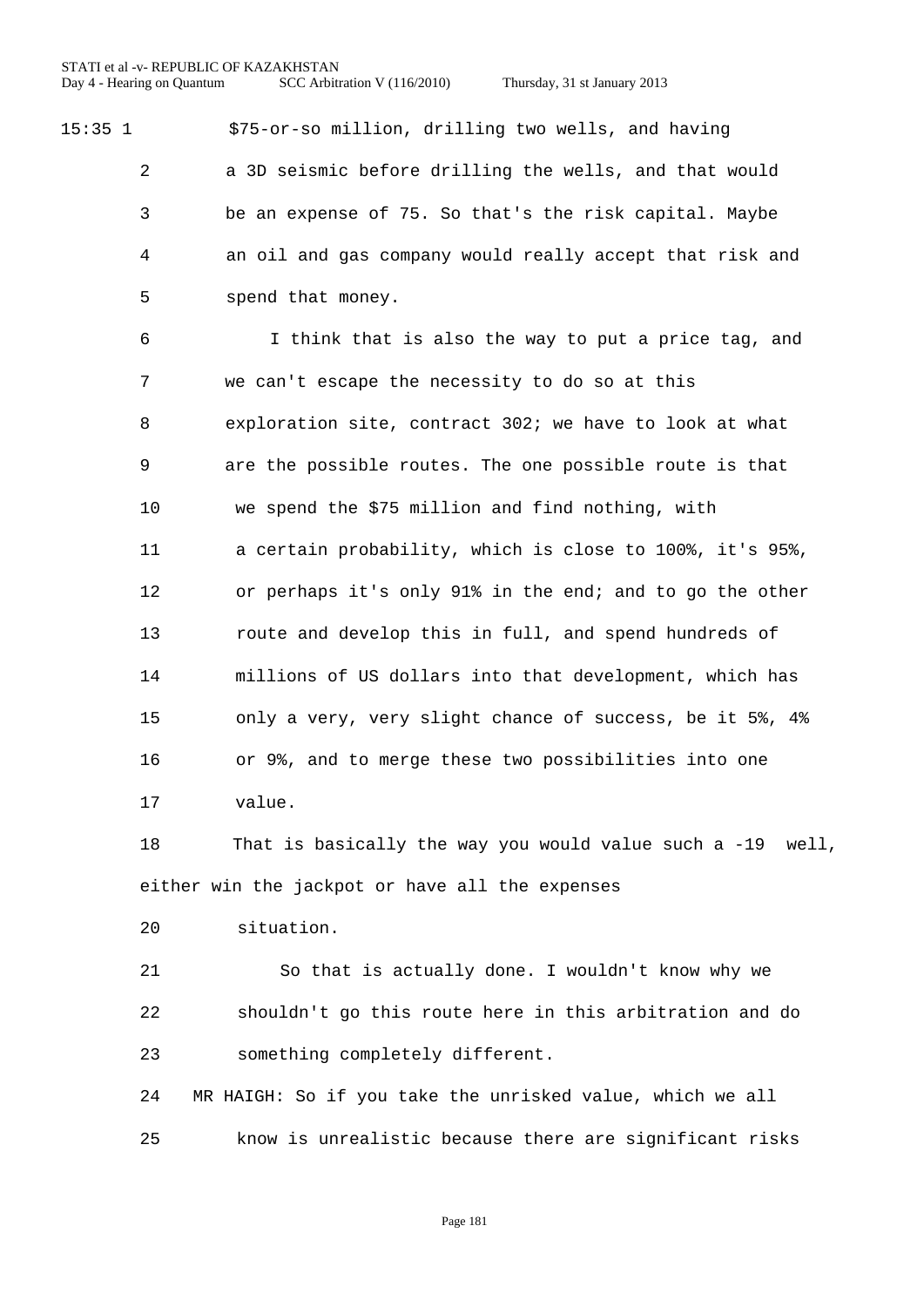| $15:37$ 1      |    | in October 2008, clearly, would you apply the 5% to it, |
|----------------|----|---------------------------------------------------------|
| $\overline{2}$ |    | conceptually at least, as being equivalent to what the  |
| 3              |    | two technical teams seem to -- initially at least --    |
| 4              |    | think was the possibility of success?                   |
| 5              | Α. | (By MR GRUHN) That would be one possibility, yes.       |
| 6              |    | MR HAIGH: Yes, I understand it's one. Are there other   |
| 7              |    | techniques or other rules of thumb that you think might |
| 8              |    | be used?                                                |
| 9              | Α. | (By MR GRUHN) Well, we use a little more complicated,   |
| 10             |    | but not very complicated, way to do it. We have two     |
| 11             |    | possible outcomes with two possible amount of expenses, |
| 12             |    | and we did a weighted average of those two, and the     |
| 13             |    | weighting was the relative probabilities.               |
| 14             |    | MR HAIGH: Okay. So we know that -- I think this is      |
| 15             |    | correct -- the claimant says it spent something like    |
| 16             |    | \$47 million or \$48 million developing 302 up to the   |
| 17             |    | October 2008 timeframe approximately; I think that's    |
| 18             |    | what I understood. And your projected costs would be at |
| 19             |    | least another \$75 million or more, maybe up to         |
| 20             |    | \$100 million. Assuming those figures are roughly       |
| 21             |    | correct, how would you apply what you just described?   |
| 22             | Α. | (By MR GRUHN) Well, I would not so much look at the     |
| 23             |    | expenses already done; I would look from my valuation   |
| 24             |    | date: what do I have to expense in addition?            |
| 25             |    | MR HAIGH: Oh, I see.                                    |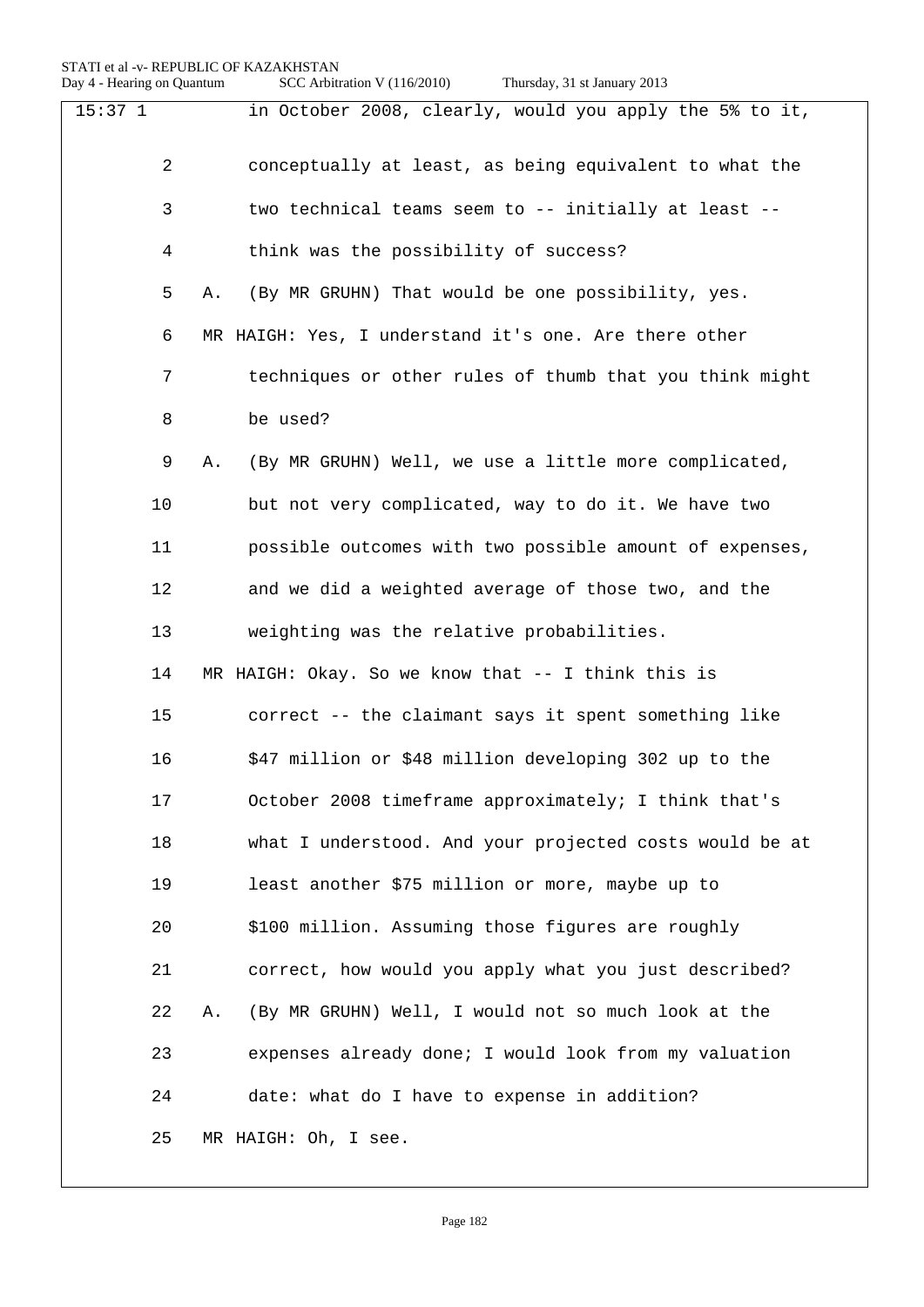| $15:38$ 1 |                | (By MR GRUHN) And that would be the one side with a 95%<br>Α. |
|-----------|----------------|---------------------------------------------------------------|
|           | $\overline{2}$ | chance that it will come true; and the other is that the      |
|           | 3              | result of this drilling and, prior to that, 3D would be       |
|           | 4              | really finding the resources of the best estimate, and        |
|           | 5              | we would spend all that money to develop it.                  |
|           | 6              | MR HAIGH: Thank you. Anything further, Mr Rosen?              |
|           | 7              | (By MR ROSEN) No.<br>Α.                                       |
|           | 8              | MR HAIGH: Thank you. Thank you, gentlemen, I appreciate       |
|           | 9              | your help. Thank you, Mr Chairman.                            |
|           | 10             | TH<br>CHAIRMAN: Thank you, David. No questions from you.<br>Ε |
|           | 11             | Well, the discussion of this afternoon is as far as           |
|           | 12             | I am concerned, and probably my colleagues as well,           |
|           | 13             | easier, insofar as we are used to that sort of                |
|           | 14             | a discussion in a number of other cases. You mentioned        |
|           | 15             | investment cases, M&A cases; so we have had this              |
|           | 16             | discussion in various ways quite often, and the language      |
|           | 17             | is more familiar to us as lawyers than the technical          |
|           | 18             | language that we heard this morning.                          |
|           | 19             | I am aware -- and I've looked at your spreadsheet             |
|           | 20             | here -- that of course again the valuation date makes         |
|           | 21             | all the difference. I just wanted a bit more detail           |
|           | 22             | about methodology. We have had one example, as in the         |
|           | 23             | discussion about 15 minutes ago, but really I don't           |
|           | 24             | think I desperately need that, because it comes out in        |
|           | 25             | your reports on the various issues. So I think I will         |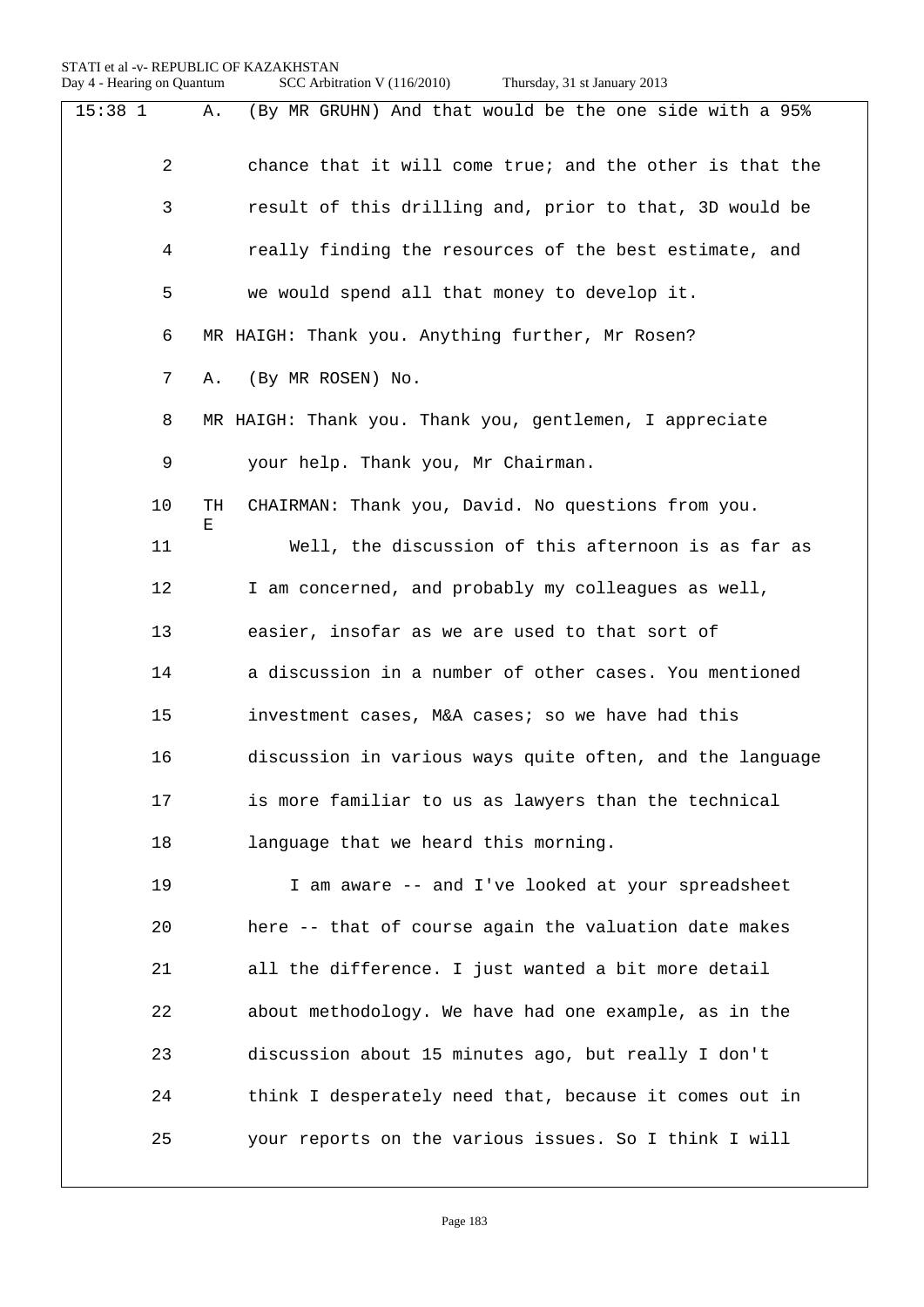| 15:401         | not ask any further questions at this stage, because we           |
|----------------|-------------------------------------------------------------------|
|                |                                                                   |
| $\overline{a}$ | have some other important things to do as well, and we            |
| 3              | will leave it at that.                                            |
| 4              | Any further questions from the parties?                           |
| 5              | MR MOHR: Not for claimants, thank you.                            |
| 6              | TH<br>CHAIRMAN: Respondent?<br>Ε                                  |
| 7              | DR NACIMIENTO: No questions, thank you.                           |
| 8              | TH<br>CHAIRMAN: Thank you.<br>Ε                                   |
| 9              | Alright, gentlemen, thank you very much. That                     |
| 10             | concludes your testimony. We will certainly have                  |
| 11             | a five-minute break. My suggestion would be, if that's            |
| 12             | agreeable, that then after the five minutes we hear               |
| 13             | Mr Seitinger, which I think will be rather short, then            |
| 14             | have a slightly longer break, and then talk about the             |
| 15             | further procedure. So five minutes now, and then we               |
| 16             | return to hear Mr Seitinger.                                      |
| 17             | (3 41 pm)                                                         |
| 18             | (A short break)                                                   |
| 19             | (3 57 pm)                                                         |
| 20             | MR PETER SEITINGER (called)                                       |
| 21             | CHAIRMAN: Welcome, Mr Seitinger. We know that you came<br>TН<br>Е |
| 22             | a long way just for this, and I regret, as you probably           |
| 23             | have heard by now, that we have very little time left in          |
| 24             | this hearing. Had you been able to come earlier, I'm              |
| 25             | sure the parties would have spent more time on this; but          |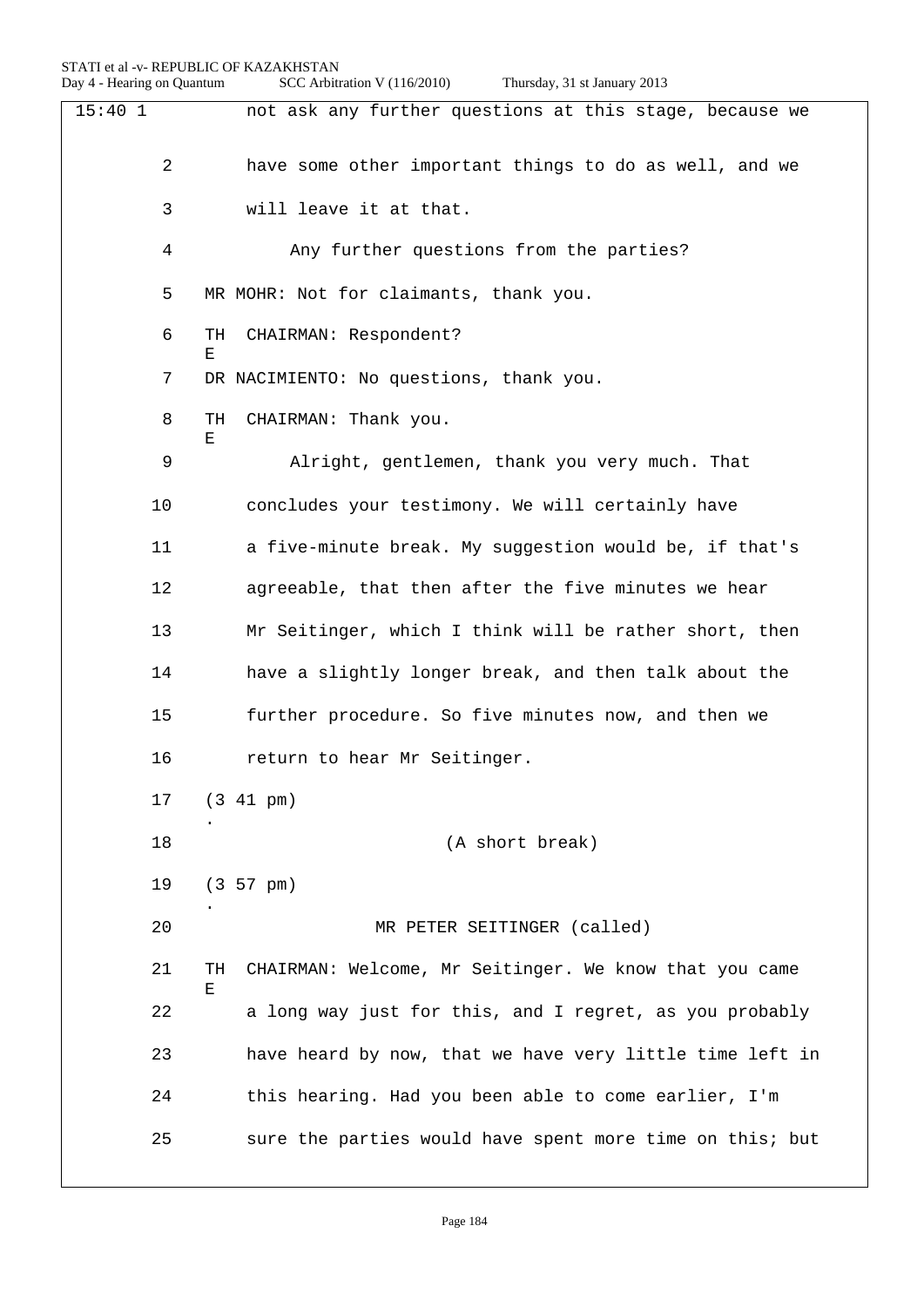| Day 4 - Hearing on Quantum |         | Thursday, 31 st January 2013<br>SCC Arbitration V (116/2010) |
|----------------------------|---------|--------------------------------------------------------------|
| $15:58$ 1                  |         | now, due to the circumstances, there is very little          |
| 2                          |         | time. So don't take it personally if there are very few      |
| 3                          |         | questions. But nevertheless we thank you for coming and      |
| 4                          |         | being available here.                                        |
| 5                          |         | Do you have a declaration sheet in front of you?             |
| 6                          |         | That's the wrong one. The witness one. That's the one,       |
| 7                          |         | yes.                                                         |
| 8                          |         | So if you would turn on your microphones, please --          |
| 9                          |         | both sides maybe -- and be kind enough to read the           |
| 10                         |         | declaration to us.                                           |
| 11                         | TH<br>Ε | WITNESS: I am aware that in my testimony I have to tell      |
| 12                         |         | the truth, and nothing but the truth. I am also aware        |
| 13                         |         | that if I do not comply with this obligation, I may face     |
| 14                         |         | severe legal consequences.                                   |
| 15                         | TH<br>Ε | CHAIRMAN: Thank you very much indeed. The respondent         |
| 16                         |         | will introduce Mr Seitinger.                                 |
| 17                         |         | MR TIRADO: Thank you, sir.                                   |
| 18                         |         | (3 59 pm)                                                    |
| 19                         |         | Direct examination by MR TIRADO                              |
| 20                         | Q.      | Good afternoon, Mr Seitinger. You should have in front       |
| 21                         |         | of you a copy of your witness statement dated                |
| 22                         |         | 30th November 2012. Can you just confirm that that is        |
| 23                         |         | your statement?                                              |
| 24                         | Α.      | Yes .                                                        |
| 25                         | Q.      | Is there anything in that statement that you would wish      |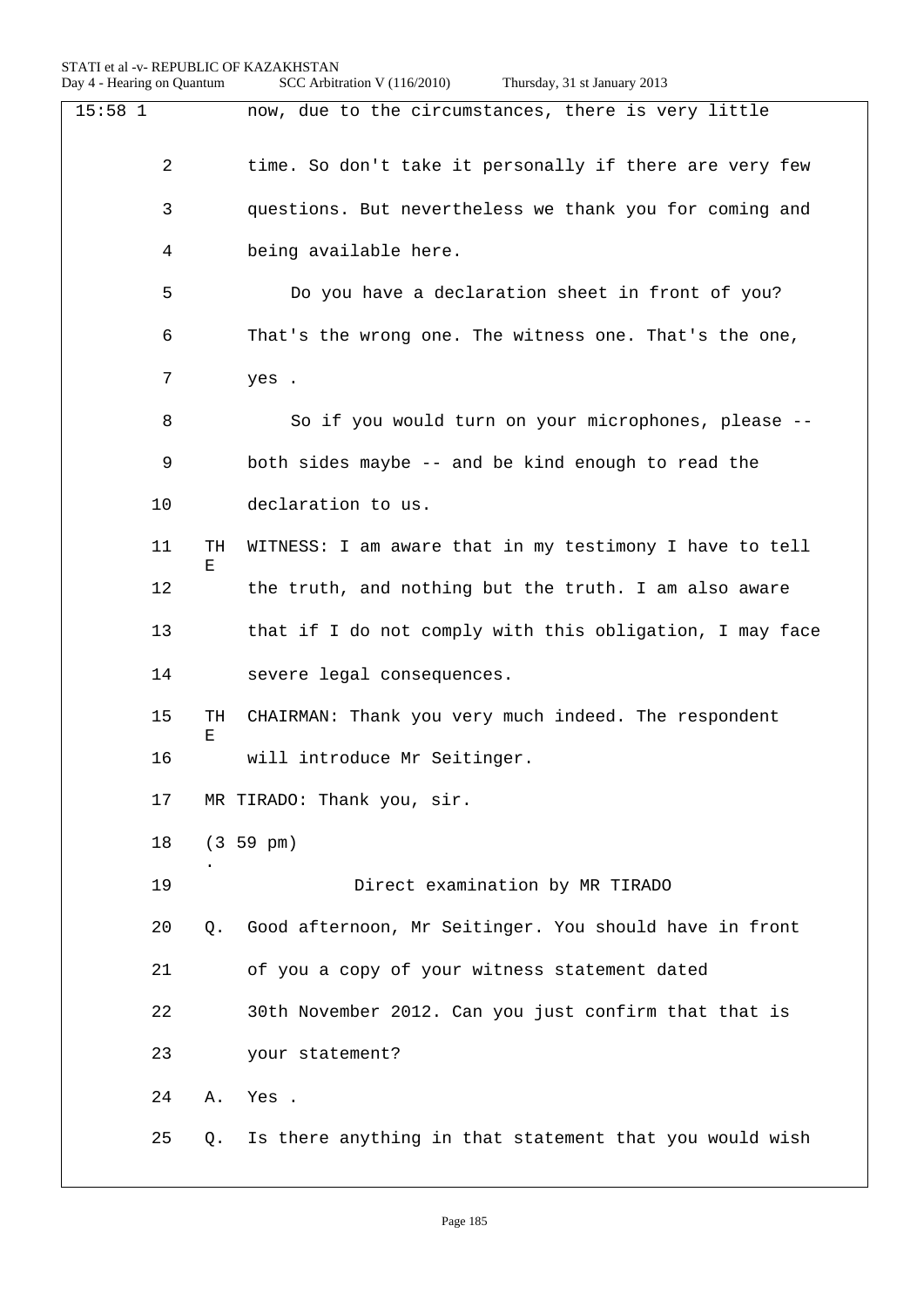| $15:59$ 1 |    |    | to correct or add to?                                    |
|-----------|----|----|----------------------------------------------------------|
|           | 2  | Α. | No.                                                      |
|           | 3  | Q. | Thank you. Mr Seitinger, can you just confirm what your  |
|           | 4  |    | current position is, please?                             |
|           | 5  | Α. | I am right now the general manager of OMV in Pakistan.   |
|           | 6  |    | We are having there several upstream projects running    |
|           | 7  |    | under two companies, OMV (Pakistan) Exploration GmbH and |
|           | 8  |    | OMV Maurice Energy Limited, which I am heading.          |
|           | 9  | О. | Thank you. More specifically, can you describe your      |
|           | 10 |    | position in 2008?                                        |
|           | 11 | Α. | In 2008 I was in charge of an exploration and production |
|           | 12 |    | region which we called Central & Eastern Europe, Russia  |
|           | 13 |    | and Caspian Region, as a vice president in               |
|           | 14 |    | E&P International. This is a department in OMV           |
|           | 15 |    | Exploration & Production GmbH which holds the OMV E&P    |
|           | 16 |    | activities. I was also director of Petrom International  |
|           | 17 |    | for the international E&P activities Kazakhstan was      |
|           | 18 |    | running under OMV Petrom.                                |
|           | 19 | Q. | Thank you.                                               |
|           | 20 |    | On 26th September 2008 OMV submitted an indicative       |
|           | 21 |    | bid as part of what's known as the Project Zenith sales  |
|           | 22 |    | process; that's correct, isn't it?                       |
|           | 23 | Α. | It's right.                                              |
|           | 24 | Q. | That bid amounted to US\$1.3 billion; that's correct,    |
|           | 25 |    | isn't it?                                                |
|           |    |    |                                                          |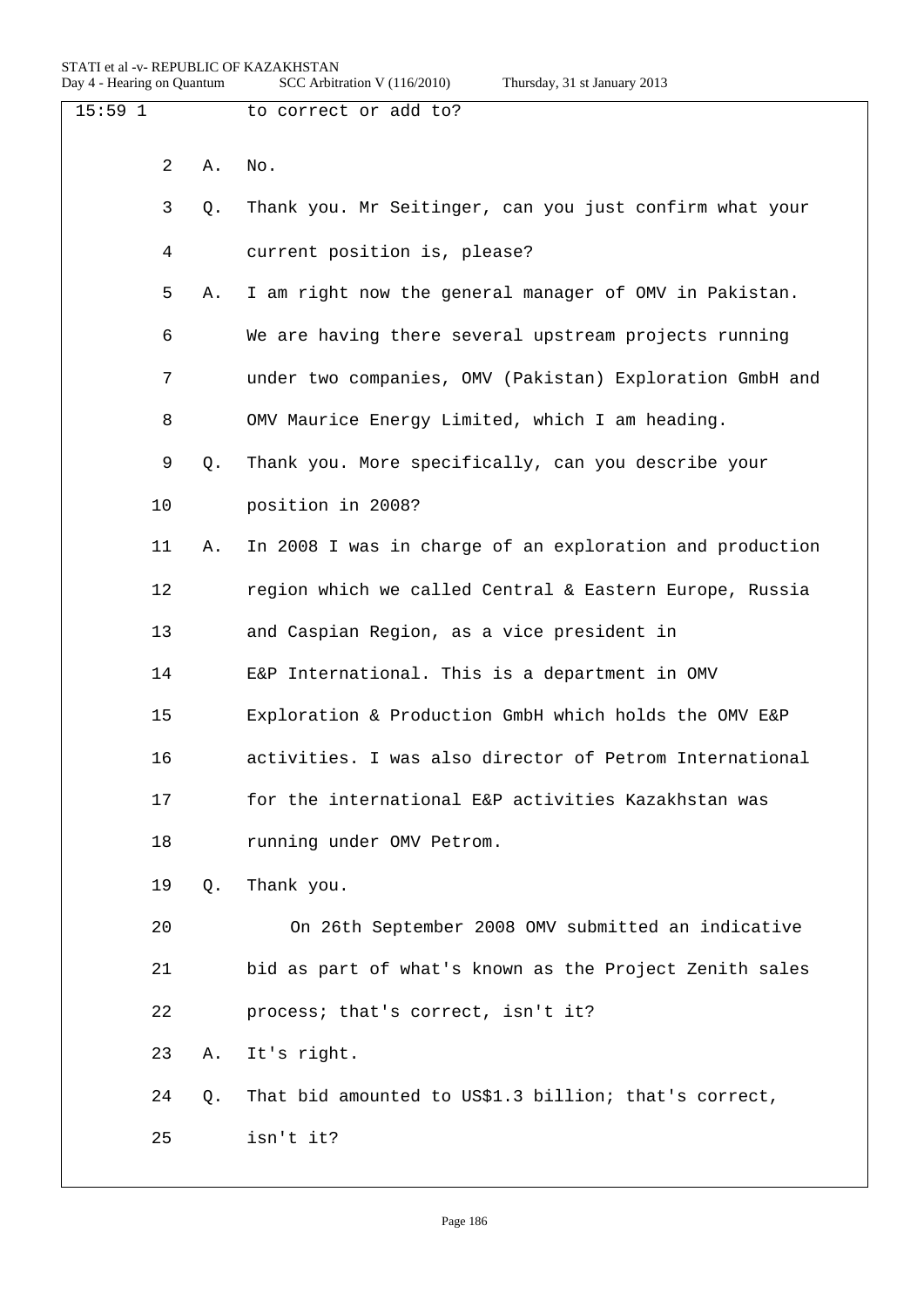| Thursday, 31 st January 2013 |  |  |  |
|------------------------------|--|--|--|
|------------------------------|--|--|--|

| 16:001 |                | Α. | This is correct.                                         |
|--------|----------------|----|----------------------------------------------------------|
|        | $\overline{2}$ | О. | Was that bid a reflection of a fair market value that    |
|        | 3              |    | OMV assumed?                                             |
|        | 4              | Α. | Well, it was a bid based on the information that was     |
|        | 5              |    | provided in the information memorandum, with all its     |
|        | 6              |    | detailed information but also with its limits.           |
|        | 7              | Q. | Mr Seitinger, can I refer you, please, to the document   |
|        | 8              |    | we are about to hand up to you. The relevant section is  |
|        | 9              |    | flagged. This is Exhibit C-70. If you could look at      |
|        | 10             |    | page 10, there the fifth bullet point, it should read:   |
|        | 11             |    | "TNG has had a series of negotiations with               |
|        | 12             |    | KazTransGas and KazAzot, which could result in a binding |
|        | 13             |    | agreement, allowing TNG to export 7 bcm of gas starting  |
|        | 14             |    | in 2009 through 2018 and realize netbacks significant    |
|        | 15             |    | higher than those available domestically."               |
|        | 16             |    | Mr Seitinger, is this the contract negotiation you       |
|        | 17             |    | were talking about, or the information memorandum that   |
|        | 18             |    | you were referring to?                                   |
|        | 19             | Α. | This is the information memorandum to which I am         |
|        | 20             |    | Referring, yes.                                          |
|        | 21             | Q. | Thank you. Before OMV made their indicative bid, did     |
|        | 22             |    | you verify in any way whether this contract mentioned    |
|        | 23             |    | here was a viable prospect?                              |
|        | 24             | Α. | Well, the only information that we had available was the |
|        | 25             |    | information memorandum. So we had no chance to verify    |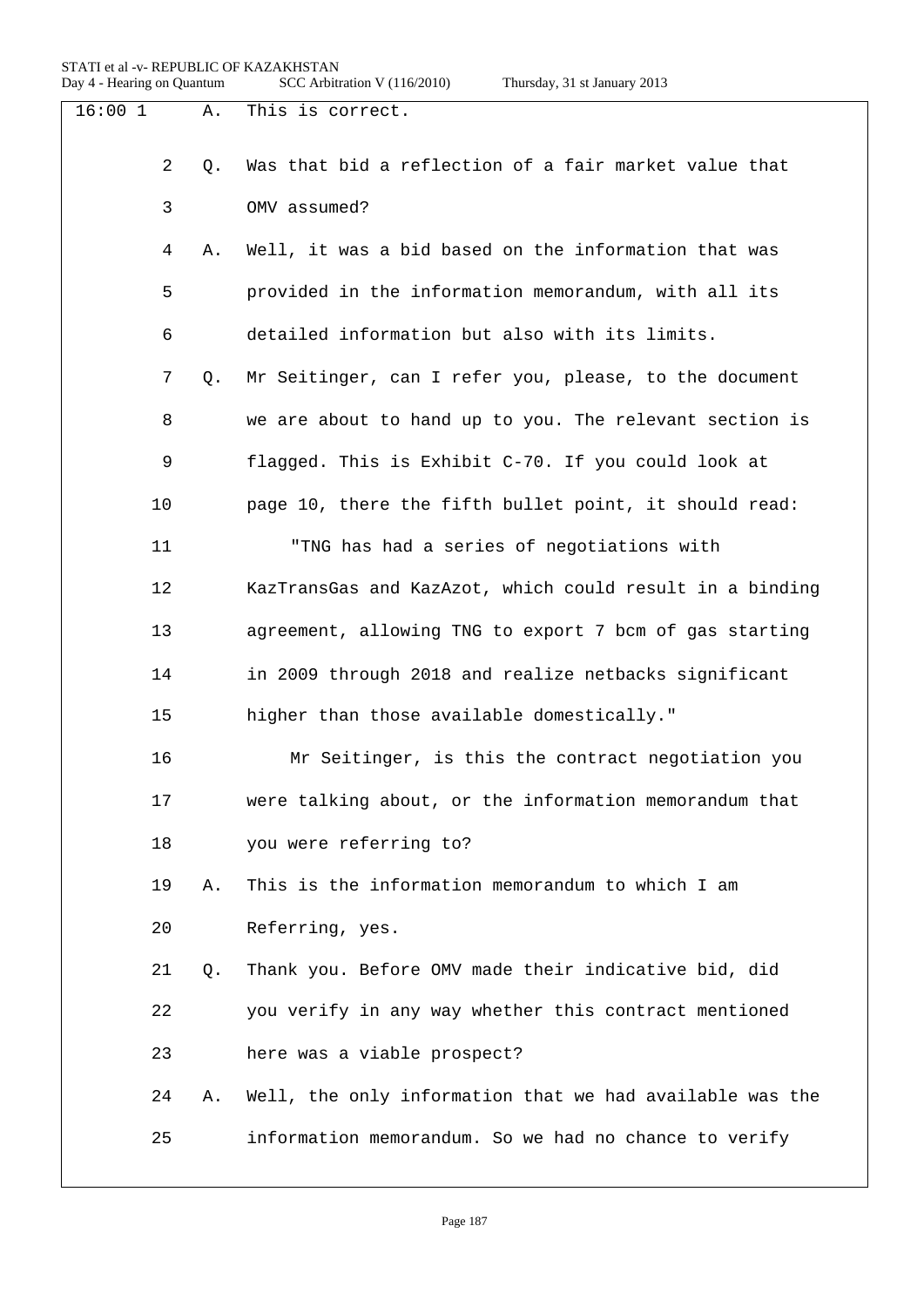| 16:021 |                |    | on the status of those negotiations.                     |
|--------|----------------|----|----------------------------------------------------------|
|        | $\overline{2}$ | Q. | I see. You were contacted again by Renaissance Capital   |
|        | 3              |    | in November 2008, and Renaissance asked for a revised    |
|        | 4              |    | bid; that's correct, isn't it?                           |
|        | 5              | Α. | Yes.                                                     |
|        |                |    |                                                          |
|        | 6              | Q. | What was your reaction to that request?                  |
|        | 7              | Α. | Well, we received this request in late November together |
|        | 8              |    | with -- we got a written request to revise the bid,      |
|        | 9              |    | based on a number of changed assumptions.                |
|        | 10             |    | At that time, basically the market in E&P has            |
|        | 11             |    | changed dramatically. Whereas when we did the            |
|        | 12             |    | evaluation for the indicative bid that we submitted on   |
|        | 13             |    | 26th September, our price assumptions were still dated   |
|        | 14             |    | around August 2008, when Brent was around \$120          |
|        | 15             |    | per barrel, whereas in late November it was at \$60 or   |
|        | 16             |    | less. So it has dramatically changed, the market.        |
|        | 17             |    | That was the situation.                                  |
|        | 18             | Q. | Thank you. Just to be clear, the exchange that you were  |
|        | 19             |    | having with Renaissance Capital at this time, this is    |
|        | 20             |    | what's reflected in your attachments known as annex I    |
|        | 21             |    | and II of your witness statement; is that correct?       |
|        | 22             | Α. | Yes.                                                     |
|        | 23             | Q. | Okay. One final question: were there any other           |
|        | 24             |    | communications with Renaissance Capital regarding their  |
|        | 25             |    | invitation to make another bid?                          |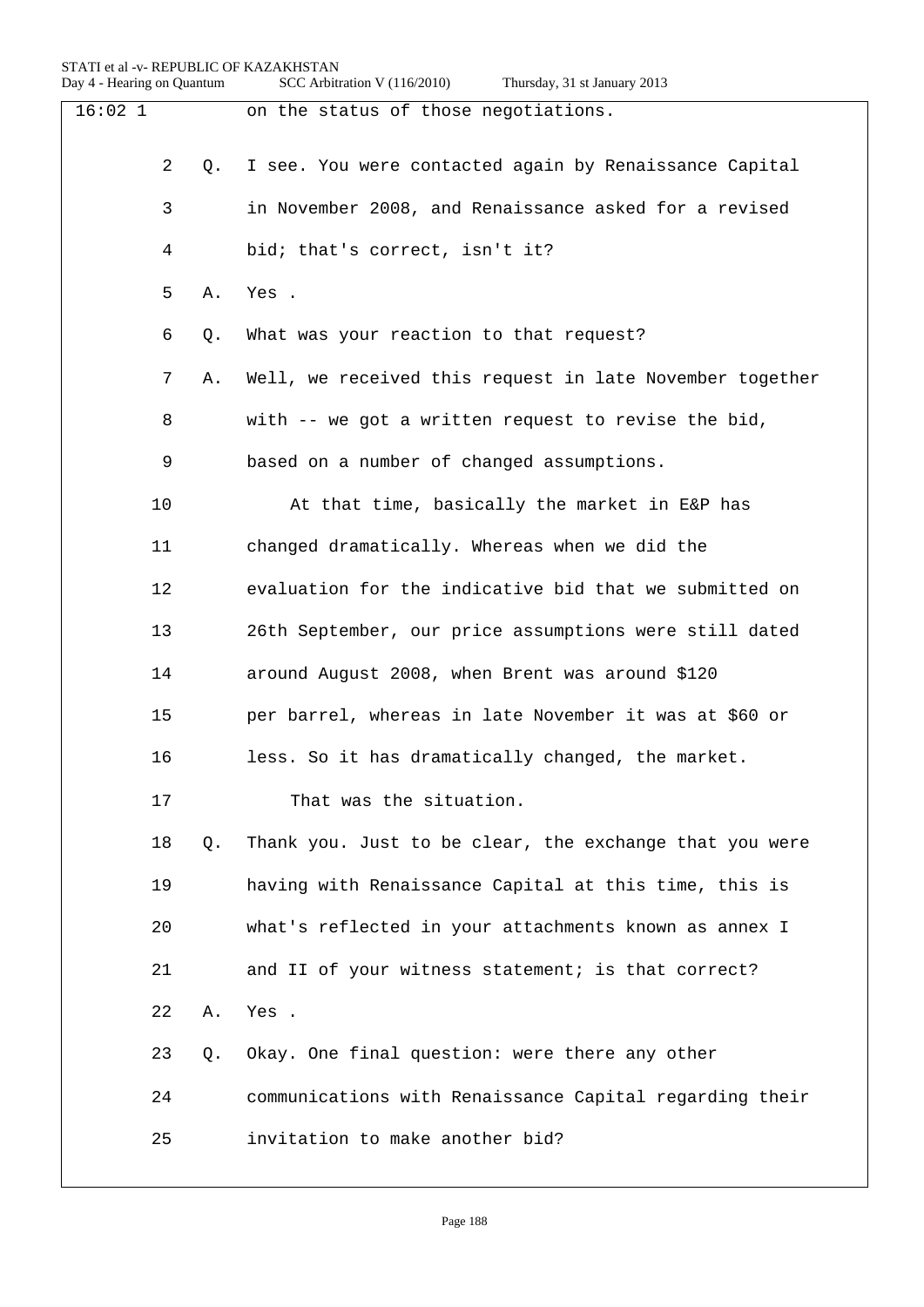| $16:04$ 1      | Well, certainly they made some follow-up calls in<br>Α.            |
|----------------|--------------------------------------------------------------------|
| $\overline{a}$ | association with sending out this request for a revision           |
| 3              | of bid, where they, strangely enough, indicated that we            |
| 4              | should -- would have a realistic chance to get this if             |
| 5              | we could raise our offer, which at that time we thought            |
| 6              | strange because the market fundamentals have changed               |
| 7              | rapidly.                                                           |
| 8              | And we have not submitted a revised indicative bid,                |
| 9              | but the main reason for us was we had capex constraints            |
| 10             | and we did not want to spend capital for another -- for            |
| 11             | a major investment at that time, a major acquisition at            |
| 12             | that time.                                                         |
| 13             | MR TIRADO: I understand, thank you. No, further questions.         |
| 14             | TH<br>CHAIRMAN: I know yesterday the claimant said they might<br>Ε |
| 15             | not examine Mr Seitinger, but you may use your five                |
| 16             | minutes that you have of course, easily.                           |
| 17             | MR FLEURIET: Thank you, Mr Chairman. I will be very                |
| 18             | efficient.                                                         |
| 19             | (4 05 pm)                                                          |
| 20             | Cross-examination by MR FLEURIET                                   |
| 21             | Mr Seitinger, good afternoon. My name is Ken Fleuriet.<br>Q.       |
| 22             | I appreciate you travelling from Pakistan.                         |
| 23             | I am going to hand you a binder, and unfortunately,                |
| 24             | given the time constraints, I am only going to be able             |
| 25             | to ask you about one or two documents in the binder.               |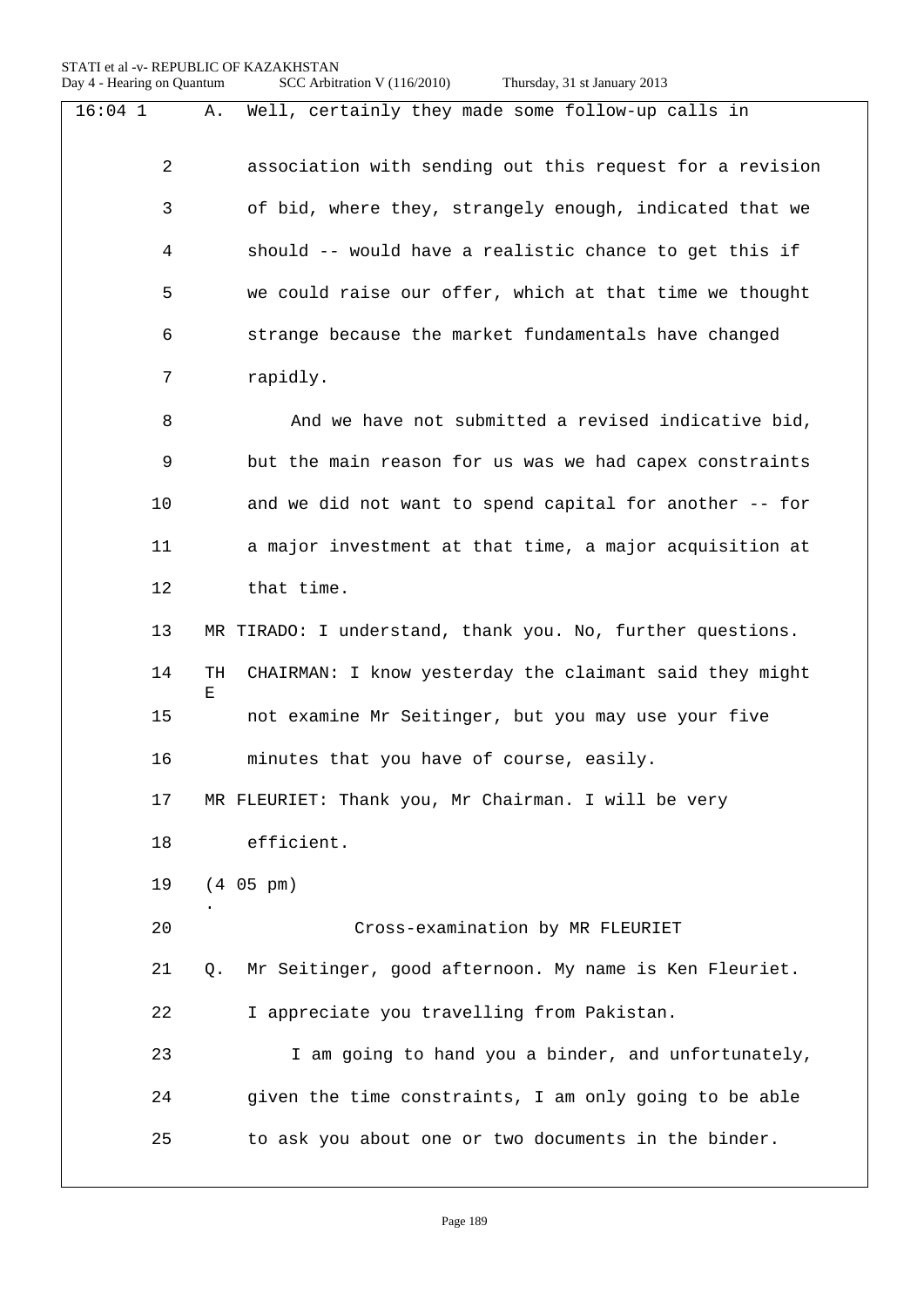| $16:05$ 1 |         |    | Let me ask you though, first, about your response to        |
|-----------|---------|----|-------------------------------------------------------------|
|           |         |    |                                                             |
|           | 2       |    | your counsel's question. I notice that you make the         |
|           | 3       |    | same point in your witness statement, where you talk        |
|           | 4       |    | about the market conditions in 2008.                        |
|           | 5       |    | My question to you is: I presume when OMV submits           |
|           | 6       |    | an indicative offer such as this, it uses price             |
|           | 7       |    | forecasts out over a number of years, does it not?          |
|           | 8       | Α. | Yes.                                                        |
|           | 9       | Q. | So you don't mean to suggest in your witness statement,     |
|           | $10 \,$ |    | where you say $-$ - I refer you to paragraph 2.3, where you |
|           | 11      |    | say:                                                        |
|           | 12      |    | " OMV E&P GmbH based its price expectations on              |
|           | 13      |    | the then still prevailing robust oil and gas prices."       |
|           | 14      |    | You don't mean to suggest by that statement that you        |
|           | 15      |    | don't conduct forecasts out a number of years prior to      |
|           | 16      |    | making an offer; is that correct?                           |
|           | 17      | Α. | Yes. Sure, we make our projections for a number of --       |
|           | 18      |    | for the entire duration of the project, for the             |
|           | 19      |    | lifetime.                                                   |
|           | 20      | Q. | So insofar as that comment in your witness statement        |
|           | 21      |    | might otherwise suggest that you made an offer that was     |
|           | 22      |    | perhaps artificially high, in fact you did forecast out     |
|           | 23      |    | over a number of years and that was your best indicative    |
|           | 24      |    | valuation at the time; right?                               |
|           | 25      | Α. | The reference to a robust or -- how was it mentioned? --    |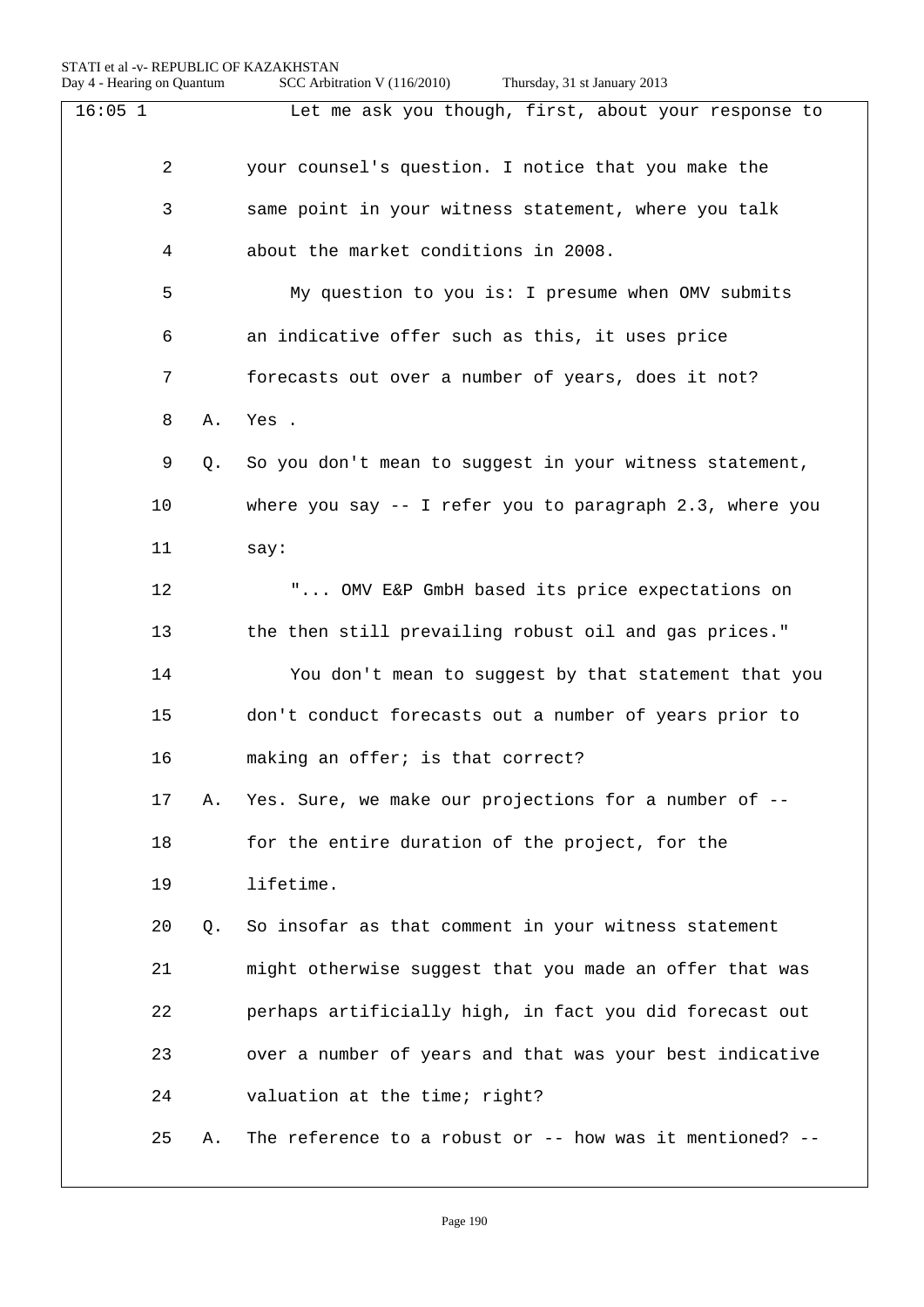Day 4 - Hearing on Quantum SCC Arbitration V (116/2010) Thursday, 31 st January 2013 16:07 1 on the robust -- on the -- in the economics what we have 2 done, we have certainly translated the information that 3 was available in the information memorandum into our 4 forecasts. 5 (1) OMV has our own forecasting system for oil and 6 natural gas. But in terms of the gas price forecast, we 7 have used certainly the assumptions that were prevailing 8 at the time of the indicative bid, but also we have used 9 scenarios which reflect the message that there is 10 a serious good chance to have much higher gas prices 11 available in future, as of 2009. 12 So that was reflected also in scenarios, and out of 13 the various economic prices we then came up with our 14 purchase price. And this price scenario for the gas was 15 a significant valuation input. 16 Q. When you say that you had "a serious good chance to have 17 gas prices available in [the] future as of 2009", are 18 you referring to the public discussion in 2008 about the 19 potential for European netback prices as of 2009 from 20 Kazakhstan? 21 A. I was referring to the information memorandum message 22 that negotiations are ongoing for pricing at 23 international levels. 24 Q. Do you remember the gas prices that you used for 2008

25 and 2009 in your model; and if so, what were they?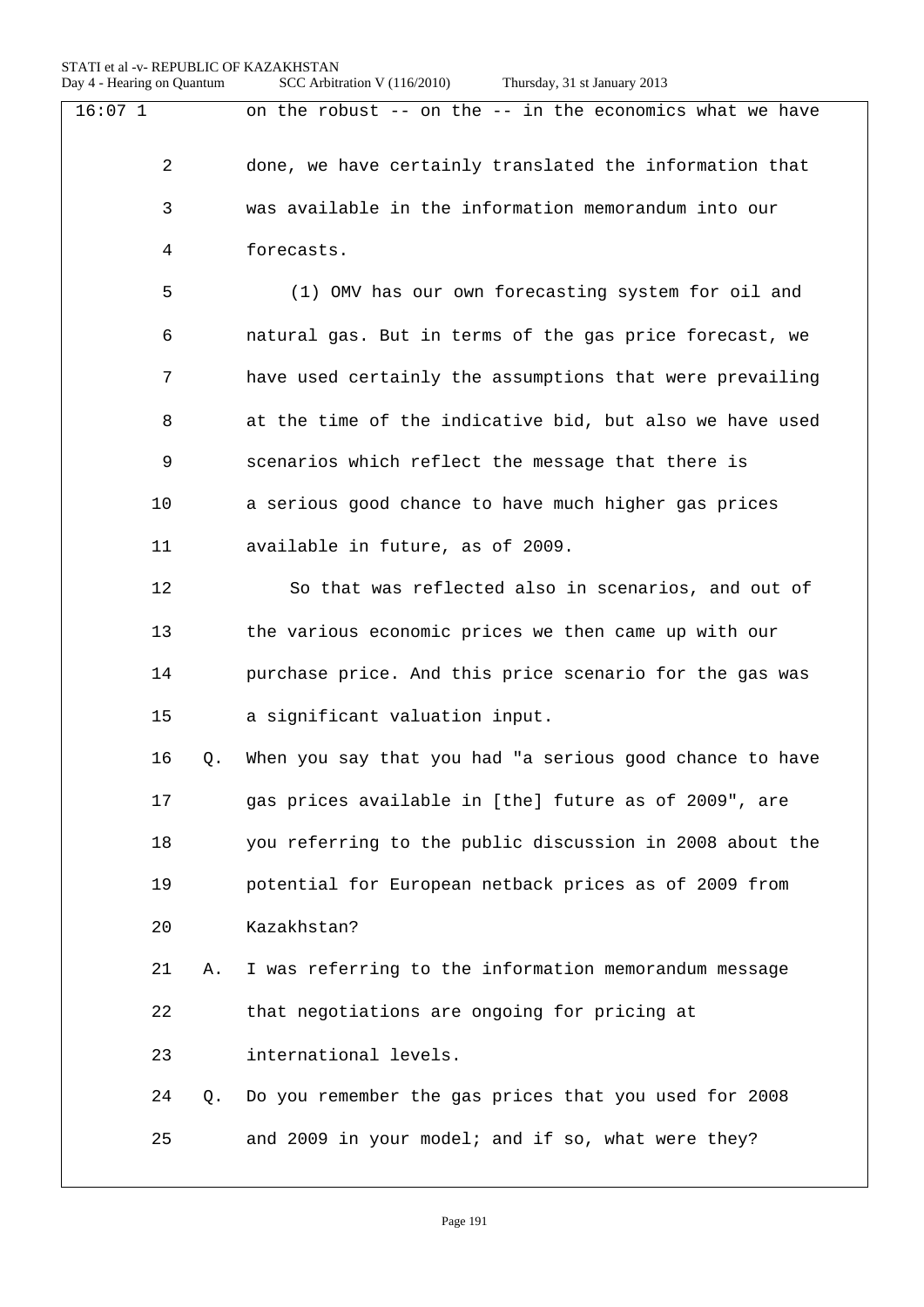|  |  | Thursday, 31 st January 2013 |  |
|--|--|------------------------------|--|
|--|--|------------------------------|--|

| $16:09$ 1 |    | Α.      | We have used the ones that are here, but we have also    |
|-----------|----|---------|----------------------------------------------------------|
|           | 2  |         | used higher prices going forward as of 2009.             |
|           | 3  | Q.      | Do you remember if those price levels exceeded \$180 per |
|           | 4  |         | thousand cubic metres?                                   |
|           | 5  | Α.      | I think we have used \$100 and \$200 in sensitivities.   |
|           | 6  |         | But we have not used the entire range in our valuation   |
|           | 7  |         | for the indicative bid.                                  |
|           | 8  |         | But this -- how we came up with the bid offer then       |
|           | 9  |         | was a mix of different pricing assumptions.              |
|           | 10 | TH<br>Е | CHAIRMAN: I'm afraid you have run out of time, but we    |
|           | 11 |         | are not going to argue about a few minutes.              |
|           | 12 |         | MR FLEURIET: Okay. I can shut it down in a couple more   |
|           | 13 |         | questions.                                               |
|           | 14 |         | Would you agree with me that your valuation of your      |
|           | 15 |         | internal economic modelling that you did, in terms of    |
|           | 16 |         | putting this together for the Tolkyn field, assumed that |
|           | 17 |         | a portion of the gas would in fact be exported?          |
|           | 18 | Α.      | Yes.                                                     |
|           | 19 |         | MR FLEURIET: Thank you very much.                        |
|           | 20 | TH<br>Е | CHAIRMAN: Thank you. Any questions from your side?       |
|           | 21 |         | MR TIRADO: No, thank you, sir.                           |
|           | 22 | TH<br>Е | CHAIRMAN: Questions from our side? There is no limit     |
|           | 23 |         | on that.                                                 |
|           | 24 |         | (4 10 pm)                                                |
|           | 25 |         | Questions from THE TRIBUNAL                              |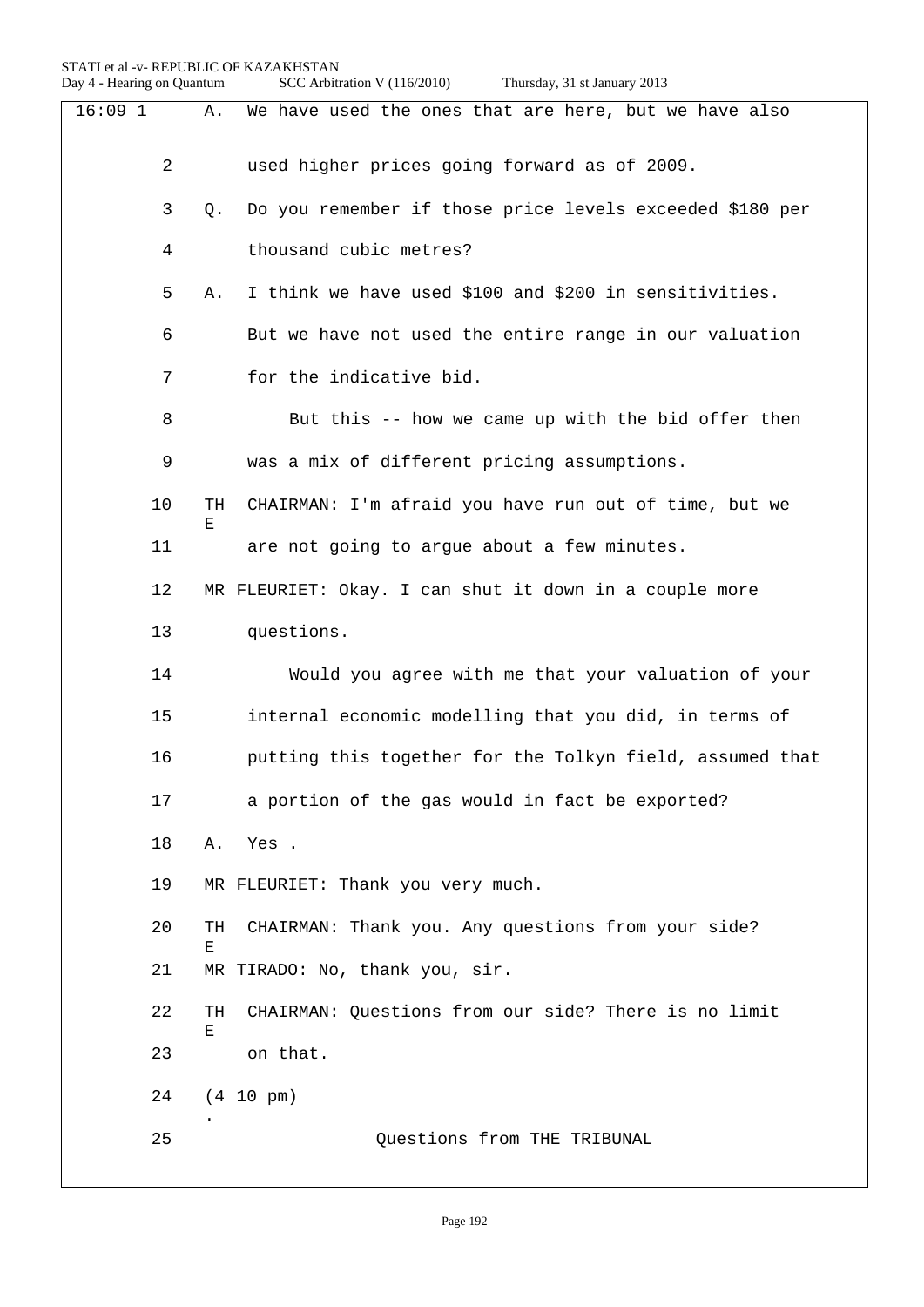| 16:101         | MR HAIGH: Somehow or other it doesn't seem fair, but I am    |
|----------------|--------------------------------------------------------------|
|                |                                                              |
| $\overline{a}$ | very respectful of the fact that you've travelled a long     |
| 3              | way to be here to help us, Mr Seitinger.                     |
| 4              | In the last cross-examination question put to you,           |
| 5              | you agreed that the assumption in the modelling you did      |
| 6              | at the time your company made this bid, this indicative      |
| 7              | bid, you assumed that a portion of the gas would in fact     |
| 8              | be exported. Do you recollect what portion of it would       |
| 9              | be exported?                                                 |
| 10             | It was -- I said very clear also in this witness<br>Α.       |
| 11             | statement that we did not have a detailed business case      |
| 12             | for it because, with the limited information in the          |
| 13             | information memorandum, we said, "Okay, there is             |
| 14             | a justification and a need to price it higher, otherwise     |
| 15             | we will not be in the range of the competitors." But on      |
| 16             | the other hand, this was for us the key information that     |
| 17             | we would have looked into in the due diligence before        |
| 18             | submitting a detailed bid, a firm bid.                       |
| 19             | MR HAIGH: Alright.                                           |
| 20             | But it was -- we did not submit a firm bid, we did not<br>Α. |
| 21             | change our mind of submitting a revised offer on the         |
| 22             | fact whether this matter has changed, but really the         |
| 23             | industry fundamentals have changed rapidly. This was         |
| 24             | for us the reason: to keep our capex limited in order to     |
| 25             | avoid a liquidity problem.                                   |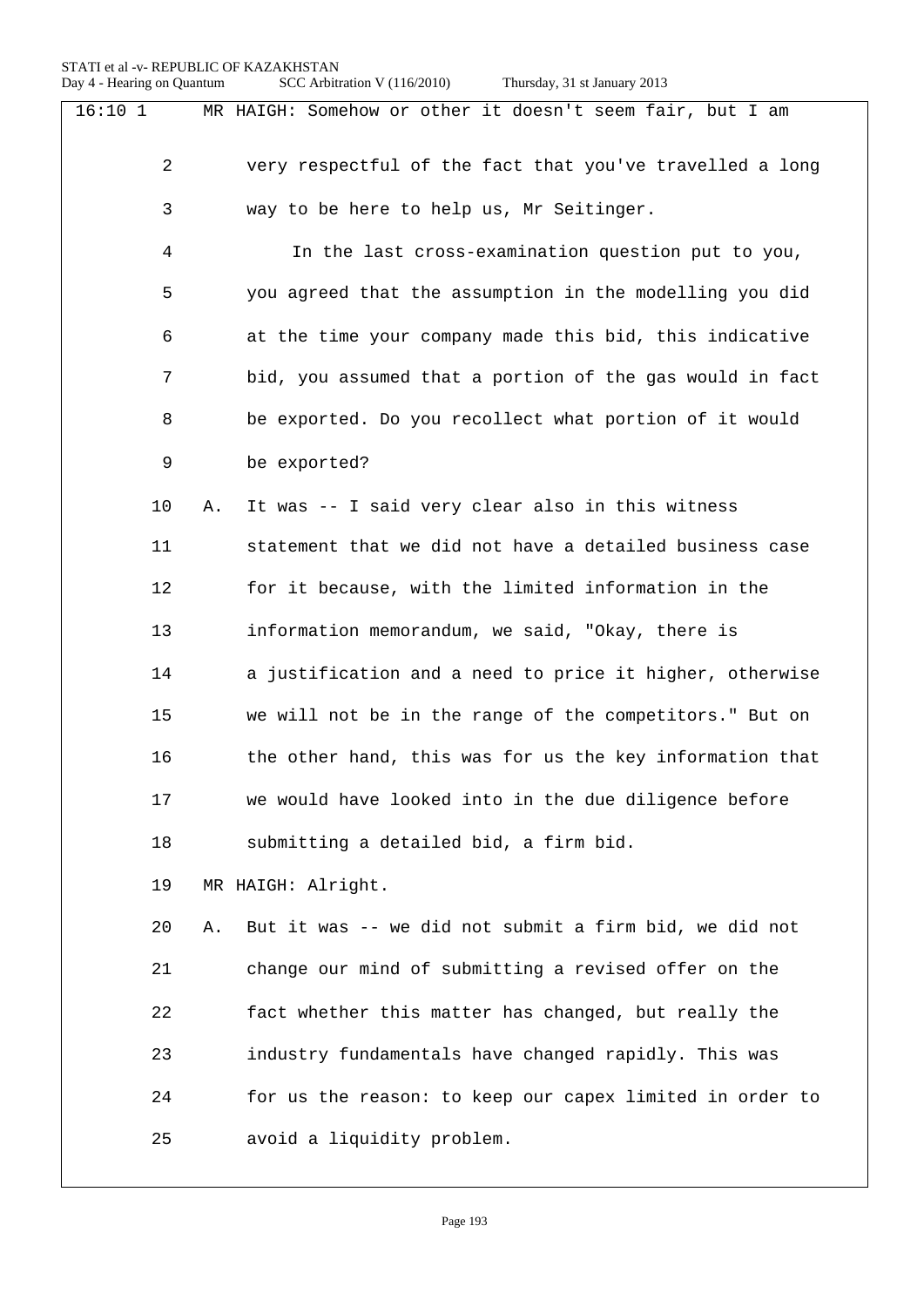| 16:12 <sub>1</sub> | MR HAIGH: Alright. Thank you very much, Mr Seitinger.             |
|--------------------|-------------------------------------------------------------------|
| $\overline{2}$     |                                                                   |
|                    | I appreciate it.                                                  |
| 3                  | TH<br>CHAIRMAN: Sergey, any questions?<br>Е                       |
| 4                  | PROFESSOR LEBEDEV: No.                                            |
| 5                  | CHAIRMAN: Well, I have no questions, I'm afraid.<br>TH<br>Е       |
| 6                  | I have read your statement and I think that's sufficient          |
| 7                  | as far as I am concerned.                                         |
| 8                  | So it has been, as I announced, a very short                      |
| 9                  | examination, for reasons that I tried to explain. But             |
| 10                 | thank you very much for coming over here, and I hope you          |
| 11                 | have a bit of time at least to spend here in Paris, so            |
| 12                 | that the whole trip was not a waste in view of the few            |
| 13                 | minutes. Thank you very much.                                     |
| 14                 | TH<br>WITNESS: Thank you.<br>Е                                    |
| 15                 | CHAIRMAN: Alright. That concludes all the examinations<br>TH<br>Е |
| 16                 | that were foreseen in this hearing. Our last point on             |
| $17$               | the agenda is the further procedure. Do we need a break           |
| 18                 | before that? Okay. So shall we meet again at 4.30?                |
| 19                 | Okay.                                                             |
| 20                 | $(4\ 13\ pm)$                                                     |
| 21                 | (A short break)                                                   |
| 22                 | $(4\;30\;pm)$                                                     |
| 23                 | CHAIRMAN: We come to the discussion on the further<br>TH<br>Ε     |
| 24                 | procedure.                                                        |
| 25                 | MR SMITH: Mr Chairman, I apologise for interrupting, but          |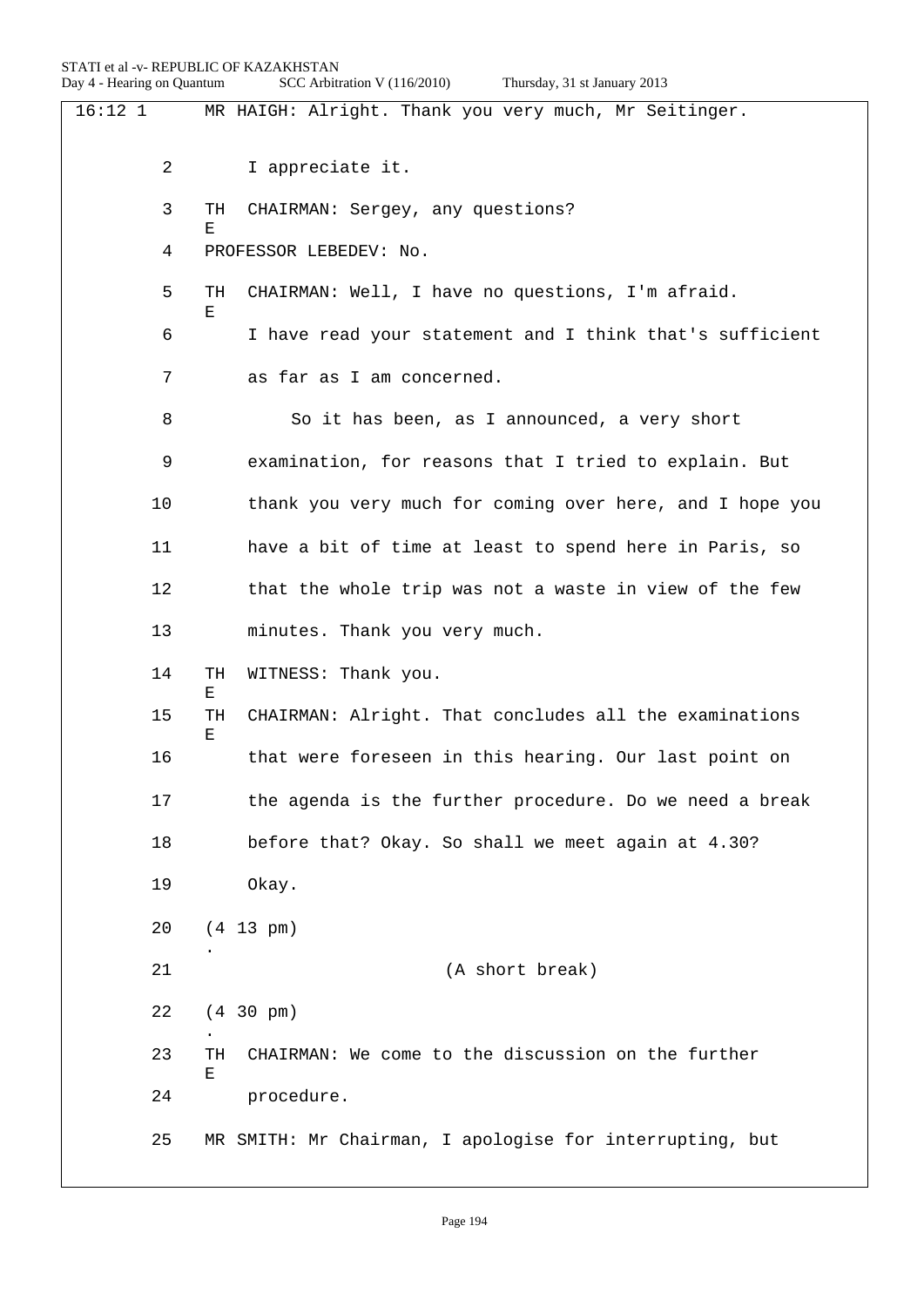| 16:311         | before we get started on this discussion I wanted to     |
|----------------|----------------------------------------------------------|
| $\overline{2}$ | make one clarification on the record, because we are     |
| 3              | concerned that there may have been a misunderstanding    |
| 4              | based upon a response to Mr Haigh's question on          |
| 5              | [Tuesday] to Mr Stati regarding ownership of             |
| 6              | CASCo Kazakhstan.                                        |
| 7              | Mr Lungu testified on Monday, which is accurate,         |
| 8              | that Mr Stati is the beneficial owner, or was during the |
| 9              | relevant time period the beneficial owner of CASCo       |
| 10             | Kazakhstan. He testified to that twice. I think that's   |
| 11             | entirely consistent with the evidence in the case that   |
| 12             | we put in prior to this hearing.                         |
| 13             | In response to Mr Haigh's question, there was            |
| 14             | an answer given by Mr Stati that may have led to         |
| 15             | a misleading impression that Mr Stati did not retain     |
| 16             | a beneficial interest in CASCo. He testified absolutely  |
| 17             | correctly that he was no longer a shareholder in CASCo.  |
| 18             | CASCo was sold to a company called East-West             |
| 19             | International. East-West International is owned by       |
| 20             | another company, and Mr Stati is the majority            |
| 21             | shareholder of that company.                             |
| 22             | Therefore, consistent with Mr Lungu's testimony,         |
| 23             | consistent with the fact that in the Cliffson            |
| 24             | transaction CASCo Kazakhstan was being offered as an     |
| 25             | asset in connection that transaction, Mr Stati during    |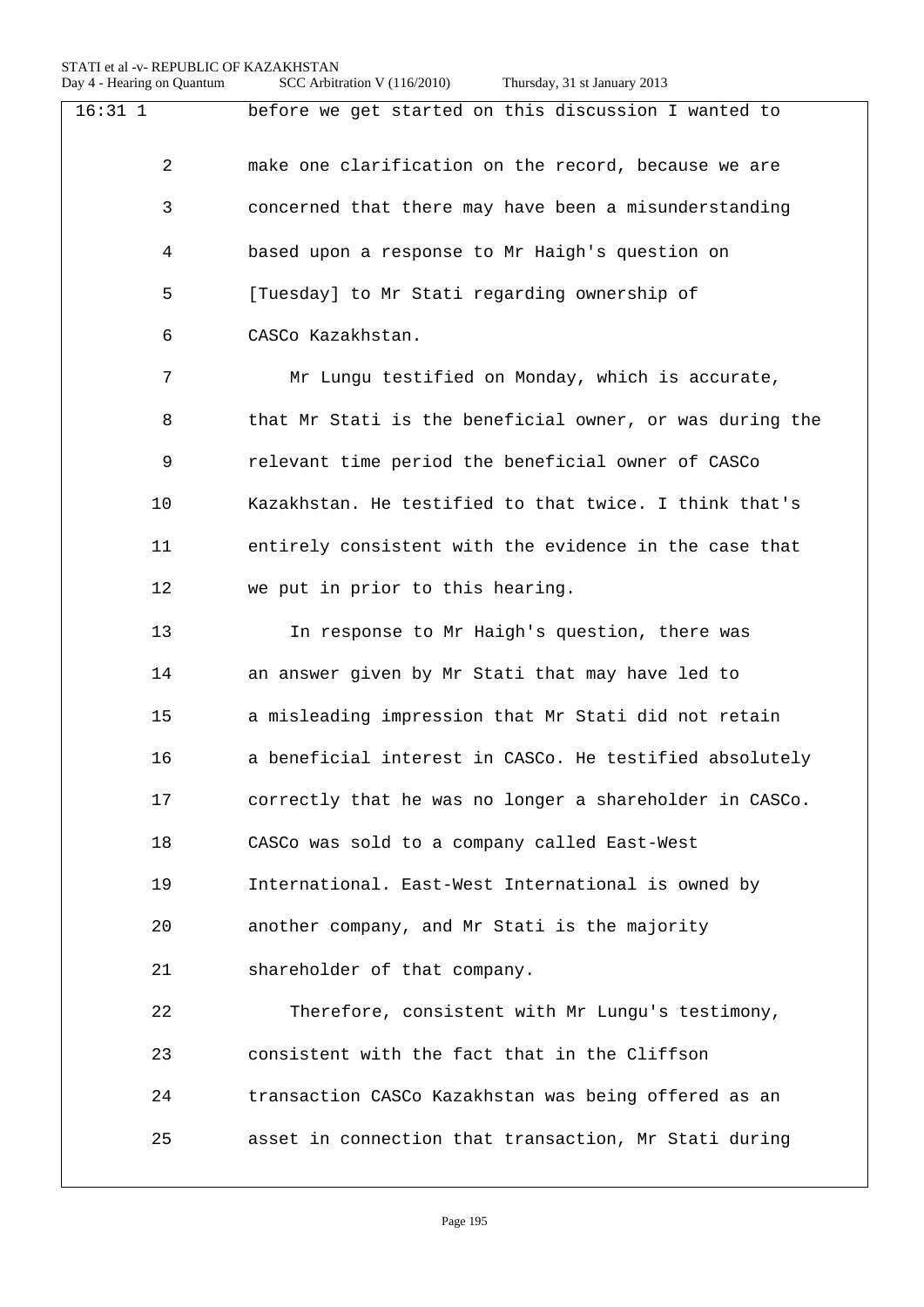| 16:321 | the relevant time period was a beneficial owner through     |
|--------|-------------------------------------------------------------|
| 2      | several corporate entities of CASCo Kazakhstan. That        |
| 3      | entity, East-West International, has since been sold,       |
| 4      | subsequent to the events in this case.                      |
| 5      | But I wanted to make that clarification because             |
| 6      | I didn't want there to be any misleading impression left    |
| 7      | on the record that was inconsistent with Mr Lungu's         |
| 8      | testimony or the prior evidence in the case, and            |
| 9      | obviously I wanted to make it at a time when Mr Stati       |
| 10     | and Mr Lungu are here in the room. If there are any         |
| 11     | questions that the Tribunal might have about that,          |
| 12     | obviously they are available to answer them. But I just     |
| 13     | wanted to make that clarification.                          |
| 14     | THE CHAIRMAN: Thank you. Any comment from the respondent?   |
| 15     | DR NACIMIENTO: The only comment I have is that I think this |
| 16     | should be reserved for post-hearing briefs. This is not     |
| 17     | an appropriate comment here, and we will address it in      |
| 18     | writing.                                                    |
| 19     | THE CHAIRMAN: Well, I think it's appropriate just to avoid  |
| 20     | misunderstandings from this hearing itself, but             |
| 21     | obviously there's an opportunity to deal with that in       |
| 22     | the post-hearing briefs.                                    |
| 23     | MR HAIGH: Sorry, Mr Chairman, could I just ask as a point   |
| 24     | of clarification: I had put my questions to Mr Stati        |
| 25     | based on what I had read to him from the Pisica             |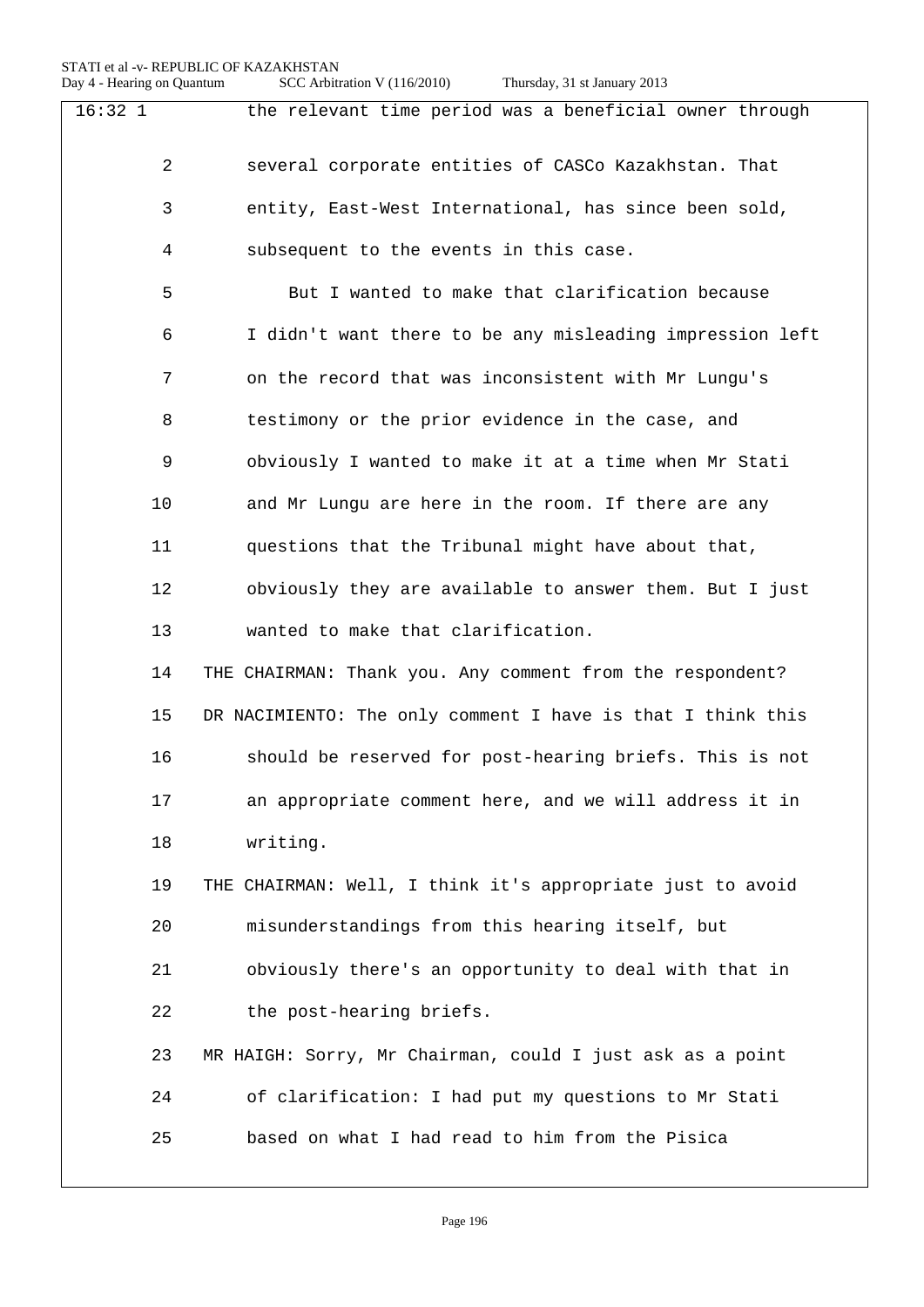Day 4 - Hearing on Quantum SCC Arbitration V (116/2010) Thursday, 31 st January 2013

16:33 1 statement, which seemed to indicate that the CASCo company -- which I took to be CASCo Kazakhstan -- had been sold.

> So is that information in Mr Pisica's statement now to be treated as not accurate, or have I over-read it? MR SMITH: No, I believe the testimony in Mr Pisica's statement at paragraph 6 that you quoted, Mr Haigh, is 8 in fact accurate. It states:

 "After CASCo became a reputable service company, in 2002, Ascom sold its interest in CASCo to SA 'GALONICO'. The latter subsequently sold CASCo to EAST-WEST INTERNATIONAL SA, which, to the best of my knowledge, continues to be the sole owner of CASCo."

 My clarification was that I was concerned after that testimony there was a misleading impression that Mr Stati no longer had a beneficial interest in CASCo Kazakhstan, and he does, or he did during the relevant time period, and I wanted to make that clarification.

2 0 THE CHAIRMAN: Alright.

 Now, regarding this further procedure, as I indicated, I think, before, regarding the details, we will draft a procedural order, send you the draft for comments within a week, as we have done on other occasions.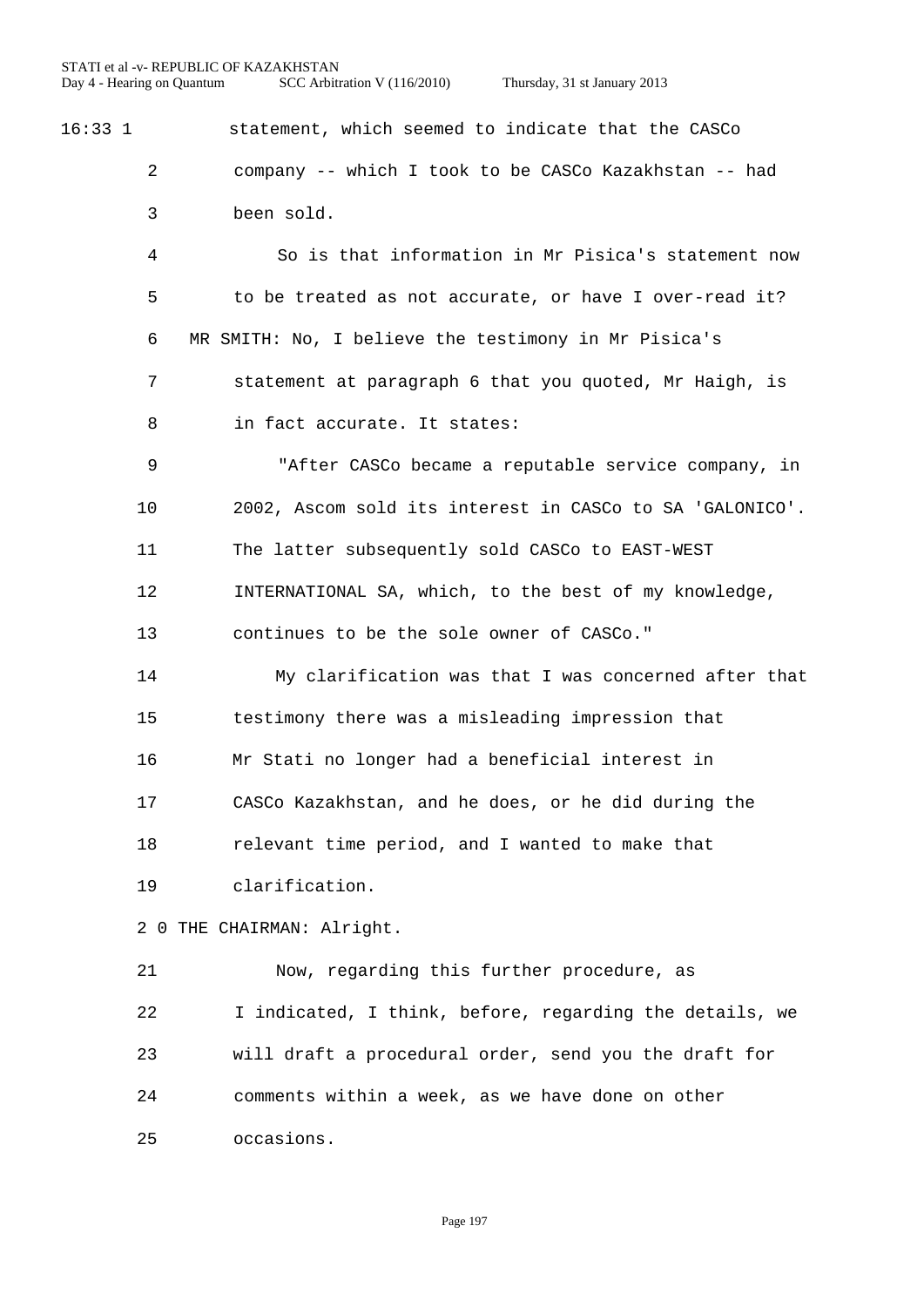16:34 1 The first step from now is the first-round post-hearing briefs; that was provided for already in Procedural Order No. 6. We have taken note that the respondent has already before the hearing indicated -5 or at the beginning of the hearing; I don't recall

 exactly -- that they felt the time limit for those post-hearing briefs should be extended. I think you said six weeks.

 Before I ask claimants to respond, let me already say that we considered this matter in the Tribunal and we would feel that since the post-hearing briefs have become wider than usual, from what we discussed here, from the comments on new documents that we discussed here, that we will hear, as I understand it, new updatings from the experts, all that widens the scope of the post-hearing brief, so we do feel that an extension is appropriate. But we feel a one-month extension beyond that would be sufficient, which would mean -- the original date was 8th March -- that the post-hearing briefs first round would now go to 8th April, which is a Monday, I think.

 But having said that, obviously I want both parties to react to that.

 MR SMITH: That is certainly satisfactory to the claimants, in terms of the extension. I assume we will come in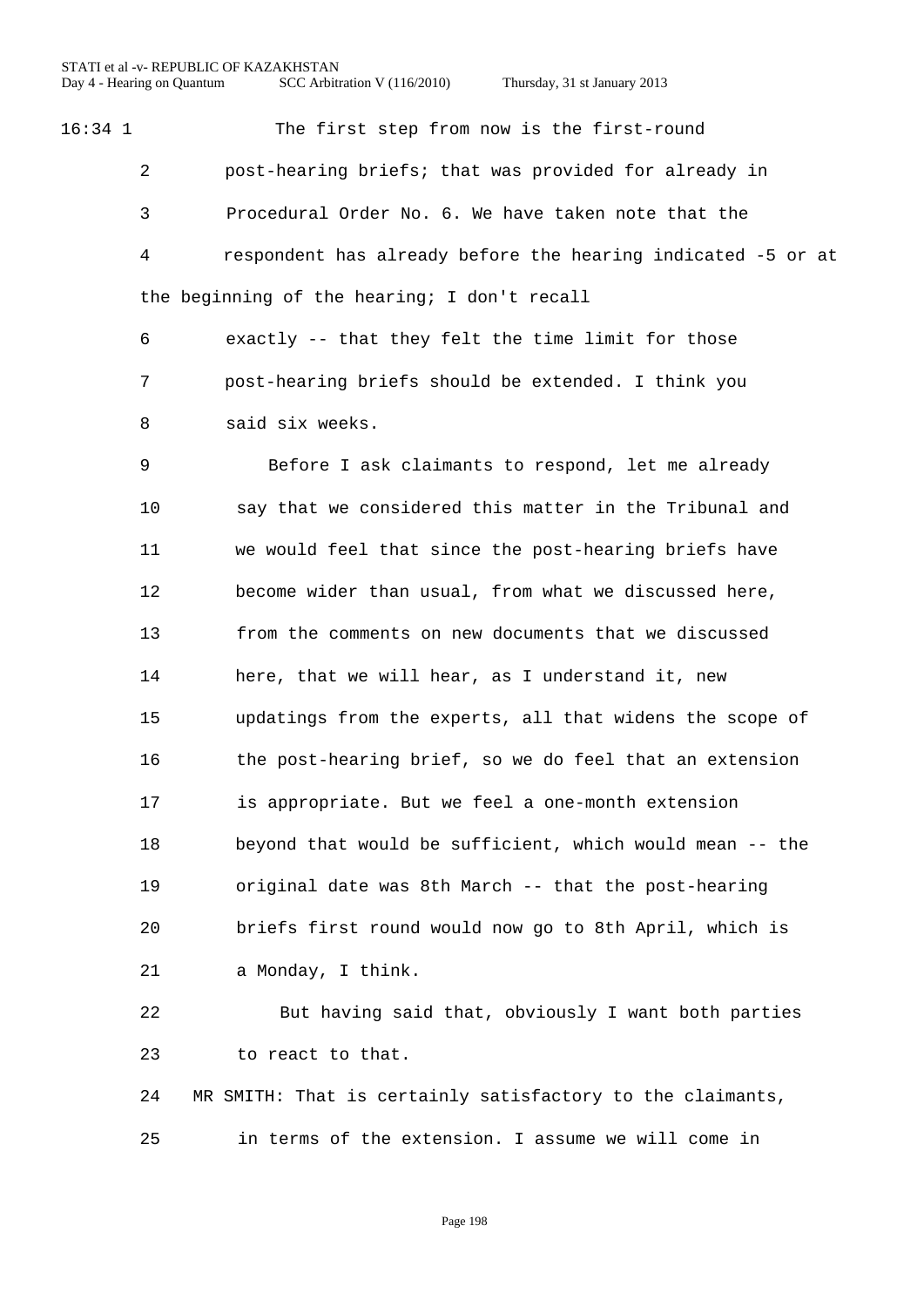| $16:36$ 1      | a moment to what comes in in addition to the briefs for  |
|----------------|----------------------------------------------------------|
| $\overline{2}$ | clarification on that. But in terms of the timing,       |
| 3              | certainly April 8th is acceptable to the claimants.      |
| 4              | THE CHAIRMAN: Respondent?                                |
| 5              | DR NACIMIENTO: I think if we are speaking about          |
| 6              | post-hearing briefs regarding the jurisdiction and       |
| 7              | liability phase, that is acceptable. If we are speaking  |
| 8              | about the quantum phase, it is our position that we are  |
| 9              | not yet in a position to submit a post-hearing brief for |
| 10             | various reasons, and I think the most important reason   |
| 11             | is we heard claimants basically submitting orally -- not |
| 12             | even by documents -- a completely new position on a very |
| 13             | important part, actually on the major part of their      |
| 14             | claim. It's a \$1 billion claim.                         |
| 15             | We have heard that they want to introduce or they        |
| 16             | request to introduce the 3D. It's also respondent's      |
| 17             | request that the 3D and all the reports be submitted.    |
| 18             | It is our impression -- and we gather this from the      |
| 19             | testimony -- each of claimants' witnesses has been asked |
| 20             | to testify on the 3D, and it is our impression that      |
| 21             | claimants have fundamentally changed their position on   |
| 22             | this issue, and that they are now submitting actually    |
| 23             | that we have been speaking about a different             |
| 24             | Interoil Reef for the last two years. I think we should  |
| 25             | clarify this first. It is a fundamental part of          |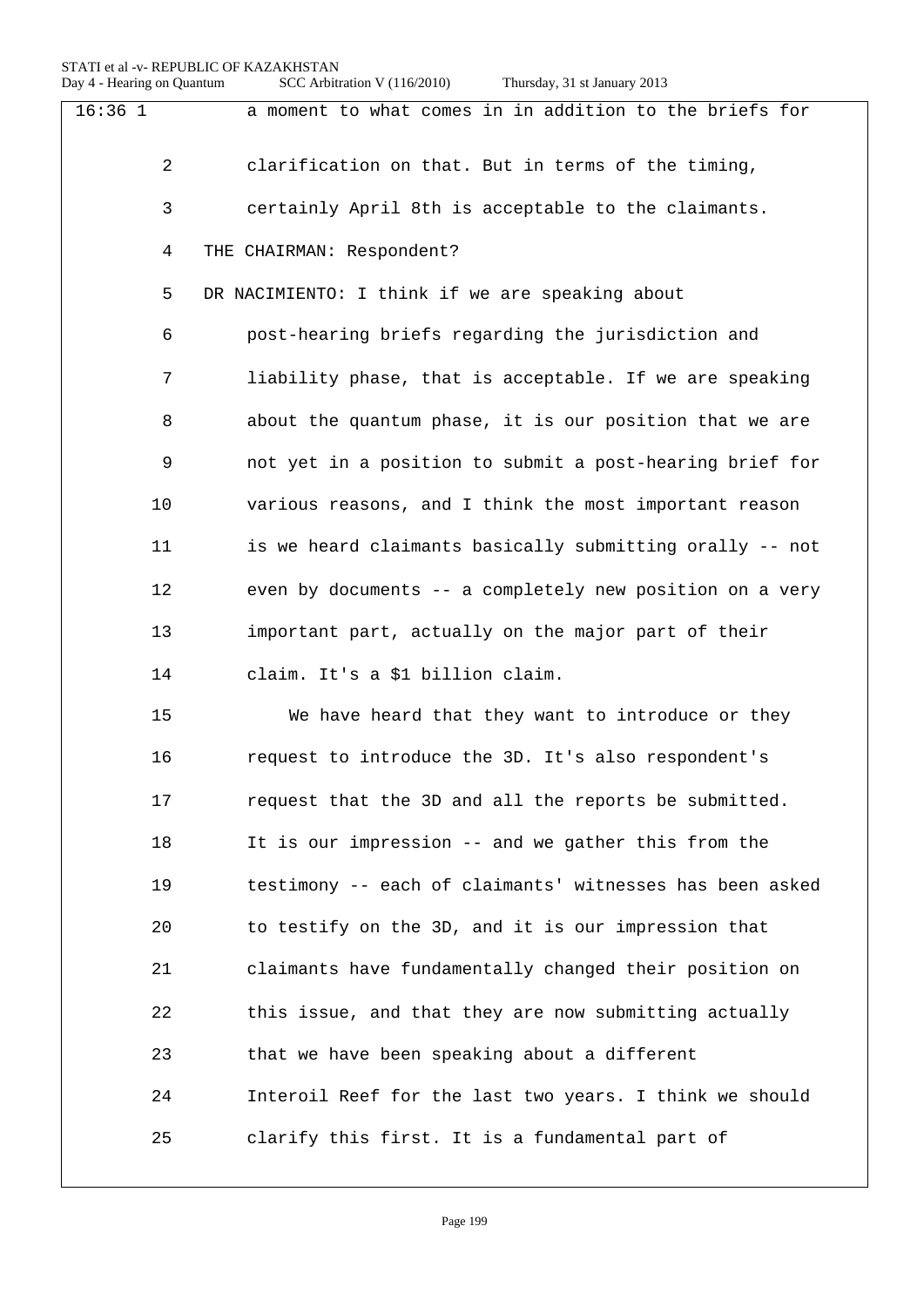16:37 1 claimants' claims, and we need to address it.

 So our first request would be to order claimants to submit the 3D and all the reports, and then we would have our experts, GCA, analyse this. We asked GCA how long it takes to analyse the 3D; it's about three months. We would then be in a position to address it.

 Unfortunately it does not finish there, because any change that has been made in that regard may also have an impact on any other calculation and valuation that has been made, so this should also be looked at by Deloitte.

 We also have a revised statement which was submitted on Friday by FTI, and again we have already requested, and I uphold this request, to grant Deloitte the opportunity to address it and to grant us then the opportunity to address this in writing, and it's not going to be possible to do this within the four weeks.

 It is our position that claimants came here to this hearing prepared for this surprise; we were not, and we should not be punished and we should not be curtailed in our rights to address the fundamental new issues that have suddenly been made part of this arbitration, and we ask you not to ignore this.

THE CHAIRMAN: Claimants.

MR SMITH: There's a lot there to respond to, Mr Chairman.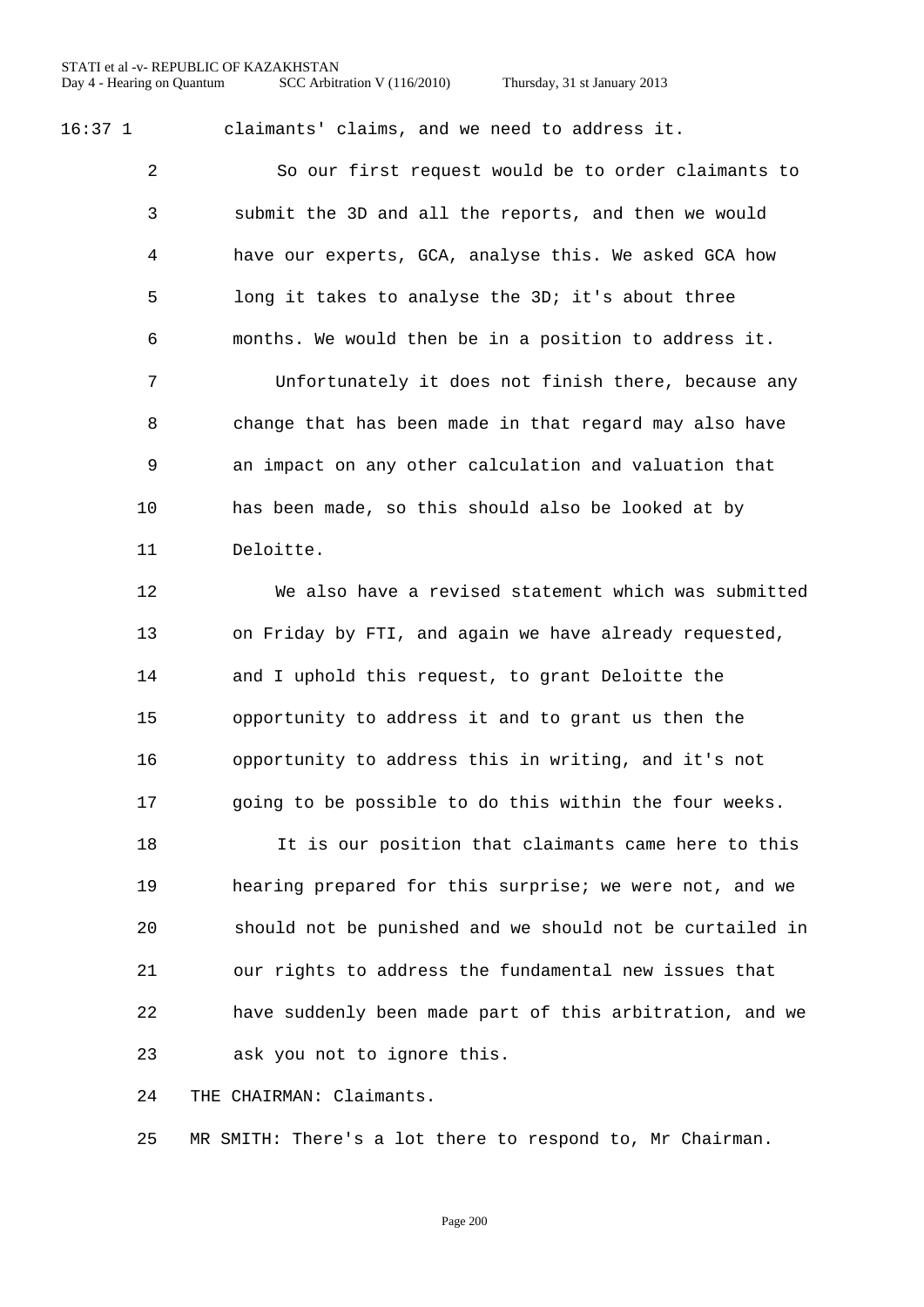| Thursday, 31 st January 2013 |  |  |
|------------------------------|--|--|
|                              |  |  |

| $16:39$ 1      | Let me take it in order.                                 |
|----------------|----------------------------------------------------------|
| $\overline{a}$ | First, with respect to the 3D, the 3D can be made        |
| 3              | available to the claimants on Monday, on a secure        |
| 4              | internet site; Gaffney Cline can take that data,         |
| 5              | interpret it to its heart's content.                     |
| 6              | It is also claimants' position, and we would like        |
| 7              | the respondent to respond either here today or in        |
| 8              | writing, that the respondent has the 3D seismic data.    |
| 9              | They've had it since it was filed with the MEMR, which   |
| 10             | I understand to be a legal requirement in Kazakhstan:    |
| 11             | that if you shoot 3D, that the government has that 3D.   |
| 12             | We suspect that they've already interpreted that data -- |
| 13             | but we don't know that - - through KMG.                  |
| 14             | But I do think that it is incumbent on the               |
| 15             | respondent, seeking this long an extension, to in fact   |
| 16             | confirm in writing to this Tribunal that they don't      |
| 17             | already have the 3D and haven't had it for a period of   |
| 18             | years.                                                   |
| 19             | Secondly, in terms of the timing with respect to the     |
| 20             | interpretation of the 3D, Ryder Scott obtained the       |
| 21             | 3D data for the first time late last week. They were in  |
| 22             | a position, based on their interpretation, from that     |
| 23             | time to render opinions here today. They have indicated  |
| 24             | by the end of February there would be absolutely no      |
| 25             | difficulty whatsoever in any competent geologist to      |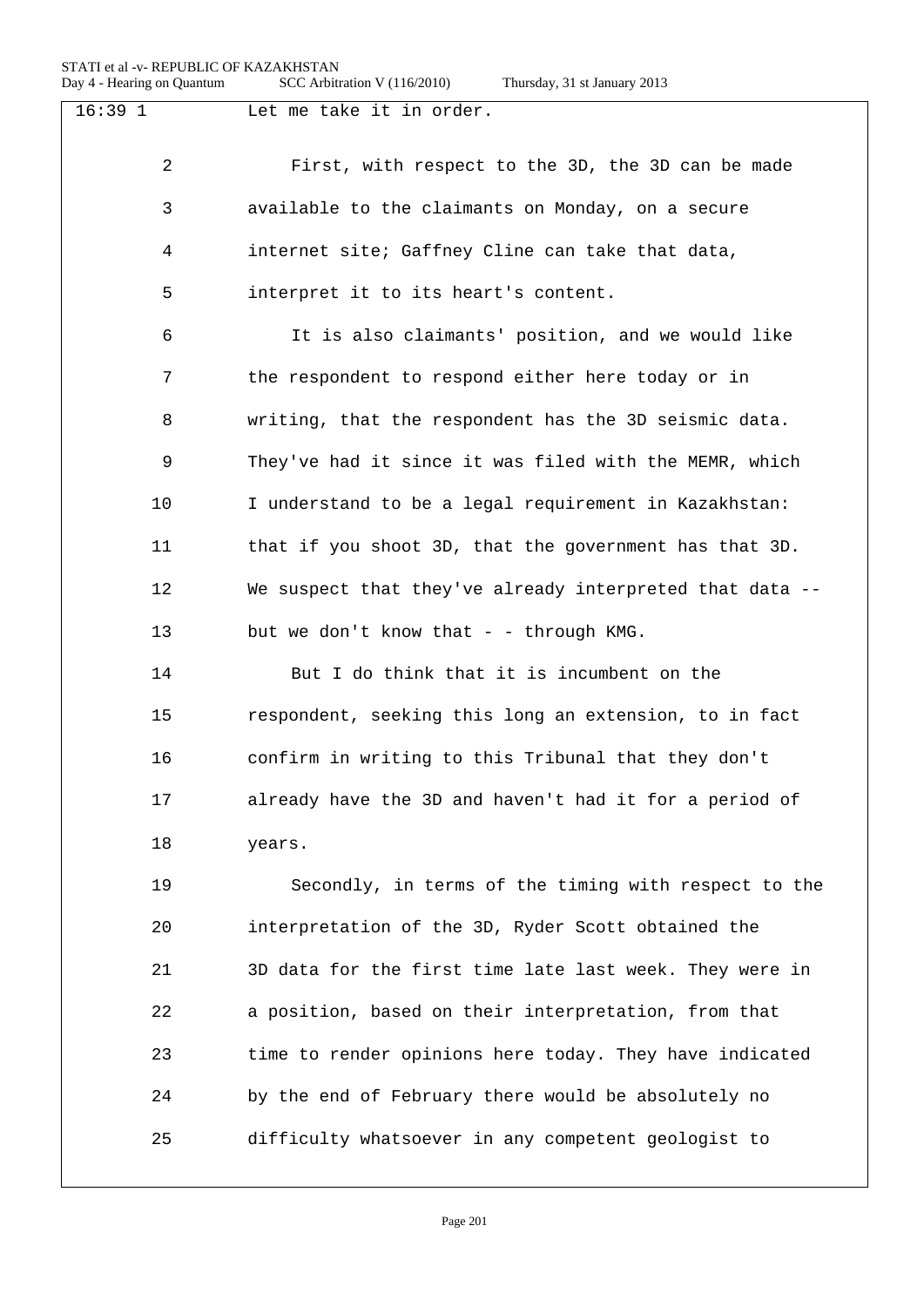| 16:401 | interpret that 3D data and render opinions on it, if     |
|--------|----------------------------------------------------------|
| 2      | they have opinions on it.                                |
| 3      | We would like the opportunity to submit an amended       |
|        |                                                          |
| 4      | Ryder Scott report to comment on the 3D; we are prepared |
| 5      | to do that within the timeframe ordered by the Tribunal  |
| 6      | or sooner. The notion that it will take three months we  |
| 7      | think is a contrivance to simply further delay the       |
| 8      | proceeding.                                              |
| 9      | So it is our view that by April 8th, when the            |
| 10     | parties put in their post-hearing submissions and any    |
| 11     | additional expert submissions, that's more than          |
| 12     | an adequate period of time for Gaffney Cline to make     |
| 13     | whatever comments it wants to make on the 3D and         |
| 14     | Deloitte to make whatever amendments, if it chooses to   |
| 15     | make any amendments, with respect to the 3D.             |
| 16     | I guess the last point is on the amended FTI             |
| 17     | statement. Mr Mohr has described the limitations of      |
| 18     | that amendment. Most, if not all, of that amendment,     |
| 19     | I think most of that amendment was made in response to   |
| 20     | criticisms of the work that had been done by FTI by      |
| 21     | Deloitte, and we have responded to that and put it in    |
| 22     | an amended schedule. It's not at all unprecedented in    |
| 23     | these cases for that to happen with damages experts. We  |
| 24     | have acknowledged an error that was made by FTI, and     |
| 25     | they simply amended to reflect that. We see no reason    |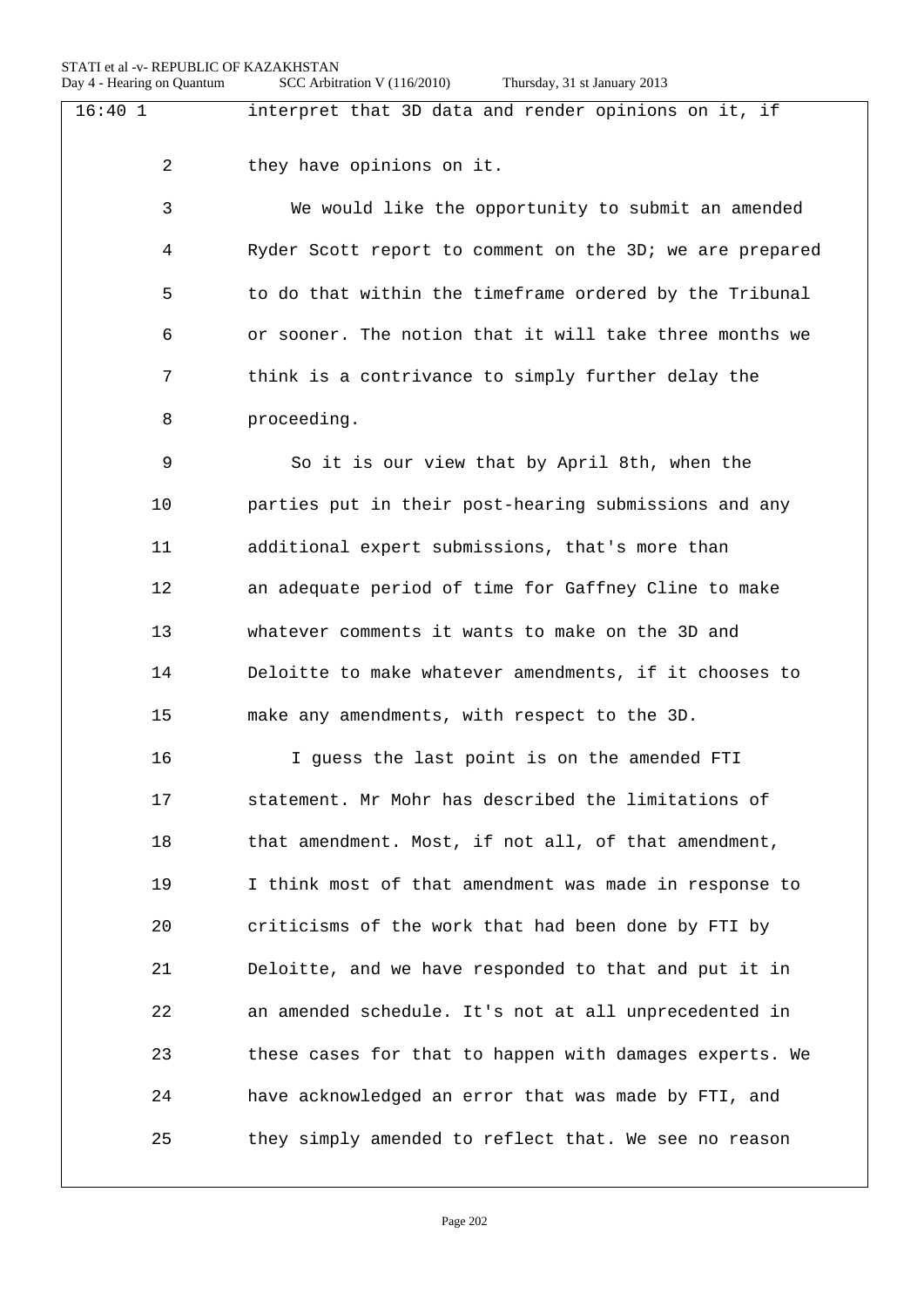| 16:421 | whatsoever why Deloitte should not be in a position to     |
|--------|------------------------------------------------------------|
| 2      | respond by April 8th.                                      |
| 3      | I would note that we are at a hearing here at the          |
| 4      | end of January, having for the first time seen             |
| 5      | a valuation report from the respondent at the beginning    |
| 6      | of December of last year. We were given two months to      |
| 7      | prepare for this hearing based upon what in my             |
| 8      | experience is absolutely unprecedented, which is           |
| 9      | a respondent that, with its statement of defence,          |
| 10     | essentially submitted a phantom expert report, by          |
| 11     | phantom authors who can't be identified and won't be       |
| 12     | identified, and then for the first time on rejoinder       |
| 13     | submitted its real valuation report.                       |
| 14     | We think the easiest solution to that is to strike         |
| 15     | that report; we think that would be entirely               |
| 16     | appropriate. We suspect that the Tribunal would find       |
| 17     | that draconian under the circumstances.                    |
| 18     | So I think this notion that Deloitte needs                 |
| 19     | substantial additional time to respond to amendment is,    |
| 20     | again, completely a contrivance designed to delay this     |
| 21     | proceeding. We think April 8th should be the date for      |
| 22     | post-hearing submissions, including any additional         |
| 23     | expert submissions, and we would urge the Tribunal to      |
| 24     | proceed on that schedule.                                  |
| 25     | THE CHAIRMAN: May I just ask the respondent: you heard the |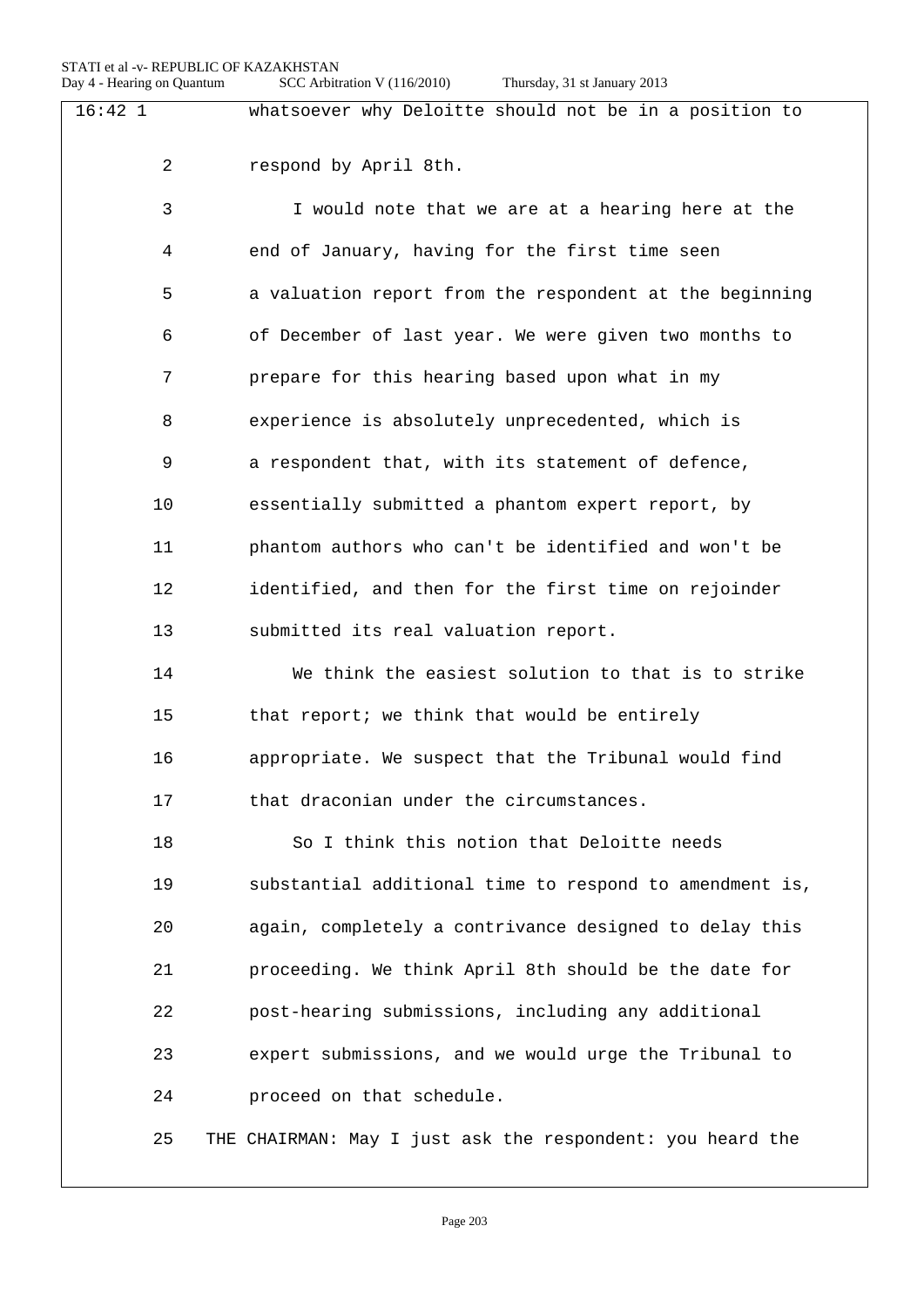|                | 3D you can be provided by Monday. What are the other        |
|----------------|-------------------------------------------------------------|
| $\overline{a}$ | documents you said you need?                                |
| 3              | DR NACIMIENTO: It's the 3D, and there are reports produced  |
| 4              | with that 3D.                                               |
| 5              | THE CHAIRMAN: Is it clear what that is?                     |
| 6              | MR SMITH: The report was actually offered into evidence;    |
| 7              | the respondent objected to it. So they have the report.     |
| 8              | DR NACIMIENTO: I really object to this kind of allegations. |
| 9              | We don't have this report; this is why we are requesting 10 |
|                | it.                                                         |
| 11             | Counsel for claimants made a belated request to             |
| 12             | submit the document; that was denied. What we are           |
| 13             | saying now, we have a fundamentally new position and we     |
| 14             | heard it for the first time.                                |
| 15             | If there is any delay in these proceedings, it is           |
| 16             | caused by claimants. They have been sitting on this 3D      |
| 17             | apparently for various years. We heard in the testimony     |
| 18             | that it was shot in 2006, it was analysed in 2009 only,     |
| 19             | and we heard also from all of claimants' witnesses that     |
| 20             | at least three months are needed to analyse it.             |
| 21             | As for the FTI report, there is a fundamental               |
| 22             | difference between the Deloitte correction and the FTI      |
| 23             | report. The FTI report submitted on Friday before the       |
| 24             | hearing contains a complete new valuation, and it needs     |
| 25             | to be addressed. We have addressed this with our            |
|                |                                                             |
|                |                                                             |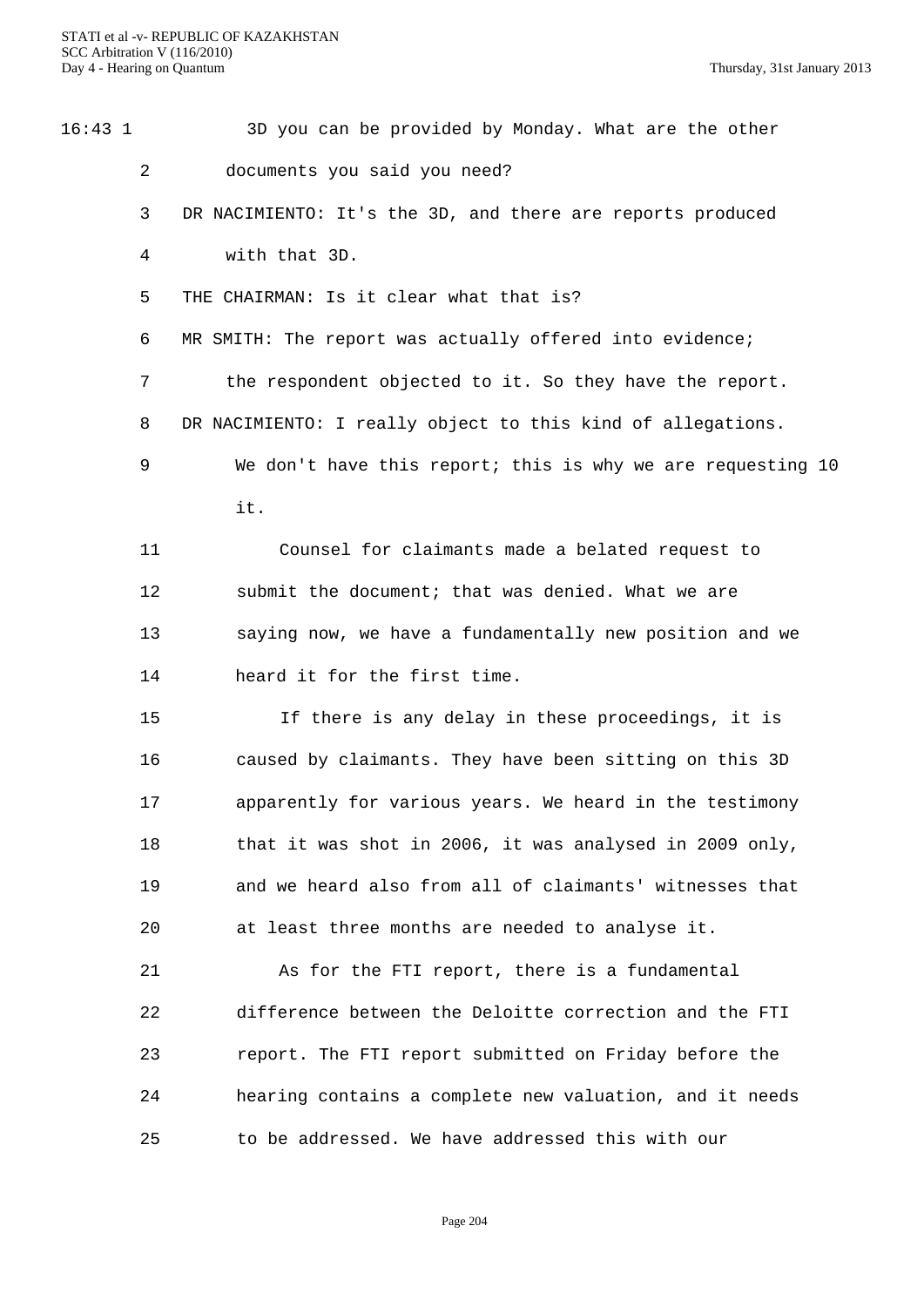| $16:44$ 1 | expert, we have asked him how much time he needs and if   |
|-----------|-----------------------------------------------------------|
| 2         | he can address it, which would have been also preferable  |
| 3         | for us in this hearing, and we were informed that it's    |
| 4         | not possible.                                             |
| 5         | If respondent is not granted sufficient time to           |
| 6         | really address this through its experts first, who need   |
| 7         | to analyse it, we submit that this is a breach of         |
| 8         | respondent's right to present its case, and claimants in  |
| 9         | that case would have succeeded with their strategy of     |
| 10        | surprise and of trial by ambush.                          |
| 11        | CHAIRMAN: May I suggest that we stop putting<br>TH<br>Е   |
| 12        | liabilities on anybody. The past is the past, and we      |
| 13        | are talking about what is happening now.                  |
| 14        | The documents that go with the 3D, that is really         |
| 15        | what the respondent says they need: I suppose that could  |
| 16        | be supplied next week as well?                            |
| 17        | MR SMITH: It perhaps could be supplied today. We can hand |
| 18        | them over. It's a very short interpretative -- and        |
| 19        | I did mis-speak: we offered it into evidence, we did not  |
| 20        | attach the report.                                        |
| 21        | MR HAIGH: Can I just ask as a matter of small             |
| 22        | clarification: with respect to the 3D, I assume there     |
| 23        | are the logs that go with normal shooting of seismic,     |
| 24        | and is there an interpretation of that seismic that goes  |
| 25        | with it?                                                  |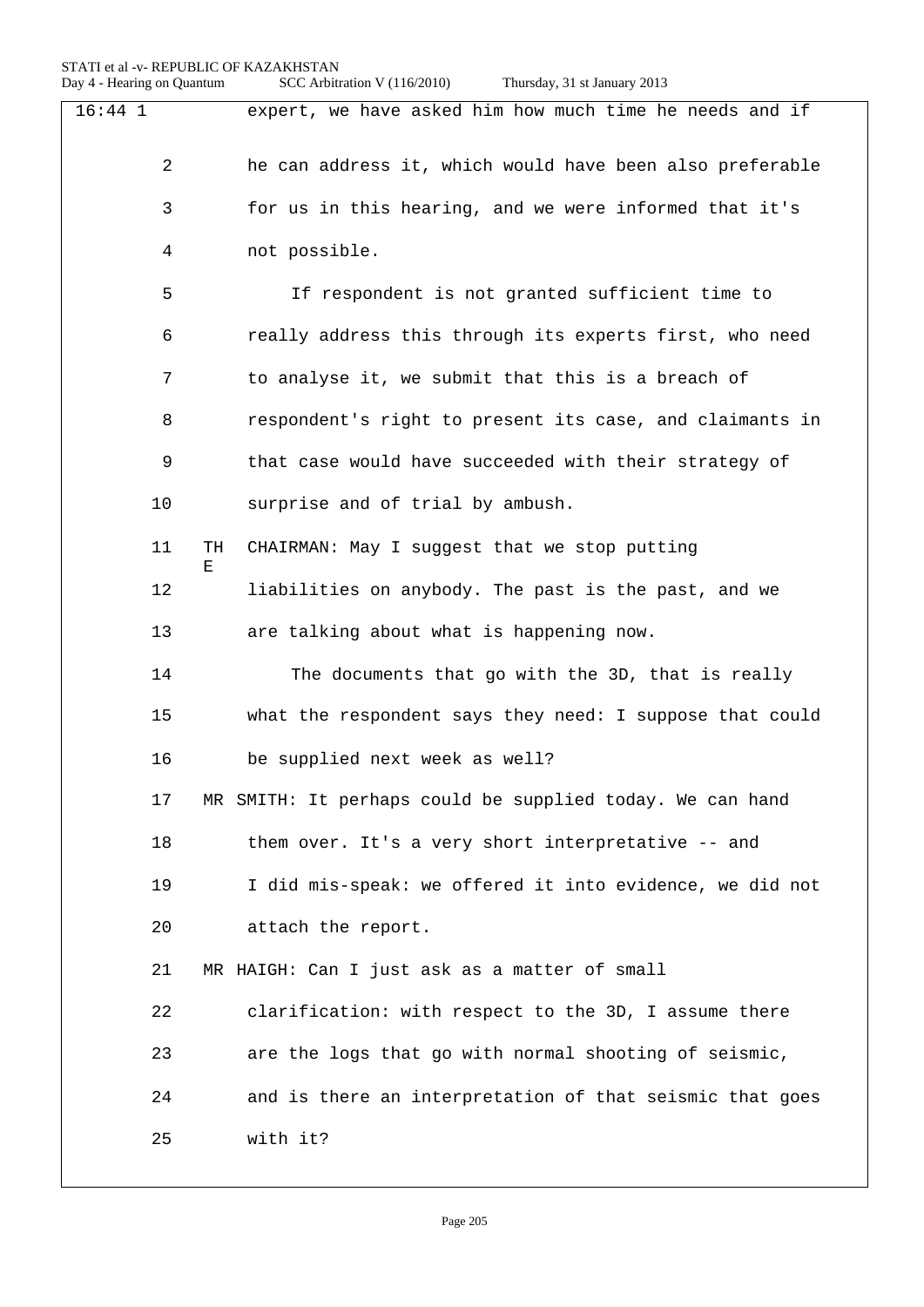| $16:45$ 1      | MR SMITH: The interpretation is the short document that     |
|----------------|-------------------------------------------------------------|
|                |                                                             |
| $\overline{a}$ | we're referring to and we had offered into evidence.        |
| 3              | The data, what I understand to be -- and I'm well           |
| 4              | outside of my area now -- but my understanding is that      |
| 5              | the raw data is what exists on this secure website, and     |
| 6              | that is what Ryder Scott was provided for the first time    |
| 7              | last week.                                                  |
| 8              | MR TOHER: Both the interpretation that is available --      |
| 9              | THE CHAIRMAN: Do you have something to add? Please get to   |
| 10             | the microphone.                                             |
| 11             | MR TOHER: Both the interpretation that is available and the |
| 12             | raw data will be on website, and that is, I think, the      |
| 13             | report that is being referred to.                           |
| 14             | THE CHAIRMAN: So all that can be provided next Monday?      |
| 15             | MR TOHER: On the FTP site, yes.                             |
| 16             | THE CHAIRMAN: Alright, so that is established.              |
| 17             | We have taken note of what you say. It still sounds         |
| 18             | rather long to me, what you are indicating, but we'll       |
| 19             | have to discuss that between ourselves. For the time        |
| 20             | being, I still would feel, subject to what my colleagues    |
| 21             | say, that we proceed with an order of a first round.        |
| 22             | I'm leaving open at which stage; having heard what you      |
| 23             | say, we'll discuss how we come out on that. You have        |
| 24             | heard our original proposal, 8th April, but after having    |
| 25             | heard you, we'll discuss that again.                        |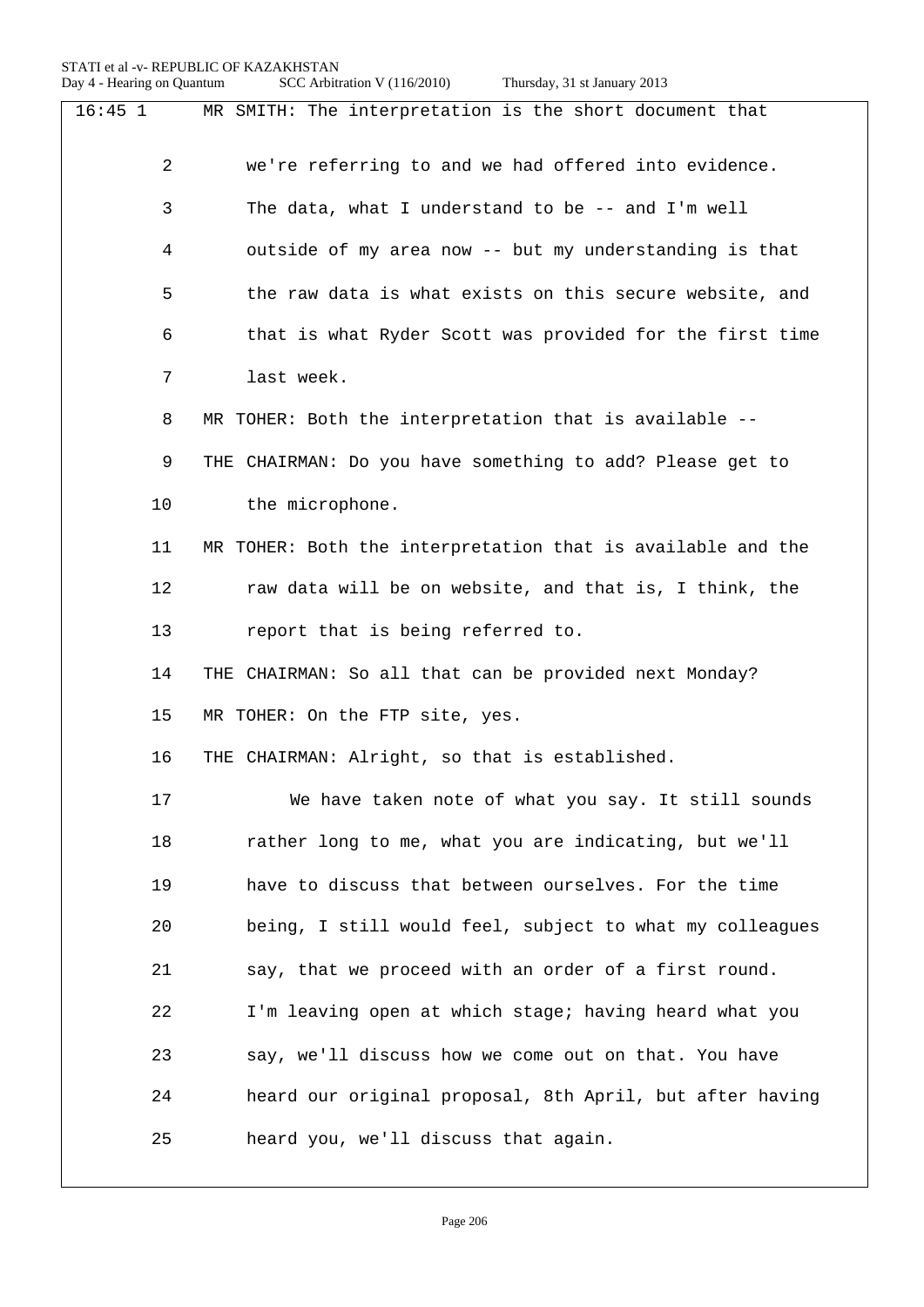| $16:47$ 1 | Now, the next question is: at some stage the parties       |
|-----------|------------------------------------------------------------|
|           |                                                            |
| 2         | indicated, I think early in the hearing, that they might   |
| 3         | have a preference to have an occasion for a day of final   |
| 4         | oral statements. Now, if the parties still feel that is    |
| 5         | something they want to do -- we have discussed that        |
| 6         | again -- we would feel that the right time for that, if    |
| 7         | you want it, would be after the first round. Then you      |
| 8         | would have a second round in which you can digest what     |
| 9         | was mentioned there.                                       |
| 10        | We would not like to have an oral presentation at          |
| 11        | the very end because that's not precise enough for what    |
| 12        | we want to deal with in the award. We want something in    |
| 13        | writing at the end. That gives you opportunity to be       |
| 14        | more precise.                                              |
| 15        | So my first question is: do the parties still feel         |
| 16        | they want that one day for oral arguments?                 |
| 17        | MR SMITH: From the claimants' perspective, we would invite |
| 18        | the opportunity. Obviously we only want to do it if the    |
| 19        | Tribunal would find it useful. We also agree with the      |
| 20        | Tribunal as to the suggested timing, after the first       |
| 21        | submission in April.                                       |
| 22        | TH<br>CHAIRMAN: Respondent.<br>Ε                           |
| 23        | DR NACIMIENTO: I think if it's after the first round of    |
| 24        | submission, issues would still not be specified really     |
| 25        | and not be clarified. If this is the plan, there would     |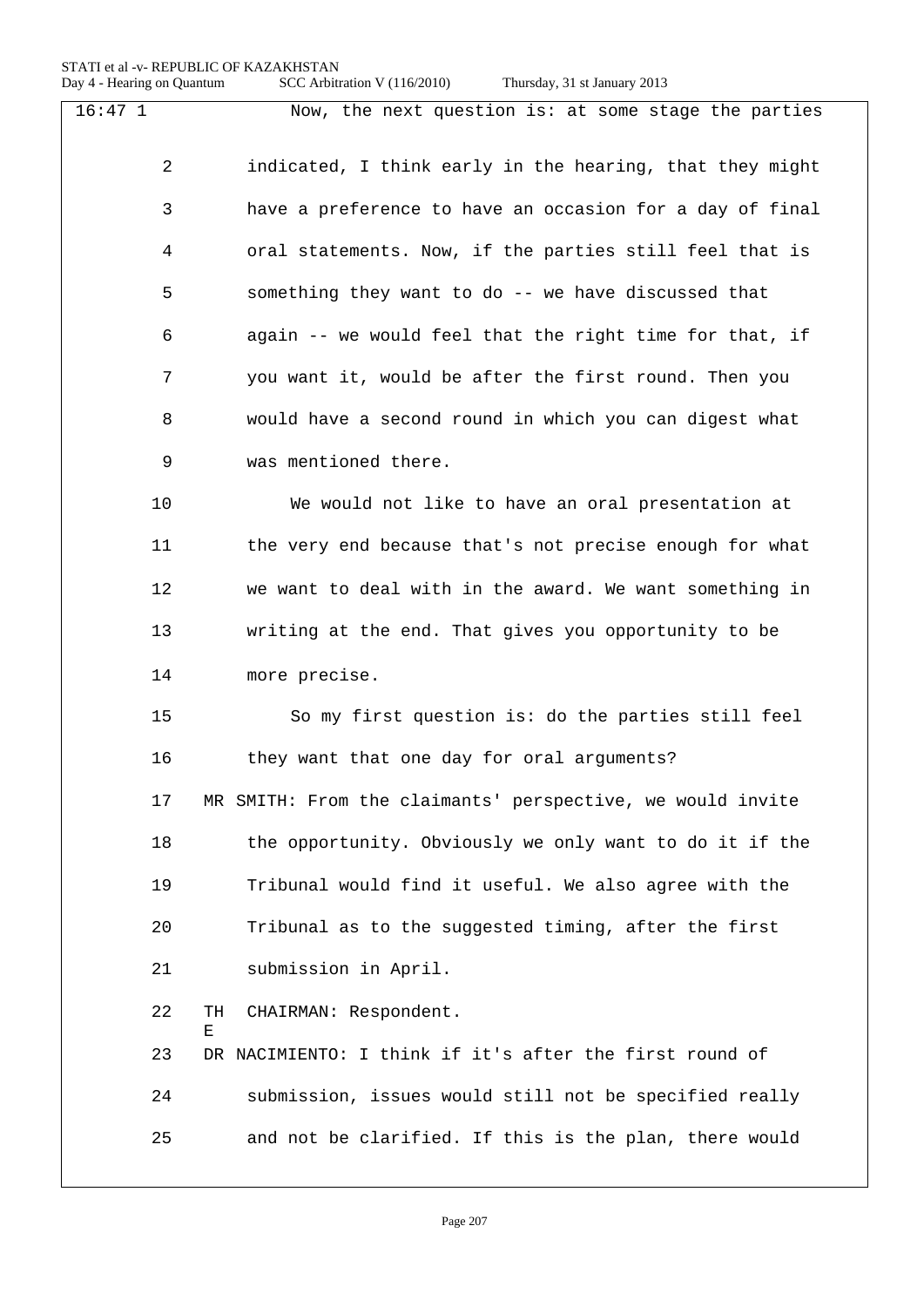16:48 1 be no possibility really to address it. We are still in favour of having oral [statements]. We think -- and that goes back to what I said before -4 first we need to clarify the expert stage, and I think we are back at that stage again. Then we will request -- and I've already requested it -- probably an oral hearing to hear the experts on the issues of the new expertise. THE CHAIRMAN: Well, it's not unprecedented that, after having heard experts, there are comments exchanged in writing, and you have two rounds for that, which is not so unusual, as you I'm sure know. DR NACIMIENTO: I agree with that and I appreciate it. But I think what is unprecedented here is that we are at a new situation, because we have been confronted only now, during the hearing, with a completely new position of claimants, and this is with regard to their 18 51 billion claim, and I think this is sufficiently important for us to be granted the possibility to completely analyse it. We will not be able to do this until 8th April. THE CHAIRMAN: How do you know what you can't do until 8th April? That's more than two months. DR NACIMIENTO: That's right. But first we need to have the experts analyse the 3D, and we have been in intensive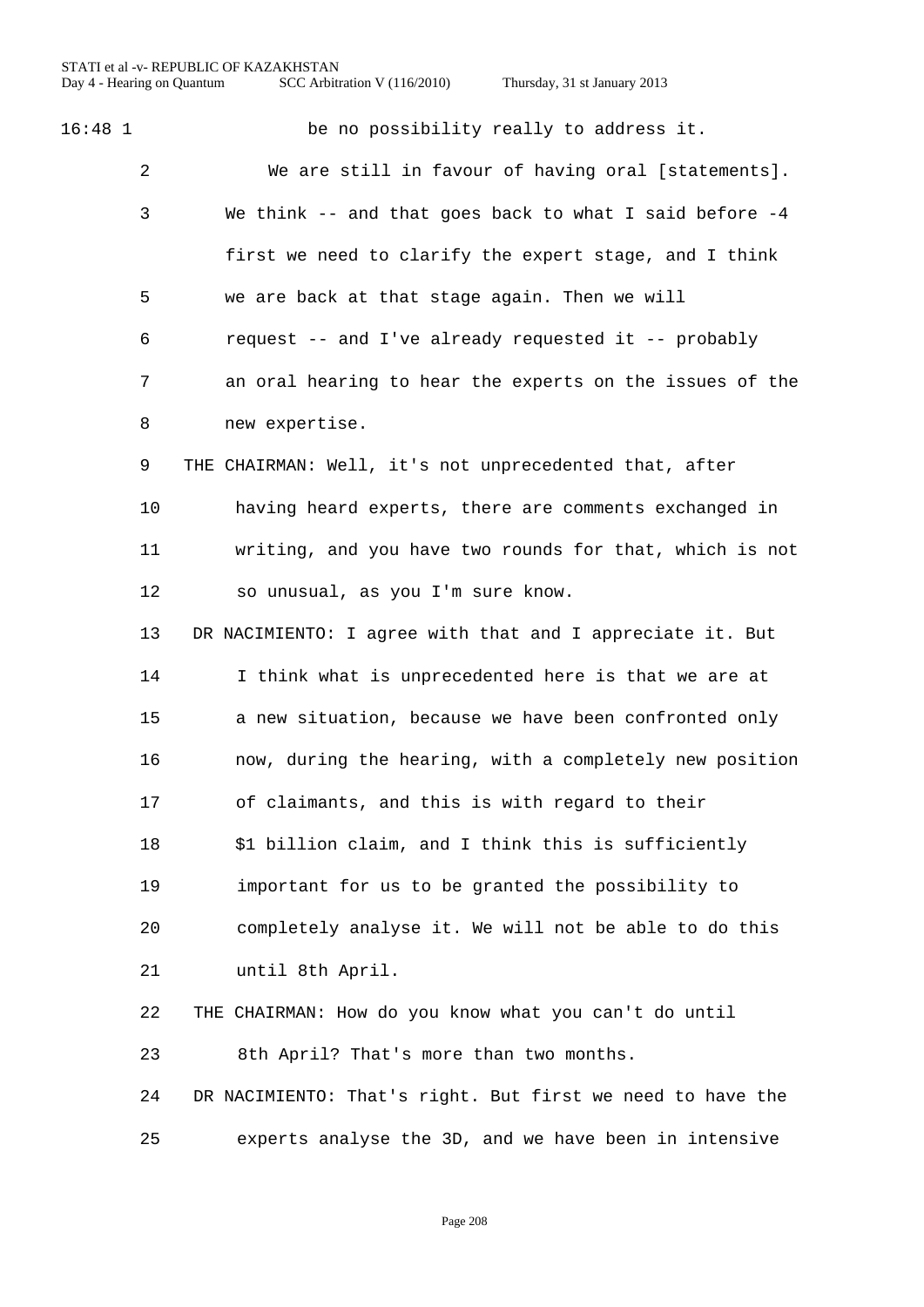Day 4 - Hearing on Quantum SCC Arbitration V (116/2010) Thursday, 31 st January 2013

16:50 1 discussions about this, and what we gather now -- and we have reviewed the transcript in this regard -- we think that claimants fundamentally changed their position with regard to the Interoil Reef, and we think that this is a basic information that was shared after two years in this arbitration. And we need to hear first from our experts, and how I know that until 8th April is not possible is because they told me how long they need to analyse it, and this is absolutely in conformity with what claimants' witnesses testified.

11 -- 3D apparently is complicated, it's complicated to analyse and you need to review the report, and then we have also to see what it is and how it has an impact on all the other issues that we discussed on it. And it will not be possible until 8th April.

THE CHAIRMAN: Claimants.

 MR SMITH: Just two points. One is: as to Interoil Reef, I'm not sure what the fundamental change of position is. If respondent is surprised by the testimony as to where it is located, we think it is evident from the documents that have been in the file since the beginning of the case.

 As to the latter point, Ryder Scott has had access to the 3D data for about a week now. They have already made some interpretation; they would like an opportunity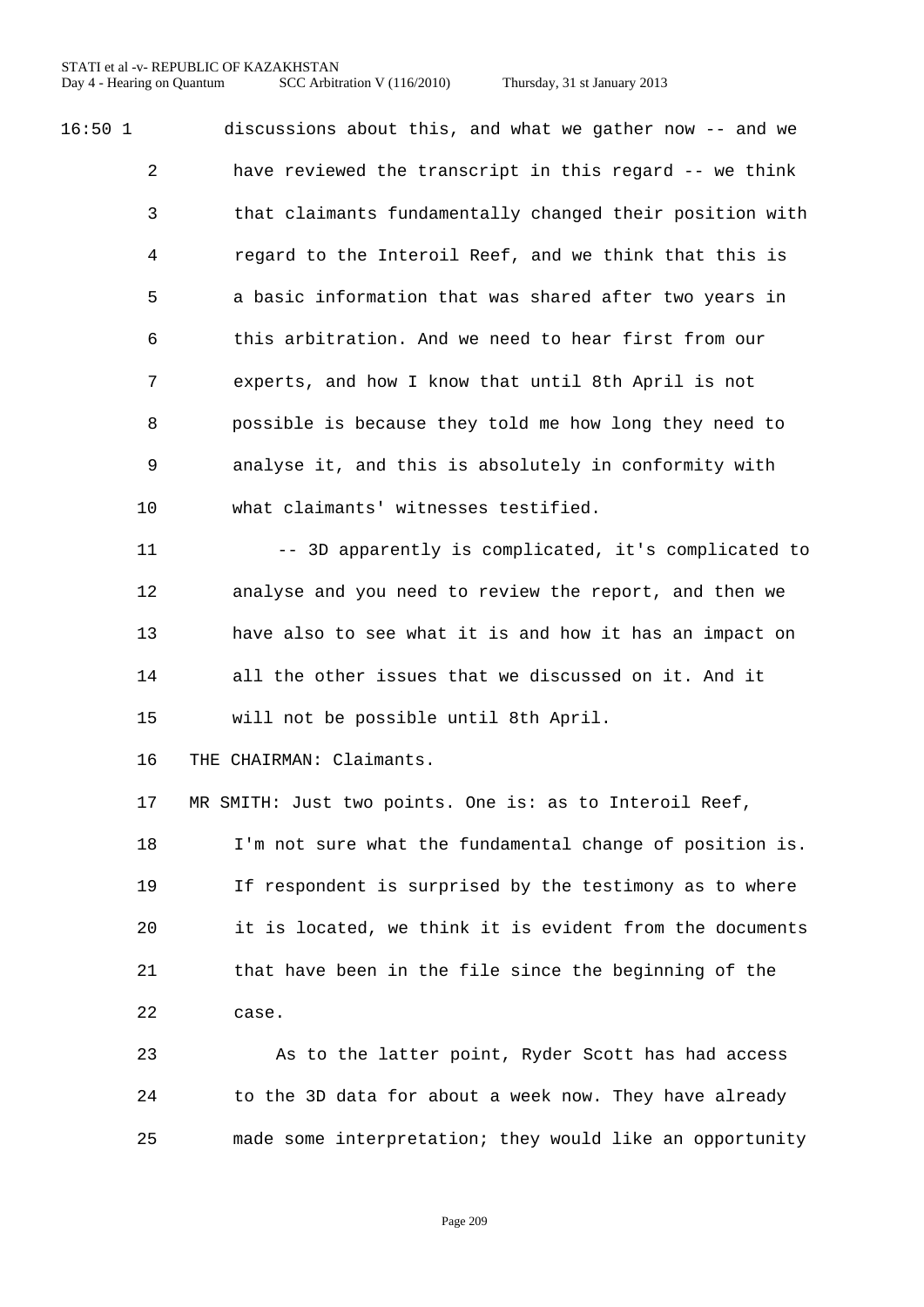| $16:51$ 1      |         | to do more. But, you know, the notion that it will take  |
|----------------|---------|----------------------------------------------------------|
| $\overline{a}$ |         | three months is again, we think, designed to delay.      |
| 3              |         | So we confirm our original position: we think that       |
| 4              |         | by April 8th is more than ample time for the experts to  |
| 5              |         | comment.                                                 |
| 6              |         | DR NACIMIENTO: Can I address this? I think that counsel  |
| 7              |         | for claimant just confirmed what we suspected: that the  |
| 8              |         | change in claimants' position is that now the            |
| 9              |         | Interoil Reef is located at a different position. And    |
| 10             |         | that has changed completely, and this will change        |
| 11             |         | completely also the approach, and we need to address     |
| 12             |         | this.                                                    |
| 13             | TH<br>Е | CHAIRMAN: Okay, I think we've heard what you say.        |
| 14             |         | Obviously we cannot reach an agreement on that here, so  |
| 15             |         | it's up to the Tribunal to come to a conclusion.         |
| 16             |         | Without timing, I would take it that -- well, you        |
| 17             |         | have not responded. Do you also feel that an oral        |
| 18             |         | closing statement session of one day would be needed or  |
| 19             |         | preferred?                                               |
| 20             |         | DR NACIMIENTO: We would be very much in favour.          |
| 21             | TH<br>Е | CHAIRMAN: Okay. Alright. So we know that we want that    |
| 22             |         | and I think we'll provide for that.                      |
| 23             |         | MR HAIGH: Mr Chairman, sorry, I just wanted to clarify;  |
| 24             |         | Dr Nacimiento, I wanted to make sure I understood your   |
| 25             |         | position, though, in respect of an oral closing day: you |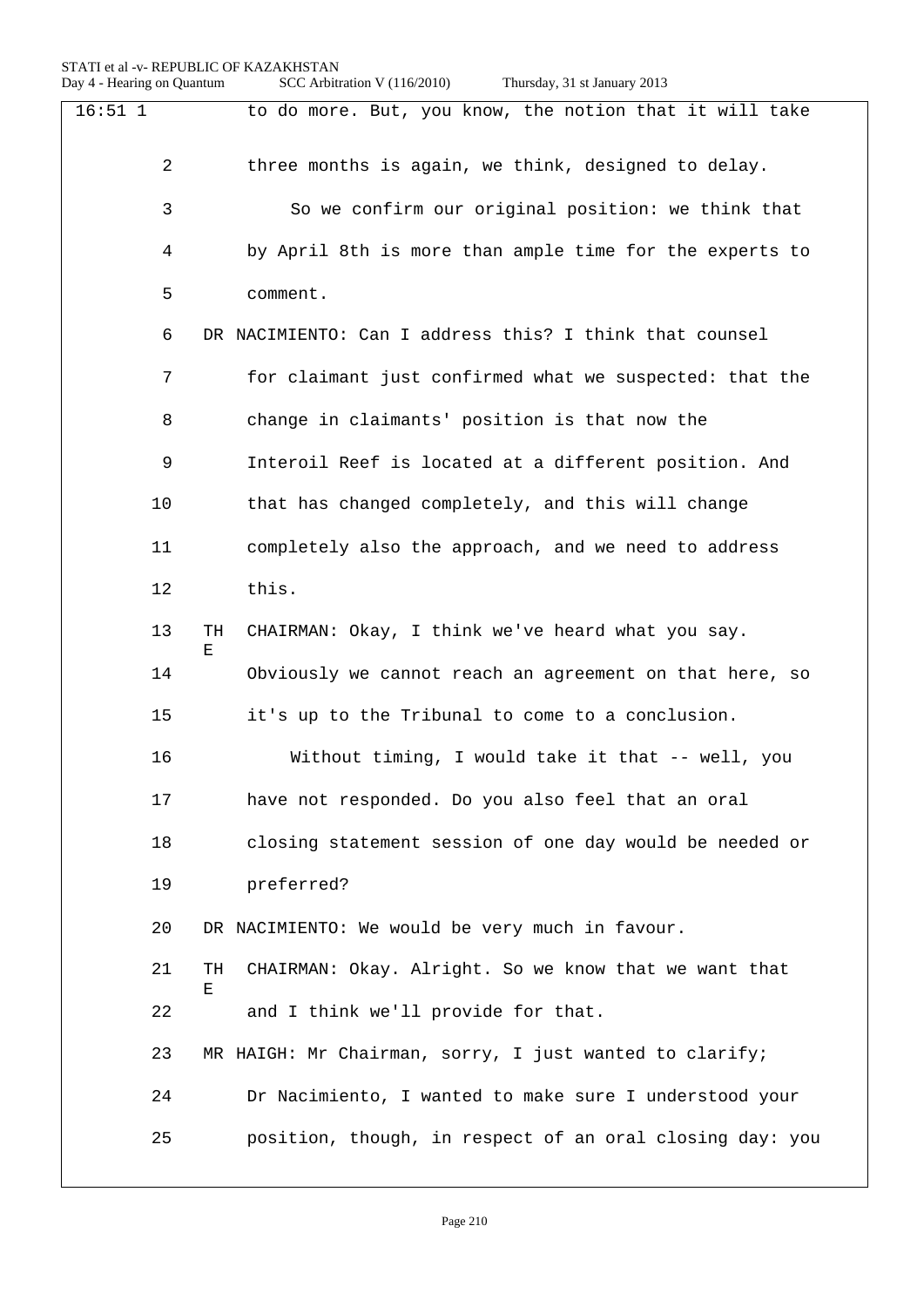- 16:53 1 would want to do it after all written rounds -2 DR NACIMIENTO: Not necessarily after all written rounds,
	- and I see the point of having the opportunity to address it in writing also after the closings. What I was saying is: after having received the new reports and after having obtained the opportunity to fully address
	- it.
	- MR HAIGH: Thank you.

 THE CHAIRMAN: Alright. I think that's all we can discuss right now, really. We will have to come up with a draft order which will show you in which direction we feel we have to go. I have to discuss that, obviously, with my colleagues.

 Is there anything else procedurally that you want to raise at this stage?

 MR SMITH: Mr Chairman, I think it would be helpful, when the Tribunal issues its instructions for comment, to define the scope of the post-hearing submissions. It is claimants' view that there should be no new fact witnesses submitted, or statements from existing witnesses.

 In other words, there is an opportunity for the experts to comment within the scope limitations that is contained in Procedural Order No. 6, and we would expect that same scope limitation with respect to quantum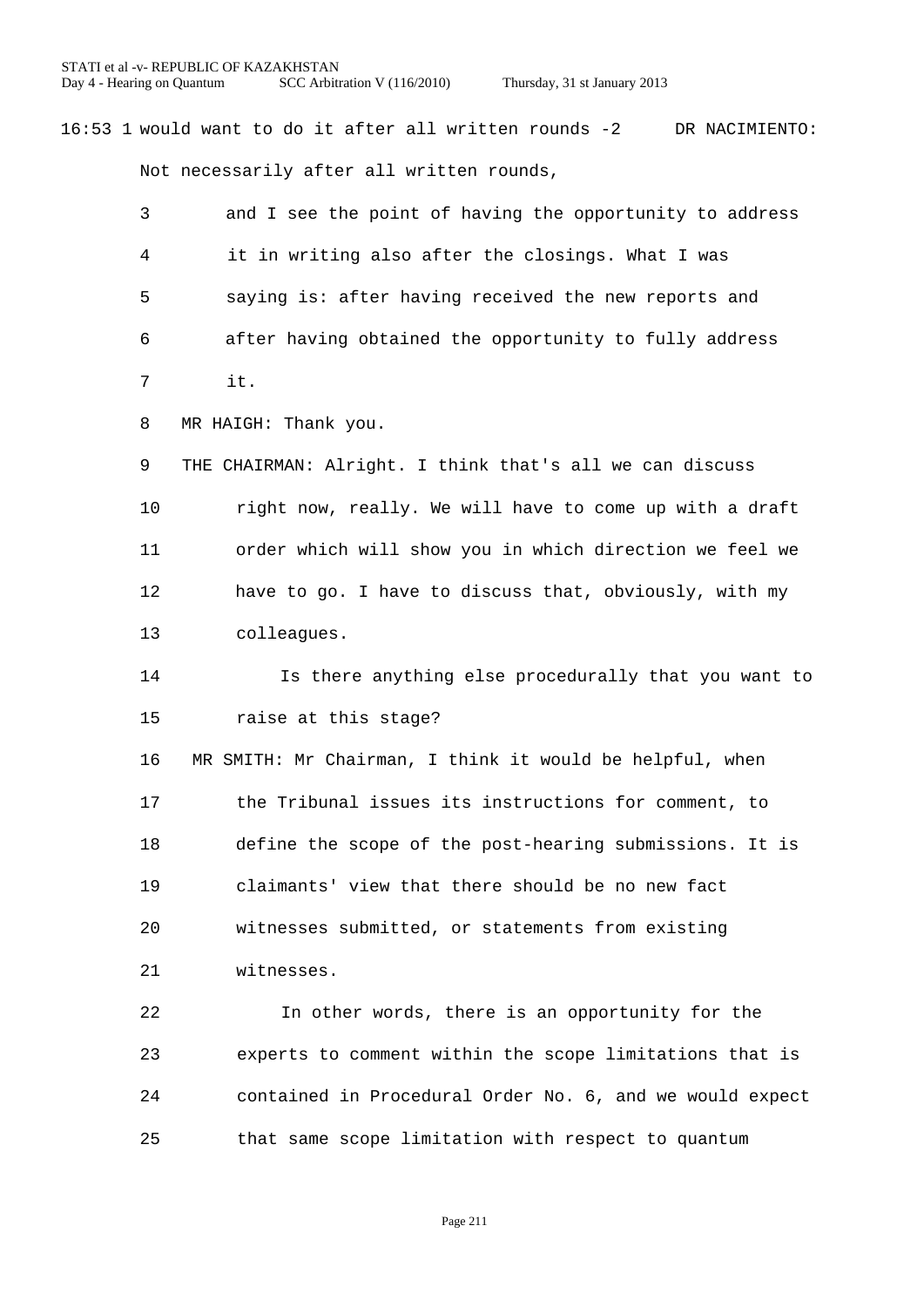| $16:54$ 1 | experts. If they are responding to something new, for     |
|-----------|-----------------------------------------------------------|
| 2         | example the 3D issue for the geologists, then that would  |
| 3         | be the appropriate scope; or if Deloitte is responding    |
| 4         | to the FTI amendment, that would be appropriate as to     |
| 5         | scope; and of course FTI will now have the opportunity    |
| 6         | for the first time to respond to Deloitte in their        |
| 7         | report.                                                   |
| 8         | THE CHAIRMAN: Do you have any comments on that?           |
| 9         | DR NACIMIENTO: Yes. Claimants had the opportunity to      |
| 10        | introduce new fact witnesses, actually, or new fact       |
| 11        | witness testimony in this hearing; we had not the         |
| 12        | opportunity to reply to this. We would request --         |
| 13        | THE CHAIRMAN: Why was that?                               |
| 14        | DR NACIMIENTO: Because this was related to a new issue    |
| 15        | which we hadn't been informed of. Our witnesses could     |
| 16        | not address anything about the 3D. And there might be     |
| 17        | new witnesses. My request would be to allow new           |
| 18        | witnesses, at least referring to all the new issues that  |
| 19        | have been introduced in this arbitration in the hearing.  |
| 20        | THE CHAIRMAN: In other words, in rebuttal to recent       |
| 21        | submissions?                                              |
| 22        | DR NACIMIENTO: That's right.                              |
| 23        | THE CHAIRMAN: I see what you mean. Okay. Alright, we take |
| 24        | note of that as well. That will be a complicated part     |
| 25        | of the procedural order, what can be included, but we'll  |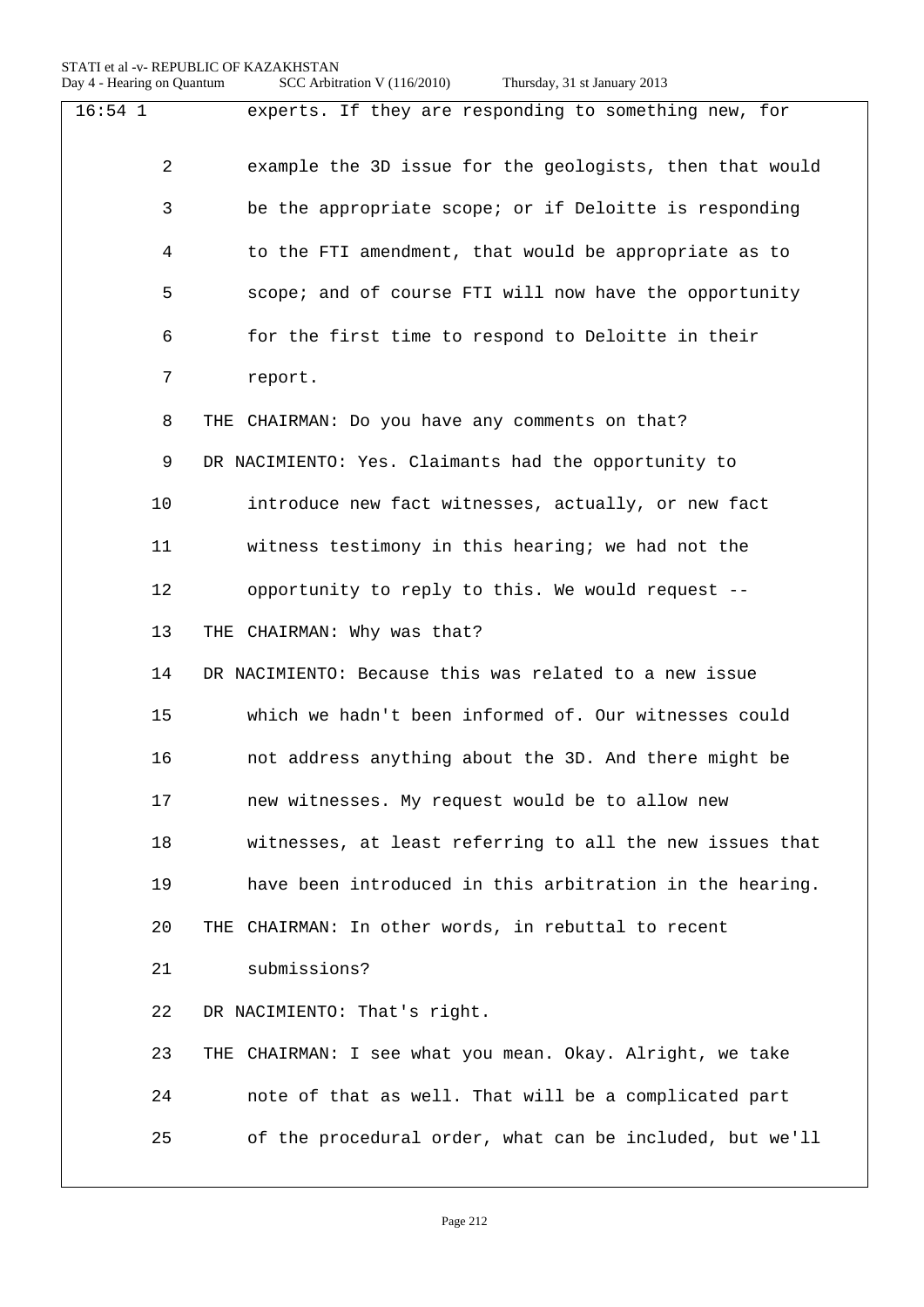16:55 1 give it a go, and you can, of course, let us have your comments.

| 3  | But without waiting for our procedural draft order,         |
|----|-------------------------------------------------------------|
| 4  | I would suggest that you, with a copy to us, transmit       |
| 5  | the 3D and the related documents to the respondents, so     |
| 6  | that we know this has already happened.                     |
| 7  | MR SMITH: We of course will do that. I would renew my       |
| 8  | request that the respondent indicate to the Tribunal        |
| 9  | whether in fact the government has the 3D data, because     |
| 10 | it seems to be material. If there is any prejudice          |
| 11 | here, I suggest that if they have had the data in their     |
| 12 | files, they have had ready access to it throughout this     |
| 13 | proceeding.                                                 |
| 14 | THE CHAIRMAN: Could you find out?                           |
| 15 | DR NACIMIENTO: I think I have already found out and I can   |
| 16 | confirm that it's not in our file.                          |
| 17 | THE CHAIRMAN: In your file or in the government's file?     |
| 18 | DR NACIMIENTO: Well, I cannot speak for the government, but |
| 19 | I asked Gaffney Cline, and to my understanding and my 2 0   |
|    | knowledge, we don't have it.                                |
| 21 | MR SMITH: Okay. I think the question is whether the         |
| 22 | Government of Kazakhstan has it, if it was filed            |
| 23 | pursuant to legislative requirement. Just -- it would       |
| 24 | be interesting to know whether in fact they have this 2 5   |
|    | data.                                                       |

Page 213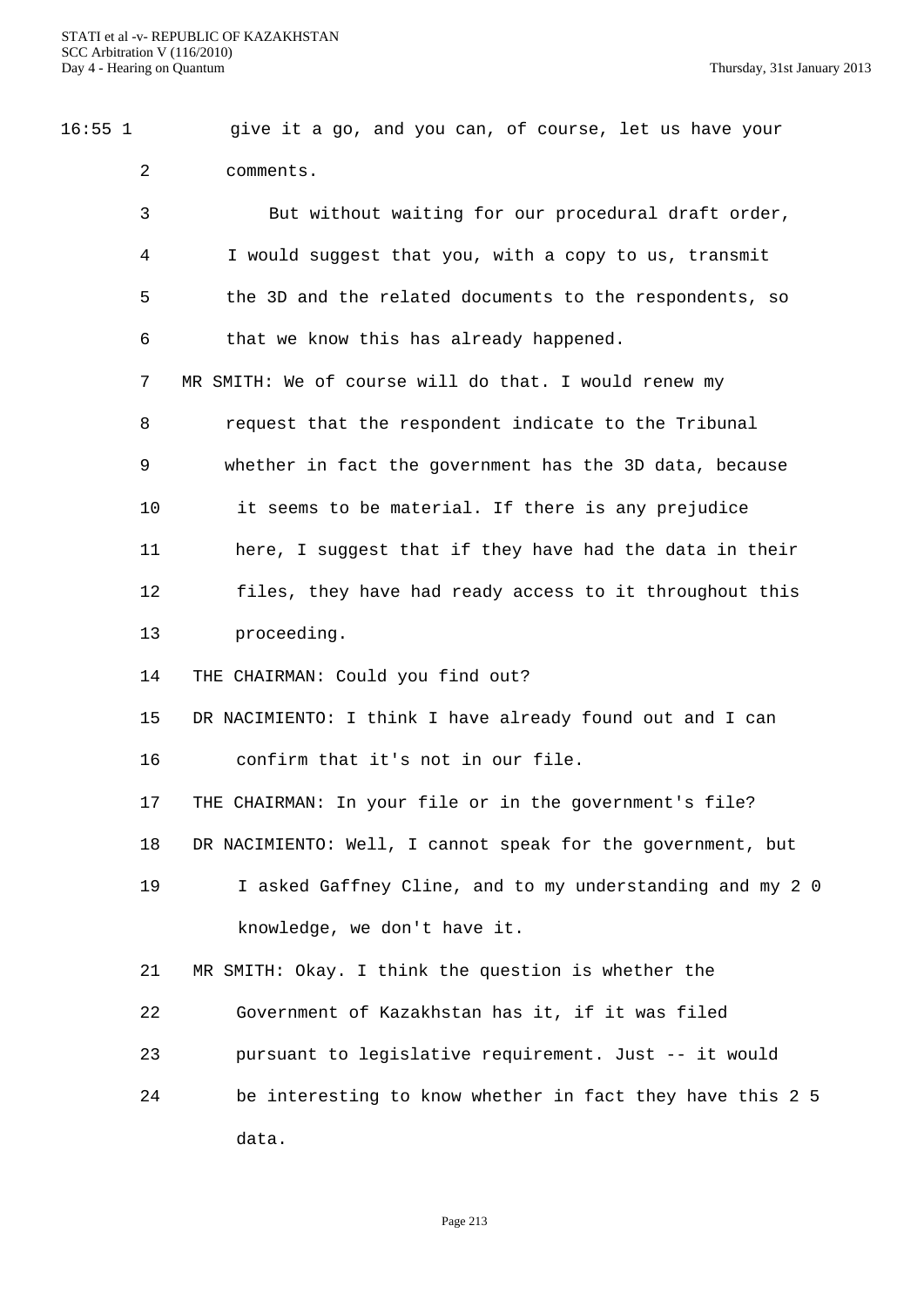16:57 1 THE CHAIRMAN: But basically you will have it by Monday and 2 then we will count from then.

|   | Alright. Anything else procedurally? Well, then,         |
|---|----------------------------------------------------------|
| 4 | as far as I am concerned, the usual question is, of      |
| 5 | course, to the parties at this stage: do the parties     |
| 6 | have any objection to the way the Tribunal has conducted |
| 7 | the procedure up to now?                                 |
| 8 | MR SMITH: No objection on behalf of the claimants.       |

DR NACIMIENTO: We have filed objections and, with all due

respect, we uphold our objections.

THE CHAIRMAN: Okay. I ask my colleagues: do they have

anything that I forgot, before I come to the last words?

MR HAIGH: No, thank you, Mr Chairman. I expect you're

 going to thank the parties and all the people who have assisted us.

THE CHAIRMAN: I will.

PROFESSOR LEBEDEV: One question, when are you going to

submit the procedural order to the parties?

 THE CHAIRMAN: Next week, as soon as we have done it. We have to do a draft and then I will send it to them, as

usual.

PROFESSOR LEBEDEV: For us it is alright, if it is alright

for the parties.

THE CHAIRMAN: That's what we'll discuss.

Alright, let me thank the parties again. We all

Page 214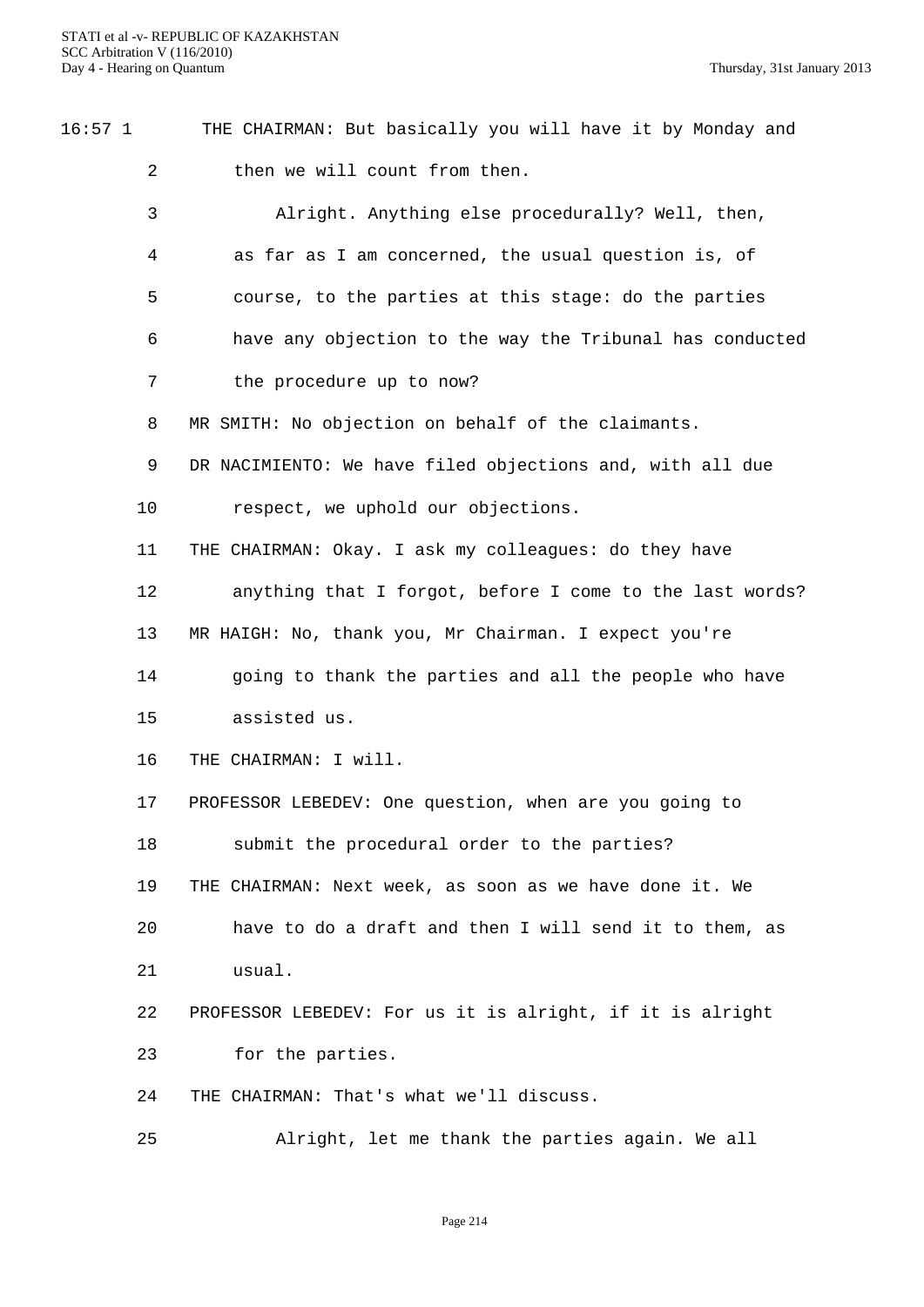SCC Arbitration V (116/2010) Thursday, 31 st January 2013

| $16:58$ 1      | know that this is a complicated case, it has many        |
|----------------|----------------------------------------------------------|
| $\overline{2}$ | sensitivities, and it's not always easy to stay on top.  |
| 3              | But we thank you for the professional way you conducted  |
| 4              | from your side this hearing and the procedure so far.    |
| 5              | That has been helpful. As I think I mentioned last       |
| 6              | time, for the Tribunal it is helpful to have on both     |
| 7              | sides counsel who know how international arbitration     |
| 8              | works. That is something -- otherwise you start          |
| 9              | explaining and  so things are much easier that way.      |
| 10             | This includes, of course, I mentioned the parties,       |
| 11             | counsel, and as usual I always stress that the support   |
| 12             | staff is at least as important. So we thank them again   |
| 13             | for their help getting all the logistics done.           |
| 14             | Of course, we thank the interpreters; they have had      |
| 15             | again a very difficult task, because I never slowed      |
| 16             | counsel down in their interventions, and that makes it   |
| 17             | extremely difficult, and they did a good job. The same   |
| 18             | is, of course, true for the court reporter, who has to   |
| 19             | write and later to correct this, but I think that is     |
| 20             | really something very important for us, and we thank him |
| 21             | for that.                                                |
| 22             | We thank our Tribunal Secretary, of course, as           |
| 23             | usual.                                                   |
| 24             | That's all, I think, I have to say. Thanks again.        |
| 25             | Have a good journey home.                                |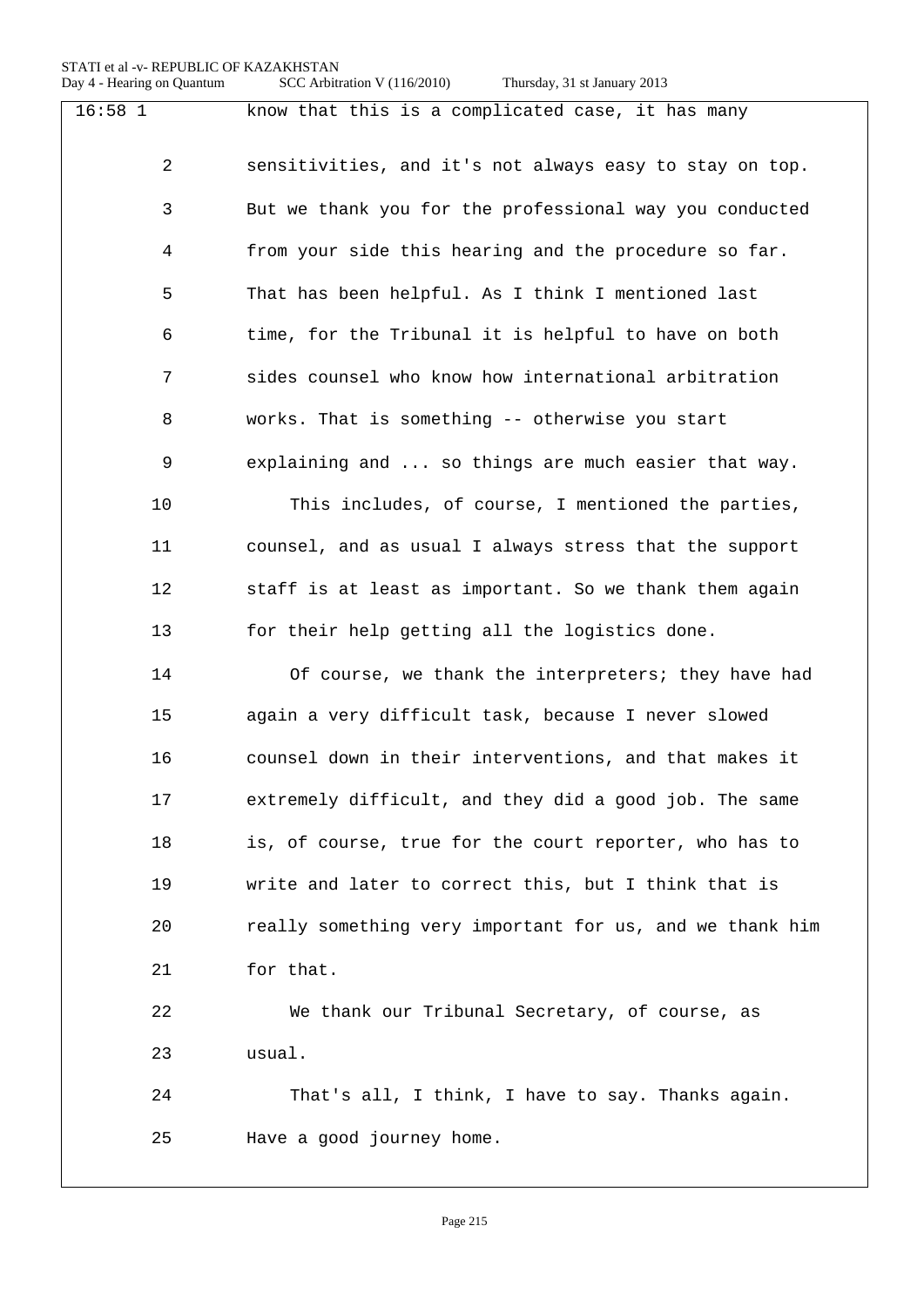| $17:00$ 1      | $(5.00 \text{ pm})$ |  |                         |
|----------------|---------------------|--|-------------------------|
| $\sqrt{2}$     |                     |  |                         |
|                |                     |  | (The hearing concluded) |
| $\mathsf{3}$   |                     |  |                         |
| $\overline{4}$ |                     |  |                         |
| 5              |                     |  |                         |
| $\epsilon$     |                     |  |                         |
| $\sqrt{ }$     |                     |  |                         |
| $\,8\,$        |                     |  |                         |
| $\mathfrak{g}$ |                     |  |                         |
| $10\,$         |                     |  |                         |
| $11\,$         |                     |  |                         |
| $12\,$         |                     |  |                         |
| $13$           |                     |  |                         |
| $14\,$         |                     |  |                         |
| $15\,$         |                     |  |                         |
| $16\,$         |                     |  |                         |
| $17\,$         |                     |  |                         |
| $18\,$         |                     |  |                         |
| 19             |                     |  |                         |
| $2\,0$         |                     |  |                         |
| $21\,$         |                     |  |                         |
| $2\sqrt{2}$    |                     |  |                         |
| 23             |                     |  |                         |
| $2\sqrt{4}$    |                     |  |                         |
| 25             |                     |  |                         |
|                |                     |  |                         |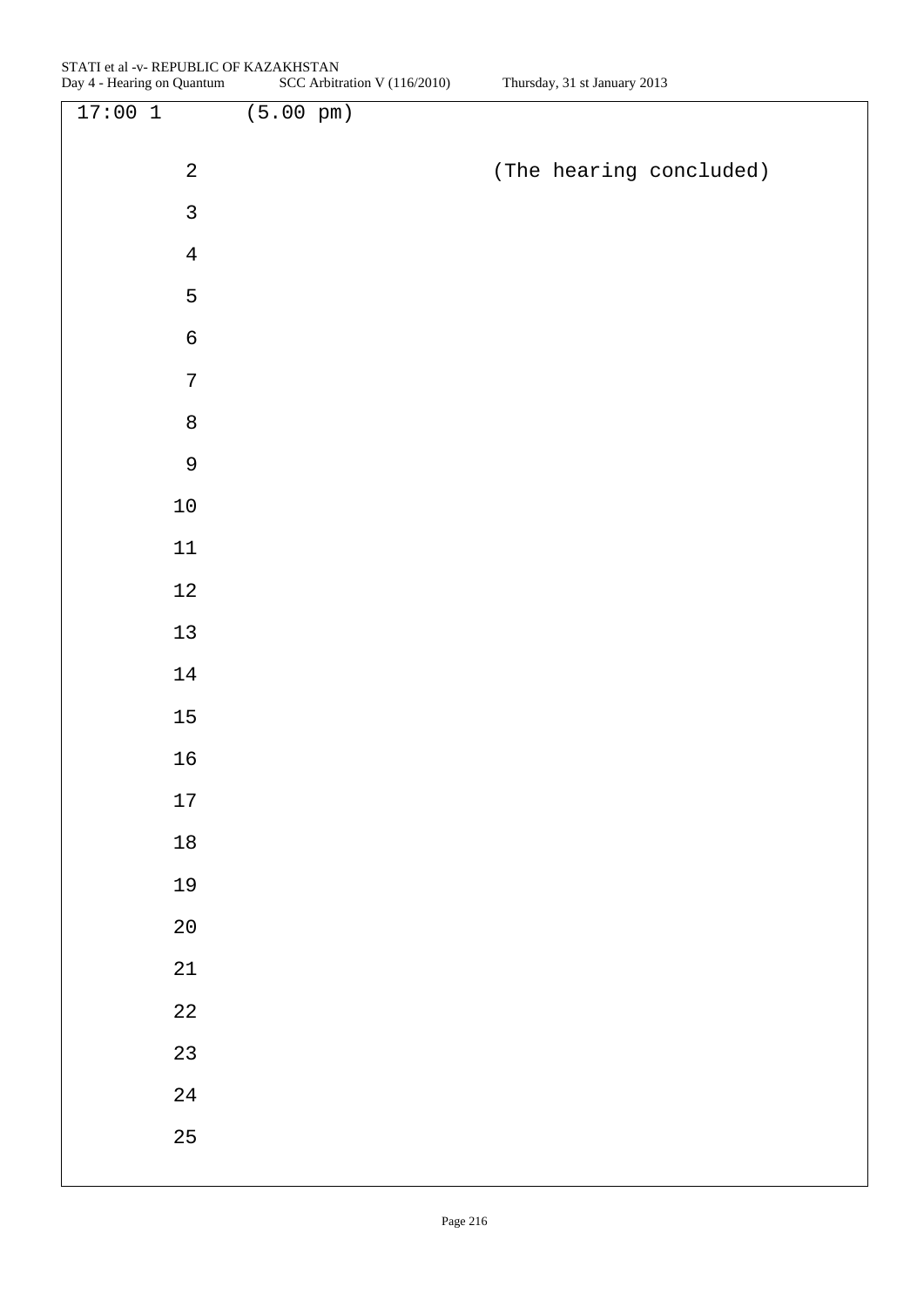ability  $2:22$   $10:11$ 141:7 177:4 able 3:17 18:11 20:17 21:19 22:20 26:7 28:5 44:3 49:1.10 53:12 70:5 78.19 128.10 25 130:12 142:6 155:14 169:7 184:24 189:24 208:20 about 1:14  $2:21$  3:15 3:25 5:11 6:9.12 7:4 7:25 9:21 12:12 14:24 15:16  $18.1919.1820.23$  $22.2323.2329623$  $30.1231.81634.16$ 35:22 38:1441:19 48:1.17 52:23 53:15 58:16 58:21 60:1 61:2 64:4.6 75:23 79:3 84:4 14 91:24 100:11  $102.10$   $103.24$   $107.1$ 111.9 112.13 114.25 115:21,25 116:11 117:5 118:9,17,18 119:8.21.25 120:20  $122.21$   $123.15$  22 126:10 131:8.10 134:15,20,25 138:20.21 141:14 146:7.8 147:22 149:23 154:10.12  $154.22$   $155.12$  25 157:24 159:5 160:23 161:7 167:16 168:25 171:11 172:24 173:16 176:22 179:6 180:13 183.22.23.184.14  $187.817189.25$  $190 \cdot 14191 \cdot 18$ 192:11 196:11 199:5,8,23 200:5 205:13 209:1,24 212:16 above 81:1  $110.14$  $132.18$  absence 171:16 absolutely 60:12 66:13 70:20 99:5 125:17 137:17 152:2 156:10  $158.11$   $169.11$   $195.16$ 201:24 203:8 209:9 abstract 27:18,20 academic 118:13 119:5.5 154:19 accelerate 72:6 accent 15.8 19 38.4 45.1 75.7  $96.5144.14181.4$ acceptable 33:22 54:7 155:3 169:19.23

199:3,7 accepted 43:6 96:15 access 51:18 74:24  $209.23213.12$ accompanied 163:15 accordance  $40.25$ 102:9 113:15 124:18 127:24 according 83:8 91:23 106:1,10,15  $107.19$  121.10 139.12 account 13:6 62:2.8  $67.1576.2077.79$ 84:2.5 85:25 91:18 119:12 120:12 123:18 143:24 145:16 153:4 166:1 accountant 41:20 accountants  $175.24$ accounting 88:5 91:14  $115:10$  117 $\cdot$ 11 151 $\cdot$ 12 accumulated 117:17 accuracy 137:10 138:3 accurate 45:7  $107.8$  $195.7197.58$ accurately 104:4,10 achieve 82:25 achieved  $8.2137.11$ acknowledge 8:1  $175.11$ acknowledged 119:11 119:23 202:24 acknowledgement  $25:2$ acquisition 189:11 across  $31.25$  151.11 acting 103:4 actions 16:2 36:2 38:1 43:3 44:12.17 45:20 150:24 151:4 152:7 active 42:5 activities 186:16.17 actors 96:3 actual  $9.892413.1149.9$ 53:15 60:22 74:16 85:4 90:25 138:13 actually 2:3,7 18:13 20:5 39:23  $51.652.2458.2262.16$  $73.1075210018$ 107:12 108:25 110:1 112:12 115:18 116:5,22 119:17 120:17,22 126:20 130:11 131:25  $132.413$ 135:4.15.17.25 139:5 142:10 150:11 152:3 153:6 155:20 156:5 157:5 158:9 180:17 181:21 199:13.22 204:6  $212:10$  add  $4:635:6$ 113:23 120:17 128:13

141:10 146:21 151:4 152:20 167:5 186:1 206:9 added 106:25  $120.18$ 149:6 adding 11:14  $135.23$  $153:2.9$  addition 182:24 199:1 additional 4:15,16,19 5:22 7:24  $13.2428.1631.536.23$ 38:17 47:7.13 51:11  $57.9686762224806$ 81:24 113:24 114:2 202:11 203:19,22 additions 114:1 address 25:20 42:16  $52.12.1362.1863.23$ 74:19 196:17  $200 \cdot 16151621$ 205:2,6 208:1 210:6 210:11 211:3,6 212:16 addressed 171:3  $204.25$  25 addresses 157:5 adequate 10:7 34:3 202:12 adiacent 16:20 19:19 22:12 Adjourned 113:2 adiust 35:8 36:1 adiustment 36:13 adjustments 53:4 110:14 123:13 administering 88:3 administration 86:23  $87:20$ administrative 86.5 86.18.21.87.16.24 88:8,18,19,25 89:9 89:18.19 90:4 admittedly 38:18 ado 143:11 adopting 63:6 advantage 6:18 advise 76:15 advised 24:13  $29.2$ 115:20 advisors 55:19 advisory  $114.2325$ 115:16 advocate 159:15  $175:20$  advocates 175:14 affect 17:10 36:7 110:10 affected 97:9 affiliated  $91:10.92:13$ afield  $9.20$  afraid 131:18 192:10 194:5 Africa 42:6 after 13:22,23 17:17 32:9 35:17 37:20 53:20  $62.9141764.12$ 86:17.24

107:15 109:7,8,9 140:20 142:19 145:5.18 150:20 153:15 156:25 159:6 184:12 197:9 197:14 206:24 207:7,20,23 208:9 209:5 211:1,2,4,5,6 afternoon 39.24 125:1 125:3 183:11  $185.20189.21$ afterwards 144:10 150:25 again 5:8 6:20 12:8 13:23 17:17 19:8 31:5 44:6 45:1.13  $47.81051.1315$ 54:15 57:11 58:7  $59.2161.2068.1$ 74:6,14,23 75:19,23 76:14 78:1 81:25 82:12 84:7 85:20  $87.1589.18923$ 95:24 96:11.21 98:19 101:9 109:5 112:21 133:22 146:3 147:10 149:7 151:4 153:10 164:3 164:13 170:24  $171.2$   $172.7$   $175.18$ 175:20 179:22.25 183:20 188:2 194:18 200:13 203:20 206:25 207:6 208:5 210:2 214:25 215:12.15 215:24 against 37:13  $56.4124.1415$ 138:12 138:24 170:19 agency 157:13 agenda 194:17 aggregate 31:23 ago 28.8.94.10.183.23 agree 12:11 24:24 28:20 59:11 64:24 65:2 67:5,23 69:25 71:9 72:23 73:3,8 73.13.74.1.3.21.76.19  $81.20829838887$ 89:17 90:10 92:16 93:9 97:8 98:22.24 104:5 109:5 119:21 130:7 137:9 138:1  $140.14$   $140.16$   $24$ 141:2.6 144:24 146:3 149:2 149:11,22 152:2 192:14 207:19 208:13 agreeable 184:12 agreed 53:4  $95.11$   $158.12$   $13$ 193:5 agreement

#### Thursday, 31 st January 2013

88:25 98:11 103:18

50:19,25 51:4 65:6 75:24 103:13,19 104:6,11 104:13.14.15.16.22  $105:2,5,10$   $107:5,12$ 107:16 108:13,18 108:20,22  $109:1$ 121:4 157:2 158:6 158:17,23 187:13  $210:14$  agreements 114:25  $115.122158.7$ ahead 101:24 109:20 115:7 150:9 AII 31:18 AIII.3 31:25 32:2 AII.1 31:16 AII.2 31:17 aiming 152:2 aired 175:5 albeit 37.11 Alberta 180.6 alert 164:23 Alex 66:9 **ALEXANDRA** 1:18 **ALEXANDRE 2:22** aligned 178:5 allegation 44:12 45:9 allegations 45:6 204:8 allege 66:20 alleged 35:11 43:3 124:10 150:24 151:3 152:7 allegedly 151:18  $177.17$  allocate  $89.2290.15$ 148:21 allocated 142:14 allocation 105:7 148:23 156:23 162:17 allotted 124:5 allow  $27.1163.23$  $114.8212.17$ allowed 45:1 49:12 61:7 63:17 116:15 allowing 22:9 187:13 allows 102:9 121:14 almost 9:10 20:19 23.19 67.9 69.17 171.7 176:25 alone 89:20 90:11.12 117:19 155:4 along  $21 \cdot 11$  172.9 aloud 53.25 already 7:9 8:3 13:20 16:16 24:13 34:17 38:25 87:24 107:24 120:19 125:13 146:25 173:12 182:23 198:2.4.9 200:13 201:12 17 208:6 209:24 213:6 213:15 alright 9:20 10:18 11:23 16:8 28:1 29:5 33:17 34:5 39:9 112:25 113:6 113:11 118:23 141:14 145:11  $148.9$   $149.25$   $158.2$ 

163:3,19 164:21

166:24 170:20 175:1 184:9 193:19 194:1,15 197:20 206:16 210:21 211:9 212:23 214:3 214:22,22,25 alternative 94:17 although 9:18 12:12 58:12 62:18 80:2 102:13 108:15 110:20 147:2  $158.7$  178.5 always 5.2 17:8 18:6 22:3 34:3  $69.17922111299$ 117:19 117:23 118:15 149:3 178:24 215:2 215:11 AMAN 2:12 ambush  $205:10$ amended 202:3 16 22  $202:25$  amendment  $202.1818202.19$ 203:19 212:4 amendments 202:14 202:15 America  $42.6$  American  $145.2$ among 117:7 121:18 amongst 50:19 61:11 amount 3:25 7:21,23 8:20 17:7,25 18:4 19:11 35:18.20 57:17 78:22  $92.10100.20102.617$ 107:16 108:21.23 123:5 162:11 167:4 168:24 177:9 182:11 amounted 186:24 amounts 38:19 106:12 ample 210:4  $AMY$  1:18 analogue 116:21 analyse 23:5 200:4,5 204:20 205:7 208:20.25 209:9.12 analysed 30:1 204:18 analyses 138:6 139:2 analysis 38:21.24 44:24  $48.41250.250.754.21$ 56:14,15 57:4 60:15 63:3 88:12.15 122:8 154:16 161:20 164:3 **ANASTASIA 2.8 ANATOLIE 1.12 annex** 188:20 announced 194:8 annual 31:22 88:19 anomalous 10:6 another  $16:2019:820$  $22.827.2334.1841.9$ 44:10 46:17 53:23 115:11 149:1 172:15 182:19

**Trevor McGowan** Page 1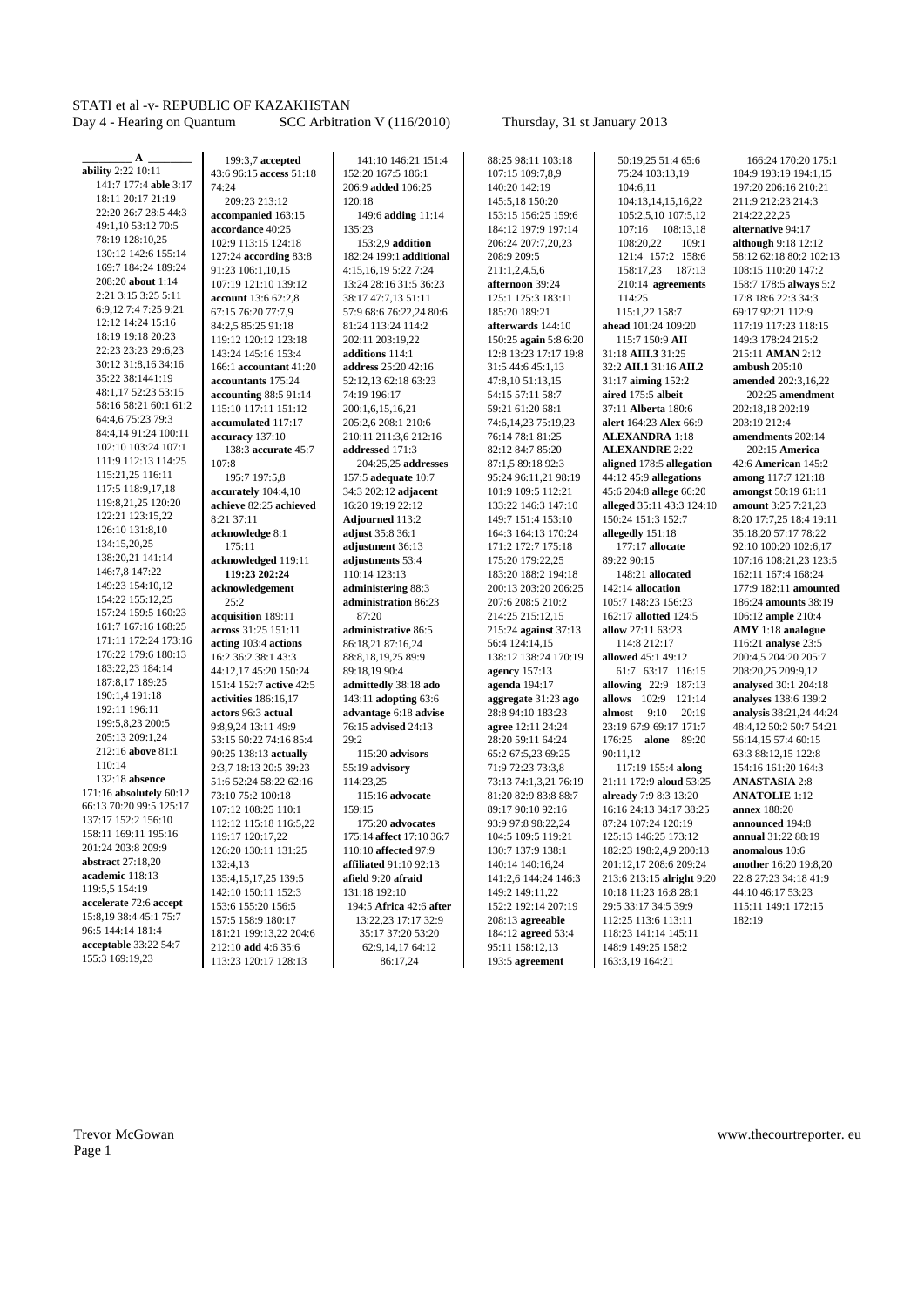188:25 189:10 151:20 170:15 130:2 135:23 **assignment 66:1** 124:16 **banker** 120:3 135:15 **arbitration 1:1,1,2** argument 177:13

**appraise 102:3 around** 20:7 22:11 116:11,12,13,15,21 **attachments 188:20** 114:18,20 105:1 197:9

195:20 173:25 175:12 143:23 150:16 **assignments 42:6 August** 188:14 **bankers** 157:16,19 **answer** 70:3 75:7 76:6 210:11 167:6 176:4 **Assilian 24:4 author** 66:6 87:12 **banks** 117:9 171:21 94:11 118:16 **approached 57:5 arrived** 39:24 47:15 **assist** 55:6 91:14 **authored 125:18 bar** 2:20,21,21 3:9,9 **approaches 85:18** 54:22 56:22 58:12 **assistance 42:16** 130:15 5:11 7:3 10:7,2<br>
93:1 79:9 127:11.15 **assisted 214:15 authorities 51:24 barometer 97:12** 150:8 152:15 154:1 93:1 79:9 127:11,15 **assisted 214:15 authorities 51:24 barometer 97:12**  195:14 196:12 **appropriate 14:15 appropriate 14:15 arriving** 46:25 57:15 **b** 57:12 148:4 **126:24 203:11** 126:24 **15:12 52:36 0:18 15:12 188:15 b 15:12 188:15 b 15:12 188:15 b 15:12 188:15 b 15:12 188: answers** 58:9 116:25 15:12 52:3 60:18 58:11 128:17 **Associates 137:6** availability 36:4 47:1 barrels 23:11,24,25<br>**anticipate 166:18** 62:16 175:13 78:22 145:18 176:9 association 189:2 85:10 110:5.17 123:16 **anticipate 166:18 62:16 75:13 78:22 145:18 176:9 articipate 166:18 b articipate 166:18 articipate 166:18 b articipate 179:5 b articipate 179:5 b articipate 179:5 b articipate 187:5 b artici** 179:5 102:16,23 110:19 **article 157:5 associations 145:2 available** 3:21 19:9 **bars** 10:15 **anticipation 95:5** 112:17 114:8 118:2 **artificially 190:22 assume** 31:16 52:8 27:17 31:6 36:23 **base** 155:4 **anxious** 170:21 118:16 130:18 **Artinskian** 8:13 17:21 87:23 88:2 94:7 39:20 40:1,4 45:5 **based** 2:14 8:2 12:20 **anybody** 142:12 152:10 178:23 19:24 24:5 100:22 107:8,9,11 70:5 83:6,10 87:24 19:9 43:1 44:21 205:12 203:16 212:3,4 **Ascom** 1:13 2:5 90:22 142:17 145:14 110:21 144:1,7 **50:24 53:7 56:14**<br>**appropriately 67:19** 91:2 121:6,7 153:11 149:8 150:17 151:7 185:4 187:15.24 60:6 63:6 69:22 **appropriately 67:19** 91:2 121:6,7 153:11 149:8 150:17 151:7 185:4 187:15,24 174:23 148:18 197:10 159:24 165:3 168:8 191:3,11,17 196:12 77:18 79:25 81:3 **anyone 69:9 appropriateness Asia-Center 96:9** 174:18,18 177:13 206:8,11 82:9 83:22 85:13 136:15 158:3 **approximate 58:8 asked** 29:18 48:8 **13:24 64:21 67:8** 81:22 82:14,17<br>165:18 21:168:1 **59:5 16:17 73:23** 55:11 65:15 17:17 129:14 73:24 77:17 19 99:19:100:5 127:19 165:18,21 168:1 59:5,16,17 73:23 | 55:11 65:15,17,17 | 73:24 77:17,19 | 99:19 100:5 127:19 | 146:18 147:10 176:16 177:15 176:14 65:22 103:24 124:3 82:22,23 86:18,20 127:21 128:17 149:18 154:24 183:6 185:25 **approximately 10:24** 151:17 160:25 94:14 105:17 129:4 132:1 161:22 156:14,22 176:12<br>211:14212:16 57:24 79:23 80:3 172:23 174:18 106:12 130:9.17 162:9.13.20.23.24 177:7 187:4 188:9 211:14212:16 57:24 79:23 80:3 172:23 174:18 106:12 130:9,17 162:9,13,20,23,24 177:7 187:4 188:9 214:3,12 81:8 173:23 182:17 176:2 178:19,22 135:1 145:8 170:10 172:1 182:12 190:12 195:4 **anyway** 32:21 **April** 198:20 199:3 199:19 200:4 170:12 187:3 **avoid** 144:16 193:25 196:25 201:22 **apart** 113:25 172:6 202:9 203:2,21 205:1 213:19 192:16 193:7 196:19 203:7 203:7 **apologise 194:25 apologise 194:25 apologise 194:25 apologise 194:25 apologise 194:25 basic** 39:4 52:2 209:5<br>**apoarent 35:19 basically** 93:10 108:2<br>**apoarent 35:19 basically** 93:10 108:2 **apparently 19:18** 210:4 180:12 180:12 **assuming** 42:17 83:4 **aware** 18:2 27:10 128:1 130:1,4<br>204:17 209:11 **aquifer 19:5 aspect** 22:19 182:20 **appeared** 1:18,21 25:22 42:2,8 66:12 **assertion** 95:16 96:18 45:4 53:8 74:11 104:20 114:16 199:11 214:1<br>**APPEARING 2:1** 20:22 79:17 113:22 **assess** 48:10 49:12 83:3 84:22 85:23 119:15 136:19 **basis** 13:19 15:10 **Apple** 171:18 116:24 117:9,12 96:20 180:1 87:15,19 88:6 89:23 146:13 150:1 165:1 20:18 22:10 27:7 **applicable 170:12** 118:4,17 120:15 **assessed** 176:7,7,8 90:18 93:25 94:22 175:6 183:19 37:20 42:23 43:7  $\begin{array}{|l|c|c|c|c|c|c|c|}\n\hline\n67:20 & 68:18 & 105:18 & 209:6 & 212:19 & 215:7 & 39:6 & 47:19,25 & 48:2 & 146:17 & 152:19 \\
\hline\n106:17 & 107:22 & \text{substituting } & 27:15 & 68:24 & 69:23 & 93:14 & 157:23 & 163:3 & 164:2\n\end{array}$ 108:4,7,13,15 **Arbitrator 173:15** 102:21 164:5,24 174:10 78:23 82:4 91:20 122:17 144:25 **area** 21:6,8 64:22 **assessments 145:17** 193:5<br>**applies** 89:15 169:24 67:24,25 69:21 **asset** 44:13,14 46:8,12 **assumptions 45:2,2 b BOCKSTIEGEL 1:8** 108:14 117:19 **asset** 44:13,14 46:8,12 **assumptions 45:2,2 bBOCKSTIEGEL 1:8** 108:14 117:19 170:10 84:12,25 90:11,12 46:19 93:15 102:4 48:15,22,23 53:7 **b** 24:14 **b** 24:14 118:11 120:4<br> **apply** 42:25 50:15 147:13 160:22 117:18,22,25 123:7 **b** 24:14 **back** 6:19 9:21 10:3 134:21 140:2 65:15,18,22 68:20 | 206:4 | 142:14 151:20,25 | 84:4 85:10 94:20,21 | 14:16 21:24 28:7 | 142:16,17 144:9 89:22 90:19 93:9 **areas** 14:12 87:17 152:24 153:2,17 95:10,12 124:11 35:6 36:10 43:2 150:11 155:2,15 99:19 103:15 116:19 116:19 195:25 127:12 131:3,3 44:6 85:4,6 107:11 157:15,18 158:13 105:13 108:10 **argue** 7:20 192:11 **assets** 39:7 44:16,18 133:18 137:5,10 109:25 140:3,4 158:16,19 159:23 **arguing** 149:21 46:1,7 48:9 50:1 138:3,12,22 149:18 152:6 159:4 165:12 160:8,13,16 178:2 **applying 169:18 arguments 61:15 56:22 57:12 58:24** 180:13 188:9,13 **167:24 171:10,11 bcm** 187:13 **appraisal** 48:13,17 **bear** 90:15 166:23<br>54:24 176:22,22 **arm's** 103:5 **112:1,6,10,20 bear 103:5 bear** 90:15 **bear** 90:15 **bear** 90:15 **bear** 90:15 **bear** 90:15 **bear** 90:15 **bear** 90:15 **bear** 90:15 **bear** 90:15 **bear** 54:24 176:22,22 **arm's** 103:5 112:1,6,10,20 **attach** 205:20 **background 41:19 became** 36:23 71:5 **appreciate** 15:2 25:1 56:8,23 58:1,4 120:13,18,22 121:1 **attempted 18:12 backwards 172:3** 155:23 198:12 26:8 33:12 156:21 59:23 97:19 98:21 121:24 123:7 134:8 **attention 133:2 baked** 68:7 **becomes 153:6 attitude** 12:12 173:25 208:13 188:14,14 148:12,17,24 149:3 **attorneys 27:9** 63:4 157:4 40:6 44:16 52:4,7<br>**preciation 32:24** arrangement 137:18 149:12.22.24 150:6 **attracting 157:22** balances 111:25 52:10.20 55:10 **appreciation 32:24 arrangement 137:18** 149:12,22,24 150:6 **attracting 157:22 balances 111:25 approach** 13:4 14:9,9 140:12 150:20 151:18,18 **attributable 69:21 ballpark 164:18** 72:23 78:2 82:6 90:20 93:4 96:25 84:21 11:125:6 139:7,24 153:12 153:13,15 **auditing** 115:12,13 **bang** 153:19 **bank** 55:12,19 70:1.7 146:6 148:25 116:7,8 150:14 **arrive** 81:7 121:22 174:6,9,24 **auditor** 114:21 115:4 117:18 118:10 150:24 156:25

170:3,4 177:14 **approaching 7:1,12** 131:25 **associated** 17:1 24:9 **authors** 125:20 126:1 **barrel** 123:18,20 **bank** 55:12.19 70:1.7

155:23 168:17 196:17,19 198:17 **ascertain** 28:5 167:8 107:15,25 118:18 95:23 96:7,10 47:24 48:4,15 49:14 **anything** 4:18 95:14 44:10 **aside** 8:17 42:19 119:4 198:25 205:22 **avenue 1:4** 91:19 99:10 107:12<br>199:5 113:23 **approved 48:20** 170:16 122:3.25 126:12.17 **avenue 4:11** 12:17 **avenue 8:7** 57:16 122:3.25 126:12.17 109:5 113:23 **approved 48:20** 170:16 **assumed** 4:11 12:17 **average** 8:7 57:16 122:3,25 126:12,17 **apparent 35:19** 208:21,23 209:7,15 138:20 173:16 127:23 128:4,9 **awarding 49:20 basically** 93:10 108:21 204:17 209:11 **aquifer 19:5 aspect** 22:19 **assumption 44:25 assumption 44:25 assumption 44:25 arbitration 1:1,1,2 aspects 2:8 assumption 44:25 b**  $\begin{bmatrix} 29:24\ 63:22\ 66:11\ 144:20\ 181:18\ 188:10\ \end{bmatrix}$ **APPEARING 2:1** 70:22 79:17 113:22 **assess** 48:10 49:12 **b** 83:3 84:22 85:23 119:15 136:19 **basis** 13:19 15:10 17:2<br> **Apple** 171:18 116:24 117:9,12 96:20 180:1 87:15.19 88:6 89:23 146:13 150:1 165:1 20:18 22:10 27:7 **application 54:22** 131:14 151:22 **assessing 104:7** 96:5 110:8 127:18 185:11,12 46:4,19,19,21,22,23<br>**applied** 48:3 62:24.25 181:22 200:22 **assessment** 19:7 38:23 129:24 130:20 **away** 21:15 22:7 46:24 47:16 48:2,7 **applied** 46:24,47:16 48:2,7<br> **applied** 46:24,47:16 48:2,7<br> **applied** 49:25 53:510 57:6<br> **away** 21:15 22:7<br> **away** 21:15 22:7<br> **away** 21:15 22:7<br> **applied** 49:25 53:510 57:6 **Azerbaijan 33:25** 66:14,17 67:7 70:6 **back** 6:19 9:21 10:3 134:21 140:21 110:9 169:12 **arguing** 149:21 46:1,7 48:9 50:1 138:3,12,22 149:18 154:25 152:6 159:4 165:12 160:8,13,16 178:25<br>177:15.24 182:1.21 **argument 177:13** 55:9.17 56:6.14.18 149:18 154:25 166:11.21 167:12 180:11 **appraisers 54:24** 35:9 42:10 55:24 117:21 118:19 **attempt** 144:15 **backup** 32:10,11 **become** 104:21 125:25 25:14 58:13 84:25 **arrangements 83:2** 151:19 152:9,12,20 **attributed 130:10** 170:10 172:4 98:18 104:11 114:6

Page 2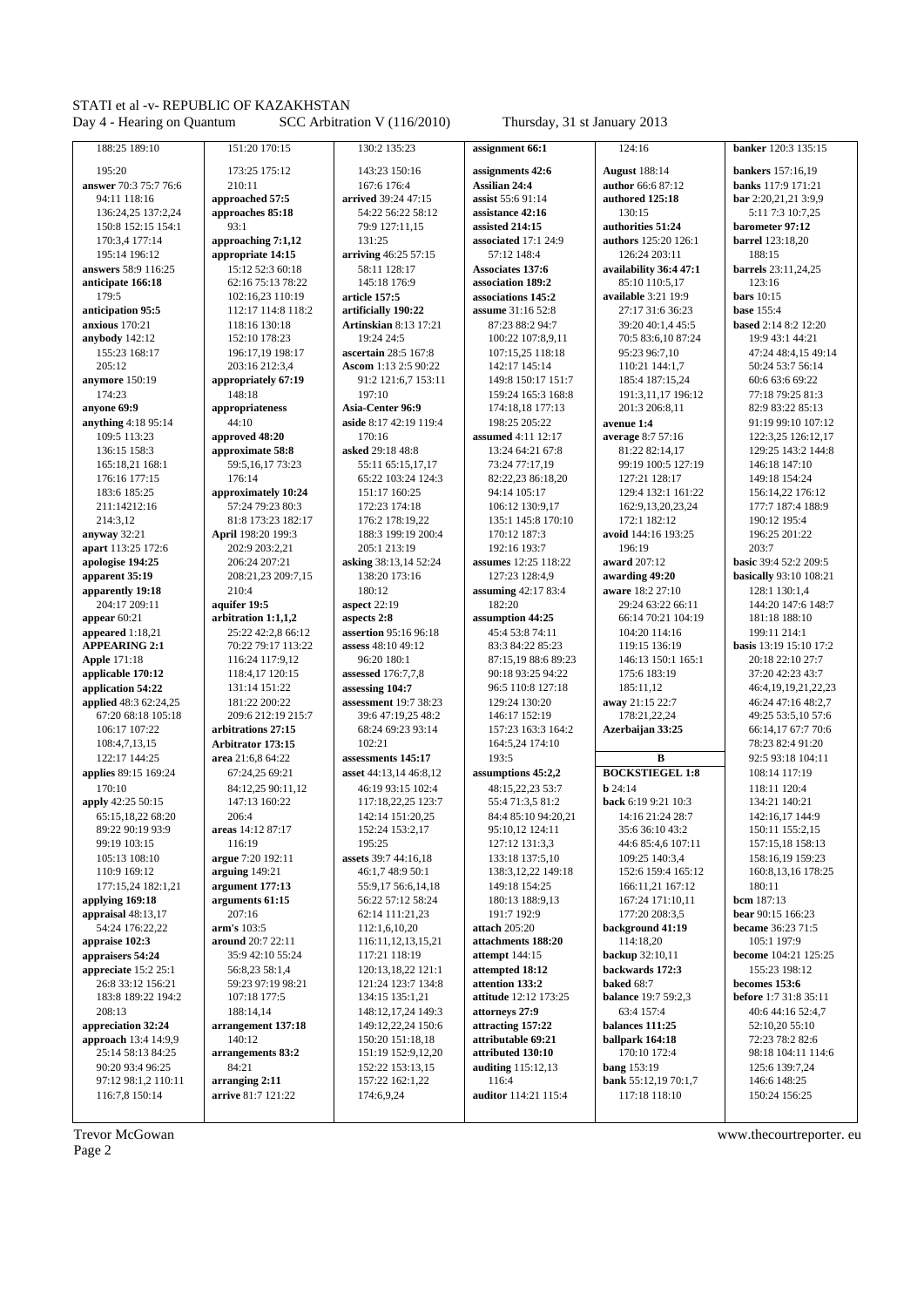169:15 171:11  $172.24$   $176.5$  $178.20179.4181.2$ 187:21 193:17 194:18 195:1 197:22 198:4,9  $204.23208.3$  $214.12$ beg 135:6 began  $52:10$ beginning 25:8 117:5  $128.10$  134.19  $150.5174.12198.5$  $203.5209.21$ hegins 08.2 120.11 hehalf 1:18 21 175:19  $214:8$ **behind** 82:21 87:23  $90.21$  117.17 127.1  $139.5140.3$ behind-pipe 34:17 being 13:23 20:22  $35.1937.111416$  $38.130.20443$ 53:22 55:17 57:20 58:24 61:17 74:3  $79.1983.1191.2$ 96:5 101:20 107:25  $117.1$   $128.14$   $134.4$  $157.10171.13$ 177-18 182-2 185-4 195:24 206:13.20 **BEKETAYEV 2:10** helated  $204.11$ helief 41:1 113:16  $124.19$ **believe** 11:21 12:24 22:1 24:6 36:22  $37.10185869$ 64:5 68:1.12 69:10 73.11 17 74.11 75.8 75:9,12,13 85:6,9  $88.191.2294.10$ 97.4 98.13 99.24  $102.21$   $104.16$ 109:2,6 111:12 114:8 122:12 127:3  $128.2324140.2$  $180.31976$ believed 14:13 below 5:19 7:5 129:15 benchmark 56:10 henchmorks 138.24 heneficial  $159.21$ 195:8,9,16 196:1  $197:16$ henefit  $11.1932.23$  $44.2$ **benefits** 160:2,10,14 best 22:4 65:16 92:8 158:14 183:4 190:23 197:12 het 43.24 168.22 hetter 1:14 17:22 38:5 53:12,25 54:2 62:21 90:18 99:5 101:19 159:16 176:20

158:3 160:14 165:7

**between** 1:11 4:17 5:10 8:6,9,19,19  $9.1610.2511.16$  $12:15$   $17:5$   $20:21$ 29:20 34:13 36:24 37:25 43:9 56:16 58:5 62:23 64:25  $65.772.276.7$  $92.12121.7128.14$ 136:1 147:20 161:25 162:17,21 163:17 175:5.7  $178.12$   $179.11$  $204.22.206.19$ **beyond** 7:18 38:2  $158.8$   $168.15$   $174.3$  $180.2198.18$ bid 102:23 186:21.24 187:2,4,21 188:4,8 188:12.25.189:3.8  $191.8192.78193.6$ 193:7, 18, 18, 20 bidding 56:13 big  $20:7$ **bigger** 127:3.4 biggest 20:9 bill  $151.4$ **billion** 6:6.9.12.58:6.6 66:15,18 100:16,20  $100.24$   $101.5$  7 8 106:1,2,18 107:3,4  $107.17$  19  $108.3$  23 111:8 164:12 186:24 199:14  $208.18$ **binder**  $64.1565.10$ 88:12 90:21 127:3  $140.4189.2325$ binders  $127:2$ **binding** 187:12 bit 16:7 34:5 41:19 43:14 48:1 50:4 55:13 60:23 61:2  $115.23$  150.10 183-21-194-11 **BITENOV 2:15 black** 132:18 **blame** 180:1 hond 153.1 165.22 **honds**  $153:10, 165:2$  $170.23$ booked 88:8 **boost** 2:21 3:8 hooster  $2.187.21$ **Borankol**  $4.175.23$ 31:18 35:2,4,15 36:24 37:7.9.19  $46.247.249.25$  $51.856.142257.3$ 74:12 76:11,12 83:5 83.9.20.84.12.94.8 105:8 106:19,23 116:17 173:18 **border** 132:14 horne  $67.2$ borrowing 117:8 **both** 3:5 36:7 37:25 38:17 54:3.9 60:1

61:3,6 62:7 65:6 76:23 79:12 85:18 85:18 95:12 113:10  $119.21$   $120.13$ 143:21 149:22.25 151:20 153:4 164:15 174:11 185:9 198:22 206:8  $206:11.215:6$ **bottom** 129:19 133:1 bottom-most 129:7 box 176:13 hreach  $205.7$ hreak  $39.21 \, \text{AD} \cdot 12 \, 15$  $73.2174.221$  $184.11$   $14$   $18$  $194.17.21$ breakdown 28:10 31:25 72:2 **hreakthrough 20:1 Brent 50.21 188.14 bridges** 135:21,21 hrief  $8.24109.14$  $198.16199.9$ briefing 179:10 briefly 2:13 114:17 116:7 164:2 171:4 briefs 54.10 196.16 22 198:2,7,11,20 199:1  $199.6$ bring 44:5 bringing 51:22 142:13  $brings$  32:23  $broad$  149:18 broke  $158:17$ **Reason 130.13** Broscaru's 139:24  $140.27141.18$ brought 21:24 **Brussels** 161:15.16 **budget** 12:21 13:1  $180.24$ **buffer** 166:14,19 **build**  $54.15.55.3$  $159.20160.12$  $162.14$ **building 48:21 149:16** 149:16 160:11  $162.1176.24$ huilt  $13.2048.1621$ 54:17 75:25 95:25 117:23 158:14,15  $177.1$ bulk  $11.2$ hullet 65.13 134.22  $187:10$ **bunch** 35:21 58:10  $135.1719$ husiness  $41.21$   $24$   $25$ 46:15 51:16,17 54:23 57:17 78:15 90:22 95:15 98:5 111:21.22.24 121:6 121:11 130:22 136:1 146:15  $149.24$   $153.7$ 154:17 162:5.12.20  $193:11$ 

businesspeople 162:6  $huv$  3.16 23 93.19  $168.18$   $176.23$ buyer 146:15 162:23 162:23 165:19  $166.1$ **buvers** 55:14 115:20  $142.68$ buying 117:8 buzzwords 164:24 bypass  $11:6$  $C$  106.11 14  $CAC 2.17 8.19 47.9$ 85:12 96:6,9 140:14 calculate 3:25 15:19 32:4 101:3,22 calculated 3:7 49:4  $81.349915$ calculation 15:24  $28.1931.248.7$  $62.166.182367.4$  $70.574.175.476.5$ 91:18 92:13 100:7  $103.16$   $107.7$  13  $108.14$   $122.23$ 161:22 166:23  $200-9$ calculations  $26.311$  $30.17535674$ 72:18 86:1 102:16 119:5 140:19 142:1 calculator 81:9.18 call 8:8 9:3 17:20 18:9 39.18.80.19.92.24  $93.2121.21127.22$ 128:3 133:2 176:17 called 3:4,5,6,7,8,11 3:18,23,24 4:1 1:4,5  $1.678664018$ 47:21 55:10 64:7,12  $84.993.1699.16$  $113.5118.5123.9$  $130.1143.1516$ 162:7 184:20 186:12 195:18 calls 170:14 189:1 came  $175:21.184:21$  $191.13192.8$  $200:18$ Canada 41:20 42:6 Canadian 145:1 cap 163:21 capability  $140:8.11$ capacity 4:14 140:25  $141 \cdot 1142 \cdot 11158 \cdot 8$ capex 31:24 51:12.13 70:24,24 71:2,5,10 71:10,14,15,18,21 72:3.7.9.12.17.17 73:23 74:9 75:13.20  $76.32077.10$ 135:16 137:5 138:4  $138.13140.21$ 189:9 193:24 capital 51:12 55:19

Thursday, 31 st January 2013

businesses 162:15

57:14,16,19 58:16  $59.770971.2$  $92.1299.22100.5$  $101.69121.15$ 123:1,3 161:22 162:1.9.12.13 166:5 172:1 178:10  $180.20$   $181.3$   $188.2$ 188-19 24 189-10 capitalisation 102:8 Capital's 157:24 carbonate 17:21 22:17 carbonates 20.6 card  $102.1$ carry 111:23 carve  $178.17$ CASCo 195.69 16 17 195:18.24 196:2 197:1,2,9,10,11,13  $197.17$  $case 3.24 15.18 18.5$ 26:14 27:19,24  $28.2329.1441.8$  $42.1444.1120$  $45.121446.20$ 50:10 55:1,8 57:25 60:17 67:7 68:12.13  $70.880.1983.16$ 85:13 92:24 93:24  $112.1617116.9$ 119:14 121:9 123:7  $123.19$   $144.3$ 146:16 147:10,22  $148.5$   $149.12$  25 150:5 18 152:16 16  $163.112167.7$ 168:21 170:25 177:4 178:7 179:16 193:11 195:11 196:4.8 205:8.9 209:22 215:1 cases 5:15 27:14 42:2 42:10 149:3 178:20  $179.15$   $183.14$  15  $183.15202.23$  $\cosh 54.17149.22$ cashflow 46:19.21 48:3 50:2,6,7 62:17  $62.20107.21108.5$  $117.2124119.3$ 120:21.21 121:8 122:23 148:2 149:4 149:17 150:15  $164.16$ cashflows 50.17 93.25 107:22 116:15 120:25 121:2,20  $148.16$ cashflow-hased 149.8 Caspian 186:13 categories 69:23 106:8 caught 154:1 causality 167:11 causation 42:20 caused  $204.16$ caution 178:5 central 47:9 96:9 186:12

Centre 1:4 cents 97:14 171:8,11  $171.24$ certain  $25.942.18$ 51:23 67:9 73:21 76:1 82:24 83:21 85:1 97:20 117:17  $118.1120.22$  $121.15123.12$ 144:10 159:20 160:2,14 167:3,4 177:9 181:11 certainly 14:19 18:24  $19.14$  16  $23.7$   $24.24$  $25.127.228.19$  $30.2140.145.7$  $49.2159.2462.11$ 71:22.24 72:16 73:14 80:13 85:23  $94.22.25.95.7.96.1$  $97.18104.19$ 110:20 116:9 118:3  $120.13124.14$  $142.15$   $144.5$  20  $150.12151.25$ 155:5 157:7 164:23 174:5 179:16 184:10 189:1 191:2 191:7 198:24 199:3 certainty 3:22 21:9 44:3 49:19 85:20.24  $95.1420$ Chairman 1:9 5:2,6,7  $6.188.249.110.17$  $10.18$   $11.23$   $14.16$  $14.25$  15.14 16.12 22:21 25:4 26:22 27:13.25 29:5.19.24 30:5.9.11.19.23 31:7 32:14 33:6.17 34:5.25 35:1.17 36:18 37:2 38:10.13 39:8,15,17 40:3,6  $40:11$  19 21  $41:2.4$  $52.72053.1754.8$  $60.2561.2263.10$ 109:12,15,20,21 110:24 111:1  $112.24$   $113.6$   $10.17$ 114.4 11 16 122.6 122:16 124:3,22,23 131:15.17.20 133:22 136:18,24  $137.12023142.18$  $142.19$   $143.7$  11 17 146:6,20 147:6 160:21.24 165:9  $167.12$  15 25  $168.3$ 168:16.25 169:3.9 172:17,20 174:11 174:15,21 175:1 183:9.10 184:6.8.21 185:15 189:14.17 192:10.20.22 194:3 194:5.15.23.25 196:14,19,23 197:20 199:4 200:24.25 203:25

**Trevor McGowan** Page 3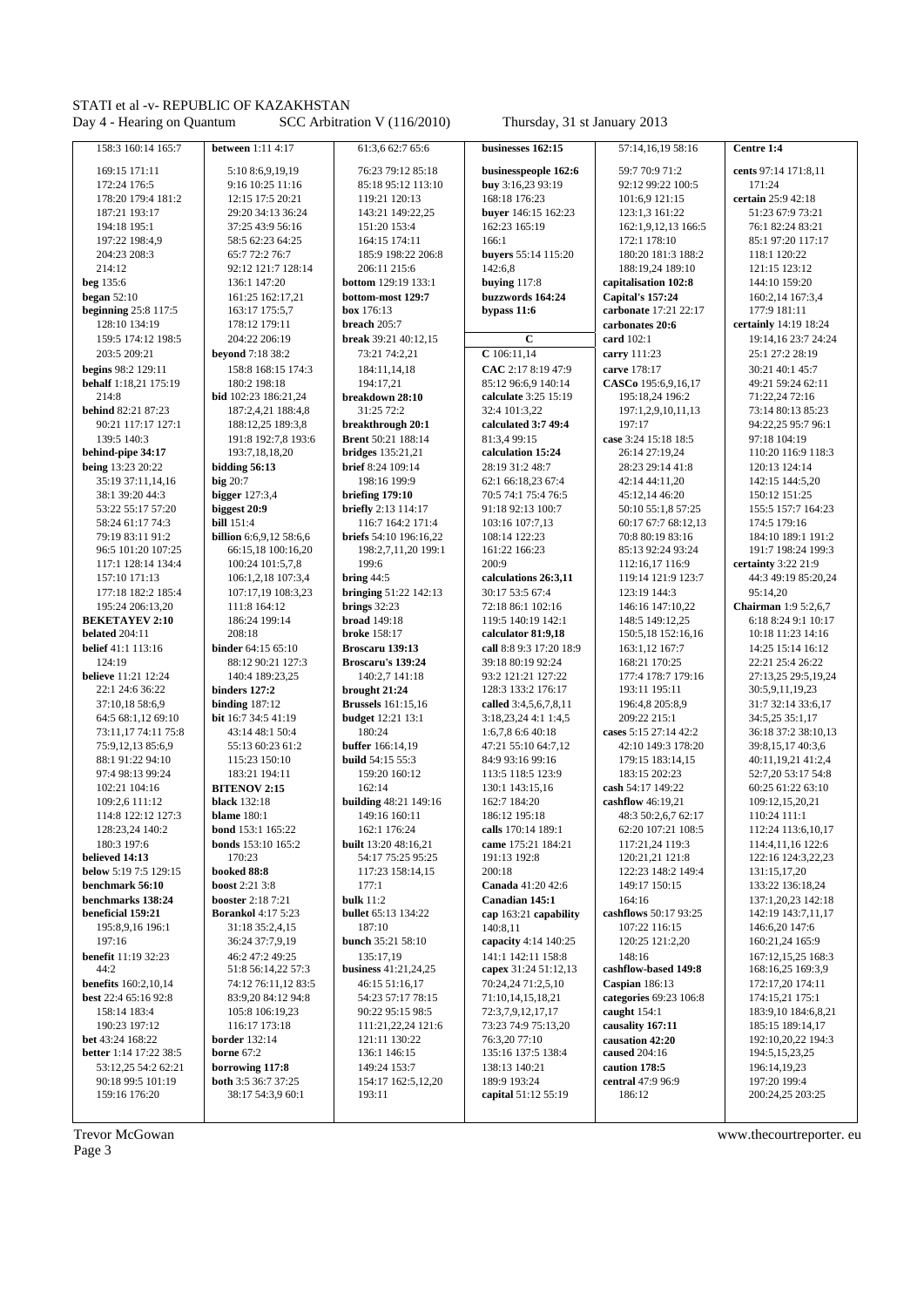Page 4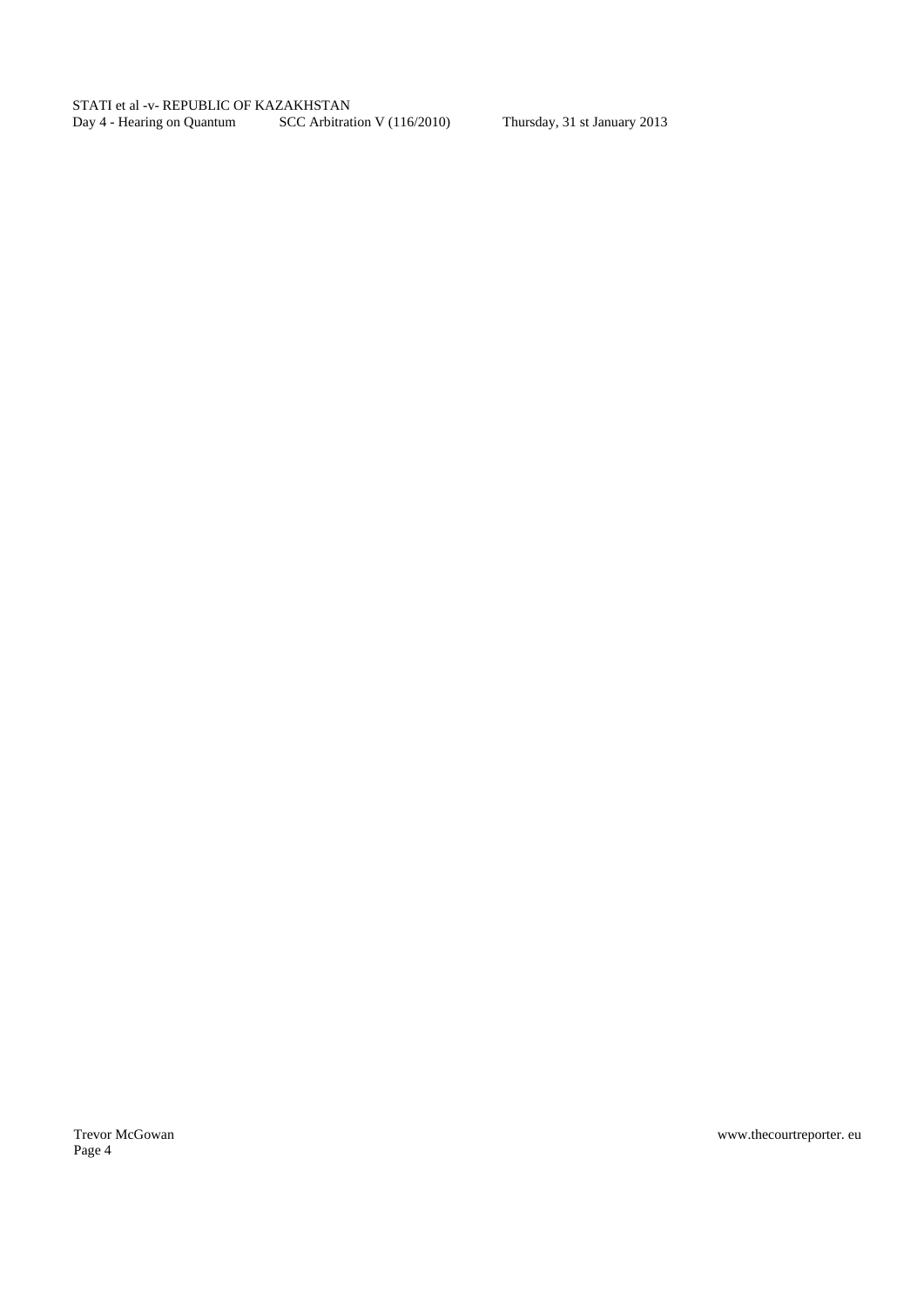**chances** 84:6 180:16 152:5,6,9,21,23 162:2,4,5,20 164:8 **common** 4:22 20:6 **change** 20:22 21:20 153:15 159:3 **changes** 20:1,2 63:4

**claimants** 1:14,19 2:2 **changing 38:21 clarification 30:5 52:8 collected 162:6 company** 55:16 57:15 **compulsion 43:10 confusing 85:2 China 15:3 classic 35:3 comparable 96:24 comparable 96:24 comparable 96:24 comparable 96:24 c** 

204:5 205:11 206:9 62:13,21 65:20 70:9 26:8 30:20 37:2 196:17 202:4 210:5 140:25 141:6 **condensate 145:23 collective 150:6** 101:6 120:12

206:14,16 207:22 78:20 92:10 99:16 48:2 60:21 68:13 211:17,23 **completely** 29:16 39:1 **condensates 50:18**  208:9,22 209:16 107:18 124:9 150:1 119:21 137:6 138:6 **commentary 61:19** 67:12,17 68:5 84:8 **condensed 23:13**  210:13,21,23 211:9 158:22 178:7,14 201:4 202:12 **commented** 8:3 23:17 104:2 126:16 172:5 **condition** 15:7 32:25 211:16 212:8,13,20 179:10 182:15 213:19 **commenting 16:23** 176:15 181:23 59:13 212:23 213:14,17 189:14 210:7 **Cline's 6:10 Cline's 6:10 comments** 5:4 15:1 199:12 203:20 **conditions** 95:7 97:9 **cline 140:3** 19:22 22:21 23:2 20:16,20 210:10 97:15,18.21 98:6 214:24 28:7 39:14 45:25 **close** 4:21 7:5 21:25 33:12 37:2 168:11 210:11 104:12 149:19 **challenge** 20:10 25:3 46:1 60:8 63:5,22 56:21 159:2 181:11 197:24 198:13 **completion** 12:10 13:9 190:4 **challenges 20:8 challenges 20:8 complex** 13:7,13,15 **complex** 13:7,13,15 **complex** 13:7,13,15 **conduct** 77:22 190:15 **complex** 13:7,13,15 **conducted** 24:6 214:6 **Chamber 1:2 Chamber 1:2 Chamber 1:2 conducted** 24:6 214:6 **conducted** 24:6 214:6 **conducted** 24:6 214:6 **conducted** 24:6 214:6 **chance** 14:18 54:3,9 77:16 78:7,8,12,13 131:2 178:4 **Commerce 1:2 complexity 13:7 complexity 13:7 commerce 1:2 complexity 13:7 complexity 13:7 complexity 13:7 commercial** 42:3 51:1 **Compliance 2:13 13** 65:3 67:8 115:12 80:2 82:2 86:18,24 **closer** 57:7 128:16 **commercial** 42:3 51:1 **Compliance 2:13,13 conference 143:10**  116:4 118:7,8 86:25 87:3,8,15,23 178:6 115:23 119:6,9 **complicated 80:8 conferences 138:19**  159:16 179:8,12,14 88:2 94:15,17,21 **closest 22:5** 159:19 160:15 179:24 180:14 96:16,17 99:13 **conferencing 1:10**<br>179:24 180:14 179:24 180:14 179:24 180:14 179:24 180:14 179:24 180:14 179:24 180:14 179:24 179:14 179:24 179 179:24 180:14 96:16,17 99:13 **closing** 210:18,25 **commercialised 50:14** 212:24 215:<br>181:15 183:2 109:17 116:14 **commercialised 50:14 commissioning 13:11 comply** 185:13 187:25 189:4 124:22 125:2 150:2 **clues** 164:17,19 **commitments 91:3 components 32:1 confidential 26:13**  191:10,16 150:22 151:2,2 **code** 62:1 161:23 **commodity 94:24** 173:18 27:15,16 28:20,23<br>**ances** 84:6 180:16 152:5,6,9,21,23 162:2,4,5,20 164:8 **common** 4:22 20:6 **composite 100:4** 55:15 59:8 104:18 24:2 37:1,22 53:6 179:16 184:5 198:9 **cold** 15:6 **commonly 43:6 compress 11:8** 25:16 26:12 27:1 53:11 110:8 146:17 198:24 199:3,11,19 **collapse 98:25 communications compression 2:6,11 confidentially 26:18**  147:11 172:8 199:21 200:1,2,18 **collaterally 144:17** 188:24 2:15,19 3:15 4:24 **confirm** 14:19 54:21<br>193:21 200:8 200:24 201:3.6 **colleague 119:11** companies 3:20 56:5 5:22 6:1.4.13 7:13 60:2 107:8 185:22 193:21 200:8 200:24 201:3,6 **colleague 119:11** companies 3:20 56:5 5:22 6:1,4,13 7:13 60:2 107:8 185:22<br>209:18 210:8 10:8 10:3 201:16 210:3 147:14 56:17 57:10 58:18 7:16 22.23.24.25 186:3 201:16 210:3 209:18 210:8,10 204:11,16,19 205:8 147:14 56:17 57:10 58:18 7:16,22,23,24,25 186:3 201:16 210:3 **changed** 28:9 124:10 207:17 208:17 **colleagues** 1:24 28:14 97:16,17 102:8 8:2,23 11:4,5,14,20 213:16 188:9,11,16 189:6 209:3,10,16 210:8 54:1 130:17 143:7 122:2 123:23 11:22,24 34:17 **confirmatory 58:7**  193:22,23 199:21 211:19 212:9 214:8 143:19 161:2 128:15 136:16 **compressor** 2:21 3:1,7 **compressor** 2:21 3:1,7 **compressor** 2:21 3:1,7 **compressor** 2:21 3:16 **compressor** 2:21 3:1,7 **compressor** 2:21 3:10,11,19 4:2.3.7.8 **claims** 15:19,20 42:20 172:18 175:8 161:24 163:5,8,9,9 3:10,11,19 4:2,3,7,8 **confirmed 210:7 confirmed 210:7** 183:12 206:20 163:11,12 170:11 11:6 30:25.25 **confirming 55:6** 145:17,24 146:8,9 | 150:15 152:9,11 | 211:13 214:11 | 171:17,18 174:5 **compressors 3:12 conformity 209:9** 146:14 200:1 **collect** 123:11 **company 55:16 57:15 <b>comprises 112:10** confronted 208:15 **company 55:16 company 55:16 company 55:16 company 55:16 company 55:16 company 55:16 company 55:16 company 55:16 compu characterisation** 91:21 152:13 **collection 111:23 collection 111:23 confusion 110:4 confusion 110:4 confusion 110:4 confusion 110:4 confusion 110:4 confusion 110:4 confusion 110:4 confusion 110:4 confu** 19:24 173:13 179:4 195:2 150:2<br>
characterise 20:8.16 196:5.13.24 197:14 collective 150:6 101:6 120:12 concede 99:5 connected 67:23 **charge** 186:11 197:19 199:2 **columns 61:15** 148:15 149:15 **conceded 15:5 connecting** 13:9 73:4<br> **complimation 162:16** 155:24 156:2 164:8 **concentrate 126:4 connection 195:25 combination 162:16** 155:24 156:2 164:8 **concentrate 126:4** connection 195:<br>128:25 **connective 22:7** come 1:9 9:21 14:16 165:20 166:15.20 **concent** 43:19 48:13 **connective 22:7** 128:25 **clarified 207:25 come** 1:9 9:21 14:16 **come 1:9 165:20 166:15,20 <b>concept** 43:19 48:13 **chartered** 41:20.21 **clarify** 10:22 22:22 26:25 29:21 34:12 **come 1:9 167:2.4.21 169:24** 99:9.14.17 101:11 **chartered** 41:20,21 **clarify** 10:22 22:22 26:25 29:21 34:12 **check** 99:16 108:9 **check** 99:16 108:9 26:1 29:31 26:07 26:1 29:31 26:07 26:1 29:31 26:07 26:1 29:31 26:07 26:1 26:07 26:1 26:07 26:1 26:1 26:07 26:1 26:05 26:0 **check** 99:16 108:9 26:1 29:8 126:9 34:23 39:2,25 46:15 170:17 171:5,14 101:14 112:14 113:15 170:9 199:25 208:4 63:10 69:1 99:3 175:3 180:23,23 117:25 118:16 **consequences 97:7 checking 2:4** 210:23 104:14,22 113:6 181:4 193:6 195:18 141:4 164:25 185:14<br>**Chernyak** 66:9 78:2 **clarity 28:22** 163:24 167:12 195:20,21 197:2,9 169:12 176:18 **consider** 8:6 19:12 **Chernyak** 66:9 78:2 **clarity 28:22 clarity 28:22** 163:24 167:12 195:20,21 197:2,9 169:12 176:18 **consider** 8:6 19:12 **classic 35:3** 176:8 183:2 184:24 **comparable 96:24** 179:7 23:15 32:22 33:1 **choice** 36:11 **clause** 63:2 146:18 194:23 198:25 97:11,25 98:2,9 **concepts** 117:11,13 39:5 47:1 48:9 55:7 **choose** 25:17 45:19 147:11 147:11 206:23 210:15 99:5 122:2,2,8,19 **conceptually 169:19** 102:14 110:16<br>
60:12 **clear** 1:22 34:21 49:24 11:160:19 173:4 11:180:19 173:4 11:180:19 60:12 **chooses** 202:14 **clear** 1:22 34:21 49:24 **chooses** 202:14 **chooses** 202:14 **c** 179:11 182:2 **chooses** 202:14 **chooses** 202:14 **concern** 10:9 46:13,16 **concern** 10:9 46:13,16 **concerne** 10:9 46:17 103:15 102:12 116:23 117:21 121:11 **compare** 61:19 138:11 **concerne** 1:19 138:11 **concerne** 1:19 138:11 15 93:15 5:15 **compare** 61:19 138:11 122:14 157:17 117:4 134:19 130:25 183:24 **compared** 37:12 56:19 94:1 102:7 153:1 **consideration 18:15 chosen** 47:6 59:17 155:23 156:10,16 199:1 57:1 155:11 177:20 **concerned** 1:16 25:4 84:13 60:10 159:3 165:6 166:9 167:17 **comfort** 164:20 **comparing 138:22** 38:11 183:12 194:7 **considerations 27:18 CIM** 157:16,19,21 188:18 193:10 **comfortable 176:8 comparison 34:13** 195:3 197:14 214:4 43:12<br> **comparison 34:13** 195:3 197:14 214:4 43:12 **coming** 2:22 19:18 **coming** 2:22 19:18 **company** 5:22 **concerning** 5:8 46:5 **circumstances 102:6 clearer 1:19 clearer 1:19 concerns 77:5 clearly** 48:23 68:17,22 **commas** 118:24 **compensated 83:11,22 concert 55:16 considered** 19:2 37:17 compensated 83:11,22 203:17 84:7 116:10 118:22 **comment** 5:3 6:20 83:23 **conclude 136:13** considering 24:1 77:4<br>123:6 154:18 155:2 14:18.23 17:4 19:21 **compensation 15:25** concluded 216:2 **considers** 104:5 **cited** 6:3 121:12 123:6 154:18 155:2 14:18,23 17:4 19:21 **compensation 15:25** cites 145:2 concluded 216:2 **considers 104:5 cites** 145:2 182:1 182:1 22:23 28:1 30:10,19 43:1 **concludes** 39:9 184:10 **consistent** 95:4,7 96:2 **consistent** 95:4,7 96:2 **client** 27:4 69:2,4 **c** 31:11,12 33:10 **competence 137:14** 194:15 66:17 67:6,7 199:14 104:5 124:19,20 34:25 36:16 53:21 **competent 201:25 conclusion** 18:19 92:4 195:11,22,23 199:14 208:18 **clients** 26:24 177:7 61:1463:16 122:10 **competitors 193:15** 156:3 210:15 **consolidated 59:3 claimant** 26:15 41:2 **Clifford** 115:12 116:4 122:14 140:21 **complete** 12:5,19,23 **conclusions 27:18 constrain 8:20**  42:15,20,22 43:1 **Cliffson** 59:18,19,19 148:25 156:18 13:1 15:6 145:21 **37:1 55:25 56:4 constraints** 79:7 189:9<br>44:15 21 45:6 13 156:8 204:24 57:2 58:8 173:1 189:24 44:15,21 45:6,13 | 195:23 | 164:21 169:17 | 156:8 204:24 | 57:2 58:8 173:17 | 189:24 48:25 51:14,16 **Cline** 5:17,25 23:2 190:20 196:14,15 **completed** 16:3 96:13 **concrete 147:8 construct** 4:3 171:25

**composition 124:1 confidentiality 25:11** 

181:15 183:2 109:17 116:14 **closings 211:4 commissioning 13:11 comply** 185:13 **confident** 14:14 125:7

Page 5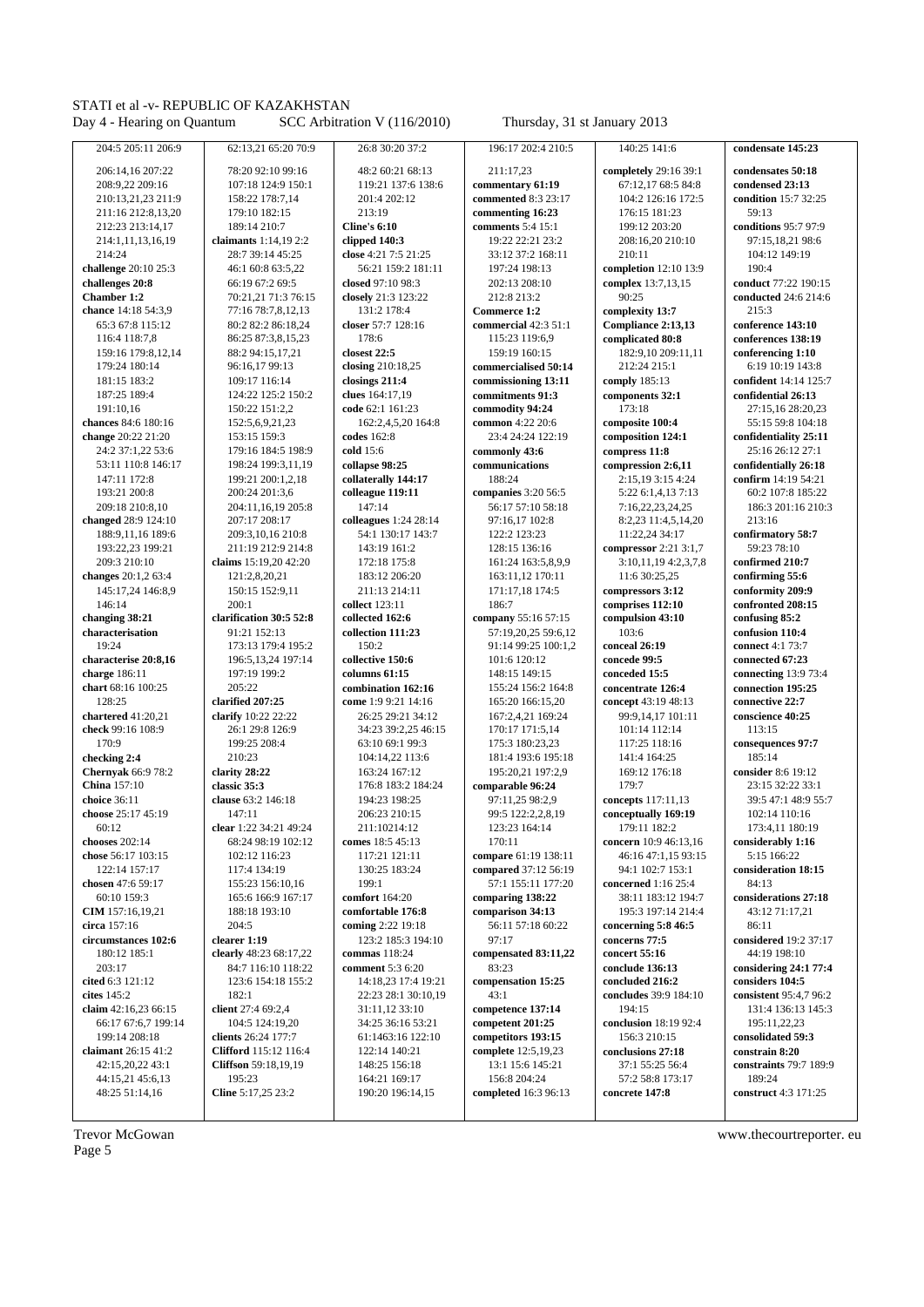**constructed 73:9 construction 4:5**  12:18 73:15 149:15 **consultant** 114:21 **consulted** 54:1 **Consulting** 3:10 40:17 41:7 42:9 **consumed** 106:7 **consumer** 51:1,1 **contact** 125:22 126:9 **contacted** 69:8 188:2 **contained** 59:8 211:24 **contains** 135:14 204:24 **contemplate** 175:16 **content** 201:5 **context** 53:1 150:4 **contingent** 69:20 **continuation** 35:13,14 **continue** 4:24 110:16 125:24 126:11 127:24 128:11 **continues** 197:13 **continuing** 24:11 76:19 **contract** 11:22 64:21 69:21 70:25 83:6,24 84:3,5 85:18 86:6 86:12,19,21 87:17 87:25 88:9 106:19 116:19 119:14 127:22 129:8 139:16 156:13,13 158:10,18,25 159:1 181:8 187:16,22 **contractors** 13:25 **contracts** 62:2 115:20 116:13,16,22 117:3 120:16 127:25 128:19 131:6 142:17 145:25 155:4,11,12 156:7 159:23 174:23 **contractual** 135:22 151:22 155:1 **contrast** 35:9 60:3 **61:19 contravene 124:17 contravening 124:14**  124:15 **contrivance** 202:7 203:20 **control** 18:2 **conversation** 39:18 **conversion** 107:6 **converted** 107:2,3 **coolers** 3:19 **Cooperation** 2:11 **copy** 185:21 213:4 **core** 42:24 137:14 **corporate** 90:24 146:24 148:21 150:3 196:2 **correct** 6:25 9:6 10:9 31:21 32:7 44:23 53:9 61:6 64:22 67:7 71:7,8,18 73:2 77:1 78:18 85:25 86:4,12,15,16,22

88:20,21,23,24 89:1 89:2,10,11,13,16 90:2,9 91:8,9,11 92:14 93:2,7,8 94:20 95:13 99:18 100:13,17,24 101:10,12 103:13 106:4,6,20 107:20 108:4,16 109:7 113:23 124:13 125:15  $127:14.20$ 128:7,8,12,13,22 129:6,9,10,12 132:1 132:22 133:6,11,12 133:16 134:8,9 135:3,5,7 137:7,8 140:18 141:2,12 150:5 158:1 161:10 166:25 169:20,21 173:8  $182.15.21$ 186:1,22,24 187:1 188:4,21 190:16 215:19 **corrected** 163:23 **correction** 52:19 109:25 204:22 **corrections** 41:12,13 52:4,25 53:2,16,19 113:25 114:9 **correctly** 15:9 68:14 80:10 95:11 113:11 148:7 167:18 195:17 **correlation** 17:5 **corroborates** 144:18 **corroborating** 159:7 **cost** 3:18,22,24 4:14 4:19 12:5 14:23 16:4 28:6,10,12,13 28:23,23 29:3 30:7 30:22,25 31:3,17,18 31:19 32:12 39:5 46:22 47:15 48:5 57:6,8,16 60:19,20 72:15 78:18 79:3 80:4,15,20 87:20 90:16 91:20 92:5,15 93:2,4,5,19,21 94:1 110:11,19 117:13 117:16 118:2,15 138:12,14,22 149:20 161:22 162:1,9,13,18,18 172:1 177:6 **costs**  $2.113.14154.5$ 13:3,24 14:11,12 29:9,14,23,25 30:2 31:21 33:2,2 73:15 77:15 78:6 79:24 80:2,6,11,11,19  $81.232182.17$ 86:12,15,18,20,20 86:21 87:16 88:8 89:18,19 90:10,11

92:17 93:6,7,9 132:16 178:16,19 182:18 **counsel** 26:14,15 29:2 33:7 44:20 48:8,24 54:5 58:9,17 59:12 60:11 61:4 64:5 65:19,20 70:21 99:13,15 112:9 122:8 124:9,12 125:2 131:21 134:23 136:3,20 174:13 176:2 204:11 210:6 215:7 215:11,16 **counsel's** 171:3 190:2 **count** 62:3 214:2 **counterpart** 29:9,16 **counterparts** 29:11 **country** 91:15 **couple** 5:15 10:22 14:20 62:6 123:7 192:12 **course** 1:15,21 12:25 29:2 34:11 41:16 45:24 54:12 61:1 118:1 129:3 140:1 147:17 166:6 183:20 189:16 212:5 213:1,7 214:5 215:10,14,18,22 **court** 1:23 215:18 **cover** 108:22 **crashed** 171:9,10 **create** 142:21 157:8 **created** 49:15 **creates** 85:22 **creating** 24:17 **credit** 102:1 171:23 **creditors** 121:3 148:4 152:10 165:5 166:20 167:24 **crest** 21:15 **crisis** 97:6,7,8 98:11 171:21 173:12,22 **criteria** 95:19,20 **critical** 175:12 **criticise** 26:6 62:7 **criticism** 62:19 **criticisms** 53:3 202:20 **critique** 61:9 146:22 **cross** 1:18 27:1,1 **cross-examination**  3:14,20 4:3 15:3 63:10,13 124:25 189:20 193:4 **cross-examine** 54:6 **cubic** 3:3,8 5:19 6:6,9 6:12 17:16 23:11,24 23:25 106:1,2,18,18 106:22 107:3,4,17 107:19 108:3,23 192:4 **cumulative** 6:8 **curious** 60:15 **current** 3:3 114:19 186:4 **currently** 42:5 **curtailed** 200:20 **curve** 80:13  $129.8$ **curves** 129:2 **cut** 38:4 **C-302** 103:10 **C-70** 187:9

 **\_\_\_\_\_\_\_\_\_ D \_\_\_\_\_\_\_\_\_ damage** 45:18 152:4,4 152:23 **damages** 41:8 42:1,12 42:14,17,23 45:14 49:20,23 116:20 151:5,24 202:23 **damaging** 18:7 **dangerous** 151:6 **data** 10:3 19:9 20:4 22:3,15 27:6,11 28:24 29:1 36:21,22 38:17,22 85:4 98:9 138:13 144:1 162:6 162:19 201:4,8,12 201:21 202:1 206:3 206:5,12 209:24 213:9,11,25 **database** 162:10 **dataset** 145:22 **date**  $3:4$  12:16,20 13:18,25 14:10,14 15:16,18,24 35:8,10 36:22 37:8,21,24 38:5,7,16,21 39:2 43:17 44:10,22 45:7 45:8,11,12,19,23 50:25 55:11,24 56:9 56:24 57:6 58:4,20 59:5,16,17,24 60:7 60:7,9,12,13,14,16 60:18 61:4 62:4,12  $62.15,17.63.692.9$ 95:6,17 97:10,15,19 98:4,7,14,17,21 99:2 100:11 101:1 102:20 103:6,18 109:8,8,10 145:1,5,6,8,9,13,18 146:5,13,18,24 156:25 157:4,6 159:3,14 171:2,5 173:4,5,25 174:2,5 174:5,12,25 182:24 183:20 198:19 203:21 **dated** 41:8,9 113:25 154:20 185:21 188:13 **dates** 14:21 34:9 35:25 36:20,24 38:1 61:25 101:1,2 125:5 **David** 1:9 16:8,12 183:10 **day** 1:6 3:3 5:20 17:16 93:22 99:6 123:10 134:20 154:14 207:3,16 210:18,25 **DCF** 82:23 83:2 84:22 88:12,15 89:6 90:2 110:15 122:22 123:4 127:12 133:5 133:15,19 169:13 **DCF-based** 140:19 **deal** 33:15 41:16 53:24 77:3 97:9,25 108:25 152:9 196:21 207:12 **dealing** 2:8 30:7 101:25 116:20 **deals** 109:2 **dealt** 2:12 **debate** 7:14 **debt** 57:11,17,23 59:20 97:13,14 99:10,21 100:5,10 100:22 101:4,7,11 101:14,15,18  $102.1$ 102:3,3,4,7,7,17,18 102:22,25 103:1 111:10 151:1,9 152:16,17 153:5,6,9 153:9 161:25 162:11,16,18,21 163:18 164:6,7,9,11 165:4,8 166:11,17 167:4,5 168:21 170:23 171:8,13,18 171:24 173:15 **debtor** 166:10 169:6 **debts** 99:24  $120:12$ **152:12 debt-holders 148:22 debt-to-equity 162:24 debt-to-total-capital**  99:19 **debt/equity** 164:9 **December** 63:21 203:6 **decide** 45:15,16,17 54:1 176:11 **decided** 53:4 **decision** 46:25 66:25 67:1 110:8,18 **declaration** 40:23 113:12 185:5,10 **declare** 40:24 113:14 **decline** 3:5,6 37:22 83:10,17,18 **declined** 4:25 **declining** 7:11 9:14 83:14 139:15 **decompose** 151:8 **decomposes** 122:24 **decrease** 81:21 **deduct** 51:6 121:20 148:3 150:15 **deduction** 62:22  $140.20$ **deep** 67:22 **deeper** 80:1,4,7,11, 18 80:20 81:24 82:7 **default** 166:11 167:19 167:21,22,23 168:13,17 169:1 171:24 **defaults** 169:6 **defence** 203:9 **defended** 25:24 **defer**

144:11

6:21 143:9 **deficient** 111:25 **define** 17:22 176:20 211:18 **defined** 116:14 158:25 159:1 163:6 165:15 **definitely** 78:3 103:22 136:14,14 **definition** 43:6 45:19 45:21 86:3 103:3 120:20 **definitively** 20:5 **degree**  $3.2219.5$ 69:18 **delay** 107:9 202:7 203:20 204:15 210:2 **delivered** 106:2 **deliveries** 107:15 **delivery** 11:3 14:6 106:5 **Deloitte** 3:17 47:18,21 49:16 53:3,6 57:15 57:20 60:5,6,23 61:3,8,18,25 62:7 62:19,25 63:18,21 63:24 113:4 114:22 114:23 115:14 117:4 125:13,22 126:2,7,10,19,20,23 129:23 130:9 143:1 143:3 146:22 163:17 200:11,14 202:14,21 203:1,18 204:22 212:3,6 **Deloitte's** 57:25 **demand** 157:10,11 **demands** 166:7 **demonstrate** 18:24 **demonstrated** 37:6 **demonstrates** 147:4 **demonstrative** 66:18 **denied** 179:24 204:12 **denying** 178:14 179:23 **department** 2:11,13 2:15,16 186:14 **departure** 64:9 151:11 **dependent** 10:11 **depending** 19:13 64:24,25 139:13 149:19 **depressed** 151:19 **deprived** 66:20 153:14 **depth** 31:2 68:25 80:5 80:5,17 82:14 **depths** 67:22 79:23,25 80:2 **Deputy** 2:10,16 **derive** 55:3 **derived** 48:6,6 50:17 123:24 145:24 **describe** 25:3 50:4,12 98:1 114:17 116:7 116:19 140:10,13 186:9 **described** 20:4 50:16 54:11 182:21 202:17

Page 6

87:15,22 88:1,13,17

Trevor McGowan www.thecourtreporter. eu

**describing** 28:22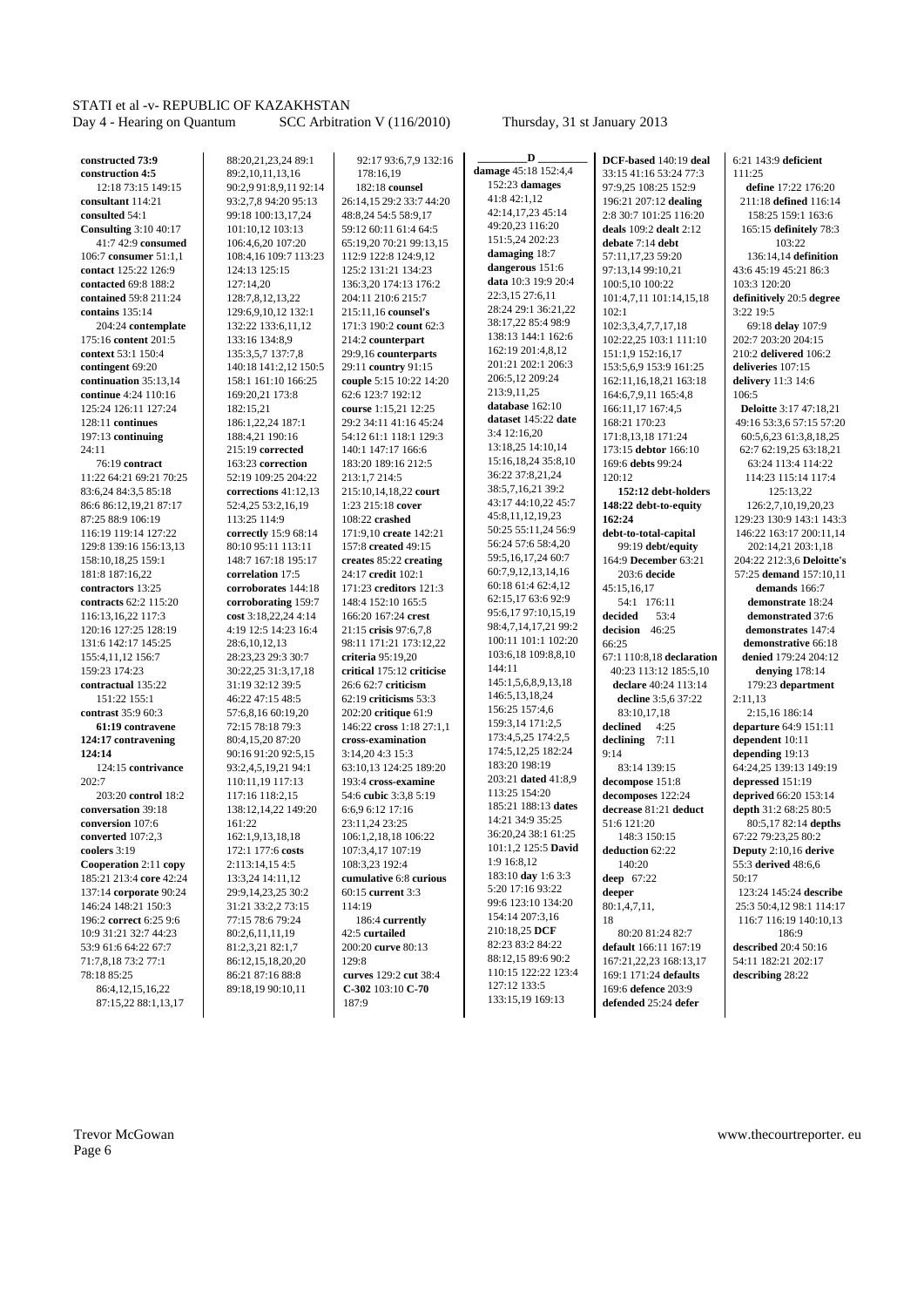desperately 183:24 142:19 174:7 183:11,14,16,23 **doubts 13:2** 163:24 168:11 159:19 181:12<br>Despite 90:7 215:15,17 191:18 194:23 **down** 2:20 18:5 43:25 184:24 203:4 **Despite 90:7** 215:15,17 191:18 194:23 **down** 2:20 18:5 43:25 184:24 **difficulties 25:15** 195:1 197:20 18:5 43:25 **down** 2:20 18:5 43:25 **difficulties 25:15 detailed** 55:16 74:15 201:25 **digest** 207:8 51:14 77:19,21 78:5 132:24 158:17 **earnings 145:16** 133:5,15<br>78:8 126:15 155:23 167:20 168:9 171:8 **easier** 100:7 183:13 **Energy** 115: **deteriorated 150:19** diminish 44:13 disputes 42:3,4 115:22 3:21 1:6 19:21 29:7 **East-West** 195:1<br>diminished 165:7 115:23.23 29:22 30:1 38:15 196:3 197:11 **determine** 44:1 45:2 **determined** 2:15 46:6 185:19 **diverting 91:10** 208:13,24 210:6,20 178:24 191:13 **enough** 8:14 11:23<br>46:9.23 60:17 91:19 **directed 31:5 divide** 99:23 100:18 210:24 211:2 212:9 192:15 113:12 114:11.13 **director** 2:11,15,16 **director** 2:11,15,16 **director** 2:11,15,16 **director** 2:12 **director** 2:12 **director** 2:12 **director director director director director director director director director director disagree** 10:20 11:10 103:15,24 104:1 211:10213:3 17:66 177:8 11:5,24 152:1 21:10213:3 49:22 67:16 68:4,17 **entered 26:17** developing 28:13 39:5 170:16 **documentary 25:9** dramatically 188:11 37:7 51:3 63:1 enterprise 56:15,16 differ 49:5 **differ 49:5 67:18 68:6 167:1 doing** 27:22 48:11 **drilling** 29:15 30:2 **difference** 12:15 14:20 170:1 177:20 115:19,19 144:2,9 115:19,19 144:2,9 37:12,13 71:10,14 **effectively 2:19 4:14** 149:6,10,23 150:4 **differences 38:16 discoverable 161:11 domestic** 51:2 105:15 **driven** 8:11 61:24 38:22 39:6 66:4 **entice** 55:14 **entice** 55:14 **discovered 161:18** 106:3 128:5 12

127:10,15 192:9 199:23 210:9 77:16 104:17 202:20 214:19 144:3 147:22 **enable 4:24** 

**description 177:5,6** differential 166:2 119:10 131:13 13:13 152:16 199:19 **end** 37:10 61:5 99:21 16:5 109:17 **end** 37:10 61:5 109:17 **designation 41:21,22** difficult 17:18 19:9 138:21 142:20 **double** 13:17 80:15 **earlier** 17:4 36:22 100:15 109:17 **designed** 203:20 210:2 20:6 22:2 23:5 25:1 145:12 155:5,13,16 **doubled** 24:2 87:16 73:9 84:2 95:10 119:8 122:24 124:5 **designers 14:1 15**3:18 154:13 **doubt** 6:14 **doubt** 6:14 **doubt** 6:14 **doubt** 6:14 **doubt** 6:14 **doubt** 6:14 **doubt** 6:14 **doubt** 6:14 **doubt** 97:4 122:18 147:15 **doubt detail** 19:25 50:4 **difficulties 25:15** 195:1 45:13 89:5 102:23 **early** 23:9 134:14 207:11,13 75:11 123:5 183:21 **difficulty** 13:7 34:7 **discussions 25:6 28:4** 114:14 132:10,15 207:2 **ends** 88:7,22 129:7 74:17,20 79:13 **digest** 207:8 78:8 126:15 155:23 167:20 168:9 171:8 **easier** 100:7 183:13 **Energy** 115:18 186:8 diligence 60:22 193:17 156:14 157:1 178:8 171:13,17,19 209:1 215:9 **engaged** 125:4,7,12<br>diligences **115:19** 209:1 192:12 215:16 **ensites 203:14** engagement 25:22 193:18 **diligences 115:19** 209:1 192:12 215:16 **easiest** 203:14 **engagement 25:22 details** 1:18,21 28:6 116:2,3 **disposal** 77:2 93:17 **dozen 7:4 easily** 189:16 125:5,19 126:11,12<br>53:15 126:5 197:22 **diligent 122:22 dispute** 42:13.14 **Dr** 1:20 3:6.13.14.19 **Eastern** 42:7 186:12 126:12 53:15 126:5 197:22 **diligent 122:22 dispute** 42:13,14 **Dr** 1:20 3:6,13,14,19 **Eastern** 42:7 186:12 126:12 **distinct 160:11**<br>**distinct 160:11** 29:16.23 40:5 10<br>**distinct 160:11** 29:16.23 40:5 10<br>**engineer** 18:18 32:23 **determination 46:12** 166:22 **distinct 160:11** 39:16,23 40:5,10 **easy** 81:18 215:2 33:24 93:3 145:16 177:15 **diminution 112:19 distinction 70:19,22 direction 70:19,22 economic** 39:6 42:1,17 **engineering 2:15 3:6 direction 70:19 14:14 146:19 expirition 70:17 expirition 70:17 expirition 70:17 exp** 46:22 49:10 50:10 **direct** 3:12,19 4:2 1:17 148:12 113:19,21 114:13 54:18 67:1 85:21 68:9 69:16 137:17 52:1 62:13 67:1 22:10 29:10 41:6,17 **distinguish 176:15** 114:17 124:7,21 94:23 95:3,4,6,18 **engineers** 33:24 49:14 93:18 112:7 122:24 52:12 63:17 84:1 **distributed 121:18** 142:24 143:6 184:7 96:2,20,22 97:11,18 68:3 137:21,21 148:19 162:13,20 93:12 99:24 113:21 **distribution 121:6** 196:15 199:5 204:3 97:21 112:22 **enjoy** 175:3 172:1 143:21 157:8 **diversion 91:13** 160 204:8 207:23 151:17,24 177:12 **enormous** 178:11,13<br> **diverting 91:10** 208:13.24 210:6.20 178:24 191:13 **enough** 8:14 11:23 directed 31:5 **divide** 99:23 100:18 210:24 211:2 212:9 192:15<br>direction 211:11 163:23 24 212:14 22 213:15 **conomically** 176:7 148:17 **direction 211:11** 163:23,24 212:14,22 213:15 **economically 176:7** 123:10 132:17 **determining 152:3** directly 152:22 159:10 **divided** 81:6,13,15,17 213:18 214:9 **economics 151:12** 185:9 189:3 207:11 **director** 2:11,15,16 **bivision 2:12 direction** 2:12 **direction** 2:12 **direction** 2:12 **direction** 2:1 178:10 180:21 186:16 **divulge** 26:20 27:8,11 **draft** 103:12,19 104:6 **economist 115:5 ensure** 24:14 181:13 183:5 **disadvantage 53:20 document** 26:1,10 158:7 197:23,23 **ECoS** 47:25 48:3 **enter** 5:22 38:10 176:6 177:8 34:15,24 152:1 187:7 204:12 206:1 214:20 **effect** 18:13 22:16 **entering 2:16**  182:16 **disagreement 50:22 documentation 27:5** 188:16 82:11 127:25 56:19 57:24 58:5 38:2 56:18 77:16,18 **disappeared 25:5 documented 155:2 disappeared 25:5 discern** 180:11,14 **documents** 25:13,16 **discernited 155:2 discernited 155:2 discernited 155:2 discernited 155:2 discernited 155:2 dis** 116:17 139:21 **discern** 180:11,14 **documents** 25:13,16 **discernible** 9:16 161:18 **discernible** 9:16 161:18 **discernible** 9:16 161:18 **discernible** 9:16 161:18 **discernible** 9:16 161:18 **discernible** 9:16 161:18 **discernibl** 155:8 161:23 163:2 **discernible** 9:16 161:8 79:9,13 189:25 **drew** 18:18 12:16 13:18,25 **disclosed** 70:6 75:11 18:19 13:19:12 14:10,14,21 34:9 112:11,13,14,18,21 drill 72:14 79:24 80:1 **device 4:22 disclosure 33:10 disclosure 33:10 20**4:2 205:14 **80:4,11 135:8,10,10 36:22,24** 120:17,19 121:21 **diagonally 129:18 discount** 44:5 52:1 **c** 209:20 213:5 **drilled** 22:1 49:11 **37:8,21,24 38:1,5,7** 122:3 147:16,18 **difference** 12:15 14:20 170:1 177:20 115:19,19 144:2,9 37:12,13 71:10,14 **effectively 2:19 4:14 discounted** 48:3 50:2 **difference** 12:15 14:12 **discounted** 48:3 50:2 36:20 62:23 114:12 **discounted** 48:3 50:2 **dollar** 97:14 71:18 72:2,7,12,17 4:19 13:13 32:1 150:13,16 151:8 132:2 73:14:17 160:13,16 151:8 **dollars** 181:14 72:27,12,17 **dollars** 181:14 152:25 153:2 17 123:25 147:20 50:5,7 54:17 122:23 **dollars** 181:14 72:23 77:10 78:6,18 **effects 24:22** 152:25 153:2,17,24 153:16 163:17 164:16 **dolomite** 8:13 24:5 80:6,8,11 82:1,16 **efficient 189:18** 164:10,12 167:6 175:6 183:21 **discounting 165:25 dolomitic 17:21 domain 45:5 effort** 136:18 138:11 170:14 172:24 **effort** 136:18 138:11 170:14 172:24 **effort** 136:18 138:11 170:14 172:24 204:22 168:15 **domain 45:5 drive** 7:8 176:24 **either** 21:13 34:15 173:1 61:24 **discovered 161:18** 106:3 128:5,12 **drives** 61:25 78:1 85:25 116:16 **entire** 6:10 19:16 **different** 8:10 14:9 **discoveries 89:21** 129:17 132:23,24 **drop** 8:5,6 136:12 144:3 148:4 134:12,13 190:18 15:17 20:24 25:19 **discretionary 178:25** 133:8 134:2 135:2 **dropped 35:15** 149:19 172:18 **discuss** 2:13 32:18 135:13 136:1 155:6 **drv** 38:4 181:19 201:7 **entirely** 1 29:16,21,23,25 **discuss** 2:13 32:18 135:13 136:1 155:6 **dry** 38:4 181:19 201:7 **entirely** 137:6 195:11 30:15 34:9.10.14.23 34:10 39:19 52:3 155:13 157:3 due 12:16 35:23 91:1 34:24 37:17 38:7 98:18 138:15 **domestically 187:15** 115:19 116:2,3 **element** 12:15 24:9 **entities** 91:11 92:13 54:11 57:22 58:11 140:11,17 141:20 **done** 2:16 2:14 12:24 185:1 193:17 214:9 43:14,15 135:25 120:23 130:23 60:6,12,16 61:24 206:19,23,25 211:9 13:19 14:13 24:14 **duplicate** 87:20,21 **elements 43:12** 150:3 153:5 155:22 92:12 101:1,2 211:12 214:24 26:9 27:19 30:3 **duration 190:18 eliminate 23:22** 174:8 196:2 103:17 127:19 **discussed** 12:2,4 13:16 32:12 35:21 56:13 **during** 15:3 53:19 **email** 65:25 66:3 **entity** 120:22 121:23 129:1,2 132:21 39:13 43:15 69:2 73:22 91:10 108:7 73:21 74:1 195:8,25 **embedded** 164:2,5,24 153:3,10 196:3 133:4,19 135:24 77:8 84:2 95:9 112:5 115:8 119:17 197:17 208:16 **empirical** 3:12 22:14 **environment 33:1**<br>142:9.12 145:22 124:19 198:12.13 120:14 137:14 **duty** 3:7.10.11.15 **employ** 55:4 129:23 130:22 154:17 142:9,12 145:22 124:19 124:19 198:12,13 120:14 137:14 **duty** 3:7,10,11,15 **employ** 55:4 129:23<br>147:12 149:11 207:5 209:14 138:17 142:16 **dwell** 16:17 **employed** 57:19 157 147:12 149:11 207:5 209:14 138:17 142:16 **dwell** 16:17 **employed** 57:19 157:6 **environmental 2:13**  153:3 165:24 170:6 **discussing 29:12** 154:19 169:12 172:10 77:4 173:2,19 178:3,9 73:11 181:21 182:23 **E EMV** 47:21 48:7 49:4 **equal** 109:20 144:13<br>179:15 181:23 **discussion 4:5 33:4** 191:2 197:24 **each** 3:11 77:20 81:24 49:15 173:19 153:9 179:15 181:23 **discussion 4:5 33:4** 191:2 197:24 **each** 3:11 77:20 81:24 49:15 173:19 153:9

**development 33:5,25 | 50:23 61:11 76:7 | 156:10 <b>draw** 146:19 | 142:14 146:16 97:16 99:2,10,22,25

Page 7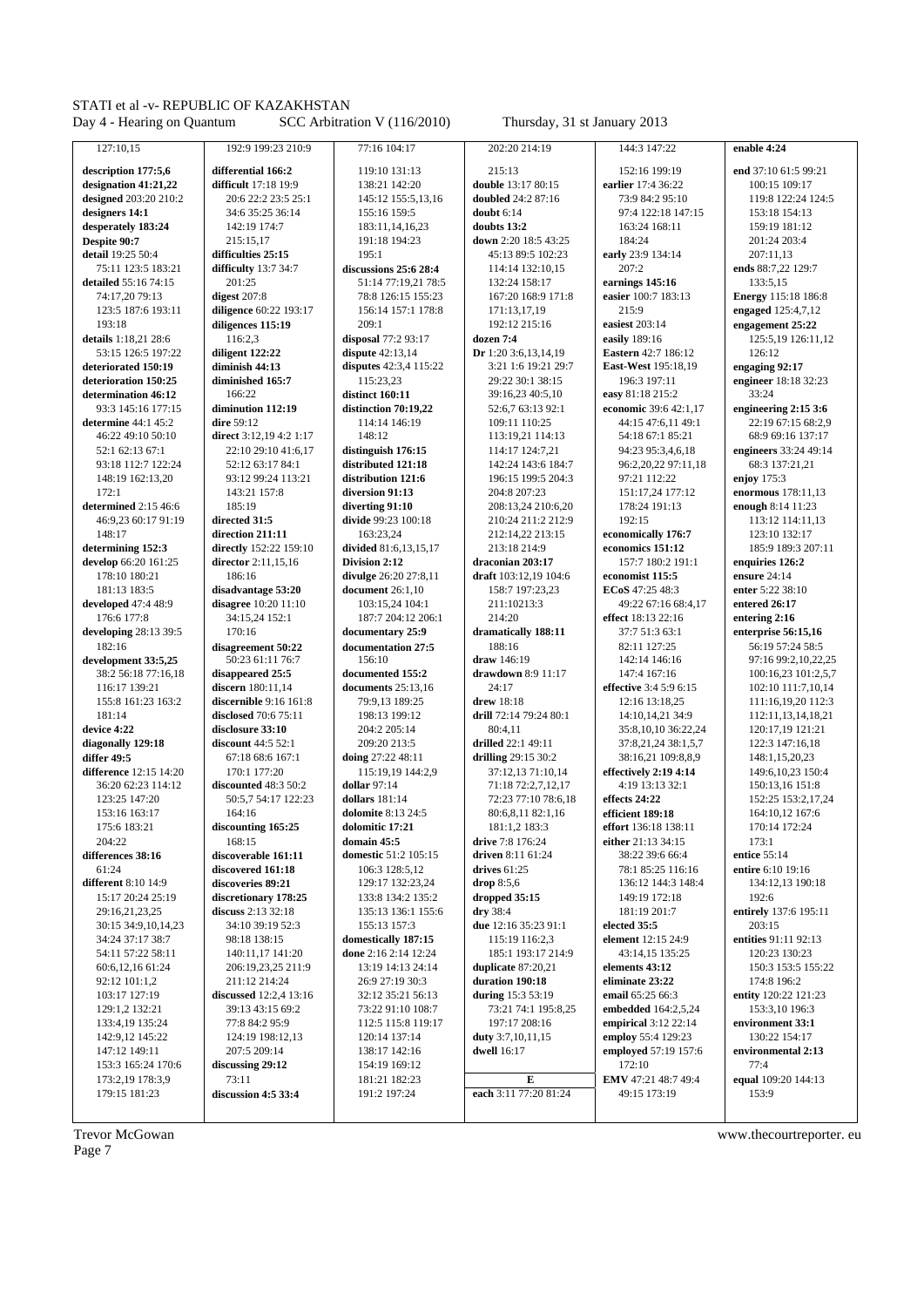equality 54:4 equally 155:11 equals 93:7 equipment 3:17,24 4:20 13:20 14:5 equity 59:6.20 115:9 116:2 121:1.22 148:6 150:17 21 23  $151.915153.23$  $161.25$   $162.14$  15  $162.161821$  $163.18$   $164.10$ 165:6,20 166:13,14 166:17.22 167:4.5.7  $170.4171.6$ equity-holders 148:22 equivalent 123:16,19 123:20 182:2 error 177.10 202.24 escape 181:7 especially 21:4 95:15 169:7 179:15 essentially 16:19 36:21 79:25 111:22  $141.1523203.10$ establish  $3:17,10:3$  $18.12.147.21$ established 3:16 30:2 31:3 107:17 108:21  $206.16$ establishing 18:16 estate 48:19 54:24 93:20 117:23  $176.19$ esteemed 147.14 estimate  $4.2$  12.6 11 12:19 13:18 14:15  $15:8$  11 28:10 13 13 29:3 30:22 31:3 65:15.16.18 69:22  $73.2378.518$ 111:17 120:1 172:24 183:4 estimated  $13:17.35:6$ 47:22 49:4.18 79:25 178:17 estimates 4:10 28:7.8 29:4 32:12 36:8  $30.575310616$  $107.20$ estimating 19:2 estimations 48:5 ethical 124:15 Europe 42:7 186:12 European 57:13 128:6  $128:6191:19$ evaluate 15:19 evaluated  $29.4119.19$ evaluating 69:20  $84.11$ evaluation 188:12 evaluator 41:22 evaluators 54:23 even 8:22 32:16 56:2  $67.8131.6144.9$ 146:9.24 155:3  $165.77170.18$ 

event 8:4 18:8 146:10 events  $45.1422$  $144.10$   $177.18$  $196.4$ eventually 44:18 119:8 149:21  $165.18$ ever  $22 \cdot 1147 \cdot 3$  $155.22.160.7$ every  $25.25.71.9$ 119:22 162:5 164:9 everybody 1:9 Everybody's 172:12 everyone 171:20 everything 1:20.21  $13.979.19112.5$  $138.15$   $155.12$  $171:17$ evidence 15:9 22:25  $42:1068:21140:17$  $161.17172.8$ 176:18 195:11  $196.8204.6205.19$  $206.2$  $evident 157:1 209:20$ exact  $98.1799.2104.3$ exactly 67:14 70:6  $81 \cdot 1091 \cdot 25108 \cdot 7$ 125:21 129:22  $133.21$   $135.25$ 141:5.18 166:3 172:3 198:6 examination 3:12,15  $3:19.21$  4:2  $1:10.17$  $41.6$  17 52.13 63.17  $84.1$  93.13 109.23 113:21 114:7,9  $122.12$  18  $142.24$ 147:17 185:19  $194.9$ examinations 194:15 examine 48:25 53:18 98:20 189:15 example 12:22 23:21 24:11 26:2 27:2.4 35:3,4,14 36:3 37:9 67:24 71:11 83:17 88:2 104:20 117:12  $121.3123.215$ 145:23 149:5 170:3  $179.21$   $180.17$  $183.22212.2$ exceeded 192:3 exceeding 66:15 exceeds 72:17 Except 132:2 exception 79:18 145:3  $147.7$ excerpt 64:16 excess 109:3 111:25  $112.22$ exchange 29:20 57:14 58:3 102:5 161:14  $188.18$ exchanged 208:10 exclude  $52:15$ excluded  $114.7163.10$ excludes 45:21

excluding 156:6 exclusive 104.21  $105.1$ excuse 75.6 8 101.23 exercise 118:14 172:2 176:25 exhibit 72:1.6.16 79:2 79.5 88.11 14 15  $89.352590.22$ 103:10 106:11.14  $109.24$   $131.24$  $136.6187.9$ exhibits 72:1 142:2 exist 83:19 117:11  $155.12$ evicted  $48.2562.24$ existence 173:12,22 existing 4:13,167:13  $73.5769211.20$ exists  $206:5$ expand 43:14 expanded 31:24 expect 3:2 168:5 211:24214:13 expectation  $26.17$  $50.2493.2294.25$  $95.125147.8$ expectations 58:15 .<br>95:8 98:6 144:7  $146.44190.12$ expected 68:20 147:9  $159.9160.10$ expecting 159:8 expended 178:16.19 expenditure 12:20  $31.2351.1271.2$ expends 180:20 expense 181:3 182:24 expenses 51:6.22 86:6 88:18.19.25 89:9 90:4,15 117:17 148:3 178:23 181:19 182:11,23 expensive 77:18 80:1  $80.16$ experience 3:13 11:14 13:12 25:11 26:24  $114.18$   $115.17$   $24$  $203.8$ experienced 17:12  $Q_{A} \cdot 2A$ experiences 162:21 expert 38:8 41:3.7 42:12.14 43:13 44:9  $64.152567.581.25$ 82:20 105:12 115:8 125:13 202:11  $203:10.23.205:1$  $208.4$ expertise 49:13,14  $208.8$ experts 1:10 5:3 12:7 26:5 29:20 40:9.13  $45.150.121951.17$  $52.11$  17  $54.18$  65.6 68:10 75:23 76:7  $78.915113.7$ 119:19 120:14

200:4 202:23 205:6  $208.71025209.7$ 210:4 211:23 212:1 expired 14:7 explain 52:25 53:12  $53.1498.20103.2$  $105.12$   $110.7$   $114.2$  $165.10194.9$ explained  $25.897.7$  $163.13$ explaining 215:9 explanation 130:16  $138.8$ evnlanations 136.10 explanatory 114:6 exploit 179:24 exploration 6:11 56.18 116.17 18  $119.20161.23$  $163.2$   $181.8$   $186.7$ 186:11.15 exploratory 77:15,17 77:20 evnlore  $55.11$ exponential 80:13 exponentially 80:12 export 51:2 105:18,18 106:5 108:4.10.15  $108.1719128.10$  $128.20129.1213$ 129:15 130:3 132:8 132:24 133:13,25  $134.1135.212.20$  $135.25136.2$  $154.14$   $155.18$  19  $157.13159.11$  $187.13$ exported 192:17 193:8  $193.9$ exporter 104:22 105:1 158:24 159:1 exporting 131:10  $157.4$ exports  $105:16$  155.20 expose 147:18 exposed 55:9,17 express  $175:13$ expressed 43:8 68:5 85:14 96:1 175:8  $179.17$ expresses 101:15 expression 180:6 expressions 170:23 extended 198:7 extension 198:16,17 198:25 201:15 extensive  $1.17.78.3$ extent 9:15 17:9 37:4  $75.25$ external 91:5 extinguished 152:12  $153:22$ extra 108:25 extract 47.7 12 141.1  $141.7$ extraneous 154:12 extraordinary 170:24

Thursday, 31 st January 2013

extremely 13:13 56:21

 $215.17$ 

215:4

137:18 198:15

 $e$ ves 155.3 E&P 186.14 15 17 188:10 190:12  $\overline{F}$ face 102:19 22 103:1  $165.14$  16  $167.20$  $185.13$ faces  $80.6$ face-to-face 138:18 facilities 4:17 29:15 30:2 32:22.25 33:4  $34.271.1174.510$  $75:202576:31012$  $76.15.16$ facility 74:8.12 96:12 fact 11.4 14.6 39.21  $47.453.1862.13$  $62.2068.871.20$ 90:7 99:15 100:25  $110.20$  133.3 136:16 152:23,24  $157.16$   $159.6$   $165.1$  $165.416174.25$ 190:22 192:17  $193.2722195.23$ 197:8 201:15  $211.19212.1010$  $213.924$ factor 38:20 118:11 factors 28:12 37:6.17 44:8 122:24 123:6 facts 123.6 131.2 4 4  $154.2425155.17$ factual 62:3 factually 70:10 fail 26:20 62:8 171:25 failed  $133.20$ fails 119:13 failure 67:8 faint 156:4,4,6 157:14 fair 12:14 20:9 43:4 4  $43.74661448.12$ 49:7,8,10,23 66:24 68:23 70:17 78:13 80:22 91:19 92:9  $93.394.61218$ 96:15 103:3 105:17 112:7,10 114:11,13 117:5.6 118:14  $124.3132.17$ 148:19 173:17  $176.14178.56$ 187:2 193:1 fairly 19:19 24:2.25  $35.1236.1155.8$  $98.24164.6$ fairness 158:4 fall  $5.19$ falls 139:20 familiar 33:24 54:16  $179.7183.17$ famous  $160.24$ far 1:16 8:1 9:20 25:4  $38.10122.17172.6$ 183:11 194:7 214:4

fashion  $36.9163.14$ fault  $21:10$  11  $22:1$  $176:11$ faulted 23:7 faulting 21:17 faults 21:3,4,16 22:2,5  $22.12$ favour 42:22 128:18 128:19.20 208:2  $210-20$ favourable 63:4,7 favouring 160:1 FDP 6:3.4.5.6 8:1.16  $8.1737.13$ feared 39:8 feasibility 176:25 February 201:24 fed 141.8 11 feel 7.24 78.14 172.14  $198.111617$ 206:20 207:4.6.15  $210:17211:11$ feeling 172:13 feet  $3.3.85.1917.16$ 23:11.24.25 106:18  $106:22$ felt 25:12.37:15.66:21 82:4 130:19 155:9  $198.6$ fertiliser  $159.22$ few 24:18 50:8 72:5 89:4 94:10 109:13 171:11 185:2  $192.11194.12$ fewer 7.1 21.7 22.7 fiction 156:14 field 2:19 4:4 12 17 5:10 6:8 11:2 17:3 19:16 21:4.5.15.22 22:11 29:13 33:8,13 33:14,19 35:2,4 38:2 49:13 71:9  $88.131690.19$ 115:18.21 116:18 139:14,15 192:16 fields 35:13 37:25 38:3 89:21 90:14  $177.8$ fifth 187:10 figure 111:8,13 117:20 118:20 154:21 162:10 166:25 170:1  $172.25$ figures 111:14 173:3,7 182:20  $file 66:10 209:21$  $213.161717$ filed 201:9 213:22  $214.9$ files 126:7 213:12 filter  $75:20$ final 13:8 15:17  $188.23207.3$ finally  $158:12$ finance 148:21 167:3 169:25

**Trevor McGowan** Page 8

 $199:12$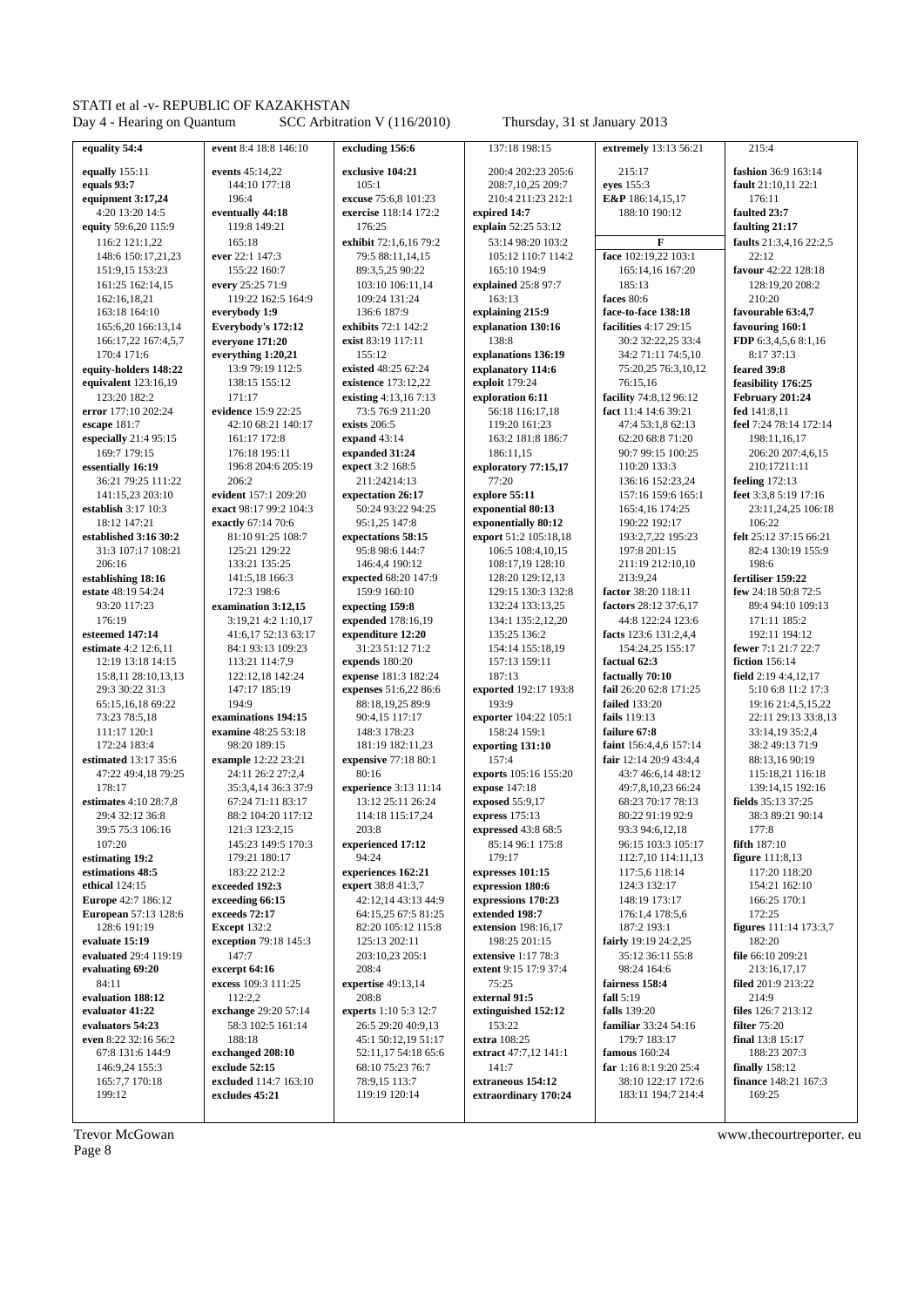Page 9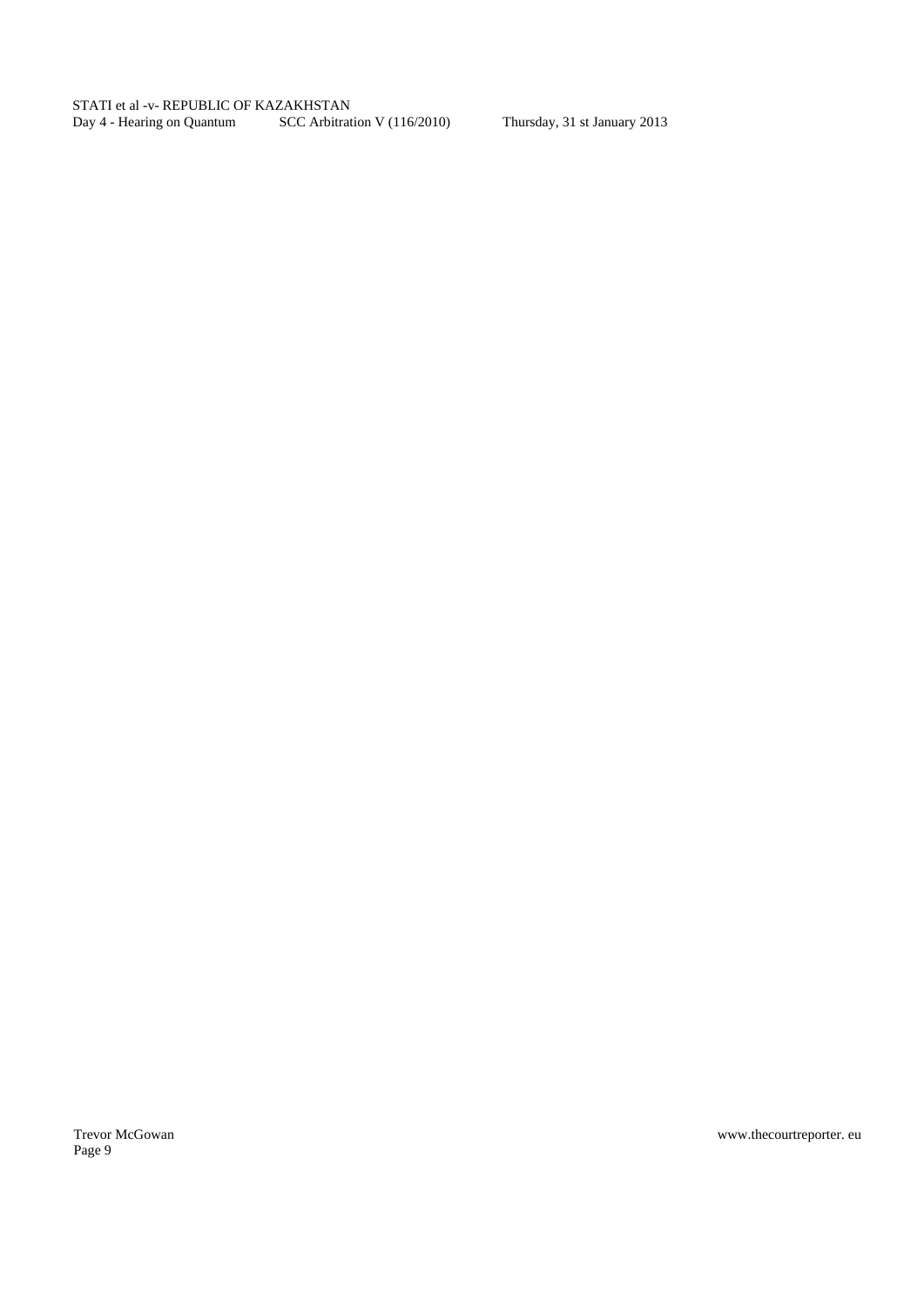Thursday, 31 st January 2013

| financed 162:16 177:2                    | 189:17,20,21                    | 174:3                                    | 192:25 196:14,20                    | 68:13 119:21 137:6                       | 17:3 42:2 43:1                              |
|------------------------------------------|---------------------------------|------------------------------------------|-------------------------------------|------------------------------------------|---------------------------------------------|
|                                          |                                 |                                          |                                     |                                          |                                             |
| <b>financial</b> 2:11 2:8 51:9           | 192:12,19                       | freeze 171:23                            | 196:25 198:1,12,13                  | 138:6 201:4 202:12                       | 92:19,20 111:20                             |
| 51:14 59:10.13                           | flow 2:23 3:1,3 18:1            | <b>French 179:15</b>                     | 198:15 199:18                       | 213:19                                   | 120:11,11 140:23                            |
| 70:11 78:19 96:3                         | 23:6 32:19 45:14                | frequently 54:15                         | 201:22 203:5                        | gain 11:15                               | 146:3 148:11                                |
| 97:8 98:11 116:3                         | 121:1 146:10 148:6              | 92:16 178:21                             | 204:19 207:17                       | <b>GALONICO 197:10</b>                   | 171:16                                      |
| 120:14 131:7                             | flowed 21:23                    | fresh $23:13$                            | 209:6,20 211:20                     | <b>GANI 2:15</b>                         | generate 116:15                             |
| 154:17 156:11                            | flowing 2:20 5:7,13,24          | <b>FREY</b> 1:18                         | 214:2 215:4                         | gas 2:16 2:16 3:8 4:8,9                  | generated 120:21,25                         |
| financing 70:1                           | 6:23 7:12 11:13,21              | Friday 52:9 200:13                       | front 4:7 40:23 42:10               | 11:2 17:15 18:3,9                        | generating 150:16                           |
| find 42:22 45:22 55:5                    | 22:6                            | 204:23                                   | 61:13 64:15 65:11                   | 18:14,20 19:2 20:1                       | gentlemen 39:20                             |
| 72:5,7,12,18,19,20                       | <b>fluid</b> 23:6               | friend $61:11$                           | 66:22 147:25 185:5                  | 20:14,21 21:9,12,24                      | 143:17 183:8 184:9                          |
| 74:22 75:5 85:2                          | follow 1:13 9:10 131:5          | frivolity 180:5                          | 185:20                              | 23:14,19 24:16 36:4                      | geographic 20:18                            |
| 118:10 128:25                            | 146:6 158:3.21                  | from 3:9,16,25 4:4                       | froze 171:21                        | 42:4 47:5,7,8,12                         | geographically 96:11                        |
| 130:12,15,16                             | 174:11                          | $1:12$ $2:2,21$ $3:9,13$                 | FTI 3:10 12:6,7,17,24               | 50:17,23,23,25 51:1                      | geography 96:4                              |
| 135:21 136:10,11                         | following 71:13,16<br>81:4 98:8 | 3:17 5:5 6:8 8:21                        | 13:17 14:17 29:10                   | 51:1 71:9 73:3 74:3                      | geological 49:1 69:16<br>geologically 176:7 |
| 142:6 151:6 154:21<br>155:15 171:2       | follows 98:1 105:13             | 11:3 12:7,21 13:18<br>13:24 14:6 15:6    | 29:17,18,21 30:4<br>40:17 41:7 42:9 | 75:21 82:24 83:3,5<br>83:12,14,24 84:1,5 | geologist 17:23 19:22                       |
| 181:10 203:16                            | follow-up 8:24 15:1             | 16:8,18 18:9,17                          | 53:3,9 64:10 71:2                   | 84:22 85:1,1,5,11                        | 201:25                                      |
| 207:19 213:14                            | 33:18 39:12 142:25              | 19:5,5,19 21:15,17                       | 116:8 122:1 139:12                  | 85:16,19,21 94:8,16                      | geologists 49:14,21                         |
| finding 163:17 180:1                     | 189:1                           | 23:13 24:16 27:8                         | 143:22 146:22                       | 94:18 95:22 96:6                         | 137:13,19 177:6                             |
| 183:4                                    | footnote 69:11,19               | 30:15,19 31:4 33:7                       | 200:13 202:16,20                    | 103:8 104:7,22                           | 212:2                                       |
| findings 75:5 143:2,3                    | 119:24                          | 33:9 36:1 37:2,18                        | 202:24 204:21,22                    | 105:1,7,16,18,22                         | geophysical 27:6                            |
| finds 179:22                             | force 104:14,23                 | 38:7,24 39:10,14                         | 204:23 212:4,5                      | 106:18,22 108:15                         | <b>German</b> 132:14                        |
| fine 74:25 92:1 114:13                   | forecast 83:18 107:21           | 42:19,20 43:22,24                        | FTI's 71:17 109:24                  | 110:6,9,18,21                            | <b>Germany</b> 60:5,6,23                    |
| 114:15                                   | 127:15 130:18                   | 45:14,22 47:2,3,6,9                      | 119:23 122:9                        | 123:16,20 124:10                         | 61:8,18 63:18                               |
| finger 20:5                              | 190:22 191:6                    | 47:11 48:6,10 49:5                       | FTP 206:15                          | 127:16,18,24 128:5                       | 114:21,22,23                                |
| fingers 74:18 173:20                     | forecasting 31:23               | 49:6,9 50:17,18                          | fulfilment 107:15                   | 128:11,11,15                             | 124:16                                      |
| finish $40:661:23$                       | 191:5                           | 51:5,18 53:10 55:20                      | full 82:22,25 88:8                  | 129:23 130:18,25                         | gets 160:14                                 |
| 101:23 119:2 200:7                       | forecasts 190:7,15              | 58:12 59:3 62:17,20                      | 142:11 165:3                        | 132:1,4 135:1,12                         | getting 13:8 31:10                          |
| finished 172:12                          | 191:4                           | 64:9,17 68:19 69:1                       | 166:11,21 167:24                    | 136:17 139:14,16                         | 51:6,22 58:9 106:21                         |
| finishing 13:9                           | foreign 157:8                   | 69:2,4,5,14 70:4                         | 168:14 181:13                       | 140:9,12,14 141:1,3                      | 155:20 168:4                                |
| firm 91:14 115:10,12                     | forensic 115:22                 | 75:20 77:3 78:7,7,8                      | fully 37:14 168:6                   | 141:4,7,11,13,16,24                      | 215:13                                      |
| 115:13 116:4                             | 137:15                          | 78:12,13 79:23 80:3                      | 169:8,10 211:6                      | 142:7,13 146:1                           | give 5:2 14:17 27:2                         |
| 193:18,20                                | foresaw 146:8                   | 80:14 82:24 83:4,5                       | fundamental 39:4                    | 154:5,21,23 155:6,8                      | 41:23 42:10 54:3                            |
| first 10:24 14:17 28:5                   | foreseeable 146:7,10            | 83:9,12,24 84:5,14                       | 144:21 199:25                       | 155:13 157:18                            | 61:9 81:9 111:17                            |
| 28:8 30:21 31:15                         | foreseen 106:5 108:16           | 84:23 85:11,21 87:3                      | 200:21 204:21                       | 159:11 160:2,13                          | 117:6 134:22                                |
| 32:8,9 44:13 46:2<br>47:18 49:16 50:9    | 108:19 194:16                   | 91:5,12 92:6,8 94:8                      | 209:18                              | 163:1,4,5 170:11                         | 136:20 144:13<br>146:16 154:14              |
|                                          | forget 164:15                   | 94:16,18 95:3,4,18                       | fundamentally 199:21                | 180:23 181:4                             |                                             |
| 58:23 65:9,10 69:12<br>69:19 70:13 71:17 | forgive 72:5<br>forgot 214:12   | 95:21 96:2,4,6,8,9<br>96:20,22 102:12,12 | 204:13 209:3<br>fundamentals 189:6  | 187:13 190:13<br>191:6,6,10,14,17,24     | 155:7 159:16 160:2<br>161:5 164:20          |
| 71:19 77:12,20                           | fork 46:15,17,17                | 105:8 106:19,21                          | 193:23                              | 192:17 193:7                             | 169:16 172:3                                |
| 79:21 81:23 85:4,5                       | form 66:14 117:24               | 109:5 110:18 111:3                       | funding 91:5                        | gas-producing 4:23                       | 175:12 177:10                               |
| 86:8 89:3 94:3                           | 148:14                          | 111:5 112:8,21                           | funds 35:23                         | gather 26:23 199:18                      | 179:2,4 180:7 213:1                         |
| 95:16 97:22 99:8                         | formally 61:21                  | 113:25 114:7 115:4                       | further 4:5 21:15 22:7              | 209:1                                    | given 61:4 69:25                            |
| 103:11 105:12,14                         | formation 23:16 115:5           | 116:12,22,23 117:5                       | 29:6 31:9,24 39:9                   | gathered 27:23                           | 114:5 123:19 136:6                          |
| 106:7,11 109:24                          | formations 24:25                | 117:9,10,21 119:10                       | 41:15 47:17 48:8                    | gauge 56:10                              | 139:14 157:12                               |
| 112:12 119:23                            | formula $105:13$                | 121:6,21 123:3,17                        | 57:4,11 59:15 89:4                  | gave 87:3,12 133:19                      | 165:4 166:4 189:24                          |
| 122:9 127:21                             | formulae 3:7                    | 123:21,24 124:12                         | 109:11 110:23,25                    | 174:13 177:8                             | 195:14 203:6                                |
| 132:13 146:22                            | forth 6:19 14:22 30:13          | 126:7, 18, 18, 20                        | 123:13 124:21                       | <b>Gazprom</b> 128:15                    | gives 2:25 3:24 4:4                         |
| 147:21 150:8 156:6                       | 152:17                          | 129:18 131:5                             | 132:15,24 142:18                    | GCA 16:13 64:20                          | 51:5 170:13 207:13                          |
| 161:5 175:11,15                          | forward 24:3 42:16              | 132:23 133:4                             | 143:6,11 144:6                      | 138:4, 12, 17 139:2                      | giving $137:23$                             |
| 190:1 198:1,20                           | 67:6,6 130:25 192:2             | 134:19 136:12                            | 147:19 158:5                        | 200:4,4                                  | glad 137:17                                 |
| 199:25 200:2 201:2                       | <b>found</b> 39:18 42:19        | 139:11 140:6 141:1                       | 172:19 180:23                       | GCA's 36:7 138:22                        | glean $91:12$                               |
| 201:21 203:4,12                          | 56:24 70:18 72:9                | 141:4,7 142:22                           | 183:6 184:1,4,15                    | GCoS 47:25 48:2                          | global 42:8 43:6                            |
| 204:14 205:6 206:6                       | 90:14 213:15                    | 143:1,7,20 144:1                         | 189:13 194:17,23                    | 49:22 64:20,24                           | globally 162:7                              |
| 206:21 207:7,15,20                       | founded 94:20                   | 145:24 146:10                            | 197:21 202:7<br>future 3:2,5 24:12  | 67:16 68:4,15,16,17                      | globe $42:10$<br>GmbH 3:17 113:4            |
| 207:23 208:4,24<br>209:6 212:6           | four 142:4 167:5<br>200:17      | 148:3,6,21 149:20<br>150:15 151:16,17    | 33:2,2,4 44:3,4                     | 68:20 84:13<br>gearing 57:20 161:3       | 186:7,15 190:12                             |
| first-round 198:1                        | <b>fours</b> 156:24             | 151:24 152:23                            | 50:21 83:1 84:21                    | 161:16 170:10                            | go 3:22 6:19 11:24                          |
| fit 56:10 148:10                         | fourth $119:1$                  | 153:14 156:10                            | 85:8 104:7 117:20                   | general 2:14 9:22 15:2                   | 24:8 28:25 39:6                             |
| fits $164:8$                             | fracture $20:5,12$              | 157:10,11 158:11                         | 117:24 154:5                        | 16:21 34:1,2 44:11                       | 40:9 53:15 74:17                            |
| five 3:20 21:12 24:4                     | fractured 17:21,24              | 160:10,15 161:20                         | 191:11,17                           | 46:6 59:11 84:14                         | 80:14,20 82:7 85:6                          |
| 184:12,15 189:15                         | 18:1 20:4 23:6                  | 162:10 163:10                            | <b>futures</b> 145:22,23            | 86:14 88:6 111:15                        | 89:24 101:24                                |
| five-minute 40:12                        | fractures 21:18 22:6,8          | 168:9 174:11                             |                                     | 115:13 141:20                            | 107:21 108:5,6,8                            |
| 184:11                                   | 22:17                           | 176:15 177:6,7                           | G                                   | 146:14 147:1 159:4                       | 109:20 112:24                               |
| five-year 100:5                          | framework 48:24                 | 178:7,24 179:16                          | <b>GABRIEL 1:12</b>                 | 186:5                                    | 115:7 121:17 126:5                          |
| flagged 187:9                            | Frankfurt 114:22                | 182:23 183:10                            | Gaffney 5:17,25 6:10                | generalisations                          | 129:4 130:3 134:3                           |
| flaws 55:6                               | 115:15 138:18                   | 184:4 189:22                             | 23:2 26:8 30:20                     | 170:25                                   | 146:6 150:9 154:12                          |
| <b>Fleuriet</b> 1:17 4:3                 | frankly 35:9 125:21             | 191:19 192:20,22                         | 37:2 48:2 60:21                     | generally 9:18 11:15                     | 158:20 162:19                               |
|                                          |                                 |                                          |                                     |                                          |                                             |

Trevor McGowan<br>Page 10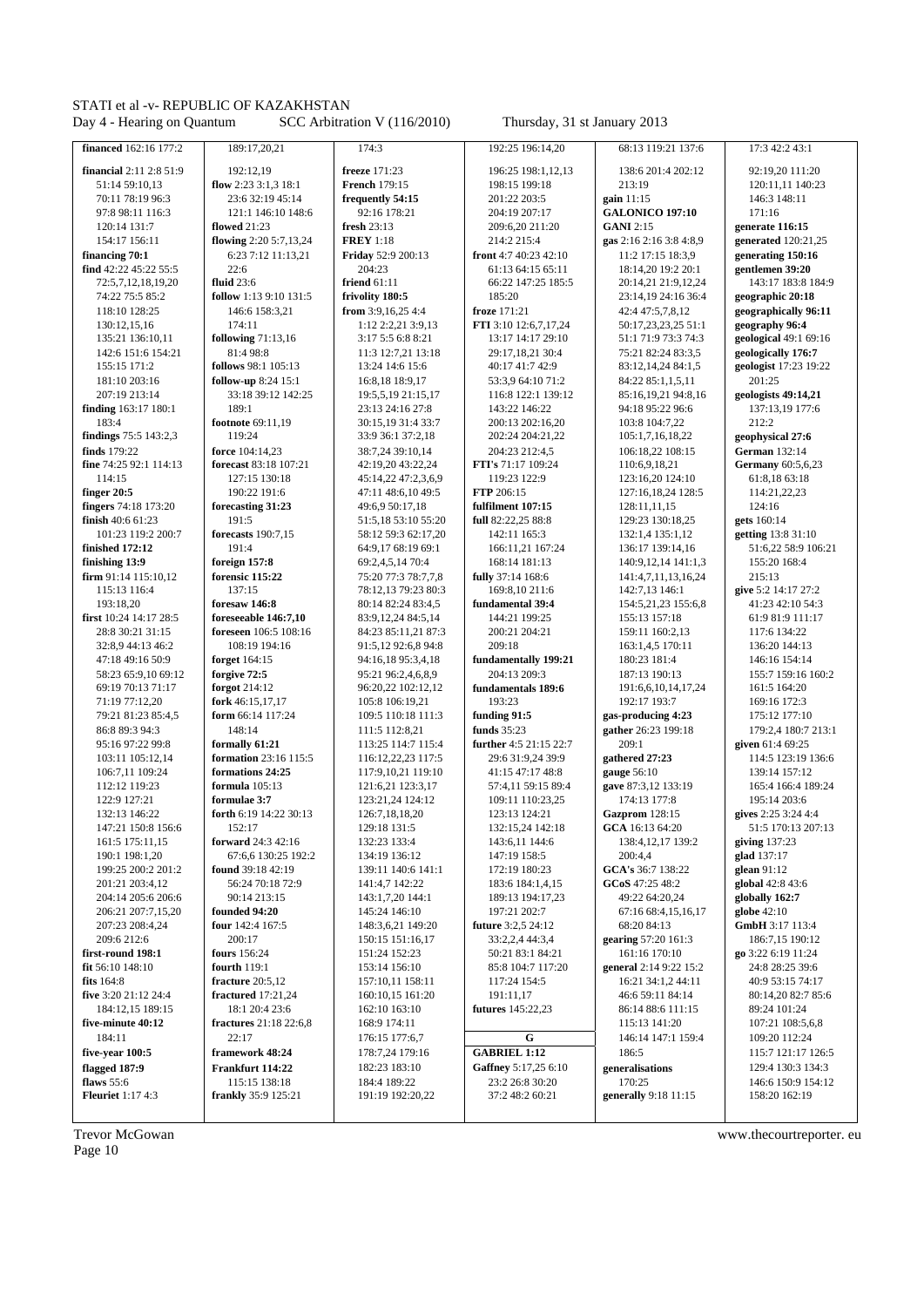Page 11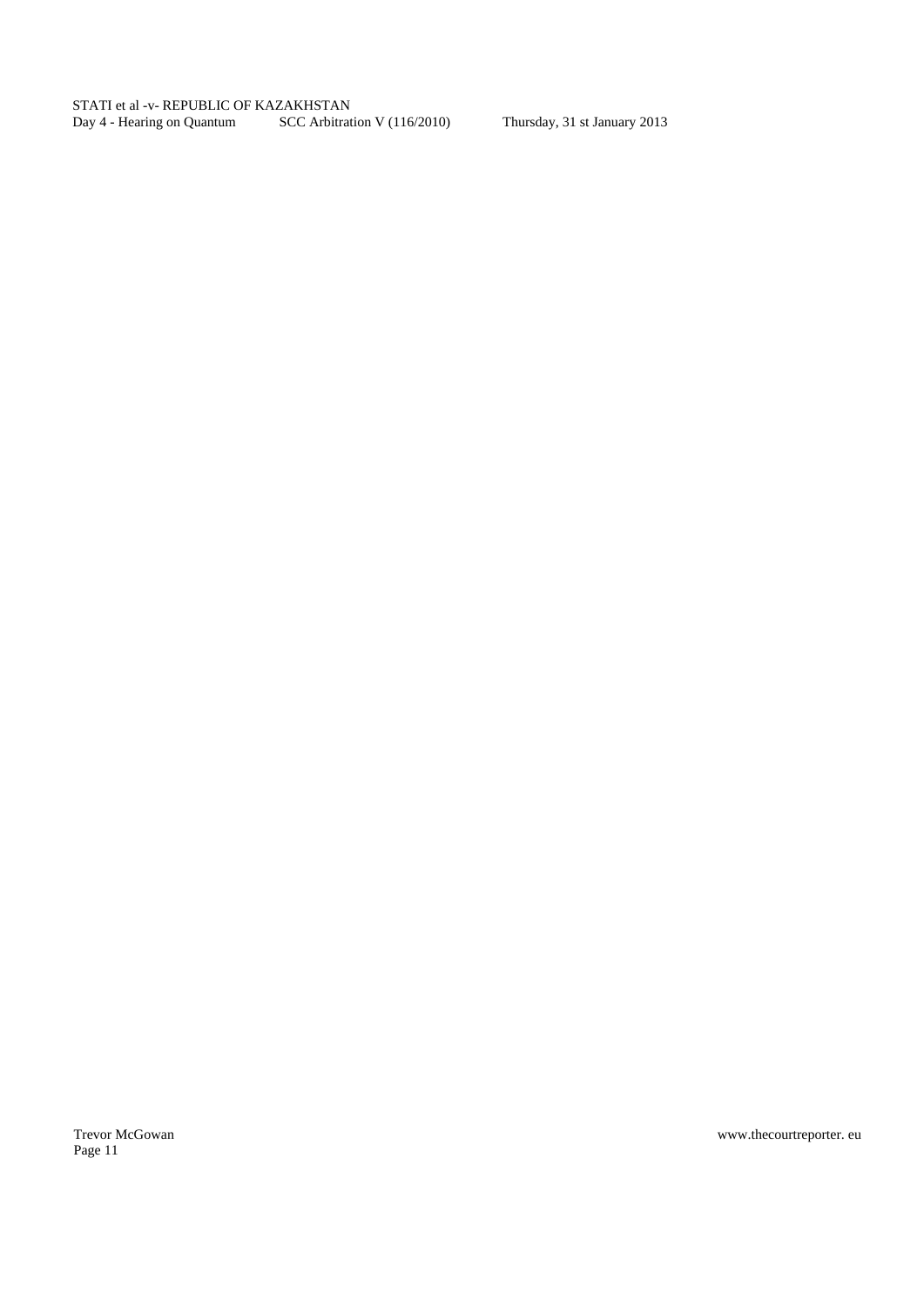181:12,22 198:20  $205.1423211.12$  $213.1$ goal 177:16 goes 8:1 135:24 140:10 167:20 205:24 208:3 going 5:23 7:15 8:20 24:3,11 25:3 33:13 33:14 46:13.15.16  $46.2547.1453.14$ 93:15 94:1 147:12  $158.20159.4161.5$  $168.1820169.16$ 171:1 189:23,24 192:2.11 200:17  $214.1417$  $\sigma$ one 15.22.16.2 good 1:9 23:3 33:22 34:3 63:14,15 109:20 116:20 123:21 125:1.3 159:12 160:21.24 166:15 185:20 189:21 191:10 16  $215.17.25$ **Goodearl 3:8 1:8 2:5** 6:22 9:2,7,24 10:2  $10(10.21.1111)$ 16:23.25 18:18.23 23:3 24:23 26:9 37:3 38:12 government 45:9,20  $145.16155.22$  $157.13160.19$  $171.22.201.11$ 213:9.18.22 government's 213:17 government-level  $131 \cdot 10$ gradual 132:23 grant 117:19 118:10 120:3 160:9 200:14  $200:15$  $$ grateful 75:15 99:18 great 33:15 115:17  $124.2135.14$  $166.18$ greatest 130:11 Greece 168:21 green 129.7 18 ground 24:15.50:14  $51:7.22$ group 1:13 2:5 40:9 56:17 66:1 98:3,16  $113:7$  $grouns 5:3$ growing 13:3 59:6 Gruhn 3:18,23 113:5 113-7 9 11 22 114-9 114:17 120:6.8 122:9,13 125:1 131:17,23 136:18  $143.15$   $144.4$  5 20  $145:42021146:20$  $146.21$   $147.16$ 148:1.8.25 149:2

150:8,9,10 152:1,14 152:19,20 154:4,8  $154.16$  158.3 6  $159.18161.5$ 164:21,23 165:11 165:21 166:3 167:14,23 168:2,6  $168.102016925$ 169:10,17,21,25 170:19 172:6  $173.24$   $174.3$   $14$  21 174:22 175:11 179:5 180:10 16  $182.5922183.1$ **Gruhn's 156:22** guarantee 92:22.23  $95.6996.22$ guaranteed 153:5 guarantees 14:3 guess 16:23 33:19 126:17 130:16  $202:16$  $\overline{H}$ H 72:1.16 79:2 Haigh 1:9 8:24 9:2.20  $9.2510.51715.1$  $15.1316.1318.17$  $19.1731.1432.513$  $33.1836.1052.20$ 143:9.21 144:12.23 145:11 146:2 147:12 148:9.25  $149.25$   $150.9$   $152.2$  $152.13154.19$ 156:17,21 157:19 157:24 158:2.20  $160:182025$  $161 \cdot 11$  14  $16162 \cdot 2$ 162:9.25 163:3.13 163:19 164:4.21 165:12,25 168:8,11  $169.1522170.620$  $172.12$  15  $173.15$ 175:2.4.21 176:20 177:13.25 179:4.20 180:4,10 181:24  $182.61425183.68$  $193.119194.1$ 196:23 197:7 205:21 210:23  $211.8214.13$ Haioh's 195.4 13 half 7:4 9:11 80:16  $146.9$ half-sentence 69:14 hand 49:6 116:10  $155.5179.12187.8$ 189.23 193.16  $205:17$ Handed  $81 \cdot 11$ handful 56:24 hands  $155.14$ happen 98:11 99:3  $126.613160.5$  $166.12202.23$ happened 15:21 56:8 62:16 126:5 146:25

213:6 happening 205:13 happens 92:16 happy 74:25 75:7 harassment 45:9 hard 35:18 36:8 Hardin 64:2,9 66:7,8  $78.187.12$ hardly  $21:22$ harm 112:20 hasten  $22.14$ having 26:9 33:8 181:1 186:6 188:19  $108.22.203.4$ 206:22.24 208:2.10  $211:3.5.6$ head  $42.873.25$  $114.2123$ heading 90:23 113:6  $186.8$ hear 12:7.13 15:9 40:8 52:21.22 175:8 177:25 184:12.16 198:14 208:7 209:6 heard 25.8 32.15 48.1  $58.2268.1073.11$  $75.2399.13120.19$  $121.412124.9$  $128.14$   $170.22$  $171.3179.14$ 183:18 184:23 199:11,15 203:25 204:14.17.19  $206.222425$ 208:10 210:13 hearing 1:4,7 52:4,10 52:16 53:19.20.23  $63.26446813$  $114.7117.16$ 177:25 184:24 194:16 195:12 196:20 198:4,5  $200·19203·37$  $204.24205.3207.2$ 208:7.16 212:11.19 215:4 216:2 heart's 201:5 heavy  $132.18$ held 121:10 150:23 help 20:15 24:21 183:9 193:3 215:13 helpful 32:16.39:19  $40.345.23109.15$  $153.21$   $167.14$  15 179:3 211:16 215:5  $215.6$ helping 6:15 helps  $165.13$ her 64:4,6,7,9,11,12  $180-7$ **HERVE** 1:18 he'll 170:7 hide  $26:19$ high 3:21 8:14 20:11  $24.1990.1198.14$  $171.7190.22$ higher 8:2 9:12 10:7

10:12 11:21 67:24

Thursday, 31 st January 2013

ifs  $84:9$ 

80:9 90:16 92:17 101:11,11,18  $133.14$   $187.15$  $191.10192.2$  $193.14$ higher-rate 10:8,12 10:14 17:5,6 highlighted 132:7.10 132:13,19,22 133:2  $134:1$ high-gas 95:2 high-level 28:10 high-rate 7:10 9:3.23  $11 - 1$ him  $25:10$  39:22,23,25 40:2.4.8 103:24  $144.13178.8$  $196.25205.1$ 215:20 himself 142:13 170:8 hindered 174:8 hindsight 43:19,20 143:25 144:16.24 145:3.10 147:4.7 historic  $78.201314$ historical  $7:10.46:4.5$  $48.61051.913$  $72.1080.286.15$ 138.12.13.24 history 13:2 46:10  $171:7$ holding 121:23 148:14  $148:15$ holdings 150:7 holds 54.23.186.15 holes  $72.14$  $HOLM 2:22$ home  $215:25$ honour  $40.24$  113.14  $169.7$ hook  $4:4$ **hope** 194:10 honefully  $26.16$ hotel  $39.25$ hour  $100.18$ housekeeping 34:2 **HOWARD 3:11,24**  $40.18143.16$  $h$ 100  $31 \cdot 1$   $38 \cdot 18$ hundreds  $181:13$ hurdle 13:8 hurdles 84:10 hypothesised 48:14 hypothetical 162:23  $177:2$ HELOISE 1:18 H<sub>2</sub>S 75:20,22 76:19  $76.2077.23$  $\mathbf I$ Thhotson's 162:19 **ICC** 1:4 idea 10:19 39:22,23 123:21 179:8 identical  $105:1011$ identification 30:7 identified 203:11,12 **identify** 116:10 134:4

ignore 98:22 119:18  $121.9$   $145.25$   $172.5$  $200.23$ ignoring 176:14  $\overline{II}$  188:21 illustrate 132:4 imagine  $118:613$ imagining 162:22 immediately 20:20  $21.2322.13132.18$ **impact** 14:21 44:15  $52.189231123$  $200.9200.13$ impacted 44:17 impacting 22:13 impairment 63:5 implementation 6:5  $24.20$ implemented 37:14 **implicit** 152:15 163:3  $164:24$ implied 58:5 99:9,14 101:2 163:25  $173.15$ implies 57:23 165:19  $168.12$ imply 15:23 22:18 importance 34:20  $102.11$ **important** 24:10 26:5 26:20 33:3 37:23 39:10 43:12.18 55:7  $98.20101.13$  $102.25116.9$ 151:11,16,25 184:2 199:10.13 208:19  $215:12.20$ **impose** 160:21 impossible 95:24 98:16 impression 18:21  $158.9195.15196.6$  $197.15199:18.20$ improve 6:16 improved 171:6 improving 59:7 inappropriate 45:11 incapable 48:11 66:23 incentives 155:7 157:7 inclined 160:2 include  $4.15.75.3$  $122.13137.15$  $163.11$ included 4:6,18 19:2 28:11 82:5 86:4 135:7 156:9 157:2  $212.25$ includes 3:18 45:19  $215:10$ including  $31:10$  150:6 203:22 income 93:20 146:24 149:14,20 inconsistent 196:7 incorporate 36:8 38:22 120:4 155:9 156:15

incorporated 119:9  $147.1$ increase 11:16 17:15  $17.1723207623$ 80:4.11 81:20 82:7 89:18 101:4 increased 20:19,19  $21.1323.171819$  $155.7$ increases 80:21 increasing 20:21 80:5  $80:5.7$ incredibly 35:16 ingromantal 87.12  $87.19$ incumbent 201:14 incurred 13.3 indeed  $2.13.28.6$  $185.15$ independent 126:16  $130:21$ independently 95:22 96:6 130:22 143:4 index 3:1 166:23  $170-3$ indexed  $50:21$ indicate  $17:11$   $197:1$  $213.8$ indicated  $56:21.25$ 58:10 59:19 111:6.8 111:10,12,14 189:3 197:22 198:4 201:23 207:2 indicating  $22:6$  103:11 168:23 206:18 indication  $37.2092.9$ 102:10 126:20  $159.7164.13$  $167.21$  172.4 indications 55:5  $102:14$ indicative  $8:1055:18$  $55.202356.1257.5$  $161.3163.25$  $170.13186.20$ 187:21 188:12 189:8 190:6,23  $191.8192.7193.6$ indicator  $34.359.15$  $159:12$ indicators 59:14  $172.10$ individual  $10:4$   $17:2$  $19.2537.1943.12$  $50.0$ individuals 69:7 150:3 industries 115:18 industry 3:14 42:3 4 47:23 48:13.19 49:15 50:8 56:8  $67.1977578.1021$ 99:20 100:4 101:9 102:9 116:2 123:11 137:15 162:21,23  $162.2425163.4$  $166.16167.13$ 170:11 193:23

**Trevor McGowan** Page 12

www.thecourtreporter. eu

industry's 98:5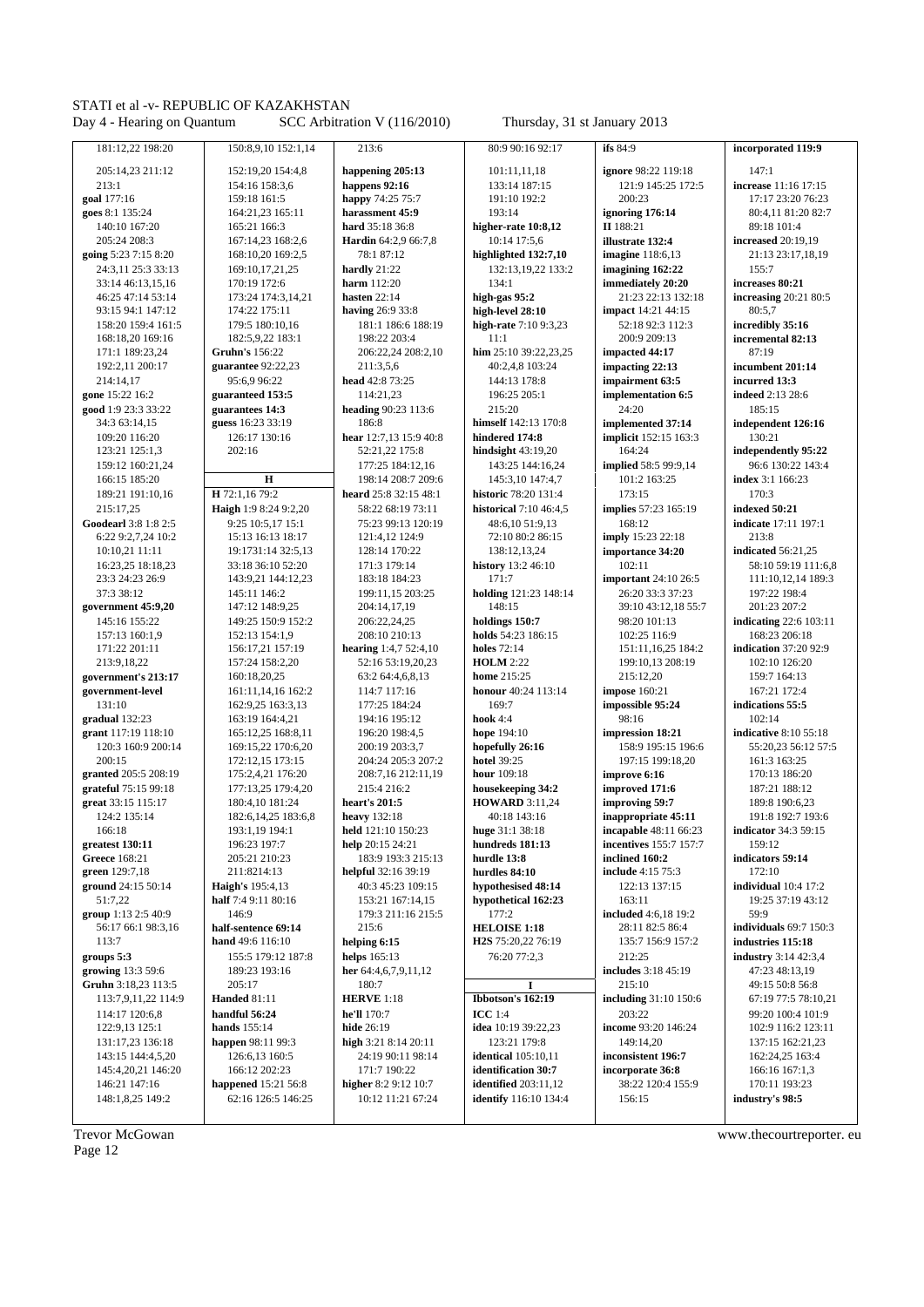Page 13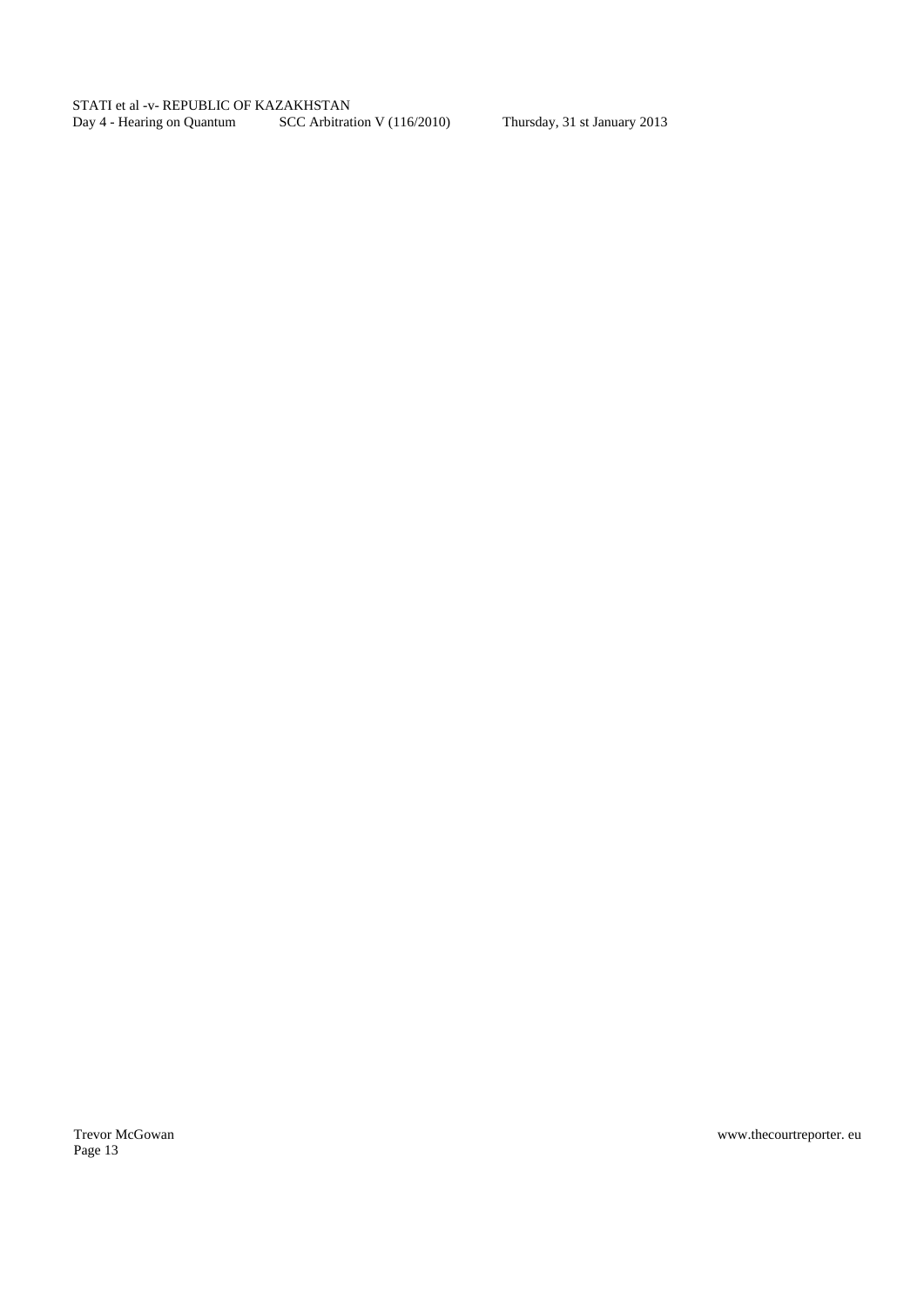| industry-wide 161:20                    | 124:12                                   | <b>invest 92:20</b>                         | judgment 38:6                            | 130:17 136:16                            | 135:11 138:13                                    |
|-----------------------------------------|------------------------------------------|---------------------------------------------|------------------------------------------|------------------------------------------|--------------------------------------------------|
| inferred 21:17                          | instructions 65:24                       | invested 92:10,21                           | judicial 66:25 177:12                    | 150:7 154:23 157:9                       | 150:6,18 152:21                                  |
| <b>influence</b> 76:20 124:2            | 211:17                                   | 96:19 121:15                                | 178:15,25 180:1                          | 159:21,25 160:9                          | 153:5,9,13 174:6                                 |
| influenced 38:1                         | instrumentation 4:1                      | investigation 79:11                         | July 5:9 6:24 9:4                        | 186:17 191:20                            | <b>KPM's</b> 142:16                              |
| influences 36:7                         | instruments 150:21                       | <b>investing 51:11 92:22</b>                | 10:16,24 37:8,21                         | 195:6,10,24 196:2                        | <b>KPM/in</b> 150:12                             |
| inform 64:4                             | 150:23 151:1,9,9                         | investment 46:23                            | 45:11 150:20                             | 197:2,17 201:10                          |                                                  |
| information 17:11                       | insufficient 141:16                      | 55:12,19 92:5                               | 153:15 174:4,10                          | 213:22                                   | L                                                |
| 26:13,16,18,20,23                       | integrity 31:2                           | 110:11 135:15                               | jump 152:24                              | KazAzot 105:15 106:2                     | lack 35:23,23                                    |
| 27:5,8,17,23 28:23                      | intend 9:21 15:4 54:5                    | 157:8,8,16,19                               | <b>June 64:10</b>                        | 108:24 109:7                             | lag 20:20 21:16                                  |
| 29:13,13 30:18 31:6                     | intended 53:14 94:16                     | 178:20 183:15                               | <b>Junior</b> 153:12                     | 158:12 160:7                             | laid 127:22 155:21                               |
| 31:10 33:16 38:17                       | 94:17 159:13                             | 189:11                                      | junk 170:23,23                           | 187:12                                   | 156:19                                           |
| 38:20,23,25 45:4                        | intensive 208:25                         | investments 45:25                           | jurisdiction 42:19                       | KazMunaiGas 134:7                        | land 148:13,15 149:4                             |
| 46:4,5,5,21 48:6,10                     | interest 101:15 123:2                    | 63:5                                        | 199:6                                    | 157:13                                   | 176:23                                           |
| 49:9,12 51:19 52:21                     | 165:22,23 166:2,4,5                      | investor 70:1,8,9                           | just 2:4 4:8 8:24 9:25                   | KazTransGas 104:21                       | <b>LANGE 1:20</b>                                |
| 52:22 53:13 55:1,13                     | 166:9 167:16                             | 84:11 92:7 116:22                           | 11:17,20 12:3,7,18                       | 104:25 187:12                            | language 169:3                                   |
| 55:15,22 56:4,7<br>57:7 59:8,9 60:19    | 168:15 195:16<br>197:10,16               | 116:23 117:1,18<br>118:25 119:22,24         | 15:1,21 16:6 19:21<br>22:19 26:4 28:22   | <b>KazTurkMunai</b><br>140:12            | 183:16,18<br>large 8:8 12:15 36:25               |
| 60:20,22 69:1,2                         | interested 31:9 70:2                     | investors 69:16,21                          | 29:8,12 30:9 31:14                       | keep 193:24                              | 91:13 116:1 123:25                               |
| 70:4 78:6,20,23                         | 112:6                                    | 70:11 101:17 102:3                          | 33:9,14,18 35:6,15                       | <b>Ken</b> 189:21<br><b>KENNETH 1:17</b> | 170:25                                           |
| 79:15,16 87:4,13<br>98:23 99:4 104:18   | interesting 15:14 99:4<br>151:16 154:22  | 120:11 157:22<br>171:15                     | 36:1,16 39:13 49:24<br>52:21 60:25 61:16 | <b>Kevin</b> 1:17 125:1                  | largely 4:8 7:6 8:11<br>14:7 18:5                |
| 112:12 119:16                           | 213:24                                   | invitation 188:25                           | 61:18,23 62:6,23                         | key 38:16 43:17                          | larger 58:1                                      |
| 122:1 126:1,24                          | interests 136:20                         | <b>invite 207:17</b>                        | 63:16 72:4,6,10                          | 156:13 164:25                            | largest 65:2                                     |
| 134:4,16 143:25                         | interference 35:11                       | invokes 143:23                              | 73:19 77:8 79:2,6,7                      | 193:16                                   | last 5:8 39:24 43:14                             |
| 144:7,8,16,17 145:5                     | interject 168:8                          | involved 14:12 16:4                         | 82:12,17 83:23                           | kind 33:13 42:25 68:1                    | 63:22 64:1,3 69:14                               |
| 154:22 161:24                           | internal 91:4 92:12                      | 41:25 121:2 150:1                           | 84:17,19 85:7,11,21                      | 113:12 117:9 118:3                       | 82:16 103:7 113:7                                |
| 175:17 176:4 177:7                      | 192:15                                   | 159:10                                      | 89:4,12 91:15,17                         | 118:4,20 169:18                          | 124:8 139:19                                     |
| 187:4,5,6,17,19,24                      | international 2:11                       | involvement 78:3                            | 92:20 98:19 99:2,4                       | 170:15 180:5,6                           | 169:17 193:4                                     |
| 187:25 191:2,3,21                       | 42:8 162:4 163:8,9                       | involves 14:2                               | 100:22 101:3,18                          | 185:9 204:8                              | 194:16 199:24                                    |
| 193:12,13,16 197:4<br>209:5             | 186:14,16,17                             | <b>IOCs</b> 163:8                           | 107:7,8,17 108:21<br>109:18 110:14       | <b>King</b> 1:18 2:4,4                   | 201:21 202:16                                    |
| informed 43:9 64:5,7                    | 191:23 195:19,19<br>196:3 197:12 215:7   | irrelevant 104:2,7<br>issue 16:15 17:8 19:8 | 112:5 118:6,13                           | Kleber 1:4<br>KMG 56:12 104:16           | 203:6 206:7 214:12<br>215:5                      |
| 87:7 103:4 205:3                        | internationally 163:5                    | 23:8,16 24:24 25:20                         | 120:11 121:8                             | 105:3 128:15                             | lastly 51:2 105:16                               |
| 212:15                                  | internet 201:4                           | 29:11 30:15 34:18                           | 123:11,19 124:17                         | 201:13                                   | late 39:24 188:7,15                              |
| infrastructure 71:10                    | <b>Interoil 65:3 67:21</b>               | 38:16 58:16 63:2                            | 130:2 131:16,20                          | <b>KMG's 57:4</b>                        | 201:21                                           |
| 71:14,21 72:16,22                       | 68:25 74:4 75:19                         | 73:1 74:7 75:23                             | 136:18 138:6                             | <b>KMT</b> 13:22                         | later 7:23 9:22 12:7                             |
| 73:5,6,7                                | 81:5 139:21 180:25                       | 110:5 124:19                                | 142:20,25 144:14                         | knew 43:22                               | 15:25 44:14 116:4                                |
| inherent 164:16                         | 199:24 209:4,17                          | 154:19 170:6 172:7                          | 146:3 147:24                             | knock 4:7,9,12                           | 145:24 155:6                                     |
| initially 7:20 112:18                   | 210:9                                    | 199:22 212:2,14                             | 148:16 149:14                            | know 3:21 8:18 17:20                     | 165:17 177:25                                    |
| 143:21 156:19                           | interpose 122:6                          | <b>issued</b> 113:24                        | 152:13,24 154:12                         | 34:21 35:7,23 37:10                      | 215:19                                           |
| 182:3<br>inject 114:4                   | interpret 68:1 201:5<br>202:1            | issues 8:11 14:3 34:10                      | 155:13,16 156:14                         | 37:13 39:24 40:22<br>64:1 81:22,23 84:14 | <b>Latham 3:5 1:5 5:6</b><br>6:25 10:20,22 14:19 |
| injured 177:17,18                       | interpretation 201:20                    | 34:14,15,20,24<br>39:19 43:17 54:6          | 158:21 159:16<br>162:5 164:19            | 97:20 98:16 99:18                        | 16:14 22:22 25:20                                |
| <b>input</b> 191:15                     | 201:22 205:24                            | 62:4 119:9 120:8                            | 165:12 167:2,10,12                       | 105:2 109:15                             | 27:2,24 28:21 30:9                               |
| insignificant 24:2                      | 206:1,8,11 209:25                        | 183:25 200:21                               | 167:14 168:23                            | 117:15 125:21,22                         | 30:12 33:6 34:25                                 |
| insist 54:19 137:23                     | interpretations 39:3                     | 207:24 208:7                                | 169:15,17 170:22                         | 125:25 126:18,18                         | 35:2,18 36:10,14                                 |
| 142:21                                  | 173:2                                    | 209:14211:17                                | 173:10,13,15 174:9                       | 138:6 149:17                             | 37:4                                             |
| insofar 183:13 190:20                   | interpretative 205:18                    | 212:18                                      | 174:11 175:3,19                          | 170:16,20 171:20                         | Latham's 19:17                                   |
| insolvent 167:22                        | interpreted 91:23                        | items 13:22                                 | 178:18 180:1                             | 172:14 175:3                             | latter 197:11 209:23                             |
| inspection 33:19                        | 201:12                                   |                                             | 182:21 183:21                            | 176:12 180:4                             | Laura 66:7,8 87:12 law 146:9                     |
| install 6:4 11:4<br>installed 4:20      | Interpreter 2:22,22<br>interpreters 2:21 | J                                           | 184:22 185:22                            | 181:21,25 182:14                         | 151:12,23 laws 146:14                            |
|                                         |                                          | J 72:6,10 79:2                              | 186:3 188:18                             | 184:21 189:14                            |                                                  |
| installing 11:20<br>instance 37:9 42:18 | 215:14<br>interrupt 115:6,7              | jackpot 181:19<br><b>JAMES</b> 1:17 3:5 1:5 | 196:12,19,23<br>203:25 205:21            | 201:13 208:12,22<br>209:7 210:1,21       | lawyers 15:16 27:13<br>183:17                    |
| 43:21 44:13 80:14                       | 131:19                                   | <b>January</b> 1:6 1:1                      | 209:17 210:7,23                          | 213:6,24 215:1,7                         | <b>layman</b> 165:10                             |
| 83:25 86:22 93:19<br>97:13 112:1 148:13 | interrupting 194:25<br>interval 20:25    | 113:25 114:3,10<br>203:4                    | 213:23<br><b>Justice</b> 2:10,10,15      | knowing 43:24 96:12<br>knowledge 21:25   | <b>lays</b> $131:25$<br>leads 94:1               |
| 148:16 149:13                           | intervening 36:2                         | jeopardy 7:9                                | justification 160:8                      | 25:25 26:8 137:16                        | <b>learn</b> 1:19                                |
| 166:1                                   | intervention 171:22                      | job $27:2345:15,16$                         | 193:14                                   | 137:17 147:1                             | leasing 149:17                                   |
| instantaneous 21:14                     | interventions 215:16                     | 116:5 215:17                                |                                          | 158:15 197:12                            | <b>least</b> 1:16 9:4 10:16                      |
| <b>instead</b> 61:16 83:4               | inter-stage 3:18                         | join 143:12 joined 115:14                   | K                                        | 213:20                                   | 18:10,20 27:14 50:19 51:19                       |
| 84:25 165:16                            | intolerance 171:15                       |                                             | <b>KARL-HEINZ 1:8</b>                    | known 48:14 119:18                       | 56:3,9                                           |
| <b>Institute</b> 1:2 154:20             | intrinsic 58:13                          | joint 34:8 60:25 61:10                      | <b>KATHERINE 2:19</b>                    | 186:21 188:20                            | 90:11 93:11 95:3                                 |
| 155:21                                  | <b>introduce</b> 41:2 61:14              | 61:12 121:4,11,17                           | <b>Kazakh</b> 104:22                     | <b>KOTLYACHKOVA</b>                      | 117:10 131:11                                    |
| institutions 70:11                      | 113:18 185:16                            | 153:20                                      | Kazakhstan 1:15                          | 1:18                                     | 150:2 163:13                                     |
| 150:23                                  | 199:15,16 212:10                         | <b>JOSEPH 1:21</b>                          | 33:25 45:10 56:18                        | KPM 99:21 120:23                         | 174:19 177:14                                    |
| instructed 60:11                        | introduced 212:19                        | <b>journey</b> 215:25                       | 58:17,1891:1                             | 121:3 127:24                             | 179:7 182:2,3,19                                 |
| instruction 66:2,4                      | inverted 118:24                          | <b>judge</b> 174:4,9                        | 124:12,13,20 128:4                       | 130:23 134:8                             | 194:11 204:20                                    |
|                                         |                                          |                                             |                                          |                                          |                                                  |

Trevor McGowan<br>Page 14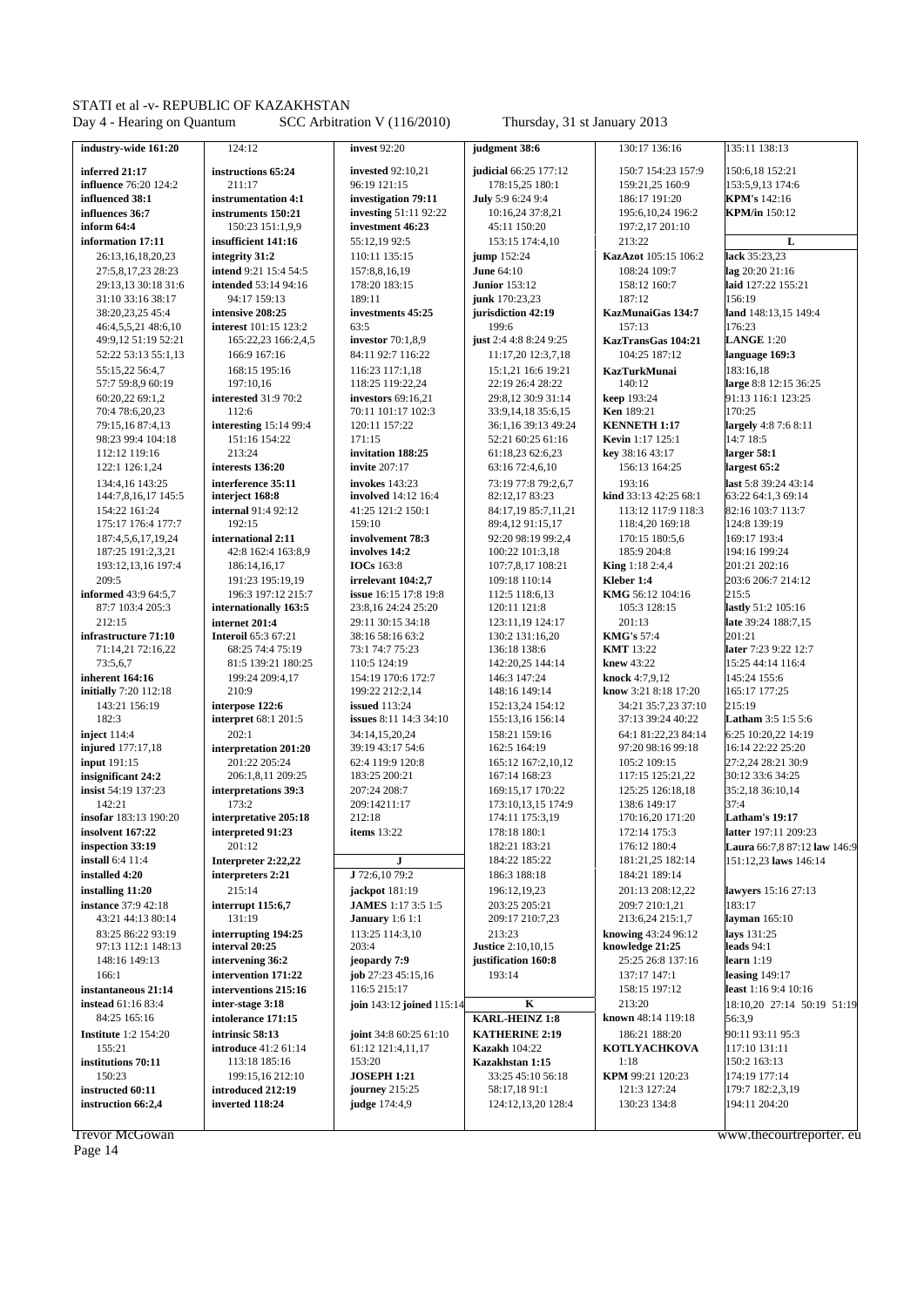Page 15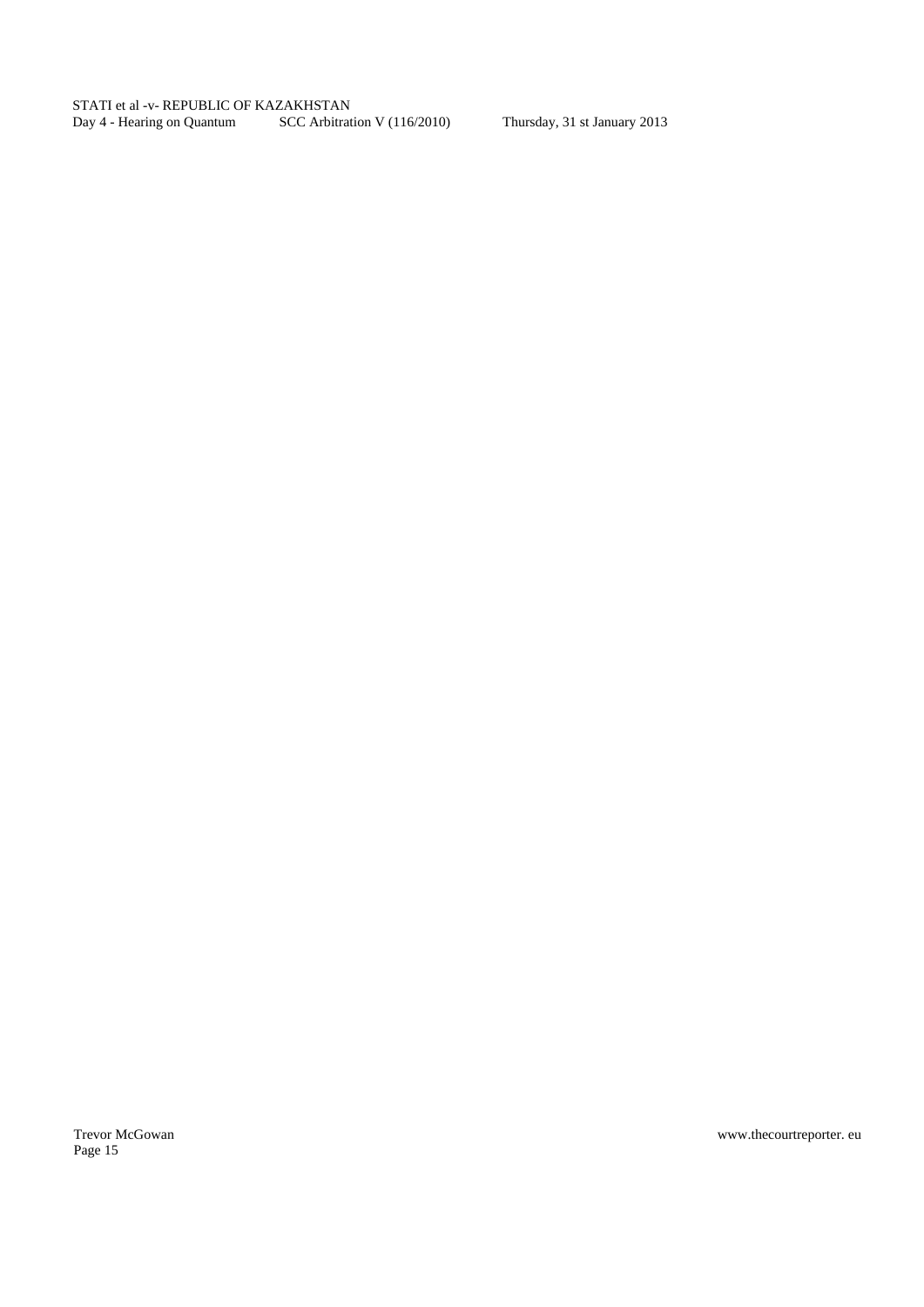| 212:18 215:12                         | like 9:11 11:15 22:22                   | <b>London</b> 138:18                      | 166:16                              | 33:23 36:20 41:12                                              | 167:20 171:17,20                                            |
|---------------------------------------|-----------------------------------------|-------------------------------------------|-------------------------------------|----------------------------------------------------------------|-------------------------------------------------------------|
| leave 18:22 154:10                    | 26:4 27:6 28:1                          | 161:14                                    | lower 2:24 5:14,15                  | 42:23 46:12 47:11                                              | 172:10 173:17                                               |
| 176:10 184:3                          | 30:15 40:22 42:13                       | long 1:14 16:17 95:1                      | 9:13 10:14 17:3                     | 48:22 49:24,24 53:4                                            | 176:1,5 178:5,6,18                                          |
| leaves 126:17                         | 45:12 63:16 67:16                       | 158:12 184:22                             | 18:10 57:21 82:15                   | 62:22 63:3 70:5,19                                             | 187:2 188:10,16                                             |
| leaving 170:16 206:22                 | 68:2 74:19 95:25                        | 193:2 200:5 201:15                        | 133:9 146:25                        | 75:19 80:8 88:2                                                | 189:6 190:4                                                 |
| Lebedev 1:9 2:3 5:1                   | 103:11 107:9 108:8                      | 206:18 209:8                              | <b>lowered</b> 146:24               | 92:23 93:14 95:17                                              | marketplace 55:2,5                                          |
| 12:2 16:11 111:6,12                   | 108:8 113:23 117:8                      | longer 8:4 90:7 174:6                     | lower-grade 9:18                    | 99:24 102:9 107:13                                             | 101:16 102:15                                               |
| 112:12,16,23                          | 121:14 128:13,15                        | 184:14 195:17                             | lower-rate 17:6                     | 114:11 123:8,13,13                                             | 164:17                                                      |
| 147:14 172:22                         | 147:23 154:9                            | 197:16                                    | lowest 65:3                         | 126:2 131:3,3                                                  | markets 56:5 57:9                                           |
| 173:9,11,24 194:4                     | 164:23 165:1,10                         | look 5:16 6:3,5,9,23                      | <b>low-rate</b> 7:6 9:3,5,8         | 136:18 137:11,21                                               | 123:1,3 135:2,3                                             |
| 214:17,22                             | 170:23 171:17                           | 8:5 19:24 23:9 44:3                       | 9:22 10:6 22:11                     | 139:2 144:6 158:17                                             | 156:23 164:6                                                |
| led 150:24 156:3                      | 175:5,19 176:25                         | 44:4,16 45:23 46:18                       | LPG 12:5,19 13:11,13                | 159:24 160:15                                                  | 171:13,23                                                   |
| 177:18 195:14                         | 180:18 182:15                           | 46:19,21 48:20 55:2                       | 15:6 31:19 46:9,23                  | 162:17 165:1                                                   | market's 102:24 146:4                                       |
| Lee 66:9 78:4                         | 201:6 202:3 207:10                      | 56:6 57:17 59:2,14                        | 57:5 82:19,23 83:2                  | 174:15 175:16                                                  | market-based 123:4                                          |
| Lee's 78:3                            | 209:25<br>liked 63:19                   | 62:16 69:11 72:22                         | 83:6, 10, 19 84: 4, 12              | 177:15 180:12                                                  | mask 171:1                                                  |
| left 39:10 109:16<br>111:2 129:11,19  | likelihood 156:12                       | 74:21 77:12 78:20<br>84:15,16 85:7 86:8   | 84:21 86:2 90:22<br>91:2,6,19 92:15 | 188:25 190:2,17<br>195:2 196:5,9,13                            | <b>MASON 2:4</b><br>massive 171:22                          |
| 133:23 134:1                          | likely 110:21 155:11                    | 88:11,18 89:3,9                           | 93:1,6,10,24 94:7                   | 197:18 202:12,13                                               | material 11:19 14:21                                        |
| 165:20 166:13                         | 157:12                                  | 90:21,23 94:3 98:10                       | 94:14,16 95:1                       | 202:14,15 210:24                                               | 17:9 18:12 19:7                                             |
| 184:23 196:6                          | likewise 147:16                         | 101:18 102:25                             | 105:14 110:12,15                    | makes 57:23 78:11                                              | 28:16 51:7 126:15                                           |
| legal $2:11,1625:22$                  | limit 7:5 11:25 26:25                   | 103:10 104:12,25                          | 110:17 121:5,6,9,10                 | 82:9 170:2 183:20                                              | 213:10                                                      |
| 155:19 156:8 158:7                    | 33:3 102:2 192:22                       | 105:4,20,23,23                            | 121:13 139:13,20                    | 215:16                                                         | materially 37:1                                             |
| 185:14 201:10                         | 198:6                                   | 106:15 108:6                              | 140:8, 13, 23, 24                   | making 5:13 37:4                                               | materials 74:25 75:9                                        |
| <b>Legislation 2:13,14</b>            | limitation 27:10                        | 112:17,21 116:21                          | 141:1,6,15,17,23                    | 45:13 53:16 87:15                                              | matrix 18:10                                                |
| legislative 213:23                    | 211:25                                  | 117:20 121:19                             | 142:10 148:5                        | 170:24 190:16                                                  | matter 1:1 2:9,12 25:7                                      |
| legitimate 180:10                     | limitations 48:22                       | 122:19 123:1,17,22                        | 173:18                              | <b>MALTSEVA 2:8</b>                                            | 25:15 94:23 125:4,9                                         |
| Lehman 98:25 171:9                    | 116:16 202:17                           | 128:16 130:25                             | <b>LPGs</b> $141:7,10$              | manage 24:16                                                   | 151:23 169:4                                                |
| 171:10                                | 211:23                                  | 132:14 133:24                             | Ltd $1:23$                          | management 51:16                                               | 177:12,12 180:5                                             |
| lend 166:19                           | limited 1:13 70:4                       | 136:9 142:1 144:16                        | lunch 111:1 112:24                  | 69:5,6 90:24 95:5                                              | 193:22 198:10                                               |
| length $103:5$                        | 180:24 186:8                            | 145:22,25 150:22                          | Lungu 97:5 195:7                    | 145:7 157:1                                                    | 205:21                                                      |
| less 9:10 20:13 21:9                  | 193:12,24                               | 151:8 159:6 161:23                        | 196:10                              | management's 95:7                                              | matters 1:15 122:13                                         |
| 63:7 65:6 165:18                      | limits 7:2,13 187:6                     | 167:6 168:21                              | Lungu's 195:22 196:7                | 95:16,25 146:4                                                 | <b>Maurice 186:8</b>                                        |
| 166:7 173:21                          | line 4:13 51:5 58:14                    | 169:25 170:2                              |                                     | 157:12                                                         | <b>MAX</b> 1:20                                             |
| 188:16                                | 101:13 129:7,11,15                      | 171:10,11 178:16                          | M                                   | manager 186:5                                                  | may 1:23 6:21 15:3,5                                        |
|                                       |                                         |                                           |                                     |                                                                |                                                             |
| let 64:1 95:3 99:18                   | 129:18,20 132:6,13                      | 178:18 180:17                             | made 4:10 9:2 12:3,6                | managers 115:13                                                | 16:7 21:11 22:7,12                                          |
| 100:22 101:23                         | 132:18 133:1,24,24                      | 181:8 182:22,23                           | 12:9 14:20 17:4                     | manhours 4:3                                                   | 23:1 26:1 28:18                                             |
| 108:10 134:18,25                      | 134:1 151:12                            | 187:9                                     | 22:18 23:3 33:8                     | manner 26:13 49:16                                             | 29:21 32:17 34:13                                           |
| 150:10 152:9,20                       | linear 9:11 80:14                       | looked 13:22,23 20:14                     | 41:13 51:24 52:4,25                 | manufactured 3:20                                              | 34:23 37:6,6 38:13                                          |
| 158:20 168:8 190:1                    | 101:13                                  | 20:17 45:4 46:2,8                         | 53:2 58:17 59:12                    | many 1:21,23 2:3 4:2                                           | 38:15 39:18 41:9,9                                          |
| 198:9 201:1 213:1                     | linearly 80:4                           | 46:22 55:1,11,20                          | 63:16 70:22 71:5                    | 21:11 24:14,19 34:9                                            | 44:17 48:25 52:7                                            |
| 214:25                                | link 20:15 22:10                        | 56:2,19,23 57:9,14                        | 76:2,8,9 84:3 85:10                 | 62:4 111:16 136:19                                             | 60:13,25 67:13 70:8                                         |
| letter 125:5 126:13                   | liquidity 171:6,16,19                   | 89:13 92:4,6,8                            | 90:13 92:18 95:2                    | 149:3 215:1                                                    | 70:8 75:11 82:22                                            |
| let's 23:4 35:4 58:1                  | 171:21 193:25<br>liquids 4:8,9,11 50:20 | 104:15,15 130:22                          | 96:17 97:5 102:20<br>114:10 126:10  | map 21:1 22:10                                                 | 84:18 85:17 91:22                                           |
| 72:21,22 80:19 97:2<br>100:7 105:23   | listed 14:12 136:7,10                   | 134:14 158:6<br>164:14 183:19             | 132:2 138:12                        | mapping 21:6<br>maps 22:4,4                                    | 97:5 110:4 118:23<br>123:12 126:9                           |
| 107:25 115:21                         | listen 76:6                             | 193:17 200:10                             | 139:24 157:7,9                      | <b>MARAT 2:10</b>                                              | 134:21 137:11                                               |
| 118:6,7 121:23                        | literature 112:15                       | <b>looking 5:23 7:10,17</b>               | 158:11 168:22                       | <b>March 198:19</b>                                            | 143:18 144:4,6,8,9                                          |
| 131:22 139:4                          | 145:1                                   | 22:15 30:8 46:1                           | 187:21 189:1                        | margin 21:4                                                    | 144:10,16 146:10                                            |
| 144:17 150:2                          | <b>litigation</b> 25:21 42:2            | 50:7 60:25 71:25                          | 190:21 193:6 200:8                  | market 36:4 43:4,7,10                                          | 146:21 147:20                                               |
| 154:10 165:15                         | little 7:3 10:6 11:15                   | 72:4 82:12,13 83:23                       | 200:10,22 201:2                     | 43:22,24 46:6,6,14                                             | 149:19 151:1                                                |
| 174:1 177:13                          | 16:7 40:22 41:19                        | 85:4 100:3 103:11                         | 202:19,24 204:11                    | 47:22 48:12 49:5,8                                             | 152:13,23 154:2                                             |
| 180:25                                | 43:14 48:1 50:4                         | 110:1 112:18 159:8                        | 209:25                              | 49:10,18 50:15,20                                              | 156:19 160:3                                                |
| level 32:11 130:3                     | 53:17 60:9,23 85:2                      | 164:17 167:1                              | magnitude 56:1 59:23                | 51:2,2,23 56:4                                                 | 164:21 165:21                                               |
| 131:10 153:10,11                      | 95:14 132:15                            | 172:12                                    | 78:11 82:3 102:15                   | 58:13,15 66:24                                                 | 167:12,18 169:10                                            |
| 156:1                                 | 147:19 171:19                           | looks 117:16                              | 177:10                              | 68:23 70:17 91:19                                              | 170:6 177:25                                                |
| levels 8:15 10:4 18:10                | 182:9 184:23 185:1                      | lose 18:8                                 | main 189:9                          | 92:10 93:3 95:18                                               | 185:13 189:15                                               |
| 165:8 166:8 191:23                    | living $43:23$                          | loses 92:25                               | maintain 2:16 7:17                  | 96:25 97:15,15 98:2<br>98:20.21 99:10                          | 195:3,14 200:8                                              |
| 192:3                                 | LLP 1:21 2:8,8,9<br>load 141:24 142:7   | loss 8:19 179:8,8,14<br>179:18            | 10:11                               |                                                                | 203:25 205:11                                               |
| leverage 166:16<br>liabilities 205:12 | loan 117:19 118:10<br>120:3             | losses 166:18<br>lost 150:12 179:9,11     | maintenance 35:21<br>51:12          | 101:1,15,25 102:2<br>102:20,25 103:2,3,5<br>105:15 111:9 112:7 | maybe 36:24 55:6<br>73:21 79:7 107:23<br>169:3 181:3 182:19 |
| liability 15:19 42:19                 |                                         |                                           | major 14:12 19:12                   |                                                                |                                                             |
| 180:13 199:7<br>licence 6:11 174:23   | local 129:17 136:1<br>localised 24:17   | 179:12 180:14,14<br>lot 16:25 35:12 37:17 | 32:1 189:11,11<br>199:13            | 112:10 117:6,6<br>118:14 122:8,25                              | 185:9<br>McGowan 1:23                                       |
| licences 145:17                       | <b>located</b> 2:19 21:3,11             | 61:19 74:14,16                            | majority 5:9,21 7:2                 | 128:12 135:12,13                                               | mean 9:22 15:17                                             |
| lick 180:6                            | 209:20 210:9                            | 154:22 200:25                             | 9:4,7 195:20                        | 148:19 149:19                                                  | 35:17 63:19 95:20                                           |
| life 95:14 115:25                     | <b>Location 22:2</b>                    | lots 40:7                                 | make 2:18 17:18                     | 154:23 157:3,5,9                                               | 102:18 110:13                                               |
| 142:11<br>lifetime 190:19             | logistics 215:13                        | low 2:20 7:6,7 11:12                      | 20:17 22:20 27:9,17                 | 161:9,11,12 163:21                                             | 115:25 135:20                                               |

Trevor McGowan<br>Page 16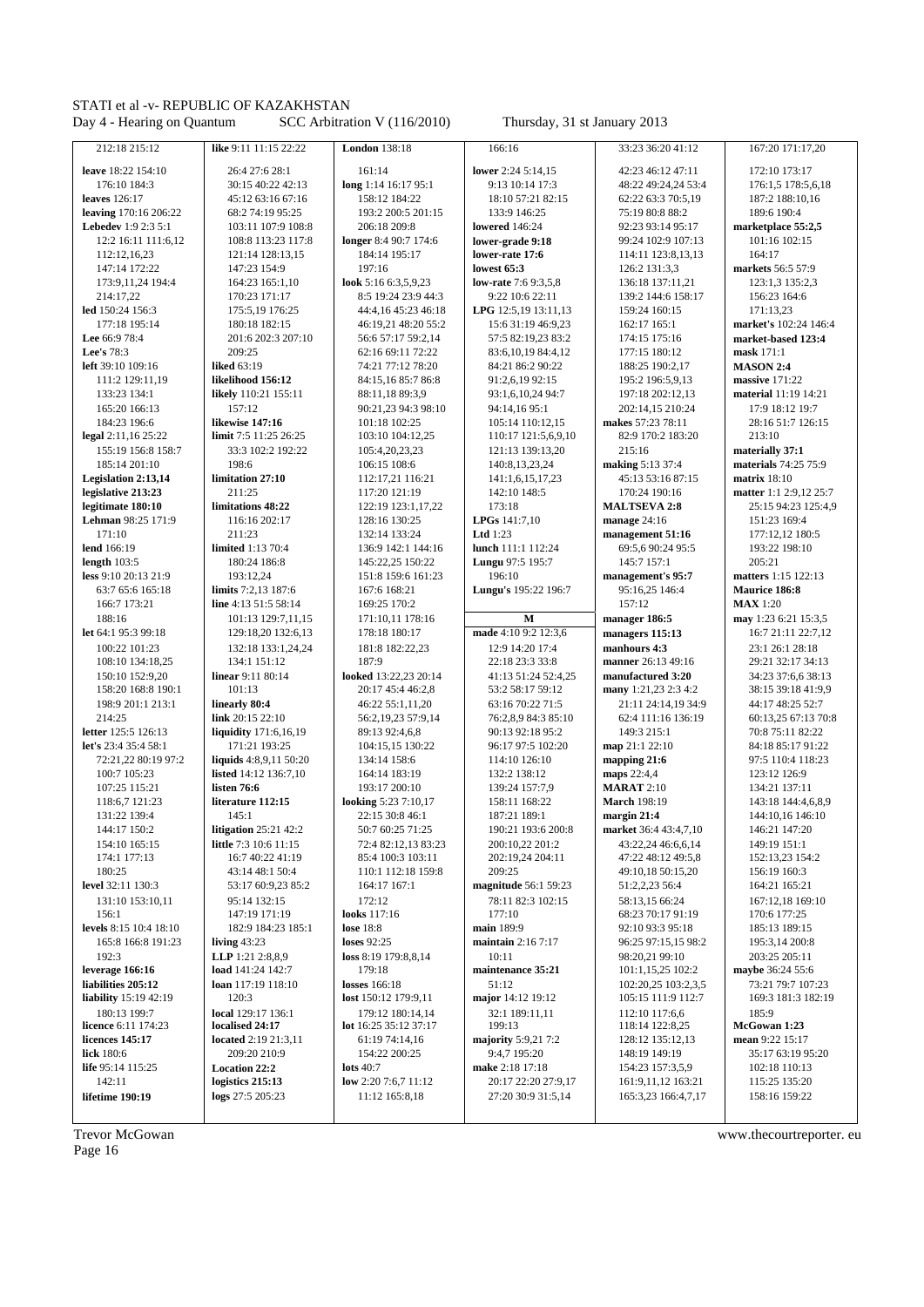Page 17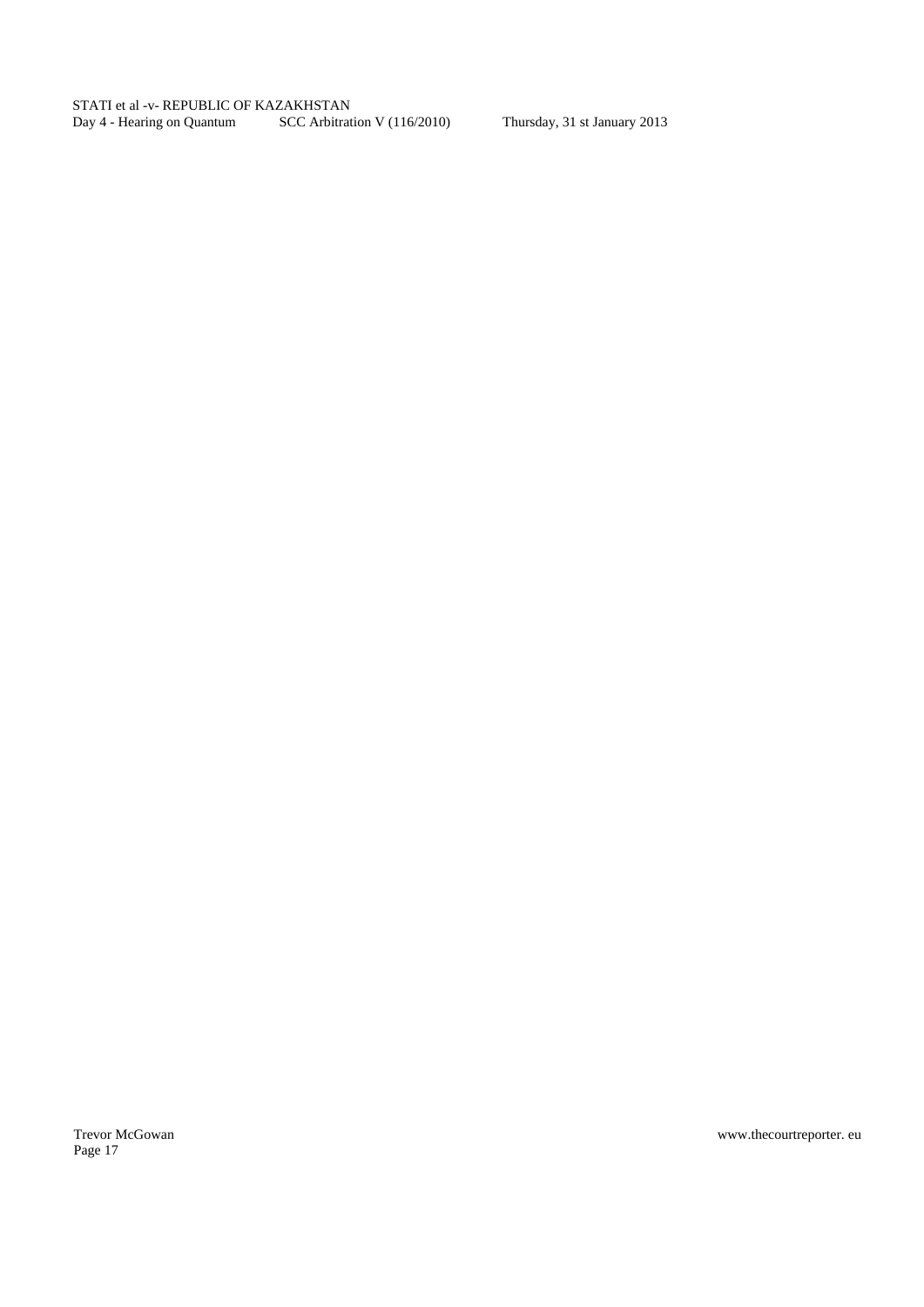187:17,19,25 191:3 **minimise** 18:3 91:7,9 91:4,17,23 92:20,22<br>191:21 193:13 91:15 92:25 96:19 117:7 9

**moment** 10:15 93:21 **Monday** 52:10 64:17 **Morningstar 100:4** 

167:10,22 173:1 159:5,8 164:1 167:8 **models** 54:16,17 55:3 **mostly** 27:15 88:19 **national** 128:14 163:9 142 21 143:17 190:9,14 198:18 172:19 175:18 164:16 **mothball 15:6 natural** 127:16,18 149 16 198:13,14 212:23 182:7 189:14 **moderate** 24:13,20 **mothballed 14:11** 141:1,3,4,11 191:6 199 12 200:21 **meaning** 23:13 116:13 190:21 196:11 **modifications 132:2 motivated 96:3 nature** 20:16 23:7 204 13,24 208:8,15 **means** 40:9 101:4 207:2 212:16 **modified 32:11 move** 21:19 39:21 25:24 52:22,25 208 16 211:5,19 107:18 117:10 **MIHAIL 2:5 MOG** 130:1,12 155:14 72:21 103:8 148:25 55:20 57:18 58:8 212 1,10,10,14,17 107:18 130:1,12 155:14 72:21 103:8 148:25 55:20 57:18 58:8 212 1,10,1<br>
178:12 17,18 88:5 116:10 138:9 212 17,18 165:4 166:21 **Mike** 29:14 30:1 **Mohr** 1:17 3:12,15,20 178:12 88:5 116:10 138:9 212 17,18 169:17 173:5 **mild** 33:18 **mild** 33:18 41:4,6 52:24 54:5 **moved** 141:20 **144:19 160:22,24 next** 32:14 40:9 56:2<br> **169:17 million** 3:2,4,8,16,25 54:11 62:6 63:8 **movements 92:12 164:15 near** 98:6 159:7 105 10 132:10 **meant** 164:13,14 **million** 3:2,4,8,16,25 54:11 62:6 63:8 **movements 92:12** 169:6 159:7 105 10 132:10,21<br>169:6 139:18 **moves** 129:18 **moves** 129:18 **marrby** 16:20 139 18 154:3 169:6 4:19 5:19 12:9 15:5 91:21 109:13,21,23 **moves** 129:18 **nearby** 16:20 139 18 154:3 **measure** 43:5 44:14 15:8,11 17:16 23:11 110:23 114:4 122:6 **moving** 99:7 157:9 **necessarily 15:23** 205 16 206:14<br>49:23 50:15 93:9 23:24,25 57:7 59:20 124:23,25 125:1,3 **much** 2:24 5:13 7:8 112:8211:2 207 1 214:19 49:23 50:15 93:9 23:24,25 57:7 59:20 124:23,25 125:1,3 **much** 2:24 5:13 7:8 112:8211:2 207 1 214:19 **measures 58:11 81:6,13,17 88:20 131:15,23 133:24** 8:2 9:12,13 12:4 **necessary** 2:6 12:9 **next-to-last 133:25 measuring 112:20** 89:10,12,19 90:5 137:4,20,23 142:18 14:4 18:5 21:19 29:3 32:15,16,20 **night** 5:8 39:24 62:5<br>**mechanical 3:6 13:8** 100:12.23 101:4 154:6 184:5 202:17 28:9 30:5 31:7.10 44:15 70:19 72:24 **NIKIFOROVA 2:9 mechanical 3:6 13:8** 100:12,23 101:4 154:6 184:5 202:17 28:9 30:5 31:7,10 44:15 70:19 72:24 **NIKIFOROVA 2:9**<br>**mechanism 28:24** 102:20 106:17.22 **moment** 10:15 93:21 36:20 39:17.20 76:15 111:23 **nine** 10:24 148:19 140:21 164:11 100:22 145:14 40:11 41:2 50:22 117:20 123:12 **nobody** 146:8 **medal** 119:4 181:1,10 182:16,16 154:11 170:16 55:1 57:21 109:12 126:11 143:18 **NOCs** 163:8 **median** 100:4 182:19,20 172:25 180:13 109:16 113:17 180:21 **nominal** 53:8,10 165:2 **millions 181:14** 199:1 114:11 151:7 156:5 **necessity** 51:18 76:8 165:22 166:3<br>**mind** 2:7 5:16 96:18 **moments 94:10** 163:16 166:13 181:7 187:18 76:8 188:24 **meetings 138:18 mind** 2:7 5:16 96:18 **moments 94:10** 163:16 166:13 181:7 182:24<br>**Monday 52:10 64:17** 170:4 171:4 182:22 need 5:21 7:23 25:10:2 **megawatts** 3:12 30:25 **mindful 19:4 19:4 19:5:7 198:21 201:3** 184:9 185:15 11:8,22 37:5,17 **non-binding 104:6 non-binding 104:6 memorandum 55:15 mine** 156:24 174:17 2004:1 206:14 214:1 191:10 192:19 101:2 41:12 **morandum 55:15 mine** 156:24 174:17 204:1 206:14 214:1 191:10 192:19 40:12 41:12 50:9,15 **non-difficulties 25:16**<br>59:9 104:18 187:5 178:21 180:9 **money** 12:22 13:6 194:1,10,13 205:1 52:17 54:1 73:7 **non-drilling 72:2.9** 59:9 104:18 187:5 178:21 180:9 **money** 12:22 13:6 194:1,10,13 205:1 52:17 54:1 73:7 **non-drilling 72:2,9 memory** 109:6 **minimize 91:3** 118:17,19 120:1 **multiples** 98:17 99:1,6 103:7 104:13 114:4 **non-repayment MEMR** 201:9 **minimum** 121:14 166:19,21 167:24 **multiplied 31:1** 122:6 183:24 168:13<br>**mention** 34:22 86:24 **Minister 2:10** 168:23 181:5 183:5 **multiply** 99:20.23 193:14 194:17 **non-unsigned 104:6 mention** 34:22 86:24 **Minister 2:10 Minister 2:10** 168:23 181:5 183:5 **multiply** 99:20,23 191:5 183:22 193:14 194:17 **non-unsigned 12:4.12 Ministry** 2:10.15.16 **month** 173:23 100:15 163:22 200:1 200:1 200:2 205:6 **nor ministry** 2:10,15,16 **month** 173:23 100:15 163:22 200:1 204:2 205:6 **norma** 3:14<br> **months** 13:14 20:21 **multiplying 100:18** 205:15 208:4 24 **normal** 35:14 101:6 9 20:3 23:21 25:4 **minus** 135:16 **months** 13:14 20:21 **months** 13:14 20:21 **minutiplying 100:18** 205:15 208:4,24 **normal** 35:14 10<br>28:8 43:22.24 200:6 **Munaibay** 47:20 48:4 209:6.8.12 210:11 166:5 205:23 **Munaibay** 47:20 48:4 136:12 138:5 109:18,19,19 111:2 202:6 203:6 204:20 49:3,9 173:19 **needed** 2:16 3:8 4:3 **normally** 17:24 32:22 183:14 187:22 | 124:5 133:23 | 208:23 210:2 | 178:17,18 | 37:15 46:12 47:1 | 33:14 166:14 190:25 207:9 215:5 140:19 172:16 **more** 1:19 9:10,18 **must** 11:14 19:22 53:9 74:6 104:21 **norms** 3:13 28:11 215:10 183:23 184:12,15 10:8 11:17 16:4 25:15 39:17 45:2 119:16 204:20 **Norton** 1:20 2:8,8,9 **merge** 181:16 189:16 192:11 1 21:3,19 24:2,20 1 68:21 88:8 112:21 210:18 124:20 **message** 169:11 191:9 194:13 25:7 28:7 30:7,9 116:25 118:13,19 **needing 11:3 notably 23:18** 191:21 **misinterpreted 138:9** 40:1,12 47:22 50:4 118:24 137:23 **needs** 83:21 137:12 **note** 83:18 113:24 **met** 37:16 95:19,20 **misleading 195:15** | 54:20 59:16 63:4 | 144:25 145:9 | 161:6 203:18 | 114 2,6 147:24 104:13 196:6 197:15 65:6 66:25 67:19 154:24 165:6 204:24 205:1 152 17 165:15 meters 79:24,24 80:3 **misread 66:16 misread 66:16 misread 66:16 misread 66:16 misread 172:9** 178:23 **misread 28:18 164:19 168** 172:9 178:23 **misread 28:18 164:19 172:9 172:2:24** 165:7 **method** 172:9 178:23 **missed** 28:18 164:19 74:6 76:14 77:15,18 87:2 158:7 163:17 165:7 163:14 206 17 212:24<br>**missed** 28:18 164:19 78:9,10,10,14 79:7 **M&A** 115:1,22,24.25 **negotiated 128:14** noted 57:4 60:19 **methodology 34:16** mistake 90:17 78:9,10,10,14 79:7 **M&A** 115:1,22,24,25 negotiated 128:14 54:20,23 59:22 **misunderstand 66:16** 79:13 80:1,8,16,20 116:1 183:15 131:11,11 155:21 79:19 102:13 127:11 **misunderstanding** 88:25 92:21 102:19 156:1 **notes** 12:3,13 57:13 149:7 156:21,22 **20:21 102:19** 134:20 141:11.20 **N negotiating 157:2** 58:3,23 59:1 102:19 170:5,9 183:22 **misunderstandings** 150:1,10 151:2 **Nacimiento** 1:20 3:13 **negotiation 187:16** 161:4,8 163:21 **methods** 172:10 196:20 155:7 157:14 160:8 3:14,19,21 29:7,22 **negotiations 96:13** 164:1 165:14 168:9 **metre** 80:19,20 81:3,7 **misunderstood 68:21** 163:6,11 164:14 178:4,15,25 179:4 30:1 39:16,23 40:5 157:12 187:11 168:10,14<br>81:24 82:13,14 168:10,14 178:4,15,25 179:4 40:10 52:6,7 63:13 188:1 191:22 **nothing** 39:14 81:24 82:13,14 92:2 178:4,15,25 179:4 40:10 52:6,7 63:13 188:1 191:22 **nothing** 39:14 60:14 **metres** 6:6,9,12 67:23 **mis-speak 205: 19** 180:8 182:9,19 92:1 109:11 110:25 **neighbourhood 85:12** 101 13 106:8 68:25 80:15 106:1,2 **mitigating 24:22** 183:17,21 184:25 113:19,21 114:13 **net** 51:21 93:16 122:21 181:10 106:18 107:3,4,17 **mix** 192:9 **mix** 192:9 186:9 192:12 114:17 124:7,21 152:10<br>107:19 108:3,23 **mobilised 14:1** 202:11 207:14 14:24 143:6 184:7 **netback** 128:6,7 107:19 108:3,23 **mobilised 14:1** 202:11 207:14 142:24 143:6 184:7 **netback** 128:6,7 **notice** 23:10 190:2 192:4 **model** 50:24 53:10 **model** 50:24 53:10 208:23 210:1,4 196:15 199:5 204:3 132:14,17 191:19 **noticeable 20:22**<br>**MICHAEL** 3:47 1:4 55:7 67:12 15:17 **moreover** 59:2 140:8 204:8 207:23 **nethacks 187:14** 35:12 37:21 131:9 **MICHAEL** 3:4,7 1:4 55:7 67:12,15,17 **moreover** 59:2 140:8 204:8 207:23 **netbacks 187:14** 35:12 37:21 131:9 1:7 68:5,7,18,23 79:18 **morning** 1:9 16:16 208:13,24 210:6,20 **network** 137:16 **noticed** 21:1 34:8 **microphone 113:13** 82:23 83:2 84:22 63:14,15 121:13 210:24 211:2 212:9 **never** 1:20 15:11 56:12<br>206:10 212:14,22 213:15 21:24 61:8 136:8 **notion** 11 206:10 85:5,6 86:3 100:2 183:18 212:14,22 213:15 21:24 61:8 136:8 **notion** 112:13 141:23<br>**213:18 213:18 214:9** 173:2 202:6 203:18 173:2 202:6 203:18 **mid-October 171:9** 10:15,22 127:12 166:23 170:2 **naive** 101:21 158:13,15,18 210:1 **mid-90s** 171:12 133:5,8,11,15,19 **most** 1:18 4:22 11:11 **name** 87:10 113:9 215:15 **November 109:9 might** 2:10 15:25,25 138:16 177:8 191:25 13:13 36:21 60:20 125:1 189:21 **nevertheless 185:3** 138:16 154:20<br>36:17 70:11 92:1 **modelled 85:13** 185:22 188:3.7 15

160:21 162:3 150:18 156:15 192:15 193:5 199:10 202:18,19 **NATALY 2:22** 76:16 126:12,12 191:21 193:13 91:15 92:25 96:19 117:7,9 **multiple** 13:15 178:22 81:22,23 83:23 97:2 **non-operating 112:1 new** 38:22 39:5 51:12 104:17 110:17 **modelling 172:2** 130:20 162:15 **NATALIA 2:9** 61:14 63:6 73:6 **nowadays 166:4** 

Page 18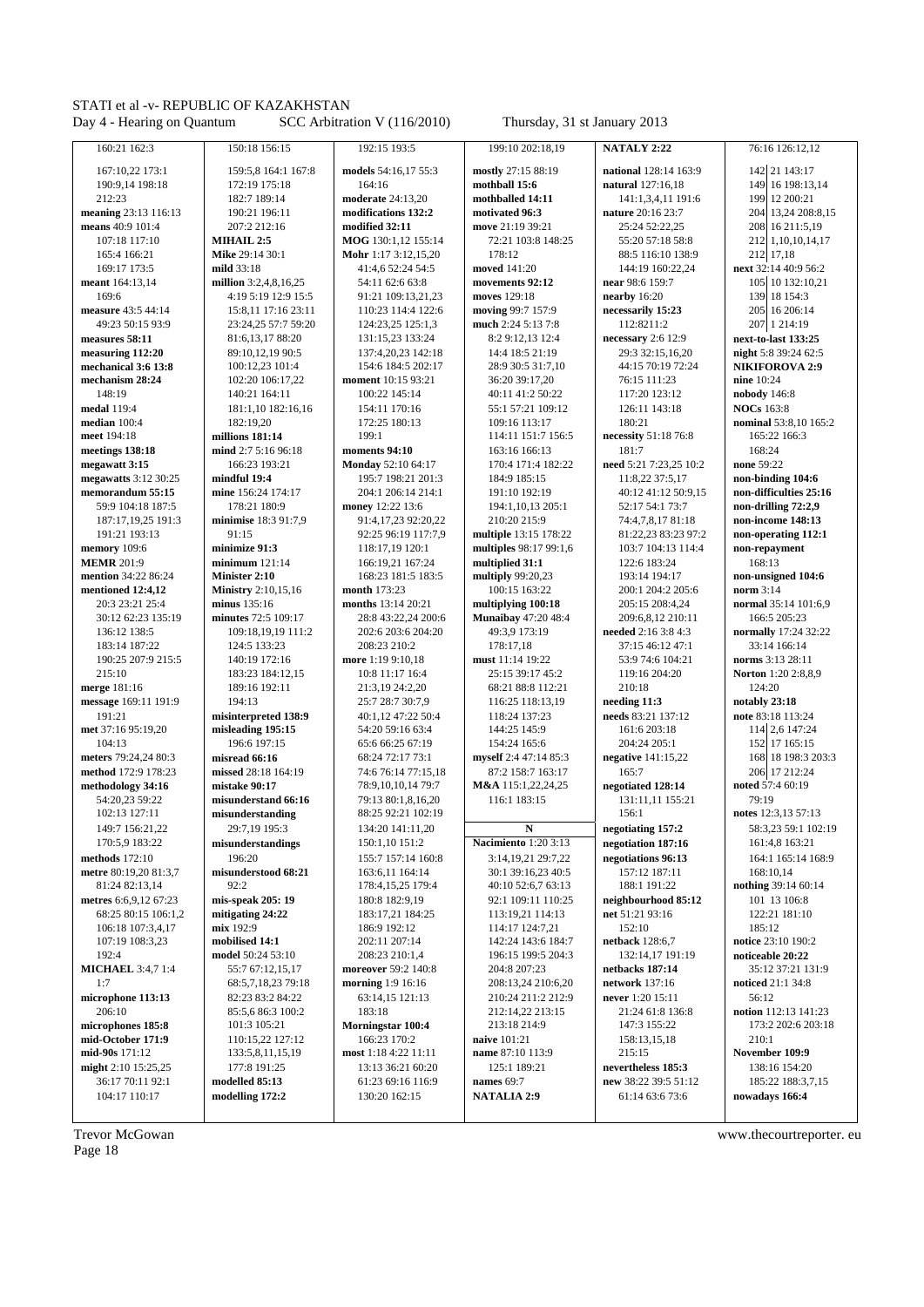**nowhere** 71:20 72:9 **Nowicki** 3:4 1:4 16:15 36:16,19 **NPV** 112:8,9 148:18 **number** 8:10 19:15 25:5 27:14 34:15 36:6,25 41:13 42:5 45:17 51:21 57:19 57:21 58:2 71:6 128:24 129:8 173:19 177:11 178:2 179:2 183:14 188:9 190:7,15,17 190:23 **numbers** 31:24 32:2,4 53:15 55:3 72:14 79:8,10 82:10 99:3 106:15,16,21,25 130:5

 **\_\_\_\_\_\_\_\_\_ O \_\_\_\_\_\_\_\_\_ object** 169:18 170:15 204:8 **objected** 204:7 **objection** 3:13 52:6 114:5 122:7 214:6,8 **objections** 214:9,10 **obligation** 160:12 169:8 185:13 **obligations** 151:22 153:22,23 169:7 **observation** 22:15 59:11 90:13 102:10 **observations** 20:17 22:18,20 58:20 **observed** 17:14 20:22 **obtain** 20:6 126:7 **obtained** 201:20 211:6 **obviously** 5:4 11:25 13:10 14:2 23:8 25:18 26:23 31:9 40:8 50:9 70:8,18 74:8 98:16 115:1,14 121:21 122:11,21 123:4 124:2,17 134:15 137:12,15 149:6 156:20 158:24 196:9,12,21 198:22 207:18 210:14211:12 **occasion** 207:3 **occasions** 197:25 **occur** 35:23 43:9 **occurred** 20:1 35:7,13 36:2 42:18 62:3 70:10 **occurrence** 23:4 **occurring** 17:24 **October** 35:17 44:22 45:8 58:20 62:9,12 97:10 98:15 125:6 134:14 145:15,19 159:13 173:6,22 174:1,7 179:21 182:1,17 **off** 7:15 13:10

35:15 62:1,21,21 73:25 85:12 152:10 **offer** 57:5 59:18,19 189:5 190:6,16,21 192:8 193:21 **offered** 60:16 118:6 195:24 204:6 205:19 206:2 **offers** 55:18,21,23 56:12 118:8 **office**  $2:14.88:3.5.115:15$ 149:16 **offset** 157:10 **offtake** 8:2,3 19:16 **offtaker** 157:3 **off-guard** 154:2 **often** 22:2 27:19 135:21 183:16 **Oh** 29:24 88:14 130:14 139:8 182:25 **oil** 2:16 4:13,22 42:4 50:18 71:9 73:4 94:24 123:11,15,16 123:18,20 128:14 145:23 163:1,4,5,8 163:9,9 170:11 180:23 181:4 190:13 191:5 **oilfield** 33:22 116:18 **okay** 12:14 14:25 15:13 16:12,13 27:25 31:7 32:13 35:5 92:1 97:3 99:7 100:8 103:7 107:14 108:12 109:15 112:23,24,24 113:10 120:10 127:4 129:23 131:22 134:24 137:4 141:6,21 154:1 156:8 158:20 160:13 161:16 162:2,9 169:9,22 173:24 178:1 180:4 182:14 188:23 192:12 193:13 194:18,19 210:13 210:21 212:23 213:21 214:11 **OMV** 186:5,7,8,14,15 186:18,20 187:3,21 190:5,12 191:5 **once** 18:7 51:21 64:9 88:7 **one** 15:17 16:20 19:20 20:7 22:5,22 24:9 25:7 26:9 30:9 32:14 33:23 36:1,12 36:16 38:5 41:8 43:16 44:10 47:19 49:11 54:20 56:13 59:15 62:23 70:16 70:1779:18 81:18 83:25 84:1 85:6,7 91:21 92:15 93:1 94:11,15 97:2 98:18 102:14 103:7,17,21 103:21 105:9,10 108:24 109:7 110:19 113:22

115:13 119:20 123:18 124:8 127:4 127:6 134:22 135:25 138:1 144:6 145:15 146:12,21 150:1 151:1,2,7 154:11 160:22 164:19 173:23 175:4 179:4,12 180:7,20 181:9,16  $182.56$  183 $\cdot$ 1,22 185:6,6,6 188:23 189:25 195:2 207:16 209:17 210:18 214:17 **ones** 10:8 39:10,10 192:1 **one's** 33:1 **one-fifth** 57:24 58:1 99:24 **one-month** 198:17 **ongoing** 51:12 191:22 **only** 6:12 7:20 16:4,19 36:23 53:20,21 56:24 64:10 67:10 67:17 68:5 69:17 76:9,20 78:19 80:6 83:4 85:5 94:7 103:20 110:10 111:2 117:6 119:17 130:9,25 138:5 139:2 142:4 145:2 153:3,23 154:15,21 156:3 157:11 159:24 166:12 181:12,15 187:24 189:24 196:15 204:18 207:18 208:15 **onstream** 21:25 **onwards** 131:6 **open** 21:18 43:9 64:16 206:22 **opening** 58:10,18 64:17 83:25 93:12 112:8 124:9 171:3 **operate** 116:15 117:2 142:4 150:20 174:6 174:24 **operated** 91:6 **operating** 13:14 33:2 46:10 49:9 86:12 90:10,14 93:25 111:21 112:6,10,20 120:20,21 136:16 148:2,17 149:4,24 153:4,7 174:8 177:8 **operation** 86:15 88:7 90:7 118:3 **operational** 87:9 **operations** 35:14 80:8 88:22 **operator** 18:2 80:5 96:14 **operators** 13:12 **opex** 76:21 135:16 137:5 138:4,14 **opinion** 12:8,15 16:17 18:17 19:17,18 24:7 38:15 117:24 140:23 141:14,22 144:18 157:17 160:17 169:11 175:6,15,20,23,24 175:25,25 176:9,16 178:9

**opinions** 41:23 61:9 147:22 152:15 201:23 202:1,2 **opportunities** 180:16 **opportunity** 1:13 5:3 18:8 26:6 44:1 61:7 61:9,20 62:22 63:18 63:20,23 66:20 122:10,14 138:15 144:13 155:19 161:6 169:16 175:13 176:6 179:5 179:9,9,12,18,24,25 180:15 196:21 200:15,16 202:3 207:13,18 209:25 211:3,6,22 212:5,9 212:12 **opposed** 116:8 162:11 **opposite** 82:11 84:25 **optimising** 114:25 **option** 180:18 **options** 180:17 **oral** 111:6 207:4,10,16 208:2,7 210:17,25 **orally** 53:18 54:9 199:11 **order** 5:22 7:16 18:3 27:8 29:4 44:5,14 47:7 54:21 56:1 78:11 82:2 102:15 104:13 112:20 120:1 131:22 177:10 193:24 197:23 198:3 200:2 201:1 206:21 211:11,24 212:25 213:3 214:18 **ordered** 202:5 **orders** 59:23 **ordinary** 77:5 **organisation** 126:19 **organised** 162:7 **original** 125:23 167:12 198:19 206:24 210:3 **originally** 94:16 **other** 5:2,14 15:20 20:12,20 24:9,18,23 26:6,22 27:19 31:11 33:21 35:9,21 36:1 36:6,12,16 38:5 47:5 49:6 50:12 54:13,17 59:14 61:23 62:6 63:8 70:10,11 71:10,14 71:21 72:22 74:24 75:7 79:12,19 89:21 89:21 90:14,18 94:11 110:18 117:7 117:11 119:21 120:4,9 121:1,16 123:9 143:25 145:8 148:18 154:11,14 155:5 160:22 168:15 172:9 175:4 179:13 180:21 181:12 182:6,7 183:2,14 184:2 188:23 193:1,16 197:24

200:9 204:1 209:14 211:22 212:20 **others** 23:1 **otherwise** 27:9 31:4 34:16 190:21 193:14215:8 **ourselves** 37:24 206:19 **out** 3:22 4:7,9,12 16:6 22:11 31:20 34:10 34:12,23 36:25 40:22 48:23 50:14 51:3,7,22 53:6 61:16 62:20 72:15 72:18 73:20 84:7 85:8 86:11 88:19 89:10 91:4 92:17,21 99:3 106:12 108:2 113:12 117:20 118:20 127:22 130:15 131:25 134:16 155:21 156:19 161:19 163:25 166:25 170:1 175:22 178:17 183:24 189:2 190:7,15,22 191:12 192:10 206:23 213:14,15 **outcome** 118:9 123:14 **outcomes** 182:11 **outside** 27:10 36:6 151:23 206:4 **outstanding** 152:17 **over** 2:13,13 7:3 10:15 17:15 28:14 35:20 58:24 59:20 66:17 82:13,17 83:10,14 83:16,16 115:8,17 117:18,22 130:23 134:3 138:15 142:10 190:7,23 194:10 205:18 **overall** 8:5  $37:7,22$ 117:25 **overcome** 49:1 67:14 84:10 **overproduction 18:21 overspending 102:2 over-conservative**  4:11 **over-leveraged** 58:19 **over-read** 197:5 **owing** 152:18 **own** 12:13 41:19 58:13 60:11 107:19 134:21 142:7 152:22 153:8 177:7 191:5 **owned** 46:8 151:1

> 152:21 153:13 195:19 **owner** 121:1

 $195.89$ 

**ownership** 91:1 195:5 **owns** 152:20 **Oxford** 154:20 155:21 157:5  **\_\_\_\_\_\_\_\_\_ P \_\_\_\_\_\_\_\_\_ packages 3:19 package-mounted**   $4:20$ **page** 3:2 70:14 72:1 89:3,24 90:23 98:8 100:3,25 103:11 119:24 127:7,14 128:23,23,24,24 131:23 139:8,9 187:10 **pages** 89:4 136:11 **paints** 59:5 **pair** 39:3 **Pakistan**  $186.57$ 189:22 **papers** 163:14 **paragraph** 65:9 69:11 70:13 71:16 77:12 77:21 79:21 80:23 81:1 82:20 83:22 84:16,17 85:2 86:8 86:11 94:3,12 97:22 98:1 105:4,12 109:1 110:2,7 127:23 139:4,7,8,9,11,18 140:6,10,11,13 190:10 197:7 **paragraphs** 99:11 **parameters** 2:25 **pardon** 135:6 **Paris** 1:5 194:11 **Park** 66:8 78:1 **part** 1:10 21:6 33:1 69:22 71:5,14 76:5 78:24 81:23 82:16 82:16,16 92:13 116:1 125:19 148:14 149:9 157:23 160:19 175:15,20 186:21 199:13,13,25 200:22 212:24 **participants** 166:18 **participated** 126:21 **particular** 2:5 29:14 44:11 70:7,7 91:15 146:16 149:25 163:22 **particularly** 5:24 25:10 67:22 **parties** 1:12,17 12:16 16:7 39:12 41:16 43:9 54:3,9 56:13

196:1 197:13 **owners** 165:4

Page 19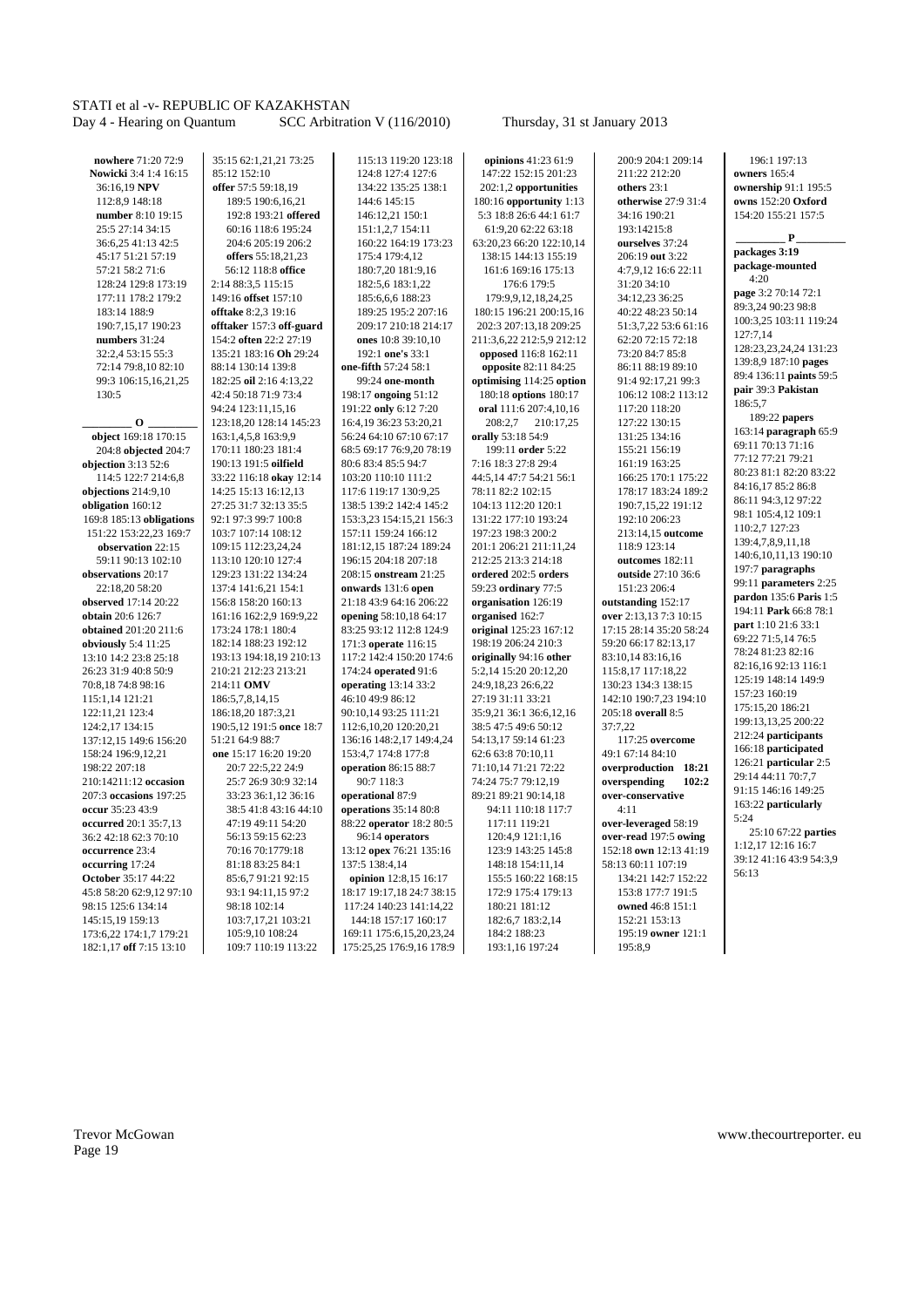94:18 103:18,20  $109.16120.14$  $124.4131.17$ 158:10,16,25 159:10,19 184:4,25 198:22 202:10  $207.1415214.55$ 214.14 18 23 25  $215:10$  $partlv$  17:16 partner 94:23 23 nartners  $121.18$   $148.4$ parts 20:13 80:7 party 103:4 124:5 158:23 159:9  $177.17$ pass 28:14 passing 62:5 past 3:13 41:25  $205:12.12$ PATRICIA 1:20 pattern 9:11 Pause 72:13 143:12 pay 117:1,18 118:8,19 120:2 142:13 166:11 167:25  $168.3$ payables 112:2 payment 166:6 168:14 navments  $51.23$ **PDF** 26.4 31.4 **PDFs**  $30.14.22$ peiorative 101:20 people 47:12 51:19 66:10 82:2,4 85:11  $118.11121.2$ 168:22 214:14 per 5:20 6:7 23:11,24 23:25 31:1 72:15 79:3 80:19.20 81:3  $81.782.14165.15$  $165.15$   $188.15$  $192.3$ perceived 69:18 nerceives 165:19 perceiving 168:12 percentage 38:18  $129.16$   $133.14$ percentages 34:22 perception 101:16  $102.24 166.12$  $179.17$ perfect 159:24 **perfectly** 10:18 34:3  $101.13118.23$  $149.2 166.24$ perform 27:6 44:21 performance 13:15  $37.7192225383$ performed 60:23 perhaps 4:10 12:8 14:17 15:17 16:19 19:21 109:15 119:1  $127.7130.19$  $134.21$   $149.17$ 152:14 169:10 181:12 190:22

75:10 79:13 85:11

205:17 period 62:14 82:18 98.5 115.8 116.14 123:12 173:4.7.9.10 195:9 196:1 197:18 201:17 202:12 periods 36:2 permanently 18:7 nermeability 8:14  $20:11$ person 38:13 87:7  $118.8$ nersonally  $13.133.23$ 65:24,25 77:22 86:25 87:5,8 131:18  $185:2$ personnel 51:17 persons 150:22 perspective 47:6,11 85:22 92:6 95:3,5 95:18.19 96:2.21.23 112:22 116:12.22  $123.17.207.17$ **PETER** 4:1 184:20 Petrom 186:16.18  $$ phase  $199.78$ phenomenon 111:18 phrase 34:6 147:16,18 148:10 179:9 physical 33:4 50:11.12  $51.71776$ pick 29:6.31:8 picked 131:21 picture 26:5 59:6 piece 93:20 176:23 **pipeline** 2:17 4:15.16  $4:165:228:2047:9$  $73.4485.1296.78$ 96:9,14 140:14 pipelines  $71:1173:8$  $73.16$ nining/electrical 4:1 Pisica 196:25 Pisica's  $197.46$ nlace 62:2.98:14  $102.11$   $123.24$ 136:12 147:10 172:7 177:16 placed 17:22 27:10 plain 67:11 136:15 plainly 96:17 plan 6:4 24:21 90:22  $121.11$   $125.23$  $130.112147.3$  $155.14$   $159.20$  $207.25$ **planned** 16:3 145:23  $158.14$ planning  $91:16,22$ plans 33:5 146:23  $156.15$ nlant 12:5 10 19 23 13:3, 12, 17, 19, 22  $14.102215610$  $16.331.1946.924$ 47:7,10,12 57:6,8 82:19.23 83:2.7.10

83:19 84:4,12,21  $86.287.1091.26$  $92.1693.16710$ 93:24 94:7.14.16 95:2.24 96:19 105:14 110:12,15 110:17 121:5,7,9,10  $121.13139.1320$ 140.8 13 24 24 141:6, 15, 17, 23, 25 142:7.9.10 148:5  $158.14$  159.22  $160.1112173.18$ plants 13:13 plausibility 174:15 plausible 45:3 130:19  $130.20157.12$ 174:19.20.25 play 172:3 plead 172:15 pleadings 45:5 please 28:3 30:11 35:1  $36.1863.1186.8$ 90:23 109:25 113:13 115:7 127:1 131:23 151:12  $152.20$   $168.2$   $185.8$ 186:4 187:7 206:9 pledged 58:24 plot 9:8  $ndotted$  20.2 plus 15:8 135:16  $173.18$ pm 109:22 111:4 113:1,2,3,20 124:24 142:23 143:13  $184.1719185.18$ 189:19 192:24 194:20,22 216:1 point 7:22 11:9 15:14 16:6 22:22 23:3  $26.130.17330$  $34.542.2143.1115$ 43:17 44:2,6 45:22  $51.81862.172020$ 65:13 71:23 72:6 73:18.20 74:13.19 75:16 77:4 79:1 84:14 88:10 92:8.11 94:1 95:21 96:4.18  $114.5117.10119.2$  $119.2120.24122.7$ 123:21 133:17  $144.1$   $145.13$   $148.2$  $148.22$   $149.11$  20  $149.20151.1617$  $151.24$   $158.11$  $150.17160.15$  $163.22$  178.4 187:10 190:3  $194.16196.23$  $202.16209.23$  $211-3$ pointed 53:6 72:10 noints  $10.23, 14.20$  $25.5133.14134.22$ 146:21 209:17 **Police 2:12** 

portion 67:1 192:17  $193.78$ portions 132:22 position 25:12 34:12 42:15 43:2 52:12,13 55:8 60:8 69:25  $114.19117.2122.4$  $150.20$   $152.7$ 158:22 165:5 177:17 186:4.10 199:8.9.12.21.200:6  $200.18201.622$  $203 \cdot 1204 \cdot 13$  $208.16209.318$ 210:3.8.9.25 nossessed  $62.14$ possibilities 135:15 155:10 181:16 possibility  $2:1647:3,5$ 47:8 110:16 135:20 155:19 156:4.4.6.8  $157.14$   $182.4$  5 208:1.19 possible 2:9,10 22:16 24:19 31:10 36:12  $142.81999$ 182:11.11 200:17  $205.4209.815$ possibly 55:2 134:16  $152.10$ post 37:8 62.4 post-hearing 54:10 196:16.22 198:2.7 198:11,16,19 199:6 199:9 202:10  $203.22211.18$ post-Lehman 171:21 potential  $46:11\,47:2$ 48:24 49:12 55:14 59:24 84:1.11 85:15  $104.7110.69$  $116.20118.9$  $120.11$   $139.16$  $141.10$   $142.6$   $152.4$  $157.25191.19$ potentially 15:7 131:11 175:16 **practice** 33:22 42:9 114:24.25 180:22 precede 98:25 preceding 45:8 precise 150:10 207:11  $207.14$ precision 144:6 preclude 38.7 predicate 19:22 predict 25:1 predicted 8:15 predominantly 5:13  $23.13$  $nrefer 98.16$ preferable 205:2 preference 207:3 preferentially 18:1 preferred 165.5 210:19 prejudice 213:10

Thursday, 31 st January 2013

premised 141:15,23

POPOVICI 2:5

premium 123:1 preparation 124:11  $126:2122.157:25$ prepare 55:13 203:7 prepared 14:15 55:16 55:18 70:9 96:4  $118.19120.23$  $133.17$   $134.7$ 200:19 202:4 preparing 26:21 65:23  $74.14$ **prescriptive 109.4** present 44:6 51:25 69:17 118:23 205:8 presentation 64:17,18  $102.12207.10$ presented 34:14 98:23  $117:13$ preserved 13:21 president 186:13 **pressure** 2:20.24 3:5  $4.257.28128.56$ 8:7,7,9,19 10:7,9 11:3,21 19:5 80:7,7 80:17 172:13 pressures  $5.791424$ 6:23.24 7:7.11 9:15  $10.131411.13$ presume 190:5 pretty 3:14.16 159:12  $177.20$ prevailing 190:13  $191:7$ pre-cash 112:5 pre-debt 112:5 **price** 108:19 117:18 124:11 127:18  $129.812.13130.3$ 130:18 132:1,4,8,14 133:8 134:2 145:17  $145.24$  150.17  $154.21$   $164.7$   $168.8$ 181:6 188:13 190:6 190.12.191.6.14.14 192:3 193:14 prices 50:21,21 53:8.9 53:10 98:14 103:8 104:8 105:19 108:4 108:7,11,15 123:19  $127.16$  128.4 13  $129.1131.11112$ 132:10.15.17.24.25 135:22 145:22 155:6.13.20.24  $190.13191.1013$ 191:17.19.24 192:2 price/20 134:2 pricing 50:23,24 51:3 53:7 91:4 127:25  $128.67129.24$  $133.13$   $154.5$   $14$ 157:18 191:22  $192.9$ **primarily** 10:11 19:19  $47.278.812$ primary 49:25 50:5 53:6.11 54:12.14.22

59:21 60:1 92:3 102:13 125:9 136:9  $164.13$ principal 168:24 principally 180:19  $\overline{\text{principle}}$  122:20 143:23 144:3,5,15  $144.21$  22.25  $146.15169.18$ 170:15.19 principles 42:24  $print-out 26.4$  $\frac{1}{2}$  prior 23.24.35.10.36.5  $45:2058:1962:25$ 73.9 119.10 183.3 190:15 195:12  $196.8$ private 115:9 116:2 155:24 156:2 probabilities 118:12 119:18.18.19.22.25  $120:5$  182:13 probability 11:5 177:23,24 181:11  $probable 50:10$  $155.11$ probably  $3:20$  11.7 14:16 17:22 20:9  $24.12.25.35.21.22$ 99:1 169:5 180:24  $183.12$   $184.22$  $208.6$ **problem**  $16:22.25:18$ 26:22 34:11 53:17 169:5 170:24 180:8  $193.25$ problems  $24.12.27.3$ 36:4 119:6 142:21 procedural 3:13 25:7 52:6 53:17 114:4 122:6 197:23 198:3  $211.24212.25$  $213.3214.18$ procedurally 211:14  $214.3$ procedure  $4.5111$  $29.631.9544$ 184-15 194-17 24 197:21 214:7 215:4 **proceed** 52:20 54:8  $203.24206.21$ proceeded 12:18 proceeding 25:23 122:12 125:2 202:8  $203.21213.13$ proceedings 122:1  $204.15$ process 24:22 26:21  $55.12.14.56.3$ 110-18 140-9 12  $152.3186.22$ processed 51:7 processing 76:22,24 produce  $2:24$  11:1  $18.8924.1819$ 25.12.23.26.3.9.14 26:15 28:25 **produced** 1:23 5:17

**Trevor McGowan** Page 20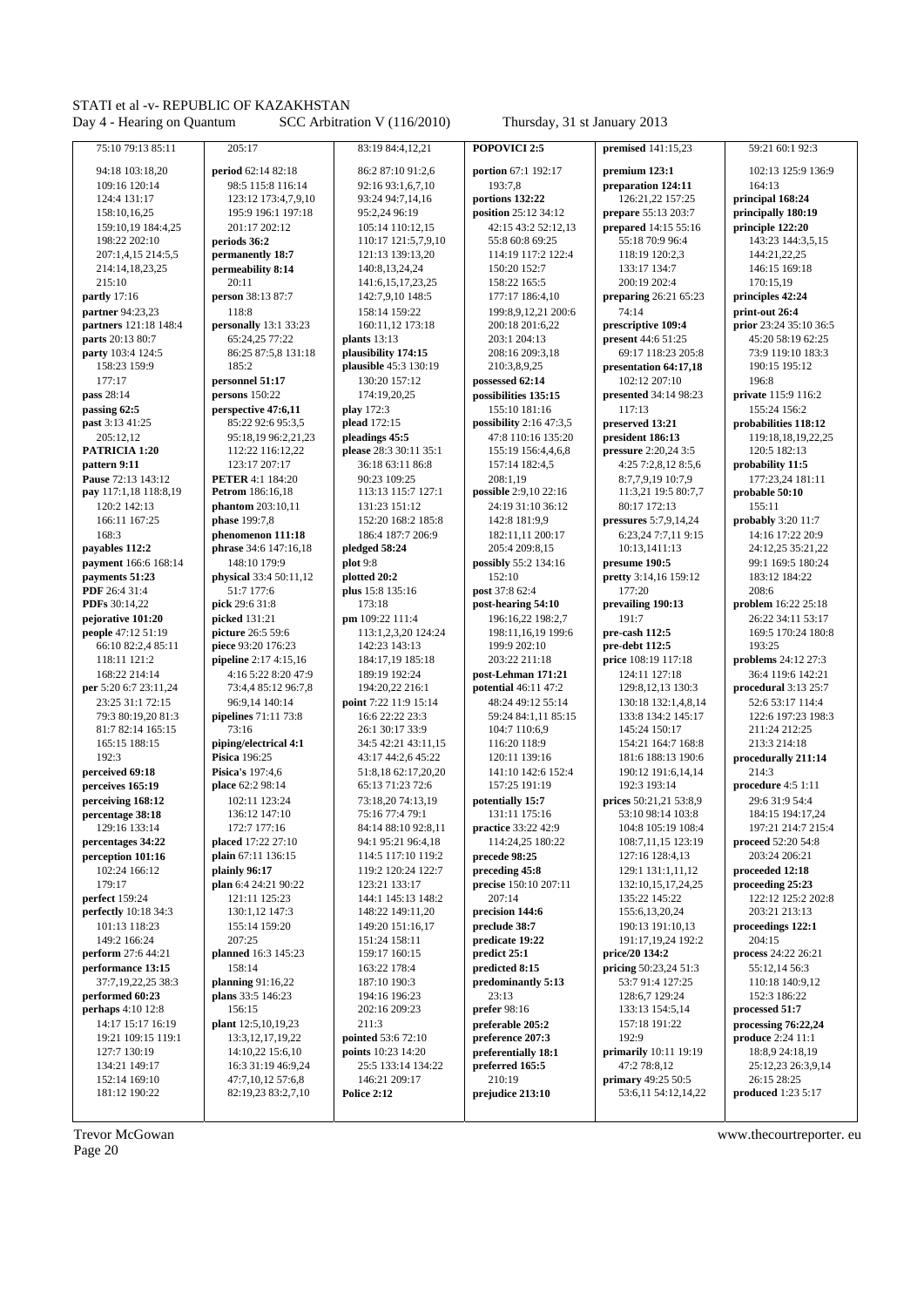**profession 112:15** 49:6 64:21 65:14 152:6 153:20 154:4 63:8 70:24 86:5<br> **professional 41:22** 67:4 68:22 69:20 157:21 159:15 94:11 109:11.13

**properties** 46:3,3 47:4 **proven** 42:21 45:7 **PwC** 115:10,11 116:3 194:3,5 **provide** 2:22 28:6.9 **providing** 28:12 70:1 **quantify** 18:11,25 140:6 19:13 30:13 119:3 102:5 114:20 115:4 33:7 70:3 72:23 100:16 192:6 **really** 16:19 18:15 199:24 209:4,17

**profit** 93:19 121:5,14 **provided** 14:5 27:4 **qualifications 137:13** 116:23 117:4 84:19 99:9 108:24 **recently 79:18** 

25:18,25 30:14,14 **projects** 33:25 186:6 **published 27:20 96:24** 103:7 104:25 **ranging 80:3 50:8 53:25 117:20 prominent 115:18 pull 11:17** 108:20 111:9,15 **rapidly** 7:12 21:19 **122:18.22** 126:4.25 74:3 106:18 204:3 **prominent 115:18 pull** 11:17 108:20 111:9,15 **rapidly** 7:12 21:19 122:18,22 126:4,25 **producers 47:5 <b>promise** 160:12 **punished 200:20** 116:25 118:16 189:7 193:23 130:12 130:12 131:20 **producing** 4:25 5:10 **proof** 144:10 145:7 **purchase 84:11** 119:1 124:8 131:8,9 **rate** 3:1,3 7:7 8:2 9:9 134:20 145:21 **proper** 12:3 102:8 114:24 115:1,22 135:9,18 136:19,22 151:19 20:2,21 150:13 151:6 153:1 7:3,5 9:12 10:25 **proper** 12:3 102:8 **proper** 12:3 102:8 **proper** 12:3 102:8 11:10,12,13 16:21 14:24 115:1,22 13:19,18 136:19,22 9:12 18:19 20:2,2 1:3,13,20 11:10,12,13 16:21 143:24 147:21 191:14 137:24 138:1,10 20:22 21:3,13,20 155:9,25 156:3 17:4,7 21:18 39:7 **17:4:2 180:11 <b>purchased** 82:24 83:3 141:20 142:5,12,25 23:8,10.19 37:22 173:25 174:4,8,9 46:3 73:10 87:17 **properly** 66:23 164:8 84:23 164:23 143:21 145:11,15 52:1 67:18 68:6 176:6 180:20 181:4<br>
93:20.25 148:13 165:22 183:4.23 193:22 162:14.15 165:22 183:4.23 193:22 93:20,25 148:13 176:6 179:25 **purchaser 168:12** 147:15 149:1,7 162:14,15 165:22 **183:4,23 193:2**<br>149:14 **properties** 46:3.3 47:4 **purchasers 157:25** 151:21 153:19 165:23 166:5.9 204:8 205:6.14 **product** 135:16 **15:16** 155:16 **151:120 48:11 49:2 purely** 112:21 154:3 163:23 166:9 167:1 170:1 207:24 208:1 **production** 3:5 6:6,8 73:5,9 83:6,12,14 **purpose** 52:16 61:10 167:13,18 168:2,7 **rates** 5:24,25 6:16 211:10 215:20 7:15 8:15 9:9,9,17 83:24 84:3 86:19 61:12 67:3 116:24 168:16 169:23 7:17 8:3,22 9:10,14 **reason** 43:18 87:23 9:17,21 10:4,11 | 105:8 106:19 | 118:17 170:2 | 170:3,5 172:23 | 9:17,24 11:12,16 | 133:22 166:15 11:11 17:1,9,12,14 139:17 13:15 17:10 18:16 19:16 17:15,19 18:3,13,14 **property** 2:15 47:20 **property** 2:15 47:20 17:10 178:11 17:15,19 18:3,13,19 **property** 2:15 47:20 166:21 67:12 77:23 176:10 178:11 19:25 20:14,14,19 19 **property** 2:15 47:20 **6** 66:21 67:12 77:23 176:10 178:11 19:25 20:14,14,19 199:10 202:25 18:23 19:1,13 21:23 | 48:4,17,20 49:4 | 118:1 144:15 | 179:4 188:23 190:2 | 21:12 23:1724:1,13 **reasonable 13:14** 22:25 23:9 31:17,18 66:19 139:21 176:3 **pursuant 213:23** 190:5 193:4 195:4 24:19,20 28:11 44:25 45:3,8 47:10 31:19 34:1735:7,15 176:3,21 **put** 5:11 7:23 16:14 195:13 207:1,15 32:19 35:15 44:5 47:14 49:19 56:10 37:11,16 38:20,23 **proposal 206:24 proposal 206:24 proposal 206:24 proposal 206:24 proposal 206:24 proposal 206:24 proposal 206:24 proposal 206:24 proposal 206:24 proposal 206:24 proposal 206:24 propo** 106:12 132:1 **Prosecutor's 2:14** 53:1 61:12 66:22 **questions** 3:9,16,25 **rather** 15:5 24:18 96:22 97:12 157:15 139:14,15,16 **prospect** 64:25 65:2 **67:5,6 70:3** 114:14 **1:11,23,25 2:2,3** 145:12 147:7 **reasonableness 82:3**<br>186:11,15 72:24.25 187:23 119:4 133:11 16:8.9,14 26:25 184:13 206:18 138:3 186:11,15 | 72:24,25 187:23 | 119:4 133:11 | 16:8,9,14 26:25 | 184:13 206:18 | 138:3 **productivity 19:15 prospective 48:14,18 14:16 147:10,14** 39:9,12,16 62:6 **rating 3:10 ratio 23:23 99:20 154:4 ratio 23:23 99:20 154:4 ratio 23:23 99:20 154:4 ratio 23:23 99:20 154:4 ratio 23:23 99:20 154:4 professional 41:22** 67:4 68:22 69:20 | 157:21 159:15 | 94:11 109:11,13 | 122:3 161:3,16,19 | 125:24 134:22 78:19 114:18,20 | 70:2,18 71:8 82:23 | 176:2,13,23 177:5 | 110:23,25 111:2,5 | 161:21 162:24 | 194:9 199:10 115:25 175:23 84:7,9 85:9,14 89:6 179:20 181:6 193:4 120:9 124:21 164:9 170:10 **reassess 39:1**<br>110:10,13,15.22 195:12 196:24 142:18.22 143:6.7 **raw** 28:25 206:5,12 **rebuttal 212:20 professionals 43:7,19 professionals 43:7,19 117:14 118:5,15,22** 202:10,21 **recall** 10:2 **professionals 43:7,19 recall** 10:2 65:25 **professionals 43:7,19 recall** 10:2 65:25 **professionals 43:7,11 recall** 10:2 65: 47:24 54:15,20 119:15 175:9 **puts** 80:8 168:16 172:18,19,20 135:14 156:20 95:10 97:5 113:11 **professions 54:25 professions 54:25** 176:17,22 177:16 **putting** 7:22 8:17 43:2 183:10 184:1,4,7 **reach** 34:21 100:20 121:6 198:5 **Professor** 1:8,9 2:3 177:19 179:13 177:19 179:13 **Professor** 1:8,9 2:3 177:19 179:13 85:14 192:16 185:3 189:13 130:3 165:8 210:14 **receivables 112:2**<br>**Protection 2:15** 205:11 192:13,20,22.25 **reached** 55:25 57:2 **receive 65:24** 5:1 12:2 16:11 **Protection 2:15** 205:11 116:3 **Protection 2:15 Protection 2:15 Protection 2:15 Protection 2:15 Protection 2:25 Protection 2:25 Protection 2:25 Protection 2:25 Protection 2:25 Protection 2:** 112:23 147:14 **provide** 2:22 28:6,9 **quick** 21:2 **reaches** 124:5 166:8 66:2,3 79:19,20 172:22 173:9,11,24 29:3 31:22 33:15 **Q quickly** 35:16 165:12 **reaching 58:9** 85:21 155:24 188:7 194:4 214:17,22 42:16 45:16 73:15 **QC** 1:9 **quite** 4:22 11:2 25:19 **react** 198:23 1:17,18,19 74:9 75:2 82:10 **qualification 158:8** 27:19 29:24 39:18 **reaction** 104:1 188:6 **receiving Profile** 31:17,18,19 74:9 75:2 82:10 **qualification 158:8** 27:19 29:24 39:18 **reaction** 104:1 188:6 **receiving 52:11 profiles** 39:5 48:5 210:22 22 174:4 **read** 40:22 65:13 **recent** 212:20 **read** 40:22 1797:6 **read** 40:22 65:13 **recent** 212:20 **read** 40:22 115:14 **recently 79:18** 121:14,16 28:16,17 30:21 137:13 119:13 122:19 113:12 134:17 **recognise 164:6 profitability 46:11** 31:25 32:7,10,11 **qualified** 78:14,16 123:4,6 125:7 140:1 185:9 187:10 176:18<br>**profitable** 93:11 94:9 48:5.24 68:10,14 115:4 174:17 126:13 129:13 194:6 196:25 **recognise profitable** 93:11 94:9 **48:5,24 68:10,14** 115:4 174:17 126:13 129:13 194:6 196:25 **recognised 43:16** 94:15 71:20 74:15,24 75:9 **qualifying 41:23** 130:24 134:14,19 **readily** 3:21 31:3 144:3,5 **profits** 91:7,9,10,13 75:10,12,13,16 **quality** 8:11,12,13 153:21 160:6 35:19 **recollect** 119:10,23<br>92:16 164:23 165:6.9.18 **reading** 106:24 139:11 193:8 92:18 **7**9:12,14 82:1 **22:16 32:24 34:1 164:23 165:6.9.18 reading** 106:24 139:11 **programme** 37:12,14 126:14 136:3 187:5 102:7,17 123:10 167:17 175:5 178:8 140:22 **recollection 76:1,2 project** 13:7 18:25 198:2 204:1 206:6 124:1 156:12 179:19 183:16 **ready** 167:25 168:3 19:13 **project** 13:7 18:25 198:2 204:1 206:6 124:1 156:12 179:19 183:16 **ready** 167:25 168:3 19:1 55:10 69:22 204:1 206:14 **quandary 35:3 quate**  $77:1479:22$  **recomplet** quote 77:14 79:22 213:12 **recompletion 35:20** 92:17,18,24 112:4 **providers** 83:4 84:23 **quantification 38:11 quoted** 161:14 197:7 **real** 17:5,8 23:15 25:2 37:12 125:24 132:11 110:18 110:18 12:12 125:24 137:12,21 158:1 **providing** 28:12 70:1 **quantify** 18:11,25 140:6 14:05 14:06 14:24 **recompletions 24:4 recompletions 24:4 record** 26:17 64:16 159:19 160:1,4 **provision** 2:18 75:20 19:9 34:19 35:18 166:10 176:18 177:2,4 186:21 166:10 176:18 177:2.4 186:21 166:20 179:25 180:2 177:2,4 186:21 76:2,8,9 179:25 180:2 **R** 178:11 180:18 175:19 195:2 196:7 190:18 **proxies 177:7 quantifying 42:17 R** 1:9 203:13 **recover 24:16 projected** 3:4 5:25 **proximate 96:11 proximate 96:11** *Provimate 96:11* **<b>Raf** 1:13 153:11 **Raf** 1:13 153:11 **Raf** 1:13 153:11 **Raf** 1:13 153:11 **Raf** 1:13 153:11 **Raf** 1:13 153:11 **Raf** 1:13 153:17 **Provimate 96:31 P raise** 12:1 33:17 189:5 **projecting 7:18 proximity** 4:21 47:10 45:1 199:8 211:25 211:15 **realised 160:6** 19:3 **projection** 6:10 17:18 140:13 **realised 47:18** 52:12 **realised 160:6 realised 160:6 realised 160:6 realised 160:6 realised 16 projection** 6:10 17:18 140:13 **quarters 59:4 raised** 47:18 52:12 **realistic 189:4** reduced 1:15 5:25 106:10 117:23 **prudent** 18:2 43:9 **question** 2:7 12:1 53:3 **reality** 99:16 123:9 **prudent** 18:2 43:9 **question** 2:7 12:1 53:3 **ramped** 17:15 131:16 138:24 **Reef** 65:3 132:7 135:7 103:4 15:18,20 16:4,11 **ramped** 17:15 131:16 138:24 **Reef** 65:3 67:21 68:25 **projections 5:17,18 psi** 5:11 **psi** 5:11 **psi** 5:13 **psilons** 5:17 **public** 45:5 56:4,5 **ppdic** 45:5 56:4,5 **ppdic** 45:5 56:4,5 **ppdic** 45:5 56:4,5 **ppdic** 45:5 56:4,5 **ppdic** 45:5 56:4,5 **ppdic** 45:5 56:4,5 **ppdic** 45: 6:10 7:16 8:17 **public** 45:5 56:4,5 30:6 31:13 32:14 **range** 5:18 10:3 79:23 **realize** 187:14 139:21 180:25

raw 28:25 206:5,12 193:15 23:15 30:6,17 33:10 210:9

23:12,14 25:10,17 190:17 **publicly** 57:12 101:14 79:4 83:13 92:15 **ranges** 115:17 165:17 33:15 36:5 39:10 48:4 62:9 83:5 **Prosecutor 2:12** 39:3 42:16 47:6,12 **questioning 143:9 rate-dependent 17:13** 89:23 90:20 96:5,20

Page 21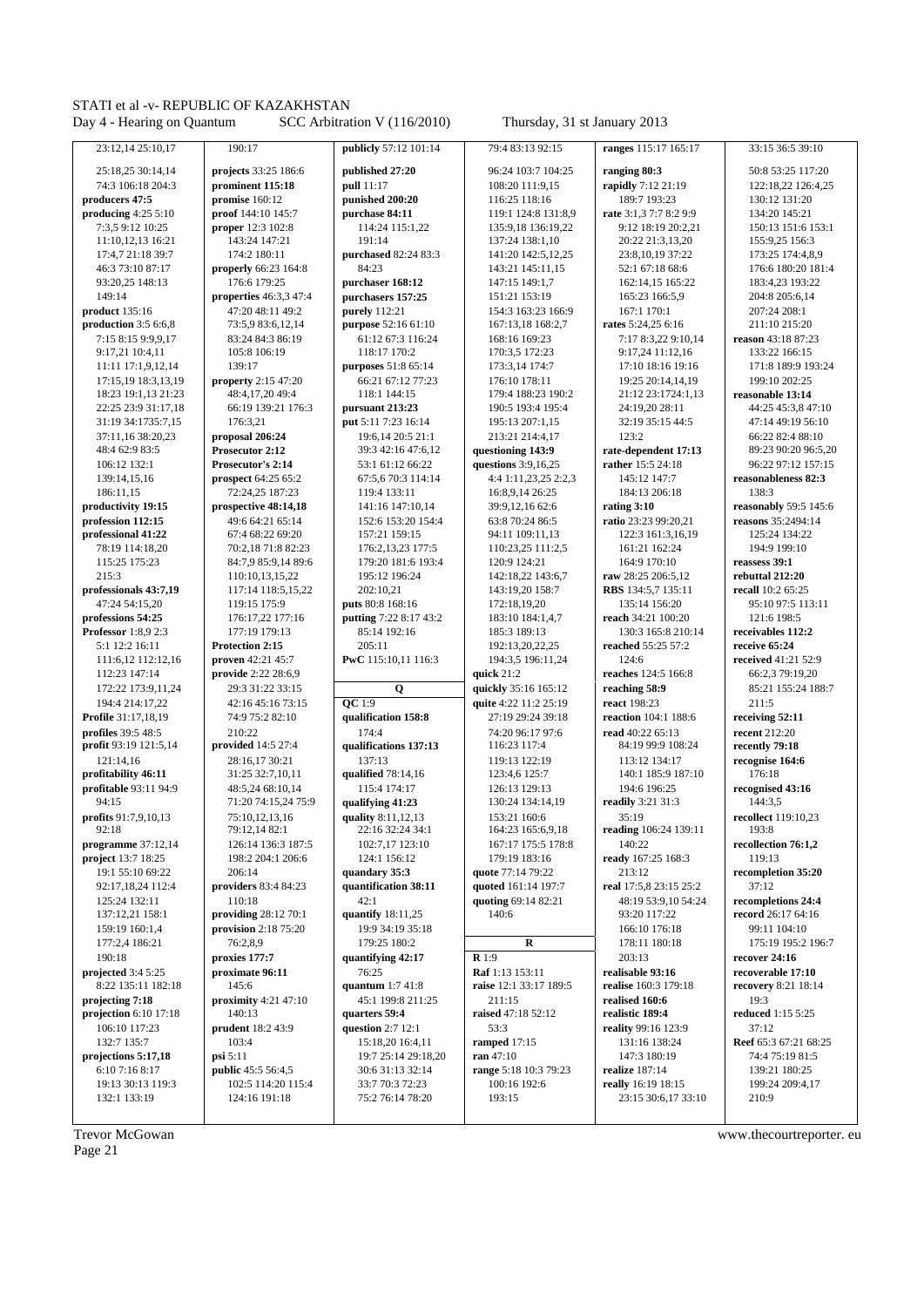Page 22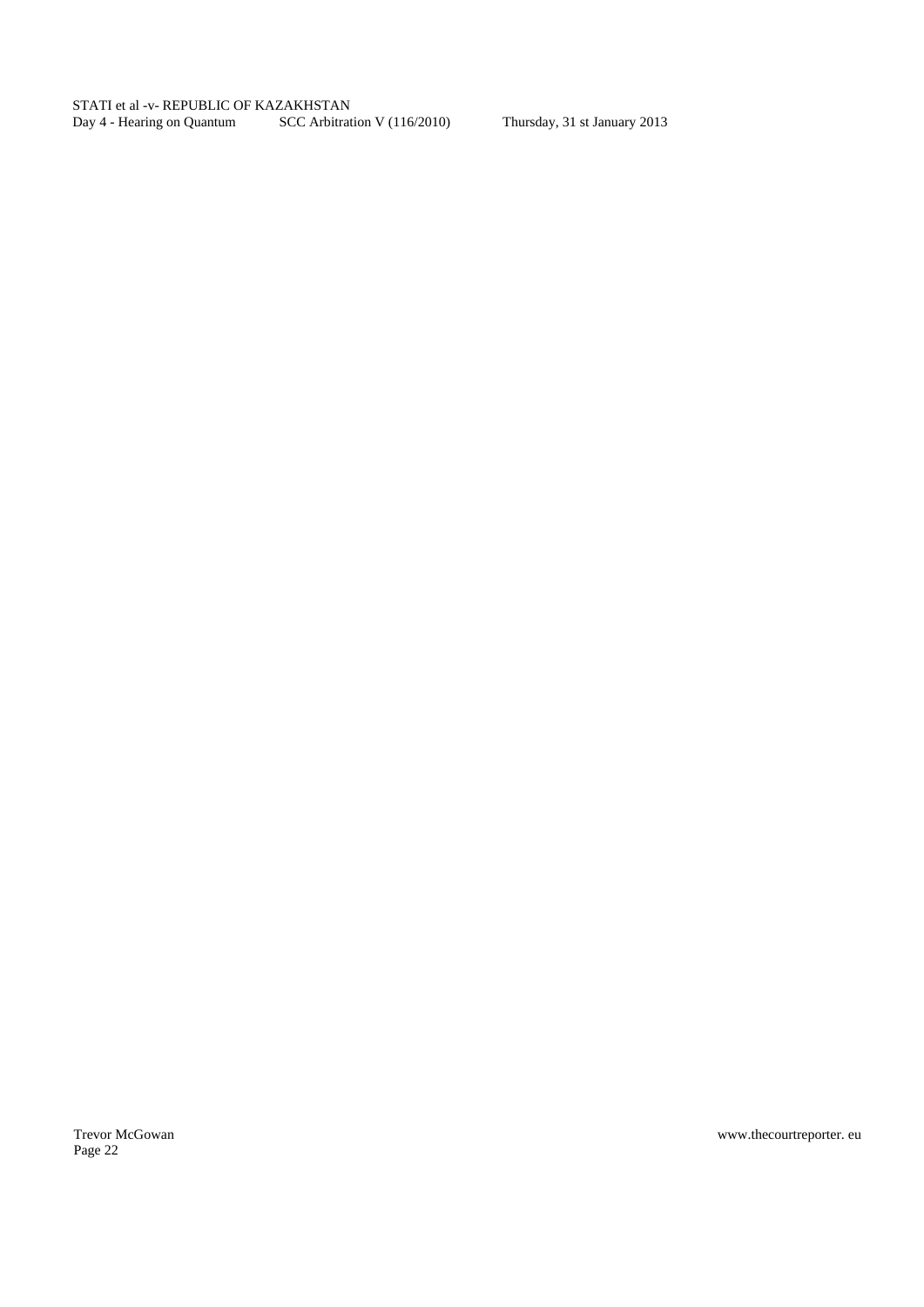**referable 59:18 relates** 124:8 164:11 61:10,12,18,18,21 **requires 74:5 rest** 9:12 23:18 67:2,17,19 68:5,6 163:11 173:14,21 173:14,21 173:7 61:24 62:19 63:19 **research 123:13 restart 14:2** 69:18,23 80:9 84:2 **reference** 9:2 12:5.9 **relating** 121:5 122:2 63:21.24 65:9 10.19 154:19 **restarted 14:7** 101:16 102:24 **references 97:6 relationship 9:16** 72:9 73:18 74:13,16 35:5 56:15,17,20 148:5 154:16 168:17 170:24<br>**referred** 9:5 77:21 56:16 80:14 179:11 74:22,23 75:12 122:4 123:15,22 165:22 183:3 171:14,15,24 178:3 **referring** 5:20 68:2,9 98:4 122:4 163:18 79:15,22 80:24 **reservoir** 4:25 8:7,9 **results** 3:10 34:11,20 **risks** 49:2,21 67:13,15 **refers** 110:13 117:7,12 172:2 107:23 108:6 **resource** 50:11,12 162:14,15 172:23 153:18 176:24 **reflect** 16:7 44:5 58:23 187:8 195:9 196:1 109:24 110:1 **resources** 57:1 64:21 184:16 **robust** 190:13,25 188:2,7,11 197:18 11:19 11:19 11:19 11:19 11:13 **reflected** 9:14 58:25 **reliance** 60:20 172:7 **reliance reflected** 9:14 58:25 **reliance reflect** 1:13 **reduck 1:18 reduck 1:18 reduck 1:18 reduck 1:18 reduck 1:18 reduck 1:18 reduck 1:18 reduck 1:17 rev reflection 102:24 relying** 85:18,19 99:13 134:12,13,13,25,25 202:15 205:22 **review** 37:18 51:19 124:20<br>171:14.15 187:2 99:14 136:3 135:4.8.11.14 136:3 210:25 211:25 52:17 139:24 **Rosen** 3:1 **regarding** 63:2 70:24 152:17 152:17 155:15,22 161:2,17 159:17 169:15 **revised** 29:4 52:9 62:1 148:9,11 149:11 159:17 151:18 175:16 198:9 200:25 201:7 1:18 75:19 83:1 **regardless 23:10**<br>**remove** 38:24 83:3 **reports** 26:21 34:8 125:12 136:4 **reports** 26:21 34:8 **reports** 26:21 34:8 **reports** 26:21 34:3 **reports** 26:21 34:3 **reports** 26:21 176:21 177:22 **regime** 62:24,25 63:4 84:22 **removed** 176:12 **11:8,12 61:2,6,13** 179:23 184:6 **right** 10:5 40:8,9 176:21 177:22 177:22 184:6 63:7 **right** 10:5 40:8,9 **right** 10:5 40:8,9 176:21 177:22 **REGINALD 1:17** Renaissance 55:19 183:25 199:17 198:4 199:4 201:7,8 60:13 61:16 75:17 180:8 183:6,7<br>
region 34:4 47:5 77:20 188:25 199:19 200:3 204:3 211:5 203:5 9.25 201:15 203:5 9.25 28:18 81:8 10 **Rosen's 114:5 region** 34:4 47:5 77:20 157:24 188:2,3,19 200:3 204:3 211:5 201:15 203:5,9,25 78:7 80:18 81:8,10 **Rosen's 114:5 regional** 129:17 160:1 **render** 201:23 202:1 **REPUBLIC 1:15** 213:8 118:21 125:14 **round** 28:8 198:20<br>160:9 **renew** 213:7 **render** 201:23 202:1 **renutable 197:9 respondents 109:18** 127:12 13 17:19 206:21 207:7 8 23 **regretted 175:21** 168:20,23 189:2 199:16,17 112:9 199:16 132:8,9,12 133:15 **routes** 180:19 181:9 **regular 166:6 repay** 169:8,10 200:2,14 204:11 205:8 133:21 134:3 139:7 **routine 27:7 regularly 42:9 repeat** 168:2 208:6 212:12,17 **responding 212:1,3** 140:16 141:9 **regulations 91:1 rephrase** 95:4 135:9 213:8 **regulatory 51:23 replace** 118:14 **requested** 28:16 44:21 **reduces 118:14 reduces 118:14 replace** 118:14<br>**reply** 53:21 160:18 63:22 200:13 208:6 62:10 96:19 111:9 174:16 186:5.23 **rules** 1:1 182:7 **reinvestment 91:3 reply** 53:21 160:18<br>**reiterated 130:2** 212:12 **rejoinder 122:11 report** 6:3 14:13 23:21 **require** 38:12.22 195:4,13 202:19 208:24 211:10 192:10

31:15 50:20 136:6,8 **relation** 16:15 145:12 65:23 66:7,16 67:10 **reserve** 119:20 1<br>136:9 138:9 139:2,11 147:15 161:3,9,11 16:11 16:12 **reserved** 196:16 **remain** 153:23 173:3 136:6,10,13,15

**refer** 10:2 71:13 78:5 **related** 29:13 67:24 41:14 47:17,18 **requirement 7:21** 115:15 179:23 **rigorously 144:25**  147:25 187:7 69:23 131:2 141:18 48:23 49:17 50:16 201:10 213:23 **responsive 60:8,14 risk** 18:6,14,14,24 190:10 212:14213:5 55:22 60:4,8 61:1,8 **requirements 51:11** 156:24 19:16 44:5 65:3 **reference** 9:2 12:5,9 **relating** 121:5 122:2 63:21,24 65:9,10,19 154:19 **restarted 14:7** 101:16 102:24<br>31:15 50:20 136:6.8 **relation** 16:15 145:12 65:23 66:7.16 67:10 **reserve** 119:20 149:4 **restore 152:8** 119:3.9.11 123: 136:9 138:9 139:2 147:15 161:3,9 67:21 68:17 69:1,12 **reserved 196:16 restriction 122:17** 164:7,16 166:5,10 190:25 164:1 165:5 70:13 71:17,19,20 **reserves** 6:11 19:7 **result** 44:18 78:23 167:23,23 168:13 163:13 206:13 **relative** 20:1 34:19 77:12,23 78:2,24 124:1 170:19 187:12 181:3,4 68:11,12 79:5 122:9 182:13 82:20,22 83:19 8:12,13,14,19 11:17 79:11 122:5 164:20 67:23,24 68:1,2,9 140:19 150:6 **relatively 6:14 7:1** 84:16,24 85:5 86:9 17:20,21 18:10,18 **resume** 113:6 68:10,17 69:17 157:20 162:25 159:2,6 88:11,15 89:4 94:4 19:23,24 20:16,24 **retain** 195:15 84:15 102:21 163:5 187:18,20 **release 27:7** 96:25 97:23 99:8 22:16 23:6,7,9 **retained** 55:13 91:2 166:14 176:12,14 191:18,21 206:2 **relevance 110:5** 100:3 102:13 24:16 32:19 **retrofit 4:21** 181:25 212:18 **relevant** 44:9 99:1 105:13 106:11 **reservoirs** 20:4,8,10 **return** 92:23 120:8 **road** 46:15,17,18 98:5 138:2,7,11 197:18 111:19 112:13 67:20 69:20,24 **reunited 159:20** 191:1 191:9 202:25 **reliability 137:10** 113:11,22,24 87:24 97:17 183:4 **revealed** 55:23 56:20 **rock** 18:9 60:4 67:18 68:4 **relied** 38:25 51:4,9,13 122:9,10,14 124:11 18:20 19:17 22:23 **revealing 55:6 role** 42:12 97:15,18,21 102:22 84:25 86:14 98:10 125:16 126:1.21.22 23:2.8 26:12 33:8 **revenue 51:21 roll** 151:7 97:15,18,21 102:22 84:25 86:14 98:10 125:16 126:1,21,22 23:2,8 26:12 33:8 **revenue 51:21** roll 151:7<br>104:4.10 138:20 136:15 137:6 138:5 126:23.25 127:1.5 33:12 36:19 45:6 **revenues** 50:10 103:16 **room** 40:13 69:9 149:4 188:20 **rely** 50:11 56:9 100:4 127:10 130:15 85:10111:13 145:16 196:10 191:12 **Rose** 1:21 2:8,8,9 **Rose** 1:21 2:3,8,9 32:22 50:19 70:25 12:24 23:23 105:16 138:11,17,21,21 **respective 25:12** 74:14 82:2 125:16 63:1464:19 111:6 112:16 122:5 105:17,20,22 108:3 139:4,25 140:3,17 **respects 36:3** 134:12 209:2 119:11 143:12,16 208:17 209:2,4 **remains** 121:17 146:22 154:11,20 63:18 144:4 158:5 **revise** 188:8 146:12 147:9,15 71:18 75:19 83:1 **remark** 131:21 163:14,15 176:16 198:9 200:25 201:7 133:18 188:3 189:8 151:10 152:6 84:20 85:17 86:1,5 **remarks 93:12** 202:4 203:5,10,13 203:2,19 212:6 193:21 200:12 153:19 156:17,18 86:11 92:15 96:24 **remember** 21:21 66:3 203:15 204:6,7,9,21 **responded** 33:6 47:17 **revision 189:2** 160:18 169:2 160:18 1<br>103:8 110:8 114:9 69:7 75:22 87:3 10 204:23 23:205:20 202:21 210:17 **revisited 156:7** 158:1 160:18 1 103:8 110:8 114:9 69:7 75:22 87:3,10 204:23,23 205:20 202:21 210:17 **revisited 156:7** 158:1 160:18,19 132:7 137:5 138:4 103:21 104:3 105:9 206:13 209:12 **respondent 1:16,21 reworking 38:12** 161:2,10,13,21 remembers 171:20<br>
188:27<br>
14:24<br>
195:18 53:19 59:18 62:7<br>
14:24<br>
14:1<br>
14:24<br>
14:1<br>
14:24<br>
14:24<br>
14:24<br>
14:24<br>
14:24<br>
14:23<br>
15:13<br>
15:13<br>
17:124:6 **removed** 176:12 **62:24 135:20** 185:15 196:14 **44:22 45:15 49:21 178:2 179:14,22** 94:25 95:2,2 136:17 188:24 **represent 108:10** 204:7 205:5,15 83:17 89:7 104:17 **roughly** 106:17 159:22 186:12,13 **RenCap** 157:21 **represents 129:20** 207:22 209:19 105:8 106:3,9 108:8 123:10 182:20 160:9 **renew** 213:7 **reputable 197:9 respondents 109:18** 127:12,13,17,19 206:21 207:7,8,23 **regret** 184:22 **repaid** 165:3 168:18 52:15,17 188:6,7,8 **respondent's 54:5** 129:19,21 130:8 **route** 181:9,13,22 **repay**  $169:8,10$ <br>**repeat**  $168:2$ <br>**200:2,14 204:11**<br>**200:2,14 204:11**<br>**140:16 141:9**<br>**140:16 141:9**<br>**140:16 141:9**<br>**140:16 141:9 rephrase** 95:4 135:9 213:8 **response** 6:20 21:2,12 143:17 146:2 106:25 203:12 24:3 28:5,15 30:21 **required** 6:1,14 27:12 **responsibility 178:14** 212:22 **running** 15:7 108:2 **relate** 131:3 31:15 32:6,8,9,10 31:6 77:3,6 79:25 **responsible 71:2 rights** 2:15 200:21 137:24 186:6,18

revenues 50:10 103:16

**referred** 9:5 77:21 **56:16 80:14 179:11 | 74:22,23 75:12 | 122:4 123:15,22 | 165:22 183:3 | 171:14,15,24 178:3** 171:14,15 187:2 99:14 135:4,8,11,14 136:3 210:25 211:25 52:17 139:24 **Rosen** 3:11,24 40:18<br>**reflects** 67:18 137:9 **remain** 153:23 173:3 136:6,10,13,15 214:10 209:12 40:19,21 41:7 52:24 **regard** 27:22 29:9 **remaining** 7:10 11:9 137:9 138:2,4,5,7 **respectful 193:2 reviewed** 5:7 55:15,17 53:12,14,18 54:6,11 158:18 200:8 108:23 109:17,19 140:22 143:1,2,3 **respond** 61:7,20 62:19 **reviewing 45:3** 144:12,23,24 146:3 168:17 200:2 147:0 15 138:13 141:22 191:24 192:3<br>
142:25 173:14 **remembered 51:15 reported** 6:24 34:1 **reported** 6:24 34:1 **reported** 6:24 34:1 **reported** 6:24 34:1 **reported** 6:24 34:1 **reported** 6:24 34:1 **reported** 6:24 34:1 **reported** 6:2 142:25 173:14 **remembered 51:15 reported** 6:24 34:1 **reported** 6:24 34:1 **reported** 6:24 34:1 **109:15 169:12,23** 134:23 **remembers 171:20** 131:7 **142:24** 155:12 169:12,23 170:7.20.22 172:23 197:21,22 199:6 **remit** 33:1,2 **reporter** 1:23 215:18 67:3 113:17 124:6 **re-engaged 14:1** 173:8,10,13 174:17 **regions 4:23 renowned 115:10 request** 32:8 48:8 **128:1,2,21 129:4,5 rounds** 208:11 211:1,2<br>**regioneri** 184:22 **repaid** 165:3 168:18 **129:15,17 188:6,7,8 respondent's 54:5** 129:19,21 130:8 **129:19,21 130:8 reiterated 130:2** 212:12 **requesting 204:9** 111:11 158:3 190:1 190:24 205:8 207:6 **run** 18:6 94:16 142:10

Page 23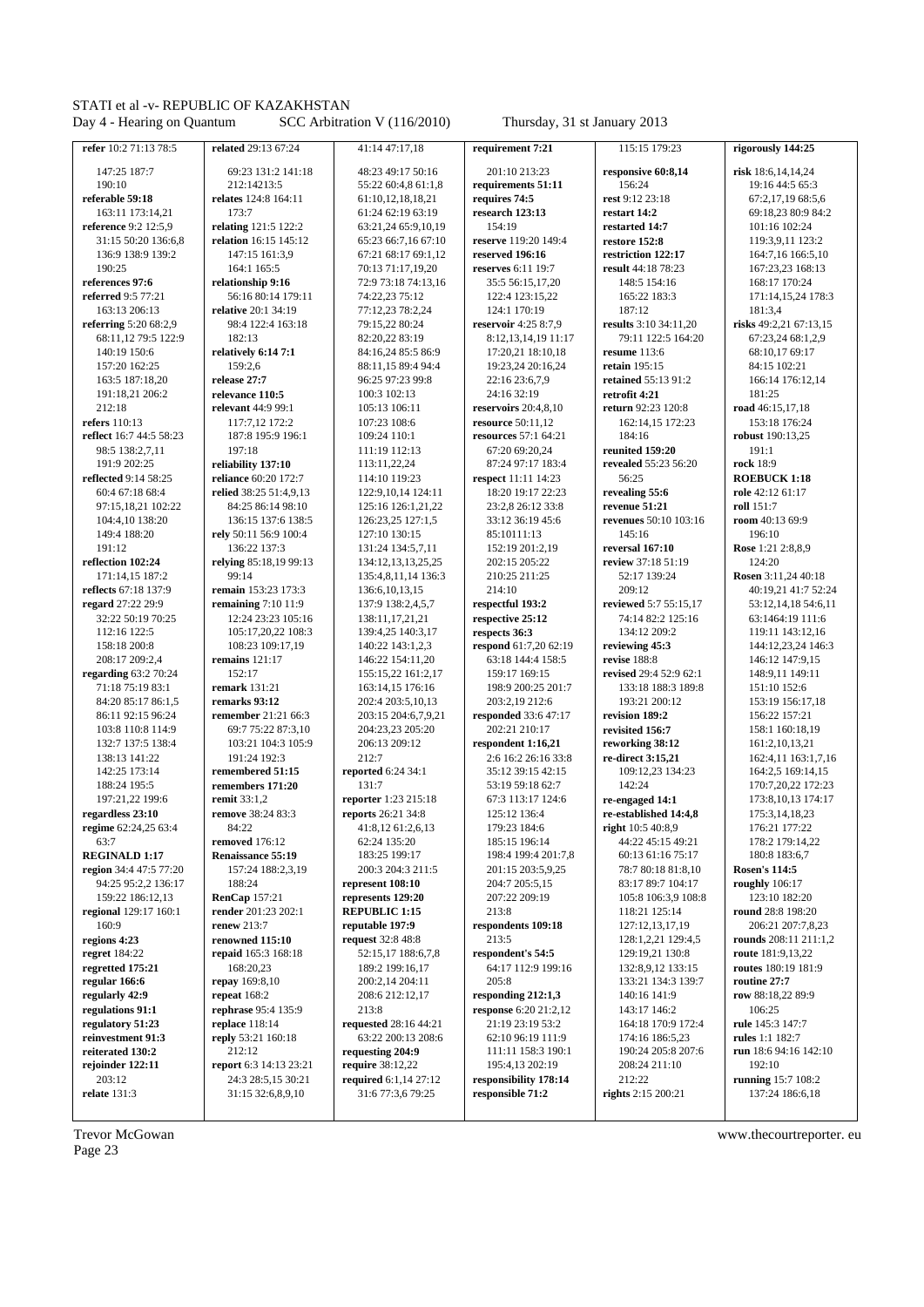Page 24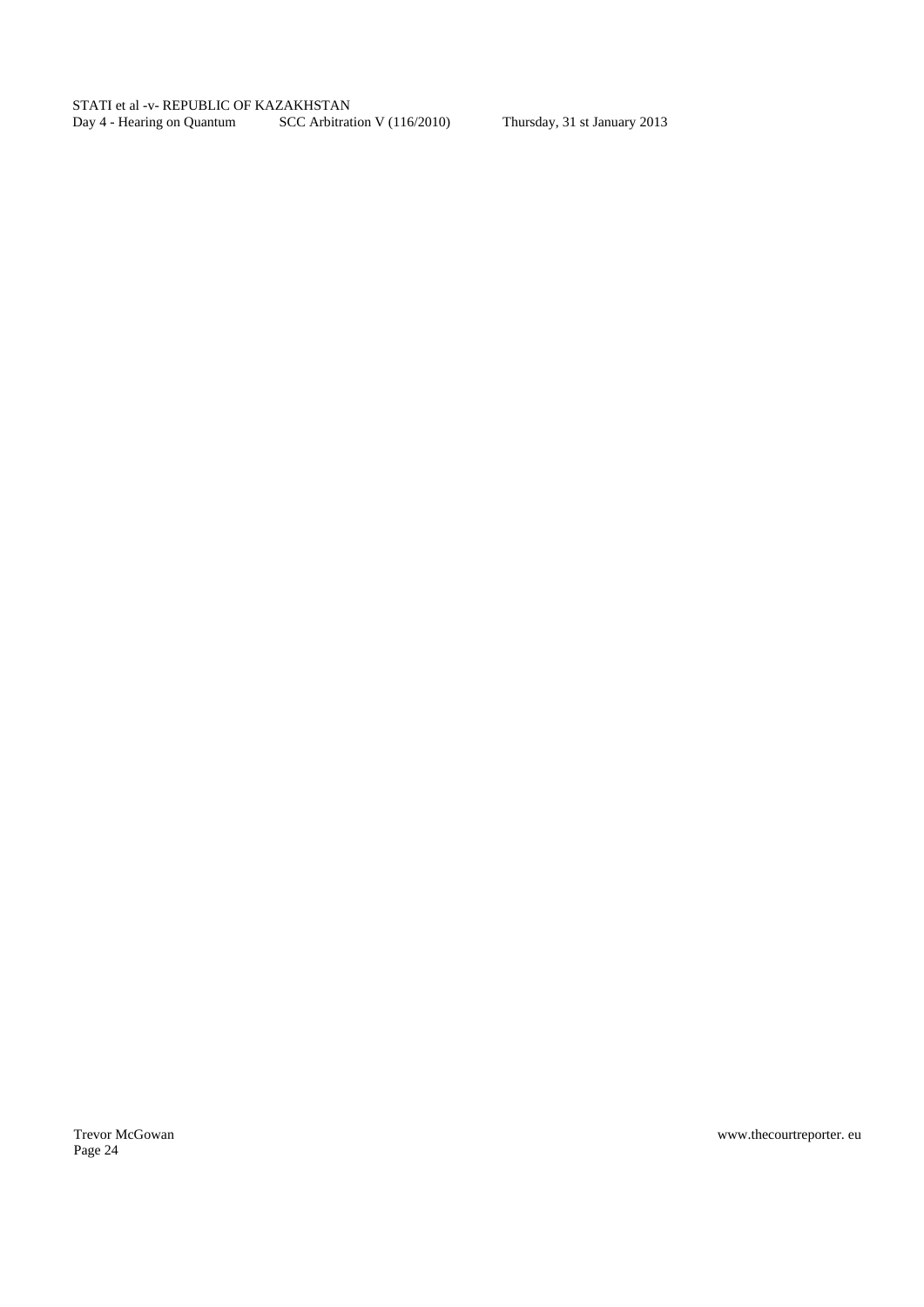rush 142:19 Russia 33:25 157:11  $186.12$ **Russian-English 2:22**  $2.22$ Ryder 5:5 14:17 16:18 21:7 22:21 25:14  $28.1729.101217$ 30:3 36:8 38:22 48:5 64:20 68:11,13 68:14.19 69:3 73:12 77:17.19 78:7.9  $82.3106.16119.20$  $201.2020242066$  $209.23$ R-333 90:22 **resume** 27:18,20 SA 1:13 2:5 197:10,12 Sachsalber 113.8 SAGATOV 2:12 sake 120.9 145.14  $177.13$ sale 51:8 55:9 17 56:3 114:24 115:1,22  $157:22$ sales 115:20 128:5 129:17 145:25  $186.21$ salvage 93:17 same  $1.23542624$ 29:11 34:11 48:3  $49.1652.1455.25$ 57:15 70:22 84:17 87:17 88:3 98:14 100:18 103:3  $106.13119.4$  $123 \cdot 10$  130 $\cdot$ 14 133:22 134:15 154:18 155:17  $156:12.12.157:17$  $161.21$  24  $174.21$  $174.22.190.3$ 211:25 215:17 sand 24:4 satisfactory 198:24 satisfied 47:14 105:14 satisfy 37:23 SAURBEK 2:8 saved  $4.14$ saw 33:21 60:4 112:4  $112.8156.7$ saying 1:19 10:13 36:11 62:8 80:10 91:17 92:19 94:6.13 95:9 124:9 165:14  $170.8$   $174.17$  $204.13211.5$ says 6:13 13:4 16:5  $30.2367.101114$  $91.6109.6110.14$  $134.1139.18166.4$ 182:15 205:15 scale 36:13 scenario 16:1 127:21  $127.22.23128.349$ 128:9.19.20.20

129:8, 12, 15, 21, 23 129:25 130:4,6,10  $130.1024132.11$ 132:11 133:3 13 25 134:5 135:25 156:9 156:13 191:14 scenarios 127:19  $128.18$  132.5 21 135:17,19,24 154:5 154:6 156:6.19 191:9.12 schedule 71:23,25  $72.11$  14  $75.12$  $131.24$   $132.2$   $133.3$ 133:8, 13, 17, 20 202:22 203:24 schedules 41:15 71:22  $72.192173.20$ 74:15,17,24 75:10  $107.22$ scissors 30.3 scope 30:4.4 74:15.20 75:11 79:13 122:12 136:7 158:8 174:3  $198.15211.1823$ 211:25 212:3,5 Scott 5:5 14:17 16:18 21:7 22:21 25:14 28:17 29:10.12.17  $30.338.2248.5$ 64:20 68:11.13.14  $68.1969373.12$ 77:17.19 78:7.9 82:3 119:20 201:20 202:4 206:6 209:23 Scott's 36.8 106.16 scrubbers 3:18 second 12:1-16:11  $23.2128.1532.10$ 41:14 47:17 66:6 80:16 82:15.20 84.16.18.24.87.12 88.11 15 89.4 24 110:1 118:25 128:3 144:13 150:14 153:3 154:2 207:8 secondary 170:8  $172.99$ secondly 95:17 201:19 **Secretary 2:10,19**  $124.4215.22$ section 98:18 110:20  $127.10$   $187.8$ sector 155:8 secure  $155:2.201:3$  $206:5$ securities 41:23 security 58:25 see 6:1 19:25 20:14 22:9 25:17 26:10,22 30:16 32:2.20 64:19  $70.1672.1674.22$  $90.697.2105.21$ 107:21 108:25 122:16.18 129:1.14  $129.18$  134.5 6  $139.22.144.17$ 147:6 154:17,18

165:12 170:9 172:12 182:25  $188.2202.25$  $209.13211.3$  $212.23$ seeing 18:6 171:24 seek 27:7 52:8 seeking 201:15 seem 182:3 193:1 seemed 10:5,7,8 21:2 68:20 157:11.15  $197:1$ seems  $9.177541706$  $213.10$ seen 23:12 36:5 54:17 61:1 121:17 126:19 134:10,11 203:4 seismic  $22.352.15$ 72:24 181:2 201:8  $205.23.24$ Seitinger 4:1 184:13 184:16.20.21  $185.16201863$ 187:7,16 189:15,21  $193.3194.1$ select 154:13 selected 154:10 selecting 98:3 154:10  $154.13$ cell 106:8 109:4  $127.24$   $128.11$  $135.12149.8$ 177:22 seller 165.19 166.1  $168.12$ sellers  $115:20$ selling 117:8 157:3 send  $197.23.214.20$ sending 189:2 Senior 2:12 153:13 sense 47:11 62:4 78:11 82.995.318157.7  $157.9$  158.11 159.4  $159.25160.15$ 161:18.19 170:2 sensitive 29:1 55:4 sensitivities 192:5  $215.2$ sentence  $69.1984.18$  $139.19$ sentences 137:11 separate 61:1 119:5 separately 32:8 151:9 separator 4:6 September 98:25 100:6.11 125:5.8.10 171:9,10 186:20  $188.13$ **SERGEI 1:9** Sergey 16:9 172:20  $104.3$ series  $20.232.345.14$  $48.15187.11$ serious 191:10,16 seriously 6:15 serve  $11:20$ served 44.12 service 136:17 197:9

#### Services 2:16 session 210:18 set  $24.4.25.19.31.20$  $40.1348.23513$  $67.16$ sets 84:7 86:11 88:19 89:10 106:12 setup  $119.7$ seven 11:9 115:11,11 several 53:2 102:14 120:18 186:6 196:2 severe 97:7 185:14 share  $150:17$  $chord 200.5$ shareholder 195:17 195:21 shareholders 153:11  $153.12 165.6$ shares 121:23 150:12 150:18 151:14,15  $152.11168.44$ sheet 28:10 59:3 185:5 sheets  $29.359.2$ shied 178:24 ships  $62:5$ shoot 72:24 201:11 shooting 205:23 short 39:21 40:15 72:8 126:3 131:17.22  $137.24$   $142.25$  $154.1160.18$ 184-13 18 194-8 21 205:18 206:1 shortfall  $83:11.21$ shortfalls 109:2 shortly  $21.1428.14$ 32:9 52:4 55:10 103:18 114:6  $156.25$ short-term 11:15 shot 204:18 show 66:18 107:7 12  $211 - 11$ showed 58:10 68:16 showing 22:24 67:12  $98.9104.1$ shows  $101:1$ shut 21.24 192.12 SIC 161.23 162.2.7.20  $164.8$ side 1:12 2:15 21:10 26:6 30:20 31:11  $30.1161.131371.3$ 87:9 111:3 119:20 119:21 131:20 142:22 154:11 183:1 192:20,22  $215.4$ sides  $119.3185.9$  $215:7$ sign 159:2.9.11 sional  $166.9$ sionalling 58:14 signed 103:17,19,21 104:2.16 108:24  $113.10$   $125.21$  $158.1023159.2$ significant 8:18 13:10

Thursday, 31 st January 2013

14:11 38:19 181:25

 $187.14$   $191.15$ SILVERMAN 2.4 similar  $25:15.27:13$ 32:11 56:6 57:10 94:25 99:3 130:6 simple 32:14 52:18 88.2.138.1.153.24 simplistic 13:4 simply 30:24 33:9  $43:2461:1767:3$ 75:2 79:8 80:19  $83.1996.1598.22$  $142.17$   $153.21$ 172:8 179:19 202:7  $202:25$ **SIMPSON 2:19**  $109.17$ since 52:11 64:9 72:8  $116.20$   $175.14$ 1963 19811 2019  $209.21$ sincere  $41:1113:16$  $124:18$ Sinea  $66.8$ single 20:24 25:25 26:9 32:1 145:2 sir 27:24 36:15 138:4 138:20 185:17  $192.21$ site  $14.232.15.23$ 33:19 73:6 181:8 201:4 206:15  $sites$  33.21 sitting 29:11 69:9  $204.16$ situation 13:16 27:14  $52.14131.5142.16$  $144.11$   $155.1$   $166.5$  $181.20$   $188.17$ 208:15  $\sin 3.20$  13.14 21.12  $198.8$ size 50:13 176:14 sizing 2:25 skid-mounted 3:19 skills  $178.3$ skipping 139:19 slide 58:10 64:18  $178.12$ sliding 36:13 slight 29:7 181:15 slightly  $7.511 \cdot 10$ 57:21,25 149:11  $173.19$   $184.14$ slowed 215:15 small 6:14 7:21.22  $130.5177.20$  $178.13205.21$ smaller 127:6 163:7 **SMITH** 1.17 30.14  $172.14$   $194.25$ 197.6 198.24 200:25 204:6 205:17 206:1  $207.17209.17$  $211.16213.721$ 214:8

snapshot 30:16 societies 54:19 socio-economic 2:14 sold  $105:1618135:2$ 195:18 196:3 197:3 197:10.11 sole 197:13 solemnly  $40.24$  113.14 solid  $158.18$ solution 203:14 solutions 119:6 some 1:11 4:10 9:14  $13.2214.1216.14$  $17.6718.1010.25$ 20:10,16,18 21:21 22:3.11.20 24:1 27:3 28:16,18 30:17  $34.71936.2374$ 38:19 46:10 48:22 49:11 50:15,18 53:7  $54.461.1170.24$ 72:12.18 73:7.19  $75.2576685710$ 86:5 87:24 91:24 93.22.97.6.110.4.21 117:1 127:11 130:5 132:2 133:17 134:16 148:18 149:18 156:23  $157.11$   $159.7$   $161.8$ 163:14 165:25 168.13 14 23 177.4 177:5 184:2 189:1  $207.1209.25$ somebody 117:1  $118.19120.2178.2$ somehow 2:10 193:1 someone 66:4.6.77:24 78:21 87:1,9 102:1  $126:20$ something 20:12,23  $27.629.533.17$  $47.18212348.16$ 49:18,22 55:10 74:18 91:13 93:16 93:22 107:2 112:23 116:25 117:16  $118.7121.14$  $142.15$   $145.7$  $146.21$   $149.13$  $159.21$   $163.6$  $164.19174.12$  $177.20178.21$ 180:18 181:23 182:15 206:9 207:5 207:12 212:1 215:8  $215.20$ sometimes  $4.23.27.15$  $27.169220$ somewhat 5:14 57:11 58:22 151:6 173:21 soon  $115.9160.56$  $175.21214.19$ sooner 202:6 sophisticated 101:17  $102.3164.6$ sorry 10:16,17 16:8 83:13 84:17 88:14

**Trevor McGowan** Page 25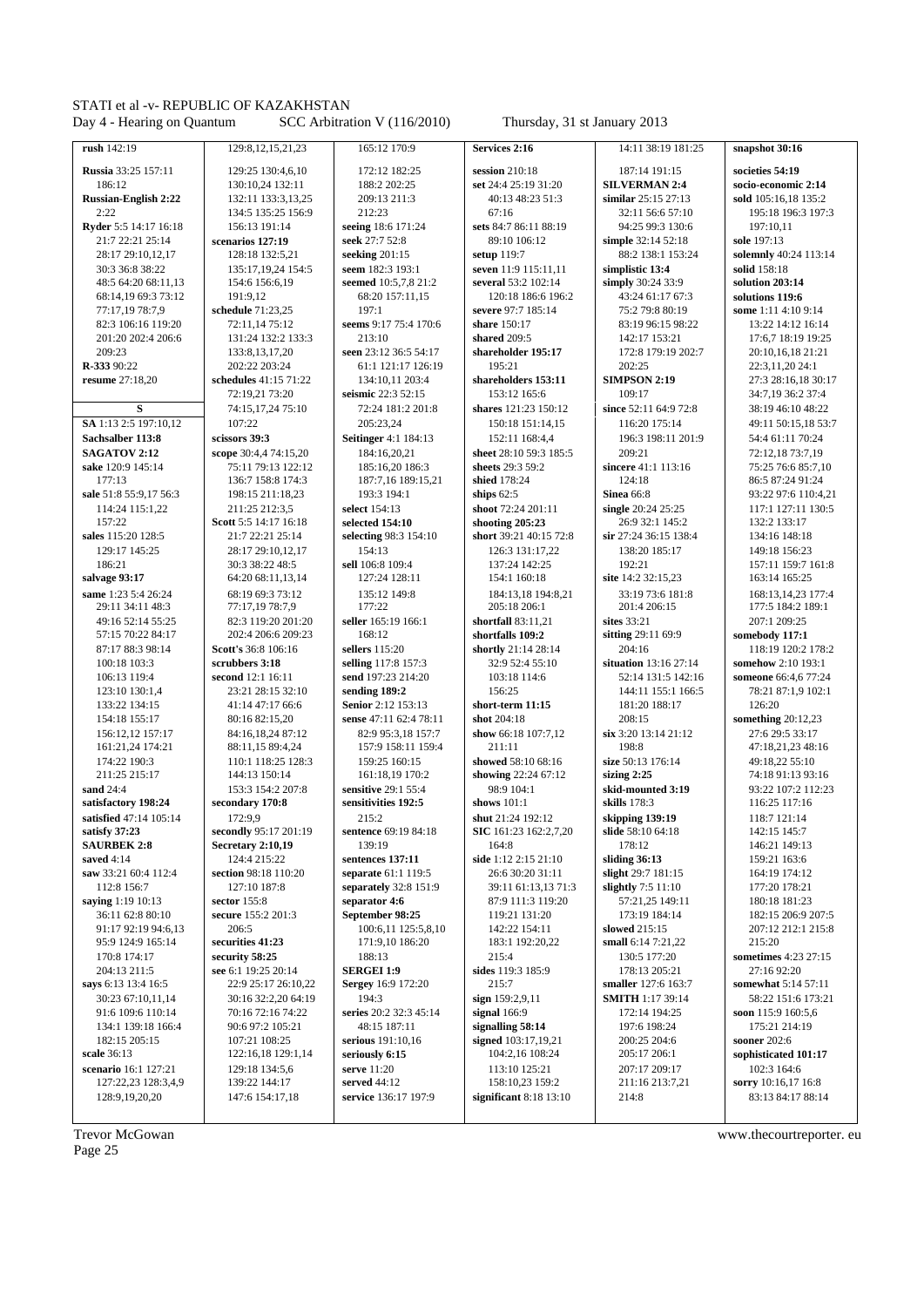Page 26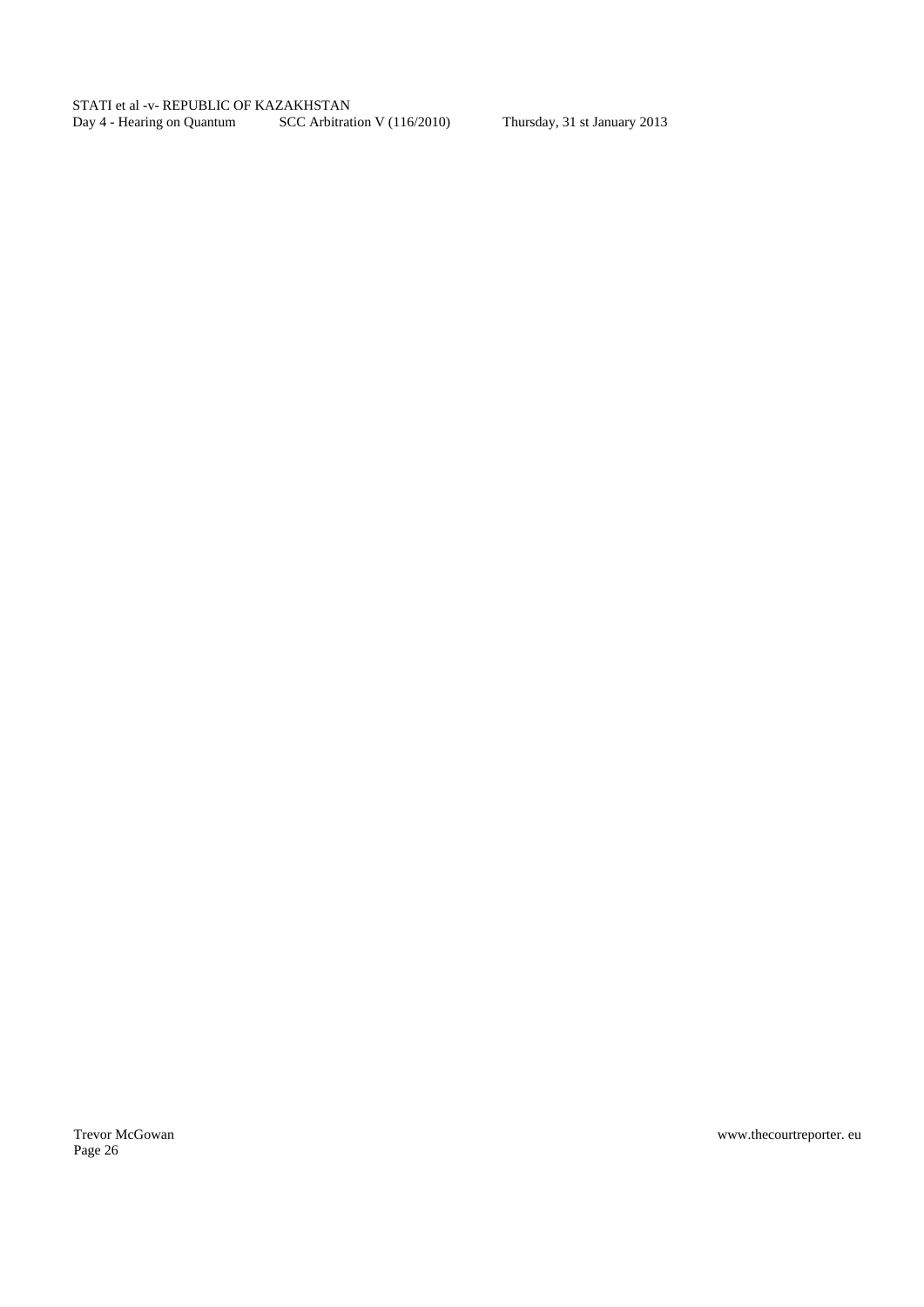Thursday, 31 st January 2013

| 92:19 96:8 106:21          | spoke 87:8                  | step 121:19 150:15                   | 122:1.11 125:13        | 122:22                 | 84:24 85:25 91:4,17    |
|----------------------------|-----------------------------|--------------------------------------|------------------------|------------------------|------------------------|
| 108:17 109:25              | spoken 64:6,9,11            | 153:4 180:22,22                      | 186:20 188:12          | suppose 111:1 146:11   | 91:18 93:5 100:7,10    |
| 115:3 138:9 139:8          | spreadsheet 26:2,4,10       | 198:1                                | 189:8 199:17           | 205:15                 | 103:10 104:12          |
| 142:19 144:23              | 30:16 32:3 183:19           | Stephen 3:6 1:6 17:22                | 200:12 203:10,13       | supposed 74:4 132:4    | 105:4,24 106:13        |
| 163:23 165:9               | spreadsheets 28:20          | steps 50:5,8 54:12,13                | 204:23 211:20          | sure 9:1 12:3 15:4     | 120:12 123:18          |
| 167:12 169:2,14,22         | 30:12 32:3,5 79:12          | 60:2 150:11 152:25                   | submitting 193:18,21   | 28:1,1729:1931:14      | 128:16 131:18          |
| 175:2,22 176:21            | 79:14                       | stick 136:18 145:9                   | 199:11,22              | 32:17 40:5 49:24       | 133:20 141:14,22       |
| 179:2 196:23               | <b>SPV</b> 153:7            | 147:2                                | <b>SUBOCHEVA 1:18</b>  | 54:16 61:3 70:3        | 143:24 145:15          |
| 210:23                     | stabilisation 146:18        | still 2:23,23 7:3,16,24              | subsequent 28:4        | 72:6 73:2 80:13        | 153:4 154:2 163:20     |
| sort 9:10,13 14:5          | 147:11                      | 10:15 13:10,22                       | 104:15 105:2 196:4     | 82:6 83:13 100:9       | 169:17 177:19          |
| 18:19 22:19 34:7           | stability 63:2              | 14:14 15:25 16:1                     | subsequently 22:25     | 104:3,9,10 108:1       | 181:24 185:2 201:1     |
| 53:13 58:7 156:23          | staff 88:5 215:12           | 24:7,16 37:5,16                      | 24:6 132:3 197:11      | 119:13 120:8 123:8     | 201:4 202:6 210:1      |
| 161:8 162:10               | stage 1:12 56:19 143:8      | 38:5 40:7 90:4                       | subside 17:17          | 147:19 152:1           | 210:16 212:23          |
|                            |                             |                                      |                        |                        |                        |
| 170:25 176:12              | 184:1 206:22 207:1          | 107:18 131:24                        | subsoil 116:13,16      | 165:11 168:6           | taken 18:15 38:2,6     |
| 183:13                     | 208:4,5 211:15              | 148:14 152:18                        | 117:2 120:16 156:7     | 169:16 184:25          | 50:14 77:8 98:13       |
| sorts 54:24 165:17         | 214:5                       | 167:25 168:3                         | substantial 203:19     | 190:17 208:12          | 116:8 119:12           |
| 180:12                     | stakeholders 151:23         | 188:13 190:13                        | substantially 6:17     | 209:18 210:24          | 123:24 144:10          |
| sound 81:7                 | standard 3:6,14 32:24       | 206:17,20 207:4,15                   | subsurface 32:18       | surface 8:9 23:12,14   | 151:14,18,18,20        |
| sounds 68:2 108:8          | 33:22 43:3 49:20            | 207:24 208:2                         | 33:13                  | surplus 149:12,14      | 152:11,12 161:20       |
| 206:17                     | 66:24 162:4                 | stipulates 104:20                    | subtle 151:10 175:18   | surprise 61:2 130:11   | 162:10 174:2,10        |
| source 19:6 28:25          | standards 48:17 49:15       | stipulating 140:20                   | subtract 132:16        | 155:1 161:18           | 176:5 178:21,21        |
| 83:25 84:1 134:4           | 124:15 176:21               | stock 43:22,24 102:5                 | subtracted 12:21       | 200:19 205:10          | 198:3 206:17           |
| 136:9,14 137:2,3           | standing 43:21              | Stockholm 1:2                        | sub-code 162:5         | surprised 58:23 60:9   | takes 13:6 14:8 178:13 |
| 154:19 161:24              | stands 100:7 139:20         | stood 100:11                         | sub-group 163:7        | 60:24 61:2 130:24      | 200:5                  |
| 162:19.19                  | stark $36:12$               | stop 151:12 205:11                   | succeeded 205:9        | 209:19                 | taking 30:16 44:18     |
| sourced 134:5              | start 1:25 14:10 15:6       | stopped 12:21 15:11                  | success 65:4 67:8 84:6 | surprising 19:11       | 45:20 76:19 84:2       |
| sources 25:9,9,19          | 32:17 47:24 125:8           | 88:23                                | 177:24,24 181:15       | surrounding 46:11      | 104:11 112:19          |
| 27:10 30:8 31:11           | 146:12 153:17,17            | stored 14:11                         | 182:4                  | 110:4                  | 135:21                 |
| 136:10 140:9               | 162:14 215:8                | strange 189:6                        | successful 24:7        | suspect 201:12 203:16  | talk 15:16 29:6 31:8   |
| <b>South 42:6</b>          | started 18:7 98:11          | strangely 189:3                      | suddenly 36:1 200:22   | suspected 210:7        | 75:23 86:25 147:22     |
| southern 21:10             | 120:15 125:9 195:1          | strategy 205:9                       | suffered 152:4         | suspended $13:18,20$   | 176:22 184:14          |
| south-east 21:4            | starting 89:10,17           | Strawn 1:21                          | sufficient 46:20 76:13 | sustain 8:15           | 190:3                  |
| so-called 70:2 117:14      | 115:9 116:1 119:2           | straws $24:15$                       | 141:24 176:4 194:6     | sustainable 8:4        | talked 34:16 79:3      |
| SPA 114:23 115:16          | 120:13,24 148:2             | stray $151:11$                       | 198:18 205:5           | sustained 7:18 8:23    | 118:9 168:25           |
| space 88:3,5               | 156:5 178:4 187:13          | streaks 20:11                        | sufficiently 208:18    | <b>SVEN</b> 1:20       | talking 29:22 31:16    |
| <b>Spalding</b> 1:18 2:4,4 | starts 72:1 129:16          | stream 23:14 141:1,3                 | suggest 190:9,14,21    | switch 178:12          | 38:14 52:23 58:16      |
| speak 48:17 64:12          | start-up $13:11$            | 141:4                                | 205:11 213:4,11        | switching 115:10       | 86:17,24 116:11        |
| 150:4 167:19 170:7         | state 44:12 61:6 65:19      | stress 215:11                        | suggested 24:21 90:20  | sworn 124:16           | 117:5 118:18 119:8     |
| 213:18                     | 67:21 86:14,17              | stretch 138:16                       | 177:23 207:20          | synergy $142:14$       | 123:15,22 146:8        |
| speaking 171:16 177:3      | 93:10 98:24 100:6           | stretching 4:13                      | suggesting 145:4,4     | system 2:11,17 4:2 7:9 | 155:25 157:24          |
| 199:5,7,23                 | 152:8 159:25 160:8          | strike 203:14                        | suggestion 184:11      | 7:13 8:6,18 17:24      | 167:16 187:17          |
| special 75:25 76:8         | stated 49:19                | strong 175:6,24                      | suggestions 146:14     | 18:1 21:18 22:8        | 205:13                 |
| specific 43:11,15,17       | statement 40:25 52:9        |                                      | summarise 85:17 94:6   | 191:5                  | talks 125:6 149:23     |
| 44:2,6 48:11 49:2          | 58:17 80:22 94:6,13         | strongly 99:13,14<br>structural 17:3 | 94:13 99:17            | systems 13:15 22:17    | targets $37:11,16$     |
| 79:8 84:14 103:6           |                             | structure 57:14 58:17                | summarised 55:22       |                        |                        |
|                            | 101:21 113:15               |                                      |                        |                        | task 215:15            |
| 112:16,17,19               | 139:12,24,25 140:2          | 90:24,25 101:6,10                    | summarising 64:20      | T                      | tax 61:25 62:1,24,25   |
| 119:14 123:6               | 140:7 141:19                | 154:22 167:3                         | summary 15:2 55:18     | tab 64:16 65:10 68:16  | 63:3,6 91:1,3,16,17    |
| 127:14 159:17              | 153:20 185:21.23            | 169:25                               | 70:16,17 79:15         | 82:21 88:12 90:21      | 91:22.23 114:21        |
| 166:16 167:2,7             | 185:25 188:21               | studied 115:5                        | 94:18 161:7 175:8      | 97:1 103:10 110:2      | 145:17 146:8,9,14      |
| 169:24 170:25              | 190:3,9,14,20               | study 176:25                         | summer 62:15 64:3      | 127:2,4,5 131:24       | 146:24                 |
| specifically 19:17         | 193:11 194:6 197:1          | styles $20:24$                       | Supervision 2:13,13    | 139:5 140:4            | taxable 91:9           |
| 25:21 42:3 48:18           | 197:4,7 200:12              | subcategory 163:10                   | supplement 172:19      | tabbed 107:23          | taxation 146:7,7       |
| 62:18 74:19 75:22          | 202:17 203:9                | subject 114:7 177:9                  | supplemental 145:11    | table 31:16,25 32:2    | taxes 91:15 92:3 146:9 |
| 87:10 92:19 110:13         | 210:18                      | 206:20                               | supplementary 41:15    | 64:19 71:7 81:1,1,3    | taxing $51:24$         |
| 186:9                      | statements 37:4 51:10       | submission 32:9                      | supplied 47:9 94:8     | 81:6 82:10 98:9        | TCF 125:13,22 126:7    |
| specifics 23:5             | 51:14 59:10 131:7           | 207:21,24                            | 140:9 205:16,17        | 105:7,23 106:1         | 126:10,23 129:23       |
| specified 207:24           | 154:18 156:11               | submissions 178:1                    | supplier 158:24 159:1  | 107:13                 | 130:9 143:1,3          |
| speculate 35:22 70:10      | 207:4 208:2 211:20          | 202:10,11 203:22                     | 160:2,13               | tables 31:20,22 70:16  | 146:22 155:15          |
| speculative 37:5           | states 68:17,22 197:8       | 203:23 211:18                        | supplies 110:6,9 142:7 | 79:8 108:5,6           | <b>TCHEKHOV 2:22</b>   |
| speed $50:13$              | State's 2:15                | 212:21                               | supply 47:2,3 50:25    | tag 181:6              | team 16:13,18 66:5,6   |
| spend 86:23 126:4          | <b>Stati</b> 1:12,12 103:23 | submit 52:14 193:20                  | 83:10 84:4 139:13      | take 2:19 6:22 12:23   | 77:24,25 87:1,7        |
| 178:9 180:25 181:5         | 153:12,12 195:5,8           | 199:9 200:3 202:3                    | 159:10                 | 13:5, 13 33:20 35:5    | 96:1 114:22            |
| 181:10,13 183:5            | 195:14,15,20,25             | 204:12 205:7                         |                        | 35:25 36:11 37:3,9     | teams $182:3$          |
|                            |                             |                                      | supplying 157:3        |                        |                        |
| 189:10 194:11              | 196:9,24 197:16             | 214:18                               | support 2:11 19:5      | 44:14 51:25 53:22      | teaser $55:13$         |
| spent 12:22 86:22          | stating 6:25                | submits 190:5                        | 23:16 123:8 169:12     | 62:8 63:16,19 67:15    | technical 27:5 28:24   |
| 182:15 184:25              | status 188:1                | submitted 41:7,14,15                 | 215:11                 | 69:11 70:23 72:22      | 29:12 36:9 47:22       |
| sphere 2:14                | stay 27:16 215:2            | 52:11 63:21 79:17                    | supporting 28:6 79:9   | 73:19 75:15 77:7       | 68:10 73:1 74:7        |
| split 72:15                | <b>STEIN 1:20</b>           | 99:8 113:22 114:6                    | supportive 55:24 57:2  | 78:6,13 84:5,13,18     | 76:14 77:4 81:25       |

Trevor McGowan<br>Page 27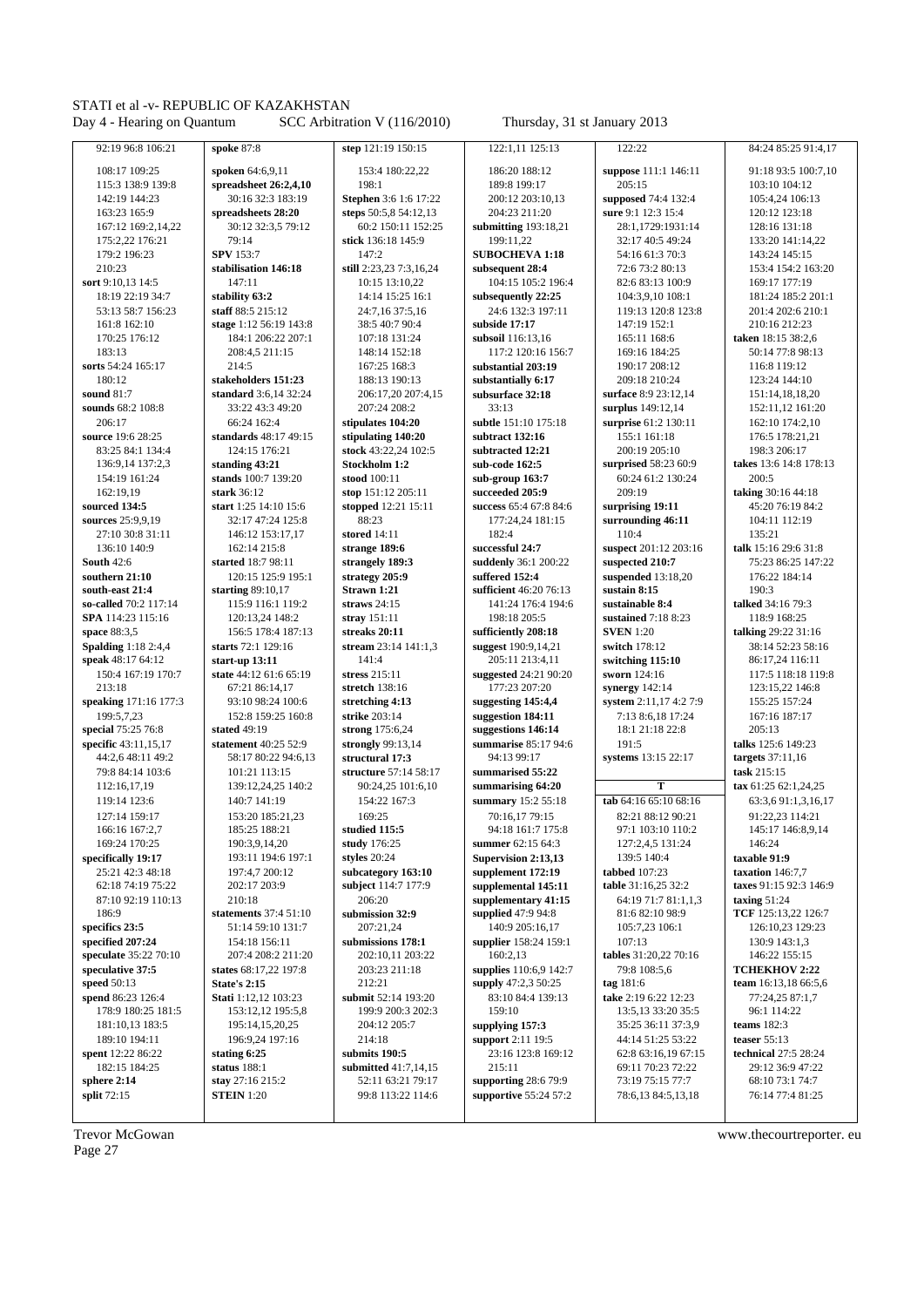Page 28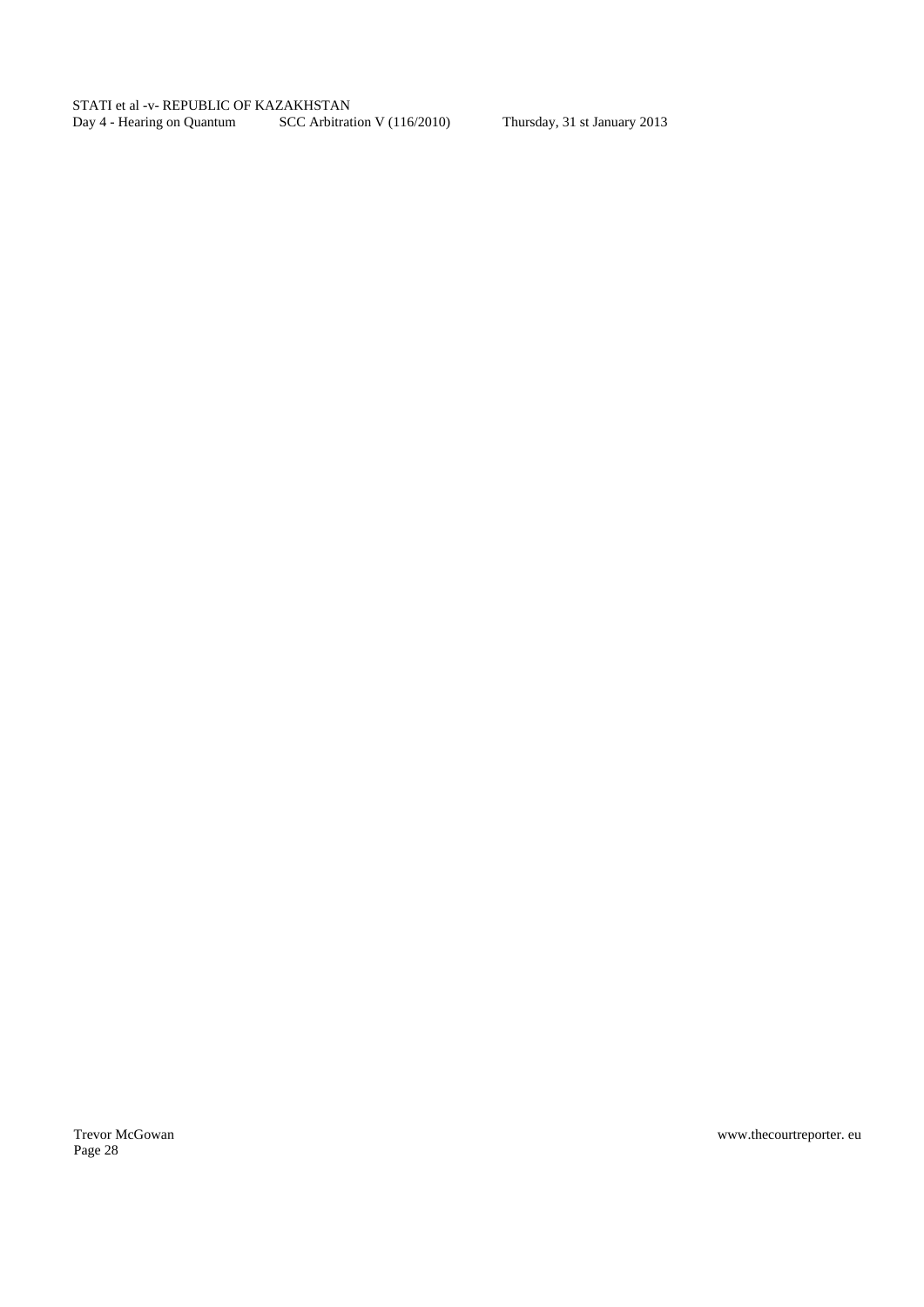$T<sub>h</sub>$ redor  $2013$  $21 \div T$ 

| ay 4 - Hearing on Quantum |                                    | $SCC$ Arbitration V (116/2010)          | Thursday, 31 st January 2013       |                                         |                                        |
|---------------------------|------------------------------------|-----------------------------------------|------------------------------------|-----------------------------------------|----------------------------------------|
| 82:2 137:13,18            | 185:15,17 186:3,9                  | 66:25 67:11,14 68:3                     | 200:5 202:6 204:20                 | 153:5,9,13 174:6                        | 123:24 164:15                          |
| 182:3 183:17              | 186:19 187:21                      | 68:3 76:6 77:8 79:2                     | 210:2                              | 187:11,13                               | transcript $1:2391:24$                 |
| technically 23:5 25:3     | 188:18 189:13,17                   | 79:6 88:6 90:13,18                      | through 5:18 6:117:8               | TNG's 138:13                            | 209:2                                  |
| 28:19                     | 192:19,20,21 194:1                 | 91:12,21,24 93:12                       | 18:1 21:18 22:9,15                 | today 12:7 25:6 43:21                   | transcripts 104:4                      |
| technique 161:1           | 194:10,13,14                       | 94:19,22 96:17                          | 28:25 47:7,12 50:5                 | 74:14 147:15,17                         | transfer 91:4                          |
| techniques 182:7          | 196:14211:8                        | 97:11 98:24 101:20                      | 54:22 55:9 65:25                   | 171:4 173:2 201:7                       | transformed 147:3                      |
| technologically 25:2      | 214:13,14,25 215:3                 | 101:20,21,25                            | 73:20 74:17,21                     | 201:23 205:17                           | transition $128:3,5,19$                |
| telephone 138:19          | 215:12,14,20,22                    | 102:11,12 103:3,7                       | 76:10 91:3,4 148:18                | together 31:1 39:3                      | 129:21 130:6,24                        |
| tell 26:7 41:18 61:3      | <b>Thanks</b> 215:24               | 108:24 110:1,4                          | 149:15 154:6 172:2                 | 143:18 157:21                           | 131:8 132:11,23                        |
| 67:10 70:4 71:25          | their 1:14 5:17 6:3,10             | 116:9 118:8,20                          | 178:8 187:14 196:1                 | 188:7 192:16                            | 133:3                                  |
| 72:8,20 81:9 82:15        | 6:16 12:19 26:10                   | 119:24 127:6                            | 201:13 205:6                       | <b>TOHER 1:17 206:8</b>                 | translated 123:16                      |
| 87:5 124:4 133:22         | 27:6 30:4,13 38:23                 | 134:14,20 135:9                         | throughout 213:12                  | 206:11,15                               | 191:2                                  |
| 185:11                    | 45:13 47:6,12 49:16                | 136:21 137:4 143:9                      | thumb 180:6 182:7                  | told 60:1 82:6 96:16                    | translates 114:24                      |
| telling 20:23 124:18      | 51:9,16 54:10,19,22                | 144:20 148:1                            | Thursday 1:6 1:1                   | 209:8                                   | translators 178:8                      |
| tells 3:13 82:17 178:3    | 55:15,19 56:7,13,19                | 149:21,22 151:21                        | tie 154:25                         | Tolkyn 4:13,17,21                       | transmit 213:4                         |
| tempted 137:11            | 56:20 57:5,16 58:10                | 152:1,6 153:19,20                       | time 1:14 6:7 11:25                | 21:22 31:17 36:3                        | transparent 161:11                     |
| ten 115:21                | 60:11 61:25 68:4,21                | 153:21,24 154:2                         | 14:7,8 19:10,12                    | 37:7 46:2 47:2 50:1                     | transportation 132:16                  |
| tend 17:25                | 69:22 78:9 87:10                   | 155:22 158:4 160:7                      | 20:2,20 21:16 23:9                 | 51:9 56:14,22 57:3                      | transported 4:12                       |
| tends 11:17               | 91:3,15 94:22,22,23                | 160:10,11,19                            | 36:5 40:7 41:18                    | 67:25 69:5 83:5,9                       | travelled 193:2                        |
| term 47:23 111:16,17      | 96:18 97:17 102:2,9                | 163:16 164:25                           | 43:11,15,18 44:2,7                 | 83:19 84:12 86:15                       | travelling 189:22                      |
| 147:19 169:5 173:5        | 107:19 115:12                      | 166:20 168:17                           | 52:3,17 53:22 57:8                 | 86:19,20,22 87:17                       | treat 26:12 74:13                      |
| 173:6                     | 116:4 121:11                       | 172:6,17 174:3,17                       | 58:5,19 62:14 63:9                 | 87:25 88:4,7,13,16                      | 76:13                                  |
| termed 4:23               | 124:20 130:9                       | 177:11 178:14                           | 64:10 72:8,18 73:19                | 88:22 89:1,20 90:7                      | treated 26:18 74:4,6,7                 |
| terminated 174:24         | 135:22 136:17                      | 179:9,16,19,22                          | 75:15 79:7 83:11,15                | 90:12 94:8 105:8                        | 74:12 76:10 197:5                      |
| terminology 148:9         | 142:7 150:7 153:6,8                | 180:8 181:6 182:4,7                     | 83:16,16 85:8 87:18                | 106:19,23 116:18                        | treatment 71:11 74:5                   |
| 176:20                    | 153:12 157:21,23                   | 182:14,17 183:24                        | 90:8 92:11 98:4                    | 139:14,15 173:18                        | 74:9                                   |
| terms 5:11 9:24,25        | 159:15 165:2,16                    | 183:25 184:13                           | 107:25 108:2                       | 192:16                                  | treaty 178:20                          |
| 10:9 11:3,22 32:18        | 166:21 167:24                      | 192:5 194:6 195:10                      | 109:16111:1                        | Tony 3:8 1:8 2:14                       | tremendous 24:17                       |
| 34:1 43:8 49:8            | 171:18 174:6,8                     | 196:15,19 197:22                        | 116:14 117:18                      | 20:3                                    | trend 9:14                             |
| 50:13 78:9 83:1           | 178:9 179:17                       | 198:7,21 199:5,10                       | 120:9 123:12 124:6                 | top 51:5 73:25 100:25                   | trends 5:23 98:6                       |
| 84:20 97:9 127:25         | 187:21 188:24                      | 199:24 201:14                           | 124:6 125:12 126:3                 | 129:1 132:6 215:2                       | Trevor 1:23                            |
| 147:24 154:4              | 199:13,21 201:22                   | 202:7,19 203:14,15                      | 126:4 130:19,23                    | topic 175:4                             | trial 205:10                           |
| 158:24 163:18             | 202:10 205:9<br>208:17 209:3 212:6 | 203:18,21 206:12                        | 131:17 137:25                      | topmost 129:11                          | Tribunal 2:18,19 3:9                   |
| 191:6 192:15              |                                    | 207:2,23 208:3,4,14                     | 138:16 144:1,8                     | total 15:8 38:18 57:18                  | 3:16,25 4:4 2:2 27:9                   |
| 198:25 199:2<br>201:19    | 213:11 215:13,16<br>theme 20:7     | 208:18 209:2,4,20                       | 145:24 146:1,23<br>147:2,8,9 155:6 | 82:13,14,18 99:22<br>100:5 120:25 151:4 | 41:14,18 42:17,22                      |
| Terra 1:13 153:11         | <b>themselves</b> 9:10 31:24       | 210:2,3,6,13,22                         | 165:23 171:5                       | 162:12 163:20                           | 43:16 45:15,17                         |
| test 21:23 54:21 56:3     | 38:3 153:15                        | 211:9,16 213:15,21                      | 172:21 173:11,23                   |                                         | 47:25 54:16 60:17<br>61:13 63:23 66:21 |
| 122:17 123:9              | theoretical 145:12                 | 215:5,19,24                             | 184:23,25 185:2                    | totally 142:12 177:9<br>touch 54:2 64:1 | 111:5 124:4 143:20                     |
| 169:19 174:15,19          | 164:3                              | thinking 53:25<br>third 34:5 46:8 65:13 | 188:10,19 189:5,11                 | touched 2:9 16:16                       | 176:11 177:11,14                       |
| testified 97:5 103:23     | theory 108:8 151:11                | 82:16 85:11 94:18                       | 189:12,24 190:24                   | touching 172:25                         | 179:22 192:25                          |
| 195:7,10,16 209:10        | thereof53:5                        | 119:1 128:9 156:9                       | 191:8 192:10 193:6                 | toxic 77:2                              | 196:11 198:10                          |
| testify 64:8,13 199:20    | they'd 1:14                        | 158:23 159:9                            | 194:11 195:9 196:1                 | track 118:21                            | 201:16 202:5                           |
| testimony $63:168:8$      | thing 5:4 24:23 50:9               | third-party 82:25                       | 196:9 197:18 198:6                 | trade 165:2                             | 203:16,23 207:19                       |
| 68:19 78:16 79:16         | 56:2 57:15 119:17                  | 83:4 84:23 85:1,1,5                     | 201:21,23 202:12                   | traded $57:12,13$                       | 207:20 210:15                          |
| 91:21 95:11 111:7         | 151:7 175:18                       | 85:16,19,21 95:22                       | 203:4,12,19 204:14                 | 101:14 102:5 161:8                      | 211:17213:8214:6                       |
| 184:10 185:11             | 176:14 178:15                      | 110:6,9,21 116:23                       | 205:1,5 206:6,19                   | 165:17 168:22                           | 215:6,22                               |
| 195:22 196:8 197:6        | 179:1                              | 117:1 140:9                             | 207:6 210:4 212:6                  | 171:8 180:17                            | tribunals 42:11                        |
| 197:15 199:19             | things 6:13 15:2,17,21             | Thomas 3:18,23 113:5                    | 215:6                              | trader 94:24,24                         | 178:19                                 |
| 204:17 209:19             | 16:2 35:12,22 39:4                 | 113:9 143:15                            | timeframe 182:17                   | trading 56:5,7 58:3                     | tried 72:20 73:19                      |
| 212:11                    | 42:18 62:3 88:5                    | though 67:8 190:1                       | 202:5                              | 97:13,14 98:17 99:1                     | 153:20 167:14                          |
| thank 5:1 6:18 10:17      | 117:8 118:22 126:5                 | 210:25                                  | times 111:16 167:5                 | 99:6 161:4 163:21                       | 194:9                                  |
| 14:16 15:13 30:5          | 159:6 162:7 166:25                 | thought 16:9 20:23                      | timing 14:22 109:20                | 164:1 165:16,18                         | trip 33:15 194:12                      |
| 31:7 32:13 39:8,16        | 168:15 170:23                      | 99:3 131:22 138:8                       | 199:2 201:19                       | 168:8 171:18                            | tripartite $103:13,19$                 |
| 39:17,19 40:11,20         | 179:15 184:2 215:9                 | 139:8 152:2 169:22                      | 207:20 210:16                      | traditionally 43:4                      | 104:6 107:16                           |
| 41:2,4 50:3 54:10         | think 1:22 5:2 7:14                | 169:22 175:4,7                          | $tip$ 74:18                        | <b>TRAIDING 1:13</b>                    | 108:13,18,20,22                        |
| 61:22 63:8,10 81:12       | 8:22 10:22 11:19,23                | 178:10 189:5                            | tips 173:20                        | trained 41:20                           | 157:2 158:6,23                         |
| 109:12,13,21              | 12:14 13:6 14:19                   | thousand 192:4                          | <b>TIRADO</b> 1:21 4:2             | training 13:12                          | <b>Tristan 57:13 58:3,23</b>           |
| 110:23,24 112:25          | 15:11 17:8 21:11,22                | threat 19:12,14                         | 185:17,19 189:13                   | <b>TRANS</b> 1:13                       | 59:3 100:10 152:17                     |
| 113:10,17,19 116:6        | 22:25 23:3,21 24:9                 | three 3:2 13:14 16:19                   | 192:21                             | transact 43:10 103:5,6                  | 153:1,7 161:4                          |
| 120:6 121:25 124:7        | 24:10,20,21,24 25:5                | 19:19 20:21 22:23                       | TNG 46:9 91:2,7                    | transaction 43:8                        | 163:21                                 |
| 124:21,22,23              | 25:20 29:5,7,18                    | 22:24 23:18,22 24:8                     | 99:21 104:17                       | 59:19,25 90:25 98:9                     | true 1:23 44:20 54:23                  |
| 128:16 139:1,3,11         | 30:6 32:17,18 33:6                 | 31:20 36:25 56:25                       | 120:23 121:3,10,13                 | 195:24,25                               | 116:17 118:5                           |
| 142:18 143:6,7,10         | 35:2 36:14 37:5                    | 59:4 82:12 103:22                       | 127:23 128:9                       | transactions 56:8,23                    | 121:10 125:25                          |
| 147:12 156:18             | 40:3,12,23 43:16                   | 127:19 128:18                           | 130:23 134:8                       | 56:24 57:1 96:24                        | 135:11 138:25                          |
| 160:20 172:17             | 50:18,22 51:15 52:2                | 132:21,22 154:5                         | 135:12 141:16,24                   | 97:19,25 98:2,3,10                      | 155:18 158:22                          |
| 183:6,8,8,9,10            | 52:24 53:1 54:6                    | 156:19 158:10,16                        | 142:6,16 150:6,12                  | 98:13,19 115:2,24                       | 166:24 172:15                          |
| 184:5,7,8,9 185:3         | 60:13 61:6 66:16,17                | 159:19 173:17                           | 150:18 152:21                      | 117:8 122:3 123:11                      | 174:22 183:2                           |
|                           |                                    |                                         |                                    |                                         |                                        |

Trevor McGowan<br>Page 29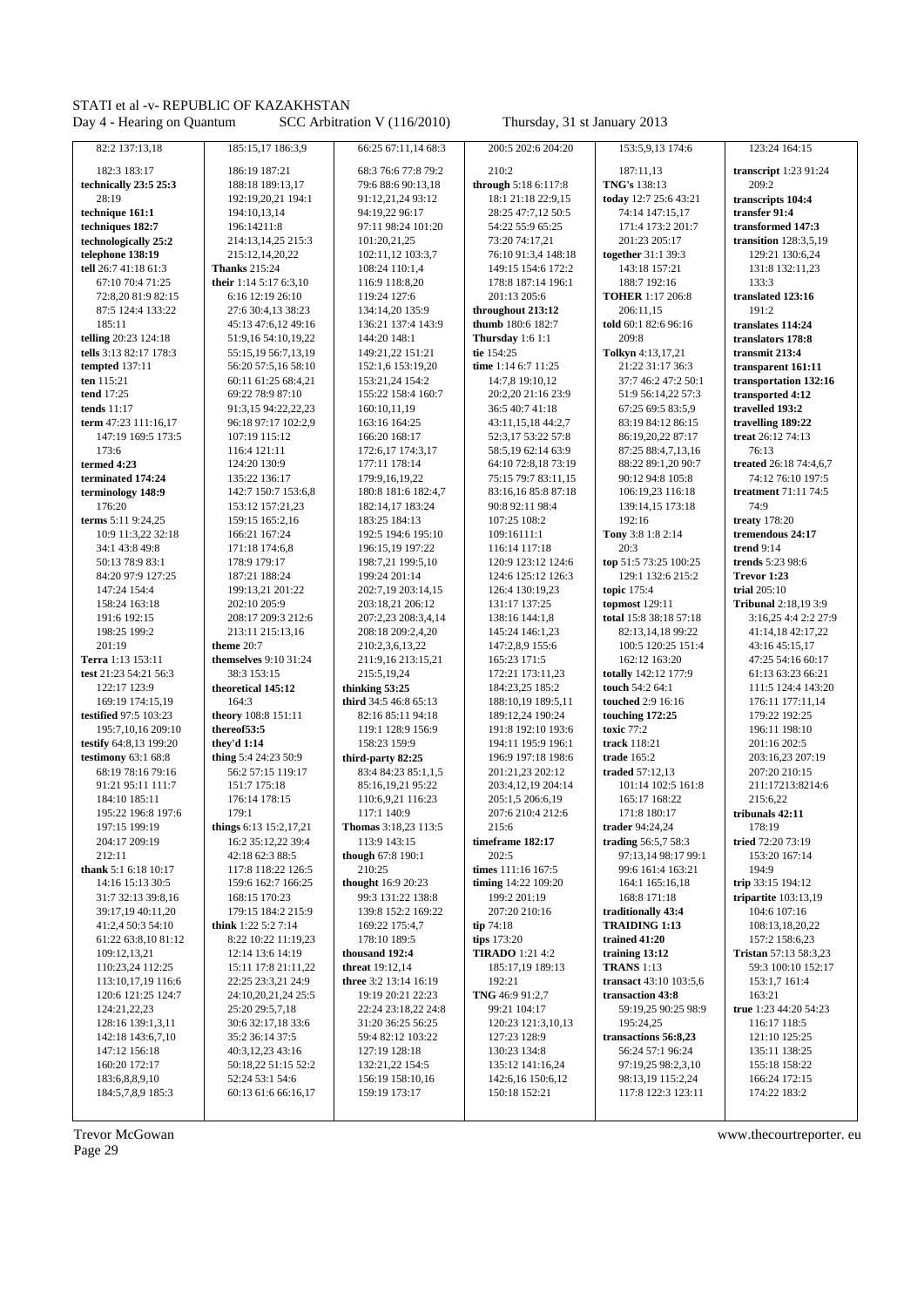215:18 **truth** 185:12,12 **try** 18:3,12,25 20:15 24:18,19 38:24 72:5 72:18 74:25 99:17 118:11 177:22 180:13 **trying** 16:6 19:23 20:8 21:21 22:15,18 29:22 91:2 101:3 167:15 180:11 **Tuesday** 103:23 195:5 **TULEGEN** 2:16 **turn** 16:13 34:10 52:7 65:9 70:13 71:16 77:10 79:21 80:23 82:19 92:17 94:12 97:22 98:8 106:11 109:25 113:13 127:1 128:23 131:23 139:4 140:6 143:8 144:12 147:12 161:1 185:8 **turned** 149:22 **turning** 52:8 82:19 127:7 **TUYAKBAYEV** 2:11 **twice** 195:10 **two** 3:2,12 6:13 15:17 16:9 20:20 24:5 29:20 35:25 36:20 36:23,24 37:25 38:8 38:15 41:7 48:9 61:12,16 62:5,23 77:20 83:14 93:1 94:14,20 95:10,20 103:17,19,21,22 106:7 117:12 119:3 119:19 120:23 127:2 130:23 134:22 137:11 150:3,3 156:6 158:25 159:9 162:17 164:24 174:5,8 180:19 181:1,16 182:3,10 182:11,12 186:7 189:25 199:24 203:6 208:11,23 209:5,17 **two-step** 150:14 **type** 48:3 **types** 163:11 **typical** 4:2 23:22 24:25 99:20 100:1,2 135:15 **typically** 23:11 47:24 54:19 112:4

 $\mathbf{U}$ **ultimate** 6:11 71:6,6 **ultimately** 10:10 133:5,11 **unable** 130:15,16 **unblock** 171:22 **uncertainties** 86:1,3 **uncertainty** 16:25 21:9 22:4 46:10 83:1 84:20 85:17 91:24 95:12 **unclear** 160:6 **undated** 103:12 **under** 1:1 43:10 101:11 103:6 104:12 105:7 107:16 108:13,18 108:20 116:15 117:2 162:7 186:7 186:18 203:17 **underground** 32:21 **underlying** 17:25 22:19 30:17 31:2 79:16 **understand** 1:20 9:3 10:1 12:6,20 13:21 16:18 18:17 19:23 22:16 25:23 28:15 31:12 32:6,25 49:3 49:20

Page 30

68:14 73:1 80:10 82:6 111:16 111:18 127:18 128:17 129:6 137:4 140:23 142:3,20 144:14 148:7 150:5 154:6,9 158:21 161:7 163:20 165:9 168:6,11 169:9 171:25 175:12 182:6 189:13 198:14 201:10 206:3 **understandable**   $126 \cdot 14$ **understanding** 12:13 32:19 38:25 44:8 52:2 61:10 79:3 82:8 143:22 151:14 159:18 164:25 206:4 213:19 **understood** 1:20 10:5 15:3 31:14 83:13 111:20 135:10 136:22 144:12 147:25 161:17 164:4 167:17,19 168:25 169:1 170:7 182:18 210:24 **undertake** 54:13 **undertaken** 21:7 **under-leverage** 58:24 **undue** 172:7 **unfortunate** 33:14 **unfortunately** 39:2 133:7 189:23 200:7 **uniform** 48:16 176:21 **unique** 55:8 **uniquely** 57:11 **unit** 3:1 28:11  $30.24$ 31:1 165:15 **units** 107:1 **unprecedented** 171:7 202:22 203:8 208:9 208:14 **unprofitable** 92:24 **unrealistic** 181:25 **unreasonable** 38:9 85:23 **unreasonably** 12:17 **unrestricted** 43:10  $103.5$ **unrisked** 65:18 66:19 66:22 67:12,17 68:5 68:18,23 84:8 86:3 177:9,21 181:24 **until** 62:15 83:16,17 89:15 113:2 138:16 143:9 208:21,22 209:7,15 **unusual** 208:12 **un-risked** 65:15 **update** 133:20 **updated** 83:2,8 84:21 **updatings** 198:15 **uphold** 52:16 200:14 214:10 **upper** 129:19 **upstream** 186:6 **urge** 203:23 **usage** 147:21,24 **use** 4:23 24:15 27:12 34:9,13 35:2 39:2 43:5,19 44:4 54:20 93:3,16 94:18 103:3 109:2 111:15 116:13,16 117:2 119:1 120:16 123:5 143:25 144:6 145:5 145:9 147:4 148:9 149:5 156:7 162:24

166:24 170:17 175:15 182:9 189:15 **used** 26:21,23 27:13 28:12 38:8 49:25 53:15 57:19,20 66:11 85:5 87:25 88:3 97:16 105:7 107:13 108:22 109:18,18 110:17 147:17 148:10 154:18 157:10 161:2,21,24 164:15 170:8 172:25 173:5 173:6 179:14 182:8 183:13 191:7,8,24 192:1,2,5,6 **useful** 40:1 175:7 207:19 **users** 106:3 **uses** 190:6 **using** 3:6 4:16 9:25 22:3 26:22 27:17 49:15 153:14 159:13 170:5 175:21 179:10 **USPAP** 48:16 176:18 176:20 **usual** 198:12 214:4,21 215:11,23 **Usually** 48:19 **US\$1.3** 186:24 **US\$180** 154:21 **utilization** 82:22,25  $\mathbf{v}$ **v** 1:3,14 **vague** 156:15 **VALERYA** 1:18 **valid** 144:8 **validity** 145:17 **valuable** 90:13 141:11 166:7 **valuation** 15:16,18,23 15:24 42:1,24 43:7 43:13,17,18 44:9,10  $44.2245.1223$ 46:14 47:23 49:6,25 50:6,25 52:18 54:12 54:13,15,19,20 55:11,24 56:4,9,10 56:24 57:6 58:13,19 59:5,16,17,21,24 60:2,3,7,7,9,12,13 60:14,16,18 61:4,25 62:4,12 63:6 65:14 68:22 70:2,18 71:6 83:9 84:3,7 85:14 92:9,15 93:2,5,10 95:6,17 97:10,19 98:4,6,14,21 99:2 99:16 103:18 104:12 110:11,14 110:15,19,22 114:22 115:8,15 116:7,8 117:14,14 117:16,25 118:6 119:15 122:20,23  $123.3, 4, 17, 23$ 125:13 126:16 130:21 131:1 135:1 137:14,22 142:9 143:22,23 144:2,9 144:11,15,21,25 145:2,6,7,8,9,13,18 146:5,13,18,23 147:5 148:19 149:9 153:2,2 154:24 155:10 156:14,20

156:25 157:4,6 158:13,19 159:3,14 165:23 169:12 171:2,5 173:5 174:2 174:12,25 175:10 176:19 182:23 183:20 190:24 191:15 192:6,14 200:9 203:5,13 204:24 **valuations** 54:14 70:17 84:8 115:19 116:3 118:2 122:20 169:19 **valuator** 131:1 155:3 **valuators** 162:12 175:24 **value** 41:23 43:4,4,8  $44.16131617$ 45:24 46:6,11,14,18 46:22,23 47:8,13,19 47:22 48:12,14,15  $48.18,25$   $49.5,78$ 49:10,15,18 51:25 54:17 56:15,16,19 56:21,21,25 57:2,4 57:24 58:5,11,14,25 59:14,15,20 60:16 62:8,13 66:19,24 68:23 69:22 71:8 85:22 91:19 92:4,9 92:10 93:3,6,14,16 93:17,17,18,21 94:1 97:13,16,16 99:2,10 99:10,15,22,25 100:16,23 101:1,2,5 101:7,12,15,25 102:2,4,4,10,19,22 102:23,25 103:1,2,4 110:10 111:7,10,11 111:14,17,18,20,21 111:22 112:3,7,10 112:11,14,18,19,21 116:12,24 117:7,11 118:14,15,15,20,22 118:25 120:2,2,17 120:18,19,21 121:21,22,22 122:3 122:25 123:6 134:8 135:21,23 140:20 141:10,15,22 142:11 143:24 147:16,18  $148.26$ 148:15,17,19,20,23 148:23,24 149:6,10 149:19,23 150:4,12 150:13,15,16,17,19 150:25 151:3,8,15 151:17,19,21,25 152:8,16,24,25 153:23,24 161:3 162:1 163:21,25,25 164:7,10,12,14 165:3,8,14,17,19 167:6,20 168:24 170:13,14 171:6 172:2,11 173:15,17 175:25,25 176:1,2,5

177:19,21 178:6,6 178:11,13,13,18 179:13,18,20 180:14 181:17,18 181:24 187:2 **valued** 50:17,20 **values** 58:11 117:6,6 122:25 153:17,17 **value-depressing** 45:21 **valuing** 66:23 120:15 151:15 162:22 **vanished** 165:7 167:8 **variations** 130:5 166:10 **varies** 64:24 **variety** 35:24 115:17 135:14 **various** 26:24 46:1 69:23 120:16,22 123:23 137:12 138:19 151:22 152:4 154:5 183:16 183:25 191:13 199:10 204:17 **vary** 9:18 **varying** 69:17 **vast** 5:21 138:15 **velocity** 11:16 **vendor** 14:3 **vendors** 13:25 **venture** 121:4,12,17 **verb** 175:21 **verging** 18:20 **verified** 143:4 **verifies** 144:18 **verify** 95:22,24 96:6 137:10 138:2 155:16 187:22,25 **versa** 5:4 **very** 6:15 17:18 20:6 20:11 21:14,14 23:3 23:4,4 24:7,19 25:1 25:7,20 26:5 29:1 30:5,15 31:7 32:14 33:24 35:10,25 36:14,20 39:17,20 40:11 41:2,18 44:6 49:16 56:3 67:11 88:10 90:19 95:14 99:13,14 109:12 111:15 113:17 115:9 122:22 123:5 130:6 131:17 137:24 142:25 154:18 156:5 157:15 160:6 161:7 166:16 171:4,4,19 172:15 174:7,12 175:18,24 178:12 181:15,15 182:10 184:9,23 185:1,2,15 189:17  $192.19 193.2 10$ 194:1,8,10 194:13 199:12 205:18 207:11 210:20 215:15,20 **viability** 139:20 **viable** 187:23 **vice** 5:4 186:13 **VICKI** 2:4 **view** 8:12 19:20 25:10 33:9 42:12,21 44:9 45:12,22 49:18 51:18 62:17,20 76:12 77:4

176:8,17 177:1,16

84:15 85:9 88:10 92:8 94:2 95:21 96:4 117:10 118:2 123:21 141:16 148:22 149:20,20 151:16,17,24 156:5 158:11,17 160:15 180:10 194:12 202:9 211:19 **views** 12:12 **virtue** 97:13 **visit** 32:15,23 33:9,23 **Vitol** 91:5 94:23 121:7 148:5 **volume** 106:7 109:1,2 **volumes** 17:10 83:3,9 83:14 84:22 85:15 105:14,15,15 106:10  **\_\_\_\_\_\_\_\_ W \_\_\_\_\_\_\_\_\_ wait** 40:4 112:23 **waiting** 18:6 213:3 **want** 9:20 10:1 12:1 16:7,17 18:21 24:15 33:17 34:21 40:4 48:19  $52:21,22,107:89$  108:5 115:6 115:7 142:13 147:21,25 148:25 152:14 153:14 158:5 160:7,18,22 161:1 164:21 166:19 168:18 172:8,19 175:14 189:10 196:6 198:22 199:15 207:5,7,12,12,16,18 210:21 211:1,14 **wanted** 1:18 12:13 16:13 31:14 133:2 138:8 159:16 160:3 177:14 178:9,10 183:21 195:1 196:5 196:9,13 197:18 210:23,24 **wants** 202:13 **warehouse** 13:23 **warranties** 14:3,6 **warranty** 14:5 **wasn't** 19:11 87:5 95:24 96:13 131:9 134:21 156:21 158:20 164:13 **waste** 194:12 **water** 5:13 9:17,17,21 11:11,13,18 16:15 16:21 17:1,4,7,9,11 17:14,19,25 18:4,8 18:13,23 19:1,11,13 19:18 20:1,14,19,22 21:2,13,19,24 22:6 22:9,13,25 23:11,12 23:13,16 24:11,22 34:16 **water-bearing** 19:6 **water-producing** 6:16 **water:gas** 23:23 **way** 7:10 15:15 26:19 27:17 29:21 34:19 35:9 54:8 70:3 76:25 90:20,20 91:7 96:11 120:4 123:1 124:3 130:25 134:3 149:15 152:13 157:10 161:7 162:6 162:6 175:9 181:6 181:18 182:10 184:22 187:22 193:3 214:6 215:3,9 **ways** 11:3 34:23 183:16

Trevor McGowan www.thecourtreporter. eu

**weave** 152:14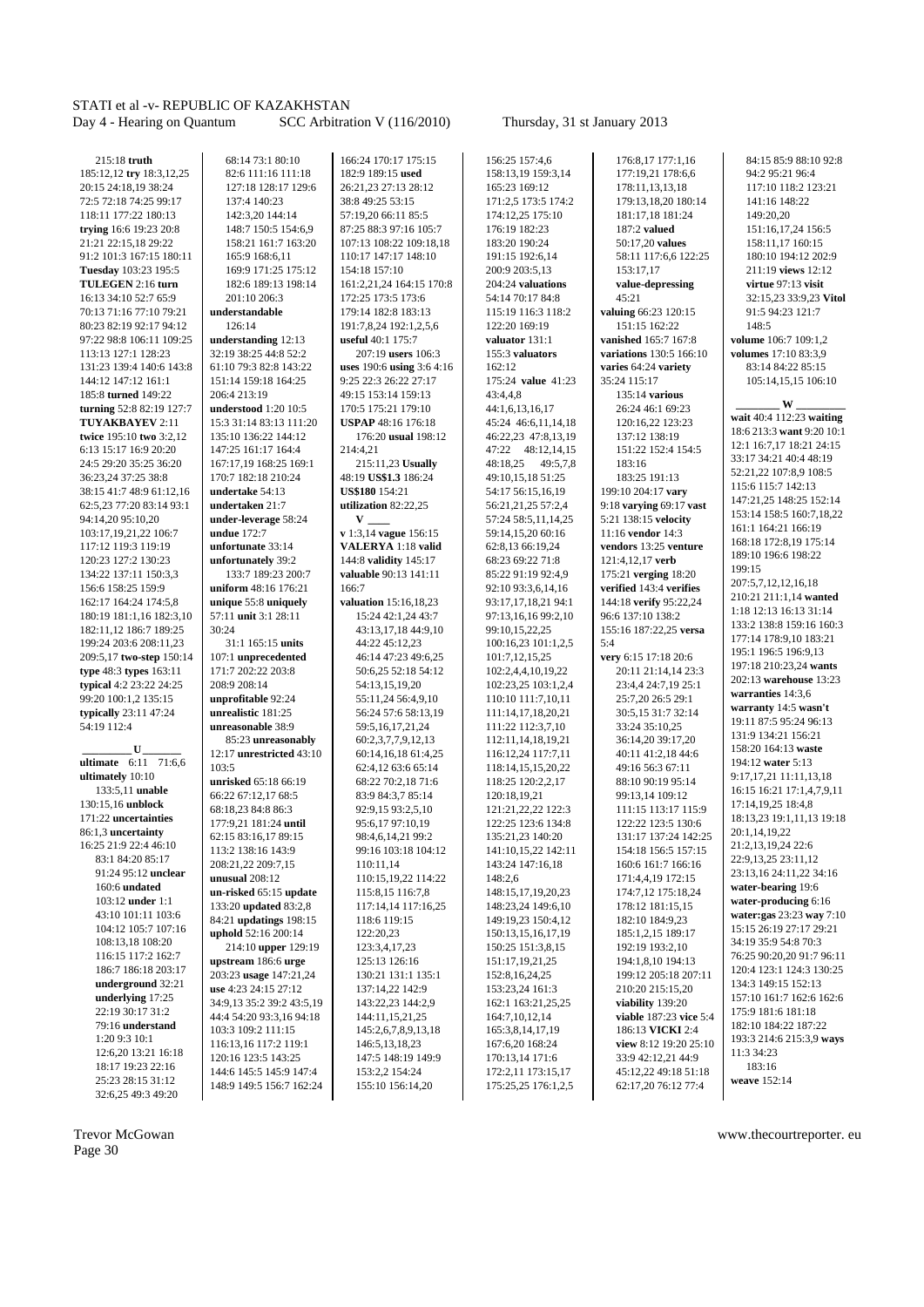10:6,8,12,14,24 11:1,1,6,8,9,12,14 11:20,21 16:19 17:3 17:6,6,7,12 19:15 19:19 20:18,20 21:2 21:8,10,15,21 22:7

**website** 206:5,12 **week** 97:4 197:24 201:21 205:16 206:7 209:24 214:19 **weeks** 171:11 198:8 200:17 **weight** 128:18 **weighted** 57:16 127:19,21 128:17 129:4 131:25 133:1 133:4,8,14 161:22 162:9,13 172:1 182:12 **weighting** 124:10 133:5,18 136:1 154:4,10,13,15 155:17 156:16 161:25 182:13 **weightings** 163:18 **welcome** 40:19 143:17 184:21 **well** 3:16 5:24 8:8 9:15 9:16 10:4,10,15 15:14 17:2 18:7,16 18:23 19:1,8,25 21:22,25 22:5,12 24:1,12 25:18 27:5 27:20 33:6 34:8 37:19 38:17 39:17 40:11 41:18 49:8,11 53:17 54:5 72:15 77:15,16,18 78:6 79:3 80:1,18 106:7 111:12 113:24 120:1 122:19 129:25 134:16,23 135:4,14 136:8 137:11 142:10 147:6 153:14 158:6 168:3 175:6 176:10 180:16 181:19 182:9,22 183:11,12 184:2 187:4,24 188:7 189:1 194:5 196:19 205:16 206:3 208:9 210:16 212:24 213:18 214:3 **wellhead** 4:24 6:23 7:2,7,11,12 8:7 10:13,14 **wells** 2:23 4:21,24 5:8 5:10,12,12,14,21  $6:16,24,7:1,2,6,7,10$  $7.158.219.3355$ 9:8,9,12,13,19,23 **100-bar 7:5 105** 100:25 **109** 3:15 119:24 **11** 64:18 **11.08** 52:5

22:12,23,24 23:18 23:22,23 24:1,4,18 29:15 33:21 35:19 36:23,25 37:23 77:17,20,20 79:23 181:1,2 **well-by-well** 22:10 37:20 **well-drilling** 81:2 **well-known** 112:14 **went** 50:5 63:1 154:6 154:9 **were** 3:17 4:10 5:10 6:25  $7:1,3,4,6,6,9$ 7:12,16,17,18 8:4 8:15 9:5,8 10:4,8,25 11:4 19:421:3,13  $22.24$   $24.23 \cdot 17,18$ 24:6,11 28:12 30:13 30:14 32:5,7 33:21 35:5,13 36:3,3,4,23 37:11,16 39:10 40:21 41:13,13,14 43:21 46:3 48:23,24 51:11 53:1,2,3,8,9 55:8,9,17,24,25 56:5,7 57:1 58:3,12 58:18 62:2 63:4,17 64:12 66:11,14,20 68:18 74:15,24 75:10 76:15 78:9 79:2,6,12,12,14,24 82:1,4,5 83:14,18 84:10,17 85:9 87:7 88:25 89:19,21 94:14,20 95:9 96:13 96:15 97:4 98:19 102:22 103:23 104:3,20 107:22 108:7 114:10 116:14 121:16 125:4,12,20 126:14 127:25 130:15,16 136:3 **13** 109:19 **13.1** 94:3 **13.2** 94:12,19 **13.3** 94:19 **130** 10:25 **131-151** 5:11 **14th** 35:17 44:22 45:8 58:20 62:9,12 97:10 98:15 145:15,19 159:13 173:22 179:21 **14.13** 97:22 **14.19-14.24** 99:11 **140** 129:16 **142** 3:21 **143** 3:22,23,24,25 **146**  $131.23$ **15** 6:9,12 111:2 124:5 133:23

141:13 146:13,23 148:15 150:23 151:14,18 151:19,19 152:12 155:13,20 157:2,16 158:25 159:8,10,20 168:22 172:10 174:8,23 176:12 177:22 178:16,19 187:17,18 188:2,13 188:18,23 191:7,25 194:16 200:19 201:21 203:6 205:3 **weren't** 79:6 119:15 150:19 152:11,12 **we'll** 14:16 31:8 40:11 127:7 128:16 176:10 206:18,23 206:25 210:22 212:25 214:24 **we're** 100:3 110:1 149:21 151:15 162:22,22 206:2 **we've** 16:16 32:12 38:25 122:16 170:22 210:13 **whatsoever** 201:25 203:1 **while** 26:14 58:16 72:5  $143.18$ **whole** 35:21 138:16 167:3 194:12 **widens** 198:15 **wider** 198:12 **win** 181:19 **window** 98:4 **winning** 118:7 **Winston** 1:21 **wish** 1:13 14:18 26:19 144:4 185:25 **wishes** 161:6 **witness** 39:22 40:20 40:24 113:9,14 137:23 139:12 141:19 185:6,11,21 188:21 190:3,9,20 193:10 194:14 212:11 **witnesses** 38:8 199:19 204:19 209:10 211:20,21 212:10  $172.16$ 183:23 **15th** 174:1,1 **15%** 133:9 **15.10** 79:21 **15.13** 80:23 **15.15** 86:8 **15.6** 65:9 69:11 **15.8** 71:16 **15.9** 77:12 **151** 10:25 **157** 129:11 **16.5** 81:13 **165,000** 106:17 **17** 70:13 **17th** 41:9 **18** 81:15 140:6,10 **182** 139:7,9,11 **183** 139:4,6 **184** 4:1

#### **WITNESS-CONFE...** 3:3,22 1:3 143:14 **wonder** 52:20 53:24 147:18 173:6 **wondering** 126:17 **Wood** 3:7 1:7 2:7,13 5:20 6:19,21 12:8 12:14 14:20 15:1,10 15:21 16:4 25:8 28:1,3 29:14 30:1 30:12,21,24 31:15 31:22 32:7,17 33:20 33:23 **Wood's** 33:12 **word** 24:15 175:24 **wording** 85:2 167:18 **words** 24:18 26:22 36:6 104:3 143:25 154:14 211:22 212:20 214:12 **work** 2:14 12:5,10,21 12:25 13:5,10,19 14:7 15:10 16:1 25:21,23 26:7,13 27:7 32:19 33:21 35:20 36:19 37:1 42:9,25 44:21 45:24 54:13 60:2,3,3,4,6 62:7 125:8,9,24 126:4,7 134:21 136:7 137:9 138:2 180:24 202:20 **worked** 35:20 42:4 115:11 **working** 26:24 37:24 42:14 59:7 66:1,10 126:18 161:19 163:14 **works** 4:8 215:8 **worksheet** 26:2 **worksheets** 28:24 **world** 3:21 20:7 117:22 118:1 **worry** 1:14 **worse** 62:21 **worth** 36:17 48:21 50:16 67:13 93:22 111:11 135:23 142:9 150:24 164:10 **worthwhile** 176:25 **wouldn't** 9:7 11:6 21:8 43:23 53:24 54:2 74:23 87:20 163:7 181:21 **WRIGHT** 3:6 1:6 19:21 38:15 **write** 215:19 **writing** 53:22 54:3 114:14 196:18 200:16 201:8,16 207:13 **185** 4:2 **189** 4:3 **19** 140:11 **19,322** 106:23 **19.5** 57:20 100:7 161:17 170:12,17 **192** 4:4 **197** 4:5 **1990** 116:1  $\gamma$ **2** 3:9 82:21 88:11,14 88:15 110:2 121:19 **2C** 65:15 **2nd** 125:6 **2P** 56:15,16,20 57:1 67:20 97:17 122:4 123:15 **2,000** 81:19 **2,200** 5:11 **2,250** 81:16 **2,450** 80:3 **2,750** 81:14 **2-3** 23:11 **2.06**

124:24 **2.3** 190:10 **2.33** 142:23 **2.35** 143:13 **2.41** 82:20 84:16 109:25 110:2,7 **2.5** 6:6 23:25 **20** 81:17 115:9 133:14

212:15,17,18

1:24 **X** 135:24

 **\_\_\_\_\_\_\_\_\_ X \_\_\_\_\_\_\_\_\_ Y \_\_\_\_\_\_\_\_\_ Y** 135:24 **Yana** 66:9 **year** 6:7 63:22 64:3 85:6,7 105:24 106:13,13 128:10 146:9 203:6 **years** 2:22 3:2 41:25 42:5 82:24 105:21 115:9,11,12,21 142:4,11 190:7,15 190:23 199:24 201:18 204:17 209:5 **YERLAN** 2:11 **yesterday** 1:18 2:5,14 8:3 12:2 13:16 16:14 25:6,8 28:4 33:7 40:21 48:1 68:19 73:12 75:24 142:20 189:14 **yield**  $121.15$ 

208:11 211:4 **written** 61:13,17,18 78:2 138:17 171:13 177:25 188:8 211:1 211:2 **wrong** 38:13

**129:6 185:6 www.thecourtrepor...** 

122:21

 $\mathbf{Z}$ **Z** 135:24 **Zenith** 55:10 112:4 158:1 186:21 **zero** 168:5 169:1 **ZHANIBEK** 2:8 **ZHENNIA** 2:4  **\_\_\_\_\_\_\_\_\_ \$ \_\_\_\_\_\_\_\_\_ \$1** 3:16 66:15,18 101:7 164:9 199:14 208:18 **\$1.2** 58:6 **\$1.2-1.4** 111:8 **\$1.4** 58:6 100:16,20 164:12 **\$10** 3:25 **\$100** 12:9 15:5 86:22 165:15 182:20 192:5 **\$12.2** 88:20 89:12,19 **\$120** 188:14 **\$16.5** 81:6

155:25 192:3 **\$2,750** 81:7 **\$2.5** 100:24 101:5 **\$200** 57:7 192:5 **\$250-million-plus** 58:4 **\$275** 100:12 102:20 164:11 **\$281** 140:21 **\$4** 164:10 **\$40** 4:19 **\$47** 182:16 **\$48** 182:16 **\$5** 101:8 164:10 **\$50** 15:8,11 86:23 **\$500** 100:23 101:4 **\$6.1** 89:10 90:5 **\$60** 129:20 188:15 **\$65** 168:9 **\$75** 181:10 182:19 **\$75-or-so** 181:1 **\$77** 129:20 **\$90** 165:16,21 168:9 **\$900** 59:20  $\mathbf{0}$ **0.195** 100:18 **0.25** 106:2 **07/21/2010** 35:6  **\_\_\_\_\_\_\_\_\_ 1 \_\_\_\_\_\_\_\_ 1** 3:3,4,5,6,7,8 3:15 6:13 47:21 65:10 109:18,24 123:20 127:2,5 131:24 139:5 191:5 **1st** 63:21 **1,852** 106:22 **1,900** 5:10 **1.1** 106:1 **1.2-1.4** 170:13 172:25 173:7,14 **1.35** 107:17 **1.45** 112:24 113:2,3 **1.46** 113:20 **10** 88:12 118:7,8,9 187:10 **10%** 166:4,6 **10,000** 67:23 68:25 79:24 81:17 **10.42**

**\$160** 155:25 **\$180**

 $40:14$ **10.52** 40:16 **10.53** 41:5 **10/14/2008** 24:3 35:8 35:11 **100** 7:3 10:7,15 **100%** 67:8,16 100:14 128:6 130:3,10 165:18 181:11

Page 31

**11.22** 105:12 **11.525** 63:12 **110-120** 5:18 **111** 3:16 **112** 1:4 **113** 3:17,18,19 **116/2010** 1:3 **119** 70:14 **12** 28:8 **12-month** 14:5 **12.40** 109:22 **12.43** 111:4 **12.46** 113:1 **120** 3:4 **124** 3:20